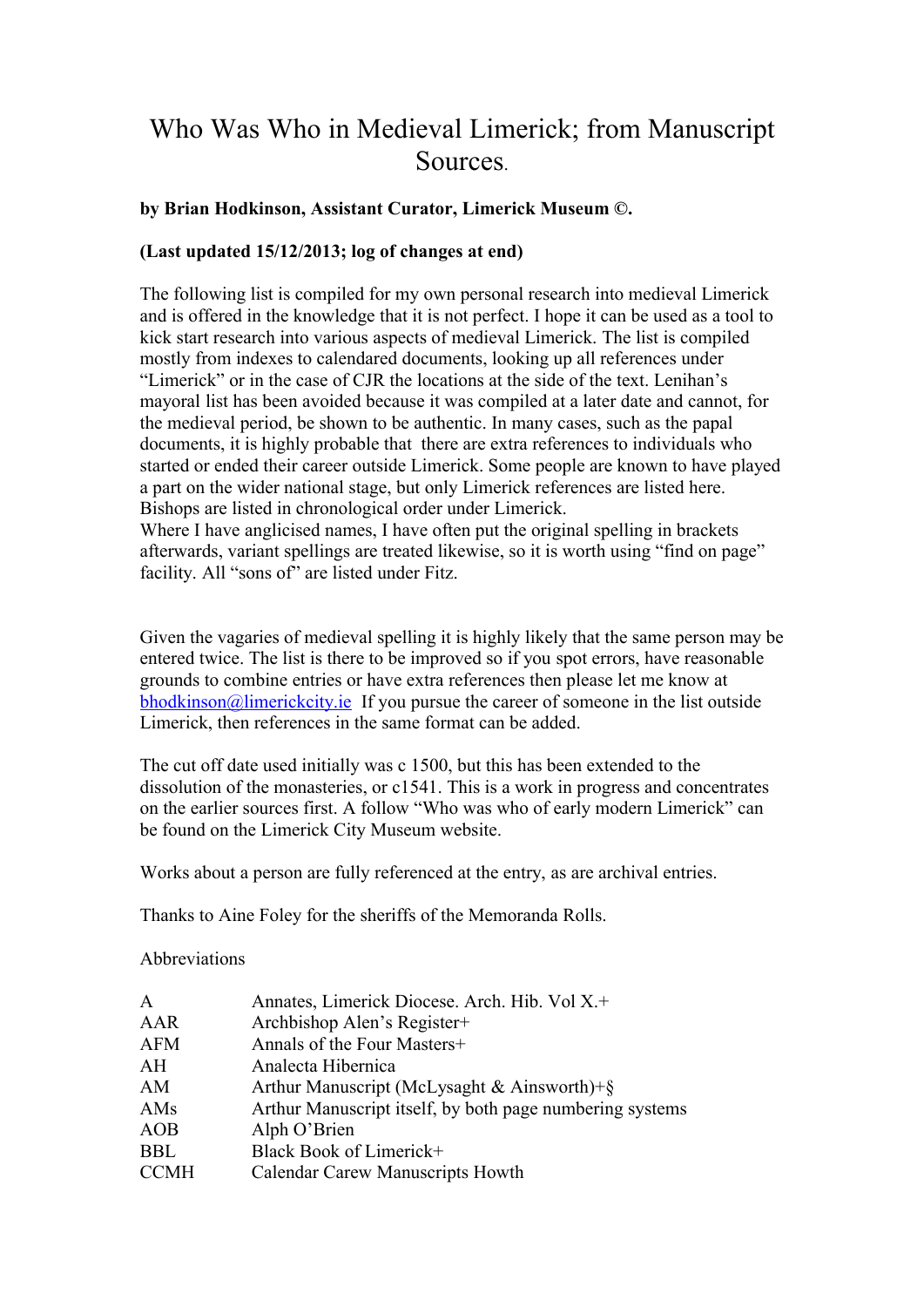| <b>CCR</b>       | Calendar of Close Rolls                                                 |
|------------------|-------------------------------------------------------------------------|
| <b>CChR</b>      | <b>Calendar of Charter Rolls</b>                                        |
| <b>CDI</b>       | Calendar of Documents Ireland+                                          |
| $CICL*$          | Calendar of Irish Chancery Letters; Circle on TCD website+              |
| <b>CIPM</b>      | Calendar of Inquisitions Post Mortem                                    |
| <b>CJR</b>       | Calendar of Justiciary Rolls +                                          |
| <b>CLR</b>       | Calendar of Liberate Rolls+                                             |
| <b>COD</b>       | Calendar of Ormond Deeds+(by document number)                           |
| <b>CPCR</b>      | Calendar of Patent and Close Rolls; Henry 8                             |
| <b>CPR</b>       | Calendars of Papal Registers#+                                          |
| CS               | Crown Surveys (MacNiocaill)+                                            |
| <b>CSMA</b>      | Chartularies of St. Mary's Abbey, Dublin (Gilbert)                      |
| <b>DBKC</b>      | Documents on the Affairs of Ireland before King's Council (Sayles)+     |
| <b>EIMP</b>      | Extents of Irish Monastic Possessions+                                  |
| Expug            | Expugnatio Hibernica (Scott)                                            |
| FR               | Fine Rolls                                                              |
| GR               | Gormanston Register+                                                    |
| <b>IEMI</b>      | Inquisitions and Extents of Medieval Ireland (Dryburgh & Smith          |
|                  | $2007+$                                                                 |
| IEP              | Irish Exchequer Payments+                                               |
| NA               | National Archives Ireland+                                              |
| <b>NAK</b>       | National Archives UK (Kew)+                                             |
| NLI              | National Library of Ireland (Limerick Papers)+                          |
| PC               | Parliaments and Councils (Richardson & Sayles)                          |
| PH               | Pontificia Hibernica+                                                   |
| <b>PR</b>        | <b>Calendars of Patent Rolls</b>                                        |
| P <sub>2</sub> P | Petitions to Pope (Bliss)                                               |
| <b>RAST</b>      | Register of the Abbey of St. Thomas, Dublin (Gilbert)+                  |
| <b>RBK</b>       | Red Book of Kildare+                                                    |
| RC <sub>8</sub>  | National Archives of Ireland Memoranda Rolls, courtesy of Aine Foley    |
| RK               | Registrum de Kilmainham+                                                |
| <b>RBO</b>       | Red Book of Ormond+                                                     |
| <b>RDKRI</b>     | Report of the Deputy Keeper of the Public Record Office Ireland         |
|                  | (+Pipe Rolls specially consulted; remainder city refs. only at present) |
| <b>RHSJB</b>     | Register of the Hospital of St. John the Baptist, Dublin+               |
| SA               | Sexten Annals (pagination of museum copy)                               |
| W <sub>1</sub>   | Westropp's Churches (by church number)+                                 |
| W <sub>2</sub>   | Westropp's Castles.+                                                    |
| Wills            | Westropp, St Mary's                                                     |
|                  |                                                                         |

+ Consulted specifically when compiling this. The other works may contain further names; those included here were those noted during other research.

\*It was only when halfway through CICL that I realised what I took to be unique document numbers were not. Therefore when using CICL search either a) by name or b) by document number which should give a number of results, then scroll to relevant year. Last viewed 7/12/13

# Vols 1-14 page references are given, from15 onwards by document number.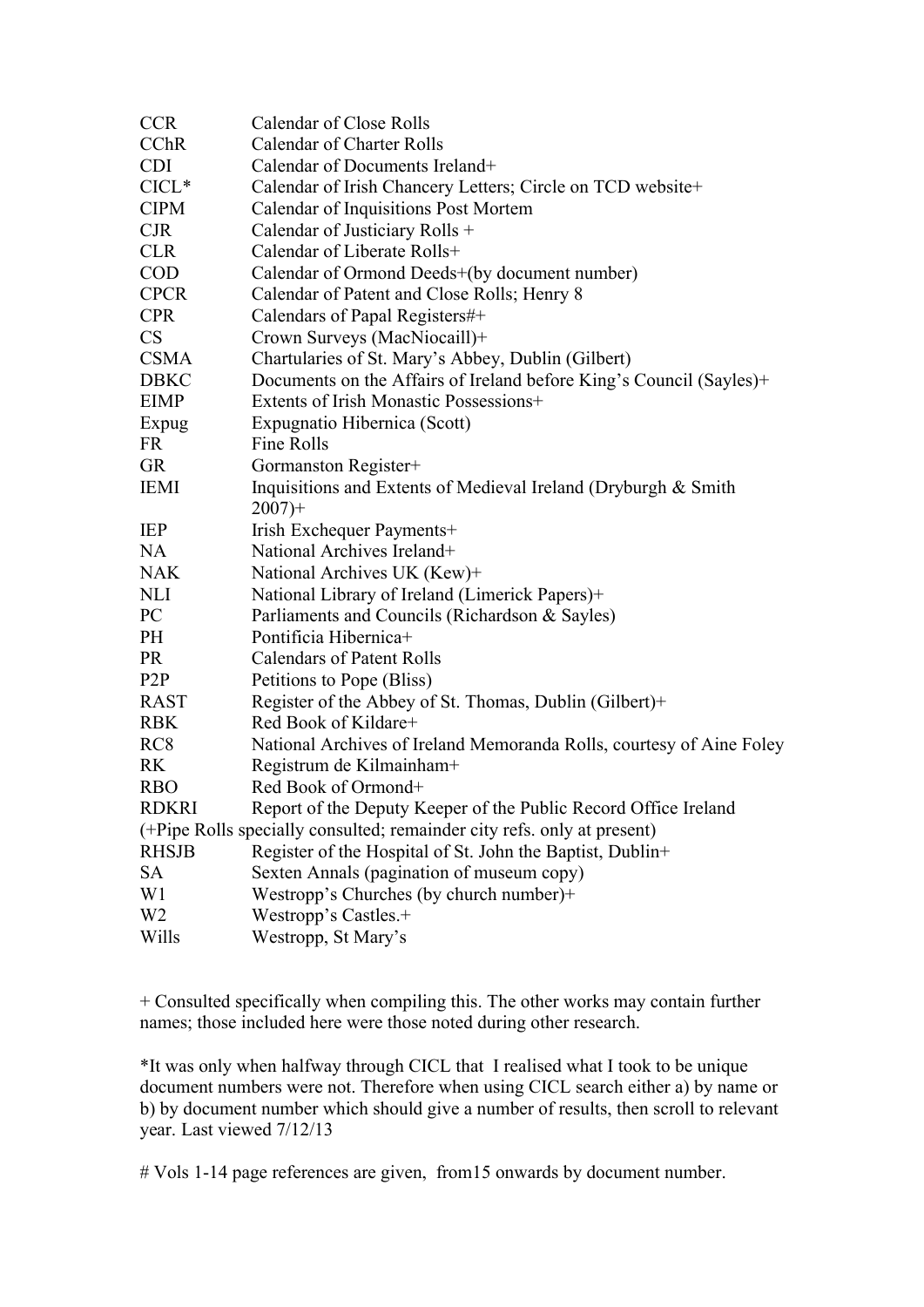§ The Balbein will is not published with the other wills in Ainsworth and MacLysaght because it is partially quoted in Lenihan's History; for the full Latin text see the ms itself.

N.B in the RDKPRI Pipe Rolls, some debts owed are continued across many rolls, not all are included here.

**\*** denotes a woman's name.

# A

A, **1223-50.** dean of L., charter witness **(BBL p. 142).**

 **Aclabarde, William** (Alsardalias, Acglabard, Akhbard). 1464, named as former holder of prebend of St Munchin's (CPR 12, p. 398) 1469, ditto (CPR 12, p. 690). 1478, former vicar of Kilmallock, deceased (A 79).

**Adam**. 1251-72, vicar of Limerick, charter witness (BBL pp. 46 &104).

**Adam**, 1311, cleric, accused of kidnapping and theft, claims benefit.(CJR3 p. 207).

**Adam**. 1317, vicar of Clonelty (W1, 210).

**Adam, Geoffrey**. 1300, witness to brawl (CJR1, p. 343).

**Adam, John**. 1297, finds Earl of Ulster not guilty of death of a Harald (CJR1, p. 121). 1311, juror (CJR3, p. 204). 1313, **of Any**, acquitted of theft (CJR3, p. 311).

**Adam, Roger FitzJohn**. 1321, tenant at Any (IEMI, No. 214).

**Adam. Laurence**. 1311, juror (CJR3, p. 206).

**Adam , Milo** (Ad). 1307, summons server (CJR2, p.389).1311, juror (CJR3, p. 204).

**Adam, Richard**. 1300, witness to brawl (CJR1, p. 343).

**Adare, Peter of**. 1282, letters of attorney (CDI2, 1921).

**Adare, Robert de**. 1313, victim of theft (CJR3, p. 306).

**Adare, Walter de**. 1230-40, Prepositus of L. (BBL p. 36). Charter witness (BBL p. 51). 1272-73 accounts for city (RDKPRI (Pipe) 36, p. 25).

**Adare, William de** (Athdara). 1297, fails to appear in disseisin case (CJR 1, p. 161).

**Ade, Edmund**. 1396, canon of L (CPR 4, p. 531).

**Ade, Philip de**. 1325 held Ballinard (W1, 342).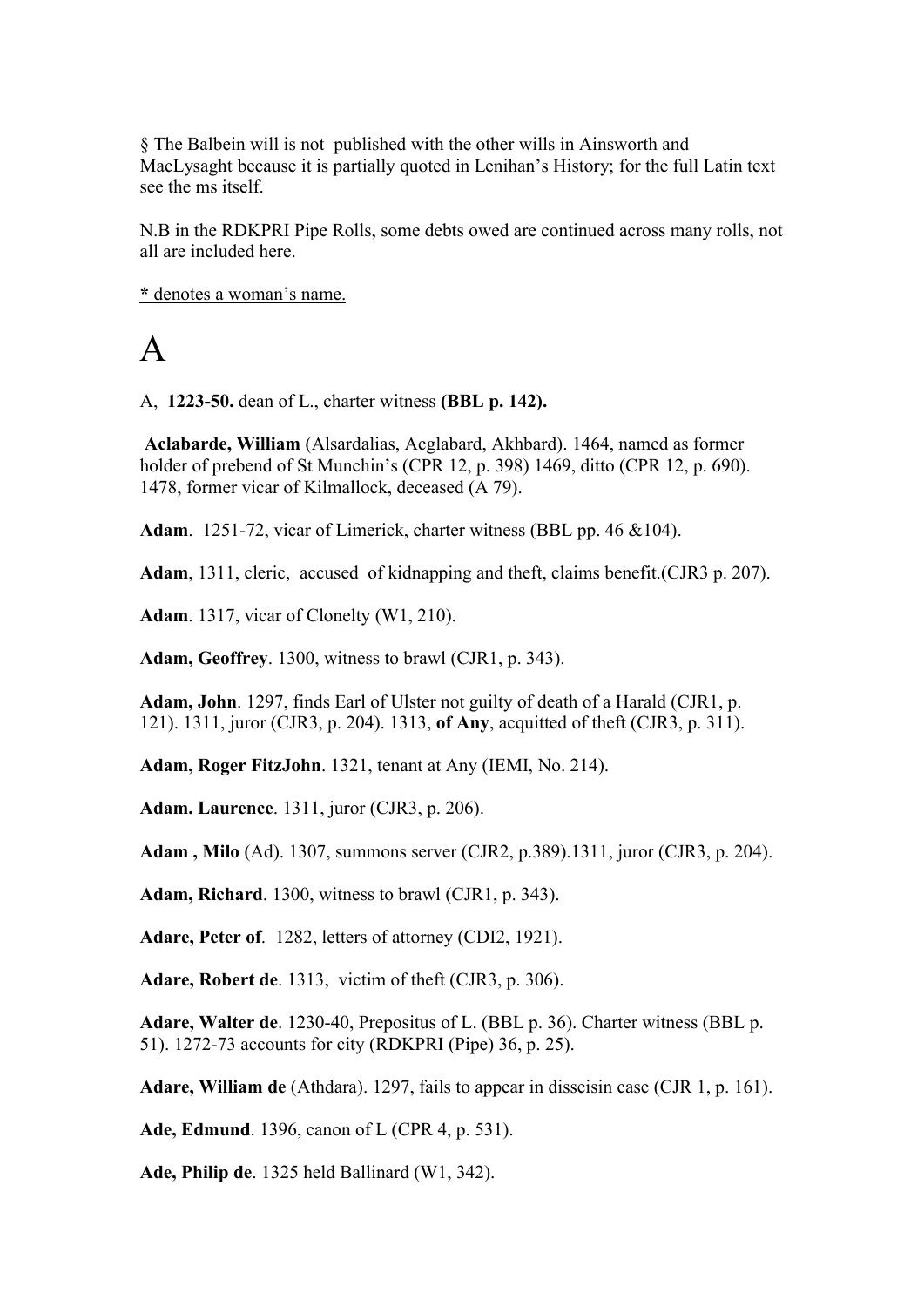**Albino, William de.** 1380, witness to charter re Fedamore. (COD 2, 244).

**Albus, Adam**. Undated, tenant in Kilmallock (BBL p. 80).

**Albus, David**. Undated, burgess of Kilmallock (BBL p. 77).

**Albus, James**. 1313, juror (CJR3, p. 305).

**Albus, John FitzWalter**. 1313, juror (CJR3, p. 303).

**Albus, John**. 1338, juror for inquisition taken at Cashel for Caherconlish (IEMI, no. 275).

**Albus, Miles**. 1541, tenant of Kildare estate of Tobernea (CS, p.182).

**Albus, Philip**. 1313, juror (CJR3, p. 304).

**Albus, Radulph**. 1331, juror for extent of manors of Carrickittle and Grene and Esgrene (RBK, No 132 & 133).

**Albus, Ralph, of Balytarsy**. 1313, juror (CJR3, p. 268).

**Albus, Richard**. Undated, witness list (BBL, p. 79, 81, 82).

**Albus, Richard**. 1331, tenant on manor of Grene and Esgrene (RBK, No. 133).

**Albus, Robert,** of Adare. 1307, accused in disseisin case, Lysmolo (CJR2 p. 456).

**Albus, Roger**. 1331, juror for extent of manor of Adare and Castleroberts (RBK, No. 135).

**Albus, Thomas**. 1331, juror for extent of manor of Adare and Castleroberts (RBK, No. 135).

**Albus, William.** 1313, juror (CJR3, p. 306).

**Albus, Thomas**. 1223-50, burgess of Kilmallock (BBL, p. 25).

**Alcok, John**. 1311, robbery victim (CJR3, p. 215).

**Aleth, Sir John**. 1380, receives bequest in will of Gillian Beaufort (AM p. 9).

**Allurapt, William**. To be canon of L, lost bull (CPR12, xxxvii).

**Alneto, Adam de**. 1215-22, witness to charter of Bishop Edmund granting Omayl to John St John (CDI 1, 1812).

**Alexander**. 1251-72, canon of L (BBL p. 162).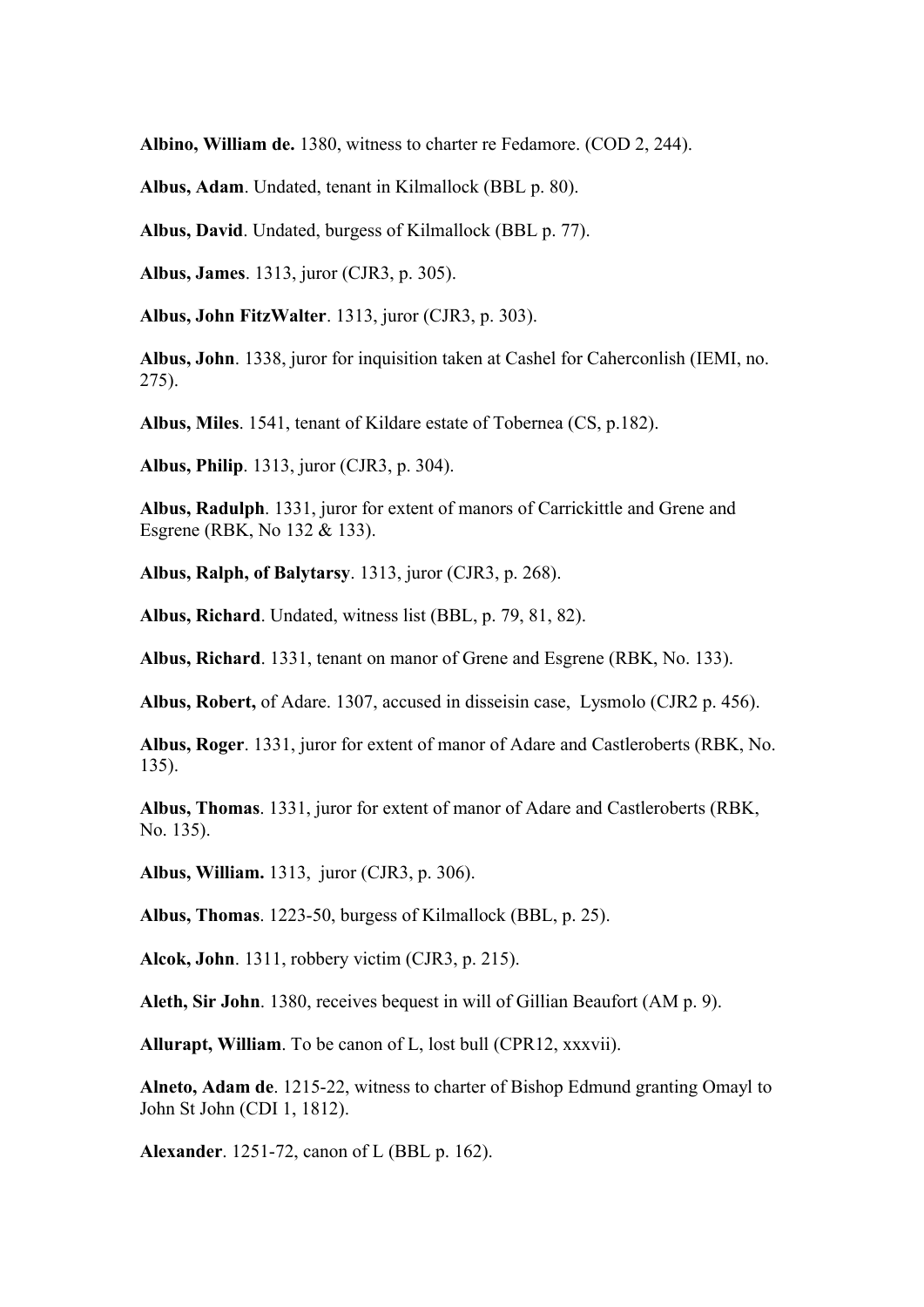**Aleyn, Henry**. 1341, cottager on manor of Aherlow (GR, p. 112).

**Aleyn, John** (Alyn). 1341, cottager on manor of Aherlow (GR, p. 112).

**Aleyn, Peter**. 1341, cottager on manor of Athneasy (GR, p. 113).

**Aleyn, Peter** (Alayn). 1341, free tenant on manor of Aherlow (GR, p. 113).

**Allyngtoun, William**. 1408, appointment at justice (CICL, 192).

**Amaubyn, William**. 1297, church of Kiloury detained from him (CJR1, p. 91).

**Ambidones, Arnald de**. 1299, Italian merchant, to receive debt owed (CJR1, p.246, 291). 1299, plaintiff in dispute (CJR1, p. 298).

**Ameros, John**. 1313, stands pledge (CJR3, p. 306 bis).

**Amy, Walter**. Undated, burgess of Kilmallock (BBL p. 73).

**\*Andreu, Elizabeth fils John**. 1305, party in disseisin case (CJR2, p. 80).

**Andreu, Richard**. 1297, jury of 24 (CJR1, p. 98).1311, juror (CJR3, p. 204 ter). 1313, juror (CJR3, p. 268 bis).

**Andrew, Roger** (Andreu). 1288, juror for extent of Any manor & tenant (CDI 3, 459bis). 1305, mention in disseisin case (CJR2, p. 80).

**Andrew**, (Andream), 1226-8, chaplain of castle (BBL p. 42).

**Angl, Geoffrey de.** 1295, stands pledge (CJR1, p. 3). 1311, juror (CJR3, pp 203, 214bis).

**Angl, John de**. 1311, juror (CJR3, p. 214).

**Angl. Nicholas de.** 1311, juror (CJR3, pp 203, 205).

**Angl', Philip de**. 1307, accused in disseisin case (CJR2, p.429).

**Angl, Richard de**. 1320-21, in list of knights fees in de Clare inquisition (CIPM6, No. 275).

**Angl. Roger de**. 1295, mention in complaint v Roger de Lees (CJR1, pp 51-52).

**Anglia, Henry de**. 1321, juror for inquisition into Askeaton (IEMI, No. 210).

**Anglia, John de**. 1321, juror for inquisition into Askeaton (IEMI, No. 210).

**Anglia, Laurence de.** 1321, juror for inquisition into Askeaton (IEMI, No. 210).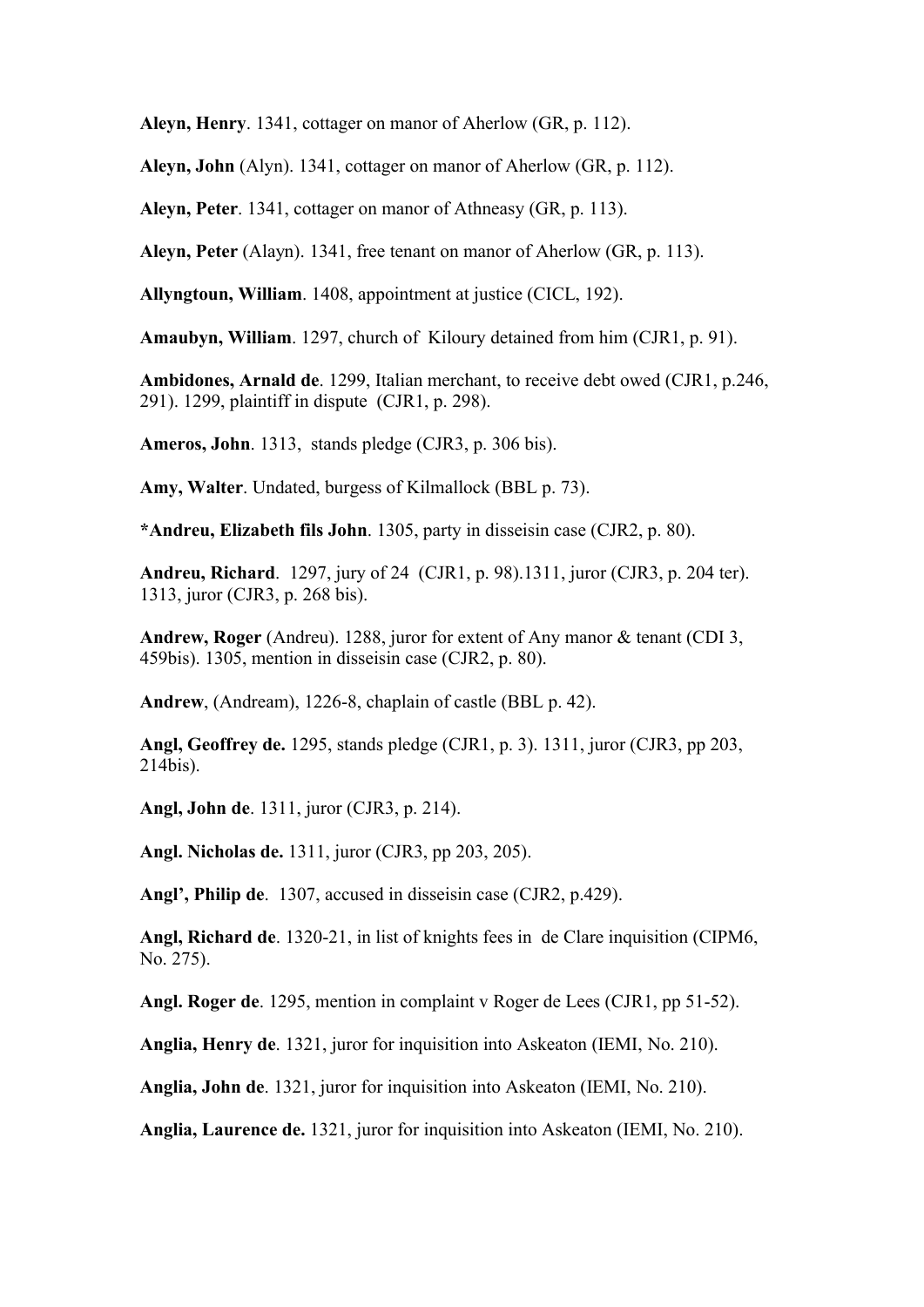**Anglia, Richard de**. 1321, tenant named in inquisition into Askeaton (IEMI, No. 210 & 213).

**Anglia, Rotelinum de**. 1261, witness to inquisition on Shanid and Newcastle (AH Vol. 6, p. 295).

**Anglia, William de**. 1321, tenant named in inquisition into Askeaton (IEMI, No. 210 & 212).

**Angulo, Henry de** (Nangle?). 1508, canon of L, mandate to (CPR 18, 849).

**Annery, Stephen**. 1297, jury of 24 (CJR1, p. 98).

**Anno, Adam**. 1284-94, father of John, (AAR p. 155).

**Anno, Alexander (Anud)**. 1286, grant to Archbishop of Dublin of Howardstown (AAR p. 150; W2, 185). No date, ditto (CICL 34).

**Anno, Geoffrey de**. 1286, father of Alexander (AAR p. 150). No date, ditto (CICL 34).

**Anno, John de**. 1286, nephew of Alexander, service for Howardstown given to Arch bish. of Dublin(AAR p. 150). 1284-94, son of Adam, granted knight's fee of Howardstown (AAR p. 155). No date, ditto (CICL 34).

**Any, Adam**. 1313, juror (CJR3, p. 304).

**Any, Henry de jnr**. 1299, to be attached by is father (CJR1, p. 297).1313, juror (CJR3, p. 308).

**Any, Henry de**. 1300, witness to extent of Caherconlish (RBO, p154). 1302-03, fine for summoning poor by writ (RDKPRI (Pipe) 38 p. 76). 1299, serjeant, to attach his son (CJR1, p. 297).

Any, John. 1338, juror for inquisition taken at Cashel for Caherconlish (IEMI, no. 275).

**Any, Peter de**. 1313, absent juror (CJR3, p. 267). 1313, juror (CJR3, p. 267).

**Any, Richard**. 1311, absent juror (CJR3, p. 204). 1311, juror (CJR3, p. 205). 1313, absent juror (CJR3, p. 267). 1313, juror (CJR3, pp 308, 312).

**Any, Richard de**. 1300, tenant Caherconlish (RBO, p. 156). 1288, juror for extent of Any manor (CDI 3, 459). 1306, plaintiff and defendant in trespass case (CJR2, pp 307, 309).

**Any, T de**. 1300, tenant by service Caherconlish (RBO, p155).

**Any, Walter de**. Undated, burgess of Kilmallock (BBL p. 76).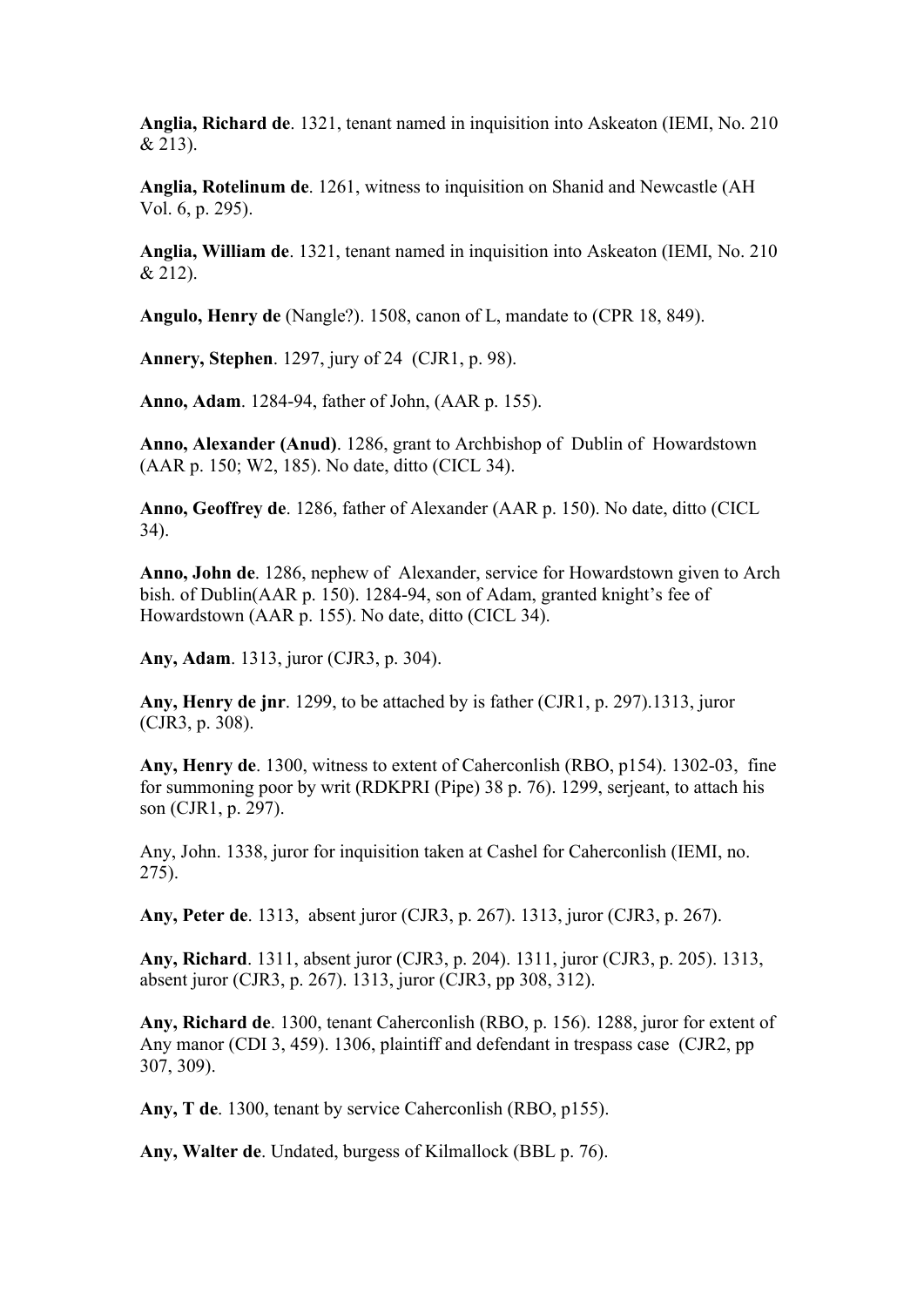**Any, William of**. 1351, charter witness (COD 2, 3).

**Aploun, Robert**. 1313, juror (CJR3, p. 304).

**Appilgard, Adam**. 1318 killed in battle (CSMA ii, p. 358).

**\*Appelgard, Bartholomew & Elena**. 1300, suit re land at Ballymurphy (W2, 137).

**Appelgard, David de**. 1313, juror (CJR3, p. 268). 1313, stands pledge (CJR3, p. 270).

**Appelgard, David FitzWalter** (Appilgard). 1311, pays fine for rape (CJR3, p. 208).

**Appelgard, John** (Appulgard, Arclibard, Adibard). 1489, minister of Trinitarians Adare (CPR 14, p. 259). 1490 to get vicarages of Rathcahill-Monagay and Crecora (CPR 15, 517). 1497, given Trinitarians (CPR 17b, 59).1494, first fruits for Trinitarians (A, 115). 1499, mentioned in recounting of case re Trinitarians at Adare (CPR 17a, 221). 1506, unlawful detainer of Trinitarians (CPR 18, 601).

**Appelgard, Mathew** (Apilgard). 1331, tenant mentioned in extent of Croom (RBK, no. 127).

**Appelgard, Walter**. 1307, pledge in case re Newcastle (CJR2, p.395).

**Appelgard, William**. 1313, juror (CJR3, p. 312). 1315, suit re land at Ballymurphy (W2, 137).

**Appelgard, W**. (Appulgard). 1445, mention in will of Geoffrey Galwey (Wills 123).

**Appetot, Walter de**. 1207, to receive serjeantry of L. (CDI, 1, 47).

**\*Aqua, Elena de**. 1331, free tenant mentioned in extent of Croom (RBK, no. 127).

**Aqua, Eustace de**. 1300, acknowledges debt (CJR1, p. 338).

**Aqua, John FitzRobert de**. 1331 juror at extent of manor of Croom (RBK, No. 127).

**Aqua, John de**. 1331 juror at extent of manor of Croom (RBK, No. 127 bis).

**Aqua, Stephen de**. 1331, tenant mentioned in extent of Croom (RBK, no. 127 bis).

**Aqua, Walter de**. 1299, juror for inquisition into manor of Shanid (CDI 4, 551).

**Archdeacon, Raymond the**. 1331, tenant of manor of Carrickittle (RBK, No 132).

**Archdeacon, Robert the**. 1307, in mercy (CJR2, p. 450).

**Archer, John le.** 1242, juror for inquisition of Castleconnell, manor of de Burgh (Dryburgh p. 56).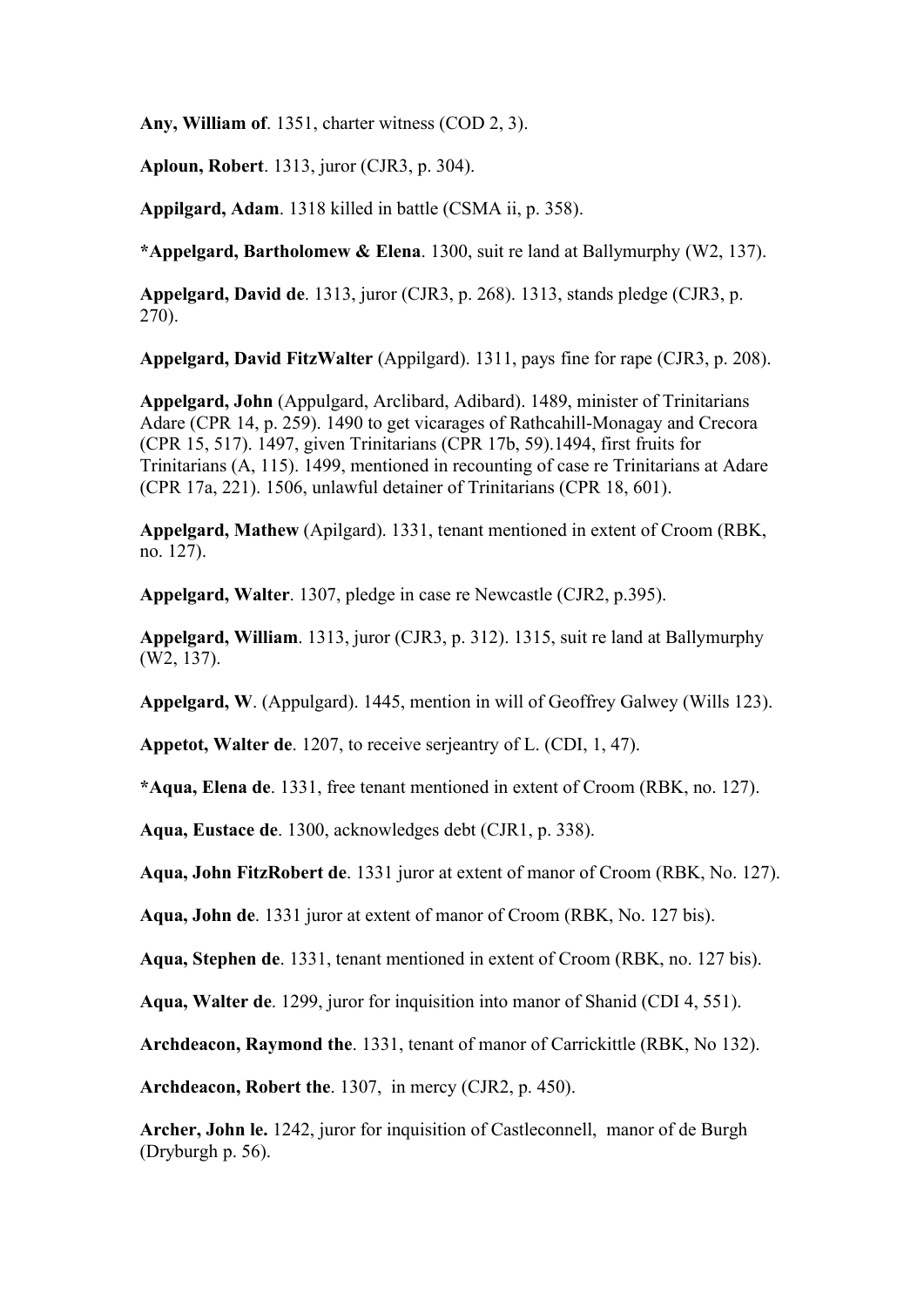**Archer, John**. 1414, deceased vicar of Kilamallock (CPR 6, p. 435).

**Archer, John** (Harcher). 1393, rector of Athneasy to get a benefice from diocese (CPR 4 p. 458). 1394, canon, (CPR p. 476). 1389, chaplain, parson of Andees (Athneasy) reporting his church destroyed (CICL, 44). 1410, prebendary of Athneasy given permission to treat with Irish (CICL, 97)

**Archer, Richard**. 1409, incumbent of Athneasy (W1, 269).

**Architedekne, Silvester**. 1280 inquiry into his lands at Dromkeen (W2, 76)

**Ard, Donald**. 1426, debt owing to in Thomas Arthurs will (AM p. 15).

**Ard, Reginald de**. 1251-75, witness list, (BBL, p. 60).

**Arderne, William**. 1395, grant, for life, of the office of water-bailiff [*waterbailly*] and searcher in the ports of Youghal, Cork, Kinsale, Dingle, Limerick, Lepershilond and Galway (CICL, 44).

**Armeret, Edmund le**. 1307, defendant in case re corslet (CJR2, p. 449).

**Arnold, John**. Undated, burgess of Kilmallock (BBL p. 75).

**Arnold, Geoffrey**. 1307, accused in disseisin case re Balyboudan (CJR2 p. 457).

**Arnold, Simon**. Undated, burgess of Kilmallock (BBL p. 74, 75, 81).

**\*Arthur, Alice**. See Vele

**Arthur, Christopher**. 1524-25, taking case in Galway (CPCR, Henry 8 p. 169).

**\*Arthur, Elicia**. 1501, mentioned in indenture (SA, 115).

**\*Arthur, Elena**. 1541, tenant of St Peter's Cell at dissolution (EIMP, p. 209).

**Arthur, Eustace**. 1481 canon of L mandate to (CPR 13, p. 793). 1476, missing bull for provision of canonry to (CPR 13, p. 895).1487 first fruits for canonry; St Mary's Ho (A 101). 1487, sometime prior of St Mary's House, holding prebend of St Munchin (CPR 14, 199). 1488, canon of, papal mandate to (CPR 14, 309). 1489, canon of L, mandate to (CPR 15, 396). Undated mention (CPR 15, 1210). 1494, canon of , mandate to (CPR 16, 322). 1496 mentioned in retelling of events at St Mary's House (CPR 16, 695). 1496, gets vicarage to unite with canonry (CPR 16, 1246).

**Arthur, Geoffrey** (Artour). 1480, canon of, mandate to (CPR 13, p. 89). 1481 canon of L mandate to (CPR 13, p. 793). 1482, canon of L about 23 yrs, to get treasurership; also gets vicarage of Killeely (CPR 13, p. 113). 1482, gets vicarage of Abbeyfeale Kyllfycyll (CPR 13, p. 759).1484, treasurer of cathedral, in receipt of counterfeit sealed document. (COD3, 261; CICL, 1).. 1484 treasurer, first fruits for priory (A 96). 1486, treasurer of L and vicar of Abbeyfeale, becomes prior of St Mary's House (CPR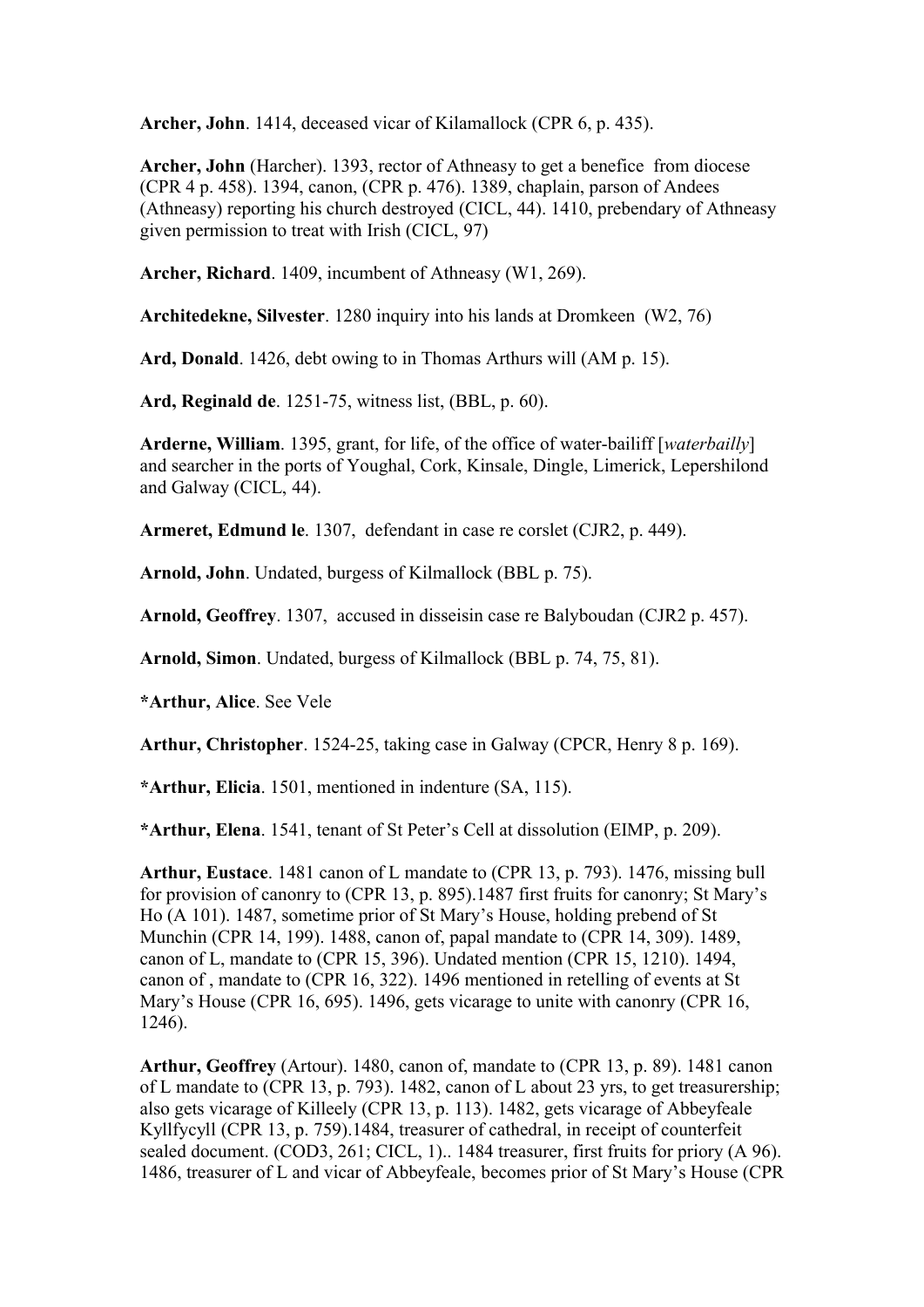14, p. 130). 1487, detainer of treasurership (CPR 15, 227). 1494, had resigned Killeely vicarage (A 114). 1496 retelling of story re St Mary's House (CPR 16, 695). 1496, treasurer of L detaining Killeely (CPR 16, 563). 1496, detaining vicarage of Kilmurry (CPR 16, 723). 1519, treasurer, grave slab St. Mary's. NB, it is possible that Abbeyfeale is a misreading for Killeely, according to indexes

**Arthur, Gibun** (alias Gillibertus). 1458 detaining canonry and prebend of Donaghmore (CPR 12, p. 7). 1462 still detaining same (CPR 12, p. 157). 1464 & 1466, canon of L. mandate to (CPR12, pp 409 & 547). 1469, treasurer of L (CPR 12, p. 681). 1471, accusations against prior of St Mary's House (CPR 13, p. 318). 1474, death of mentioned (CPR 13, p. 379; A 61). 1475, the late Gilbert (CPR 13, p. 420). 1494 ref to late treasurer (CPR 16, 359).

**\*Arthur, John Martin and Alice.** Born c 1350, life of; 3 sons Thomas, William and Richard (AMs, 248/339).

**Arthur, John**. 1400, supervisor of repairs of city walls and bridges (PR 1399-1401, p. 318). 1391, not to be placed on assizes (CICL, 16). 1391, pardoned for sedition (CICL, 17)

**Arthur, John**. c 1415, witness to indenture (SA, 115).

\***Arthur, John & Joan Muryagh**. 15th name on arms in St Mary's.

**Arthur, John**. 1426, father of Nicholas (AM p. 3). 1376, son of Martin, co-executor of will (AM p. 7). 1380, m. to Alice, executor of mother's will (AM p. 9). 1425, will of, m. to Alice Vele, three sons, Thomas, William and Richard. (AM pp 9-11).

**Arthur, John.** 1426, son of Nicholas (AM p. 3).

**Arthur, John FitzLeonard**. 1533, named as tenement holder (Tumbling Lane) in will of Nicholas FitzJohn Arthur (AMs 236/303).

**\*Arthur, Margaret**. 1426, left tenement in Limerick in father Thomas Arthur's will. (AM p. 17)

**Arthur, Martin**. 1376. Will of (AM p.3). Married to Gelian Beaufort (AM p.7).

**Arthur, Michael**. 1426, son of Richard, mentioned in Thomas Arthur's will (AM p. 17).

**Arthur, Nicholas**. 1426, will of, citizen and alderman, leaves all to son John, to be buried in Cathedral (AM p. 3). 1380, receives bequest in will of Gillian Beaufort (AM p. 9).

**Arthur, Nicholas**. In 1428 Nicholas Arthur sailed from Limerick for England in a ship belonging to a Londoner. Breton pirates took the ship and sold both the goods and the ship. Arthur was detained for over two years until he was ransomed for 400 marks. On his release he got letters patent from the King allowing him to take reprisals against the property of the Duke of Brittany and successfully recovered the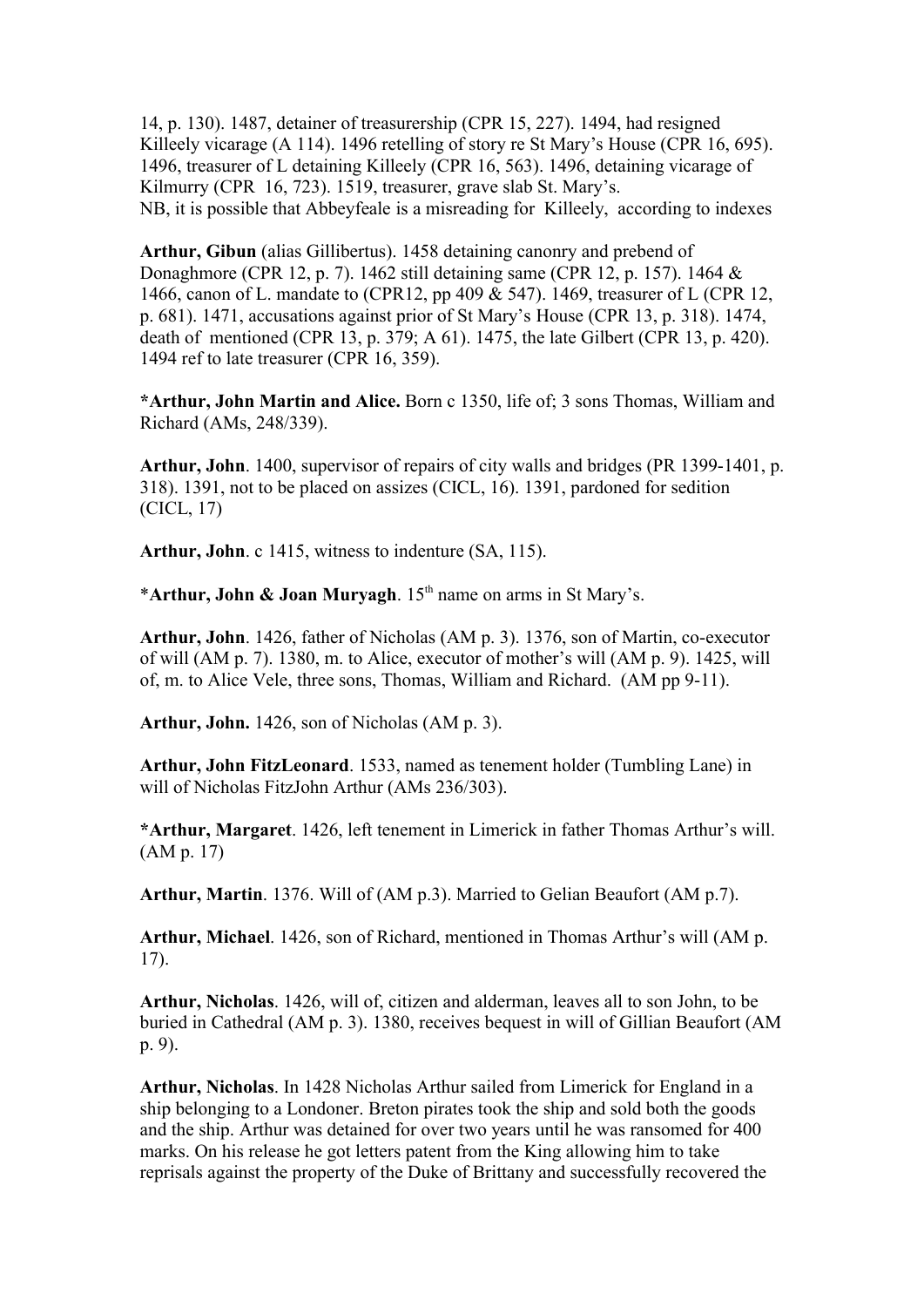amount he had lost (Lenihan, *History of Limerick*. pp. 367-9, quoting the Arthur Manuscript). 1441-62?), constable of castle (PR 1436-41, p. 529; 1446-52, p. 4). 1437, mayor, witness to grant (NLI Ms. 41,673/3). 1434 excommunicated by bishop (CPR 8, p. 488). 1462, ref. to fees of Nicholas (PR 1461-67, p. 196).

**Arthur, Nicholas**. 1524-25, taking case in Galway (CPCR, Henry 8 p. 169).

**Arthur, Nicholas FitzJohn**. 1533, will of (AMs, 236/303).

**Arthur, Peter**, 1475, deceased, m. to Margaret Budston, citizen and burgess (AM p. 13).

**Arthur, Peter**. 1541, juror for extent of Earl of Kildare's Manors in L (CS, p. 177).

Arthur, Richard. Late 14<sup>th</sup>, son of John Martin Arthur (AMs 248/339).

**Arthur, Richard**. 1425, owed money in will of his father John Arthur (AM p.11). 1426, debt owing to in his brother Thomas Arthur's will (AM p. 15). 1426, son Michael (AM p. 17). 1434 excommunicated by bishop (CPR 8, p. 488). 1435, mayor of L, to investigate treason etc. (CICL, 90). No date, former mayor writ to (CICL, 39)

**Arthur, Robert**. 1401, bequest in Thomas Balbein's will (AM).

**Arthur, Roger**. 1486 & 1487, canon of L , mandate to (CPR 15, 202 & 234). 1488, canon of L, preb of Ballycahane to be dean (CPR 14, pp 227 & 310; A 103).1488, mandate to (CPR 14, p. 227). No date, mandate to (CPR 15, 228). 1492 note he had been mandated to hand vicarage of Kilcornan to Miler Rodol (CPR 16, 25). 1497 detaining canonry and preb of St. Muchins (CPR 16, 735).

**Arthur, Thomas**. 1426, named as grandfather of Nicholas (AM p. 3). Father of Martin (AM p. 3).

**Arthur, Bishop Thomas** see Limerick.

**Arthur, Thomas**. 1380, receives bequest in will of Gillian Beaufort (AM p. 9). 1426, will of (AM 11-19). Son Nicholas, wife Joan Muryagh, daughter Margaret.

**Arthur, Thomas John**. Born 1378, life of (AMs 249/340).

Arthur, Thomas. Late 14<sup>th</sup>, son of John Martin Arthur (AMs 248/339).

Arthur, William. Late 14<sup>th</sup>, son of John Martin Arthur (AMs 248/339).

**Arthur, William**. 1425, owed money in will of his father John Arthur (AM p. 11). c 1415, witness to indenture (SA, 115).

**Arundell, John**. 1380, held Rathkeale as heir of John Mautravers. (W1, 117).

**As, Maurice**. 1287, juror on inquisition into Mahoonagh (CDI 3, 459).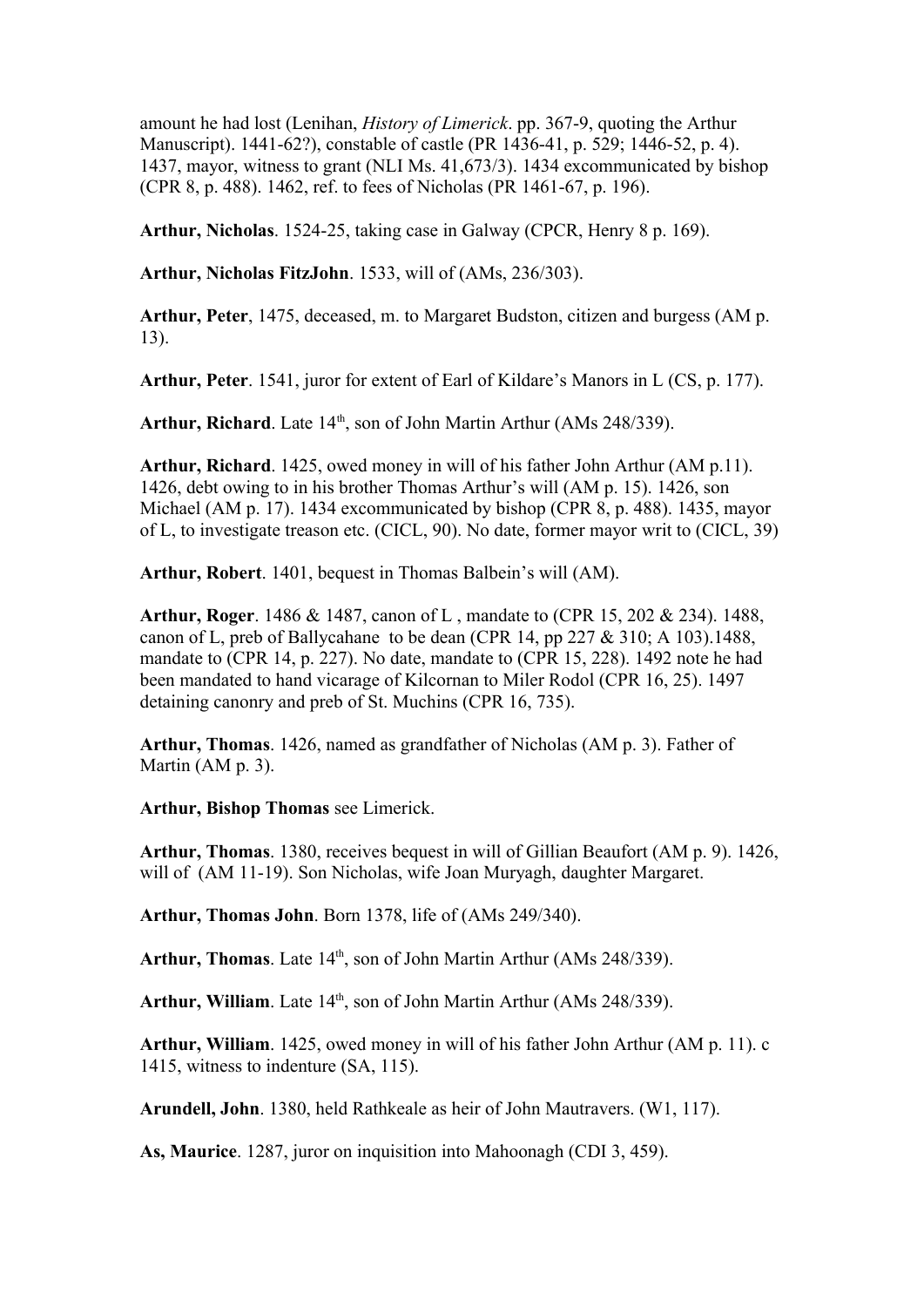**Ashbourne, Richard de** (Assebourne). 1291, paying into exchequer for co. (CDI 3, 965). 1301 ditto (CDI 4, 825 p. 377). 1311, juror (CJR3, p. 203 bis). 1313, acquitted of theft (CJR3, p. 311).

**Ashbourne, Roger de**. 1307, sergeant (CJR2, p.429). 1307, debt owed to (CJR2, p.433). 1307, case re money (CJR2, p. 452).

**Ashbourne, William de** (Assebourne). 1339, butler at Any (RK, p. 116).

**Ashton, Sir Robert**. 1381, purchaser of minority of Margaret Rocheford (CICL, 92)

**Aspale, Richard de.** 1318, rector of Athlacca (W1, 277).

**Assisi, Geste de.** 1293, Lombard in receipt of money from dean and chapter of L. (BBL p. 90).

**Astely, Thomas de**. 1380, of Hullemorton, grants messuages etc in Fedamore to E of Ormond (COD 2, 244).

**Athy, John de**(de Ascy). 1310-12, constable of castle (FR, 2, pp. 55 & 135; AH 34, p. 20; National Archive, Kew SC 8/89/4429). 1310 sheriff of L (CJR3, p. 161). 1311 stands pledge (CJR3 p. 207). 1315, sheriff (Gilbert, Historical and Municipal Documents, p. 373). 1313-14 sheriff accounts (RDKPRI (Pipe) 39 p. 48).

**Attemore, Simon**. 1300, plaintiff in disseisin case, Richardesmoreston/ Molhibeg (CJR1, p. 338).

**Attemore, William**. 1300, plaintiffs in disseisin case (CJR1, p. 313).

**Auisels, William**. C 1240, holds land in Rosachi (COD 1, 95)

**Aunsell, Ingram**. 1313, acquitted of robbery (CJR3, p. 269).

**Aunsell, John**. 1313, robbery victim at Authmcscadan/Ballyscaddan/Ryves Castle (CJR3, p. 269).

**Aunsel, John FitzWilliam**. 1313, felon (CJR3, p. 312).

**Aunsel, Nicholas**. 1313, claimed pardon (CJR3, p. 312).

**\*Aunsell, Philip & Hillaria** (Auncel). 1286-87, fine for false claim (CDI 3, 271, p.125; 309 p. 139; 371 p. 166).

**Aunsel, Thomas**. 1311, juror (CJR3, p. 206). 1313, fined for letting outlaw escape (CJR3, p. 305). 1313, claimed pardon (CJR3, p. 312).

**\*Avenel, Nicholas & Juliana**. 1297, jury of 24 (CJR1, p. 98). 1308, case of novel disseisin (CJR3, p. 28). 1297, respondents in debt case (CJR1, p. 104 bis). 1297, case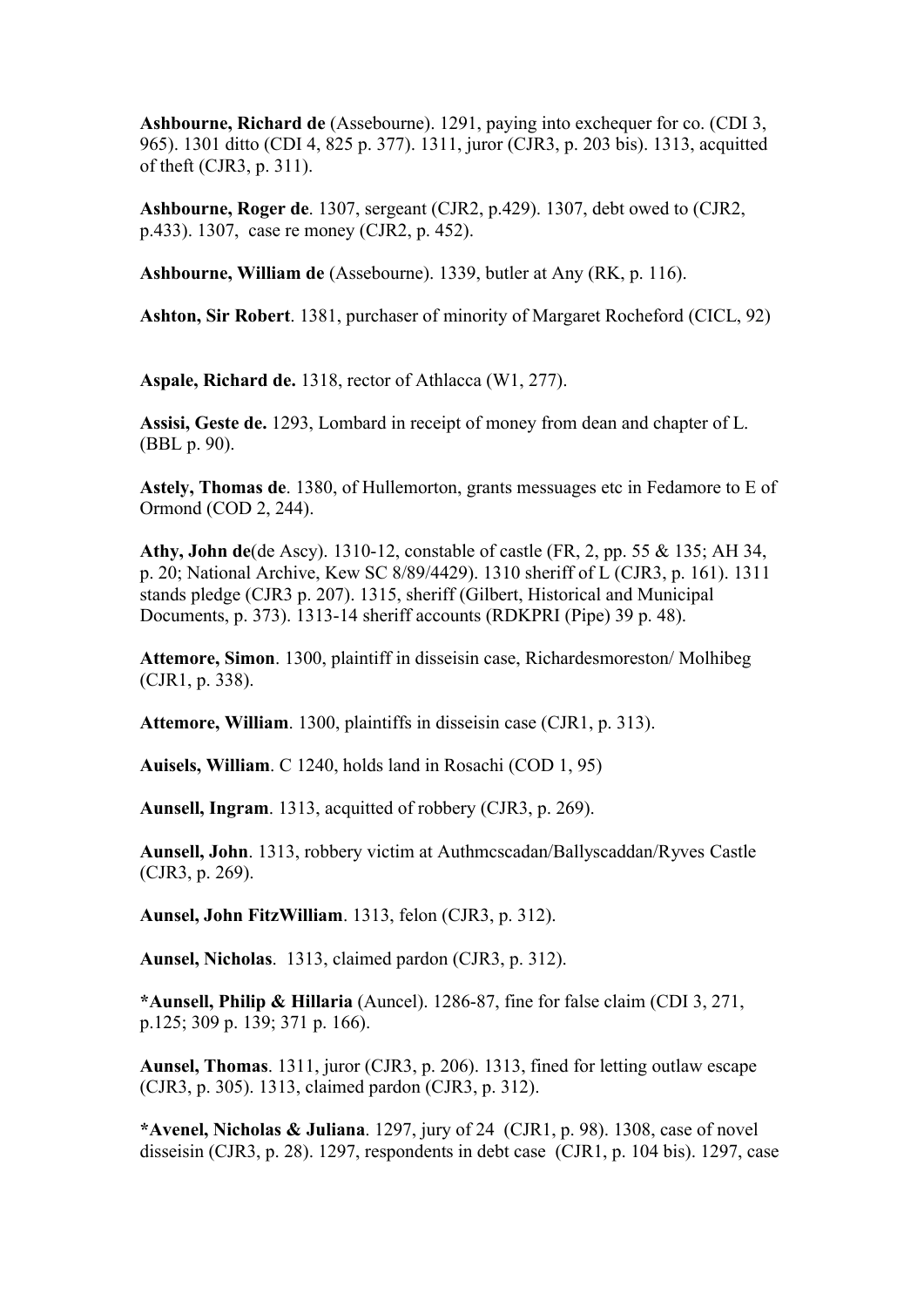v John de London (CJR1, p. 110). 1297, false claim against (CJR1 p.129). 1306-07, disseisin case (CJR2, pp 315, 388, 431). 1307, plaintiff in case (CJR2, p. 332).

**Avenel, Walter**. 1306, defendant and plaintiff in trespass case (CJR2, pp 307, 309).

**Averey, Walter**. 1307accused of break in (CJR2, p. 449).

**\*Aveynes, John and Agnes**. 1278, in case with the de Verduns about manors in County L (CDI 2, 1461; CCR 1272-79, p. 500).)

**Awenel, Bricellus**. 1368, priest of Canterbury, occupying canonry and prebend of L (CPR 4, 73).

# B

**Baard, Alexander.** 1251, holding half fee in Desbeg/Tobernea (CDI 1, 3203).

**\*Bacun, Walter & Felicia**. 1237, case of mort d'ancestor, re Fedamore (CDI 1, 2383).

**Baddlesmere, Giles de**. 1343-4, rights to land in Co. Limerick as heir of Bartholomew (CIPM8, No 185 p 149) 1338, inquisition into (IEMI, no. 275).. 1348-9, inquisition into his holdings, including a stone tower in need of repair at Moytenagh (CIPM9, No 119; for tower also see IEMI No. 196).

**Baddlesmere, Bartholomew & Margaret**. 1327, she aunt, sister of Richard and heir of Thomas FitzRichard de Clare, has certain lands in Limerick (FR4, p. 31).

**Baggheboscher, Henry**. 1291, agent of bishop ejecting Dominicans from property in Kilmallock (CDI 3, 967).

**Bagod, Robert** (Bagot)**.** 1260-73, Sheriff of Limerick accounting for city and county (RDKPRI (Pipe) 35, pp 40, 41, & 47; 36, p. 25). Pre 1280, named as sometime constable (PR 1272-81, p. 384). 1282-91, sitting as justice of the bench (BBL p. 11, 12, 14, 20, 21, & 22). 1293, named as justice in witness list (BBL p.106). c1270 if bishop Robert is Emly, 1302-11 if Dundonald) mentioned in charter as then sheriff (BBL p.46). Undated charter, holds land in Mungret (BBL p. 39) Undated charter, gives houses next to St Munchin's to John and Joan Daundon (BBL p.70). 1278, charter of King Edward confirming rights to house built outside the wall of the city (BBL p. 139). 1275, accused of transgressions in L (CDI 2, 1132, 1133 & 1145). 1280, former constable pardoned for escapes from castle (CDI 2, 1698). 1288, tenant of Any manor in extent (CDI 3, 459). 1299-1302, paying into exchequer (CDI 4, 615; 825 p 378; CDI 5, 58 bis). 1279-80 owing money to exchequer (RDKPRI (Pipe) 36, p. 51). 1302-03, sheriff accounts for county (RDKPRI (Pipe) 38 p.74). 1302, sheriff (CJR1, p. 446). 1275, to be investigted for trespass (CCR 1272-9 p. 241).

**Bagod, Robert jnr** (Bagot). c.1319, son of Sir Robert, seeks compesation for corn and livestock when army stayed on his land to resist Scots (AH 34, p. 32). 1324, Sir Robert in witness list (BBL p. 138). Undated charter, in witness list of father's charter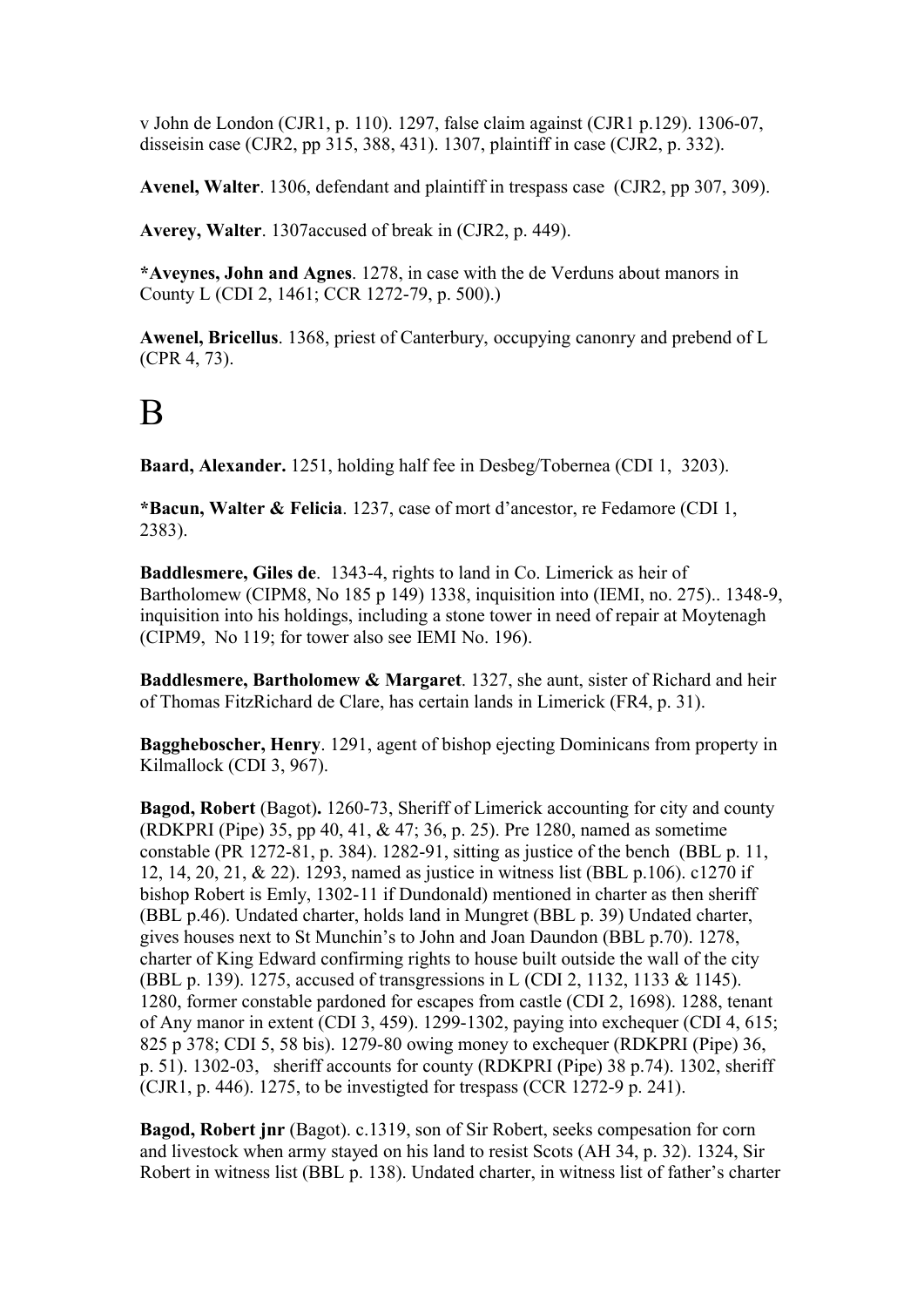(BBL p.70). 1309 suit re Any (W1, 347). Undated, suit re Rathanny (W1, 350). 1312, Robet Baggot of Uregare enfeoffed by Eustace le Poer (RBK No 107). 1321, tenant at Any (IEMI, No. 214).

**Bagod, William**. 1316, enfoeffed by Alexander de London at Carrickittle (GR, p. 164 & 165).

**Bagod, William**. 1341, free tenant on manor of Athneasy (GR, p. 113).

**Bagod, William**. 1358, unspecified holding in Limerick (IEMI No. 326).

**Baiard, Henry** (called Feld.). Undated, burgess of Kilmallock (BBL p. 73, 76, 80).

**Baiard, John** (jnr). Undated, burgess of Kilmallock (BBL p. 76).

**Baiard, John**. 1313, juror (CJR3, p. 304).

**Baiard, Nicholas**. 1311, juror (CJR3, p. 215).

**Baker, Hugh**. 1339, tenant of Any (RK, p. 121).

**Baker, Philip the** (pistor). 1307, trespass case (CJR2, p. 452).

**Balbeyn, Henry**. 1401, brother of Thomas, bequest in Thomas Balbein's will (AM).

**Balbeyn, Thomas** (Balbein, Baillebien alias Corr) 1401, will of (AM.). 1401, Pardon to from Henry IV (AMs, 229/292). 1404-5, merchant of L. owed money by John Lovekyn of Cirencester in Bristol (NAK C241/195/3; see Dryburgh pp150-1).

**Baldewyne, Wiliam**. 1421, appointed justice for Co. (CICL, 122). 1425, clerk, appointed justice in Co. L. (CICL, 114).

**Balin, Ralph**. 1298, juror for extent of Glenogra (CDI 4, 551).

**Ballyganeran, Radolpho de.** c1220-1240, constable of castle in witness list (BBL p. 86).

**Balrepuc, William de**, 1268, Dean of Ossory, receipt from him for 40 marks. (BBL p.124).

**Balscote, John de**. 1337, king's clerk, granted keeping of King's weirs and profits thereof for 10 yrs. (FR 5 p. 10). 1347 re weirs (CICL, 13).

**Balygardan, Richard** (Balygaveran). 1311, juror (CJR3, p. 206). 1313, juror (CJR3, pp 268, 269bis, 304). 1297, respondent in trespass case (CJR1, p. 92).

**Balygavaran, Robert de**. 1297, plaintiff (CJR1, p. 92).

**Balygaveran, Willian de**. 1307, former custos of the market at Any (CJR2, p. 438).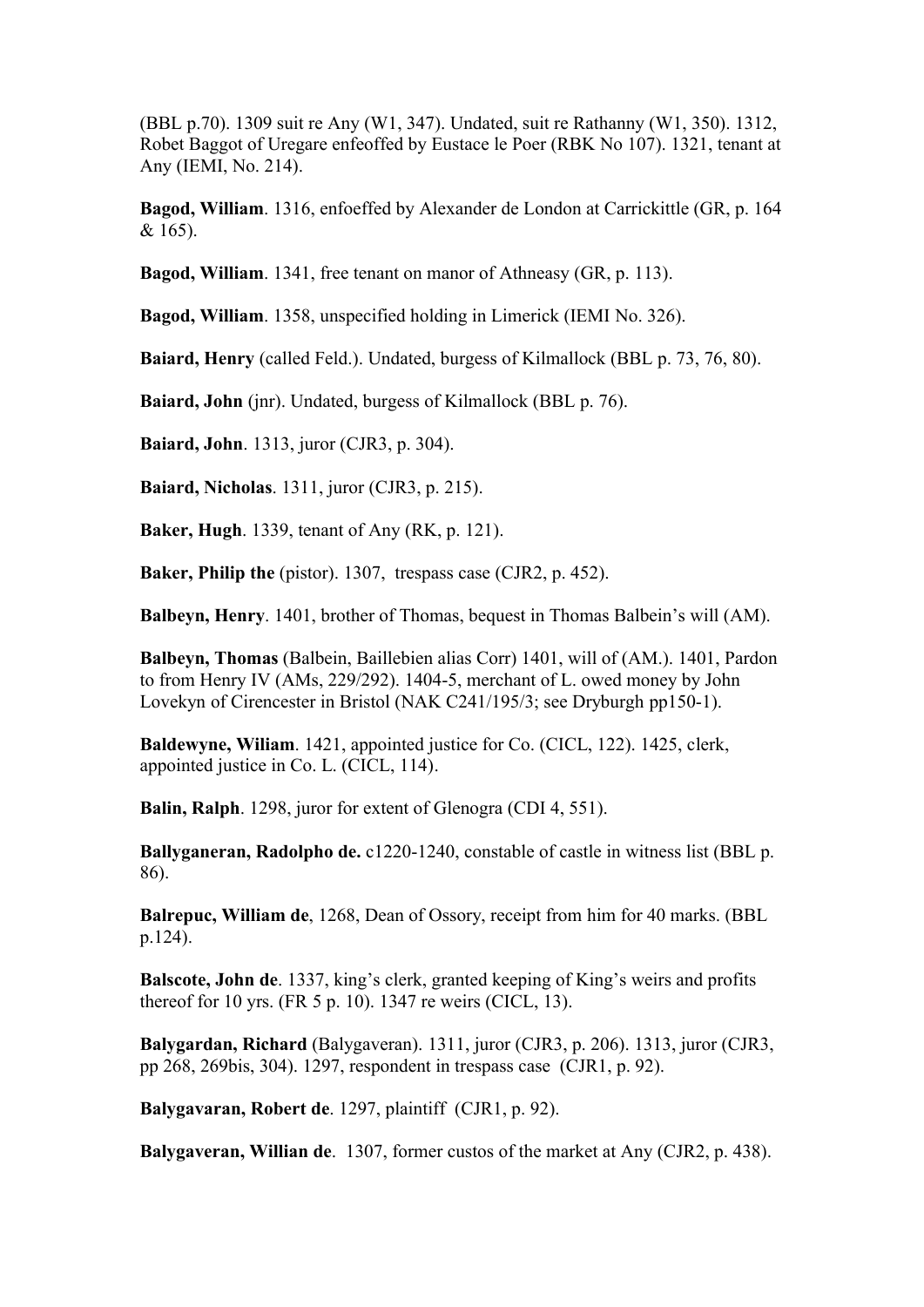**Bamber, John**. 1376, named in will of Martin Arthur as owing him goods (AM p. 5).

**Banbury**, see Toky.

**Bapkat, Teige**. 1314, makes fine (CJR3 p. 313).

**Barby, Walter**. 1354, enfeoffed by Earl of Kildare at Adare (PR, Edward III pt III, p. 151).

**Barbyn, John**. 1307 theft from (CJR2, p. 515).

**Barnstable, John**. 1390, permitted to load 12 lasts of hide at Bristol, which he had taken on board "The Margaret" of Bristol at L. Had gone to Bristol only because of storm damage, meant for Calais (Carus Wilson, E.M. "OverseasTrade of Bristol in the Later Middle Ages"; *Bristol Records Society Publication* VII, 1937, p. 44, No 31).

**Barret, Alexander** (Baret). 1311, juror (CJR3, p. 214). 1313, juror (CJR3, pp 303, 311). 1313, stands pledge (CJR3, p. 310). 1318-19 provost of L rendering accounts for city (RDKPRI (Pipe) 42 p. 28). 1321, juror in inquisition of lands of Thomas FitzRicharde de Clare in city of L (IEMI, No. 195).

**Barrett, James** (Barode). 1496, priest of L, rector of Kilbreedy Minor (CPR 16, 550). 1514, canon of L, mandated (CPR 20, 229).

**Barrett, John** (Bar….) 1311, juror (CJR3, p. 204 bis). 1313, juror (CJR3, p. 268).

**Barret, William** (Barat, Baret). 1254, impleaded by Adam le Petit at L. (CDI 2, 292). 1251, holding half fee in Desbeg/Tobernea (CDI 1, 3203). 1300, mort d'ancestor case (CJR1, p. 341).

**Barret, William FitzWilliam** (Baret). 1300, mort d'ancestor case (CJR1, p. 341).

**Barry, David de**. 1266 agreement with Bishop of L. re Kilmallock (BBL p. 12). C.1280, charter witness (BBL p. 105). 1251, Corkohye (Corcomohide2 )held from (CDI 1, 3203). 1282-3, owes because he held land off Thomas de Carew, a ward (RDKPRI (Pipe) 36, p. 62).

**\*Barry, David & Matilda**. 1307, accusers in disseisin case, re Drumdyf (CJR2, p.432).1307, re Newcastle (CJR2, p.395). 1307, trespass case (CJR2, p. 451).

**Barry, Hugh de**. 1234-35, sheriff of Limerick (RDKPRI (Pipe) 35, p. 35).

**Barry, John de**. Pre-1287, in witness list (BBL p.102). 1287-93, witness to grant by Julia de Cogan (RBK, No. 30).1282, land held of him (CDI 2, 1912). 1281-2, Killedy held by John FitzThomas from him (CIPM2, No 437).

**Barry, John FitzDavid de**. 1306, to receive goods (CJR2, p. 290). 1307, re Newcastle (CJR2, p.395).

**Barry, John**. 1413 constable of castle; granted Laxweir (PR 1413-16, p. 48).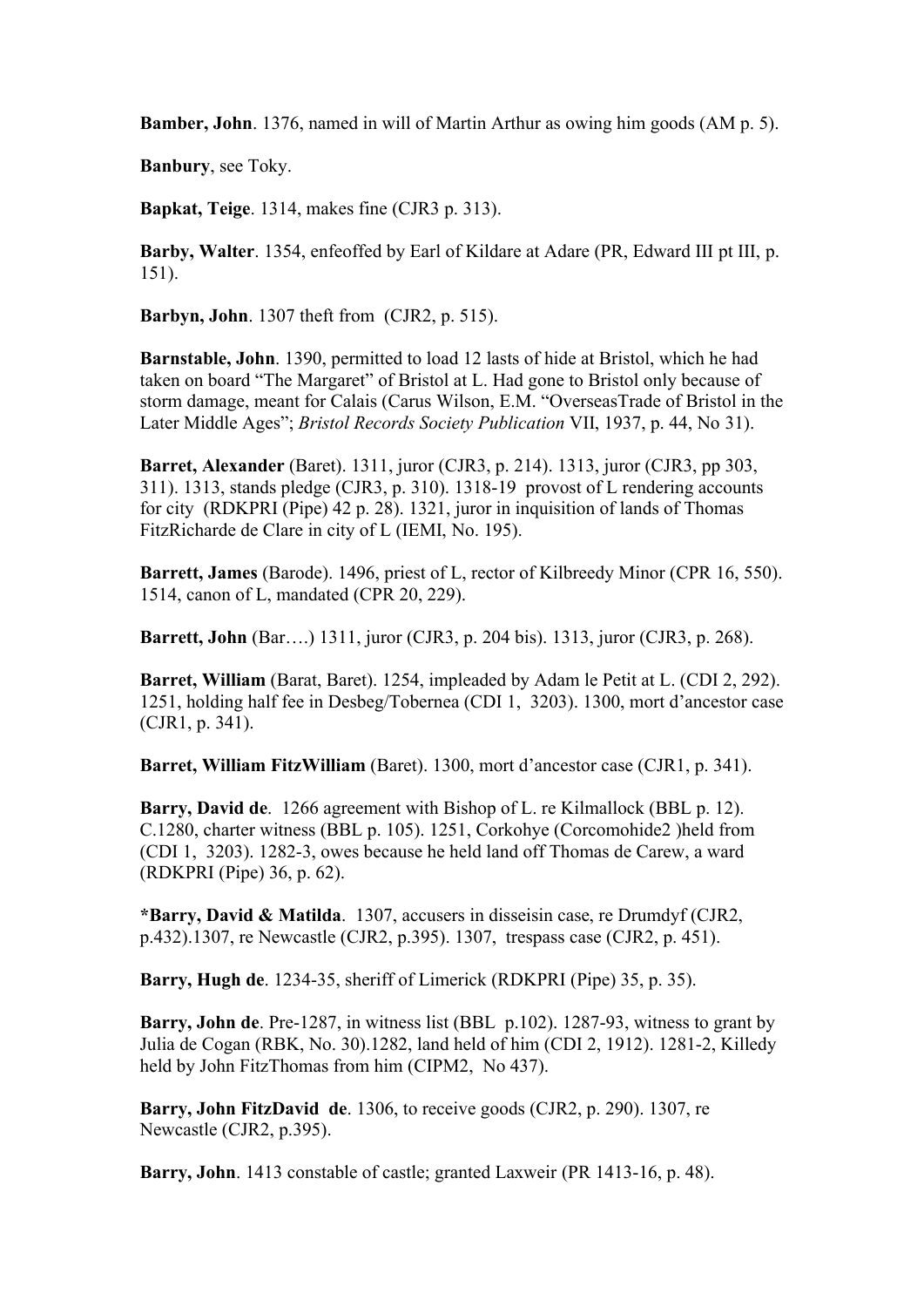**Barry, John**. 1541, holds Ardskye rectory (EIMP, p. 104).

**\*Barry, Matilda de.** 1298 paying into exchequer (CDI 4, 550 p. 250 bis; 658).

**Barry, Nicholas de**. Undated quitclaim, in witness list (BBL p. 59).

**Barry, Odo FitzPhilip de**. 1307, pledge in case re Newcastle (CJR2, p.395).

**Barry, Sir Philip**. 1307, lord of Kilbryn, pledge in case re Newcastle (CJR2, p.395).

**Barry, Robert de**. 1313, killed (CJR3, p. 308). 1313, coroner Roger de Lees prepared to bear false witness that he was Irish (CJR3, p. 309).

**Barry, William de**. 1290, itinerant justice at L. (BBL p.15). 1292, ditto (CDI 3, 1028).

**Barrys, William**. 1311, to answer for confiscation of chattels (CJR3, p. 204). 1311, juror (CJR3, p. 204 ter).

**Bart, Adam**, 1200-01, witness to inquisition re church lands (BBL p. 27).

**Barton, Thomas**. 1397, Limerick merchant at Harfleur (AOB, p. 36).

**Baskyn, Robert**. 1305, juror (CJR2, p. 134).

**Bassingburn, Edmund FitzWarin de** (Bassyngbourne). 1278, swap of Any with Thomas de Clare (CDI 2, 1449 & 1504; CCR 1272-9, pp 511-2).

**Bassingburn, Warin de**. 1262, charter for Any confirmed (CDI 2, 741). 1263, Any to be held for 2 kts service (CChR 2, p. 46)

**Bastard, John**. 1313, absent juror (CJR3, p. 268).

**Bastard, William**. 1307, merchant of Grene (CJR2, p. 438).

**Bataille, John de la**. 1331-32 clerk assigned to inspect the walls of L. (IEP2 p.346).

**Bataille, John le**. 1339 preceptor of Any (RK, p. 105).

**Bathe, Thomas del**. 1366, chancellor of L (P2P, f. 277).

**Batman, John**. 1382 Grant (CICL, 97).

**Baundon, John FitzThomas**. 1375, representative of Cromith/Browi (Croom Bruree) cantred (PC, p. 62).

**Baxter, John** (Backystre). 1341, burgess of Aherlow (GR, p. 112).

**Bayn, William**. 1292-93, stands pledge (RDKPRI (Pipe) 37, p. 51).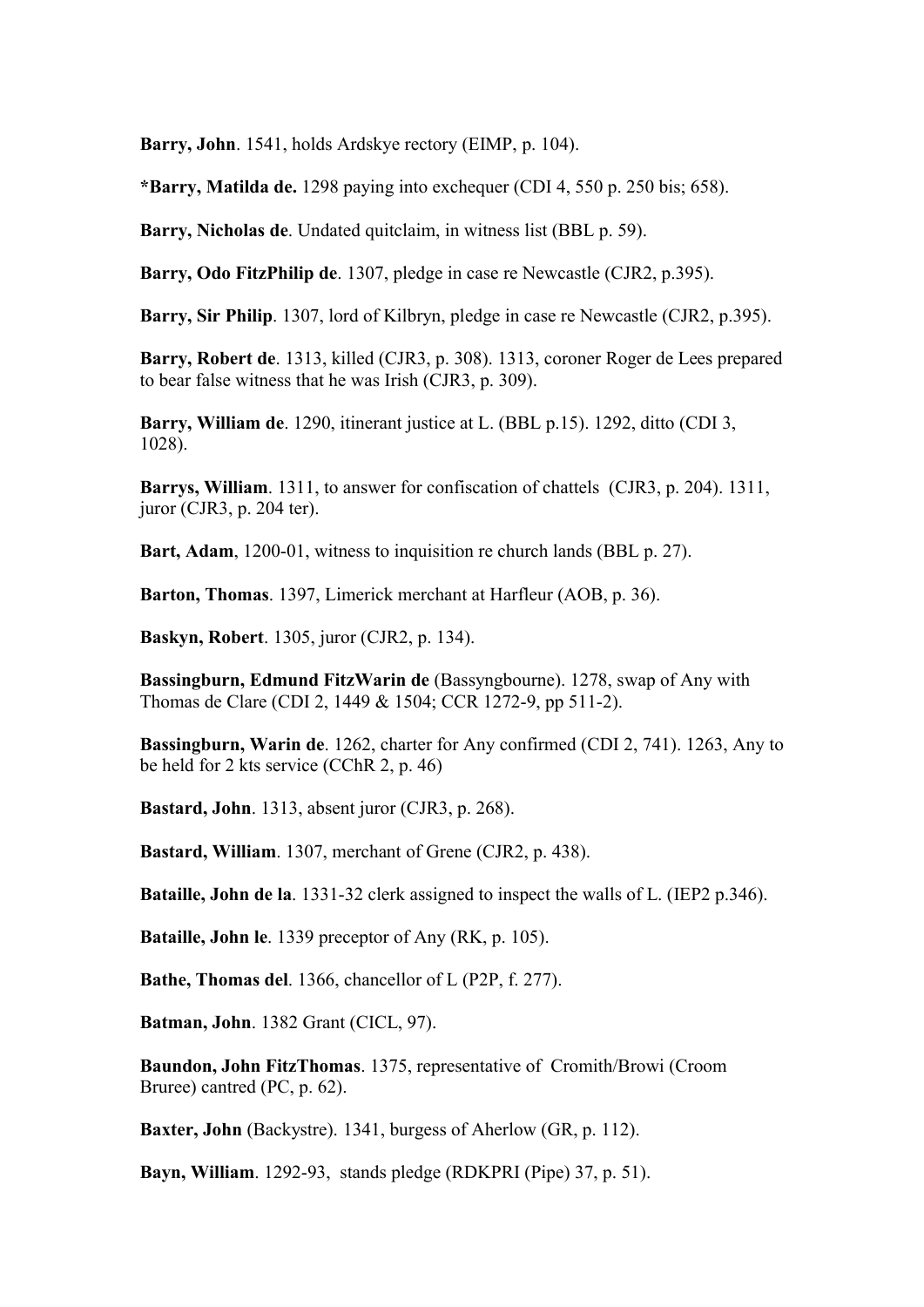**Beaufort, Adam de** (Beafou). 1291, fine to exchequer (CDI 3, 965, p. 433).

**Beaufort, Almaric de** (Beaufo). 1291, fine to exchequer (CDI 3, 1020 p. 457). 1297, finds Earl of Ulster not guilty of death of a Harald (CJR1, p. 121).

**Beaufort, Amory de** (Beaufo). 1296, fine to exchequer (CDI 4, 279).

**\*Beaufort, Gilian or Julian** (Beoufort). 1376 named executor of husband Martin Arthur's will (AM p. 7). 1380, will of, (AM pp7-9).

**\*?Beaufort, Magin**. 1380, receives bequest in will of Gillian Beaufort (AM p. 9).

**Beaugraunt, Geoffrey**. 1311, juror (CJR3, p. 204).

**Beaugraunt, Henry**. 1311, juror, stands pledge (CJR3, pp. 204, 205). 1321, juror for inquisition into Any (IEMI, No. 214).

**Beaugraunt, John.** 1321, juror for inquisition into Any (IEMI, No. 214).

**Beauner, Robert FitzRobert de**. 1297, to be attached for money owing to Friars Preacher (CJR1, p. 91).

**Beauver, David FitzRobert**. 1328-29, gets majority (RDKPRI (Pipe) 43 p. 18).

**Beauver, Richard**. 1309-10, escheats (RDKPRI (Pipe) 39 p. 41). 1315-16, 1318-19 ditto (RDKPRI (Pipe) 39 p. 60 & 63; 42 p. 14).

**Beauver, Robert de** (Belvoir). 1291, fine to exchequer (CDI 3, 965, p. 434; 1078 p. 474).

**Beawchoppe, William**. 1341, burgess of Aherlow (GR, p. 112).

**Beg, Adam**. 1242, juror for inquisition of Castleconnell, manor of de Burgh (Dryburgh p. 56).

**Beg, Adam FitzGeoffrey**. 1307, accused in disseisin case re Lystawlyn (CJR2 p. 456).

**Beg, Geoffrey**. 1307, f. of Adam; mentioned in disseisin case re Lystawlyn (CJR2 p. 456).

**Beg, Ralph**. 1307, accuser in disseisin case re Lystawlyn (CJR2 p. 456).1313, juror (CJR3, p. 268).

**Beg, Thomas**. 1307, accused in disseisin case re Lystawlyn (CJR2 p. 456). 1313, juror (CJR3, p. 268). 1300, stands pledge(CJR1, p. 343).

**Beket, Heyne**. 1295, hanged for burglary (CJR1, p. 3).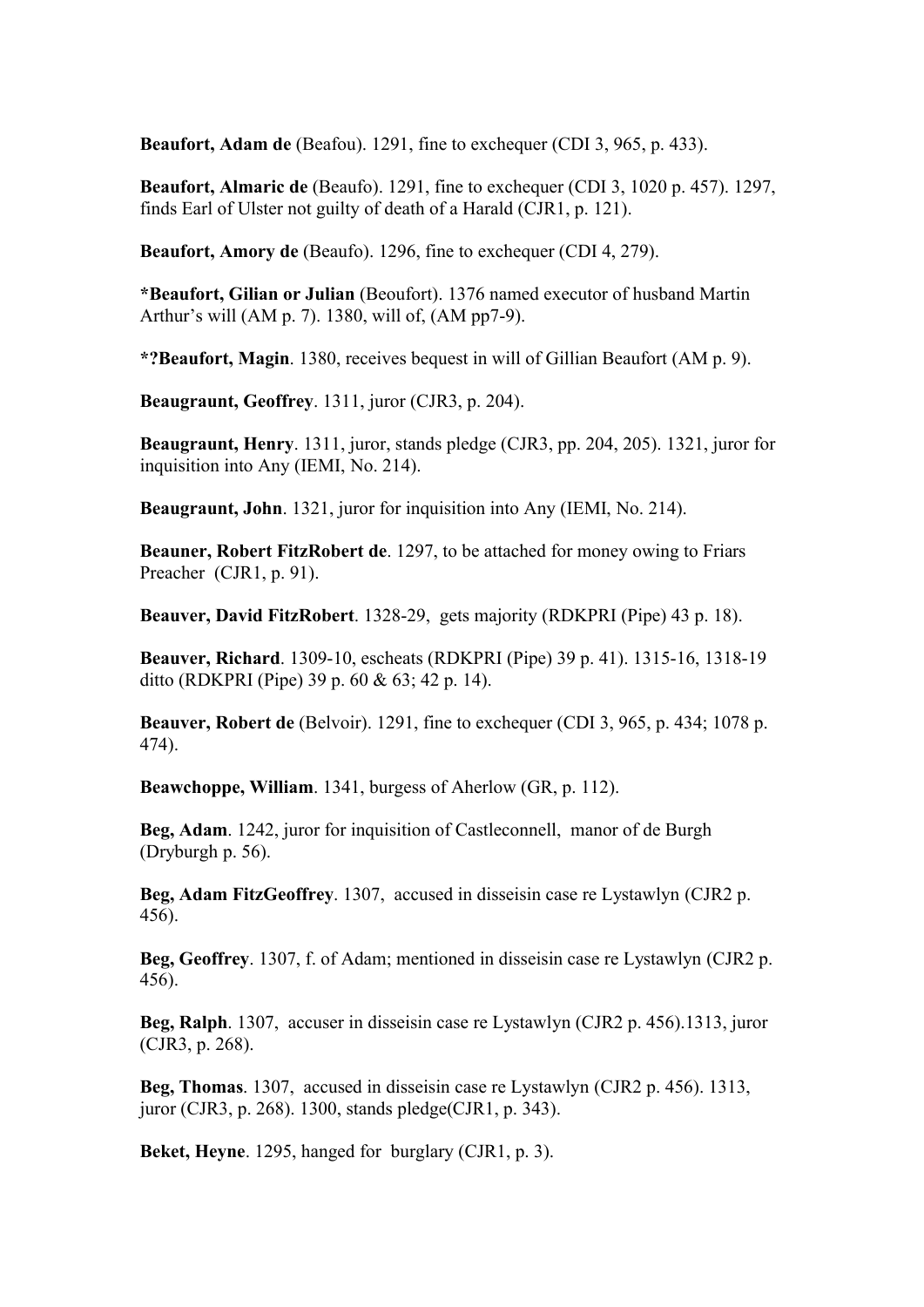**Beketh, Brother Thomas**. 1380, receives bequest in will of Gillian Beaufort (AM p. 9).

**Belecok, Fox**. 1300, witness to brawl (CJR1, p. 343).

**Bellafago, James de la.** 1319-21, fee as constable of castle (IEP 1, p. 276). 1325-26 sheriff accounts of county (RDKPRI (Pipe) 42 p. 72). 1328-29, 32-33, sheriffs accounts (RDKPRI (Pipe) 43 pp 15, 49). 1329-30, sheriff (RC8/15, pp 377& 541)

**Bellicoci, Mayner**. 1236, Italian merchant owed money by bishop (BBL pp 131, 132, 135 & 135).

**Bellofago, Almoric**. 1300, tenant by service Caherconlish (RBO, p. 155). 1310, juror for extent of manor of Athlacca (RBK, No. 136). 1296, claims money from Dromin (W1, 276). 1299 claims presentation of Caherelly (W1, 331). 1323, dispute re mill (W2, 50).

**Bellofago, J. de**. 1300, tenant Caherconlish (RBO, p. 156)

**Belquoc, John**. 1341, burgess of Aherlow (GR, p. 112).

**Belymer, William**, 1311, murder victim, man of Mabilla Gogh (CJR3, pp 203, 206).

**Benedict,** 1290. Prior of Rathkeale (W1, 118).

**Beneger, John**. 1307, receives damages (CJR2, p. 452).

**\*Benet, Agnes and William**. Undated, burgess of Kilmallock (BBL p. 77).

**Benet, Robert**. 1295, timber obtained from (CJR1 p. 19).

**Benet, William**. 1313, juror (CJR3, p. 308).

**Beneyt, John**. 1307, absent recognitor in disseisin case (CJR2, p.431).

**Bengaut, Andrew**. 1288, juror for extent of Any manor (CDI 3, 459).

**Bengaut, Henry**. 1288, juror for extent of Any manor (CDI 3, 459).

**Bensa, John**. 1338, juror for inquisition taken at Cashel for Caherconlish (IEMI, no. 275).

**Berde, Roger**. 1361-2, fee as constable of castle (IEP Vol. II 1326-1446, p. 511).

**Berdesfeld, William de** (Berdeffeld). 1299, to receive debt owed (CJR1, pp 230. 233, 251). 1302, prosecutor for King (CJR1, p. 445). 1305, repondent in debt case (CJR2, p.3). ). 1305, debt owed to (CJR2, p.14). 1305, respondent in debt case (CJR2, p.50). 1305, party in debt case (CJR2, pp 71, 100, 142, 166). 1306, debt owed to (CJR 2, p. 259).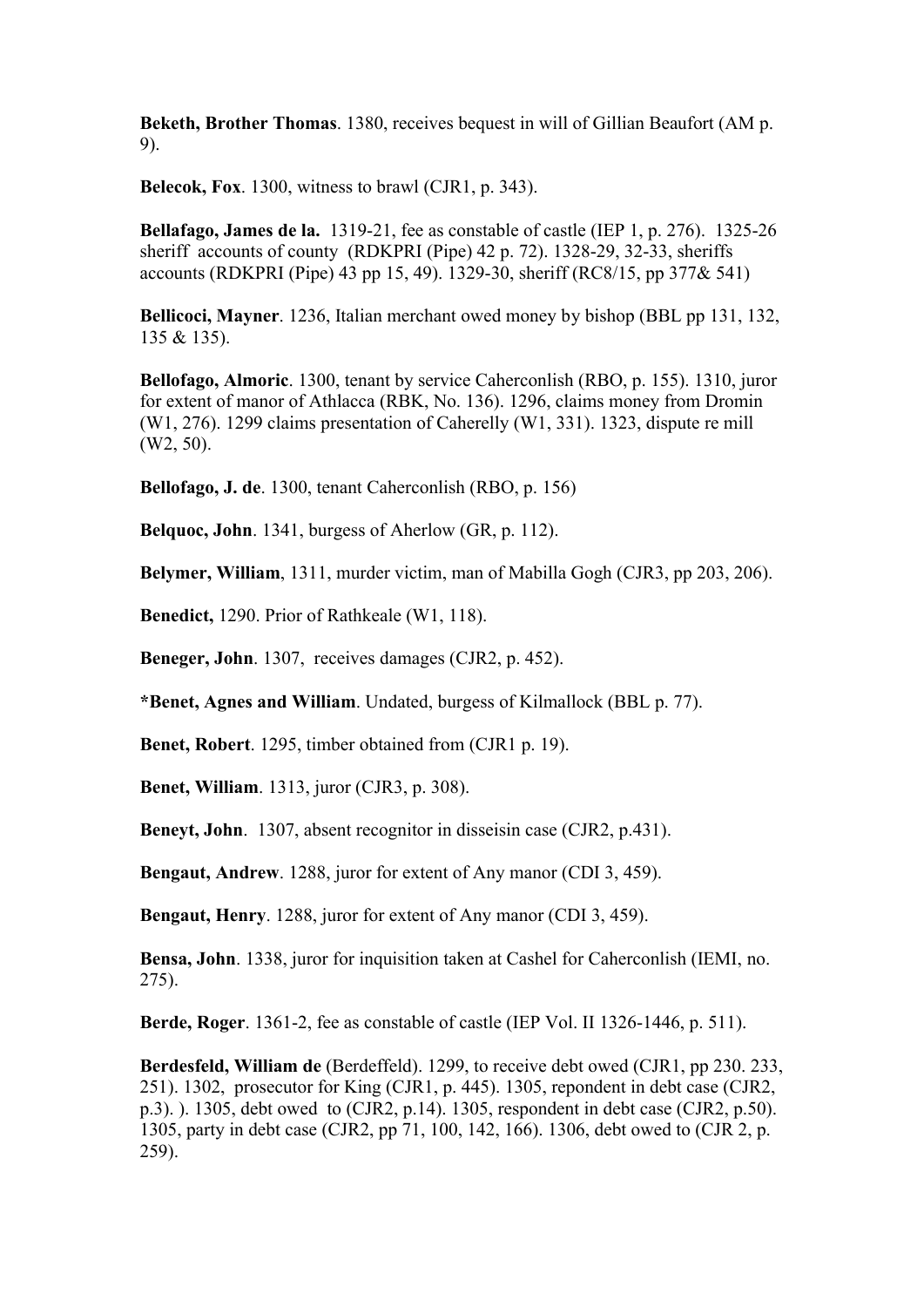**Bering, David**. 1321, juror for inquisition into Any (IEMI, No. 214).

**Berkeley, Adam de**. 1363. grant in Uregare (RBK, No 182).

**\*Berkeley, Agnes de**. 1311, accused of instigating robbery (CJR3, p. 204).

**\*Berkeley, Ed. & Juliana**. 1327 claim dower on Ballinamona (W1, 346).

**Berkeley, Edmund de**. 1295, fined for killing (CJR1, p. 70).

**Berkeley, Henry de**. Pre 1288, charter witness (BBL pp 31, 39, 102, 104, 106 & 138 (bis). C 1340, holds Balycathan (Ballycahane) in manor of Mungret -possibly son of- (BBL p. 156). 1293 in witness list (RBK, No 33). 1295, mainpernor for Roger de Lees (CJR1 pp 39, 41). 1295 sitting on bench at L. (CJR1, p. 22).

**Berkeley, Henry de, & Anastas**. 1308, bailiff of Hernesiue Keating in case of dissesisure in Rathgalwigh (CJR3, p. 4). 1311, claim at Dromassell (W1, 91). 1313, robbery victim (CJR3, p. 266). 1323 widow takes suit re Ballycahane, mother of Roger (W1, 84, W2, 130). 1295, appeals for Edmund de Berkeley (CJR1, p. 70). 1295, mainpernor (CJR1, p. 71). 1307, pledge (CJR2, p. 518).

**Berkeley, John fitzHenry**. 1346, Commissioner of peace, Ocarbry cantred (Frame, AH 35, p. 19).

**Berkeley, Nicholas de**. 1307, absent recognitor in disseisin case (CJR2, p.431). 1313, juror (CJR3, p. 311). 1300, plaintiff in distraint case (CJR1, p. 344).

**Berkeley, Roger de**. 1321 son of Henry and Anastas (W2, 130).

**Berkely, Thomas de**. Pre 1288, charter witness (BBL p. 31). 1282 part of panel and juror for inquisition into Limerick lands of John FitzThomas (CDI 2, 1912, pp 427  $\&$ 428). 1332-33, heirs of, for service (RDKPRI (Pipe) 43 p. 49).

**Berkeley, Thomas de**. 1363, former holder of Uregare (RBK, No 182).

**Berkeley, William de.** 1363, minor inherits Uregare (RBK, No 182).

**Berkley, Thomas**. 1391, pardoned for sedition (CICL, 17)

**Berkys, Stephen**. 1341, cottager in Athneasy (GR, p. 113).

**Bermingham, Henry de**. c1225, charter witness re Carrickittle (GR, p. 164).

**\*Bermingham, Elizabeth and Walter de**. 1341 heir to John de Multon (GR, 111). 1360, inquisition post mortem holds manors of Stathirlag, Athundeshe and Le Donne (Aherlow, Athneasy and Lickadoon) with reversion to her son John FitzRobert de Haverington. (Calendar State Papers Ireland, Carew, Howth, p. 366; W1, 269). 1350- 51 inquisition at Aherlow, on death of Walter (CIPM9, No. 581). 1350, inquisition at Aherlow (IEMI, no. 295).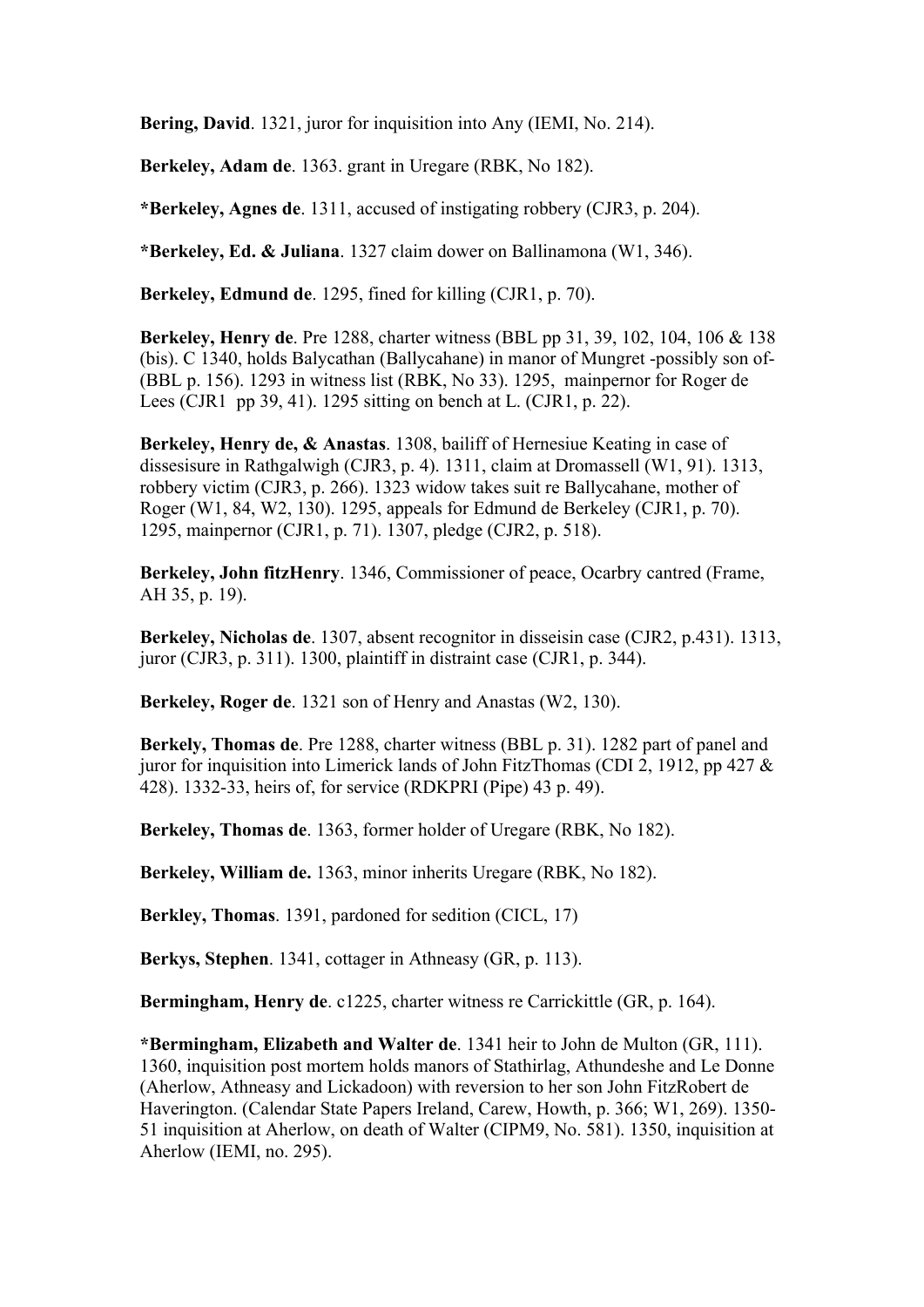**Bermingham, Peter de**. 1281, rendering account (CDI 2, 1834).

**Bernard, Henry FitzHenry**. 1313, acquitted of theft (CJR3, p. 307).

**Bernard, William**. 1382, to be receiver of fines for Cork L and Kerry and justice (CICL, 168, 200, 204)

**Bernevale, Christopher**. 1425, appointed justice for Co. (CICL, 114).

**Bertenauch, Gregory.** 1299 juror at extent of Maynwyr (Monagay?) and Killeedy (CDI 4, 551).

**Beverley, John de**. 1363-73, constable of castle; surrendered constableship and fisheries (IEP 2, p. 516; FR, 8 p. 263).

**Biboys**. 1411; Place name Garthibiboys (Ballingarry) (CPR6 p. 232).

**\*Biboys, Elizabeth** (Byboys). 1295, not informed of court cases (CJR1, p. 27).

**Biboys, Thomas** (Byboys). 1295, mainpernor for Roger de Lees (CJR1, pp 51-52).

**Biboys, William**, (Bibos). C 1223-50, charter witness (BBL pp 83, 84, 112 & 142).

**Biboys, R.W.** c 1240, charter witness (BBL p. 122).

**Bield, Hugh**. 1302, respondent (CJR1, p. 373).

**Big, Henry FitzThomas**. 1307, family dispute (CJR2, p. 436).

**Big, John.** 1307, family dispute (CJR2, p. 436).

**Big, Thomas snr**. 1307, family dispute; f. of William (CJR2, p. 436).

**Big, Thomas, jnr**. 1307, family dispute, f. of Henry (CJR2, p. 436).

**Big, William FitzThomas**. 1307, family dispute (CJR2, p. 436).

**Bigetoun, John**. 1313, brother of Laurence also indicted for death but escaped and outlawed (CJR3, p. 308).

**Bigetoun, Laurence**. 1313, acquitted of death (CJR3, p. 308).

**Billesburne, Sir John de**. 1313, of Co. Tipperary, stands pledge (CJR3, p. 270).

**Binewall, Henry de**. 1288, tenant of Any manor in extent (CDI 3, 459).

**Bisshop, Richard**. 1321, juror for inquisition into Any (IEMI, No. 214).

**Blabb?, John**. Undated; rental of St Mary's house (SA,120).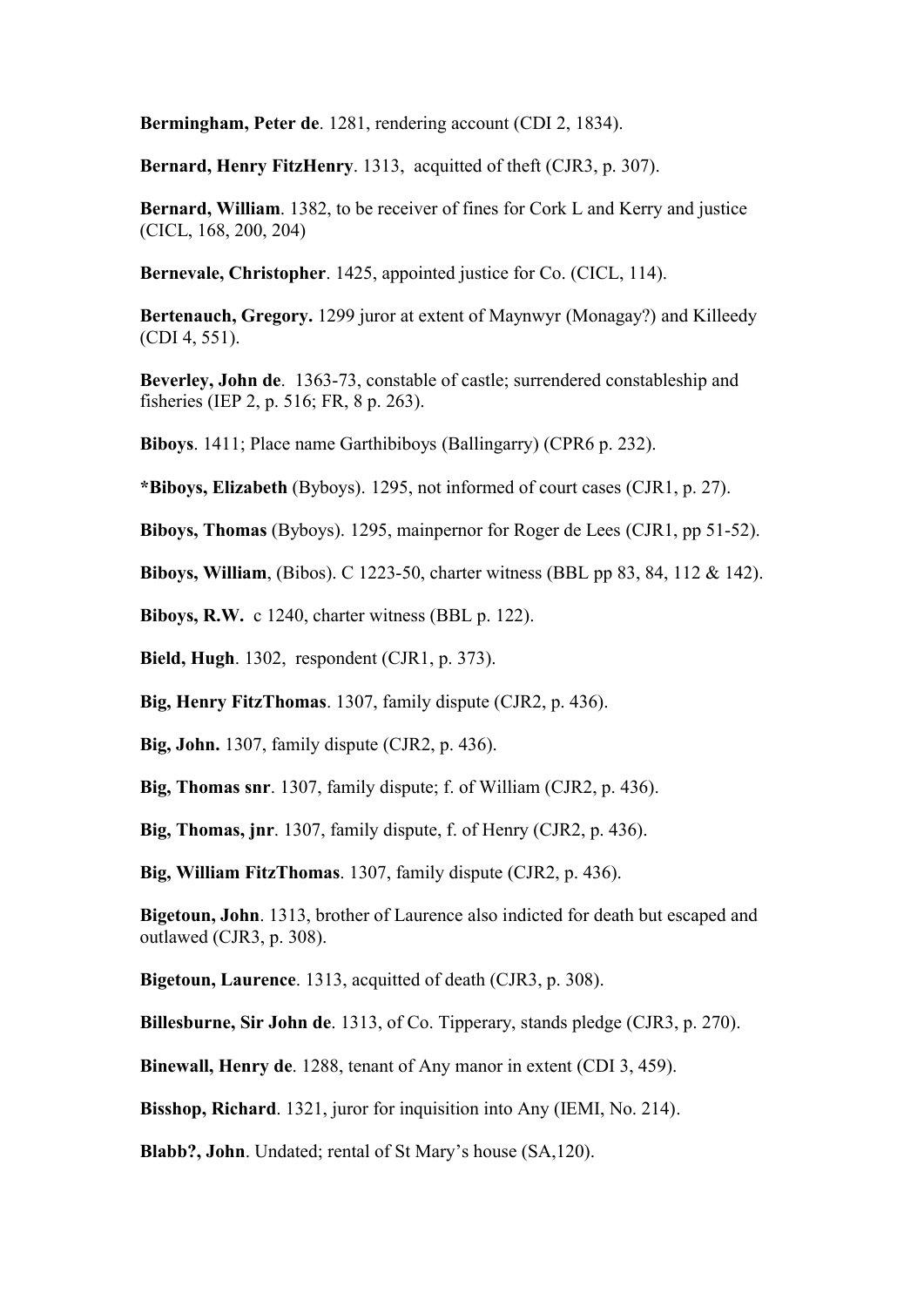**Black, Geoffrey** (Blake). 1321, juror for extent of Mahoonagh (IEMI, No. 196).

**Black, Gilbert le** (Blak). 1311, charged with robbery (CJR3, p. 205).

**Black, Laurence**. 1275, juror at inquisition into charter of L (CDI 2, 1181).

**Black, Peter**. C 1240, tenant of Nicholas de Bretteville (RHSJB 562).

**Black, Richard le** (Blak). 1311 stands pledge (CJR3 p. 207).

**Black, Robert** (Blak). 1335 tenament holder in Any (RK, p. 75). 1339, tenant of Any (RK, p. 119).

**Blak, Robert**. 1372, cottager of Tobernea manor (RBK, No. 151).

**Black, Thomas** (Nigri). Undated, burgess of Kilmallock (BBL p. 77).

**Blake, Geoffrey le**. 1307, acknowledges debt (CJR2, p. 450).

**Blake, Gilbert Thomas**. 1390-1400, senator of Limerick (AMs 248/335).

**Blake, John le, jnr.** 1313, acquitted of aiding thief (CJR3, p. 305).

**Blake, John le, snr**. 1313, stands pledge (CJR3, p. 305).

**Blake, William le**. 1313, fined (CJR3, p. 305).

**Blond, David le.** 1295, makes fine for peace (CJR1, p. 4). 1295, attorney (CJR1 p. 39). 1305, agent of Agnes de Valence, forced to give up money (CJR2, p. 76).

**Blond, David FitzJohn le**. 1295, pardon (CJR1, p. 71).

**Blond, Gilbert le**. 1295, making accusation (CJR1 p. 39).

**Blond, John le** (Blund). 1295, parson of Garth, sold tithes (CJR1, p. 61). 1295, re advowson of Garth (CJR1, p. 75 bis).

**Blond, Nicholas**. 1295, to appear (CJR1, p. 76).

**Blond, Richard le**. 1295, complains of imprisonment by Maurice Cadigan (CJR1 p. 19).

**Blond, Robert de** (Bland). 1305, agent of Agnes de Valence, forced to give up money (CJR2, p. 76). 1310, juror for extent of manor of Athlacca (RBK, No. 136). 1304 suit re Kinnethin (W1, 380). 1307 absent juror? (CJR2, p. 515).

**Blond, Roger le.** 1295, case against does not proceed (CJR1 p. 40).

**Blondel, John**. 1290, canon of L, proctor and chaplain to Cardinal of St Laurence's in Lucina (CPR 1, p. 512).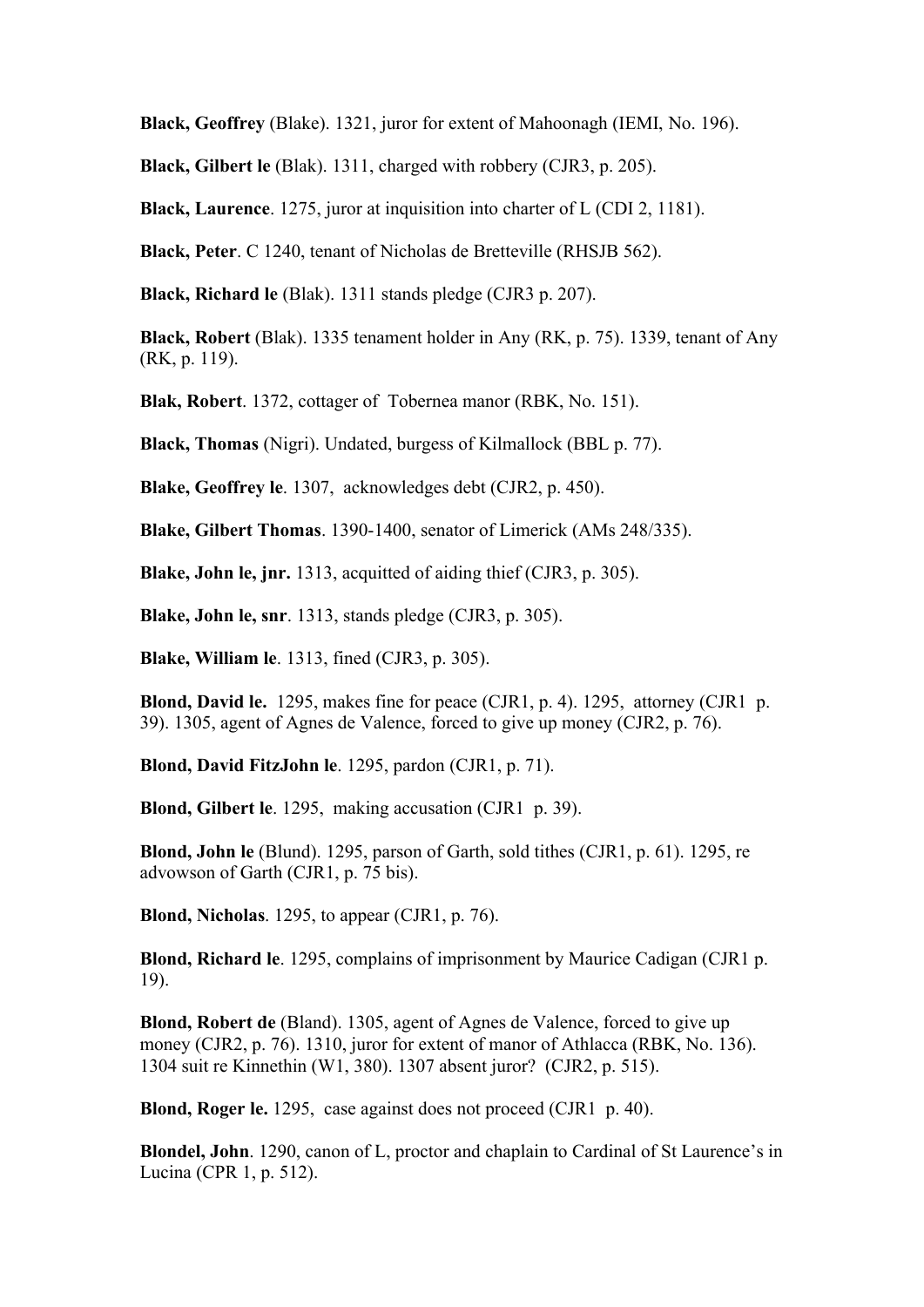**Blound, Adam le**. 1307, makes peace (CJR2, p. 517). 1307, juror (CJR2, p. 517).

**Blound, Adam FitzJohn le.** 1307, complaint v. William Bastard (CJR2, p. 438).

**Blound, Adam FitzWalter le**. 1313, stands pledge (CJR3, p. 310).

**\*Blound, Agnes**. 1298, suit re dower of Balltarsny (Ballytrasna) (W2, 106).

**Blound, David FitzHenry le**. 1295, charged with receiving stolen goods and robbing vicar of Lothyr (CJR1, p. 3).

**Blound, John le.** 1307, juror (CJR2, p. 517).

**Blound, Henry le**. 1295, charged with receiving felon (CJR1, p. 3).

**Blound, John le, of Cathirelvy**. 1313, juror (CJR3, p. 312).

**Blound, John le,** of Kilmallock. 1307 juror (CJR2, p. 516).

**Blound, John FitzJohn le**. 1313, stands pledge (CJR3, p. 310).

**Blound, John FizWalter le**. 1313, stands pledge (CJR3, p. 310).

**\*Blound, Julia & Henry le**. 1295, charged with receiving a felon, widow of Henry (CJR1, p. 3).

**Blound, John le**. 1328-29, of Okeneth accounts for escape of prisoner (RDKPRI (Pipe) 43 p. 16).

**Blound, Philip le**. 1307, absent recognitor in disseisin case (CJR2, p.431).

**Blound, Robert le,** of Adare. 1305, late bailiff of Agnes de Valence (CJR2, p. 89). 1306 makes fine (CJR2, p. 505). 1307 juror in Kerry case (CJR2, p. 516). 1307, pledge (CJR2, p. 518).

**Blound, Roger le.** 1328-29, of Okeneth accounts for escape of prisoner (RDKPRI (Pipe) 43 p. 16).

**Blound, Thomas le**. 1311, jailed for false testimony (CJR3, p. 206). 1311, juror (CJR3, p. 208). 1313, stands pledge (CJR3, p. 311).

**Blound, Thomas FitzJohn le**. 1307, sworn in as replacement coroner after Robert (CJR2, p. 517).

**Blount, Henry le**, of Tulagbreg. 1305, juror (CJR2, p. 134).

**Blount, John le, of Ballylosky**. 1313, victim of theft (CJR3, pp 309, 310).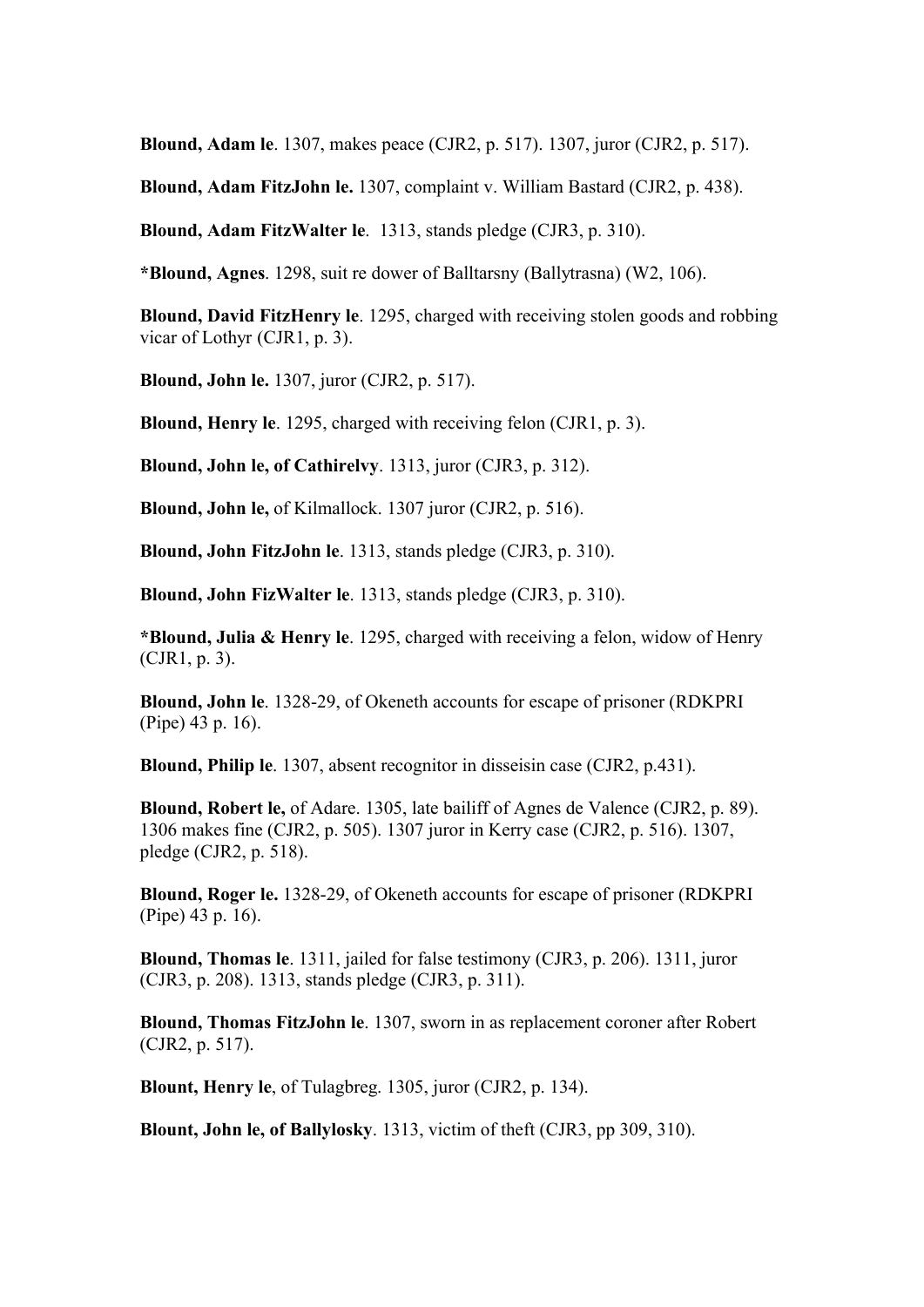**Blount, John le**. 1305, juror (CJR2, p. 134). 1307, accused of trespass (CJR2, p. 450).

**Blount, Robert le,** of Adare. 1297, juror (CJR1, p. 98). 1307, pledge (CJR2, p. 449).

**Blount, Walter le**. 1307, removed Fyel from St Laurences (CJR2, p. 448).

**Blower, Reginald le**. 1311 burglary victim (CJR3 p. 207).

**Bluet, Bartholomew**. 1297, plaintiff (CJR1, p. 102).

**Bluet, Henry**. Undated, 13<sup>th</sup> century, burgess of Kilmallock (BBL p. 75).

**Bluet, Henry**. 1340, charter witness re Kilmallock (Gentleman's Magazine 1862, p. 560).

**Bluet, James**. 1311, juror (CJR3, p. 215).

**Bluet, James** (Jacobo). 1335-9, brother, pensioner of Any (RK, p. 78 & 113).

**Bluet, John**, jnr. Undated, burgess of Kilmallock (BBL p. 74, 76, 80). Undated, witness list (BBL, p. 79, 81). 1300, executor of father's will (CJR1, p. 343). 1307, of Kilmallock, charter witness (CJR2, p. 447).

**Blue, John**. 1295, land of (CJR1 p. 38). 1300, tutor, disseisin case re Balygillegan (CJR1, p. 341).

**Bluet, John**, snr. Undated, burgess of Kilmallock (BBL p. 74, 75, 82). 1300, deceased (CJR1, p. 343).

**Bluet, John FitzMartin**. 1300, a minor, disseisin case re Balygillegan (CJR1, p. 341).

**Bluet, Martin**. Undated, burgess of Kilmallock (BBL p. 75, 76, 77).

**Bluet, William** (Blowet). 1447, juror for inquisition at Tullybracky (BBL, p. 161).

**Blund, Geoffrey le**. 1299, free tenant of Newcastlewest (CDI 4, 551).

**Blund, Gilbert**. 1261, witness to inquisition on Shanid and Newcastle (AH Vol. 6, p. 295).

**Blund, Henry**. 1223-50, burgess of Kilmallock (BBL, p. 25).

**Blund, Henry**. 1282 of Tullybracky, part of panel for inquisition into Limerick lands of John FitzThomas (CDI 2, 1912, p. 427).

**Blund, Hugh le**, of Milltown. 1300, case against dropped (CJR1, p. 344).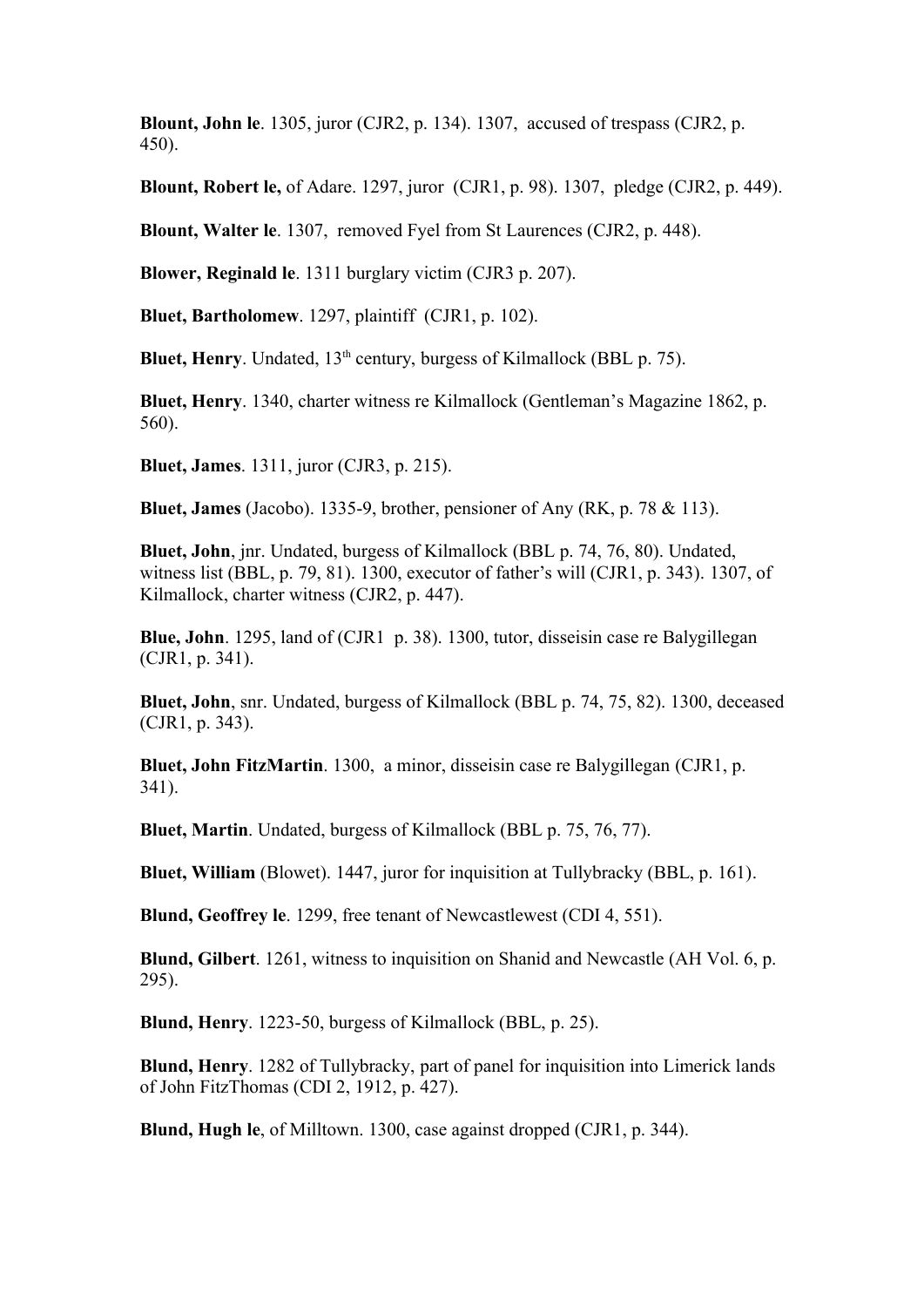**Blund, Master John**. 1243 acting for bishop in case with Athassel (BBL p. 97). 1223-50, charter witness (BBL p. 58).

**Blund, John le, de Guseli** (Blunt). 1282 part of panel for inquisition into Limerick lands of John FitzThomas (CDI 2, 1912, p. 427).

**Blund, John le** (le Blount) 1281-85, writ to (CDI 3, 1). 1288-92 paying farm of city to exchequer (CDI 3, 271, p.125; 434 p. 193; 1020 p. 456; 1078 p.479; 1148, p.513). 1292 paying to exchequer for new custom of wine (CDI 3, 1148, p.514; CDI 4, 41, p. 28). 1293-97, collector of L. City (CDI 4, 48, 113, 332, 408 p. 191; 409). 1299 paying new custom to exchequer (CDI 4, 637). 1306, collector of new custom (CDI 5, 692). 1280-81, 1296-98, paying in new custom (RDKPRI (Pipe) 36, p. 54; 38 p. 31 & 43). 1280-81, pays in for city (RDKPRI (Pipe) 36, p. 57). 1295, mention in case v sheriff (CJR1, pp 51-52). 1297, owed by John Strich (CJR1 p.129). 1299, clerk, mainprises (CJR1, pp 294, 298).

**Blund, John FitzJohn le.** 1295, plaintiff in trespass case (CJR1, p. 75).

**Blund, John FitzWalter le**. 1308, removed as coroner (CICL, 58). 1311, juror (CJR3, p. 214).

**Blund, John le**. 1326-7, mayor of L. repairing castle walls (IEP 2 p. 320).

**\*Blund, Juliana**. 1223-50, involved in lands of Killeely (BBL p. 61).

**Blund, Maurice**. 1230-40, prepositus of L. (BBL p. 36). 1272-73 Maurice le, accounts for city (RDKPRI (Pipe) 36, p. 25).

**Blund, Nicholas le**. 1298, tenant of Glenogra (CDI 4, 551).

**Blund, Philip le**. 1301-02 pays fine for peace (Dryburgh p. 99). 1295, pledge (CJR1, p. 76).

**Blund, Ralph le** (Blunt). 1313, juror (CJR3, p. 269 bis).

**Blund, Reymund le**. 1299, free tenant of Newcastlewest (CDI 4, 551).

**Blund, Richard le**. 1291, cousin of archdeacon Rob. B., agent of bishop ejecting Dominicans from property in Kilmallock (CDI 3, 967). 1302, attorney (CJR1, p. 411).

**Blund, Robert**. 1291, archdeacon of L (CDI 3, 967).

**Blund, Robert le**. 1299, free tenant of Newcastlewest (CDI 4, 551).

**Blund, Roger**. 1261, witness to inquisition on Shanid and Newcastle (AH Vol. 6, p. 295).

**Blund, Walter**. 1251 tenant in Oconagh (AAR, p. 74).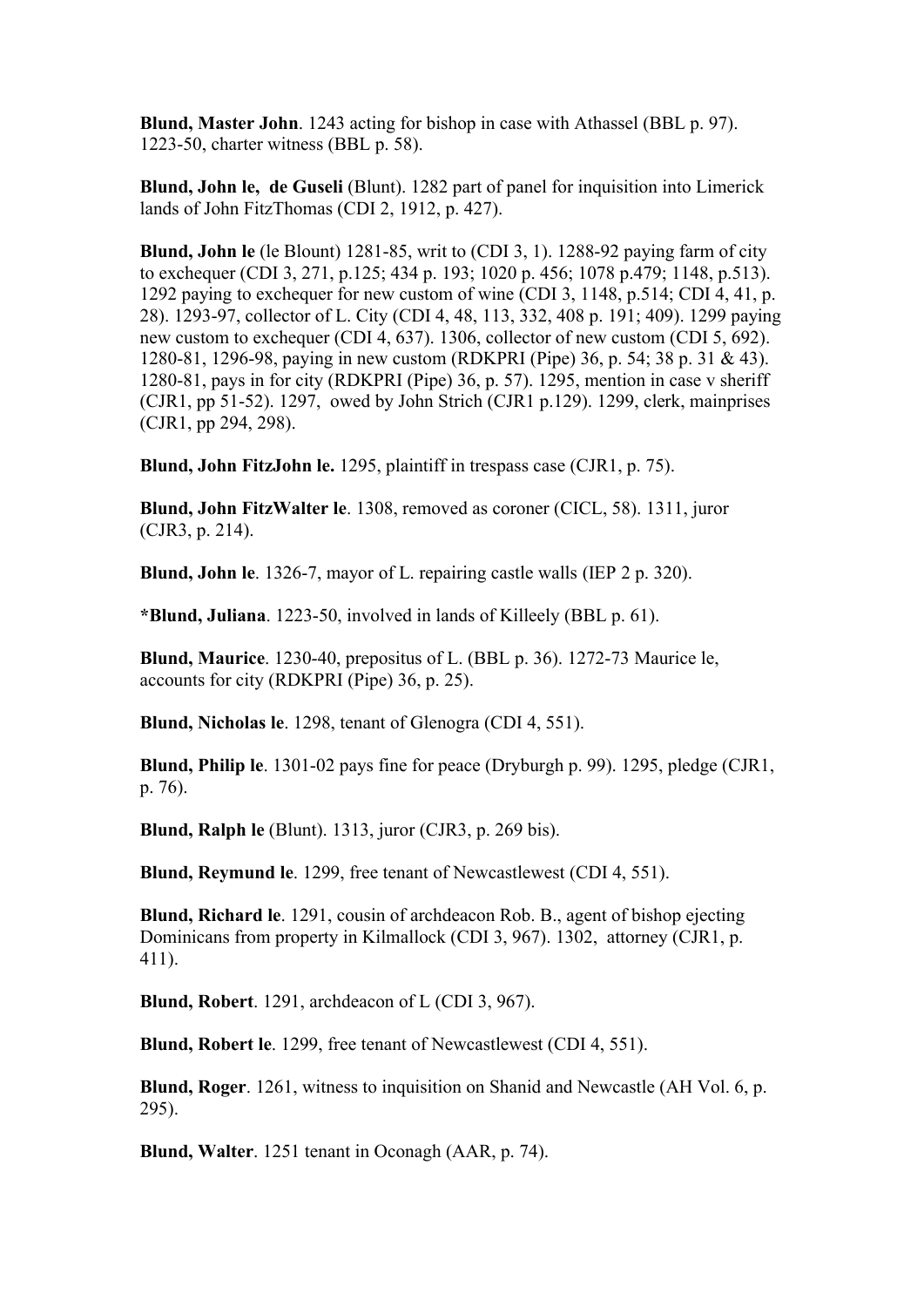**Blund, Willam** (Blundum). 1242, juror for inquisition of Esclon and Castleconnell manors of de Burgh (Dryburgh p. 56).

**Blund, William FitzJohn le**. 1295, to appear (CJR1, p. 76).

**Blunt, John FitzJohn le**. 1297, disseisin case re Killonegh (CJR1, p. 97).

**Bohun, Gilbert de**. 1297, mainprises Earl of Ulster (CJR1, p. 120).

**Bois, James**. 1514, witness to charter of the E of Kildare (CS, p. 245).

**Bole, Hugh**. 1307 juror (CJR2, p. 516). 1313, juror (CJR3, pp 304, 311, 312). 1302- 03, quit debt (RDKPRI (Pipe) 38 p. 76).

**Bole, John**. 1313, juror (CJR3, p. 304).

**Bole, William**. 1307, defendant in case (CJR2, p. 438). 1325, vicar of Kilteely (W1, 340).

**Boly, Hugh** 1299, heirs of, re Carnathy (CDI 4, 615).

**Bon, Roger**. 1313, fined for theft (CJR3, p. 305).

**Bonde, John**, 1313, fined for letting outlaw go (CJR3, p. 305).

**Bonde, Nicholas** 1313, feloniously slain (CJR3, p. 305).

**Bondwill, Richard**. 1394, priest, summoned to see if illegally detaining church of Athlacca (CPR 4, 471).

**Bonenile, Robert de**. 1270-1300, in witness list (BBLp.39). (Boneville?)

**Boneshalti, Matthew**. 1236, Italian merchant owed money by bishop (BBL pp 131, 132, 135 & 135).

**Boneville, Andrew**. (Bonevyle). 1288, tenant of Any manor in extent (CDI 3, 459).

**Boneville, John** (Bonevyle). 1288, tenant of Any manor in extent (CDI 3, 459). 1307, case re a horse (CJR2, p. 358).

**Boneville, Robert de**. 1297 stands pledge (CJR1, p. 164). 1313, house burgled (CJR3, p. 311). 1306, takes over farm(CJR2, p. 287). 1307, bailiff of John de Rupe one of the accused in disseisin case re Faunteston by Bowenebrigge (CJR2 p. 456). 1307, bailiff of Paganus Payn, one of accused in disseisin case re Balyboudan (CJR2 p. 457).

**Boneville, Walter de**. 1327 Ballinamona his property (W1, 346).

**Boneville, William de**. 1320-21, in de Clare inquisition holding knights fee from Any(CIPM6, No. 275). 1321, tenant at Any (IEMI, No. 217).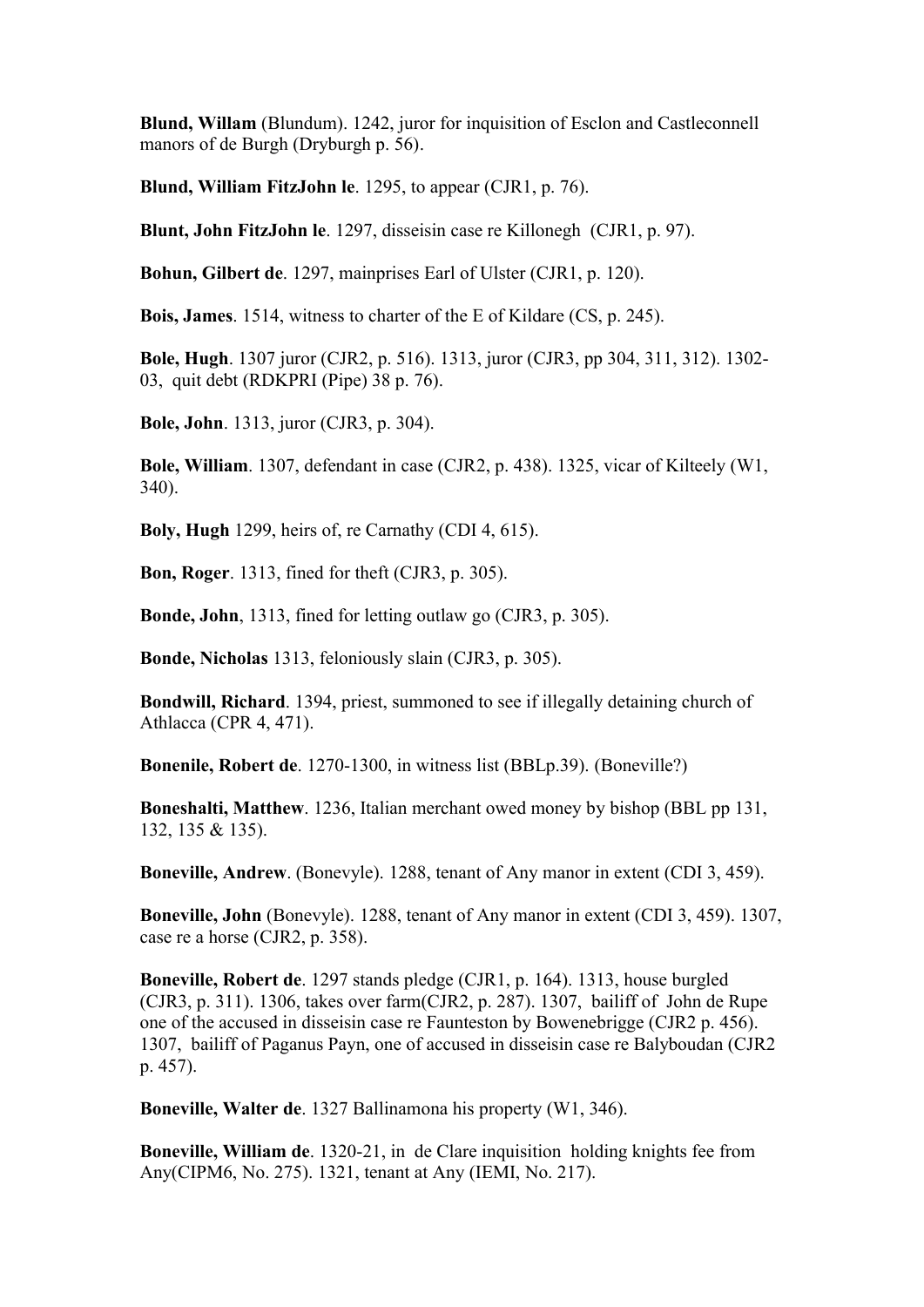**Bonfield, John** (Bonfell). 1401, bequest in Thomas Balbein's will (AM).

**Borewode, Michael**. 1307 juror (CJR2, p. 516).

**Boscher, Maurice** (Bocher). 1287, juror on inquisition into Mahoonagh (CDI 3, 459).

**Boscher, Thomas** (Bocher). 1287, juror on inquisition into Mahoonagh (CDI 3, 459). 1299, juror for inquisition nto Newcastlewest and Shanid; tenant of latter (CDI 4, 551).

**Boscun, Milo**. 1287, juror on inquisition into Mahoonagh (CDI 3, 459).

**Boser, Richard**. 1225-37, Charter witness (BBL p. 43).

**Bosser, Maurice**. 1295, mainpernor (CJR1, p. 76).

**Bostard, John**. 1331, juror for extent of manor of Carrickittle (RBK, No 132).

**Boston, William**. 1430, citizen of L. appointed to enquire into church (CICL, 32).

**Bosworth, John de**. 1346 parson and prebend of Tullabracky (W1, 284).

**Botevylein, Nicholas** (Botevyleyn, Buteveleyn). 1280-83, fee as constable of castle (CDI 3, 814). 1275-80, accounts for county (RDKPRI (Pipe) 36, p. 39-40 & 51). 1280-81, accounts for city (RDKPRI (Pipe) 36, p. 57). 1286-87, stands pledge for William Uncle. (RDKPRI (Pipe) 37, p. 30-31). 1292-93, stands pledge (RDKPRI (Pipe) 37, p. 51).

**Botingdone, Adam de** 1295, carrying money to exchequer (CDI 4, 222, 226 p. 98 bis).

**Botomley, Nicholas**. 1281, rendering account (CDI 2, 1834).

**Bouet, Thomas**. 1279, attorney of Margaret Butler and Richard de London, gets land in Carrickittle (GR, p. 147).

**Bourke, Richard**. 1462-3 former husband of Margaret Corger (Statute Rolls of the Parliaments of Ireland 1-12 Edward IV, Berry 1914, p. 149).

**Bouzon, Milo** (Bozon, Bosoun). 1299, juror for inquisition into Newcastlewest and Shanid; tenant of latter (CDI 4, 551). 1311, juror (CJR3 p. 208).

**Boweland, Hugh de**. 1338, master of the "la Rodecogge" of Limerick (PR 1334-38, p. 569).

**Boyanagh, Roger**. 1313, stands pledge (CJR3, p. 305).

**Boye, Donald McBryne**. 1541, tenant of Kildare estate of Castlerobert (CS, p.178).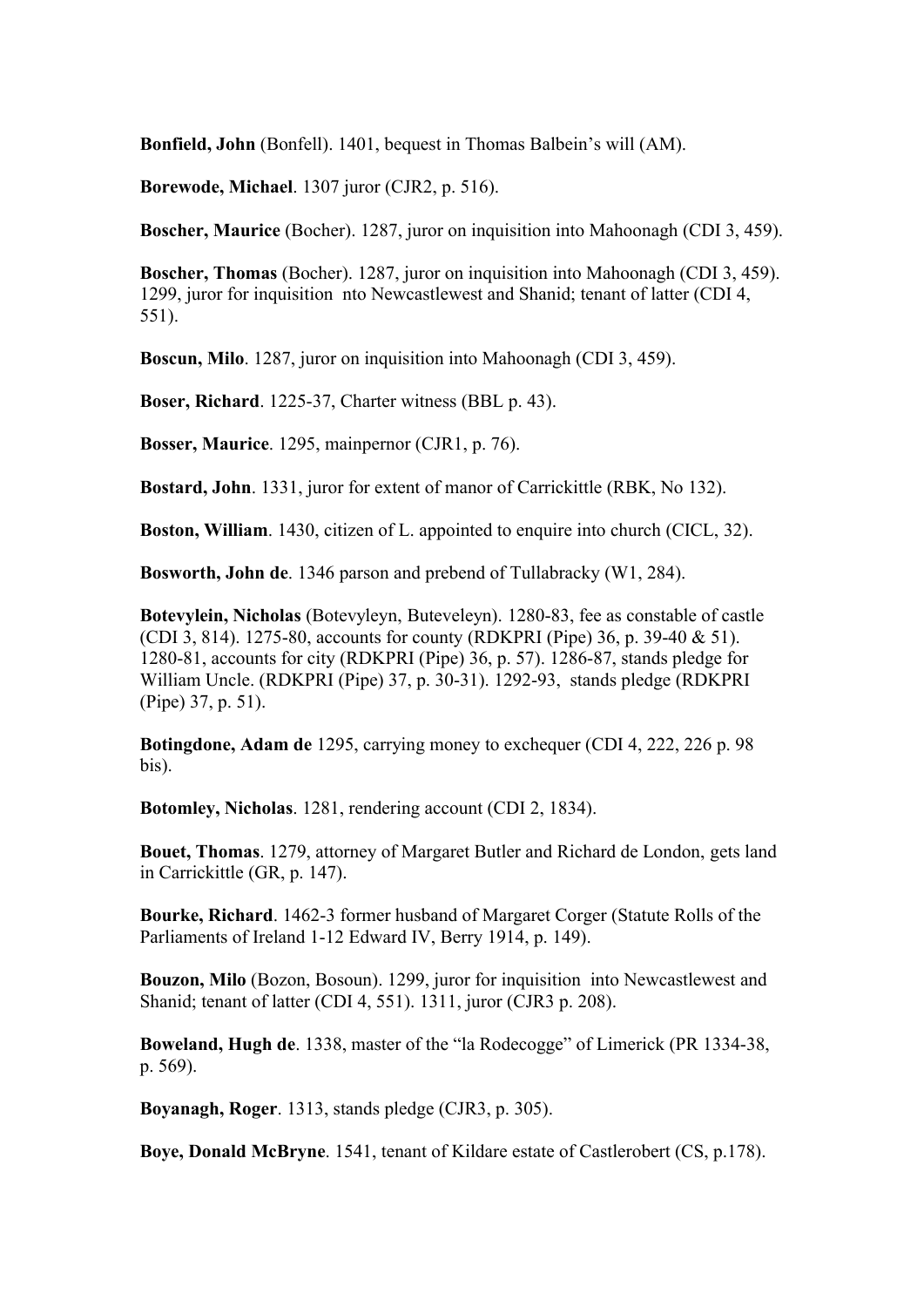**Boyger, John**. Undated quitclaim, in witness list (BBL p. 59).

**Boys, Gilbert**. 1298, juror for extent of Glenogra (CDI 4, 551).

**Boys, Henry**. 1313, absent juror (CJR3, p. 269).

**Boys, William**. 1341, cottager on manor of Aherlow (GR, p. 112).

**Boythan, Nicholas**. 1300, disseisin case re Balygillegan (CJR1, p. 341).

**Boyton, Michael de**. 1297, former rector of Dungadamond (CJR 1, p. 151).

**Bozoun, James**. 1321, juror for inquisition into Askeaton (IEMI, No. 210).

**Brabazon, William**. 1549, lord justice held great court at (AFM).

**Brak, Loghlyn**. 1313, victim of theft (CJR3, p. 305).

**Brak, William FitzRalph**. 1311, hanged for burglary, murder and theft. (CJR3, p. 204).

**Brakedan, John**. 1382, to be receiver of fines for Cork L and Kerry (CICL, 168, 200)

**Brakeley, Richard**. 1275, juror at inquisition into charter of L (CDI 2, 1181).

**Bramley, John**. 1306, plaintiff and defendant in trespass case (CJR2, pp 307, 309).

**Braose, Philip de**. 1201, father of William (COD 1, 26). Undated; gets the all the country of l. save the city and next cantred (CCMH p. 95).

**\*Braose, Philip & Eva** (m. also Wm de Naas) **de**. 1219-20, Grean part of his holding(Calendar State papers, Carew Howth, p.414, CDI 1, 962).

**Braose, Reginald de.** 1217, son of William receives castle and city (CDI 1, 787, 788, 814; PR 1216-25, pp. 112 & 132).

**Braose, William de**. 1201, receives honor of Limerick and other docs. Relating to (CDI 1, 146-48, 165, 169, 193, 249, 271, 285 308, 369, 389, 395 & 408). 1201 William FitzWilliam ,grants part of owney to Butlers (COD 1, 26) 1201, Theobald Walter acknowledges sevices to him, charter witnessed by deB's sons (COD1, 27). 1212, letter of King John about Wm. (AH Vol. 6, p. 260).

**Brarthne, Adam**. 1331, tenant of manor of Adare and Castleroberts (RBK, No. 135).

**Bras, David**. 1313, killed (CJR3, p. 304).

**Brasse, Andrew**. 1341, deceased burgess of Aherlow (GR, p. 112).

**Brasse, John.** 1341, burgess of Aherlow (GR, p. 112). 1346, juror on inquisition into advowson of Aherlow (GR, p. 117).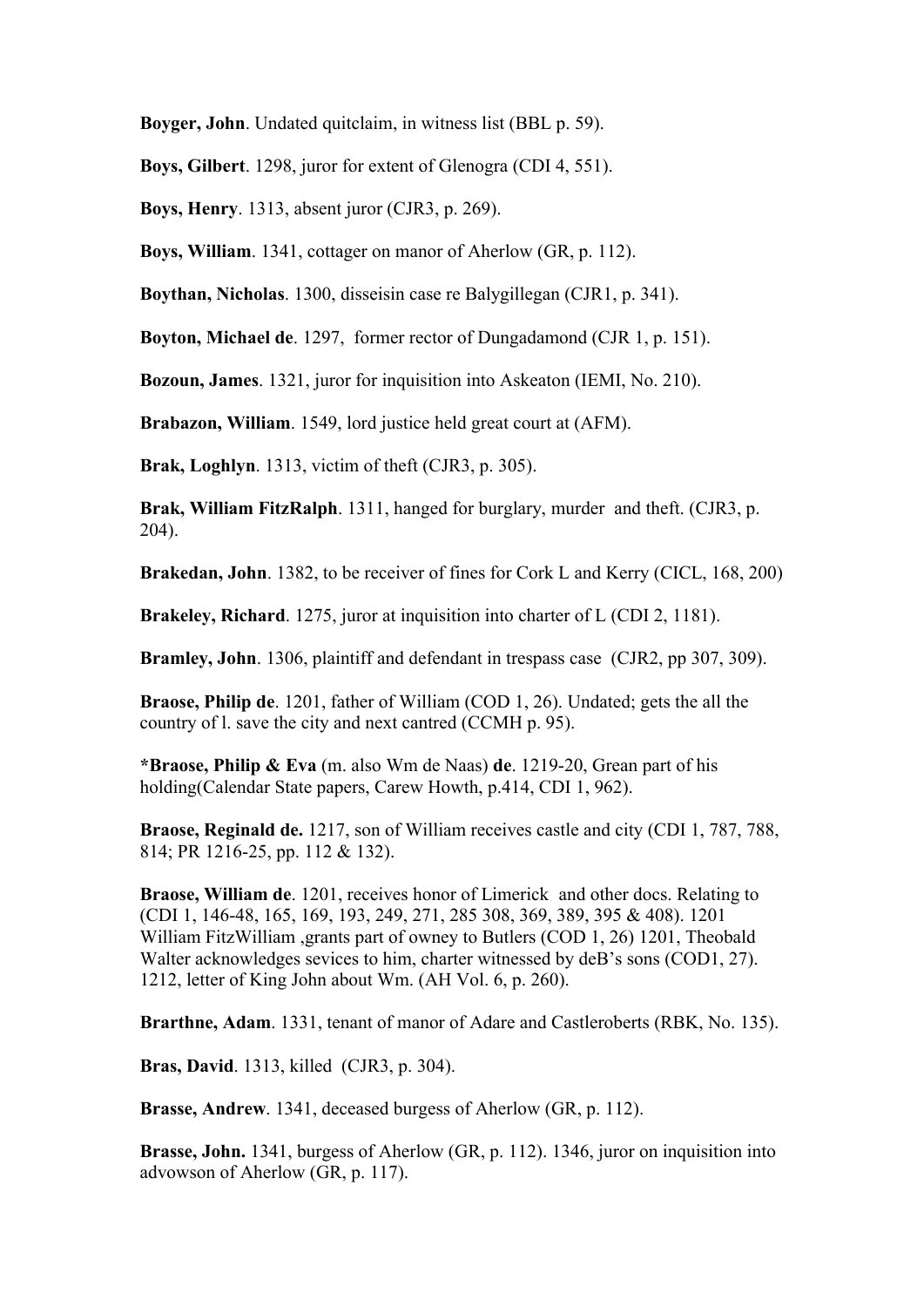**Brassyl, John**. 1454, canon of L, mandate to (CPR 10, p. 695).

**Braunspath, William**, 1394-9, constable of castle (PR 1391-96, p. 502; 1396-99 p. 567).

**Bray, Master Philip de**. 1212-50 Charter witness (BBL p. 84).

**Bray, Stephen**. 1408, appointment at justice (CICL, 192).

**Braynoch**, see Breathnach

**Breathnach, Adam** (Brachnok). 1331, tenant of manor of Adare and Castleroberts (RBK, No. 135).

**\* Breathnach, Adam FitzJohn** (Bretnagh). 1306, abducted Matilda the archeacon's daughter (CJR2, p. 289; 505, 506).

**Breathnach, Edmond** (Braynof). 1363, of Emly, appointed canon and preb of Inch St Laurence (W1, 330).

**Breathnach, Eluc' (Bratnach). 1341, burgess of Aherlow (GR, p. 112).** 

**Breathnach, Gilbert** (Brayghnoch). 1375, representative of Adare cantred (PC, p. 61).

**Breathnach, Henry** (Bratnagh). 1313, absent juror (CJR3, p. 308).

**Breathnach**, **Henry** (Brynnagh). 1328-29, serjeant, fined for not doing duty (RDKPRI (Pipe) 43 p. 15).

**Breathnach, Henry** (Bratnagh). 1341, tenant on manor of Aherlow (GR, p. 112). 1341, free tenant on manor of Athneasy (GR, p. 113).

**Breathnach, Sir John** (Brutnach, Brathnach, Brethnagh). 1282 part of panel for inquisition into Limerick lands of John FitzThomas (CDI 2, 1912, p. 427). C1291 quitclaims Kilmurle and Kilfergus (BBL p.51). Undated quitclaim, in witness list (BBL p. 59). Pre1287, Lord John, in witness list. (BBL p. 102). Pre 1288 witness to quitclaim of Thomas de Clare (BBL p. 31).

**Breathnach, John** (Bretnagh). 1299, mainprises (CJR1, p. 294). 1307, absent recognitor in disseisin case (CJR2, p.429). 1311, juror (CJR3, pp 205, 206, 207). 1313, juror (CJR3, p. 268).

**Breathnach, John** (Braynoc). 1307, dispute over afers (CJR2, p. 452).

**Breathnach, John** (Brachnok). 1331 juror at extent of manor of Croom (RBK, No. 127).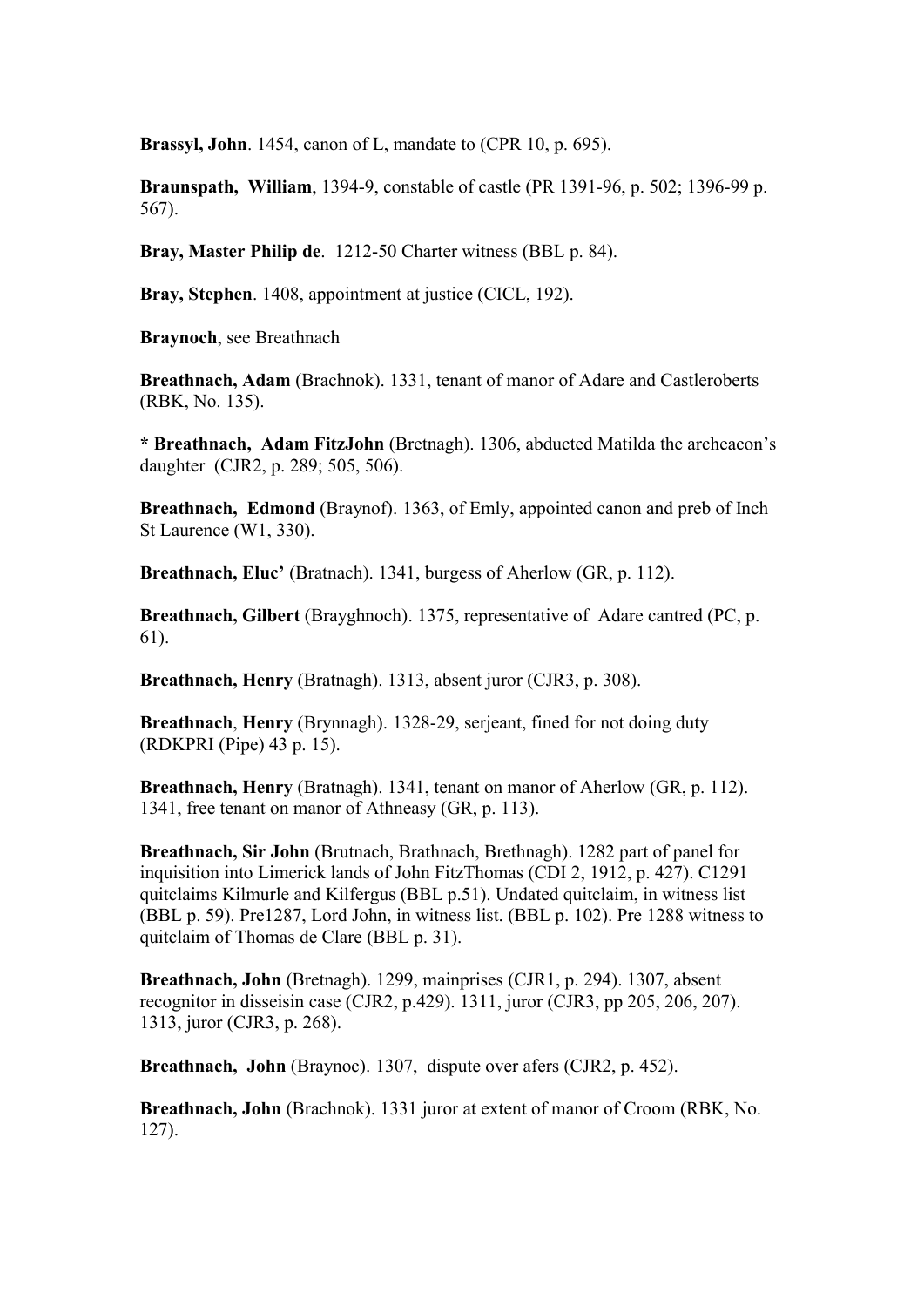**Breathnach, John FitzWalter Bag, snr (Bretnagh)**. 1313, fined for killing and robbery (CJR3, p. 269).

**\*Breathnach, Matilda** (Braynok). 1295, mention in complaint v Roger de Lees, (CJR1, p.51).

**Breathnach, Maurice** (Brehnach). 1458, deceased vicar of Corcomohide (CPR 11, p. 351).

**Breathnach, Radulf** (Brachnok). 1331, tenant of manor of Adare and Castleroberts (RBK, No. 135).

**Breathnach, Ralph.** (Breghenok). 1321, juror for extent of Mahoonagh (IEMI, No. 196).

**Breathnach, Raymond** (Braynok), 1391, Commission to Raymond Braynok of custody of 2 messuages, 40 acres of land and 10 acres of moor in Balygady, co. Limerick (CICL, 26)

**Breathnach, Richard** (Breynoch). 1295, stands pledge (CJR1, p. 76).

**Breathnach, Richard** (Brynagh). 1341, cottager in Athneasy (GR, p. 113).

**Breathnach, Thomas** (Brathnach). 1223-50, charter witness (BBL p. 58).

**Breathnach, Thomas** (Brethnagh). 1331 juror at extent of manor of Croom (RBK, No. 127).

**Breathnach, Thomas** (Brethnagh). 1311, accused of destroying rabbits (CJR3, p. 203). 1313, juror (CJR3, p. 306).

**Breathnach, William** (Brecnach). 1295, amerced pledge (CJR1, p. 51).

**Breathnach, William FitzWilliam** (Brethnagh). 1306 party to abduction (CJR2, p. 506).

**Bree, Robert de**. 1306, deceased by (CJR2, p. 315).

**Bregagh, Adam**. 1307, accused of trespass (CJR2, p. 451).

**Breheyncio, Adam**. 1275, juror at inquisition into charter of L (CDI 2, 1181).

**Brekyn, William**. 1332-33, escaped prisoner (RDKPRI (Pipe) 43 p. 49).

**Brennan, David**. 1486, canon of L, mandate to (CPR15, 202).

**Bret, John**. 1302, plaintiff (CJR1, p. 373).

**Bret, Maurice le**. 1286-87, stands pledge for William Uncle. (RDKPRI (Pipe) 37, p. 30-31).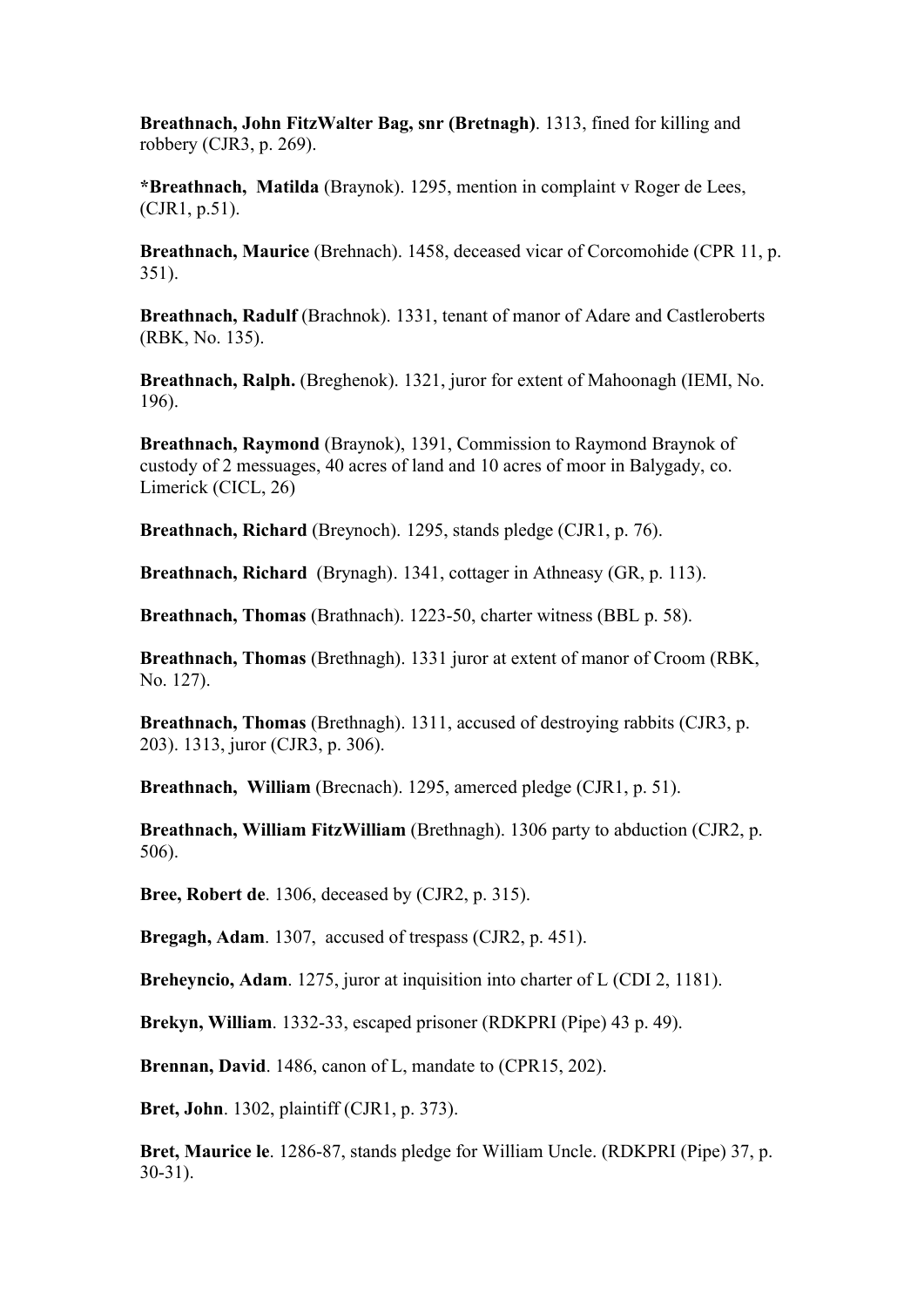**Bret, Milo de**. C1200, charter witness (RHSJB 560). 1215-22, witness to charter of Bishop Edmund granting Omayl to John St John (CDI 1, 1812).

**Bret, Radulf de**. C 1200, charter giving burgage to Hospital (RHSJB 560 &561).

**Bret, Richard**. 1286-87, stands pledge for William Uncle. (RDKPRI (Pipe) 37, p. 30- 31).

**Brettan, John**. 1382, remembrancer collector of king's debts in various counties including L. (CICL, 3)

**Breton, Richard**. 1331, juror for extent of manor of Adare and Castleroberts (RBK, No. 135).

**Bretteville, Nicholas de**. C 1240, archdeacon of Emly giving income from tenements in L to Hospital (RHSJB 562).

**Brian, William**. 1339 tenant of Any, tenament in Corbally (RK, p. 113).

**Bridyn, Richard**. 1307 accused in disseisin case (CJR2 p. 435).

**Brightrich, Thomas**. 1382, constable of castle (Begley, Diocese of Limerick Vol. 1 p. 237).

**Bristoll, John de**. 1306, absent juror (CJR 2, p. 236).

**Bristoll, Thomas FitzWalter de**. 1307 accused in disseisin case (CJR2 p. 435). 1307 accused in disseisin case, Rathmackamndan and Balyultagh (CJR2 p. 454). 1313, juror (CJR3, p. 267).

**Bristoll, Walter**. 1295, refuses attachment (CJR1, p. 48). 1307 mentioned in disseisin case, Rathmackamndan and Balyultagh; f. of Thomas (CJR2 p. 455).

**Bristow, Philip**. 1295, pardon to (CJR1, p. 4).

**Brit, Gerald**. 1400 to inquire into lands of E. of Desmond (CICL, 149).

**Brittiauth, John**. 1299 juror for inquisition into lands of Richard FitzJohn (CDI 4, 638).

**Briwes, Richard de**. 1307 mentioned in disseisin case, Rathmackamndan and Balyultagh (CJR2 p. 455).

**Broccholi, Reiner**. 1284, one of group of merchants of Lucca, Italy, granted manor of Any against debt (CDI 2, 2313).

**Brogan, Richard**. 1429, priest of L, canonry and preb. of L and Lismore reserved to (CPR 8, p. 117).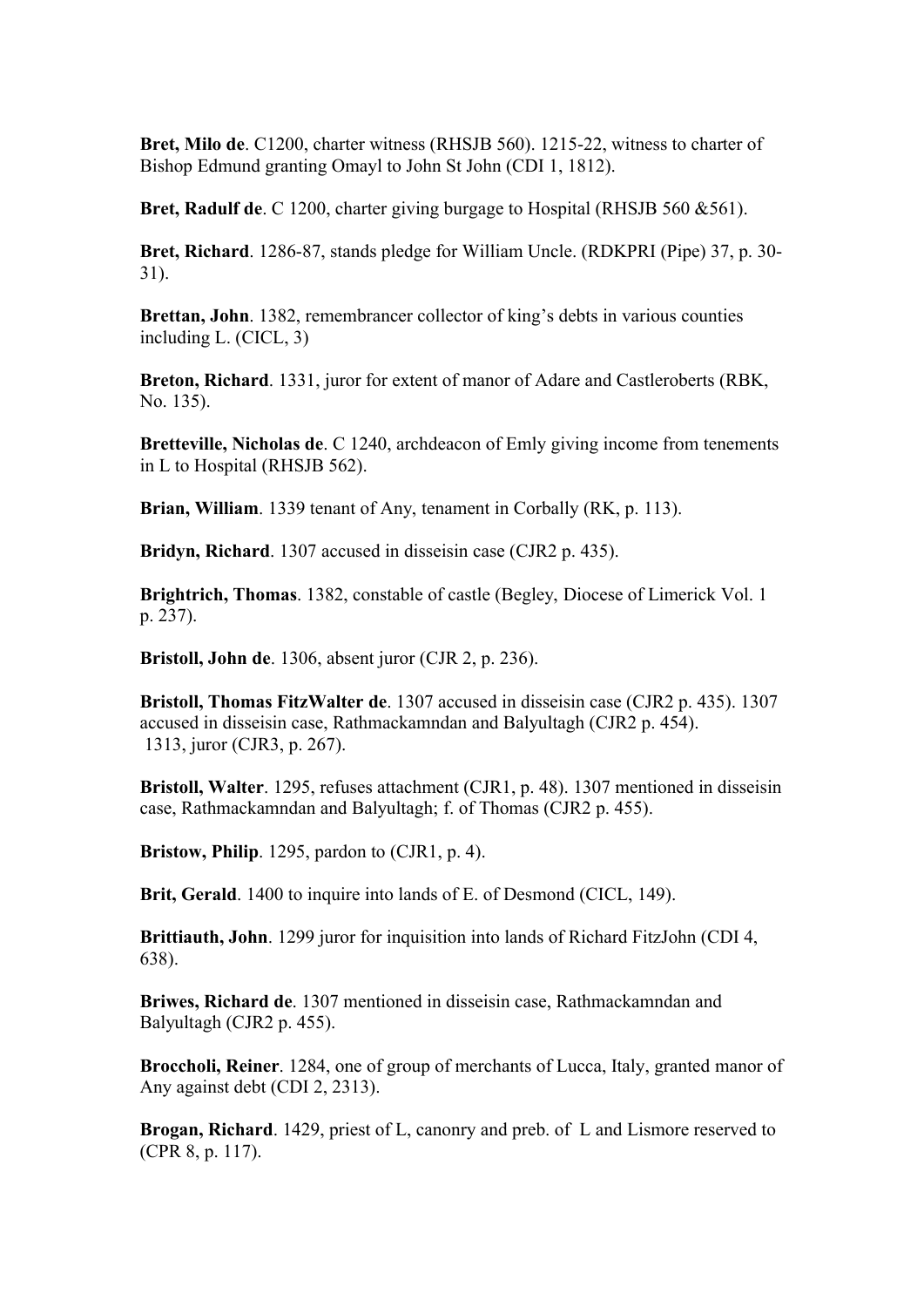**Brom, Nicholas**. 1505, detaining St Munchins (CPR 18, 476).

**Bromyll, Leonard**. 1541, juror for extent of Earl of Kildare's Manors in L (CS, p. 177).

**Bron, Richard**. 1426, debt owing to in Thomas Arthurs will (AM p. 15).

**Bron, Thomas**. 1376, owed money according to will of Martin Arthur (AM p. 5).

**Bron, Thomas**. 1426, priest of Tuam, to be absolved by bishop of L and given position (CPR 7, p. 479).

**Bronfeld, Roger**. Undated, burgess of Kilmallock (BBL p. 77).

**Brotton, John**. 1426, debt owing to in Thomas Arthurs will (AM p. 15).

**Brotton, Thomas**. 1426, debt owing to in Thomas Arthurs will (AM p. 15).

**Broun**-see Brown.

**Brounewal, John.** 1306, to serve notice on Gilbert de Clare at Any (CJR2, p. 190).

**Brounyng, Walter**. 1307, accused in disseisin case (CJR2, p.431).

**Browery, David**. 1374, excommunicate, seeking return of good (AH 35 p. 141).

**Brown, Andrew** (Broun). 1311, juror (CJR3, p. 206). 1313, juror (CJR3, pp 267, 268).

**Brown, Edmund**. 1424 witnessing charter at Askeaton (Gentleman's Magazine 1862, p. 561).

**Brown, Gambinus** (Broun). 1348, juror for inquisition into Mahoonagh (IEMI, no. 292).

**Brown, Geoffrey** (Broun) of Osyrmay. 1297, juror (CJR1, p. 98).

**Brown, Gilbert FitzJohn**. 1295, standing pledge (CJR1, p. 70).

**Brown, Henry**. 1307, makes fine (CJR2, p. 517).

**Brown, Henry** (Broun). 1341, cottager on manor of Aherlow (GR, p. 112).

**Brown, Hugh** (Broun). 1313, robbery victim (CJR3, p. 307).

**Brown, John** (Broun), of Balydonan/ Balydouan. 1307 juror (CJR2, p. 516). 1307, pledge (CJR2, p. 517). 1311, juror (CJR3, pp 203, 309, 310). 1321, tenant named in inquisition into Askeaton (IEMI, No. 212).

**Brown, John snr.** 1299, complain v dean of L (CPR1, p. 297).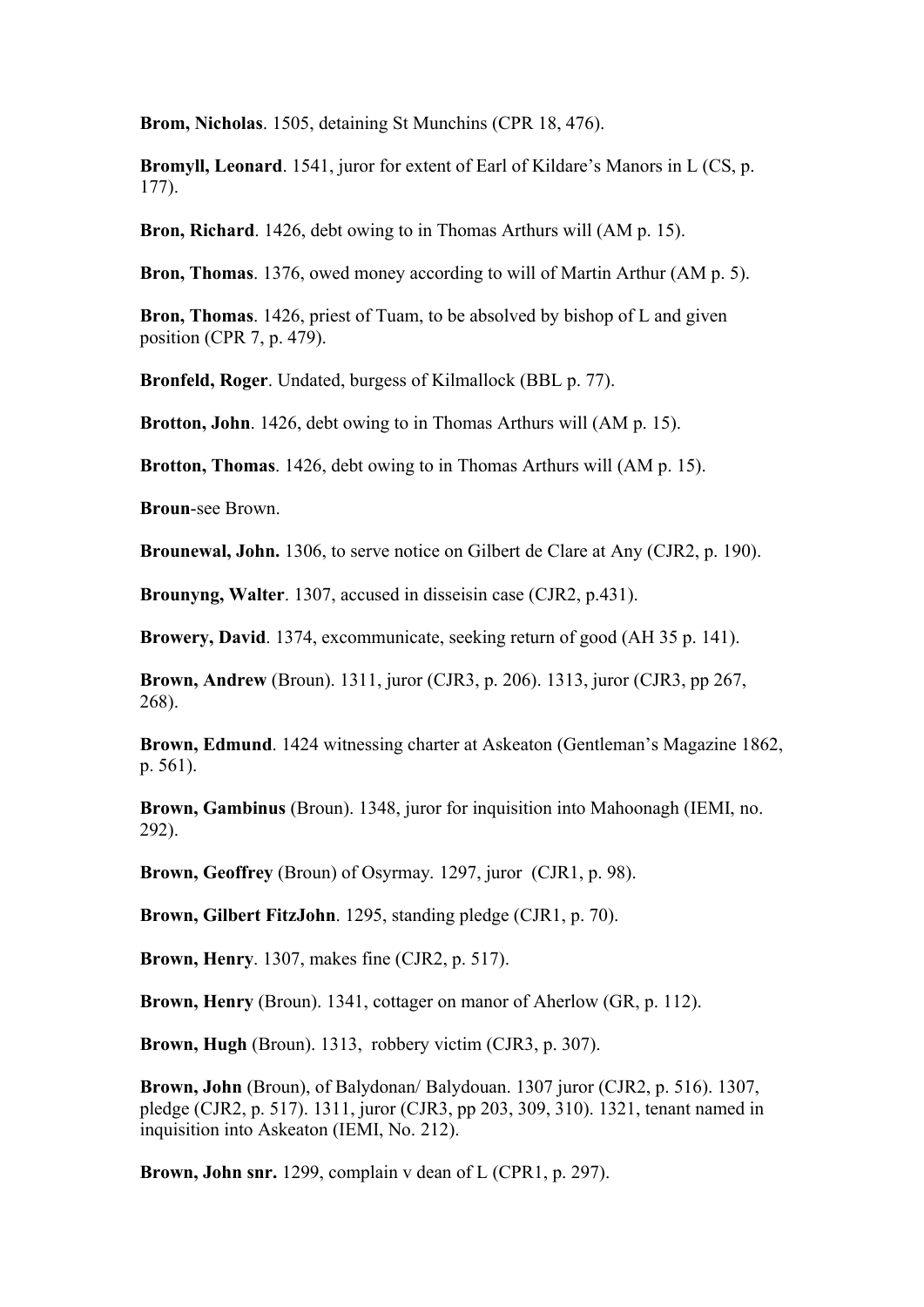**Brown, John jnr**. 1299, complain v dean of L (CPR1, p. 297).

**Brown, John** (Broun). 1311, juror (CJR3, p. 203). 1313, juror (CJR3, p. 304).

**Brown, Maurice** (Broun). 1313, juror (CJR3, p. 308).

**Brown, Nicholas** (Broun). 1300, witness to brawl (CJR1, p. 343).

**Brown, Nicholas**, 1337 holding land in Manor of Mungret (BBL, p157).

**Brown, Philip** (Broun). 1341, free tenant on manor of Athneasy (GR, p. 113).

**Brown, Philip**(Broun). 1313, acquitted of robbery (CJR3, p. 268).

**Brown, Philip** (Broun). 1321, tenant at Any (IEMI, No. 214).

**Brown, Reginald** (Broun). 1313-14 sheriff accounts (RDKPRI (Pipe) 39 p. 48).

**Brown, Thomas of Bandynestoun**, (Broun). 1311, juror (CJR3, pp 205, 206bis).

**Brown, Thomas** (Broun). 1313, acquitted of theft (CJR3, p. 308).

**Brown, Thomas** (Broun). 1341, burgess of Aherlow (GR, p. 112).

**Broun, Thomas**. 1355 one of the electors of Thomas Daundon as sheriff (CICL, 74).

**Brown, Thomas** (Broun) 1391, pardoned for sedition (CICL, 17)

**Browne, Thomas**. 1541, juror for extent of Earl of Kildare's Manors in L (CS, p. 177).

**Brown, Walter** (Broun). 1346, Commissioner of peace, Askeaton cantred (Frame, AH 35, p. 19). 1348, juror for inquisition into Mahoonagh (IEMI, no. 292).

**Brown, William of Carrigkytill** (Broun Carrickittle). 1311, juror (CJR3, pp 204, 206).

**Brown, William**. 1311, juror (CJR3, pp 205, 206).

**Brown, William**. 1313, acquitted of robbery (CJR3, p. 268). 1295, to appear (CJR1, p. 76).

**Brown, William** (of Bandynestoun). 1311, juror (CJR3, p. 205).

**Browne, William** (Broune). 1346, juror on inquisition into advowson of Aherlow (GR, p. 117).

**Bruce, Edward**. 1316, stops at Castleconnell (CSMA ii, p. 353).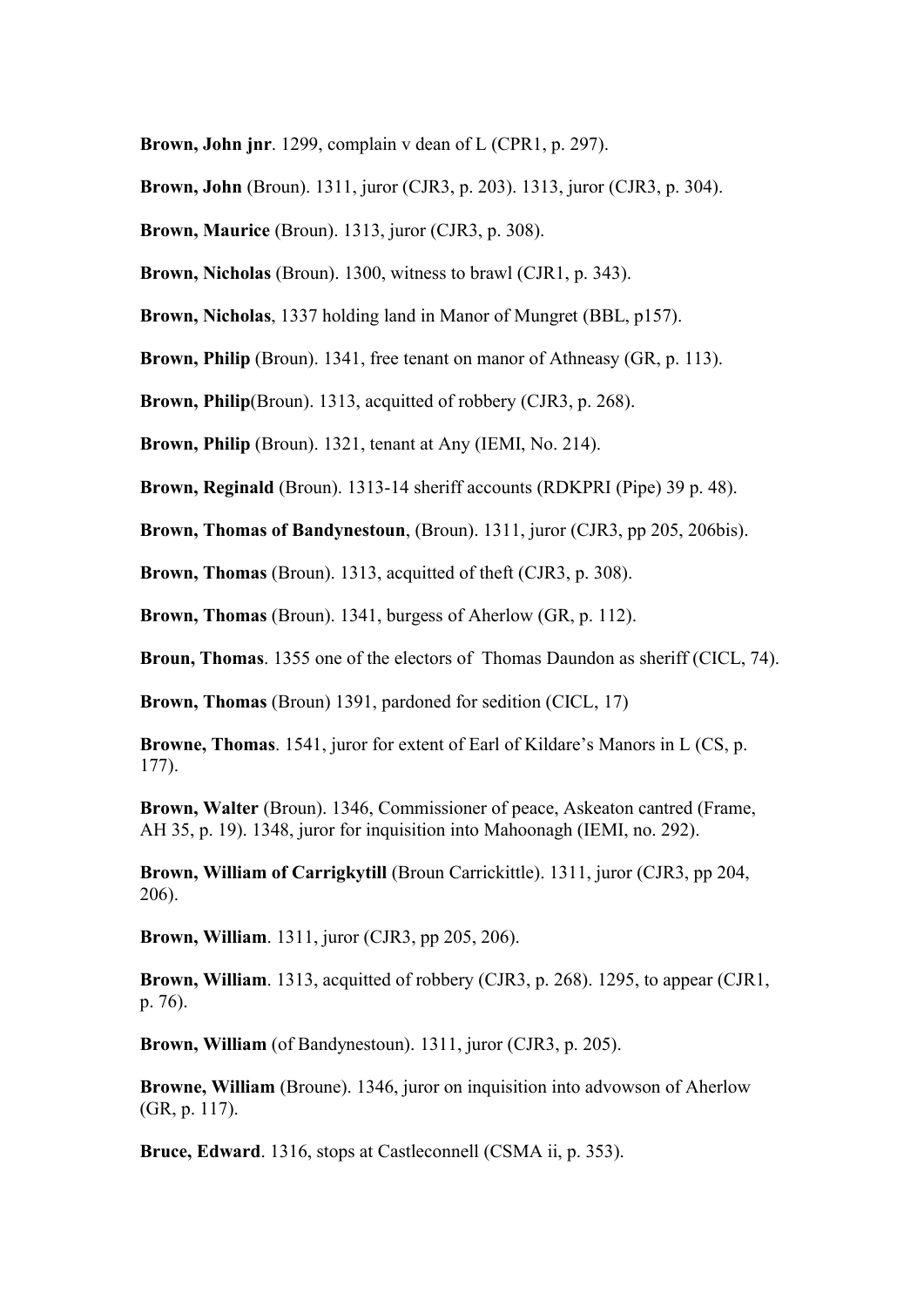**Bruly, William**. 1287, juror on inquisition into Mahoonagh (CDI 3, 459).

**Brun, Adam**. 1302-03, killed by Norman FitzJohn (RDKPRI (Pipe) 38 p. 75).

**Brun, Audoen**. 1215-22, witness to charter of Bishop Edmund granting Omayl to John St John (CDI 1, 1812).

**Brun, G**. 1225-37, Charter witness (BBL p. 43).

**Brun, Geoffrey**. 1311, stands pledge (CJR3, p. 215).

**Brun, Gilbert**. 1295, stands pledge (CJR1, p. 58).

**Brun, Henry**. 1288, tenant of Any manor in extent (CDI 3, 459).

**Brune, John**. 1295, plaintiff in trespass case (CJR1, p. 75). 1310, juror for extent of manor of Athlacca (RBK, No. 136).

**Brun, John de**, of Balydouan (Ballyduane). 1307, accuser in disseisin case, re freehold in Drummaspyl (CJR2, p.429).

**\*Brun, Mabilla**. 1311, robbery victim (CJR3, p. 215).

**Brun, Nigel**. 1306, executor of Robert de Bree (CJR2, p. 315).

**Brun, Osbert**. 1311, fined for death (CJR3, p. 215).

**Brun, Philip**. 1311, stands pledge (CJR3, p. 215).

**Brun, Philip**. Undated, burgess of Kilmallock (BBL p. 74).

**Brun, Ralph**. 1286, of Kilkolyn, fine to exchequer (CDI 3,271, p. 123).

**Brun, Robert**. 1275, juror at inquisition into charter of L (CDI 2, 1181).

**Brun, Thomas**. 1313, juror (CJR3, p. 267)

**Brun, Master W**. 1223-50 in witness list. (BBL p. 69).

**Brun, Walter**. C 1240, in witness list (RHSJB 562). 1268, property owner in L. (BBL p. 58). 1291 fine to exchequer for visne released (CDI 3, 965, p. 432).

**Brun, William** 1230-40 in witness list and half a burgage in Kilmallock (BBL pp 25 & 36).

**Brun, William**. 1295, sheriff to summons him (CJR1 p. 17). 1299 juror at extent of Maynwyr (Monagay?) and Killeedy (CDI 4, 551). 1302-03, killed by Norman FitzJohn (RDKPRI (Pipe) 38 p. 75).

**Brun, William**, de Kyllasserath. 1299, plaintiff (CPR1, p. 298).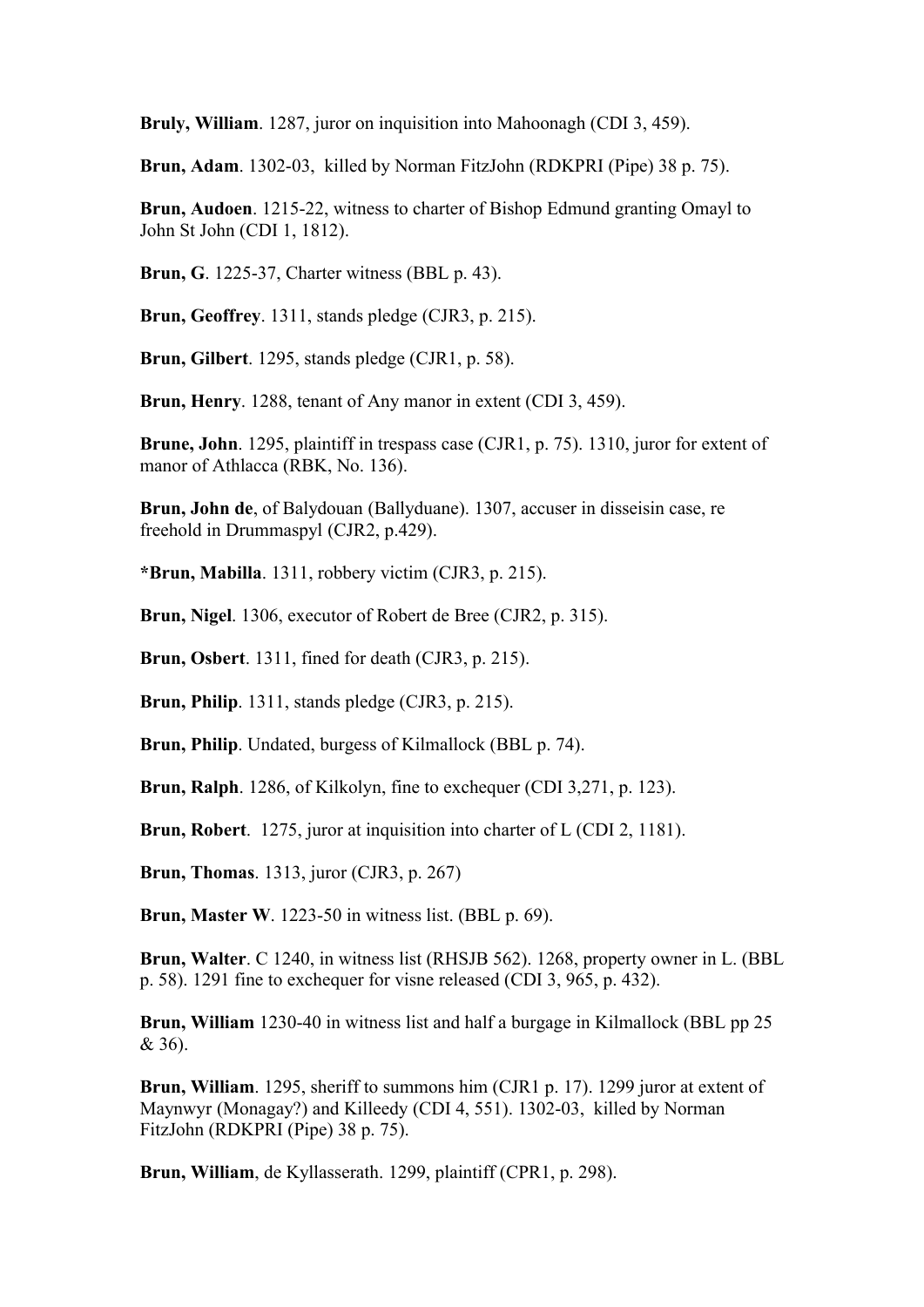**Brunnagh, Thomas**. 1321, tenant at Any (IEMI, No. 214).

**Brury, Geoffrey de**. 1261, witness to inquisition on Shanid and Newcastle (AH Vol. 6, p. 295).

**\*Bryan, Cecilia and Nicholas**. 1311 acquitted of harbouring outlaw (CJR3, p. 206).

**Bryan, John**. 1307, pledge in disseisin case (CJR2, p.431). 1311 acquitted of harbouring outlaw (CJR3, p. 206). 1311, juror (CJR3, pp 206, 304).

**Bryce, Reginald**. 1223-50, burgess of Kilmallock (BBL, p. 25).

**Bryce, Richard**. 1251-72, in witness list, the last as canon (BBL pp 55, 60 & 120). 1268 canon, carrying 40 and 25 marks for bishop Robert (BBL p. 124). 1272, treasurer and canon of L (BBL p. 61).

**Brykyn, Adam**. 1313, juror (CJR3, p. 267).

**Brymechgean, John**. 1413, collated to Boynogh (W1, 367).

**Brynsop, Gilbert**. 1295, received by Math. Le Poer (CJR1, p. 68).

**Brys, William**, 1392, priest of Meath unlawfully detaining chancellorship of L.(CDI 4, p. 429) 1398 chancellor holding vicarage of Ballytankard (CPR 5, p. 107). 1399 unlawful chancellor (CPR 5, 187).

**Brynsopp, Simon**. 1299 juror for inquisition into lands of Richard FitzJohn (CDI 4, 638).

**Bryton, Adam**. 1331, custody of Henry Davy filius John, tenant of manor of Adare and Castleroberts (RBK, No. 135).

Budstone, John. 15<sup>th</sup> . Tomb in St Mary's

**\*Budston, Margaret**. 1475, relict of Peter Arthur (AM p. 13).

**Budston, William**. 1426, owes money to Thomas Arthur according to TA's will (AM p. 15).

**Bule, Alexander**. 1251-72, in witness list (BBL p. 46).

**Bule, Hugo le**. C 1240, tenant of Nicholas de Bretteville (RHSJB 562).

**Bulle, John**. 1355 one of the electors of Thomas Daundon as sheriff (CICL, 74).

**Bulle, William**. 1313, killer (CJR3, p. 267).

**Bultingford, Gilbert de**. 1313, stands pledge (CJR3, p. 311).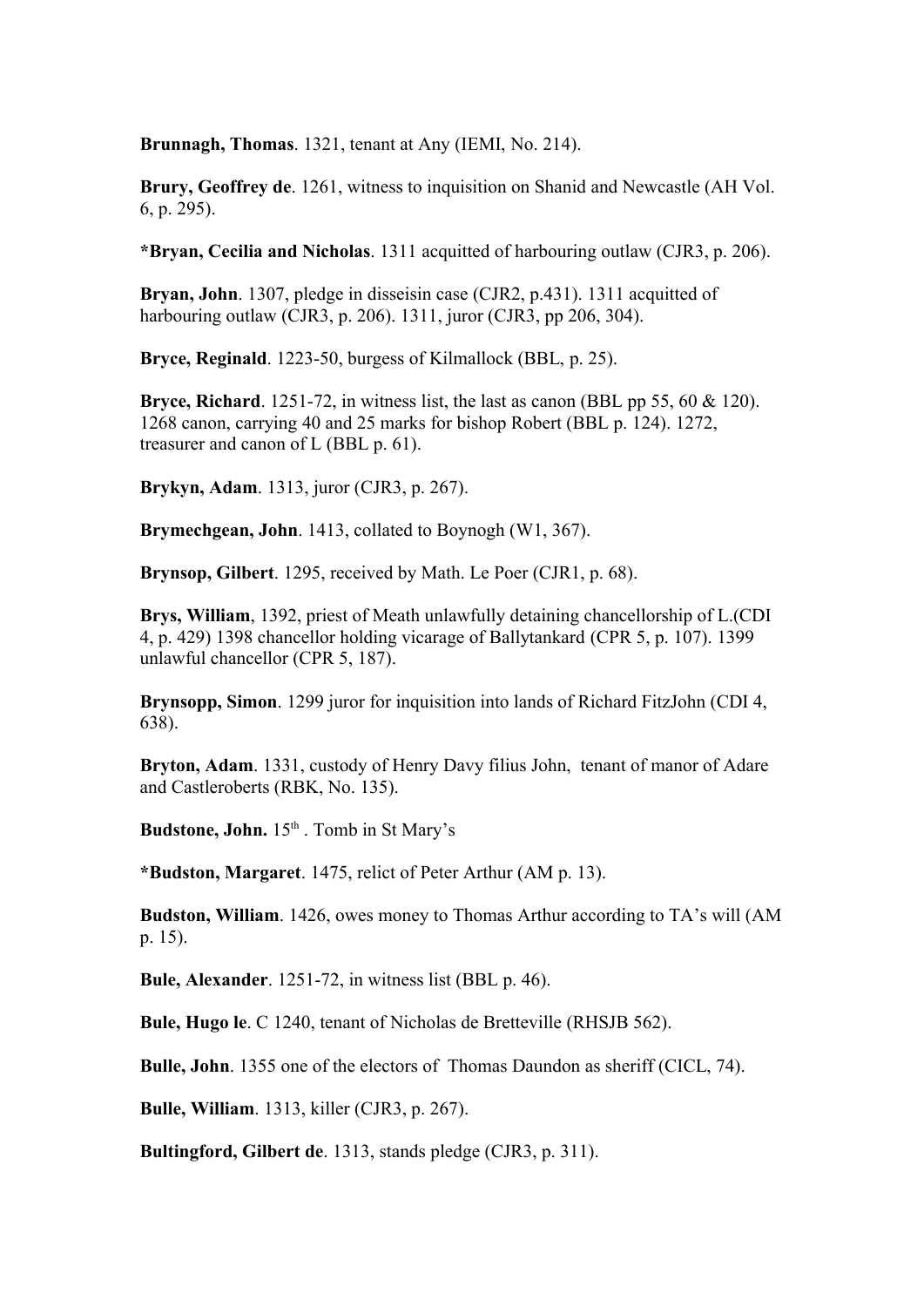**Bultingford, Henry de** (Bulteford). 1291-2 fine to exchequer (CDI 3, 918; 1020 p. 456; 1020, p. 477).

**Bultingford, John FitzMaurice**. 1405, mentioned in will of Richard Bultingford (Wills, 121).

**\*Bultingford, Margaret**. 1405, mentioned in will of Richard Bultingford, his daughter (Wills, 121).  $15<sup>th</sup>$ , d. of Richard Bultingfort; tomb St. Mary's.

**Bultingford, John** (Bulingford). Undated; rental of St Mary's house (SA,119).

**Bultingford, Richard**. (Baltyngford). 1376, owed money according to will of Martin Arthur (AM p. 5). 1392, granted, without rent, the tower next to the new gate, for life (PR 1391-96, p. 203). 1405, will of; m. to Katherine Roche (Wills, 121). 1419, obit on tomb St. Mary's.1387, mainprises custody of weirs to John Banbury (CICL, 54). 1391, pardoned for sedition (CICL, 17)

**Burchs, Richard**. 1396, unlawful detainer of Kilscannell church (CPR 4, p. 530).

**Burdeus, Arnald de**. 1302, canon sent to king with news of bishop's death (AH 36, p. 139).

**Bure, Robert**. Pre 1207, in witness list.(BBL p. 111).

**Burgess, Arnald de** (Burdens). 1301-2, canon of L sent to King for permission to elect new bishop (CDI 4, 779; CDI 5, 59 & 60).

**Burgess, Henry FitzJohn FitzRalph** de Any. 1300, in brawl (CJR1, p. 343).

 **Burgeys, Philip** (or Henry). 1331, juror for extent of manors of Carrickittle and Grene and Esgrene (RBK, No 132 & 133).

**\*Burgo, Avelina de**. 1275-6, lands of (RDKPRI (Pipe) 36, p. 31).

**Burgh, Daithi** (Bourke). 1410, son of Walter Duff (W2, 61).

**Burgh, David de** (Burgo). 1311, robbery charge, brother of Geoffrey (CJR3, p. 214).

**Burgh, David de**. 1338, free tenant in inquisition into Caherconlish (IEMI, no. 275).

**Burgh, David**. 1355 one of the electors of Thomas daundon as sheriff (CICL, 74).

**Burgh, Edmund de**. 1297, mainprises John de Burgh snr & jnr (CJR1, p. 120).

**Burgh, Edmund de**. 1375, representative of Owney cantred (PC, p. 61).

**Burgh, Edmund FitzWalter Duff**. 1410 given four sisreachs in Estremoy (W2, 53)

**Burgh, Edmund de**. 1496/7, detaining canonry and preb of Donaghmore with Philip Stackpoole (CPR 16, 563 & 736). 1504, canon and preb, vicar of Cahernarry, gets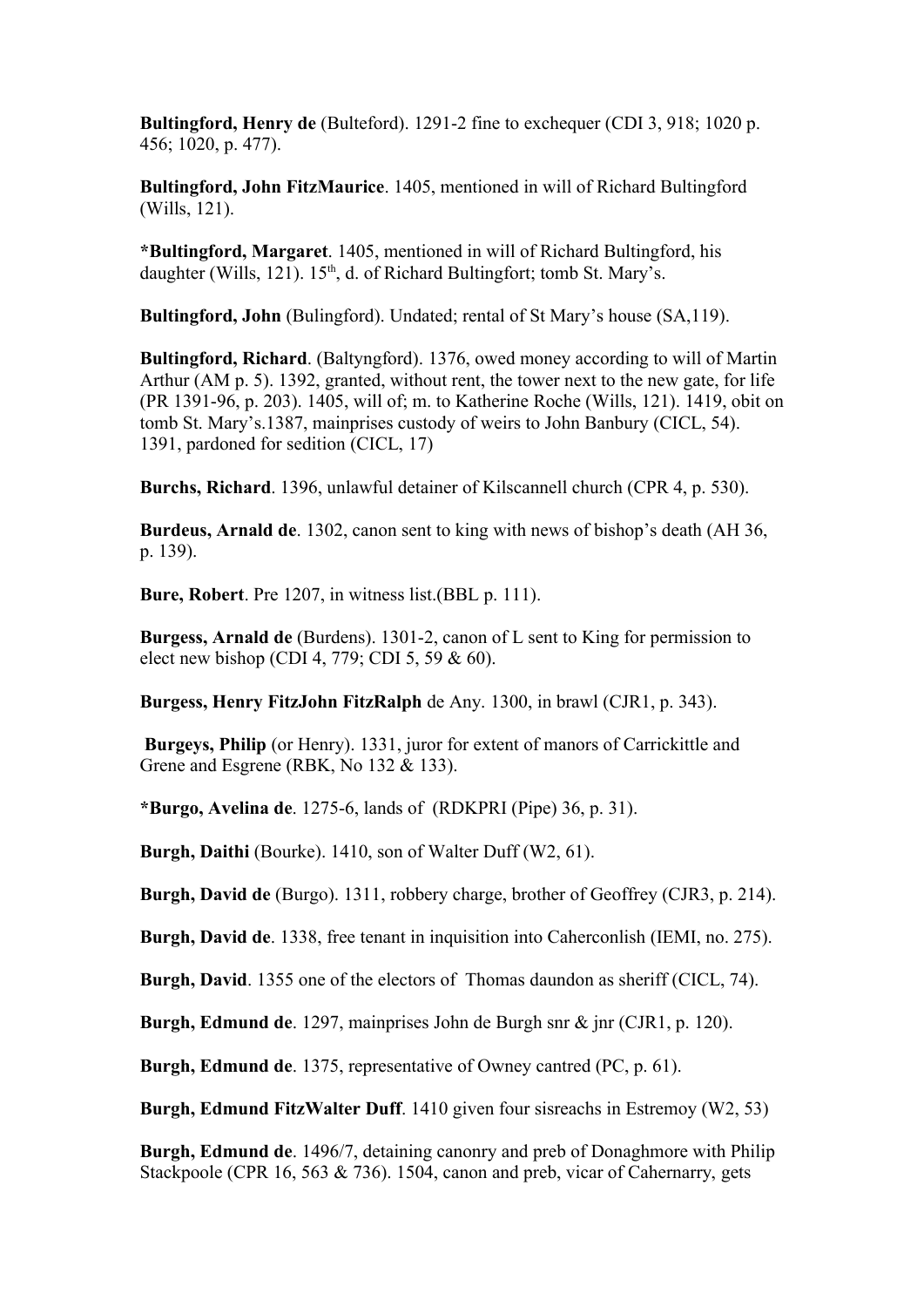treasurership of L and vicarages of Donaghmore, Ludden in Emly and Killeenagarriff in Killaloe (CPR 18, 246). 1506 detaining Killeenagarriff (CPR 18, 613).

**Burgh, Geoffrey de**. 1346, Commissioner of peace, Esclon cantred (Frame, AH 35, p. 19). 1355 one of the electors of Thomas Daundon as sheriff (CICL, 74). 1359 farmer of manor of Esclon (Dryburgh, p. 309).

**Burgh, Geoffrey FitzJohn de** (Burgo). 1311, robbery charge (CJR3, p. 214).

**Burgh, Hubert de**. 1484, union of parish to canonry (CPR 15, 983) 1484 union of st Munchins to canonry (A 94).1486, canon of L, mandate to (CPR 14, pp 28, 130  $\&$ 135). 1488, first fruits of precentor of L (A 106). 1489, precentor of L, to get canonry and preb of Tullabracky, precentorship of Emly and vicarage of Caherconlish (CPR 15, 396). 1486, precentor (CPR 15, 1191). 1489, precentor in dispute (CPR 15, 384). 1490 had resigned canonry and preb of St Munchin's (CPR 15, 557). 1496 mentioned retelling of events at St Mary's House (CPR 16, 695).

**Burgh, Hugh MacRycard de**. 1461, held Donaghmore (BBL p. 162).

**\*Burgh, John & Elizabeth de**. 1327, son of Richard E of Ulster; widow petitions for restorations of Typeragh, Stristellauerasm Esclon etc (AH Ancient Petitions p. 46).

**Burgh, John de** (Burgo). 1292-93, accounts for land of Balybinnecacht (RDKPRI (Pipe) 37, p. 51).

**Burgh, John de** (Burgo) snr. 1297, accused of murder of John FitzRobert Harald (CJR1, p. 120)..

**Burgh, John de** (Burgo) jnr. 1297, accused of murder of John FitzRobert Harald (CJR1, p. 120). 1300, FitzJohn, disseisin case re Kilpeacon (CJR1, p. 341).

**Burgo, John FitzJohn de**. 1297, redisseisin case re Conagheth (CJR1, p. 97).

**\*Burgh, John & Joan de**. 1311 widow claims messuage in Killeenagarriff (W1, 303).

**Burgh, Maurice de**. 1505, detainer of vicarage of Bruree (CPR 18, 482 & 487).

**Burgh, Meiler de**. 1375, representative of Owney cantred (PC, p. 61)

**Burgh, Melerus de** (de Burgo). 1469, clerk of L to get canonry with prebend of St Munchins (CPR 12, p. 689). 1469, to get prebend in Emly (CPR 12, p. 339). 1474, now age 23 gets rectory of Derrygalvin (CPR 13, p. 30; A 65). 1474, canon of L, mandate to (CPR 13, p. 362). 1473, provision of treasurership of L and rectory of Derrygalvin (CPR 13, p. 378). 1474, first fruits of treasurer (A 61). 1478-79, becomes dean of L (CPR 13, p. 659; A 80). 1485 becomes commendatory of Athassell (CPR 14, p. 65).1486, dean of L and commendatory of Athassell , appointed nuncia and papal collector (CPR 14, p. 58). 1488, to be removed as dean (CPR 14, pp 227  $&$  309; A 103). 1493, holds Athassell and has despoiled it (CPR 16, 82).1494, dean of L, made treasurer of L and rector of Derrygalvin, by letter of 1484[recte 1474? see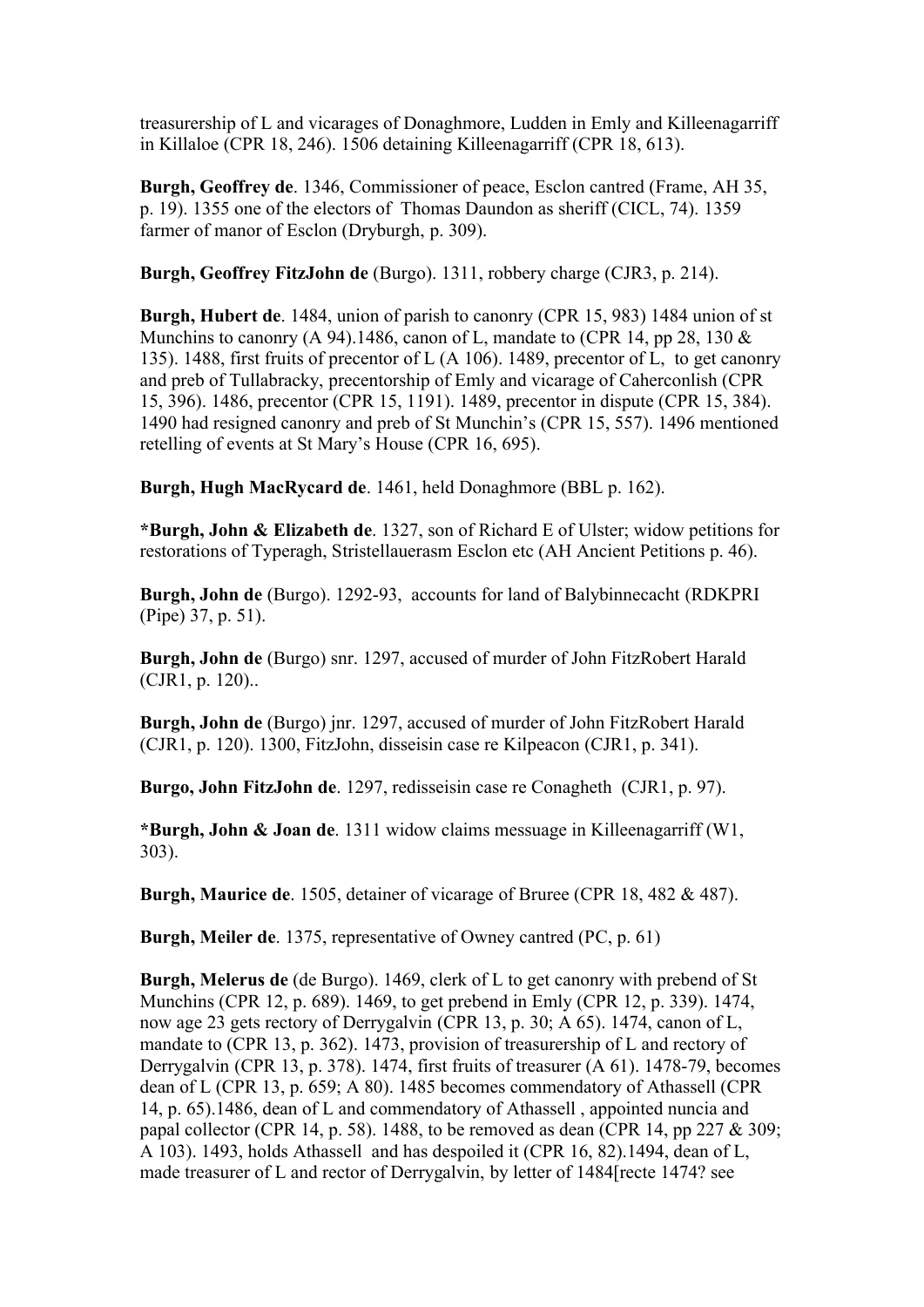above] resigned treasurership to be dean, holds St Edmunds priory Athasssell, seeks vicarage of Kilmurry (CPR 16, 359). 1495, challenged for Athassell (CPR 16, 453). 1496, dispute re dean (CPR 16, 625). 1505, detainer of deanery (CPR 18, 478).

**Burgh, Nicholas de** (Burgo). 1317, held Kilsananleyght apud L (W1, 64).

**Burgh, Nicholas FitzJohn de** (Burgo). 1311, robbery charge (CJR3, p. 214).

**Burgh, Raymond de** (Remundus de Burgo). 1478 to get canon and preb of Kilmurry (CPR 13, p. 619) 1478 first fruits of canonry and preb of Donaghmore and vicarage of Kilmurry (A77).

**Burgh, Richard de**. 1300, tenant by service Caherconlish (RBO, p. 155).

**Burgh, Richard de** (Burgo). 1311, stands pledge (CJR3, p. 214). 1313, one of his kern a thief (CJR3, p. 304). 1313, arranges part pardon of fine (CJR3, p. 311). 1325 holds Dromin (W1, 276).

**Burgh, Master Richard de**. 1337, free tenant on manor of Mungret (BBL p.155). Undated inquisition taken by (BBL p. 11).

**\*Burgh, Richard & Egidia de**. 1223 seneschalship of Munster and castle to (CDI 1, 1114, 1216, 1443; PR 1216-25, pp. 375, 470 & 526; Calendar State Papers Ireland, Carew, Howth, p. 415). 1233, Surrender of castle to de Rivall (PR 1232-47, p. 9; CDI 1, 2009). Undated, passing ref. (BBL. P.84). 1237 grant of market at Castleconnell Castle Cuvyn (CDI 1, 2422). 1242-43, extent of manors held by, Esclon, Castleconnell and Owney (CDI 1, 2607).

**Burgh, Richard de**. 1247 to get Castle of Wylekin (Co. Limerick?) on majority (CDI 1, 2908). 1251, land in Desbeg, held from (CDI 1, 3203).1283, justiciary ordered to replace him in seisin of land of Owney (CDI2, 2103).

**Burgh, Sir Richard de**. Post 1288, R Lord of Ulster, in witness list (BBL p. 106). 1290, Estremoy and Oheny granted to by Sir Otho de Grandison (CDI3, 681 & 5, 327). 1327 had given manors to son John and wife Elizabeth (AH, Ancient Petitions p. 46). 1280, son and heir of Walter given seisin of Esclon (CDI 2, 1646). 1300 interest in Donaghmore (W1, 30). 1309, fine on manors of Esclon and Inch St Laurence (W2, 53). 1266-67 owes money for peace (RDKPRI (Pipe) 35, p. 47). 1281- 82, ward/escheat (RDKPRI (Pipe) 36, p. 62). 1302-03, for disseisin (RDKPRI (Pipe) 38 p. 75). 1297, accused of murder of John FitzRobert Harald (CJR1, p. 120).

**Burgh, Richard de**. 1432 , priest in relation to vicarage of Valistrostan (CPR8, p. 415).

**Burgh, Richard de** (Bourke). 1410, son of Walter Duff (W2, 61).

**Burgh, Richard fitzWilliam de** (de Burgo). 1474 detainer of rectory of Derrygalvin (CPR 13, p. 30; A 65).

**Burgh, Robert FitzJohn de** (Burgo). 1311, fined for robbery (CJR3, p. 215).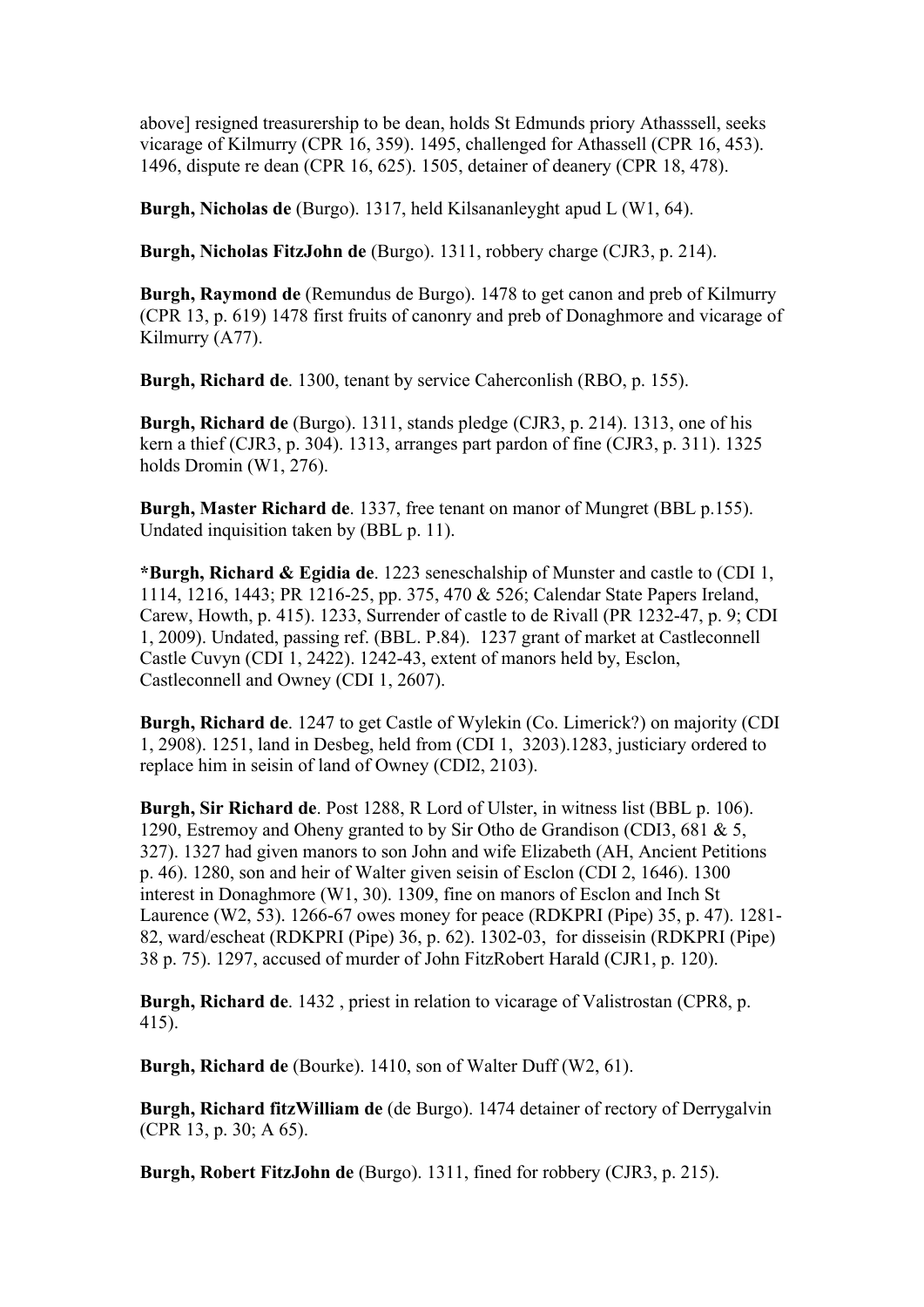**Burgh, Theobald de**. 1297, mainprises John de Burgh snr & jnr (CJR1, p. 120).

**Burgh, Thomas Fitzhubert de**. 1337, free tenant of Cranok land in manor of Mungret (BBL p. 155).

**Burgh, Thomas de**. 1535, warden of the Franciscans, leasing garden to Stephen Creagh (NLI Ms. 41,673/4).

**Burgh, Tibbot de** (Bourke). 1410, assigned Brittas.

**Burgh, Sir Walter de**. 1275, inquisition into charter, mentions him as witness to offer of £20 for burning of city (CDI 2, 1181). 1280 father of Richard (CDI 2, 1646). 1272-74 held Inch St Laurence and Castleconnell (W2, 53). 1266-67, owes money for peace (RDKPRI (Pipe) 35, p. 47). 1272-73, holds Castle Amory, Tristellaverans 1266-67 owes money for liberty (RDKPRI (Pipe) 36, p. 25).

**Burgh, Walter de** (Burgo). 1313, felon (CJR3, p. 311).

\***Burgh, Walter de** (Burgo) & **Irabrian Morina** (Mor Maira O'Brien) 1414, permission to marry though closely related (CPR 6, p. 460).

**Burgh, Walter Duff.** 1410 assigns Brittas to son Tibbot (W2, 73).

**Burgh, William de.** 1199, grant of residue of cantred of Fontimel (CDI 1, 95).1201, mention in grant to Willam de Braose (CDI 1, 146-47).1201, inquisition of chuch lands of L. taken by (BBL pp 25-9). Pre 1207, charter witness (BBL p. 98). Pre 1207, charter giving his land of Lesuanermadda with two carucates to cathedral (BBL p. 110-11). 1201, marched with Cathal Crovderg from L. (AFM). Undated, charter of William De Bugo gives Robert Parvo 5 knights fees which he holds of John de Grey (AH 27, p. 122). 1201-2 5 fees called Toth (Calendar State Papers Ireland, Carew, Howth, p. 463).

**Burgh, William de,** 1281-82, ward/escheat (RDKPRI (Pipe) 36, p. 62).

**Burgo**, see Burgh

**Burmmtoun, Reginald de**. 1212-50 Charter witness (BBL p. 84).

**Burn, William de**. 1307, receives damages (CJR2, p. 452).

**\*Burton, Adam and Nesta de**. 1297, Nesta plaintiff in disseisin case (CJR1, p. 97).

**Burnham, Henry**. 1434, chancellor of L. (CPR 8, p. 494). 1438 first fruits as chancellor  $(A\ 30)$ . 1441, priest of Norwich. (CPR 9, pp 54 & 138). 1451, named as a deceased former chancellor (CPR 10, p. 522).

**Burton, Thomas**. 1375, representative of Adare cantred (PC, p. 61).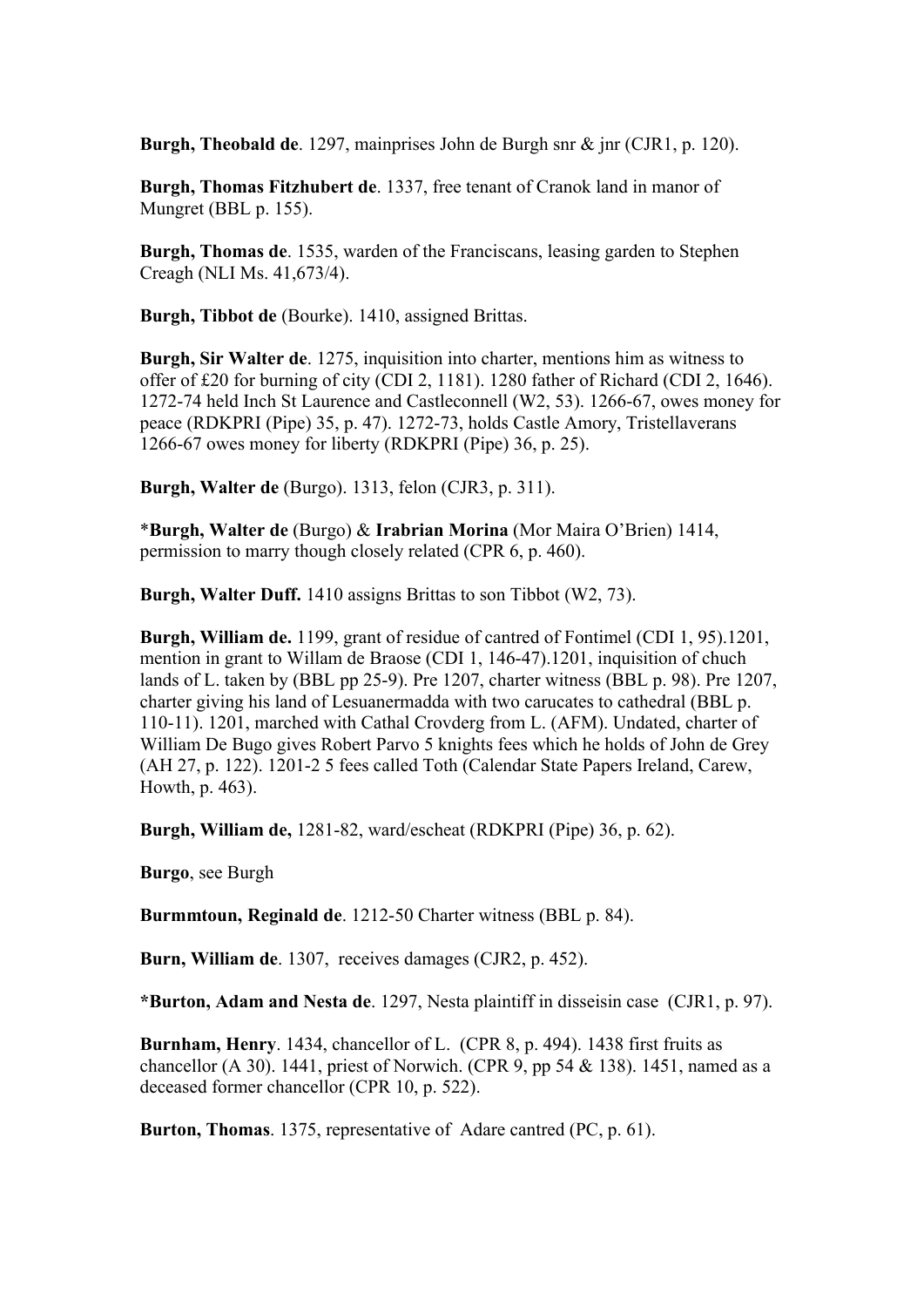**Butler, David**. 1378, citizen of Limerick, not to pay customs at Galway and Athenry (CICL, 109)

**Butler, Sir Edmund le** (Botiller). 1311 instigator of burglary (CJR3 p. 207). 1311, stands pledge (CJR3, p. 208). CJR3, hears pleas of crown and gaol delivery in Limerick. 1305, bailiffs of (CJR2, p.8). 1306, custos, and daughter of (CJR2, p. 206 bis).

**Butler, Henry** (Pincerna). C 1200 witness to charter (COD 1, 19). 1216, seneschal of Munster, in witness list (BBL p. 104). 1222-50, in witness list (BBL p. 46). 1224, witness at inquisition (Inquisition; AH 27, p.106).

**\*Butler, Joanna**. 1279, daughter of Matilda, receives part of Carrickittle (GR, p. 147).

**\*Butler, Margaret**. 1279, daughter of Matilda, receives part of Carrickittle (GR, p. 147).

**\*Butler, Matilda le**. 1279, gives Carrickitle to her daughters Margaret and Joanna (GR, p.147). 1288, tenant of Any manor in extent (CDI 3, 459). 1300, disseisin case re Balygillegan (CJR1, p. 341).

**Butler, James**. 1338, inquisition into lands of in Caherconlish (IEMI, No. 275)

**Butler, James E. of Ormond**. 1351-2. Grants Castlewilkin (COD 2, 3).

**Butler James E of Ormond**, 1409, grant Any to Thomas FitzMaurice (COD 2, 398).

**Butler, James le**. 1327, grant of prise of wines in L & for 6 yrs of Kings fisheries and weirs (FR 4, p. 67).

**Butler, James le**. 1378, son of earl of Ormond, granted fisheries for 10 yrs (FR 9, p. 103). 1400 to enquire into goods of John Exeter in the Co. (CICL, 114).

**Butler, James**. 1337, tenant of manor of Mungret (BBL p.154).

**Butler, John** (Pincerna). 1248 mentioned as landholder is a quitclaim (BBL p. 34). 1222-40, witness list (BBL p. 35). Mid  $13<sup>th</sup>$ , charter from re church of Katherbathelath (BBL p. 112). 1222-50 quitclaim re church of Killeely (BBL p. 61). c1229, marriage to Matilda de Lacy, grant of Carrickittle (GR, p. 147).

**Butler, John le** (Botiller). 1308, called to court over deceased father owing money to Italian merchants (CJR3, p. 95). 1302-03, for service (RDKPRI (Pipe) 38 p. 76). 1307 accused in disseisin case (CJR2 p. 435).

**Butler, Maurice** (Botiller). 1350, juror for inquisition at Aherlow (IEMI, no. 295)

**Butler, Peter fitzJohn**. 1346, Commissioner of peace, Fontymkill cantred (Frame, AH 35, p. 19).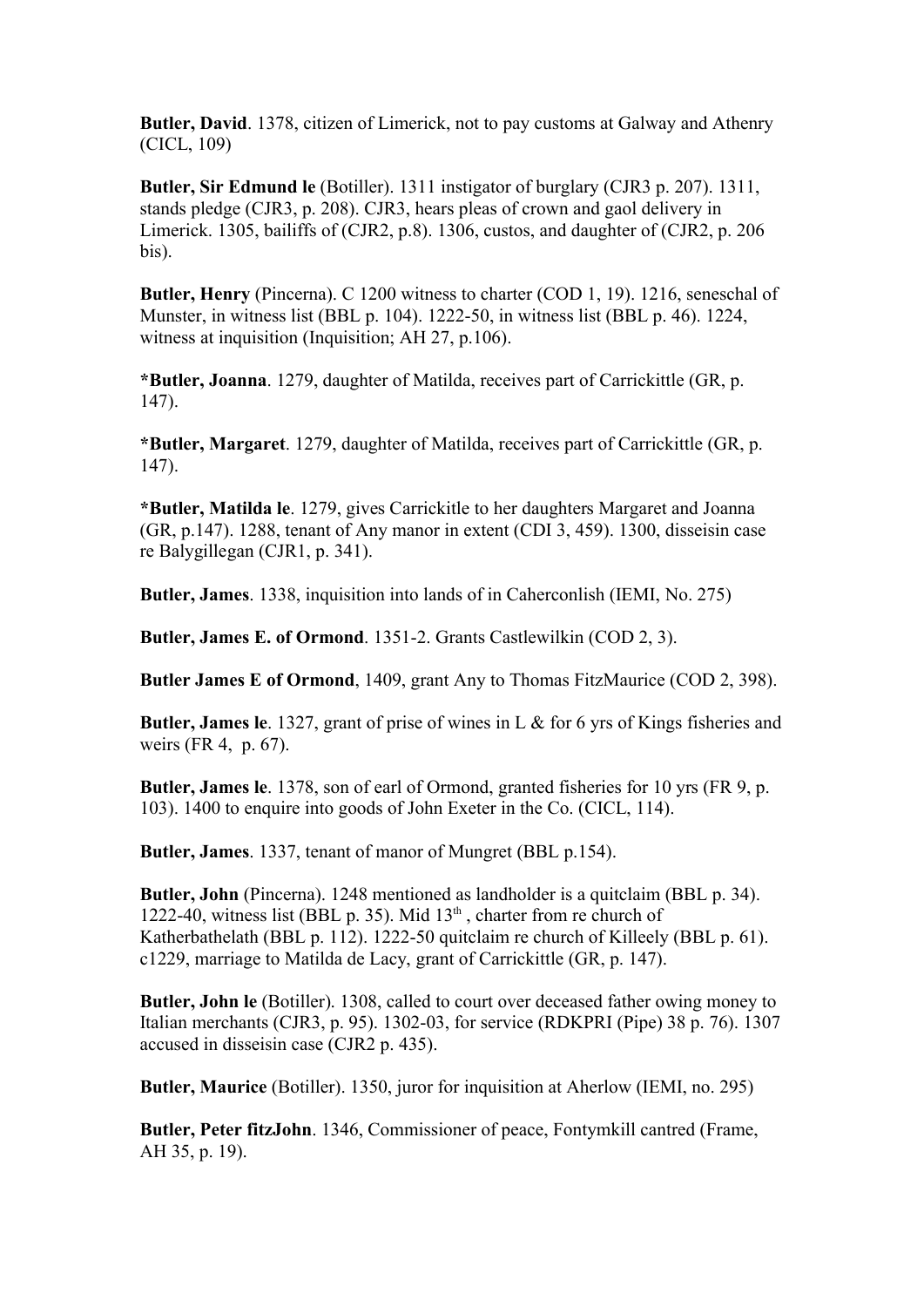**Butler, Peter le** (Botiller). 1302, plaintiff in trespass case, withdraws (CJR1, p. 443). 1308, deceased owing money to Italian merchants (CJR3, p. 95). 1307 mentioned in disseisin case (CJR2 p. 435).

**Butler, Peter** (le Botiller). 1341 free tenant of manor of Aherlow (GR, p. 111). 1346, juror on inquisition into advowson of Aherlow (GR, p. 116). 1324-7 suit re Laraghlawe (W1, 366). 1350, juror forinquisition at Aherlow (IEMI, no. 295).

**Butler, Richard** (le Botiller). 1306, intervened in case (CJR2, p. 287).

**Butler, Sir Robert (the cup bearer)**. 1275, juror at inquisition into charter of L (CDI 2, 1181). 1300-01 witness to age of Gilbert de Clarementions his death in afight with the Irish (CIPM4, No. 54).

**Butler, Robert** (le Botiller). 1297, respondent in disseisin case (CJR 1, p. 160). 1302-03, for service (RDKPRI (Pipe) 38 p. 76).

**Butler, Theobald** (Walter). 1201, acknowledges services in Munster owed to William de Braose (COD1, 26, 27). 1185 charter of John giving him 5 and a half cantreds in Limerick, Killaloe, Owney and Arra (COD2, 426).

**Butler, Theobald** (Walter). 1214, holds Caherconlish (W2, 61).

**Butler, Theobald** (cup bearer). 1275, inquisition into charter, mentions him as witness to offer of £20 for burning of city (CDI 2, 1181).

**Butler, Theobald**. 1286-87, wardship Caherconlish. (RDKPRI (Pipe) 37, p. 35). 1289-90 escheat Caherconlish (RDKPRI (Pipe) 37, p. 41).

**Butler, Thomas le** (Botiller). 1311 stands pledge (CJR3 p. 207). 1314-15 Peter Daundon holds from (CIPM5, No 518).

**Butler, Sir Thomas**. 1413 prior of Any (W1, 347).

**Butler, Thomas** (Botiller). 1414, brother of Trinitarians detained from going to Rome (CPR 6, p. 397).

**Butler, Walter**. 1325-26 sheriff accounts of county (RDKPRI (Pipe) 42 p. 72).

**Butler, William** (Pincerna). Mid 13<sup>th</sup>, witness list (BBL p. 113).

**Butler, William le** (Botiller). 1297, respondent in disseisin case (CJR 1, p. 160). 1302, pledge, in mercy (CJR1, p. 443).

**Butler, William** (le Botiller). 1341 free tenant of manor of Aherlow (GR, p. 111).

**Byell, Simon**. 1375, representative of Ocarbry cantred (PC, p. 61).

**Bygeton, Philip de.** 1307, served notice in disseisin case (CJR2, p.433).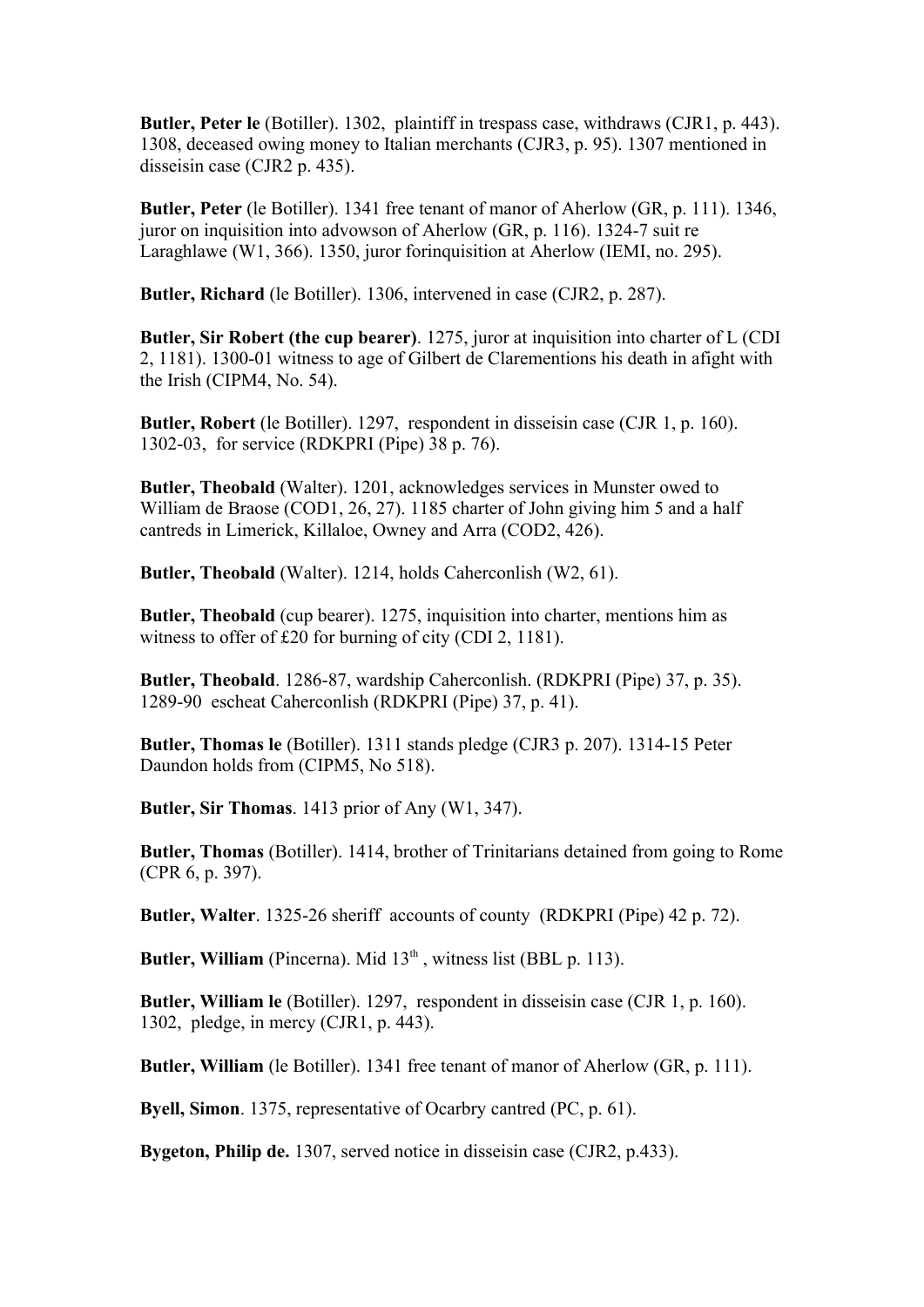**Bygge, Bartholomew**. 1307, pledge, in mercy (CJR2, p. 451).

**Bygge, Thomas** (Byg). 1297, carrying money to exchequer.(CDI 4, 364, 443). 1295, answering for chattels (CJR1, p. 1). 1295, mainpernor for Roger de Lees (CJR1, pp 51-52).

**Byge, Thomas**. 1350, juror for inquisition at Aherlow (IEMI, no. 295)

**Bykenor, Alexander de**. 1307, held assize at Any (CJR2, p. 388). 1307, hearing at L (CJR2, p.431).

**Byold, John**. 1295, plaintiff (CJR1 p. 40).

**Byrel, Adam**. 1361, juror at inquisition into Rathkeale (IEMI, No. 331).

**Byrell, Walter**. 1313, feloniously slain (CJR3, p. 307).

**Byrrell, Thomas**. 1381, letter addressed to re minority of Margaret Rocheford (CICL, 92)

**Bysshop, Richard**. 1306, plaintiff and defendant in trespass case (CJR2, pp 307, 309).

## $\Gamma$

**Cachepoll, David**. 1311, juror (CJR3, p. 204). 1313, juror (CJR3, p. 268).

**\*Cadde, Nicholas & Ellen**. 1411, grant of £10 a year from fee farm (CICL, 138). 1415, re grant, Nicholas Sutton m to Ellen (CICL, 155). 1415, re grant (CICL, 156 & 140). 1441, grant surrendered (PR 1436-41, p. 529).

**Cadell, John**. 1404, of Sperkleystoun, in case w. Dean of L (CICL, 110).

**Cadell, William**. 1287-93, witness to grant by Julia de Cogan (RBK, No. 30).

**\*Cadigan, Alexander & Wentliana**. 1341, free tenant on manor of Athneasy (GR, p. 113). 1324 suit re messuage in Kilbreedy (W1, 265). 1350, juror for inquisition at Aherlow (IEMI, no. 295)

**Cadigan, Batholomew**. 1341, free tenant on manor of Athneasy (GR, p. 113).

**Cadigan, Henry**. 1376, named in will of Martin Arthur as owing him goods (AM p. 5). 1380, owes good to Gelian Beaufort according to her will (AM p.7).

**Cadigan, Hugh**. 1313, juror (CJR3, p. 308).

**Cadigan, John**. 1350, juror for inquisition at Aherlow (IEMI, no. 295)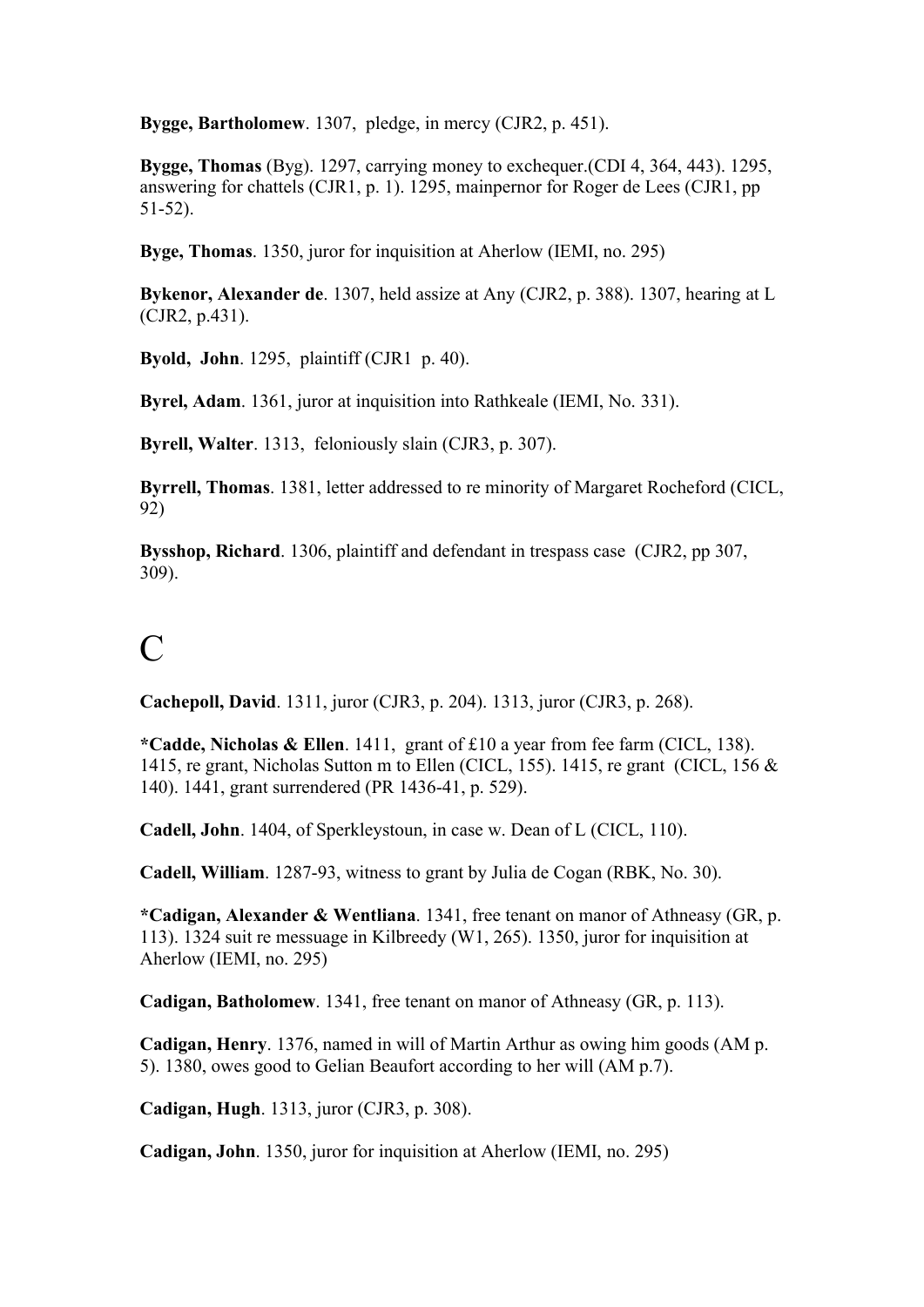**Cadigan, Martin** (Kadigan). 1300, in brawl (CJR1, p. 343).

**Cadigan, Maurice**. 1293-6, collector of L. county (CDI 4, 48, 113, 160, 290, 332, 364, 443). 1295, accused of imprisonment at Athneasy (CJR1 p. 19). 1295, complaint v sheriff (CJR1, p. 40). 1300, disseisin case re Balygillegan (CJR1, p. 341).

**Cadigan, Maurice** (Cadygan). 1342-43, sheriff (RC8/22, pp 173 & 617).

**Cadigan, Maurice FitzWilliam**. 1341, free tenant on manor of Athneasy (GR, p. 113 & 115).

**Cadigan, Thomas**. 1341, free tenant on manor of Aherlow (GR, p. 113).

**Cadigan, Welsh**. 1299 juror at extent of Maynwyr (Monagay?) and Killeedy (CDI 4, 551).

**Cadogan, Alexander**. 1346, Commissioner of peace, Ocarbry cantred (Frame, AH 35, p. 19).

**Cadwely, David**. 1321, juror for inquisition into Askeaton (IEMI, No. 210).

**Caher, Geoffrey de**. 1291, agent of bishop ejecting Dominicans from property in Kilmallock (CDI 3, 967).

**Caher, John**. 1291, agent of bishop ejecting Dominicans from property in Kilmallock (CDI 3, 967).

**Caherhussoc, Walter de**. 1291, agent of bishop ejecting Dominicans from property in Kilmallock (CDI 3, 967).

**Caldey, Clement**. 1305, served summons (CJR2, p.14).

**Caldey, John**. 1305, served summons (CJR2, p.14).

**Caldey, Walter**. 1305, served summons (CJR2, p.14). 1313, robbery victim (CJR3, p. 267).

**Calf, Henry**. 1287 juror for inquisition into manor of Mahoonagh (CDI 3, 459; IEMI 64).

**Calf, John**. 1287 juror for inquisition into manor of Mahoonagh (IEMI 64; CDI 3, 459).

**Calf, Walter.** 1287 heirs of tenants on manor of Mahoonagh (IEMI 64 but not CDI 3, 459).

**Calf, Richard**. 1300, respondent in disseisin case (CPR1, p. 338).

**Calor, William**. 1426, debt owing to in Thomas Arthurs will (AM p. 15).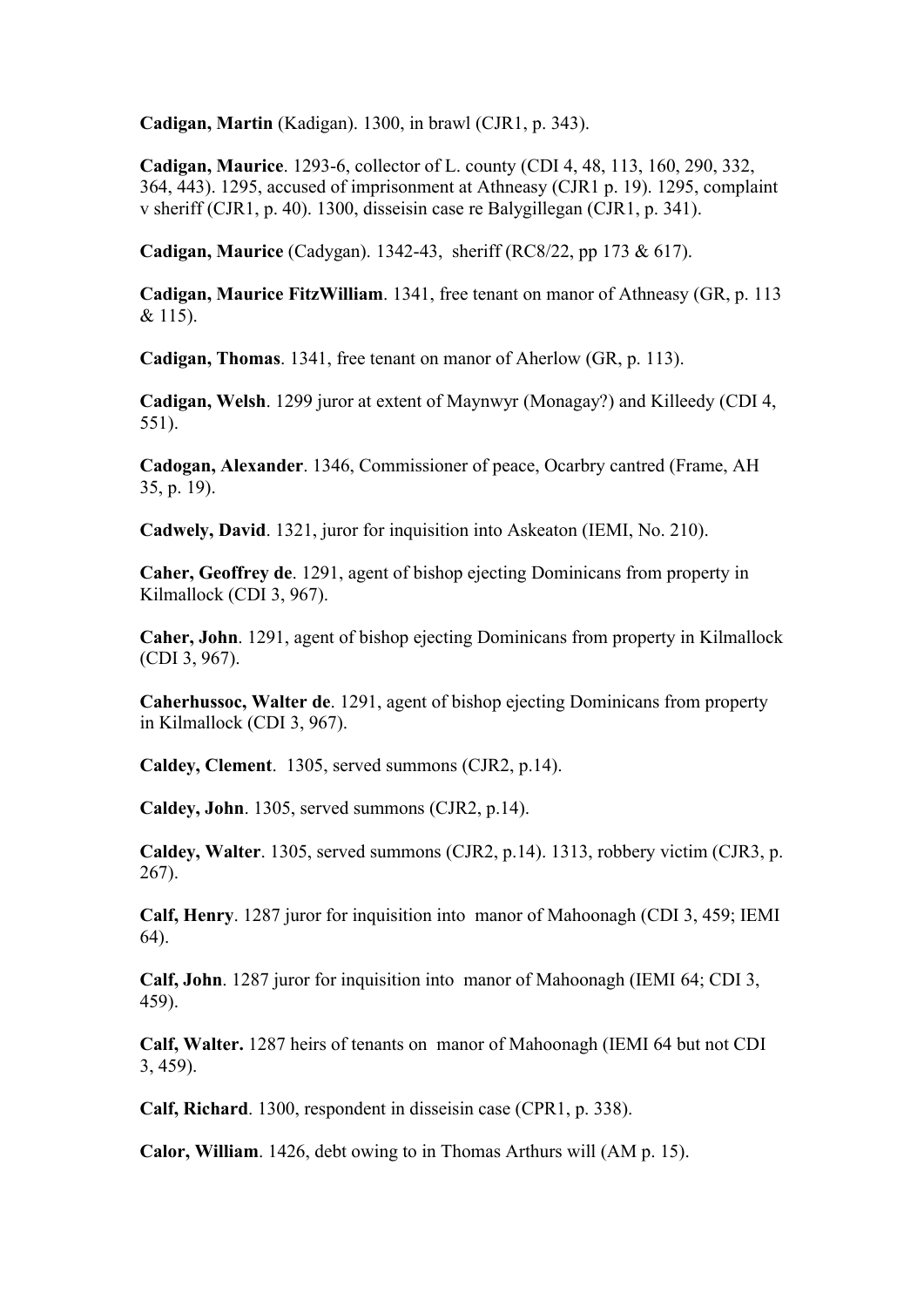**\*Camarthen, Adam & Agatha of**. 1317-21 seeks return of Tullaghorewy (AH 34, p18).

**Cambitor, John** (money changer). C 1200, charter witness (COD1, 19).1215, citizen of L (BBL p.103). Undated, house formerly owned by (BBL p. 121). 1224, witness at inquisition (Inquisition; AH 27, p.106). C 1240, heir of JC tenant of Nicholas de Bretteville (RHSJB 562).

**Came, Nicholas**. 1341, burgess of Aherlow (GR, p. 112).

**Camera, Bartholomew de**. Pre 1207, in witness list (BBL p.122).1225, inquiry to see if seised of tithe of fishery and mills and land of Dromyn of which he is parson (CDI 1, 1258; PR 1216-25, p. 520). 1226, re inquisitions into tenth of fishery and mill (BBL pp53, 133 & 158).

**Camera, Ralph de**. 1311, juror (CJR3, pp 205, 206).

**Cammer, Patrick**. 1405, mentioned in will of Richard Bultingford (Wills, 121).

**Cammer, Philip**. 1405, mentioned in will of Richard Bultingford (Wills, 121).

**\*Cammill, Galfridus and Leuky** (Camville?). 1201-2 witness to inquisitions into church lands (BBL pp27-29). 1224, mentioned in inquisition (AH 27, p. 106).

**Cammyll, Geoffrey**. 1339, tenant of any (RK, p. 118).

**Camville, Geoffrey (Canville).** 1237, case of mort d'ancestor, re Fedamore (CDI 1, 2383).

**Camville, William de (Canville)**. 1237, case of mort d'ancestor, re Fedamore (CDI 1, 2383). 1317 suit v Richard de Clare over fedamore (W1, 58).

**Candel, Robert**. 1287, tenant of Any (IEMI, No. 61).

**Candelan, David**. 1299 juror at extent of Maynwyr (Monagay?) and Killeedy (CDI 4, 551).

**Cankenef, Osbert** 1201-2 Witness to inquisition into church lands (BBL, p. 27).

**Cannyle, Hugh de**. 1295, fled sheriffs attachment (CJR1 p. 17).

**Cantelou, Thomas de.** 1297, church of Kiloury detained by him (CJR1, p. 91).

**Cantelup, Adam de**. 1295 charged with murder n bridge at L (CJR1, p. 22).

**Cantewell, Robert de**. 1313, robbery victim (CJR3, p. 267).

**Cantewell, William de**. 1313, robbery victim (CJR3, p. 267).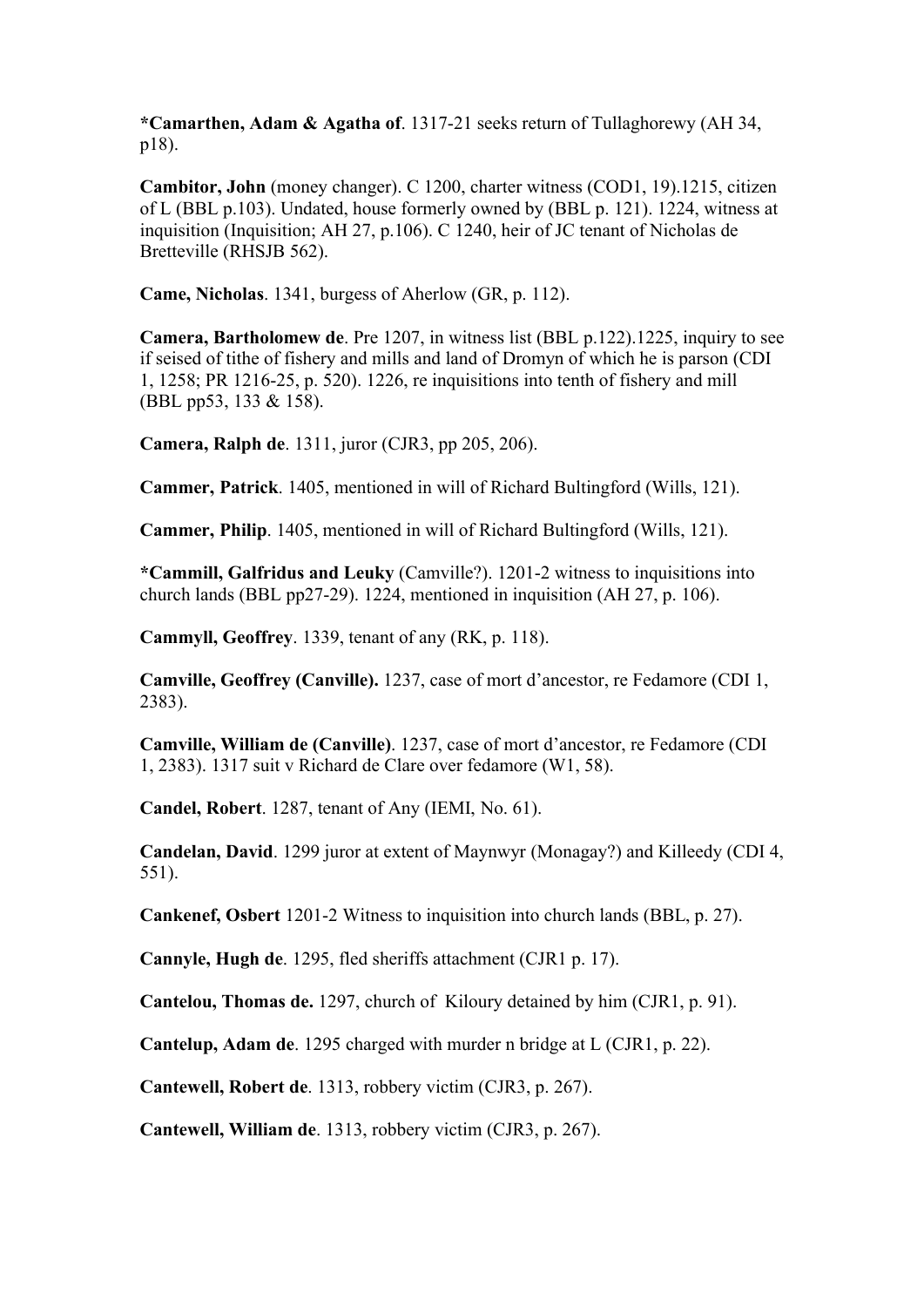**Cantillon, Thomas** (Cantelon, Condulum,Contlun Contelon). 1475, detaining canonry and preb of Donaghmore (CPR 13, p. 420). 1475, canon of L, mandate to (CPR 13, p. 440). 1475 clerk (A 70 & 73).1479, canon of L, mandate to (CPR 13 p. 703). 1479, canon of, mandate to, re St Mary's House (CPR 13, p. 256).1479,first fruits of vicarage of Kilmallock 1484 canon of L, requests to unite prebend of Dysert with rectory of Dromin (CPR 13, p. 858). 1480, canon of, mandate to (CPR 13, p. 89). 1480, acting as proctor for Donald Macravan (CPR 13, p. 707). 1480, canon of, mandate to (CPR 13, p. 80).1481, canon of, mandate to (CPR 13, p. 739). 1484, canon of, mandate to (CPR 13, p. 183). 1484, first fruits of rectory of Dromin (A 92). 1487, Kilmallock vicarage vacant by death of; vicarage of Croom ditto (A 98 & 100).

**Cantilump, Richard**. 1223-50, landholder in co. Limerick (BBL p. 84).

**Cantilupo, Adam de**. 1295, sheriff lets him go (CJR1 p. 16). 1295, complaint v. sheriff (CJR1, p. 50). 1295, plaintiff in trespass case (CJR1, p. 75).

**Cantilupo, Master Thomas de**. 1302-03, killed by Norman FitzJohn (RDKPRI (Pipe) 38 p. 75).

**Cantok, John**. 1307, mention in disseisin case (CJR2, p.431). 1307, mention in case (CJR2, p. 448).

**Cantok, Master Thomas**. 1297, owed debt (CJR1, p. 92). 1297, agreement re Carrickittle (GR, p. 164). 1297, owed rent by bishop (CJR1, pp 101, 117, 127 ). 1305, debt owed to (CJR2, p.12).

**Cantoun, Edmund de**. 1341, holding fees in de Multon manors (GR, p. 115).

**Cantwell, Simon**, 1448, named as deceased dean of L (CPR 10, p. 381).

**Capella, David de**. 1299, heir of, free tenant of manor of Shanid (CDI 4, 551). 1295, stands pledge (CJR1, p. 4).

**Capella, Galfridus de**. Undated, in witness list (BBL p. 101).

**Capella, Sir Henry de.** C1250-87, in witness lists (BBL pp 31, 35, 59, 100, 102, 106, 112 & 122). 1299, free tenant of manor of Shanid (CDI 4, 551). 1282-3, fine for him and his men of Athkennys (RDKPRI (Pipe) 36, p. 70). 1295, stands pledge (CJR1, p. 4). 1295, not informed of court cases (CJR1, p. 27). 1295, received part of something unspecified (CJR1, p. 48). 1295, amerced for non prosecution (CJR1, p. 51). 1295, advowson case (CJR1, p. 75). 1297, jury of 24 (CJR1, p. 98). 1297, lands to be levied (CJR1, p. 101). 1302, lands taken into King's hands (CJR1, p. 389, 446). 1307, pledge in case re Newcastle (CJR2, p.395). 1307, seneschal of John FitzThomas in Okonyl (CJR2, p. 452). 1307, Sir, to help take fugitives (CJR2, p. 518).

**Capella, Henry de, of Balygowyn**. 1302-03, fine for non appearance as juror (RDKPRI (Pipe) 38 p. 75).

**Capella, Henry de, of Ardraghyn** (Chapele). 1311, stands pledge (CJR3, p. 215). 1313, juror (CJR3, p. 306).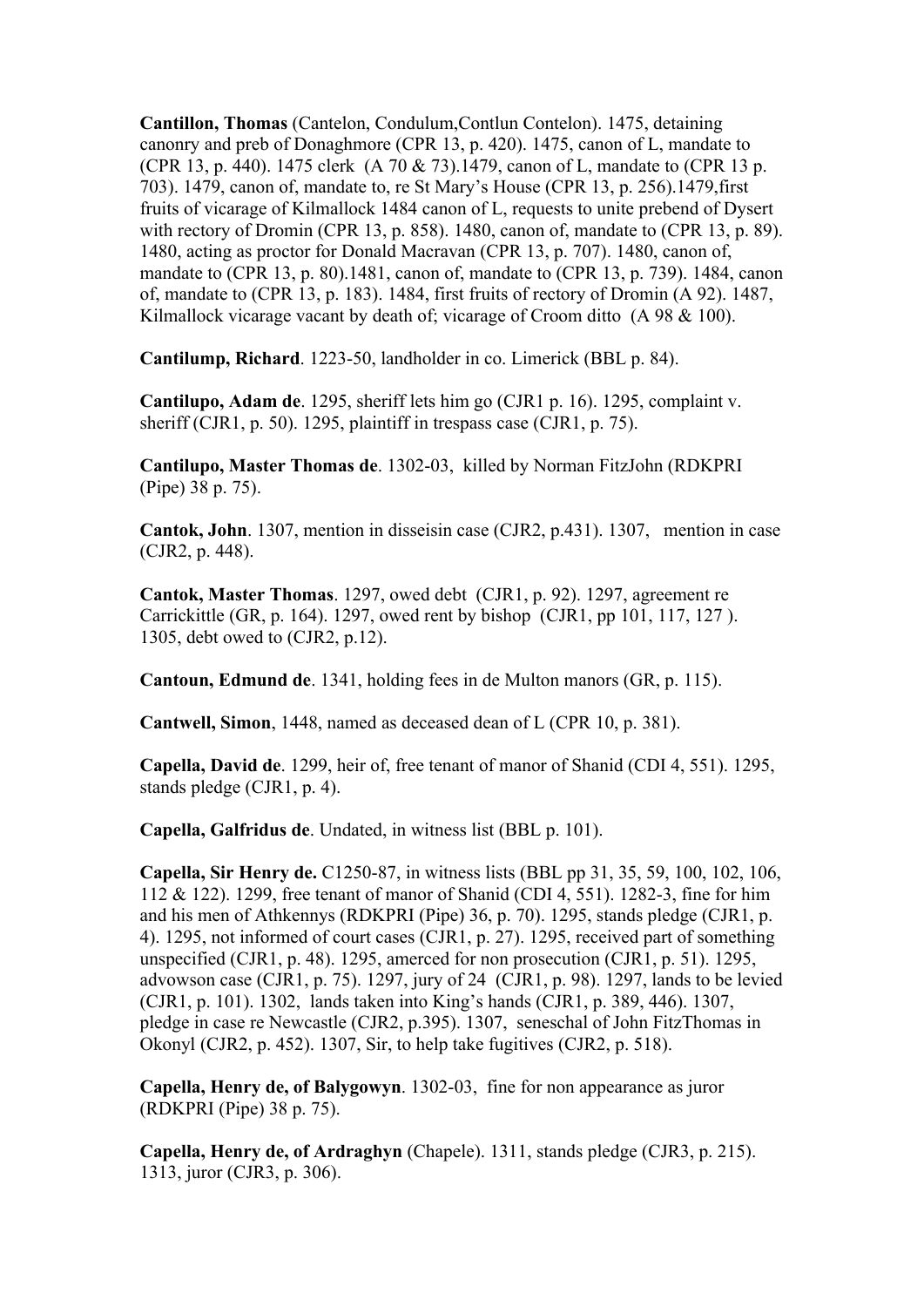**Capella, Henry de**. 1321, tenant of Mahoonagh (IEMI, No. 196).

**Capella, Henry de**. 1318 killed in battle (CSMA ii, p. 358).

**Capella, Henry FitzHenry de**. 1311, stands pledge (CJR3, p. 215).

**Capella, Henry FitzRobert de**. 1311, juror (CJR3, pp 205, 206). 1311, stands pledge (CJR3, p. 215).

**Capella, Henry FitzThomas de**. 1295, amerced as pledge (CJR1, p. 51).

**Capella, Nicholas de**. 1311, fined for robbery(CJR3, p. 215).

**Capella, Philip de.** 1295, mainpernor for Roger de Lees (CJR1, pp 51-52).

**Capella, Robert de**. c1225, charter witness re Carrickittle (GR, p. 164).

**Capella, Thomas de**. 1345, sheriff (RC8/23, pp161 & 336).

**Capella, Thomas FitzRobert de**. 1311, fined for robbery(CJR3, p. 215).

**Capella, Walter de**. 1300, found to be hibernicus an Offyn; miller (CJR1, p. 342).

**Caranzone.** 1236, Italian merchant owed money by bishop (BBL p. 133).

**Cardiff, Conan de**. C1220-40, in witness list. (BBL p. 86).

**\*Cardiff, Margery and Tyrry de**. 1253, landowner in Tomdeely (BBL p. 23).

**Cardiff, Thomas de** (de Kard, de Kardif). C 1240, in witness list (RHSJB 562). 122- 50, witness (BBL pp 87, 88, 54 &114). 1222-50 canon of L holding St Mary's Askeaton (BBL p. 47). 1222-50 named as chaplain in witness list (BBL 1222-50). Undated, prebend augmented (BBL p. 113).

**Cardiff, Nicholas**. 1318, fled to St Mocheallog's church (W1, 236).

**Cardiff, William de**. Pre 1207, treasurer, receives his prebend (BBL 116). 1217-22 witness (BBL pp 87 & 112). 1220-45 whether he held tenth of fisheries (BBL p. 55, 108 & 123). 1224, mentioned in inquisition (AH 27, p. 106). 1225, inquiry to see if seised of tithe of fishery and mills as treasurer of St Mary's (CDI 1, 1258).

**Carebrach, D**. 1234-35, damage at Limerick caused by (RDKPRI (Pipe) 35, p. 35).

**Carew, John de** (Carreu). 1288, tenant of Any manor in extent (CDI 3, 459). 1307, accused in disseisin case (CJR2, p.431). 1320-21, in de Clare inquisition holding knights fee from Any(CIPM6, No. 275). 1321, tenant at Any (IEMI, No. 217).

**Carew, Nicholas de** (Carreu). 1287-93, witness to grant by Julia de Cogan (RBK, No. 30).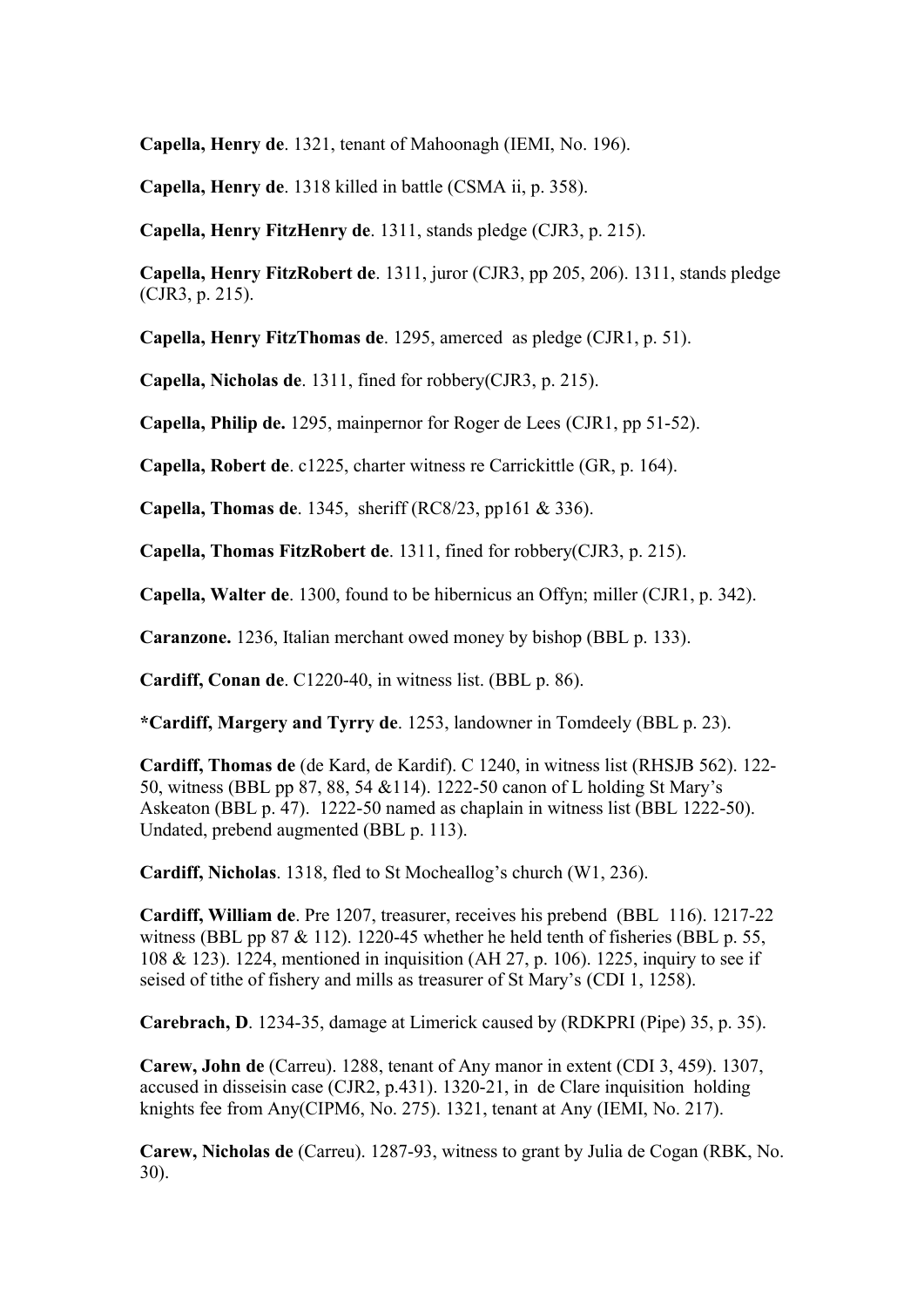**Carew, Maurice de** (Carreu). 1304-08, asking for remedy for 8 knights service because Athlacca in King's hands (AH 34 p. 93). 1297, mainprises Earl of Ulster (CJR1, p. 120).

**Carew, Michael de** (Carreu). 1307, in mercy (CJR2, p. 450).

**Carew, Raymond de.** (Carru). Pre 1206, in witness list (BBL p.111).

**Carew, Reymond de** (Carreu). 1307, accused in disseisin case (CJR2, p.429).

**Carew, Robert** (Carru). 1307, accused in disseisin case (CJR2, p.431).

**Carew, Robert**. 1372, tenant of Tobernea manor (RBK, No. 151).

**\*Carew, Stephen and Lucy**. 1307-8, complainant in case of dissesisure in Rathgalwigh (CJR2 p. 433 & CJR3, p. 4 & 5).

**Carew, Thomas de**. 1282-3, a ward (RDKPRI (Pipe) 36, p. 62).

**Carneli, Druy.** 1299 juror at extent of Maynwyr (Monagay?) and Killeedy (CDI 4, 551).

**Carnely, William**. 1299 tenant of Maynwyr (Monagay?) (CDI 4, 551).

**Carpenter, Gerald le**. 1313, feloniously killed (CJR3, p. 307).

**Carpenter, Paddy le**. 1321, juror for extent of Mahoonagh (IEMI, No. 196).

**Carpenter, Radulph**. 1230-40, holds tenament in L. (BBL p.36).

**Carpentar, William**. 1242, juror for inquisition of Castleconnell, manor of de Burgh (Dryburgh p. 56).

**Carpenter, William le**. 1307, pledge, in mercy (CJR2, p. 451).

**Carragh, Geoffrey**. 1313, acquitted of robbery (CJR3, p. 267).

**Carragh, Richard**. 1311, hanged for robbery (CJR3, p. 215).

**Carran, Philip** 1405 presented to Athneasy (W1, 269). 1406, chaplain, letters of presentation (CICL, 54).

**Carrig, Richard**. 1313, house burgled (CJR3, p. 268). 1313, juror (CJR3, p. 304).

**Carrik, Richard**. 1311, juror (CJR3, p. 204 bis).

**Carter, John**. 1391, bailiff of city, charter witness (NLI Ms. 41,673/2). 1391, pardoned for sedition (CICL, 17)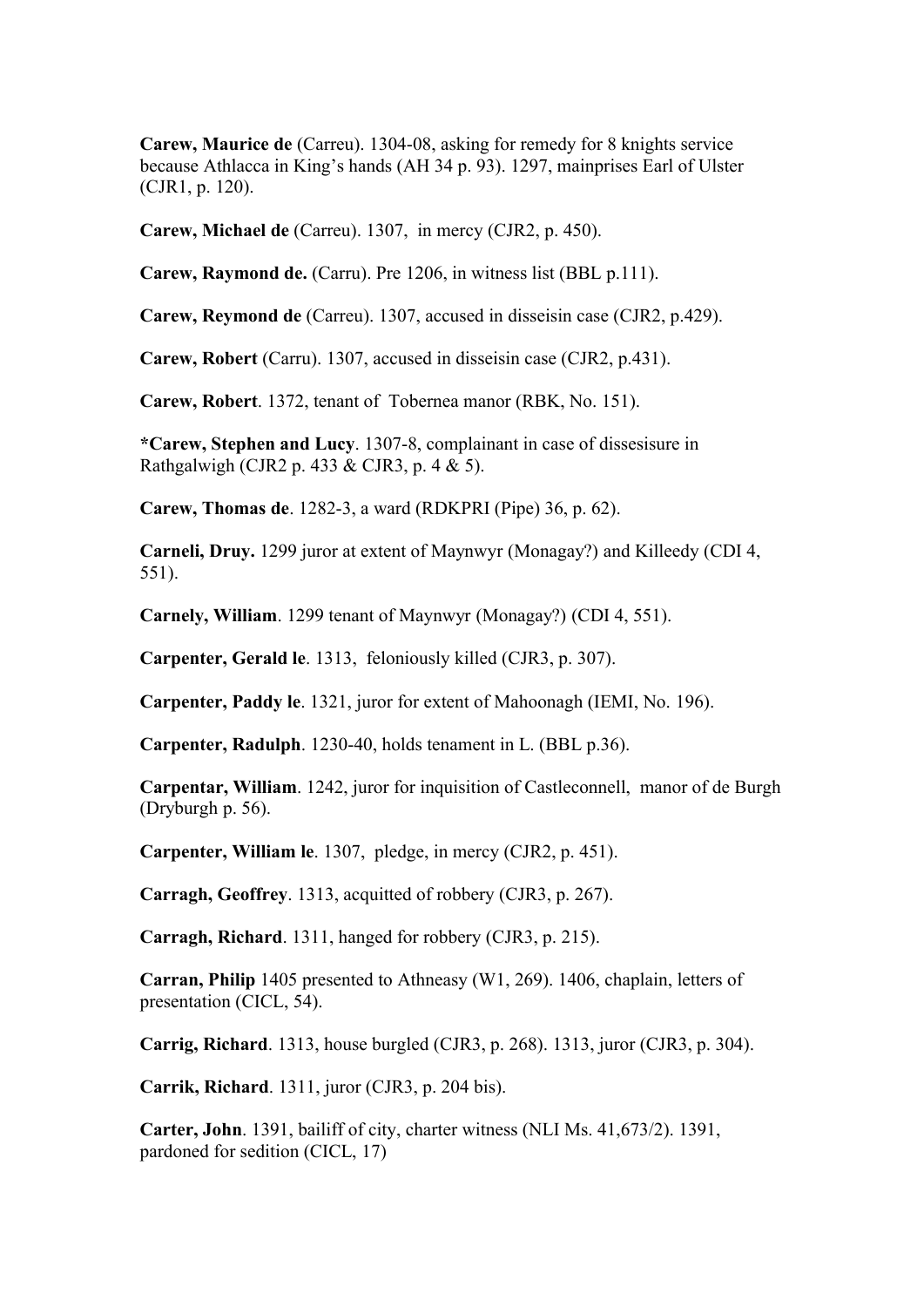**Carter, Philip le**. Undated, burgess of Kilmallock (BBL p. 74).

**Carter, Richard** (Kartere). 1251 tenant of Tobernea (CDI 1, 3203).

**Carter, Robert le** (Cartare). 1313, acquitted of theft (CJR3, p. 306).

**Carter,William**. 1288, heirs of, tenant of Any manor in extent (CDI 3, 459).

**Cartere, William le**. 1321, tenant at Any (IEMI, No. 214).

**Carthynt, Henry** (Cathynt). 1396, 1397, canon of L, granted prebends in Limerick and Cloyne, is also dean of Lismore (CPR 4, p. 531; CPR 5, p. 166).

**Cass, Thomas**. 1339, tenant of Any (RK, p. 119).

**Castel, Thomas.** 1380, witness to grant re Fedamore (COD 2, 244).

**Caruel, Maurice**. 1313, hanged for robbery (CJR3, p. 267).

**Caruel, Richard**. 1313, hanged for robbery (CJR3, p. 267).

**Cashel, Richard de** (Cassel'). C 1200 tenant of burgage of Radulf le Bret in L (RHSJB 560 & 561).

**Cass, Henry**. 1380, of Any, owes good to Gelian Beaufort according to her will (AM p.7).

**Cass, William**. 1313, murdered (CJR3, p. 310).

**Cassel, Henry**. 1306, killer of Walter Cole (CJR2, p. 501).

**Castel, Thomas**. 1380, witness to charter re Fedamore. (COD 2, 244).

**Catelkyld, Gilbert de**. 1346, juror on inquisition into advowson of Aherlow (GR, p. 117).

**Cath, Henry**. 1338, juror for inquisition taken at Cashel for Caherconlish (IEMI, no. 275).

**Cather, Geoffrey de**. 1299, mainprises (CPR1, p. 298).

**Cather, John.** 1289, paying in to exchequer for Wm Uncle (CDI 3, 501). 1286-87, stands pledge for William Uncle. (RDKPRI (Pipe) 37, p. 30-31).

**Catther, Philip de**. 1300, tenant Caherconlish (RBO, p. 156)

**Cathir, Gilbert de** (Cather) 1299, in witness list (BBL p. 107). 1295, stands pledge (CJR1 p. 39). 1300, acknowledges debt (CJR1, p. 338).

**Cather, Maurice le**. 1307, plaintiff (CJR2, p. 438).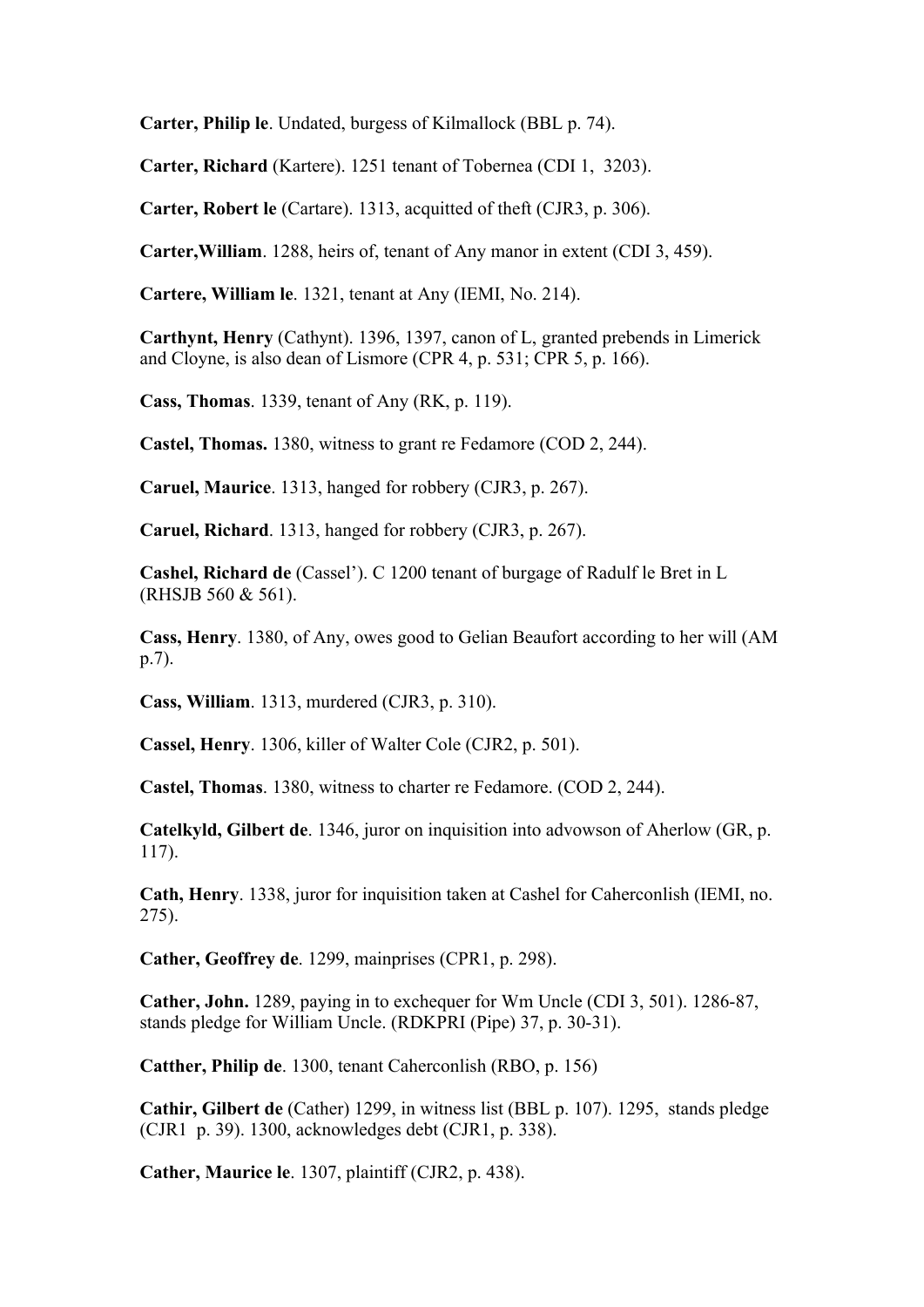**Cather, Stephen**. 1313, juror (CJR3, p. 311).

**Cathyr, William de**. 1298, juror for extent of Glenogra (CDI 4, 551).

**Caudebeke, David**. 1405, mentioned in will of Richard Bultingford, possibly Cork man (Wills, 121).

**Caudir, ??** 1295, stands pledge (CJR1 p. 38).

**Caumayll, William de**. 1302-03, for service (RDKPRI (Pipe) 38 p. 75). 1302-03, quit debt (RDKPRI (Pipe) 38 p. 76).

**Caunteton, David de**. 1287, paying into exchequer for Thom. FitzMaurice (CDI3, 309, p. 139).

**Caunteton, Patrick de**. 1311 stands pledge (CJR3 p. 207).

**Caunteton, Robert de**. 1300, opposes grant of wreck to sheriff Devenish (CJR1, p. 340).

**Caunteton, Roger de**. 1311, killed, but is actually an Irishman Roger Ohedirscoll (CJR3, p. 203).

**Caunteton, James** (Caunton). 1318 killed in battle (CSMA ii, p. 358). 1318, held Cahercorney (W1, 343).

**Caunteton, John FitzGregory**. 1310 owing rent (CJR3, p. 161). 1318 killed in battle (CSMA ii, p. 358).

**Cauntetoun, Maurice de**. 1310 land in Glydoen seized by sheriff (CJR3, p. 161).

**Caunteton, Sir William de**. 1307, sheriff of Cork; pledge in case re Newcastle (CJR2, p.395). 1311, stands pledge (CJR3, p. 215). 1317, in suit re Ardagh (W1, 162).

**Caunteton, William**, 1334, held manor of Glyndowyn, David 31 his brother and heir (CICL, 116).

**Caunton, Sir John**. 1380, receives bequest in will of Gillian Beaufort (AM p. 9).

**Cauntoun, Guy FitzDavid**. 1332-33, re pardon (RDKPRI (Pipe) 43 p. 49).

**Cavendish, William**. 1541, part of court hearing extent of Kildare lands in Co. L (CS, p. 177).

**Ceanncairech, Amhlaeibh** (Olaf scabby head). 931, of L. won victory of Duibhthir (AFM)

**Cendale, Philip**. 1313, acquitted of aiding robber (CJR3, p. 304).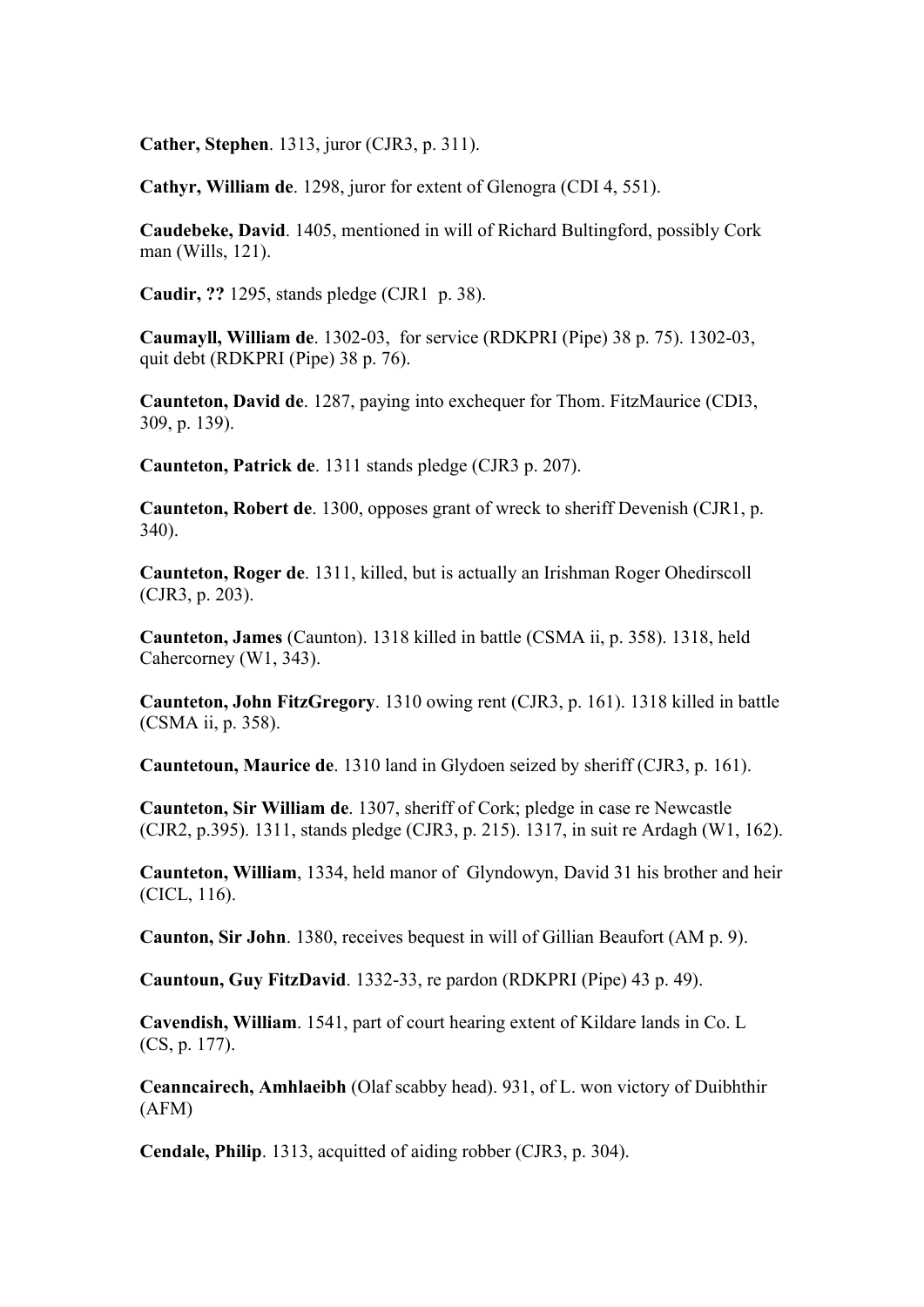**Chaddeworth, Thomas de**, 1279-80 lent money to Murice son of Maurice. (RDKPRI (Pipe) 36, p. 51).

**Chamberleyn, Richard**. 1339, pensioner at Any (RK, pp 115, 116). 1356 vicar of Any (W1, 347).

**Chance, Robert le** (Chanu). 1251 tenant of Tobernea (CDI 1, IEMI No. 10)

**Chanluayn, James**. 1402 priest to be assigned vicarage of Ardcanny (CPR 5, p. 468).

**Chapel, Henry**. 1280, paying fine for himself and his Irishmen (CDI 2, 1740).

**Chapel, Henry**. 1421, juror for inquisition at death of E of Desmond (COD 3, 45).

**Chapelle, David de la**. 1309-10 lands in county (RDKPRI (Pipe) 39 p. 41).

**Chapelle, Sir Henry de la**. 1307, acknowledges debt (CJR2, p.433).1318-19 lands held of Richard de Clare (RDKPRI (Pipe) 42 p. 20).

**\*Chapelle, John & Letitia de la**. 1290, suit re dower on Kiltenan (W1, 206).

**\*Chapelle, Henry & Sybil de la**. 1319, claiming a third of Kilmacow (W1, 194). 1309 ditton in Hackmys (W1, 242).

**Chapel, Robert de la.** 1295, mainpernor for Roger de Lees (CJR1, pp 51-52).

**Chapelle, Thomas de la**. 1346, Commissioner of peace, Askeaton cantred (Frame, AH 35, p. 19). 1348-9, holding land from Giles de Balddlesmere in Newcastle (CIPM9, No 119). 1348, tenant in Mahoonagh (IEMI, no. 292).

**Chaplain, Thomas**. 1223-50, charter witness (BBL, 25, 32 & 33). 1251 tenant of Tobernea (CDI 1, 3203).

**Chaplain, Walter the**. 1305, mention in disseisin case, guardianship given to (CJR2, p. 80).

**Chatmarchaid, Maurice**. 1337, tenant in Shanagolden\Loughill (BBL p. 159).

**Chaplain, Gregory**. 1291, agent of bishop ejecting Dominicans from property in Kilmallock (CDI 3, 967).

**Chaplain, Thomas the** (Chapeleyn). 1290, guardian of house of st Senan scattery (W1, 118). Constable of Castle (RDKPRI (Pipe) 36, p. 51). 1302-03, custos of St Senans for licence

**Chapman, Alan le**, of Kilmallock. 1307, case over a colt (CJR2, p. 437).

**Chapman, Andrew le**. 1307, accused in in disseisin case (CJR2, p.430, 432).

**Chapman, John**. 1341, burgess of Aherlow (GR, p. 112).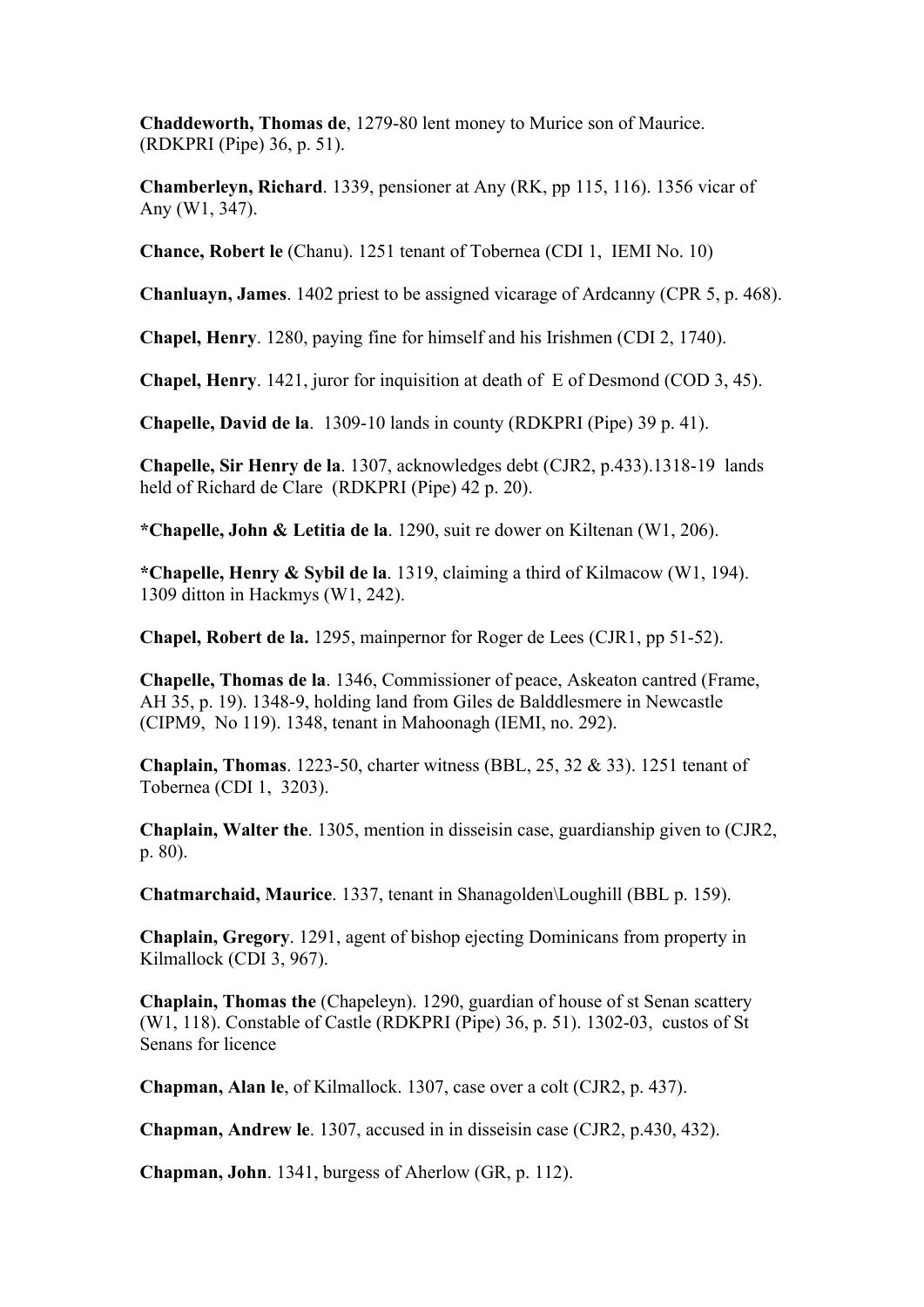**\*Chapman, John & Emma le**. 1297, owed money (CJR 1, p. 147).

**Chapman, John**. 1313, stands pledge (CJR3, p. 310).

**Chapman, Maurice FitzAndrew** (Chepman). 1307, accused in in disseisin case (CJR2, p.430, 432). 1313, juror (CJR3, p. 309).

**Chapman, Roger**. 1341, burgess of Aherlow (GR, p. 112).

**Chapman, Thomas** (Chapeman, Sepman). 1434, priest of York becomes treasurer of L (CPR 8, pp 498 & 619).1438 stands for Henry Burnham (A 30). Non L. refs (CPR 8, 235 bis 236 & 268). 1448 deceased former treasurer of L (CPR 10, p. 379).

**\*Chaumbr, Richard and his widow Catherine** (Chambre). 1327, he cook, she pensioner at Any (RK, p. 16). 1335 she, tenament holder in Any (RK, p. 76). 1339, Catherine tenant of Any (RK, p. 119).

**Chaumpeneys, Adam le**. 1297, debt owed by (CJR1, p. 163).

**Chaumpeneys, John**. 1311, juror (CJR3, p. 203).

**Chaun, Henry le**. 1295, pledge (CJR1, p. 76).

**Chedd, Master Thomas de.** 1282-91, sitting as justice of the bench (BBL p. 11, 12, 14, 20, 21, & 22).

**Chevyr, John** (Chever). 1421, appointed justice for Co. (CICL, 122 & 114).

**Chevyr, William**. 1425, appointed justice for Co. (CICL, 114). 1441, to go to CO. Limerick, 2<sup>nd</sup> justice of pleas (CICL, 25). 1442, ditto (CICL, 24).

**Cheyne, Elias de**. 1307, absent juror (CJR2, p. 436). 1311, juror, will answer for pledge (CJR3, p. 205). 1300-01 witness to age of Gilbert de Clare (CIPM4, No. 54). 1321, juror for inquisition into Any (IEMI, No. 214).

**Child, David**. 1282 juror at inquisition into lands of John FitzThomas (CDI 2 , 1912, p. 428).

**Child, Philip**. 1282 juror at inquisition into lands of John FitzThomas (CDI 2 , 1912, p. 428).

**Chilleburn, Maurice de**. 1311, murder victim (CJR3, p. 214).

**Cholethan, Hugh**. 1291, fine to exchequer (CDI 3, 1020 p. 457).

**Chonterel, William**. (called Renach). Undated, burgess of Kilmallock (BBL p. 74, 75).

**Churhulle, Mathew de**. 1201-2 Witness to inquisition into church lands (BBL p.27).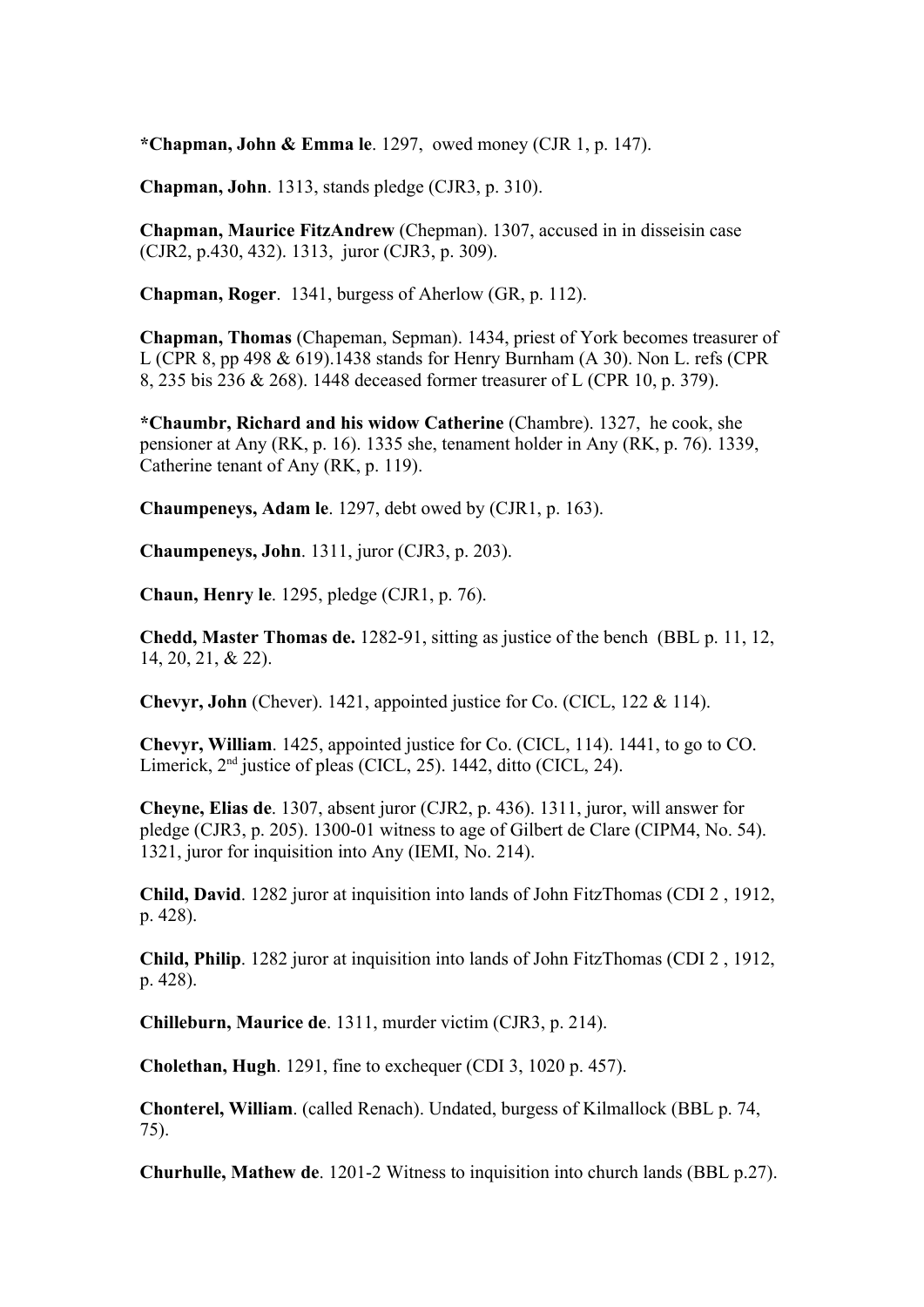**Clahulle, John de.** 1225-37, Charter witness (BBL p. 43).

**Clahull, Robert de**. 1307 juror in Kerry case (CJR2, p. 516).

**Clangibbon, David son of the white knight of**. 1474, a former holder of Dromin (CPR 13, p. 411).

**\*Clare, Gilbert FitzThomas de & Isabella.** 1301, coming of age, born at L and baptised in St. Marys (CDI 4, 819; CIPM4, No. 54)). 1315, widow claims dower of Mahoonagh, Any and Askeaton (W1, 212). 1306, case v Agnes de Valence, to be notified at his manor of Any (CJR2, p. 190). 1307, mention in disseisin case (CJR2, p. 389). 1307, defendant in mort d'ancestor cases (CJR2, p.428 bis). 1307, case re money (CJR2, p. 452). 1322, her lands to revert to Maud de Well on her death (FR 3, p. 123). 1320-21, dower mentioned in inquisition (CIPM6, No. 275; IEMI no. 199).

**Clare, Gilbert de**. 1319, monk accused of seizing goods of Augustinians of Adare (W1, 68).

**\*Clare, Joan de**. 1322, her lands to revert to Maud de Well on her death (FR 3, p. 123). 1321 rights in Mahoonagh (IEMI No. 196).

**\*Clare, Julia de**, (wife of Thomas, d. of Amabilia). 1273-90 documents relating to donation of patronage of Corcomohide church to Cathedral (BBL pp 102, 105 & 107). 1302-03, owes for goods of Adam Cretynge (RDKPRI (Pipe) 38 p. 75).

**\*Clare, Juliana de**. 1306-07, disseisin case; widow married Nicholas Avenel (CJR2, pp 315, 388).

**Clare, Nicholas de**. c1290, in witness list as treasurer of Ireland. (BBL p. 106).

**Clare, Richard de**. 1311, stands pledge (CJR3, pp 206, 215). 1311, instigated pardon for followers (CJR3 p. 207). 1318 killed in battle (CSMA ii, p. 358). 1317 suit re Fedamore (W1, 58). 1319, his heirs hold Askeaton (W1, 126). 1317, suit re Clonelty (W1, 210). 1315, lord of Any, et al. sieze cattle at Luddenbeg (W1, 326). 1318, held Cahercorney (W1, 343). Undated, suit re Rathanny (W1, 350).

**Clare, Thomas de**. (m. Julia) 1275-76, grant of Thomond (CDI1, 1197).1276, to deliver castle to justiciar (PR 1272-81, p. 149; CDI 2, 1258). 1273-78 quitclaims fair of Kilmallock to cathedral (BBL p. 31). 1275 given custody of Castleconnell (CDI 2, 1190). 1273-90 documents relating to donation of patronage of Corcomohide church to Cathedral (BBL pp 102, 105 & 107). 1270-78 in witness lists (BBL pp 100, 104, 105, 125 & 137). 1288 pays to exchequer (CDI 3, 371, p. 171). 1289, pays chattels of felon to exchequer (CDI 3, 475, p. 224). 1290 payment of Italian debts (CDI 3, 780). 1299 mention in inquisition (CDI 4, 638). 1283, to hold Owney replacing Richard de Burgh (CDI2, 2103). 1278, swap of land for Any with Edmund FitzWarin de Bassingburn (CDI 2, 1449 & 1504). 1284 grants Any to Italian merchants against debt (CDI 2, 2312). 1299, heir of, free tenant of Newcastlewest (CDI 4, 551). 1290, mention (CDI 3, 940). 1287 recompenses Agenes de Valence over Grean (W1, 337). 1275-76 accounts for county (RDKPRI (Pipe) 36, p. 39-40). 1286-87, accounts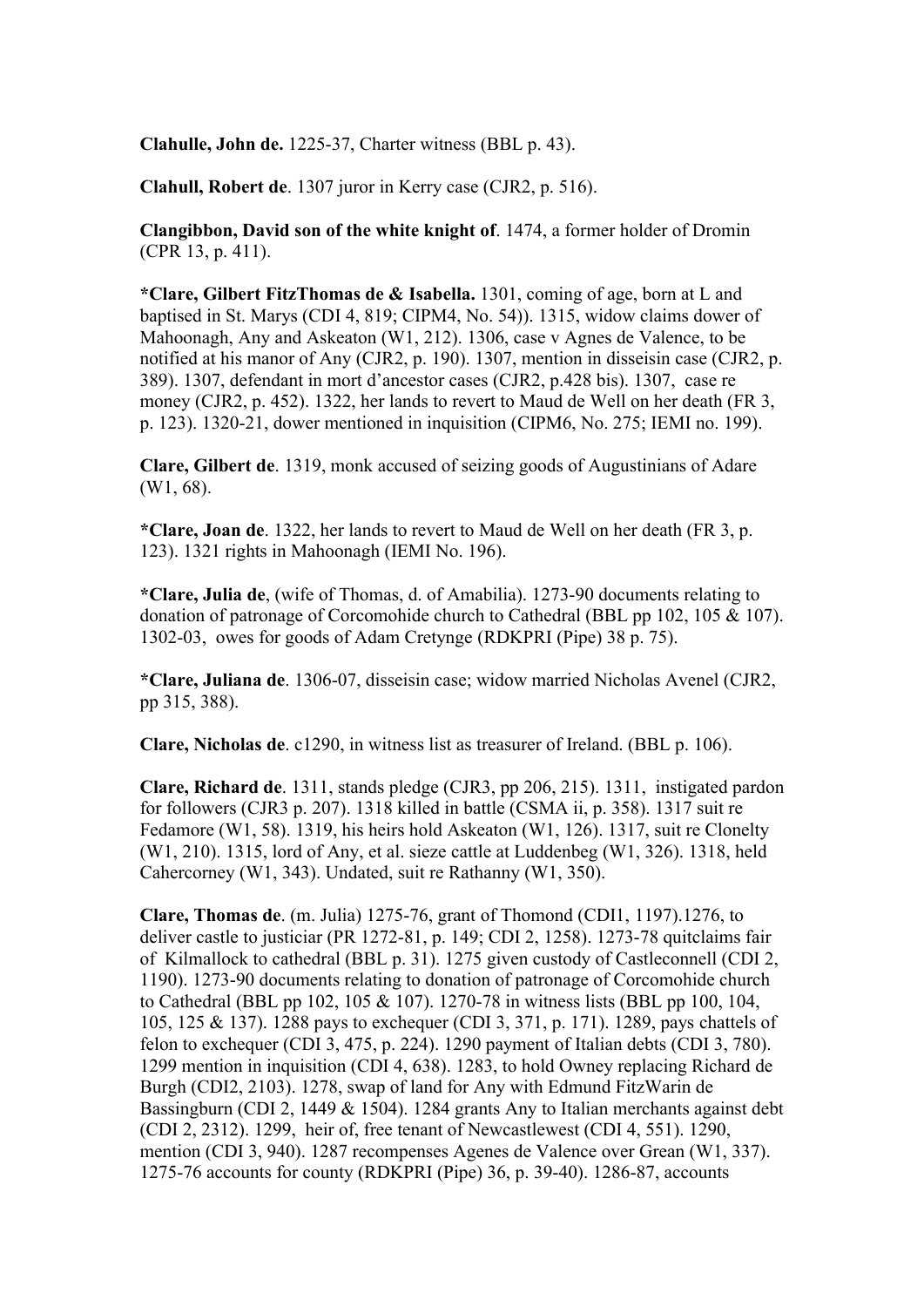(RDKPRI (Pipe) 37, p. 30). 1297, lands of (CJR1, p. 164). 1305, mention in disseisin case (CJR2, p. 80). 1306, case v Agnes de Valence (CJR2, p. 190). 1284 grant of Thursday market at Corkmoy (CChR 2, p. 278).

**Clare, Thomas FitzRichard**. 1320-21, Inquisition on death of, a minor in King's custody lands held in the liberty of Limerick; he a burgess and citizen of L and other holdings (CIPM6, No. 275; IEMI No. 195).

**Clarence, Lionel, Duke of.** 1369-70, Inquisition on his death holding Dyserlaurans and Esclon (CIPM12, no. 332; IEMI, No. 335)).

**Clay, Edmund del**. 1385, made justice to inquire into sedition (CICL, 203)

**Clement, Henry**. 1237, killed by William de Marisco(CDI 1, 356).

**Clement, Philip**. 1287, free tenant on manor of Mahoonagh (IEMI 64; CDI 3, 459).

**Clencham, David**. 1295, stands pledge (CJR1 p. 19).

**Clere, William de**. 1305, party in false claim case (CJR2, p. 129).

**Clerk, Euglin**. 1300, respondent in disseisin case (CJR1, p. 341).

**Clerk, Geoffrey**. 1306, attorney in trespass case (CJR2, p. 307).

**Clerico, Henry**. 1223-50, burgess of Kilmallock (BBL, p. 25).

**Clerk, Hugh le.** 1300, witness to brawl (CJR1, p. 343).

**Clerk, John the** 1295, owed money (CJR1 p. 17). 1295, chief serjeant of L. to receive pledges (CJR1, p. 71). 1295, attorney? (CJR1, p. 75).

**Clerk, Jon, of Emly**. 1295, answering for chattels (CJR1, p. 1).

**Clerk, Geoffrey the**. C. 1240, charter witness(COD 1, 95).

**Clerk, Maurice**. 1299 officer of court (CJR1, p.246).

**Clerk, Nicholas jnr**. 1308, sheriff ordered to pay him (CJR3, p. 58).

**Clerk, Nicholas** snr. 1308, sheriff ordered to pay him (CJR3, p. 58). 1295, mainpernor (CJR1, p. 76 bis).

**\*Clerk, Ralph & Agnes le**. 1307, complaint v archdeacon; Agnes excommunicated (CJR2, p. 450-51).

**Clerk, Richard**. C 1240 holding land in Rosachi (COD 1, 95)

**Clerk, Robert**. 1280, paying farm of Limerick to exchequer (CDI 2, 1740).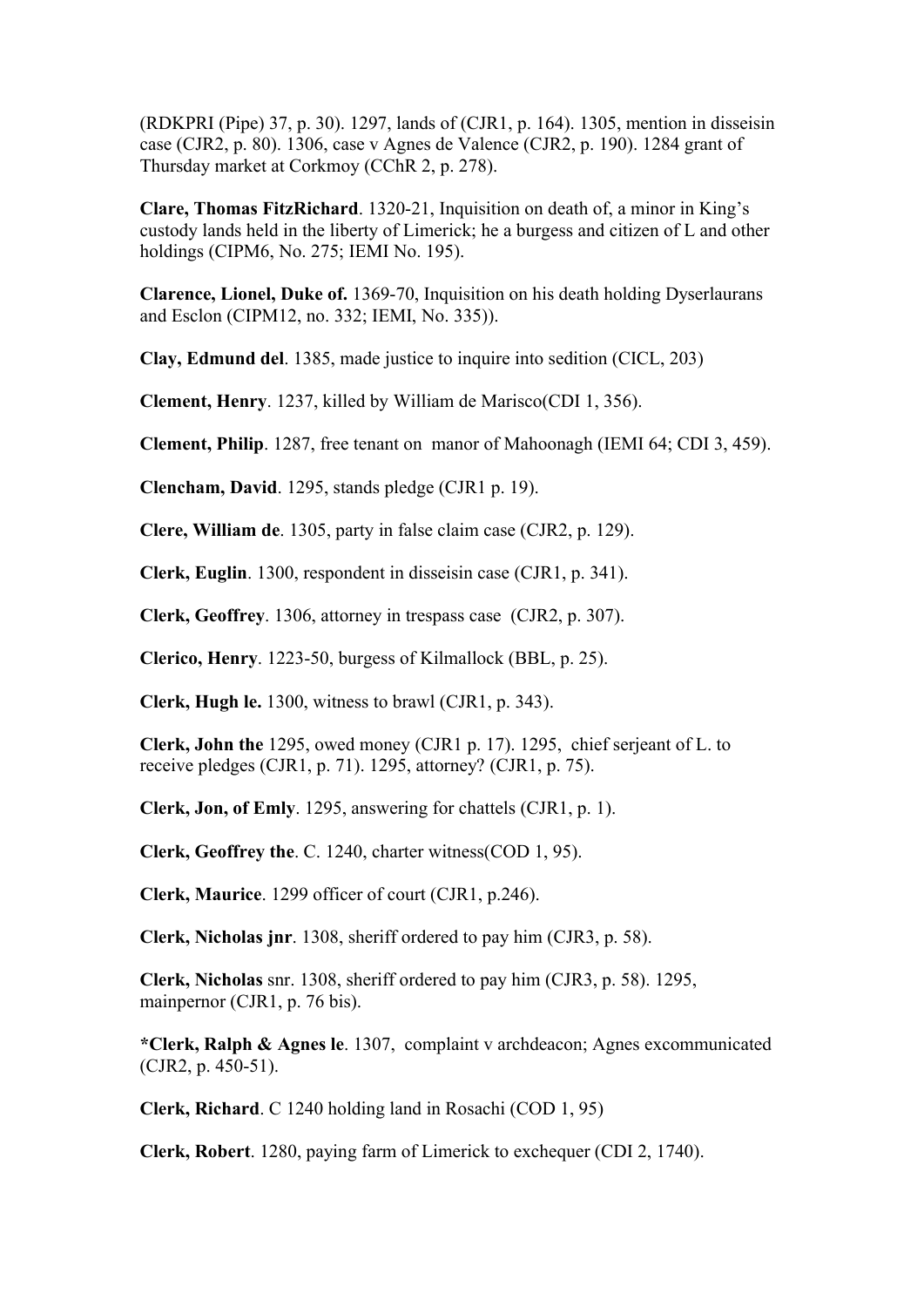**Clerk, Thomas**. 1288, juror for extent of Any manor (CDI 3, 459).

**Clerk, William le**. 1299 juror at extent of Maynwyr (Monagay?) and Killeedy (CDI 4, 551). 1295, attorney? in trespass case (CJR1, p. 75). 1299, mainprises; of Rathkeale (CJR1, p. 294). 1321, juror for inquisition into Askeaton (IEMI, No. 210).

**Clermond, Walran de**. 1295, case against does not proceed (CJR1 p. 40).

**Clifford, Ralph de**. 1295, pledge (CJR1, p. 76).

**Clifford, Richard de**. 1344, held Corcomohide (W1, 227).

**\*Clifford, Sir Thomas & Joan** . 1376, named in will of Martin Arthur as owing him money (AM p. 5). 1400, patron of Bellygady church (CPR 5, p. 445). 1372, mentioned in relation to Tobernea manor (RBK, No. 151). 1375 appointed sheriff (CICL, 29). 1375 to inquire into felonies of David Naungle (CICL, 200) 1375 appointed as receiver for Co. (CICL, 266). 1376, sheriff (RC8/32, p. 52). 1377, sheriff of L (PC, p. 87). 1377 illness prevents him attending rendering of accounts (CICL, 72). 1384, pledge of (COD 2, 271). 1389, held Corcomohide (W1, 227). . 1384, of Co. L,.mainpriser (CICL, 9). 1386, to inquire into John Yong former chief serjeant of Co. (CICL, 247). 1389 pardoned for trespass in Any and Corkmoyle which they lately acquired from Roger Clifford (CICL, 171). 1409, commission of mainrpise re Clifford's manor of Any (CICL, 28).

**Clifford, William**. 1413 had held Any (W1, 347).

**Clohulle, Robert de**. 1295, stands pledge (CJR1, p. 76).

**Clon, Nicholas FitzRys**. 1307 pledge in assault case (CJR2 p. 436).

**Clon, Richard de**. 1321, juror for inquisition into Any (IEMI, No. 214).

**Clon, Sir Thomas**. 1380, owes good to Gelian Beaufort according to her will (AM p.7).

**Clone, Maurice**. 1313, absent juror (CJR3, p. 308).

**Clone, Richard de**. 1242, juror for inquisition of Castle Wilkin, manor of de Burgh (Dryburgh p. 57).

**Clonbren, John**. 1282 part of panel for inquisition into Limerick lands of John FitzThomas (CDI 2, 1912, p. 427). 1307, defendant in case (CJR2, p. 438).

**Clonchoid, Martin de**. 1282 juror at inquisition into lands of John FitzThomas (CDI 2, 1912, p. 428).

**Clonhull, Richard de.** 1313, killed at Adare by Lord John FitzThomas (CSMA ii, p. 342).

**Cloptoun, Henry de**. 1275-76 accounts for city (RDKPRI (Pipe) 36, p. 39).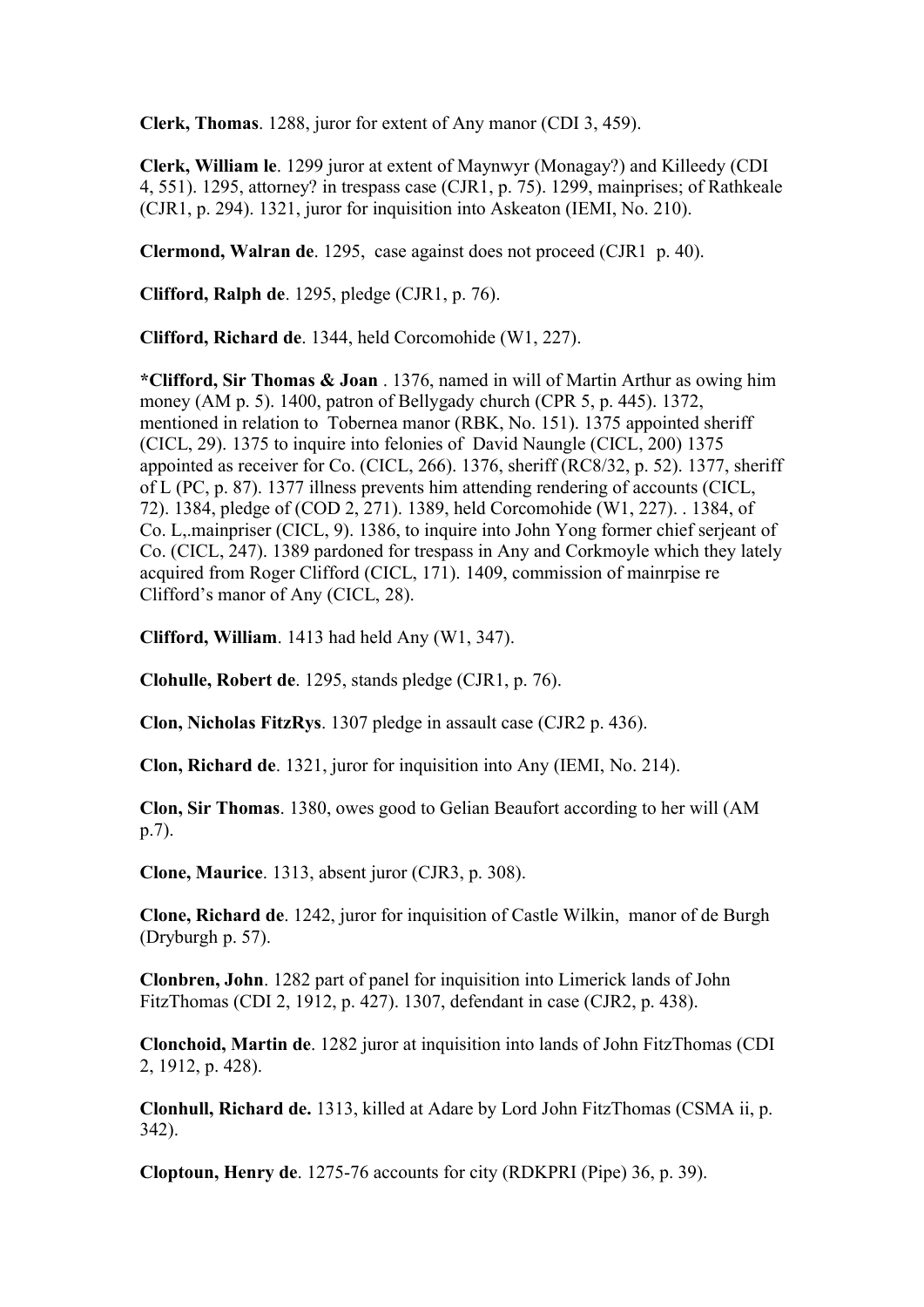**Clou, Richard**. 1311, absent juror (CJR3, p. 204).

**Cloun, William**. 1341, cottager in Athneasy (GR, p. 113).

**Clouthram, John**. 1299, free tenant of manor of Shanid (CDI 4, 551).

**Clurals, Michael de**. 1240, juror for inquisition of Esclon manor of de Burgh (Dryburgh p. 56; IEMI No. 1).).

**Clynton, Stephen de**. 1326, parson of Newcastle (W1, 182).

**Cnokfergus, Peter**. Undated, burgess of Kilmallock (BBL p. 74).

**Cocis, Master Thomas de.** 1272-78, in witness list (BBL p. 45). 1273-78, named as canon of L. in witness list (BBL p. 100). C 1270-80, as chancellor of L. receives charter from Robert of St Edmund's granting messuage and land in Mungret (BBL pp38-39). 1298, dean (BBL p. 60). 1302-03, fine for trespass (RDKPRI (Pipe) 38 p. 75). 1295, dean of L., collector of tenth in L complaint v. sheriff re tithes etc. (CJR1 p. 38).

**Coco, Jacob**. Undated, burgess of Kilmallock (BBL p. 74).

**Coco, Richard**. 1334-9, pensioner at Any (RK, p. 66, 86, 112).

**Coco, Roger.** 1348, pensioner at Any (RK, p. 126).

**Cockeye, Richard** (Kokay, Colay, Cokay). 1292, paying to exchequer for pools of L. (CDI 3 1078, p.477; 1148, p.513). 1296 ditto (CDI 4, 329 p. 154; 408 p. 191; 550 p. 249).

**Codell, Philip**. 1429, deceased former precentor of L (CPR 8, p. 105).

**Codflemming, John**. 1313, acquitted of receiving a felon. (CJR3, p. 306).

**Cofyn, Thomas**. 1442, mention in will of Philip Russell (Wills 122).

**Cogan, Geoffrey**. 1382 Grant (CICL, 97).

**Cogan, Henry FitzJohn de**. 1300, shelters someone who fled (CJR1, p. 343). 1307, pledge in case re Newcastle (CJR2, p.395).

**Cogan, Henry de.** 1321, tenant at Any (IEMI, No. 214).

**Cogan, John de**. 1240, intermediary in dispute between Prendergast and bishop over 3 church advowsons (BBL p. 111-2). 1248, charter witness (BBL p. 35). 1273-8, two documents re his gift of collation of Crecora to bishop. (BBL pp 104-5 & 108). 1252 detained with king, so cannot appear at assizes for death of his brother Geoffrey (CDI 2, 129). 1252, grant of market at Ardagh (CDI 2, 121, 853). 1320, mention in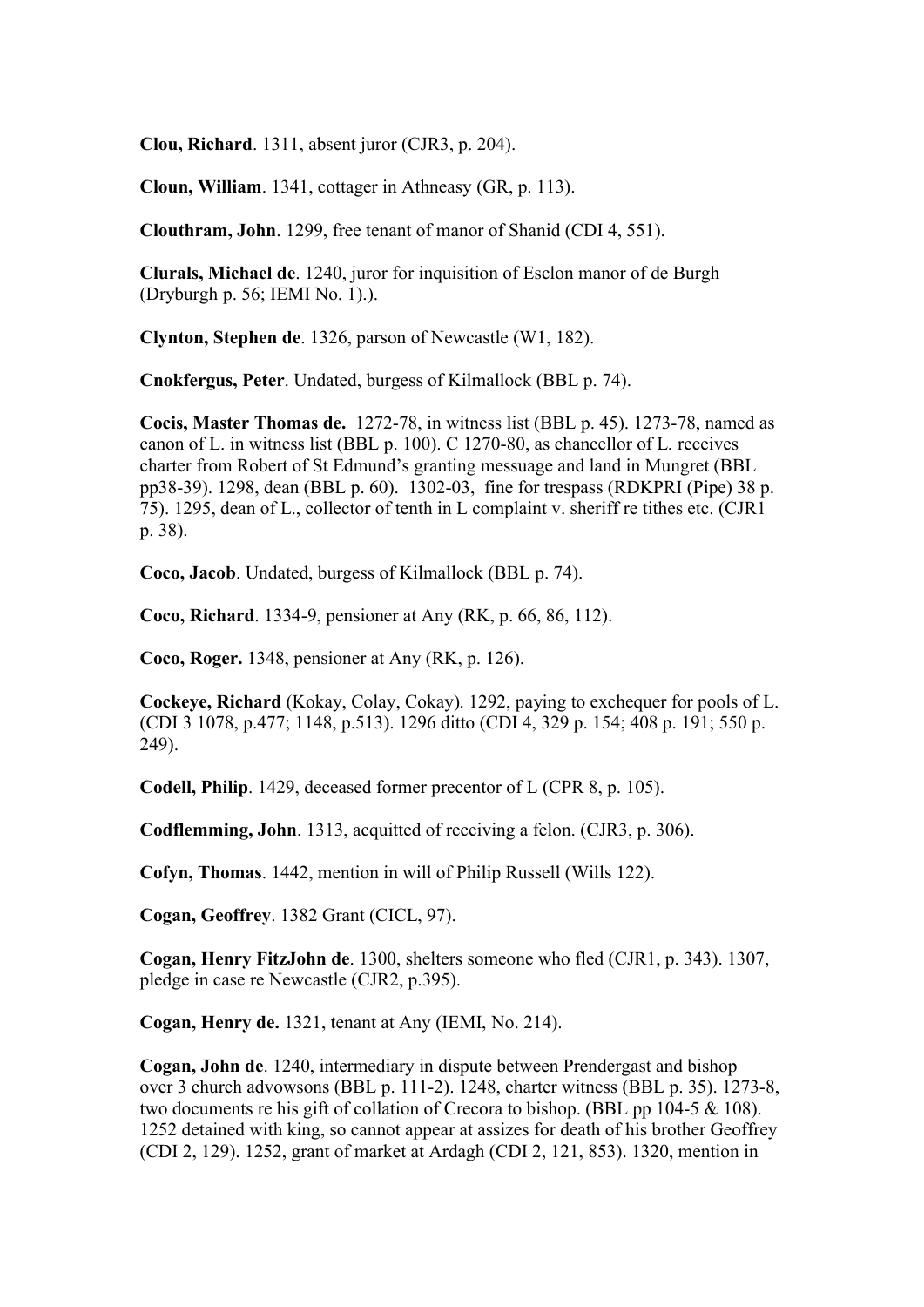case re Tankardstown (W1, 238). 1281-82, owns castle of Mora (RDKPRI (Pipe) 36, p. 62).

**Cogan, John de**. 1297-1304, agreement re lands in county (RBK, No. 45, 47, 105). 1312, enfeoffed by Eustace le Poer who enfeoffs Robet Baggot of Uregare (RBK No 107).

**\*Cogan, Julia de**. (d. of Gerald FitzMaurice; m. Thomas de Clare). 1297, re lands in Co. L (RBK, no. 73). 1310, mention in inquisition into Athlacca (RBK, No. 136). Tempus Henry III, aunt of Gerald FitzG., sister of Maurice FitzG. Entered manor of Adare et al. (Calendar State Papers Ireland, Carew, Howth, p. 364). 1287-93, grant of Adare et al to John FitzThomas (RBK, No. 30). 1293 grant of Athlacca and Uregare to John FitzThomas (RBK, No 33). 1290

**Cogan, Milo de. (jnr).** C 1240, in witness list (BBL p.113).

**Cogan, Patrick**. 1426, debt owing to in Thomas Arthur's will, for cocket and custom (AM p. 15).

**Cogan, Philip de**. 1273-8, witness to charter of John de Cogan (BBL p. 105).

**Cogan, Walter de**. 1357, states he was in Newcastle at time of birth of Maurice FitzMaurice, he now of age (IEMI, No. 324).

**Coggran, Maurice**. 1404, canonry and prebend of Tullabracky, to get benefice in Lismore (CPR 6, p. 34-5). 1414, archdeacon of Ossory, preb of Tullybarckey, canonrand prebend in Lismore and holds parish church in same. (CPR6, p. 460).

**Cok, …**1313, juror (CJR3, p. 305).

**Cokay, Richard** (Cokey). 1295, stands pledge (CJR1, p. 3). 1295, stands pledge (CJR1 p. 19). 1295, plaintiff in trespass case (CJR1, p. 75). 1307, juror (CJR2, p. 517). 1311, juror (CJR3, pp 203 ter, 205, 214 bis).

**Coke, Galfridus.** 1337, tenant of bishop in Mungret (BBL pp 154 & 156).

**Cokerel, Guido**. Undated, charter witness (BBL p.70).

**Col, Hugo**. 1339, tenant of Any (RK, p. 119).

**Cole, David FitzMach**. 1307, pledge, in mercy (CJR2, p. 451).

**Cole, John**. 1295, fled before attached (CJR1 p. 40). 1307, pledge, in mercy (CJR2, p. 451). 1313, stands pledge (CJR3, p. 307).

**Cole, Stephen**. 1307, deceased; accused in disseisin case, Lysmolo (CJR2 p. 456).

**Cole, Walter**. 1306, killed by Henry Cassell (CJR2, p. 501).

**Colet, Edward**. 1299, to receive debt owed (CJR1, pp 230. 233, 251).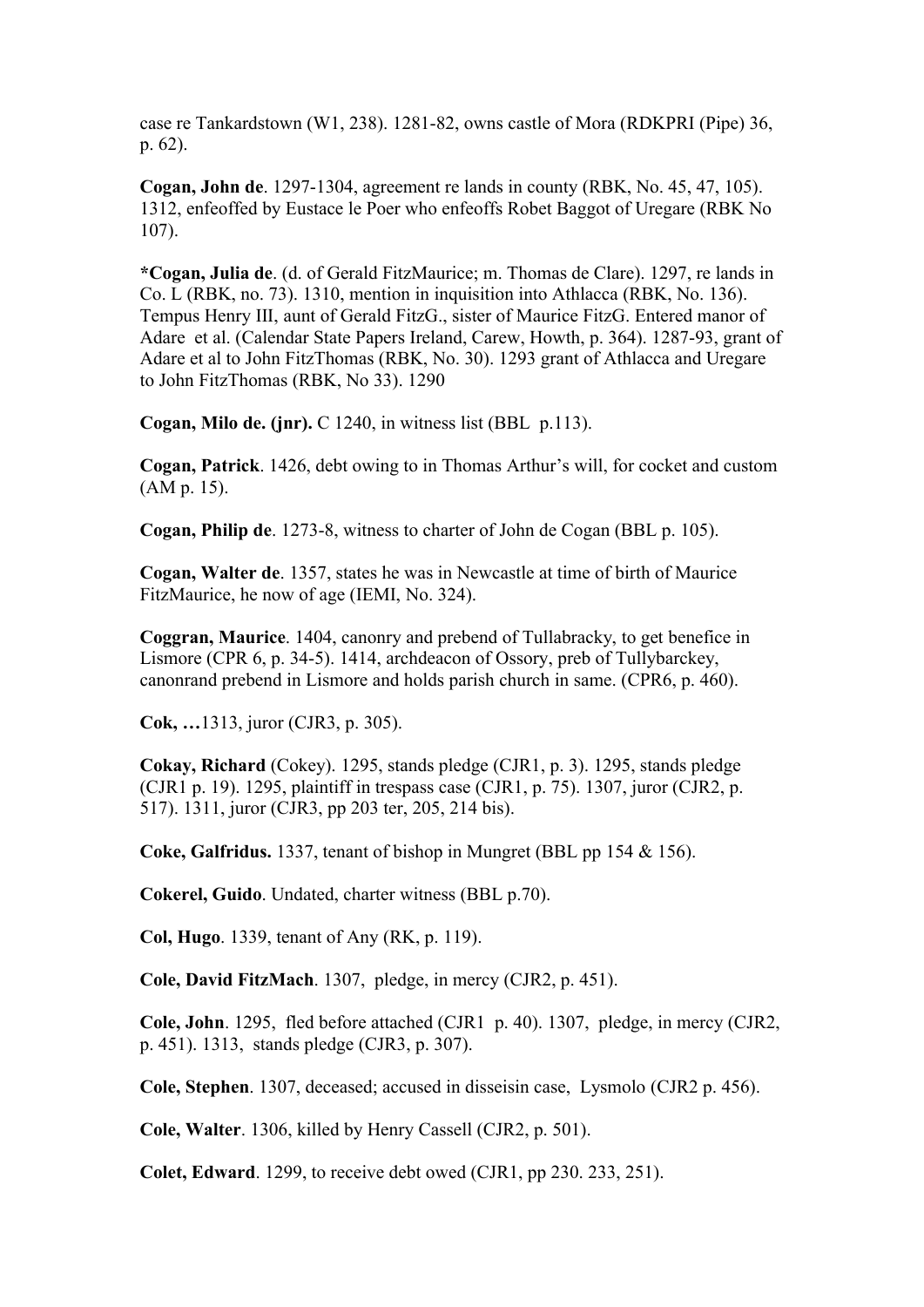**Colgagh, Thomas**. 1306, recovers debt (CJR 2, p. 236).

**Colgan, Peter de**. 1325, Dromin held for (W1, 276).

**Colifer, William**. 1311, juror (CJR3, p. 206).

**Coll, John.** 1376, a monk, owed money according to will of Martin Arthur (AM p. 5).

**Colle, William**. 1332-33, re goods of John Kent of Effin (RDKPRI (Pipe) 43 p. 49).

**Colman, Richard**. 1378, clerk of Effin (W1, 245).1381, letter addressed to re minority of Margaret Rocheford (CICL, 92)

**Colyng,David**. 1372, cottager of Tobernea manor (RBK, No. 151).

**Collyng, James**. 1484., counterfeiter of great seal (COD3, 261).

**Colonia, G**. See Koln

**Compeden, Richard de**. 1223-50, charter witness (BBL pp 41, 87 & 88).

**Compton, Henry de**. 1297, plaintiff (CJR1, p. 110).

**Comyn, David**. 1514, lease of castle and Island to, From E of Kildare (CS, p. 245)

**Comyn, George**. 1494, Limerick merchant, safe conduct to England (PR 1494-1503, p. 15). 1498 Mayor of L (COD3, 247 & 265).

**Comyn, John**. 1295, stands pledge (CJR1, p. 3).1297, carrying farm of L to exchequer (CDI 4, 408 p. 191). 1296-97, stands pledge (RDKPRI (Pipe) 38, p.33). 1295, bailiff of Thomas FitzMaurice (CJR1 p. 17). 1295, stands pledge (CJR1 p. 19). 1297, mention in disseisin case (CJR 1, p. 161). 1299, collects corn (CJR1, p. 297).

**Comyn, John**. 1311, juror (CJR3, pp 203 ter, 205).

**Comyn, John**. A document dated to the period 1386-1486 records that John Comyn and Morys Stakepoll, merchants of Limerick took a case against the Mayor of Bristol and others about the arrest of the ship Mary of Lymrik, or the Mary of Calys, bought by the complainants from Bras Bayon merchant (NAK, C 1/76/97).

**Comyn, John son of William**. 1494, Limerick merchant, safe conduct to England (PR 1494-1503, p. 15). 1486-1507 letters to Earl of Ormond re prise wines (COD4, pp 314, 329, 330, & 343) 1504, letter from Ormond to (COD4 p. 354). 1508 or later, letter from brother Thomas to Earl stating John deceased (COD4, p. 364).

**Comyn, John**. 1533, named as tenement holder in will of Nicholas FitzJohn Arthur (AMs 236/303).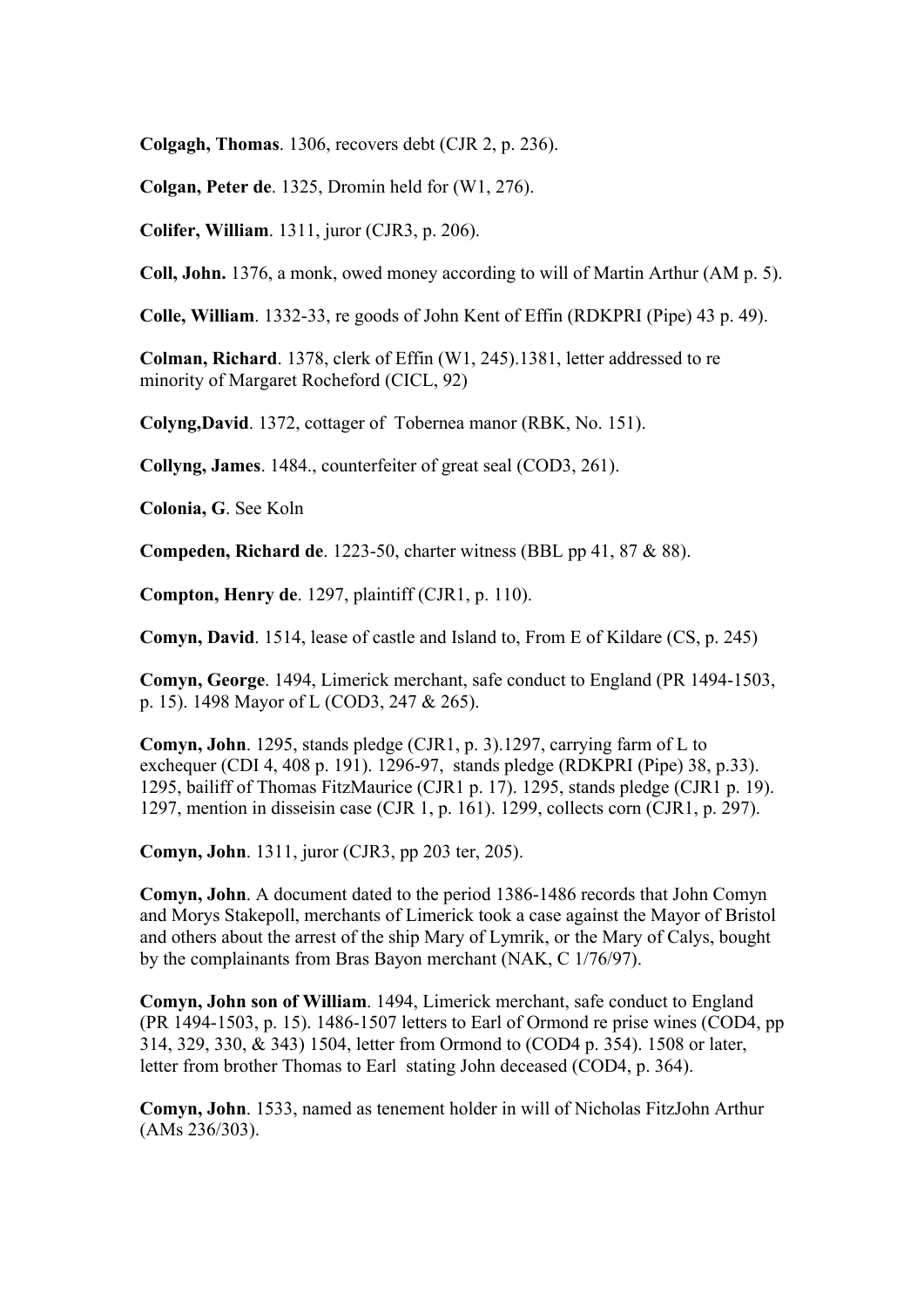**Comyn, John** (Comyng). 1541, juror at dissolution of monasteries in L and Any (EIMP, pp 116, 209). 1541, juror for extent of Earl of Kildare's Manors in L (CS, p. 177).

**Comyn, Nicholas**. 1537, mayor and escheator of Limerick; inquisition re St Mary's House (NLI Ms. 41,673/9).

**Comyn, Patrick**. 1405, mentioned in will of Richard Bultingford; tenaments opposite the chapel (Wills, 121).

**Comyn, Philip FitzPhilip**. 1311, outlawed for murder (CJR3 p. 207).

**Comyn, Robert** (Cumin). C. 1240, charter witness(COD 1, 95).

**\*Comyn, Thomas & Anastasia**. 1410, mayor of L (CICL, 23). 1410 constable of castle (CICL, 26). 1414, commission to Thomas Comyn, Richard Whyte and Philip Russel to audit accounts of various officials and cause profits to be put to the repair of the walls (PR 1413-16, p. 180). 1419, pardon to (CICL, 19). 1420 to seize goods of John Spafford (CICL, 3). 1433, petition of , mayor and citizens to King allow him, a sufficient citizen, to take profits of L. for to use on repairs to city wall (NAK E28/54/34; see Dryburgh p. 199; PR 1429-36, p. 261). 1425, named as owing goods to John Arthur in JA's will (AM p.11). 1420-21, rep. for L. (PC, pp 178-9). 1405, mentioned in will of Richard Bultingford (Wills, 121). 1432, pardon to (CICL, 32 & 33). No date, case v Langer (CICL, 39).

**Comyn, Thomas**. 1484, unlawfully detaining price of wine at L (COD3, 261; CICL, 1). 1494, Limerick merchant, safe conduct to England (PR 1494-1503, p. 15). 1508 or later, writing to Earl of Ormond re brother John's death (COD 4, 364).

**Comyn, William**. 1484, unlawfully detaining price of wine at L (COD3, 261; CICL, 1).

**Conghir**. 1372, cottager of Tobernea manor (RBK, No. 151).

**Conghur, Thomas**. 1357, states he was present at baptism of Maurice FitzMaurice, now of age (IEMI, No. 324).

**Conlys, Patrick** (Gawles) 1366-67, sheriff (RC8/ 29, pp 267 & 404).

**Connachtach, David**. 1337, tenant in Shanagolden\Loughill (BBL p. 159).

**Connachtach, John**. 1337, tenant in Shanagolden\Loughill (BBL p. 159).

**Connachtach, Maurice**. 1337, tenant in Shanagolden\Loughill (BBL p. 159).

**Connatach, Rowe**. 1337, tenant in Shanagolden\Loughill (BBL p. 159).

**Connachtach, Thomas FitzHenry**. 1337, tenant in Shanagolden\Loughill (BBL p. 159).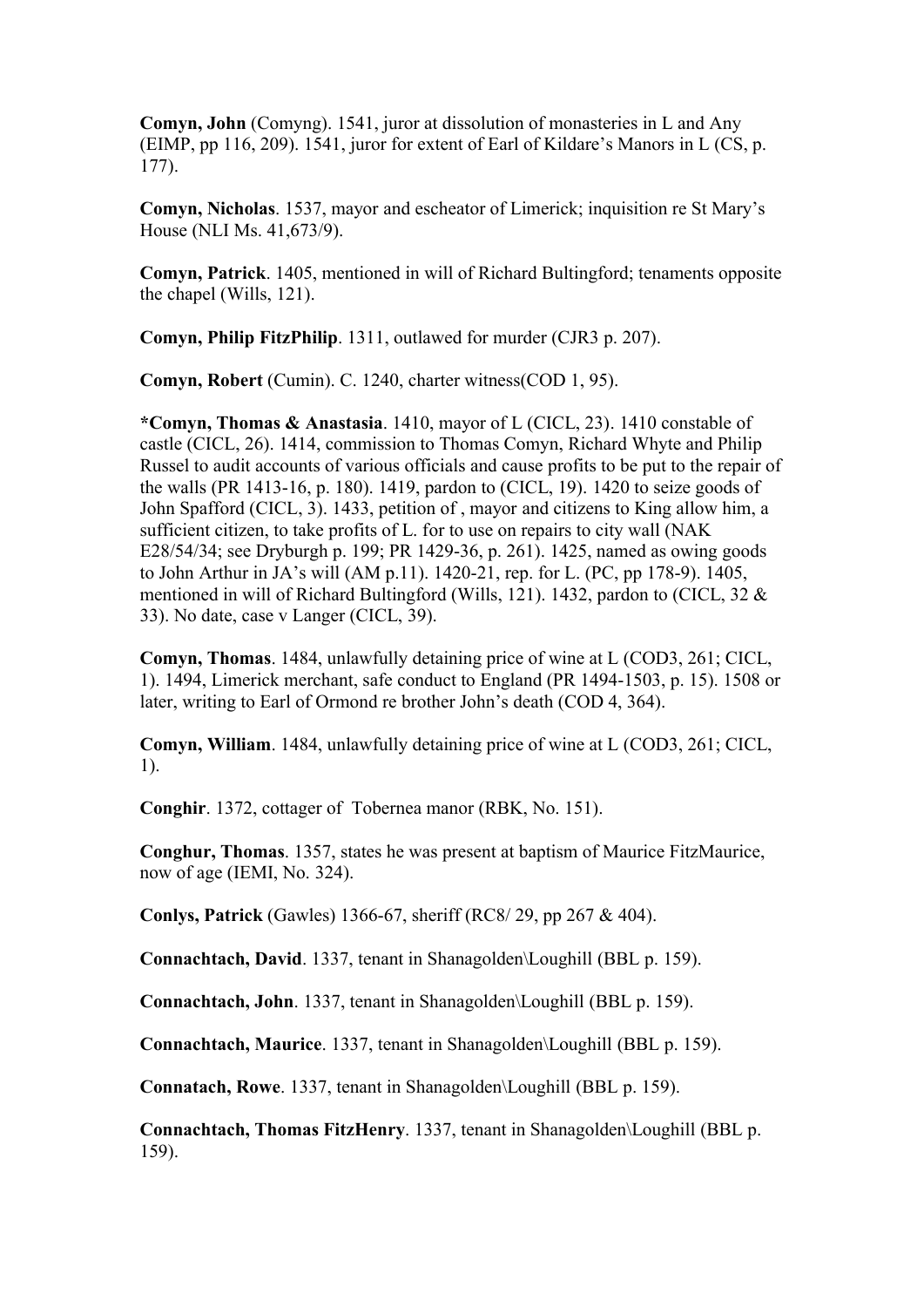**Connaght, William**. 1311, juror (CJR3, pp 205, 214).

**Connoch, Alice**. 1295, mention in complaint v Roger de Lees, (CJR1, p.51).

**Connor, Nicholas,** 1337. Tenant of bishop in Mungret (BBL p. 156).

**Cook, Ralph** (le Keu). 1292, paying to exchequer for pools of L. (CDI 3,1078, p.477; 1148, p.513). 1296 ditto (CDI 4, 329 p. 154; 408 p. 191).

**Cook, Roger.** 1313, juror (CJR3, p. 311bis).

**Cook, Walter**. 1291, seneschal of bishop ejecting Dominicans from property in Kilmallock (CDI 3, 967). 1299 juror for inquisition into lands of Richard FitzJohn (CDI 4, 638).

**Cophull, John**. 1400 to enquire into goods of John Exeter in the Co. (CICL, 114).

**Cor, Maurice FitzAdam**. 1313, fined for robbery (CJR3, p. 306).

**Corbet, John**. 1295, former serjeant (CJR1 p. 17). 1295, to go before justice (CJR1, p. 71).

**Corbet, John**. 1373-4, fee as constable of castle (IEP Vol. II 1326-1446, p. 529 & AH 35 p. 121).

**Corbet, Thomas**. 1295, mainpernor (CJR1, p. 71).

**Cordel, Robert**. 1288, tenant of Any manor in extent (CDI 3, 459).

**Cordwaner, Elias le**. 1251 tenant of Tobernea (CDI 1, 3203).

**\*Corger, Patrick and Margaret**. 1463-4, he merchant of L, she once married to Richard Bourke of L (Statute Rolls of the Parliaments of Ireland 1-12 Edward IV, Berry 1914, p. 149).

**Cork, Alan de**. Undated, burgess of Kilmallock (BBL p. 75).

**Cormanth, John**. 1299, juror for inquisition into manor of Shanid (CDI 4, 551).

**Cornubiensis, David**. 1267, death of (BBL p. 113) But, 1272-1278 canon (BBL pp 120). Pre 1278 treasurer of L (BBL p. 100).

**Cornubiensis, Thomas**. 1236, canon, carrying money for bishop (BBL p. 133). C1230-50, in witness lists as canon (BBL pp 54,  $87 & 88$ ).

**Cornewalsh, James**. 1425 appointed justice in Co. L. (CICL, 114).

**Cornwaleis, John le**. 1295, owed money to be paid before next fair of Any (CJR1 p. 39).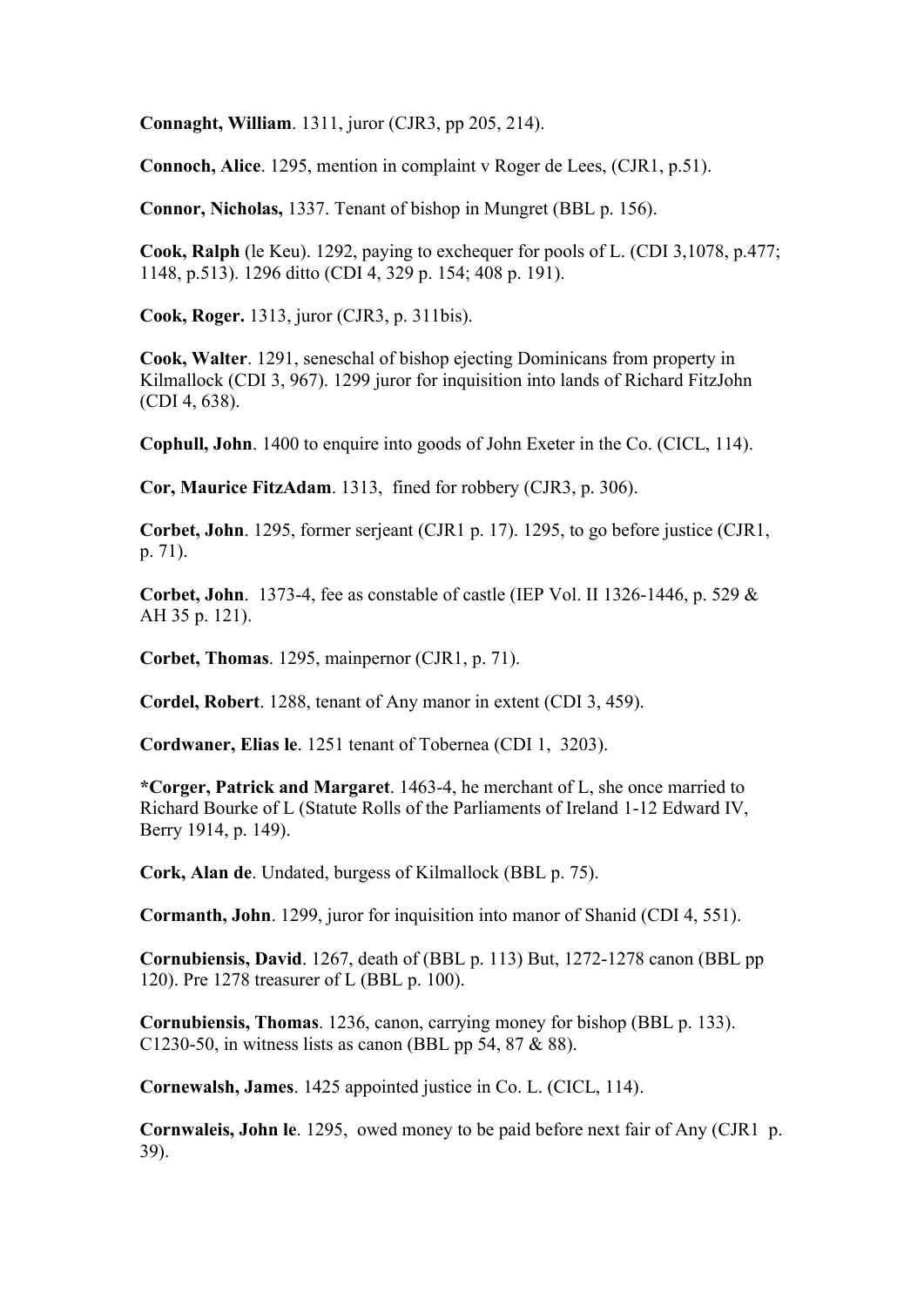**Cornewale, Peter de.** 1307, plaintiff in debt case (CJR2, p. 453).

**Corr, Patrick**. 1426, chaplain, debt owing to in Thomas Arthurs will (AM p. 15). 1429, priest of Lismore, claims precentorship of L (CPR 8, p. 105). 1431, first fruits of precentorhsip (A 26). 1451, mentioned in case against Alan Oloinsigh re precentorship (CPR 10, 519 & 685).1461, mentioned as former precentor (CPR 12, p. 117).

**Corteler, Nicholas**. 1295, mainpernor (CJR1, p. 76).

**Corteys, Adam** (Courteys). 1327, made serjeant of any (RK, p. 17). 1339, pensioner of Any (RK, p. 118).

**Corteis, Andrew**. 1307, plaintiff in case re plough afers (CJR2, p. 452).

**Cosyn, Robert**. 1400 mainprise re lands of E. of Desmond (CICL, 99).

**Cosyn, Thomas.** 1426, debt owing to in Thomas Arthurs will (AM p. 15).

**Cotel, Jordan**. 1317, in case re Croagh (W1, 205).

**Cotenham, James**. 1392, Thomas Kildare nominates James Cotenham as his attorney (CICL, 64)

**Coterrel, Henry**. 1295 removed as serjeant (CJR1 p. 16).

**Coterel, John**. 1311, stands pledge (CJR3, p. 208).

**\*?Coterel, Ismaena**. 1299, free tenant of Newcastlewest (CDI 4, 551).

**Coterel, Jordan**. 1299 officer of court (CJR1, p. 291). 1310, juror for extent of manor of Athlacca (RBK, No. 136). 1313, stands pledge (CJR3, p. 311). 1307, debt owed to (CJR2, p.433).

**Coterel, Patrick** (Cotterell, Cotrell). 1411, justice (CICL, 118). 1415 appointed to inquire into seditions etc in Co. L (CICL, 125). 1421, appointed justice for Co. (CICL, 122 & 114). 1422, appointed justice for Co. (CICL, 116). 1425 appointed justice in Co. L. (CICL, 114).

**Coterel, Richard**. 1282 part of panel for inquisition into Limerick lands of John FitzThomas (CDI 2, 1912, p. 427).

**Coterel, Walter**. 1321, heirs of, in inquisition into Askeaton (IEMI, No. 213).

**Coterell, Walter**. 1378, made justice in L and other counties (CICL, 1, 2, 204). 1382, claiming expenses (CICL, 4)1384, made justice to inquire into sedition (CICL, 101)

**Coterel, William**. 1320-21, in list of knights fees in de Clare inquisition (CIPM6, No. 275).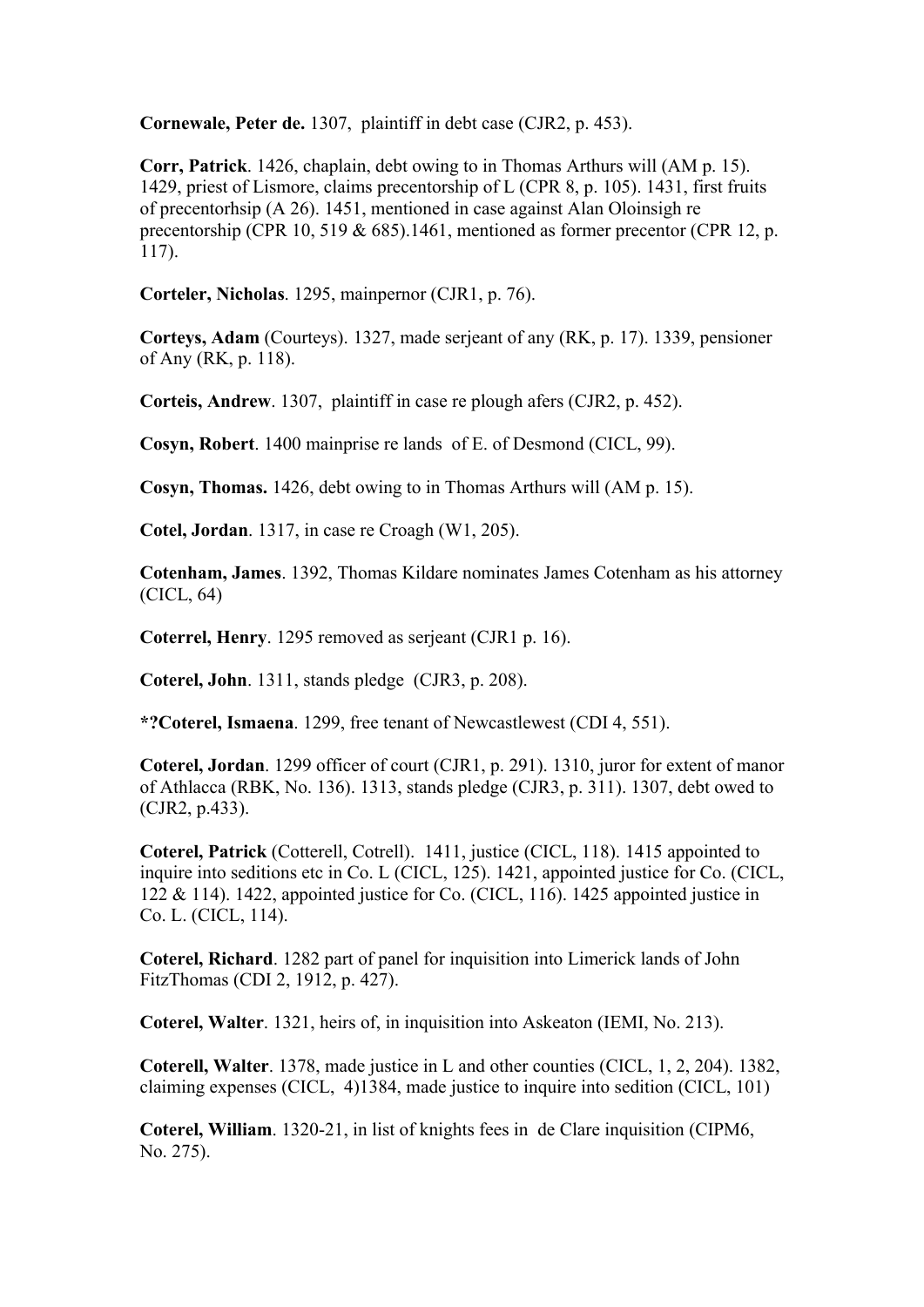**Coterell, William**. 1382, justice in L (CICL, 4)

**Cotiller, John le** (Cutayller). 1307, debt owed to; of Cork (CJR2, p. 436). 1307, custos of markets of Any & Kilmallock (CJR2, p. 438 bis).

**Couelvy, Thomas**. 1490, mentioned as former canon and preb of Dysert (CPR 15, 459).

**Coulys, David**. 1346, Commissioner of peace, Ocarbry cantred (Frame, AH 35, p. 19).

**Couniathtath, Philip**. 1282 juror at inquisition into lands of John FitzThomas (CDI 2, 1912, p. 428).

**\*Courcy, Christina and Richard de (de Cursy)**.1254, named together in dispute re moiety in Mungret (BBL p. 17). C 1235-60 Richard a witness (BBL pp 42 & 89).

**Courteler, William** (Curteler). 1299, juror for inquisition nto Newcastlewest & Shanid (CDI 4, 551).

**Coventry, John de**. 1278, attorney of Eleanor de Verdun (CCR 1272-79, p. 500).

**Cradok, Henry**. 1331, juror for extent of manor of Carrickittle (RBK, No 132).

**\*Cradok, John & Jul**. 1297, respondent in disseisin case, s. John (CJR 1, p. 161).

**Cradok, John FitzJohn**. 1297, respondent in disseisin case (CJR 1, p. 161).

**Cradok, Philip**. 1295, case against dropped (CJR1 p. 18).

**Cradok, Stephen**. 1295, case against dropped (CJR1 p. 18). 1308, appeared for one of parties to case re tenement in Grene (CJR3, p. 5). 1311, juror (CJR3, p. 205).

**Crambold, John**. 1331 juror at extent of manor of Croom (RBK, No. 127).

**Crane, Elias**. 1350, juror for inquisition at Aherlow (IEMI, no. 295)

**Crane, Geoffrey**. 1313, stands pledge (CJR3, p. 309).

**Crane, John**. 1313, prisoner escaped from (CJR3, p. 309).

**\*Crane, Margery**. 1313, murder victim (CJR3, p. 268).

**Crane, Roger**. 1313, attached re prisoner escape (CJR3, p. 309).

**Crane, Walter**. 1313, juror (CJR3, pp 269, 311). 1313, stands pledge (CJR3, p. 309).

**Creagh family**. 1486-1555, (NLI Ms. 41,673/4, Ms. 41,673/10).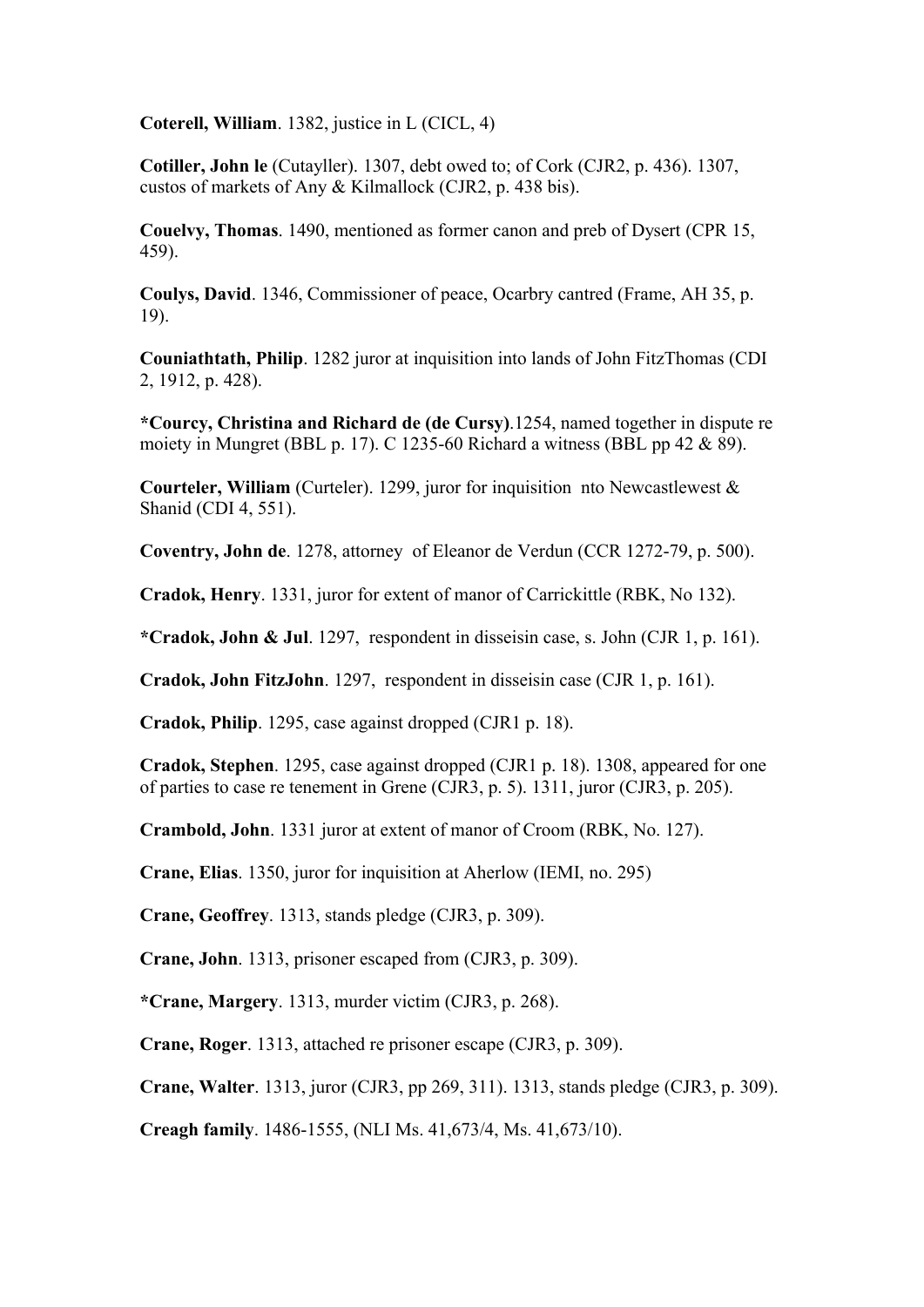**Creagh, Andrew** (Craenach; Crach). 1500, canon of L, mandate to (CPR 17a, 380). 1501, canon of L; rector of St Laurence and vicar of St Michaels (CPR 17a, 815). 1505, canon of L and benefice in St Laurence to be dean of L (CPR 18, 478). 1505, first fruits of deanery and st Laurence (A 129  $&$  130).1505  $&$  1508, mandate to (CPR 18, 517 & 849). 1505, gets canonry (CPR19, 1374) 1510 gets deanery (CPR 19, 2064). 1514, canon, mandated (CPR 20, 264).1516, A. Crees detainer of canonry and preb of Moyn' (CPR 20, 618).  $16<sup>th</sup>$ , Dean, graves slab in St. Mary's.

**Creagh, David** (Davy Crewagh). 1472-84, check for exact date, mayor of L siezed wine of the Earl (Statute Rolls of the Parliaments of Ireland 12-22 Edward IV, Morrissey 1939, p. 379).

**Creagh, David**. 1479, canon of L, mandate to (CPR 13 p. 703). 1481, canon of L to get canonry in Cork (CPR 13, p. 144). 1484, elect of Cashel allowed to retain prebend of Effin (CPR 13, p. 861) Further details of career not entered but to be found in CPR 13 onwards.

**Creagh, George FitzJames**. 1501 named in indenture (SA, 115).

**Creagh, Henry.** 1533, named as tenement holder in will of Nicholas FitzJohn Arthur; also holding in Kilmallock (AMs 236/303).

**Creagh, James**. 1543, occupier of house quitclaimed to Edmund Sexton, son of Nicholas (NA999/776). 1533, named as tenement holder in will of Nicholas FitzJohn Arthur (AMs 236/303).

**Creagh, John** (Crevagh). 1313, juror (CJR3, p. 306). 1321, case re Adare (W1, 65).

**Creagh, John fitzPeter**. 1524, grant from prior of St Mary's (NLI Ms. 41,673/4).

**Creagh, Nicholas**. 1543, father of James (NA999/776). 1541tenant of Dominican friary (EIMP, p. 210).

**Creagh, Peter** see Limerick.

**Creagh, Stephen**. 1535, taking lease from Franciscans (NLI Ms. 41,673/4). Undated, another lease from same (NLI Ms. 41,673/4). 1533, named as tenement holder in will of Nicholas FitzJohn Arthur (AMs 236/303).

**Creagh, Thomas FitzDavid**. 1427, grave slab, St. Mary's.

**Creagh, William** (Creuache). See bishops of L.

**Creagh, William**. 1533, named as tenement holder in will of Nicholas FitzJohn Arthur (AMs 236/303).

**Crenagh, Henry**. 1331, juror for extent of manor of Adare and Castleroberts (RBK, No. 135).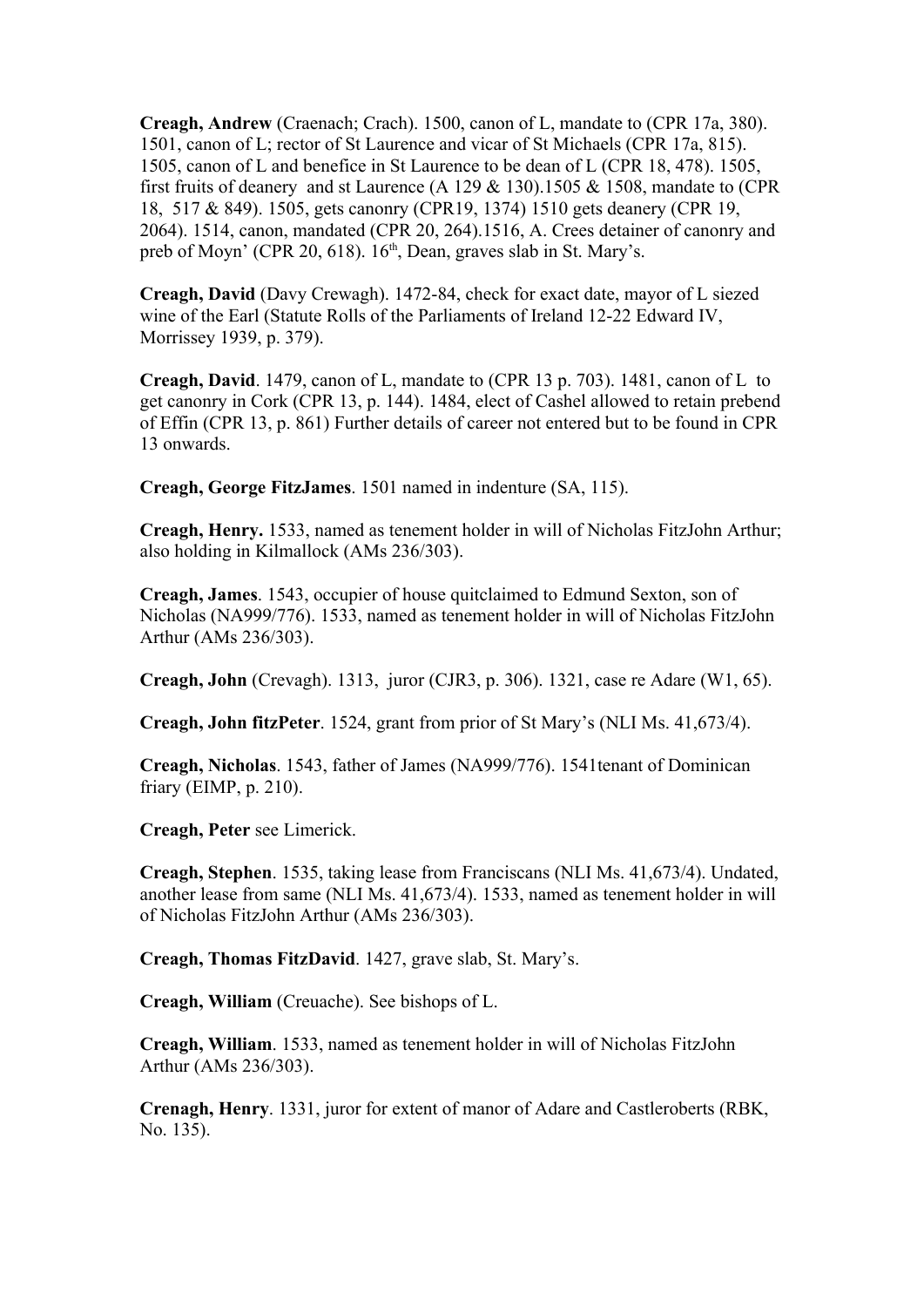**Crenedun, Honore de** (O'Renidun). 1287 juror for inquisition into manor of Mahoonagh (CDI 3, 459; IEMI 64).

**Crenedun,John de.** 1287 juror for inquisition into manor of Mahoonagh (IEMI 64; CDI 3, 459).

**Crernag, David**. 1474, canon of L; mandate to (CPR 13, p. 411).

**Creting, Adam de**. 1301-02 paying arrears of Cathirtorny (CDI 4, 825 p. 377; CDI 5, 58 p. 28). 1302-03, Juliana de Clare owes for goods of (RDKPRI (Pipe) 38 p. 75). 1295, accused in trespass case (CJR1, p. 75).

**Cretyng, John FitzAdam**. 1328-29, owes for Cahercorney (RDKPRI (Pipe) 43 p. 15).

**Cribbe, John**. 1300, attorney (CJR1, p. 356).

**Cricke, Ralph**. C. 1240, charter witness(COD 1, 95).

**Crispyn,Thomas**. 1299, juror for inquisition into Newcastlewest and Shanid and tenant of latter(CDI 4, 551).

**Cristinus, Mathew**. 1251 tenant in Oconagh (AAR, p. 74).

**Cristofre, William**. 1307 accused in disseisin case (CJR2 p. 435).

**Croch, John de**. 1295, clerk, attorney for sheriff (CJR1, p. 48).

**Croke, Philip**. 1426, clerk, receives bequest in Thomas Arthur's will. (AM p.17).

**Croklyn, John** (Crogelyn)**.** 1300, respondent in disseisin case (CJR1, p. 338 bis).

**Crom, Walter**. 1286, fined paid to exchequer by (CDI 3, 271, p.125).

**\*Cromyl, John & Cecilia**. 1308, case re tenement in Grene (CJR3, p. 5). 1307, lands levied (CJR2, p. 387).

**Cromyl, Nicholas**. 1308, case re tenement in Grene (CJR3, p. 5).

**Cromlyn, Nicholas**. 1331, juror for extent of manors of Carrickittle and Grene and Esgrene (RBK, No 132 & 133).

**Cromp, William**. 1321, juror in inquisition of lands of Thomas FitzRicharde de Clare in city of L (IEMI, No. 195).

**Crompe, Nicholas**. 1302-03, for service (RDKPRI (Pipe) 38 p. 76).

**Cronyne, Masshagh**. 1427 former landholder in city and suburbs (CICL, 8).

**Crop, Clement**. 1313, juror (CJR3, p. 306).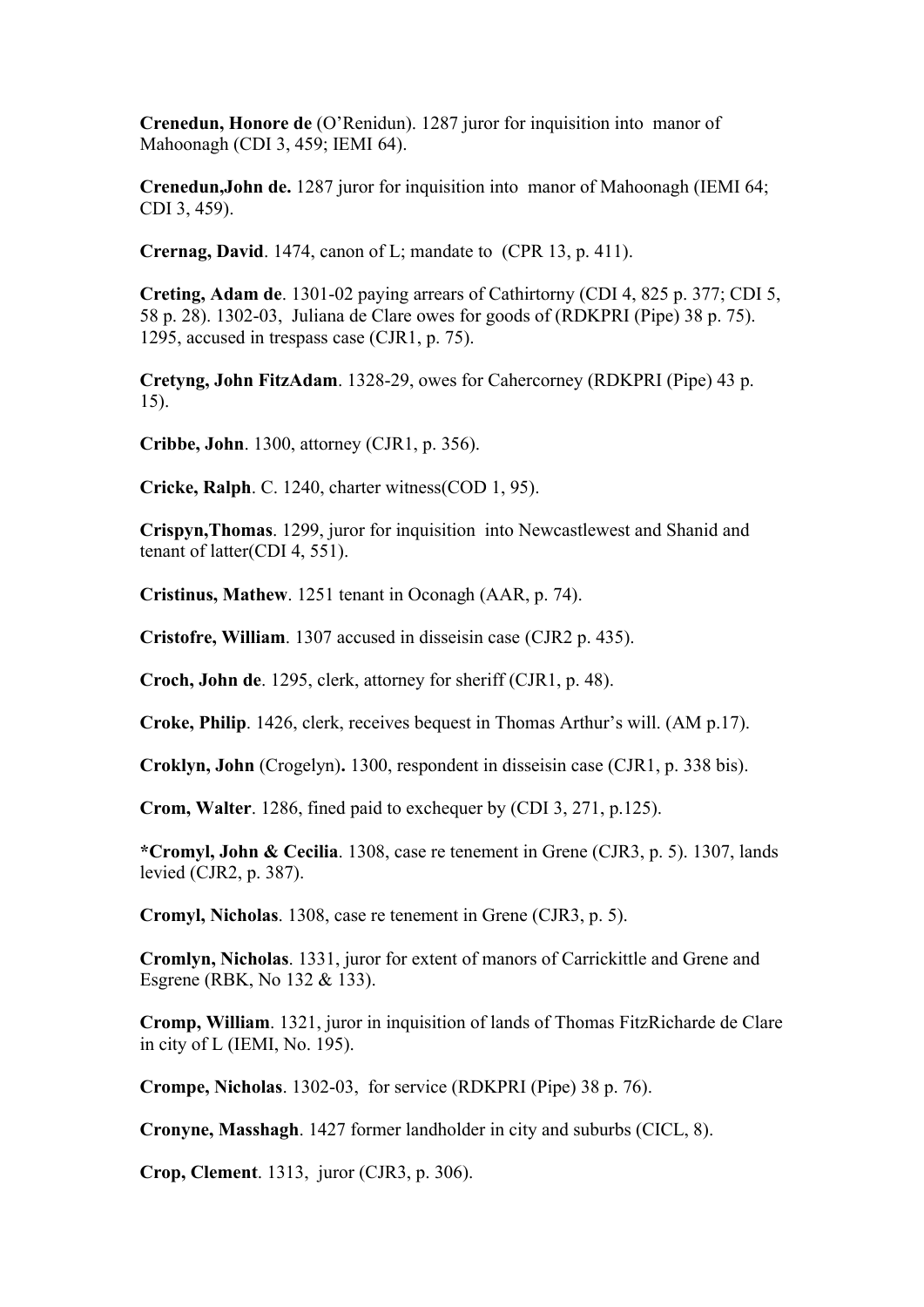**Crop, Thomas**. 1313, stands pledge (CJR3, p. 310). 1313, juror (CJR3, p. 311).

**Crop, Thomas**, 1268, bishop allowed to build houses as Thomas had done in L. (BBL p. 58).

**Crop, Thomas**. 1318-19 provost of L rendering accounts for city (RDKPRI (Pipe) 42 p. 28).

**\*Crop, Walter & Nesta**. 1199, receives burgage, and knight's fees in Co. Limerick (CDI 1, 86 & 87). C 1200, charter witness (COD1, 19). Pre-1207, charter from Walter giving tenths and church incomes of lands given him by King John at Carnathy to Athassel (BBL p. 98). 1215-22, witness to charter of Bishop Edmund granting Omayl to John St John (CDI 1, 1812). C 1220 named as citizen of Limerick (BBL p. 103). 1230-40, charter witness, (BBL p. 36). 1224, witness at inquisition (Inquisition; AH 27, p.106). 1290, reference to burgage held by Nesta; one of three burgages held by Alexander FitzHugh given to Canons of Fermoy (CDI 3, 587; CChR 2, p. 341).

**Crous, Gerard de**. 1290, nephew of Otho Grandison and heir o grant to Philip de Wypeyns (CDI 3, 705).

**Crouth, William fitzRichard de**. 1299 juror for inquisition into lands of Richard FitzJohn (CDI 4, 638).

**Croutur, Reymund le**. 1291, cousin of Dean Raymund, agent of bishop ejecting Dominicans from property in Kilmallock (CDI 3, 967).

**Crovderg, Cathal**. 1201, marched with William Bourke from L. (AFM).

**Croyn, John**. 1319, monk accused of seizing goods of Augustinians of Adare (W1, 68).

**Croyng, John**. 1337. Tenant of bishop in Mungret (BBL p. 156).

**Crumlin, Adam of**. 1290, clerk of sheriff of Dublin, sent to L. in relation to Italian merchants (CDI 3, 598).

\***Crumpe, Eva**. 1297, plaintiff (CJR 1, p. 132).va.

**Crumpe, James**. 1320-21, in list of knights fees in de Clare inquisition (CIPM6, No. 275). 1321, tenant named in inquisition into Askeaton (IEMI, No. 212 & 213).

**Crus, Richard**. 1290, chief sergeant of Dublin, sent to L. in relation to Italian merchants (CDI 3, 598).

**Crystor, John**. 1426, receives bequest in Thomas Arthur's will. (AM p.17).

**Cue, John**. 1307 juror (CJR2, p. 516).

**Culis, Thomas**. 1300, opposes grant of wreck to sheriff Devenish (CJR1, p. 340).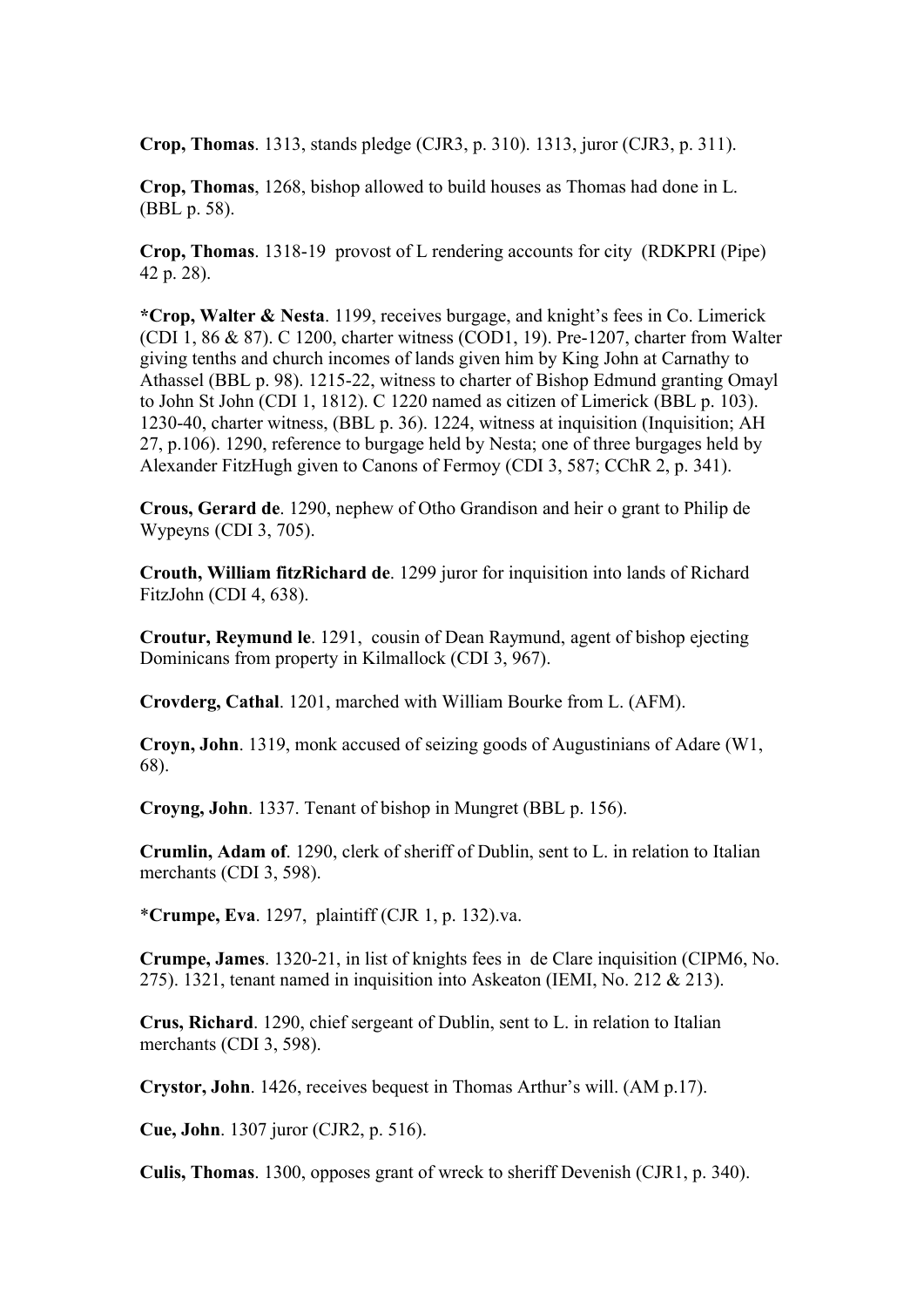**Cultir, Roger**. 1282 juror at inquisition into lands of John FitzThomas (CDI 2 , 1912, p. 428).

**Cumb', Richard de**. C1209, witness to charter re Carrickittle (GR, p. 163).

**Cumbarba, Walter.** C 1240, grants land of Rosachi (COD 1, 95)

**Curnog, John**. 1468, named as former treasurer of L (CPR 12, p. 629)

**Curr, Thomas**. 1405, attorney (COD3 p. 386).

**Curteys, Roger** (Cortoys). 1311, juror (CJR3, p. 204 ter). 1313, juror (CJR3, p. 268bis).

**Curteys, William**. 1297, transporting hides(CJR1 p.129).

**Cussen, Edmund** (Cuwsyn), 1495 to get an un-named rectory (CPR 16, 424).

**Cussen, Richard**. 1496, had resigned rectory of Kilbreedy minor (CPR 16, 550).

**Cusyn, Eustace**. 1282 juror at inquisition into lands of John FitzThomas (CDI 2 , 1912, p. 428).

**Cuylfer, William**. 1313, juror (CJR3, p. 308).

**Cylly, Thomas**. 1331, tenant mentioned in extent of Croom (RBK, no. 127).

## D

**D**. c1220-40 Dean of L (BBL p. 86).

**Dallafant, Roger**. 1381, witness to grant of Derrygalvan to E of Kildare. (RBK. No. 149).

**Dancourt, David** (Deyncourt). 1358 canonry and preb of Dysert (P2P, f. 96). 1363, vicarage of Kildimo void by his death at Rome (P2P, f. 107d).

**Dandon, John** (Dandoun). 1293 in witness list (RBK, No 33). 1288, tenant of Any manor in extent (CDI 3, 459). 1295, complaint v sheriff; his town of Balysyward amerced (CJR1, p. 40). 1297, jury of 24 (CJR1, p. 98). 1297, respondent (CJR1 pp 129, 160).

**Dandon, John FitzHugh**. 1295, received by Math. Le Poer (CJR1, p. 68).

**Daniell, John**. Undated; rental of St Mary's house (SA,120).

**Daniel, William**. 1313, stands pledge (CJR3, p. 311).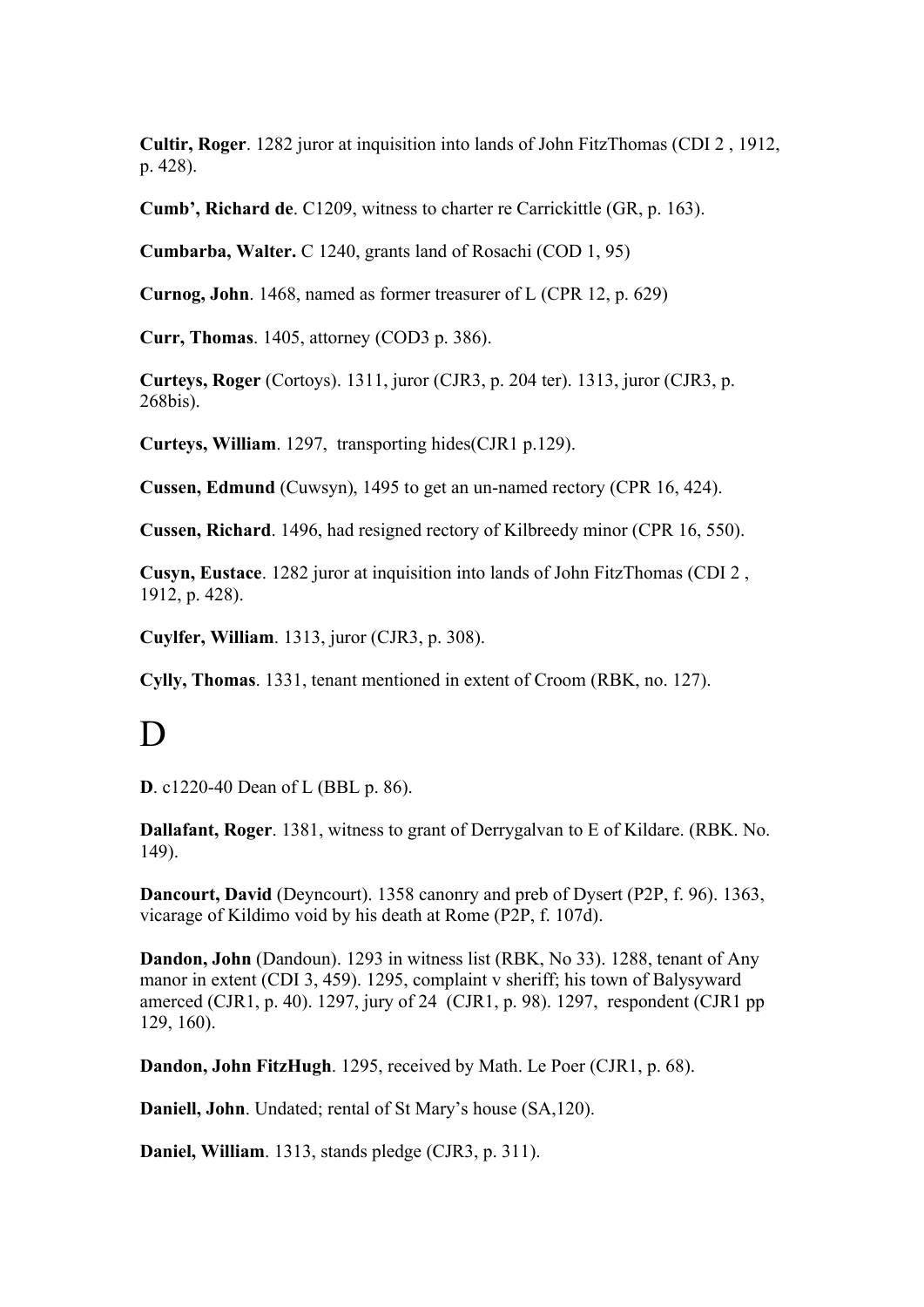**Darcy, J.** 1334 repaired Croom castle (W2, 173).

**Darcy, John**. No date, gets custody of Maurice E of Kildare's lands in Croom,. Adare and Esgren (CICL, 85).

**Darcy, Thomas**. 1292, paying prisage of wine to exchequer (CDI 3, 1020, p. 475).

**Darensi, Walter bishop**. 1318, witness to grant to Blanch Kildare (RBK, No. 138).

**Daundon, Adam**. 1306, defendant and plaintiff in trespass case (CJR2, pp 307, 309).

**Daundon, Andrew FitzJohn**. 1424 granting land of Dromlochayn in Gl---ether (Gentleman's Magazine 1862, p. 561).

**Daundoun, Godfrey**. 1355 one of the electors of Thomas Daundon as sheriff (CICL, 74).

**Daundon, John**. 1297, finds Earl of Ulster not guilty of death of a Harald (CJR1, p. 121).

**Daundon, John**. 1314-15, son of Peter, aged 6 at time of father's inquisition (CIPM5, No 518). 1338-39, sheriff (RC8/21, pp 1, 187 & 333).

**Daundon, John**. 1373-74, sheriff (RC8/30, pp 117 & 122, 8/31, p. 47).

**Daundon, Nicholas**. 1355 one of the electors of Thomas Daundon as sheriff (CICL, 74).

**\*Daundoun, Peter and Margaret**. 1318-19 death of, Balysyward into kings hands, wife gets dower (RDKPRI (Pipe) 42 pp 17& 25). 1319, Balisiward into hands of Wm de Hampton, Peter, deceased, tenant of the archbishop of Dublin by knight service (FR2, p. 404). 1314-15, extent of lands, Culbalysiward, Kilbreedy and Schenboch, Knockbreen etc, son John aged 6 (CIPM5, No 518).

**Daundon, Robert**. 1321, tenant named in inquisition into Askeaton (IEMI, No. 210).

**Daundon, Thomas de**. 1307, to be distrained (CJR2, p. 339). 1308, fined (CJR3, p. 37, 66). 1313, juror (CJR3, p. 312). 1307 juror in Kerry case (CJR2, p. 515). 1314-14, named in inquisition as holding Kilbreedy manor (CIPM5, No 518)

**Daundoun, Sir Thomas**. 1311, stands pledge (CJR3, p. 208). 1313, stands pledge (CJR3, p. 305). 1325-26 stands pledge (RDKPRI (Pipe) 42 p. 73). 1295, stands pledge (CJR1, p. 4). 1299, mainprises (CJR1, p. 294). 1307, acknowledges debt (CJR2, p. 450 bis).

**Daundon, Thomas** 1351-55 & 1359, sheriff (RC8/ 24, p. 575, 8/25 , pp 93, 243, 299 & 599, 8/26, pp 1, 143, 261, 443 & 525, & 8/27 pp 1 & 436). 1355, made sheriff (CICL, 73). 1358 former escheator (CICL, 17)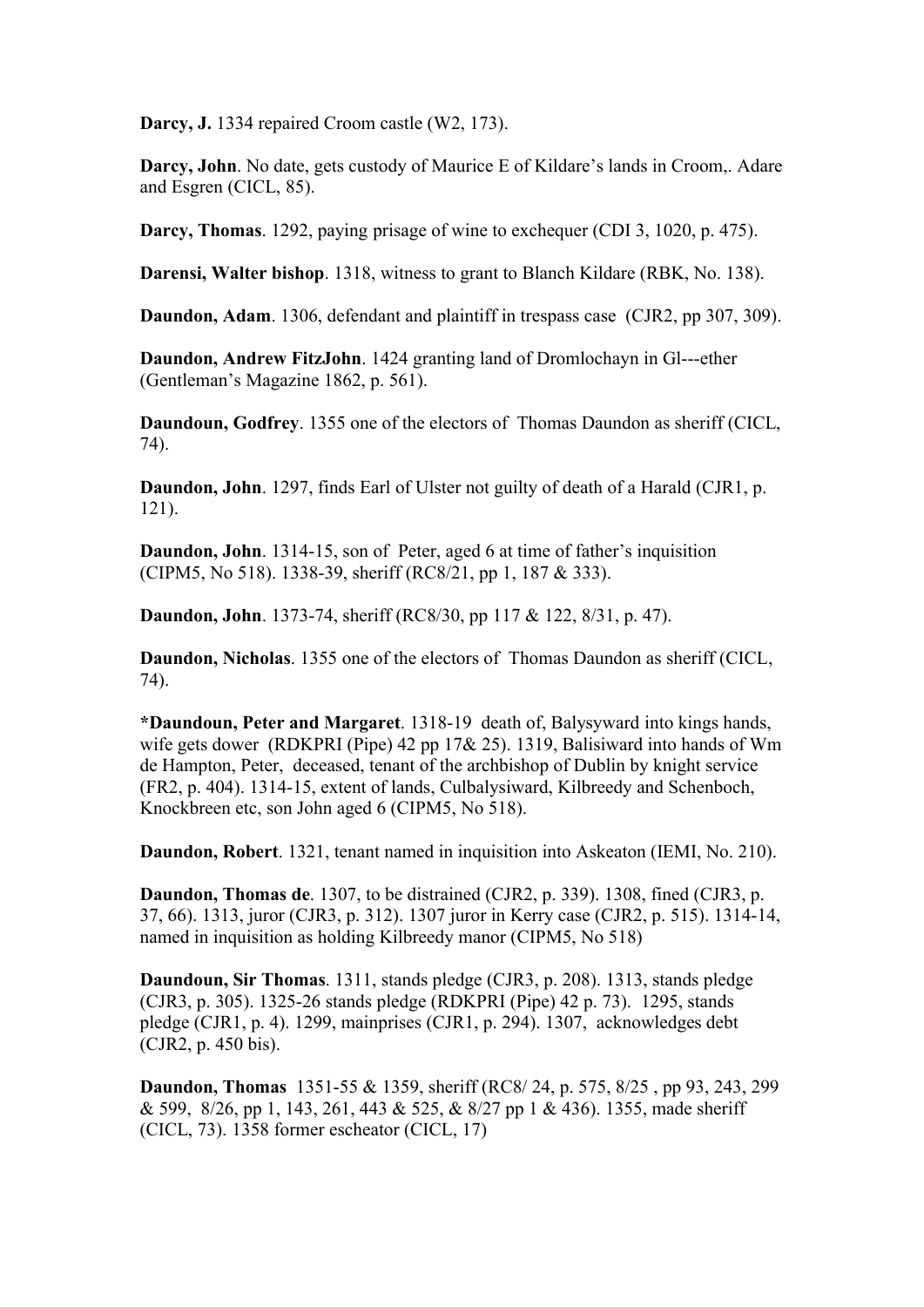**Daundoun, William**. 1355 one of the electors of Thomas Daundon as sheriff (CICL, 74).

**David the chaplain**. 1222-50, (BBL p. 61).

**David, Maurice**. 1458, canon of L., mandate to (CPR 11, p. 351).

**David, Master**. 1307 chancellor of L. mention in disseisin case (CJR2 p. 434).

**Dawe, John**. 1300, opposes grant of wreck to sheriff Devenish (CJR1, p. 340).

**Daycote, Peter de**. 1261, witness to inquisition on Shanid and Newcastle (AH Vol. 6, p. 295).

**Deg', David**. 1331, juror for extent of manor of Corcomohide (RBK, no. 128).

**Delahyde, William**. 1514 witness to charter of E of Kildare (CS, p. 245).

**Deleys, Odo**. 1387, appointed keeper of peace in Co.L. (CICL, 245).

**Denach, John**. 1282 part of panel and juror for inquisition into Limerick lands of John FitzThomas (CDI 2, 1912, pp 427 & 428).

**Dencourt, David**. 1358, gets canon and preb. of Dysert, vicar of Kildimo (W1, 98, 100; NB this refers to CPR but unable to find him in Vol 1, as quaoted or Vol 3 which contains the year referred to).

**Dene, Hugh**. 1306, defendant and plaintiff in trespass case (CJR2, pp 307, 309).

**\*Dene, Juliana de**. 1295, d. of Gilbert, does not pursue case v. prior of Hospital of St John (CJR1 p. 38).

**Dene, Robert FitzThomas**. 1307 plaintiff in disseisin case re Mortoun (CJR2 p. 435).

**Dene, Thomas**. 1307 mention in disseisin case f. of Robert (CJR2 p. 435).

**Denill, Robert de**. 1185, charter witness (BBL p. 103).

**Denys, Richard**. 1335 tenament holder in Any (RK, p. 76).

**Derby, Thomas**. 1295, answering for chattels (CJR1, p. 1).

**Derk, John**. 1291-2, fine to exchequer (CDI 3, 965, p. 437; 1078 p. 474).

**Derk, William**. 1291-2, fine to exchequer (CDI 3, 965, p. 437; 1078 p. 474).

**Derneford, Gregory**. 1311, juror (CJR3, pp 206, 208). 1313, juror (CJR3, pp 309, 310, 312).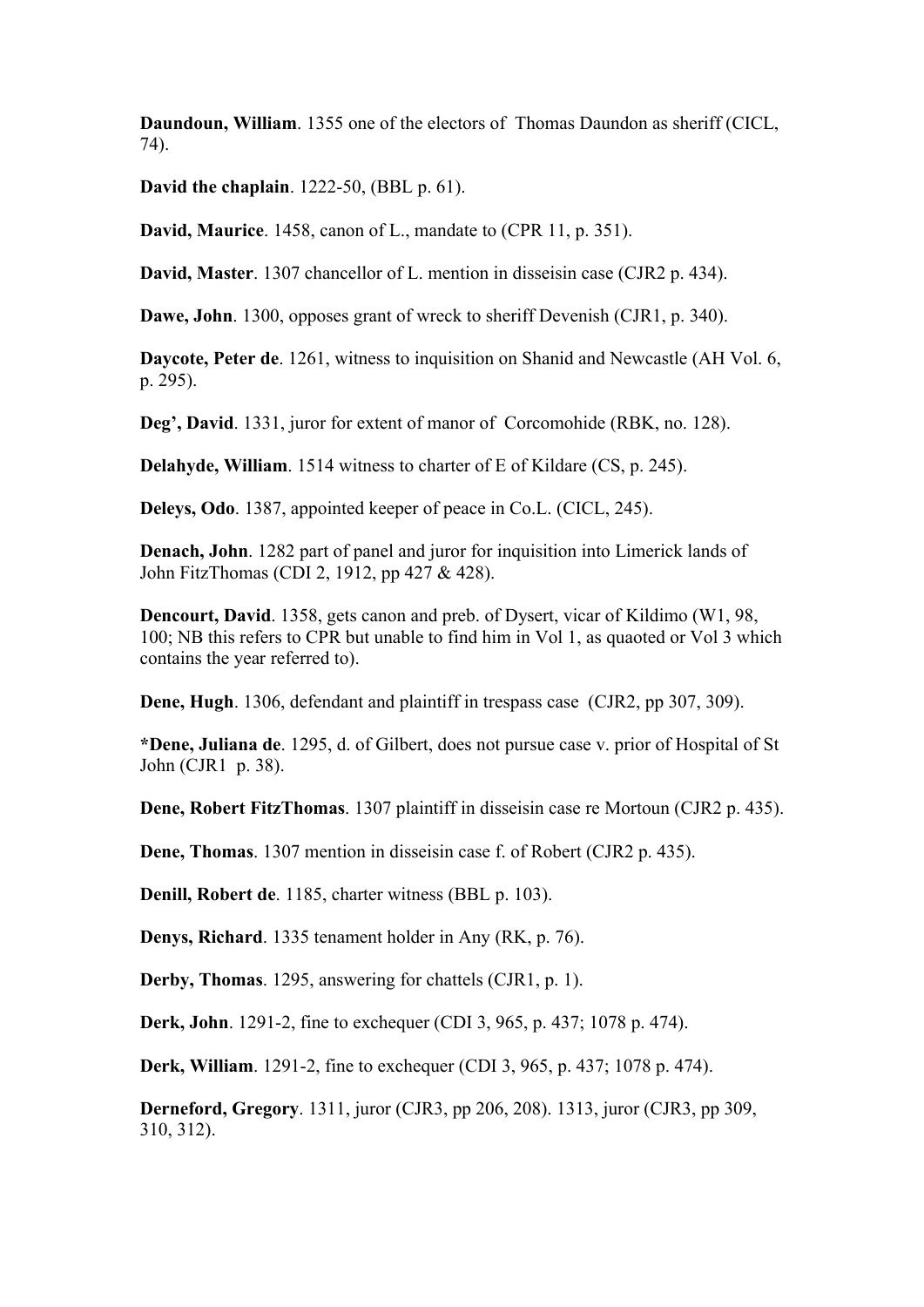**Derneford, John de** (Dereneford). 1297, jury of 24 (CJR1, p. 98). 1293-94, collector of L. county (CDI 4, 48, 130, 160, 282, 332). 1297, plaintiff (CJR 1, p. 132). 1306, juror for inquisition on Knytheston (CJR2, p. 286).

**Derneford, Thomas de**. 1295, killed by Peter Orger (CJR1, p. 57).

**Desham, Richard de le**. 1304, juror re case about lands in Co. L (RBK No. 105).

**\*Desmond, Gerald FitzMaurice, Earl of & Margaret**, 1382, mention (PC, p. 117).. 1382, to proceed to Limerick after death of Mortimer to deal with the O'Briens (CICL, 145) 1382, justice (CICL, 4, 168, 204). 1382, Margaret Roche(ford) m. Gerald, re getting lands back after minority (CICL, 5). 1382 receiver (CICL, 4) 1387, former sheriff (CICL, 159). 1388 & 9, 1391, keeper of peace (CICL, 218, 240, 87, 94)

**Desmond, James FitzGerard Earl of**.. 1425 grant from laxweir (CICL, 26). 1427 sheriff (CICL, 57).

**Desmond, Earl of**. 1462, constable of castle for life (PR 1461-67, p. 196).

**Desmond, John, of**. Late 15<sup>th</sup>, built chapel of Frnciscans at Adare (W1, 70).

**Desmond, James FitzJohn earl of**. 1541, farmer of dissolved houses, donation of vicarage of Any belongs to; brother Muarice hold Rostelan in Imokell (EIMP, pp 105, 116, 210-11). 1541, tenant of Kildare estate of Croom (CS, p.179).

**Desmond, James Earl of**. 1427, presenting to church of Croagh (CPR7, p. 509). 1432, patron of nunnery of St Catherine Oconyll (CPR 8, p. 400). 1421, FitzGerald, brother and heir of John (COD 3, 45).

**Desmond, James Earl of.** 1476, constable of castle for life (CP 14????????????- ???????, p. 595).

**Desmond, John Earl of.** 1421, inquisition post mortem into his estates, died 1398 (COD 3, 45).

**\*Desmond, Maurice FitzThomas, Earl of, & Beatrice**. 1330, raised to E of Desmond in 1329, imprisoned in L (CSMA ii, p. 374). 1344, daughter Joan to marry E of Kildare (CPR 3p. 165). 1349 held Askeaton and Grange (W1,126, 127). 1358 held Newcastle at death (W1, 182). 1348-50 not produced by the lenafaunts (AH 34, 78). Michael J FitzGerald, 'The First Earl of Desmond as other than Rebellious: A Challenge to G.O. Sayles', *Journal of the Kerry Archaeological and Historical Soc.* Series 2 Vol.9 pp 1-31. G.O. Sayles, 'The rebellious first earl of Desmond' in Watt et al*. Medieval Studies Presented to Aubrey Gwynn*, pp 203-229.

**Desmond, Earl of. Maurice FitzThomas**. 1358, Proves his age (CICL, 17).

**Desmond, Maurice Earl of**. 1488, constable of castle for life. (CPR 1485-94, p. 232).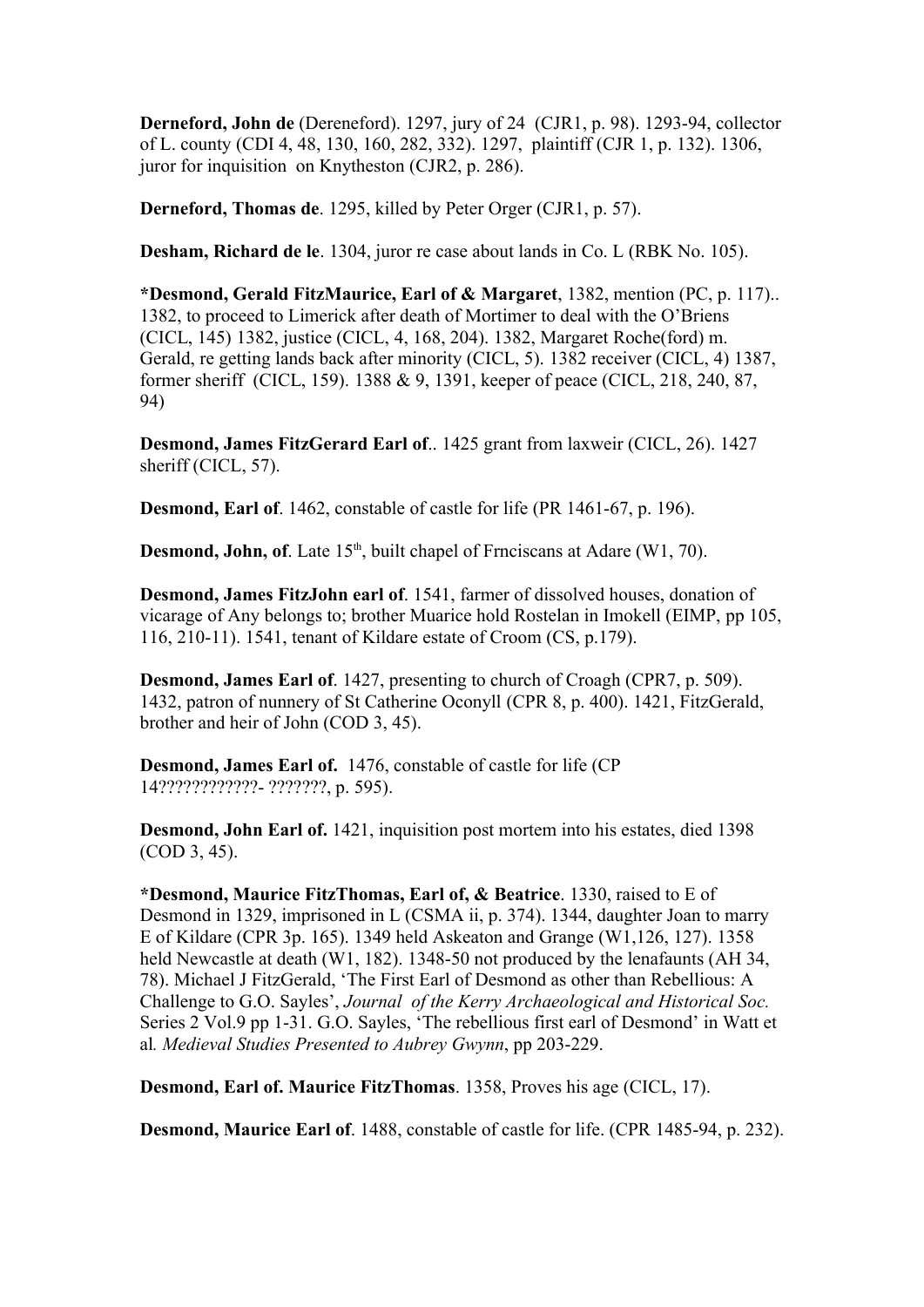**\*Desmond, Thomas Earl of, & Avelina**. 1349, widow claims dower off Ardagh (W1, 162). 1358 mention of dower of Evelina (CICL 17).

**Destavud, Roger.** 1217-22, charter witness (BBL p. 122).

**Deukart, Philip**. (Denkint). 1287, free tenant on manor of Mahoonagh (IEMI 64; CDI 3, 459).

**Devenys, Henry**. 1311, juror (CJR3, p. 206).

**\*Devenys, Julia**. 1295, d. of Nicholas, case re marriage settlement (CJR1, p. 2).

**Deveneys, Nicholas** (le, Deueneisse). 1293-98, collector of L. county (CDI 4, 48, 113, 160, 290, 332, 364, 443, 549, 550bis). 1299, sheriff, paying arrears of account (CDI 4, 612; 613 p. 296; 637; 658; 825). 1302 ditto (CDI 5, 4, 624). 1302-03, sheriff accounts for county (RDKPRI (Pipe) 38 p.74). 1295, case re marriage settlement (CJR1, p. 2). 1300, sheriff of L (CJR1, p. 340). 1300, to have wreck on his land at Thorncastel and a weir (CJR1, p. 340).

**Deverowos, Nicholas** (Dewrous). 1422, appointed justice for Co. (CICL, 116). 1427, appointed justice (CICL, 32).

**Deverus, Thomas**. Undated, burgess of Kilmallock (BBL p. 74).

**\*Dewinys, Mariota**. 1405, mentioned in will of Richard Bultingford (Wills, 122).

**Dewnys, Laurence**. 1435, deceased former prior of St Mary's House (CPR 8, p. 566).

**Deyer, John**. 1313, juror (CJR3, p. 267).

**Deyer, Richard le** 1295, of Grene, cloth taken from (CJR1 p. 39). 1321, juror for extent of Corcomohide (IEMI, No. 196).

**Deyer, William**. 1391, pardoned for sedition (CICL, 17)

**Deyerer, Hugh le.** 1307, recognitor (CJR2, p.429).

**Dickleston, Jordan de** (Dykellston, Dichestoun, Ikylestoun, Ikleston). C1230-50, Witness to charters relating to city of L (BBL, pp 36, 37, 42, 53  $& 101$ ). 1281-85, writ to (CDI 3, 1). 1297, paying to exchequer (CDI 4, 408 p. 191; 637) 1306 collector of custom at L(CDI 5, 692).

**\*Dickleston, Jordan FitzJordan & Anabilla**, 1300, plaintiff in disseisin case; Tomdonan (CJR1, p. 338).

**Dobyn, Henry**. 1285-89, payment of fine by (CDI 3, 149 p. 51; 309 p. 140; 341 p. 152; 371 p. 169; 434 p. 188; 475 p. 222).

**Dobyn, John**. 1299, juror for inquisition into manor of Shanid (CDI 4, 551). 1295, to appear (CJR1, p. 76).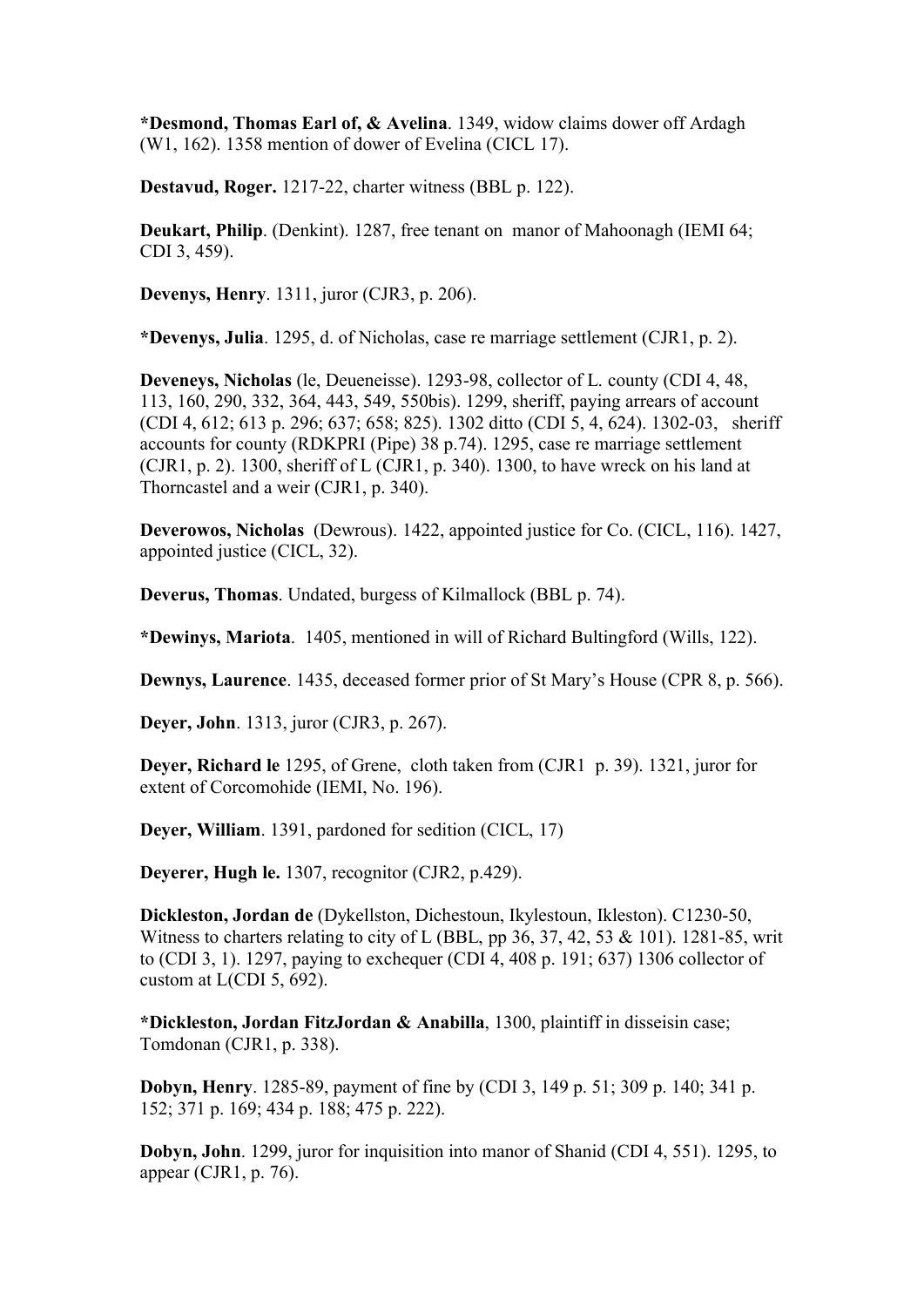**Doche, William**. 1302-03, owes money (RDKPRI (Pipe) 38 p. 75).

**Doctor, Geoffrey the.** 1291, agent of bishop ejecting Dominicans from property in Kilmallock (CDI 3, 967).

**Doget, William**. 1300, fined for non appearance (CJR1, p. 338).

**Dogheny, David**. 1335 tenament holder in Any (RK, p. 75).

**Domet, John. 1481,** assigned vicarage of St Munchins (CPR 13, p. 739).

**Don, John**. 1313, juror (CJR3, pp 304, 307).

**Donati, Cambinus**. 1307-08, constable of castle (IEP 1, p 596) 1307, sheriff of L paying to exchequer (CDI 5, 623). 1306, sheriff (CJR2, p. 206). 1306, in mercy (CJR2 p. 282). 1306, fined (CJR 2, p. 236). 1308, sheriff (CJR3, pp. 37, 58). 1302-03, sheriff accounts for county (RDKPRI (Pipe) 38 p.74). 1307, of Florence, pledge in case re Newcastle (CJR2, p.395). Sheriff, RC8/2 p. 474).

**Dondovenyld, William de**. 1313, juror (CJR3, pp 267, 312). 1313, absent juror (CJR3, p. 309).

**Donndovenald, William de, of Balynclogh**. 1313, stands pledge (CJR3, p. 310).

**Doundonnyld, Peter de**. 1313, robber (CJR3, p. 304).

**Doundonnyld, William de**. 1313, juror (CJR3, pp 304, 305).

**Dondon, John FitzPeter**. 1289 disseised of Howardstown & 1318 robbed church of Howardstown.(W1, 281).

**Dondun, M**. 1181-1212, free tenant of fee in Carbry (Limerick?) (AAR, p. 34).

**Donduin, Robert**. 1474, detainer of parish church of Adare (CPR 13, p. 36).

**Donn, Philip**. 1372, cottager of Tobernea manor (RBK, No. 151).

**Donn, William**.1337, tenant on manor of Mungret (BBL p. 154).

**Dorned, John**. 1490, vicar of St Munchins and true possessor of canonry and preb of same (CPR 15, 557).

**\*Donnell, Isoud Iny**. 1426, debt owing to in Thomas Arthur's will (AM p. 15).

**Dorebarre, John**. 1295, hanged in Tipp for killing an Englishman in Co. Limerick (CJR1, p. 12).

**Dorom, Gerald (Dor, Gerard)**. 1306, to hold lands of Th. FitzMaurice, Newcastle Oconil (CJR2, p. 290). 1307, valet of King, re Newcastle (CJR2, p.395).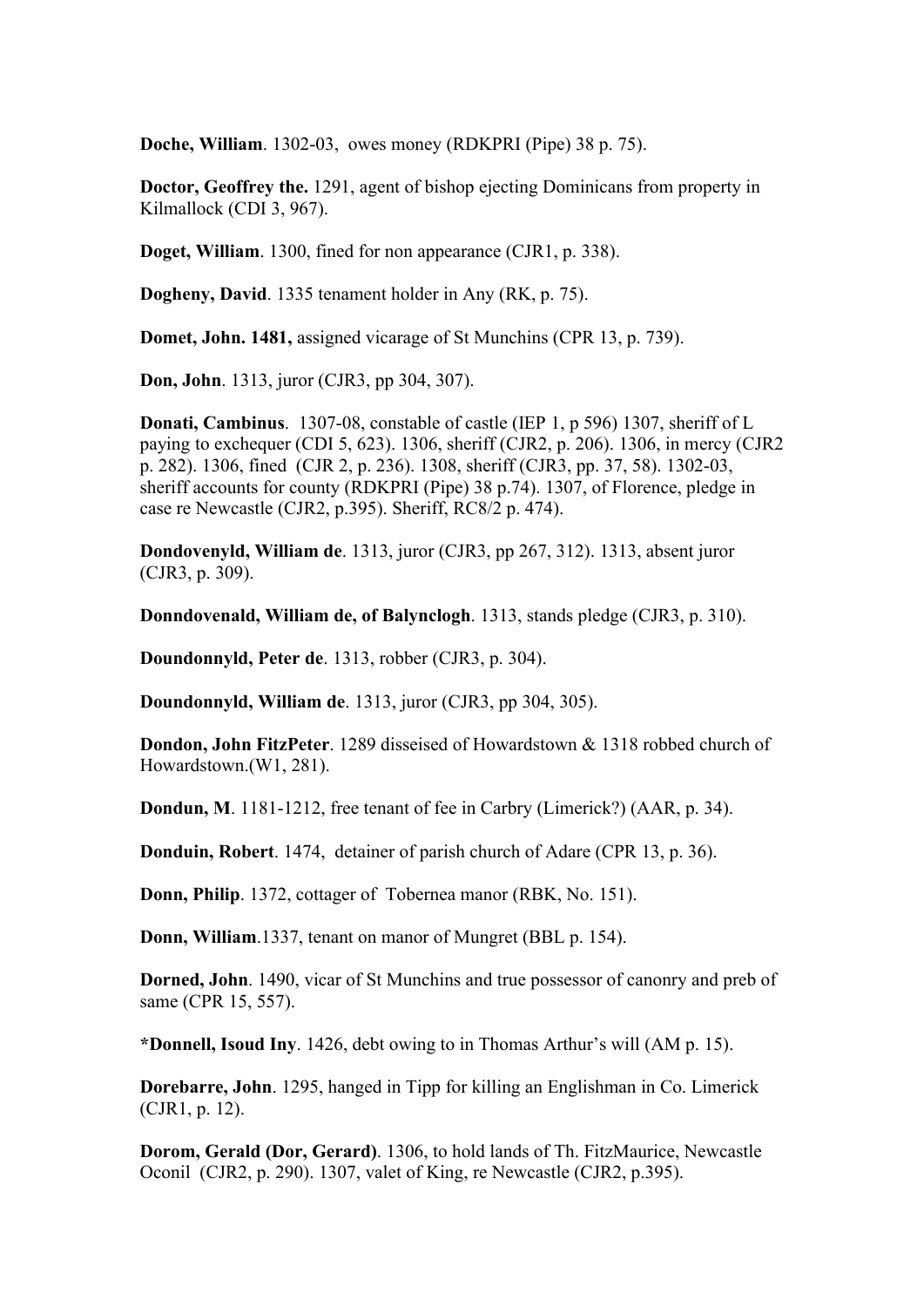**Doudon, John** (Donduin). 1470 canon of, mandate to (CPR12, p. 339). 1474, swapped rectory of Dromin for preb of Tullabracky (CPR 13, p. 411). 1474 former holder of Dromin (A 67).

**Doundovenok, William de**. 1307 mention in disseisin case; holds 4 acres in Ballyultagh (CJR2 p. 435).

**Dounsel, Thomas, alias Mewe**. 1394 given custody of weirs and Laxweir, with William de Gaynesburgh (PR 1391-96, p. 479).1398. Thomas Multon replaces William in grant (PR 1396-99, p. 459). 1401, partner William a leper (PR 1399-1401, p. 445).

**Doueneys, Nicholas le**. C1302-07 former sheriff (RC8/1 p. 295)

**Dovenyld, William de**. 1311, robbed of goods worth £40 (CJR3, p. 204).

**Draper, John le**. 1297, burgess of Ardart, plaintiff (CJR1, p. 128). 1297, acknowledges debt (CJR1 p.129). 1297, owed money (CJR 1, p. 148).

**Draycot, Peter**. Undated, charter witness (BBL p. 101).

**Drayton, William de**. 1289, attorney to Odo de Grandison. (CDI 3, 569).

**Drenyn, Adam**. 1313, juror (CJR3, p. 304).

**Dreyton, John de**, jnr. 1311 stands pledge (CJR3 p. 207).

**Dreyton, John de**, snr. 1311 stands pledge (CJR3 p. 207).

**Dreyton, Nicholas de**. 1311 stands pledge (CJR3 p. 207).

**Dromyn, Adam**. 1297, juror (CJR1, p. 98). 1298, juror for extent of Glenogra (CDI 4, 551).

**Dub, Adam**. 1200-01, charter witness (BBL p. 27).

**Dubhdabhoireann, Donnchadh**. 1014, led army to L (AFM).

**Duch, John**. 1451, former holder of Dysertengus (CPR 10, p. 554).

**Dud, Roger**. 1295, cows taken from (CJR1, p. 40).

**Duff, Bernard**. 1426, owes money to Thomas Arthur according to TA's will (AM p. 15).

**Duff, Richard**. 1331, tenant on manor of Grene and Esgrene (RBK, No. 133).

**Duff, Richard**. 1447, juror for inquisition at Tullybracky (BBL, p. 161).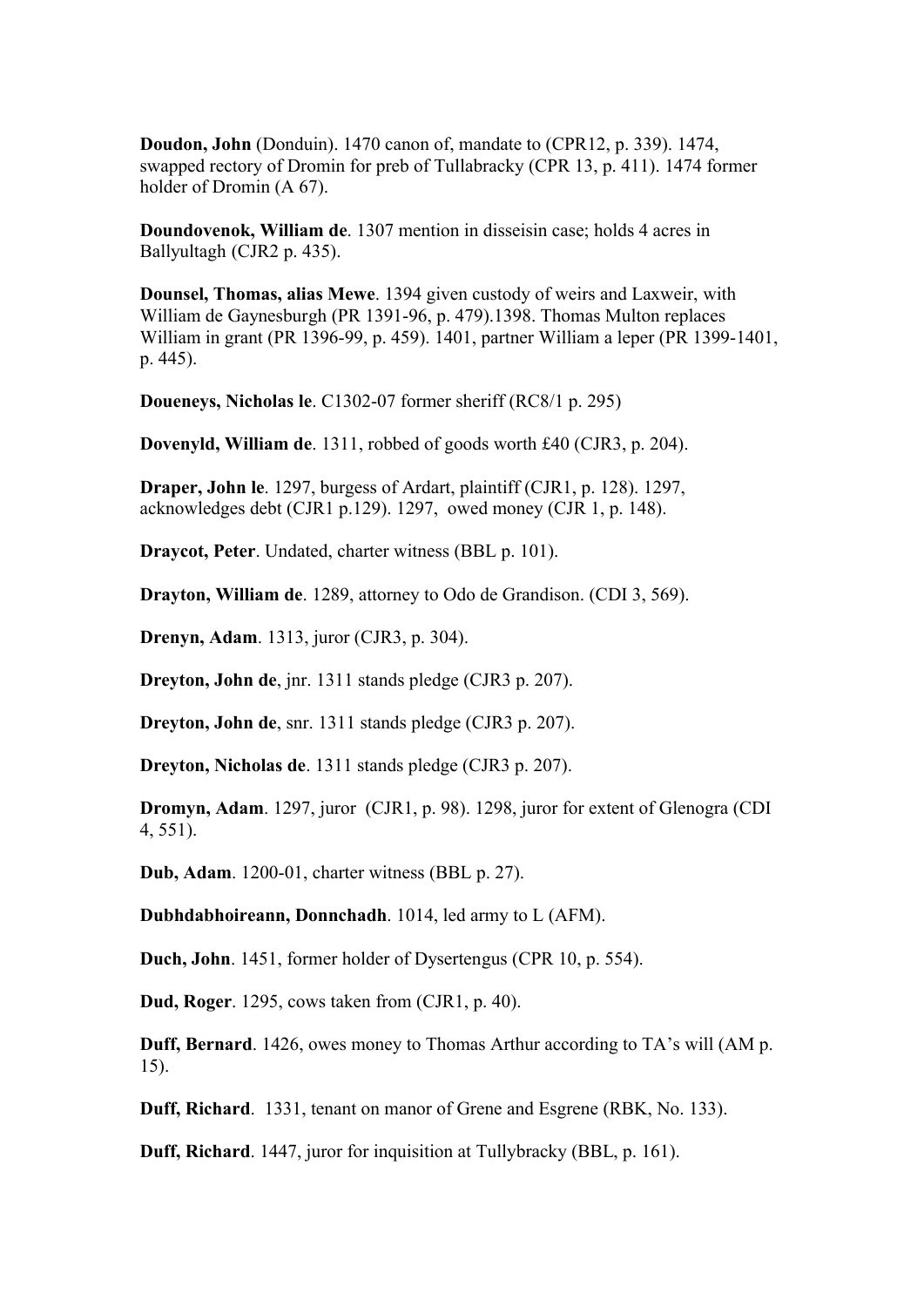**Duff, Roger**. 1313, case against not proceeded (CJR3, p. 268).

**Duff, William**. 1299 officer of court (CJR1, p. 291).

**Dufford, John**. 1336-43, constable of castle (FR 4, p.486 & 5, p.9; PR 1334-38, p. 271; IEP 2, p. 416).

**Dufnachmor, Reginald de**. C. 1240 former landholder in Rosachi (COD 1, 95).

**Dugyn, Adam**. 1297, deceased servant of John Fitzralph of Kilmallock (CJR1 p.129).

**Dullard, Bartholomew**. 1361 held canonry and prebend of Ballycahane (W1, 84).

**Dullard, Gerald**. 1311, juror (CJR3, pp 206, 207, 215). 1313, stands pledge (CJR3, p. 270). 1313, juror (CJR3, pp 306, 307).

**Dullard, John** (Dollard). 1291, agent of bishop ejecting Dominicans from property in Kilmallock (CDI 3, 967). 1295, chancellor of Limerick taking case against sheriff for arrest (CJR1, p. 2). 1295, stands pledge (CJR1 p. 19). 1297, former tenant in Kilmallock (CJR 1, p. 131).

**Dullard, Robert**, of Glenogra. 1300, absent juror (CJR1, p. 341).

**Dullard, Robert**. 1403, custody of lands of Leticia Rede (CICL, 289, 64). 1415 appointed to inquire into seditions etc in Co. L (CICL, 125).

**Dullard, Simon.** 1313, juror (CJR3, p. 268 bis).

**Dullard, Thomas**. 1341, free tenant on manor of Athneasy (GR, p. 113).

**Dullard, William**. 1355 one of the electors of Thomas Daundon as sheriff (CICL, 74).

**Dun, Henry de**. 1215-22, witness to charter of Bishop Edmund granting Omayl to John St John (CDI 1, 1812).

**Dun, John**. 1300, witness to brawl (CJR1, p. 343).

**Dundon, Fulke** (Donndone). C1270, charter witness (BBL p. 105).

\***Dundon, John and Joan** (Doudon, Daundoun). 1291, charter of Robert Bagod renting houses to; court case with bishop over messuage (BBL pp 20 & 70).

**\*Dundonenild, Nesta de**. 1320-21, in list of knights fees in de Clare inquisition (CIPM6, No. 275). 1321, tenant named in inquisition into Askeaton (IEMI, No. 213).

**Dunndennill, Roger de**. 1200-1207, steward of King John (BBL p. 38).

**Dundonald, Robert de**. C 1200, charter witness (COD1, 19). Charter witness (BBL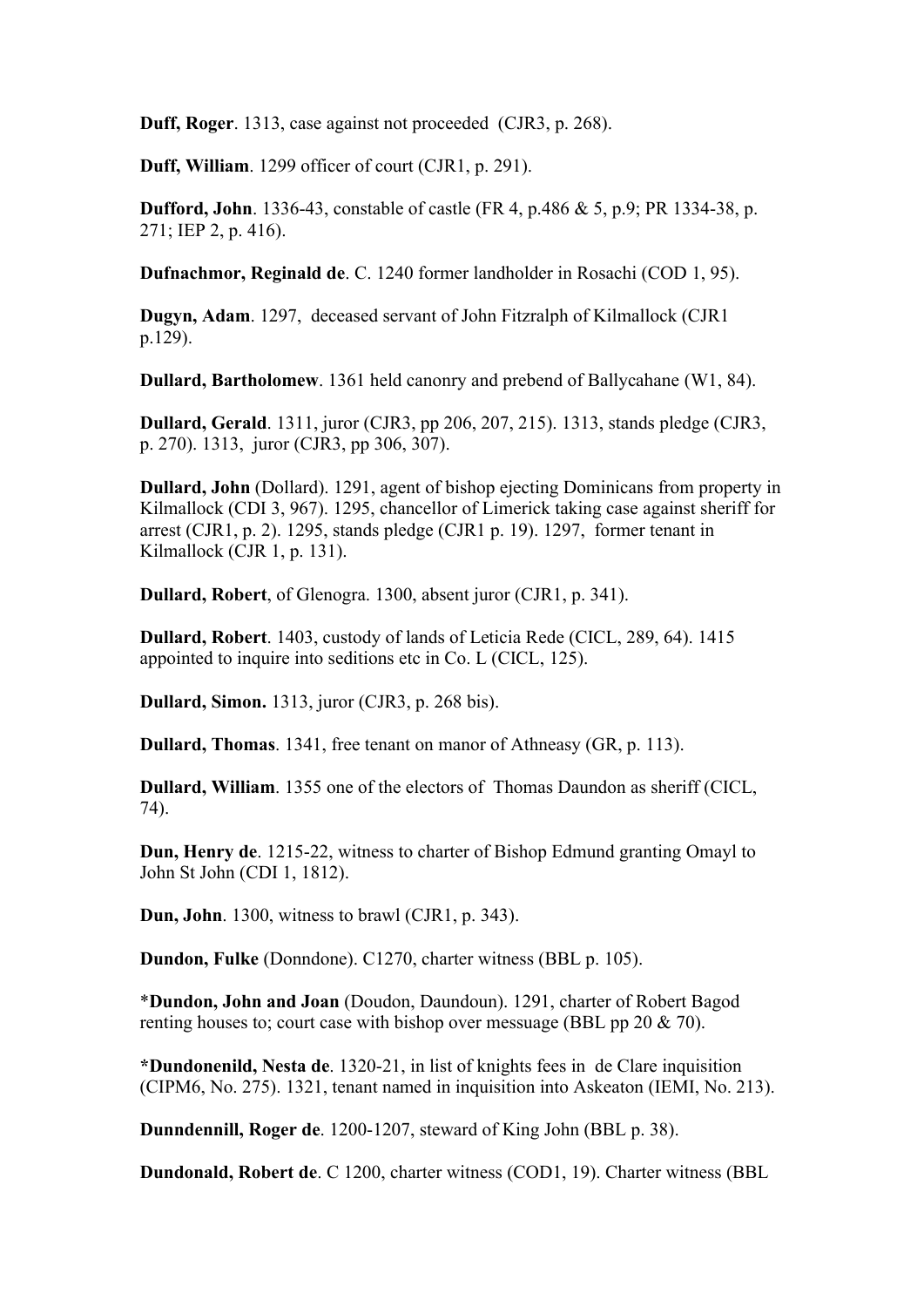pp. 27 & 98). 1224, witness at inquisition (Inquisition; AH 27, p.106).

**Dundonald, Robert de**. C 1260-80, charter witness and landholder near Rathkeale (BBL pp. 84(bis), 112 & 122). 1300, had received mill in Derrygalvan (CJR1, p. 339). 1307mentioned in disseisin case, Rathmackamndan and Balyultagh, land transferred from William (CJR2 pp 454, 458).

**Dundonelold, William de** (Dondevenild, Doundonnyll). 1292, fine to exchequer (CDI 3, 1078 p.479). 1299, free tenant of Newcastlewest (CDI 4, 551). 1305, plaintiff in debt case (CJR2, p.3). 1305, pledged (CJR2, p.14). 1305, plaintiff in debt case (CJR2, p.50). 1305, party in debt case (CJR2, pp 71, 100, 142, 166). 1306, pledge (CJR 2, p. 259). 1307, mentioned in dispute (CJR2, p. 437). 1307 accused in disseisin case, Rathmackamndan and Balyultagh (CJR2 pp 454, 458).

**Duning, Philip**. 1287 juror for inquisition into manor of Mahoonagh (IEMI 64;CDI 3, 459).

**Dunmyng, Robert**. 1298, suit re dower of Balltarsny (W2, 106).

**Dyward, Thomas**. 1462, canonry and prebend of Donaghmore vacant by his resignation (CPR 12, p 158).

## **E**

**Echiearnay, Maurice**. 1428, vicar of Ballingaddy, standing for Tadgh Otyarnay (A 15).

**Edecus, Lord William.** C 1220, house owner in L. (BBL p. 52 &101).

**Edegrave, Nicholas**. 1299 tenant, gavellor of Maynwyr (Monagay?) (CDI 4, 551).

**Edenham, William**, 1306, plaintiff and defendant in trespass case (CJR2, pp 307, 309).

**Edmund, William**. 1311, juror (CJR3, p. 215).

**Edward I.** 1254, as prince Edward, granted city by father Henry III (CDI 2, 371, 380 &. 406).

**Edward, Roger**. 1331, juror for extent of manors of Carrickittle and Grene and Esgrene (RBK, No 132 & 133).

**Effayne, Peter de**. 1289-90 holds lands of Thomnas de Multon (RDKPRI (Pipe) 37, p. 41)

**Eggesfeld, Nicholas de**. 1307, receives damages(CJR2, p. 449). 1307, debts to (CJR2, pp 450 bis, 452).

**\*Egremont, Joan FitzWalter de**. 1341 Heir to John de Multon de Egremont (GR,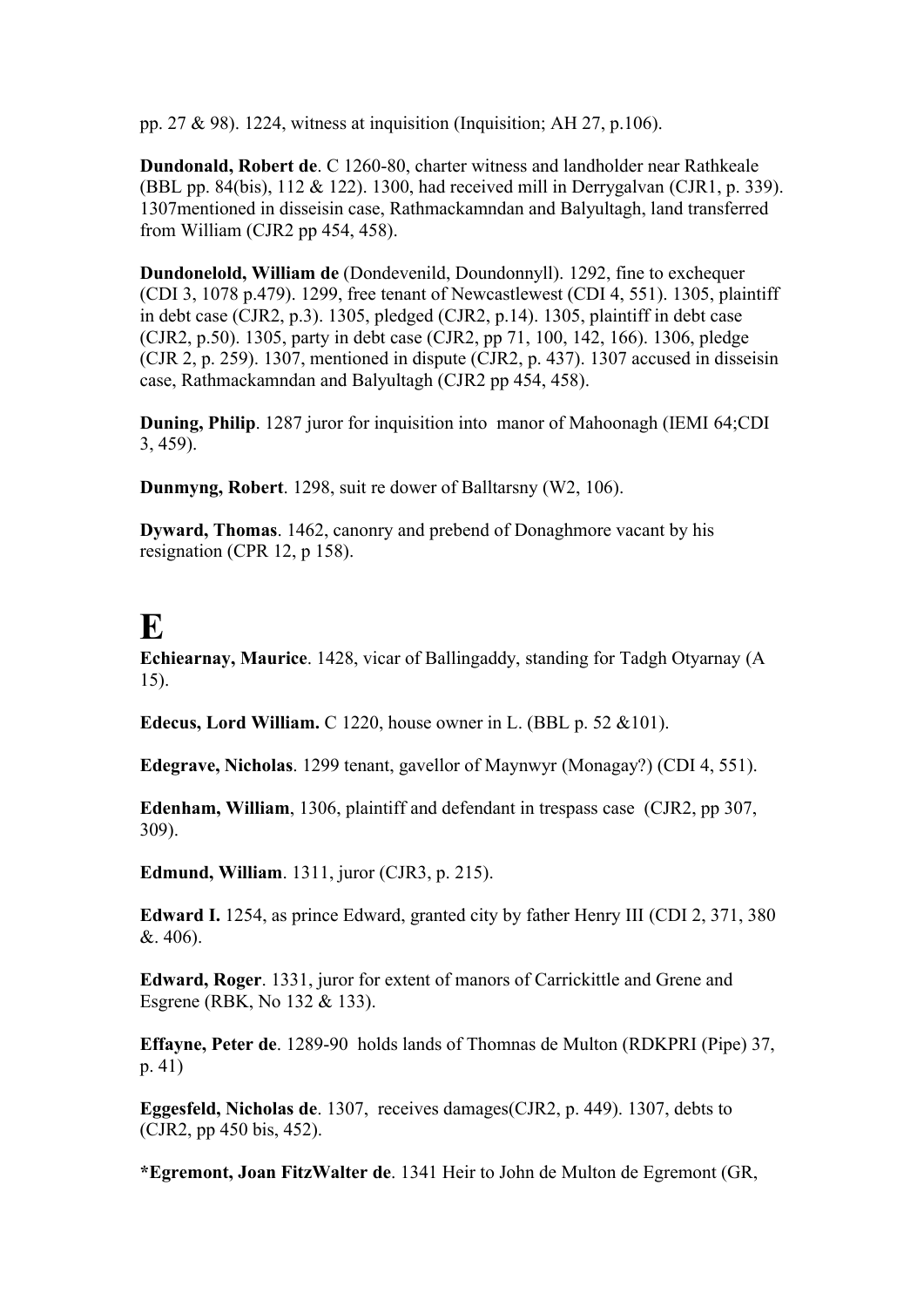111).

**Egremont John de Multon de.** 1332, granted market at Athneasy (GR, p. 116). 1341 estate partitioned (GR, p111).

**\*Egremont, Joan FitzWalter de**. 1341 Heir to John de Multon de Egremont (GR, 111).

**Egremont John de Multon de.** 1332, granted market at Athneasy (GR, p. 116). 1341 estate partitioned (GR, p111).

**\*Eleanor, Queen of England**. 1253 granted manor of Any to be dower lands. (CDI 2, 271).

**\*Elianora**. 1307 mention of in disseisin case; d. of Nicholas FitzLeo, Hugh Purcell her heir (CJR2 p. 433).

**Elias**. 1222-50, servant of John Sellarius of Waterford carrying money from bishop Hubert of L. (BBL p. 136).

**Ellaw, Edward**. 1420 grant of lands in Co. of Katherine Desmond (CICL, 106).

**Ellis, Adam**. Undated, tenant in Kilmallock (BBL p. 80).

**Ellis, Alexander** (Elys). Undated, soverign of Kilmallock, in witness list. (BBL, p. 81).

**Ellis, William** (Elys). 1313, juror (CJR3, p. 305).

**Ellis, William** (Elys). 1337, tenant of bishop on manor of Mungret (BBL p. 154).

**Elioth, Thomas**, clerk. 1381, witness to grant of Derrygalvan to E of Kildare. (RBK. No. 149).

**Ely, Galfridus**. 1331, juror for extent of manor of Corcomohide (RBK, no. 128).

**Elys, Adam**. 1307, plaintiff (CJR2, p. 451).

**Emly, Thomas, bishop of.** 1307, case v (CJR2, p. 386).

**Emly, William, bishop of**. 1377, made papal nuncio and collector in L. (CPR 4, p. 156).

**Emly, William Bishop of**. 1313, intervenes in case (CJR3, p. 304). 1290 restored Okonagh, Estremoy etc to Odo de Grandison (CDI 3, 569, 591). 1318 accuse of taking box from Dominicans at Kilmallock (W1, 237).

**Emly, John**. 1299, juror for inquisition into Newcastlewest (CDI 4, 551).

**Emly, Roger** (Ymlac). 1341, burgess of Aherlow (GR, p. 112).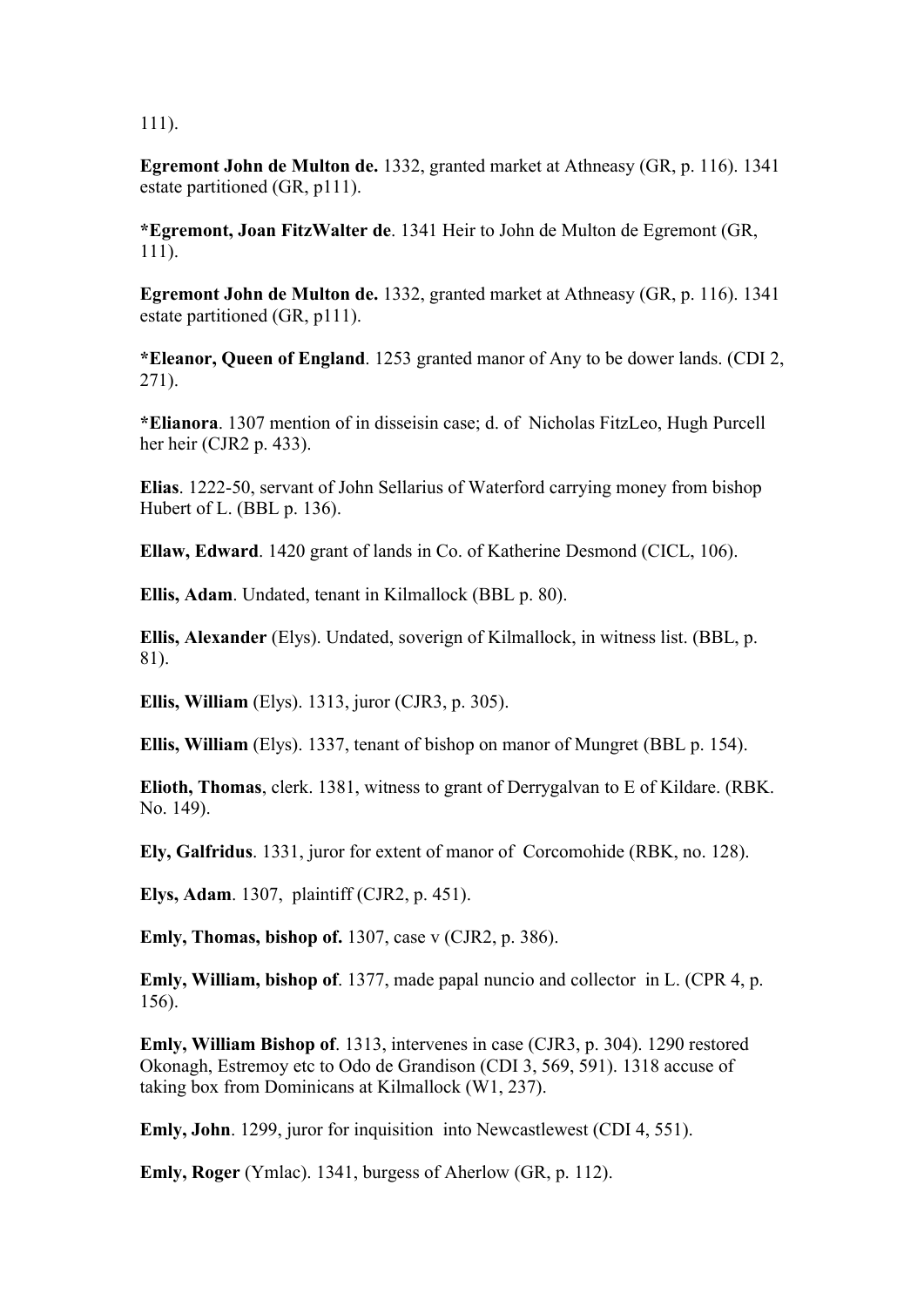**Emly, William de** (Ymlac'). 1341, chaplain burgess of Aherlow (GR, p. 112).

**Enfaunt, Adam l'** (Lenfaunt). 1382, rep. for county of L (PC, p. 117).

**Enfant, David l'** (l'Enfaunt). 1275, juror at inquisition into charter of L (CDI 2, 1181). 1282, part of panel for inquisition into Limerick lands of John FitzThomas (CDI 2, 1912, p. 427).

**Enfaunt, David l'** (Lenfaunt). 1340, charter witness re Kilmallock (Gentleman's Magazine 1862, p. 560).

**\*Enfaunt, Joan l'**. 1388, quitclaimof John Fox of Derrygalvan etc. to E of Kildare (RBK, No. 157).

**Enfant, John l'**. 1313, juror (CJR3, pp 267, 269). 1348-50 seeks pardon for not producng Maurice FitzThomas, Earl of Desmond (AH 34, p. 78).

**Enfant, Patrick l**' 1405, mentioned in will of Richard Bultingford (Wills, 122).l'

**Enfant, Philip I'** (l'Enfaunt) 1282, part of panel for inquisition into Limerick lands of John FitzThomas (CDI 2, 1912, p. 427).

**Enfant, Richard l'**. 1279, attorney of Walter l'enfant and Joanna Butler (GR, p. 147). 1295, accused of burglary with daughters (CJR1, p. 3). 1295, tenant of Abbot of May (CJR1, p. 49).

**Enfant, Richard l'**. 1346, supervisor of keepers of peace (Frame, AH 35, p.19).

**Enfant, Robert l'**. 1289, Charter witness, (BBL p. 138).

**Enfant, Robert l'** (Enfaunt). 1307, charter witness (CJR2, p. 447). 1313, stands pledge (CJR3, p. 306). 1324, suit re messuage in Kilbreedy (W1, 265).

**Enfaunt, Robert l'** (Lenfaunt). 1332 parliamentary rep for L. (PC, p. 11). 1355 one of the electors of Thomas Daundon as sheriff (CICL, 74). 1357, states he was present at baptism of Maurice FitzMaurice, now of age (IEMI, No. 324).

**Enfaunt, Roger l'** (Lenfaunt). 1375 to inquire into felonies of David Naungle (CICL, 200). 1382, rep. for county of L (PC, p. 117).

**Enfant, Simon fitzPhilip l'** (Enfaunt). 1289, fine paid to exchequer (CDI 3, 475 p. 224).

**Enfant, Simon l'**. 1295, fine of (CJR1, p. 40).

**Enfaunt, Thomas l'**. 1355 one of the electors of Thomas Daundon as sheriff (CICL, 74).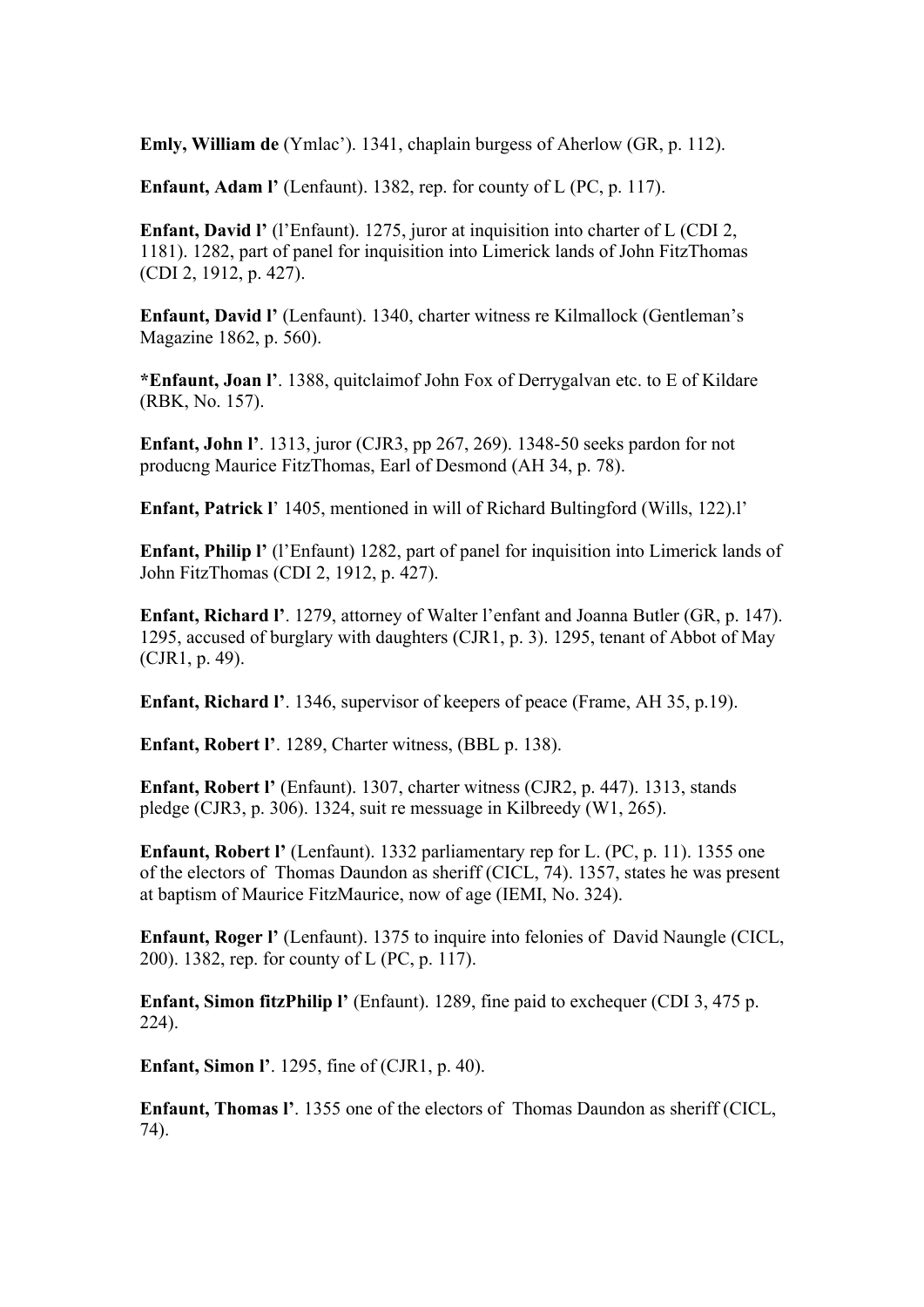**Enfant, Walter l'**. 1279, re land in Carrickittle (GR, p. 147). 1287-93, jnr., witness to grant by Julia de Cogan (RBK, No. 30). 1297, finds Earl of Ulster not guilty of death of a Harald (CJR1, p. 121).

**\*Enfant, Walter & Johanna l'**. 1309-10 Carrickittle and Kilteel *in capite* (RDKPRI (Pipe) 39 p. 41). 1305, rent of Rathmcantan; 10 librates of rent (CJR2, pp 7-8). 1306, no goods in county (CJR2, p. 206). 1306, case re Agnes de Valence continued (CJR2, p. 212).

**Enfaunt, Walter l'**. 1348-50 seeks pardon for not producng Maurice FitzThomas, Earl of Desmond (AH 34, p. 78).

**Enfaunt, Walter l'**. 1377 receives reward for attending council in L. (CICL, 106)

**England, Henry of**. 1282, part of panel and juror for inquisition into Limerick lands of John FitzThomas (CDI 2, 1912, pp 427 & 428).

**Englond, Philip**. 1421, juror for inquisition at death of E of Desmond (COD 3, 45). 1424, FitzThomas, witnessing charter at Askeaton (Gentleman's Magazine 1862, p. 561).

**England, Rossylyn of**. 1282, part of panel for inquisition into Limerick lands of John FitzThomas (CDI 2, 1912, p. 427).

**\*English, Anastasia**. 1331, tenant mentioned in extent of Croom (RBK, no. 127).

**English, Luke** (le engleys) 1301, dean of L sending to King for permission to elect new bishop (CDI 4, 779; AH 36, p. 139). 1302, informing King of choice of Robert of Dundonald as new bishop (CDI 5, 70). 1302, master and dean, appears for diocese (BBL p 71).

**English, Richard** (Anglicus). C. 1240, charter witness(COD 1, 95).

**Ercedekne, Richard le**. 1295, bound to deliver Geoffrey Purcell (CJR1 p. 18). 1295, stands pledge (CJR1 p. 18).

**Erkedecne, Sylvester l'**. 1295, stands pledge (CJR1 p. 17).

**Erchedekyn, William**. 1430, priest of Kildare detaining Croom rectory (CPR 8, p. 413). 1431 Croom vacant by his raising to archdeaconry of Kildare (A 24).

**Erlewyn, John**. 1282 part of panel and juror for inquisition into Limerick lands of John FitzThomas (CDI 2, 1912, pp 427 & 428).

**Erlyngham, Roger**. 1311, juror (CJR3, p. 204).

**Ermeyoc, Thomas de**. 1223-50, burgess of Kilmallock (BBL, p. 25).

**Erstekin, William**. 1430, priest of Kildare to be removed from rectory of Croom (CPR 8, p. 199).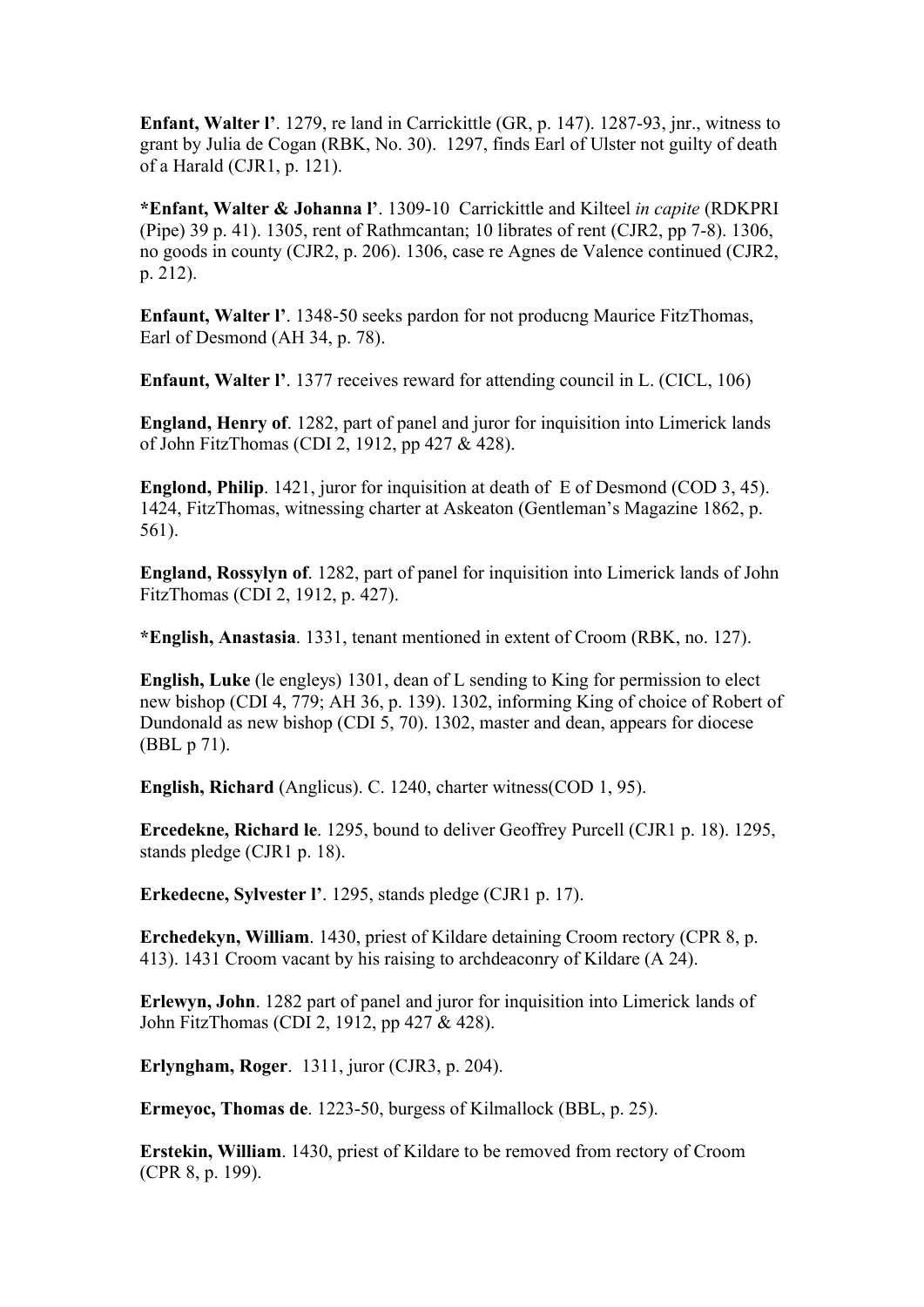**Eskales, William de.** 1247, ordered to give up seisin of Castle Wylekin (CDI 2, 2908).

**Especier, John le.** 1307, plaintiff in case re tenement in L (CJR2, p. 448).

**Esse, Sir Geoffrey de**. 1250-72, Witness list (BBL p. 41). 1282 part of panel for inquisition into Limerick lands of John FitzThomas (CDI 2, 1912, p. 427). 1288, payment into exchequer profits of co. (CDI 3, 434, p. 187). 1286-87, acounts for county (RDKPRI (Pipe) 37, p. 30-31).

**\*Esse, Sir Maurice & Eve de l'**. 1281, arrear of rent at Balysiward (CDI 2 1780). 1282 part of panel for inquisition into Limerick lands of John FitzThomas (CDI 2, 1912, p. 427).

**Essex, Thomas de**. 1305, seneschal of Agnes de Valence (CJR2, pp 8, 78).

**Estam, Henry**. 1311, house burgled. (CJR3, p. 204).

**Estham, John**. 1307, attorney (CJR2, p. 332).

**Estane, John de called Russelet**. 1290 nephew of Odo de Grandison named in inspeximus re Okonagh (CDI 3, 706).

**Estane, Peter de**. 1290, inspeximus of grant by Odo de Grandison to his nephew, of Okonagh (CDI 3, 706).

**Estriser, William le**. 1279, bailiff of Carrickittle (GR, p. 147).

**Ethenard, Audoen** (Ythenard). 1297, acknowledges debt (CJR1, p. 92). 1311, juror (CJR3, p. 204 bis). 1313, juror (CJR3, pp 304, 307). 1313, stands pledge (CJR3, p. 305). 1297, sheriff to levy from (CJR1, p. 127).

**Ethenard, John**. 1306, sergeant, s. of Audoen, case against re a horse (CJR2, p. 288). 1306, pledge(CJR2, p. 309).

**Ethenard, John jnr**. 1313, juror (CJR3, p. 307).

**Ethenard, Ralph**. 1306, sub sergeant of John Ethenard (CJR2, p. 288).

**Euere, Robert**. 1391, appointed constable of castle (CICL, 19)

**Eurford (Orford?), John de.** 1223-50, burgess of Kilmallock (BBL, p. 25).

**Eustace**, 1301 dean of L. (BBL p. 136). 1311, reporting death of bishop Robert (AH 36, p. 143).

**Eustace, Thomas**. 1313, slain (CJR3, p. 312).

**Eustace, William**. 1514, witness to charter of the E of Kildare (CS, p. 245).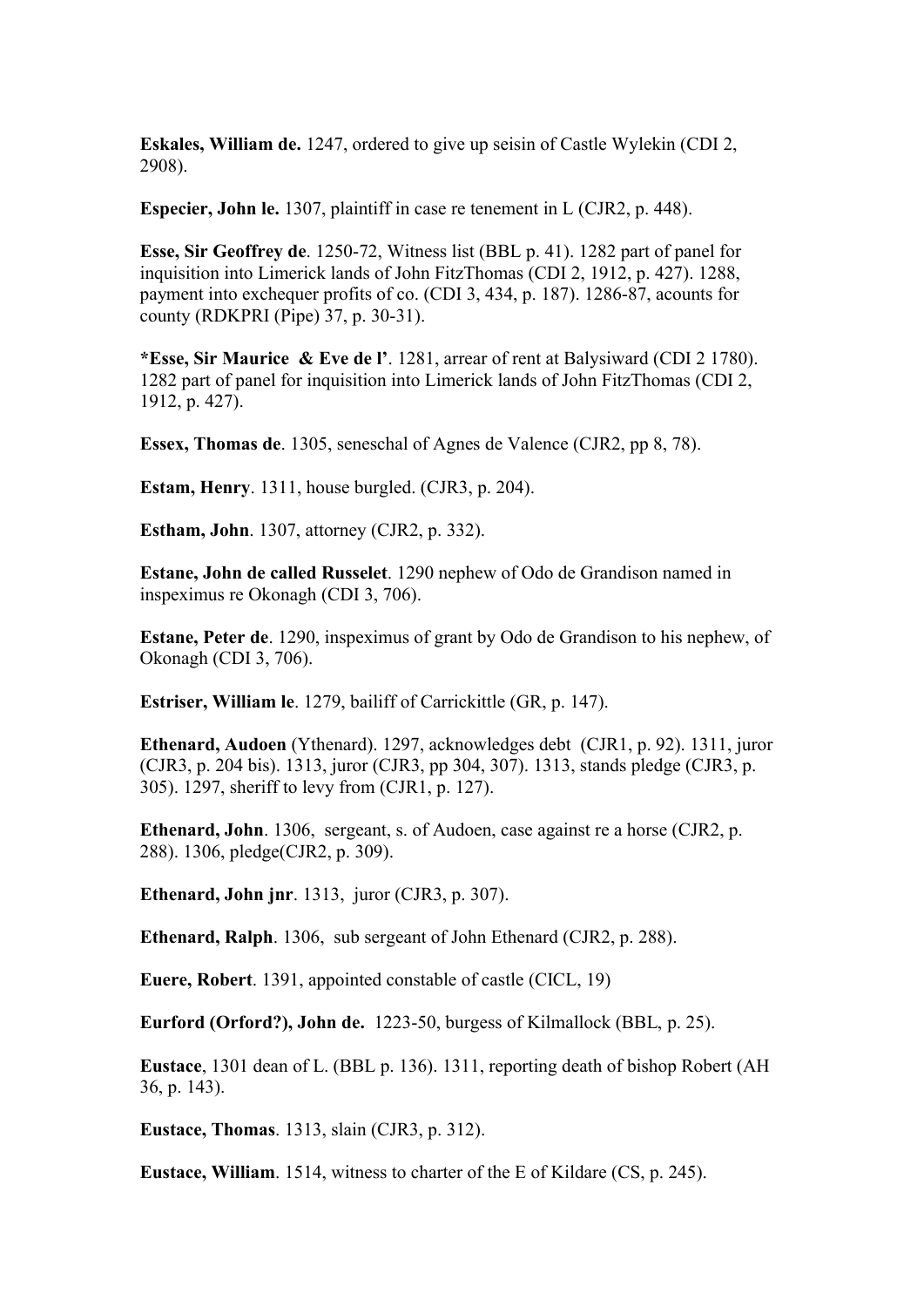**Everard**, master 1217-22, witness list (BBL p. 87).

**Everard, Patrick**. 1542. Mayor of Limerick (COD4 , 269).

**Everdon, Thomas**. 1378, clerk to levy king's debts in various counties including L. and receive payment for same (CICL, 5, 117 & 118). 1393, gets prebend of Effin (CICL, 45).

**\*Everborga**. No date given, son cured by miraculous water, attributed to St. Peter Martyr; house burnt by fire but water container untouched. (Benedict O'Sullivan, *Medieval Irish Dominican Studies*, Four Courts, dublin 2009, p.126)

**Excestre, John de**. 1313, stands pledge (CJR3, p. 310).

**Exeter, Richard of**. 1280, attorney of Odo de Grandison (CDI2, 1847).

**Exon, John de**. 1311, juror (CJR3, p. 203) 1313, juror (CJR3, p. 311)..

**Exonia, Richard de**. 1256-57, itinerant justice (BBL pp 12, 14, 15 & 18)

**Eylward, John (**Eilleward). 1389, gifted prebend of Tullabracky. (CICL, 49, 50 & 51). 1400 to inquire into lands of E. of Desmond (CICL, 149).

**Eyteley, David de**. 1289 father of Henry (BBL p. 138)

**Eyteley, Henry son of David de**. 1289, charter of , giving a messuage and half carucate in Tullybracky to bishop (BBL p. 138).

**Eyterward, John**. 1389, parson and prebend of Tullabracky (W1, 284). See Eylward.

**Evodyn, Peter**. 1427, deceased archdeacon of L (A 10).

**Exeter, John**. 1400 goods in Co. (CICL, 114).

## F

**Faber, David**, 1272-77, father of John, holding in Tullybracky (BBL p. 100).

**Faber, John**. 1272-77, son of David, gives a half carrucate and apputenances in Tullybracky to cathedral (BBL p. 100).

**Fabri, Martin**. Undated, burgess of Kilmallock (BBL p. 77).

**Fabri, Thomas**. Undated, burgess of Kilmallock (BBL p. 78, 80).

**Fagan, Gilbert**. 1300, slain by John le Goes (CJR1, p. 340).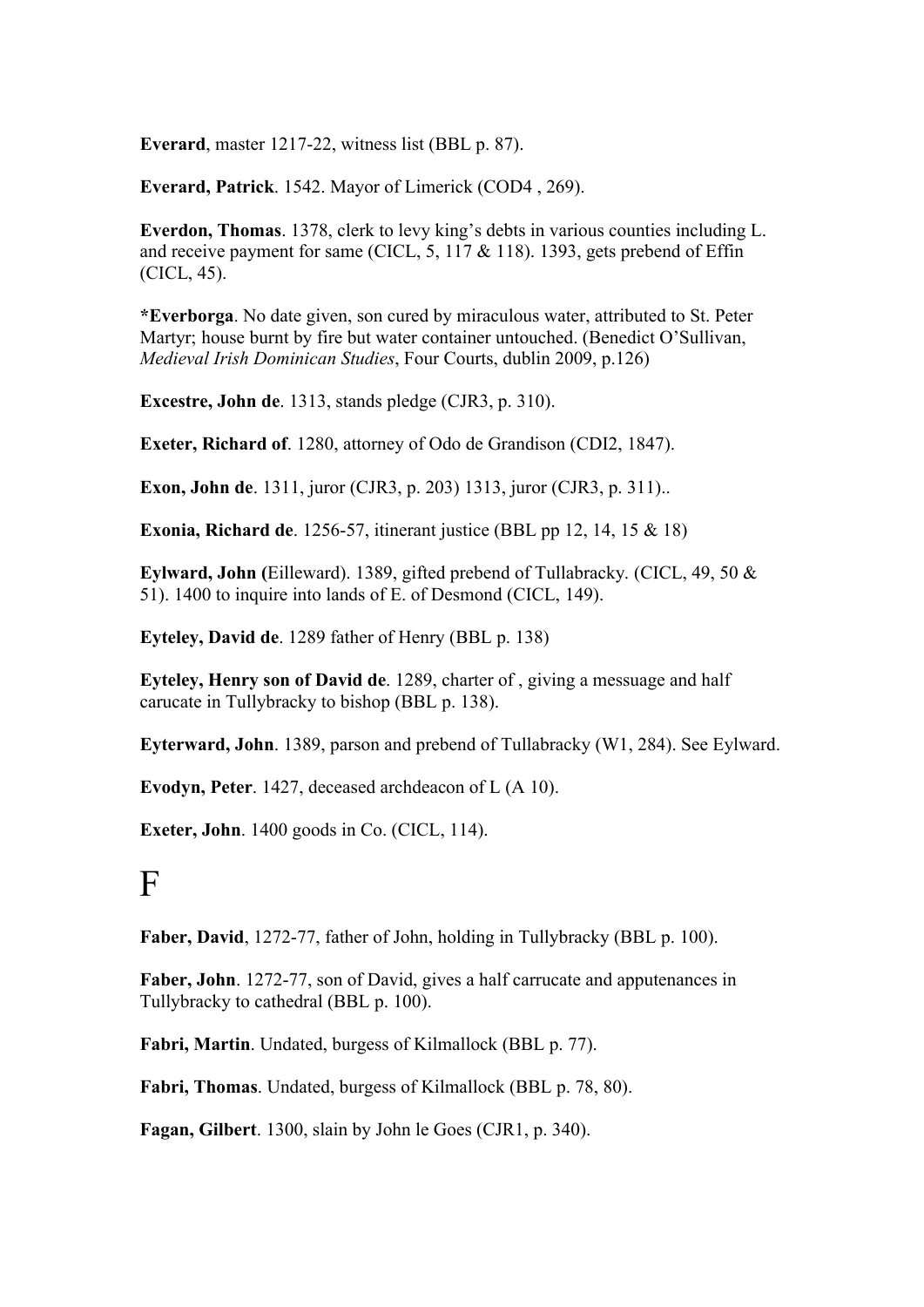**Fanning, Clement** (Fanyn). 1311, accused of abetting (CJR3, p. 203). 1311, plaintiff (CJR3, p. 206). 1313, juror (CJR3, p. 267). 1313, stands pledge (CJR3, p. 268) 1313, coronerr (CJR3, p. 304). 1313, stands pledge (CJR3, p. 305). 1313, coroner (CJR3, p. 305). 1313, no case to answer (CJR3, p. 309).

**Fanning, Davit** (Fanyn). 1341, free tenant in Lickadoon (GR, p. 114).

**Fanning, George**. 1541, juror for extent of Earl of Kildare's Manors in L (CS, p. 177).

**Fanning, Ger**. 1317, to present parson to Tullabracky (W1, 284).

**Fanning, Henry**. 1297, attorney (CJR1, p. 104 bis). 1311, juror (CJR3, p. 207).

**Fanning, John** (Fanyn), 1313, accused of robbery, refuses to answer, sent back to gaol "to the diet". (CJR3, p. 267). 1313, accused of robbery (CJR3, p. 309).

**Fanning, John** (Fanyn). 1346, supervisor of keepers of peace (Frame, AH 35, p.19).

**Fanning, John** (Fanyn). 1341, free tenant in Lickadoon (GR, p. 114).

**Fanning, John** (Fangni, Fangyn). 1514, canon of L, mandate to (CPR 20, 260, 263 & 264).

**Fanning, Philip** (Fannyng). 1541, juror at dissolution of monasteries in L and Any (EIMP, pp 116, 209). 1541, juror for extent of Earl of Kildare's Manors in L (CS, p. 177).

**Fanning, Richard** (Fannyn). C1270-77, witness to charter (BBL p. 102). 1275, juror at inquisition into charter of L (CDI 2, 1181).

**Fanning, Richard** (Fanyn). 1328-29, rent for Balynennan (RDKPRI (Pipe) 43 p. 15).

**\*Fanning, Roesia** (Fanyn). 1297, respondent (CJR1 p.129).

**Fanning, Simon** (Fanyng). 1355 one of the electors of Thomas daundon as sheriff (CICL, 74).

**Fanning, Thomas** (Fanyn). 1341 free tenant of manor of Aherlow (GR, p. 111).

**Fanning, Thomas** (Phanyn). 1295, stands pledge (CJR1 p. 18 bis). 1313, accused of receiving (CJR3, pp 309, 310).

**Fanning, Thomas**. 1541, juror for extent of Earl of Kildare's Manors in L (CS, p. 177).

**Fanning, William**. 1313, accused and acquitted of robbery (CJR3, p. 309 bis, 310).

**Fanning, William FitzSimon , Connautagh** (Fanyn). 1313, thief (CJR3, p. 310).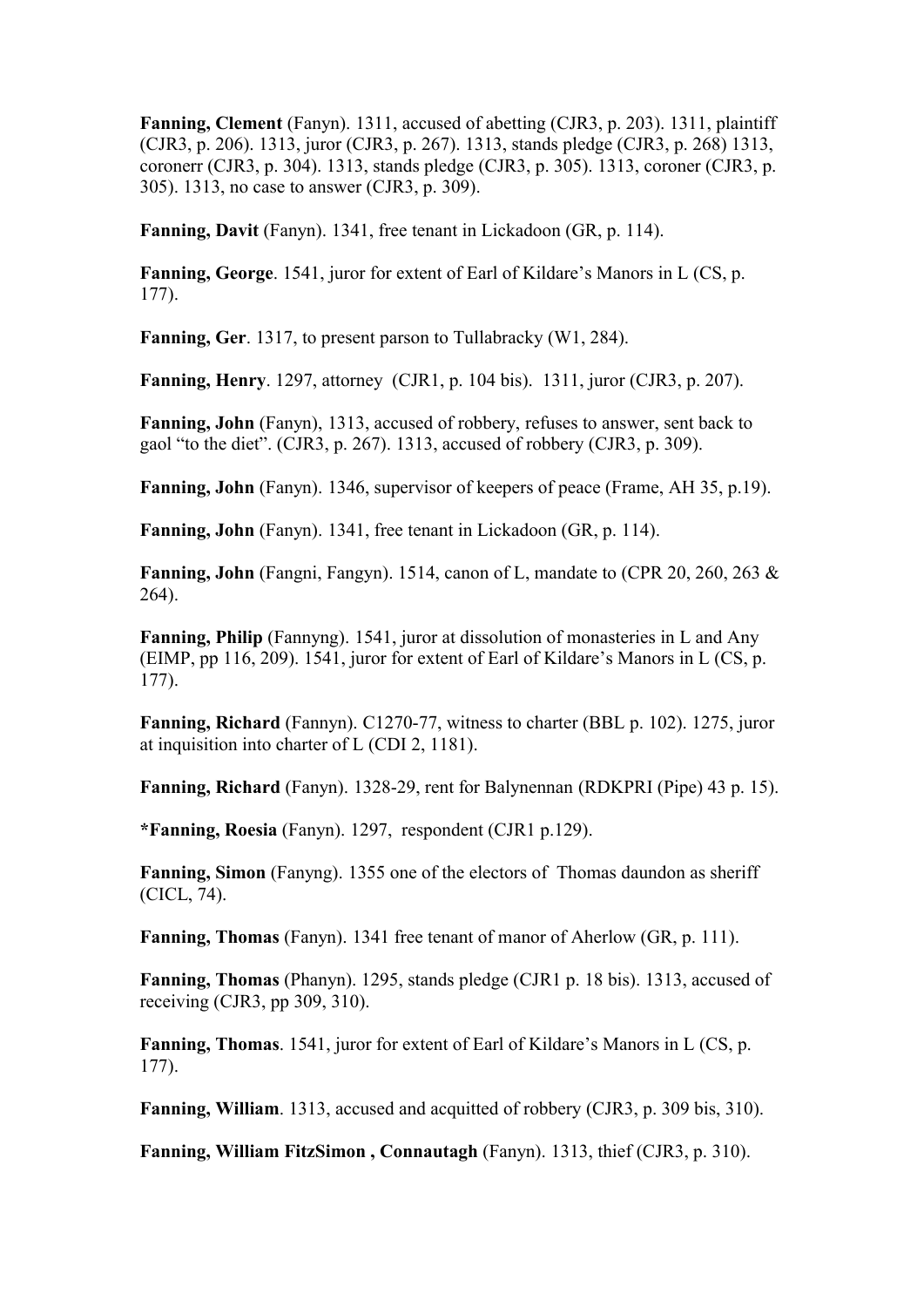**Fannte, Patrick**. 1541, tenant of Kildare estate of Tobernea (CS, p.183).

**Fannte, Stephen.** 1541, juror for dissolution of Dominicans at Kilmallock (EIMP, p. 211).

**Farendon, Conan Herbert de**. Undated but G of Ardfert, in witness list (BBL p. 43).

**Farendon, Herebert**. C 1240, in witness list (RHSJB 562).c. 1220-40 in witness list (BBL p. 86).

**Farman, Nicholas**. 1308, used to serve notice of case (CJR3, p. 100)

**Farman, Richard**. 1313, juror (CJR3, p. 311).

**Farman, Thomas**. 1341, free tenant on manor of Aherlow (GR, p. 113).

**Farrindon, John de**. 1310, letter to re John de Lascapon (CPR 2, p. 67)

**Farendon, Siward de** (Farindon). C 1200, charter witness (COD1, 19). C 1220, charter witness (BBL p. 103).

**Farrel, Sehan** (Pharell, O Pharell). 1445, juror for inquisition at Tullybracky (BBL, p. 161 bis).

**Farrol, Thomas**, 1455, canon of L and prebendary of Donaghmore (CPR 11, 259). 1455, priest of Ferns CPR 11, p. 206).

**le Faukener, Alan.** C 1260, in witness list (BBL p.83).

**Faunt, Thomas**, 1424, canon of L, receiving canonry and preb. in Ossory (CPR 7, p. 357).

**Fedemo, William**. Undated, burgess of Kilmallock (BBL p. 77).

**Fereys, John.** 1298, juror for extent of Glenogra (CDI 4, 551).

**Ferindon, Herbert de**. 1302-03, owes service (RDKPRI (Pipe) 38 p. 75, 76).

**Ferrour, Robert le**. 1306, horse taken from (CJR2, p. 288).1313, slain (CJR3, p. 312).

**Ferrur, Robert**. 1341, burgess of Aherlow (GR, p. 112).

**Fetherstanhalgh, Adam de**. 1331, constable of castle (PR 1330-34, p. 83).

**Ffynover, Peter**. 1300, witness to extent of Caherconlish (RBO, p154).

**Fiach.** 861, Fiach of L. died (AFM).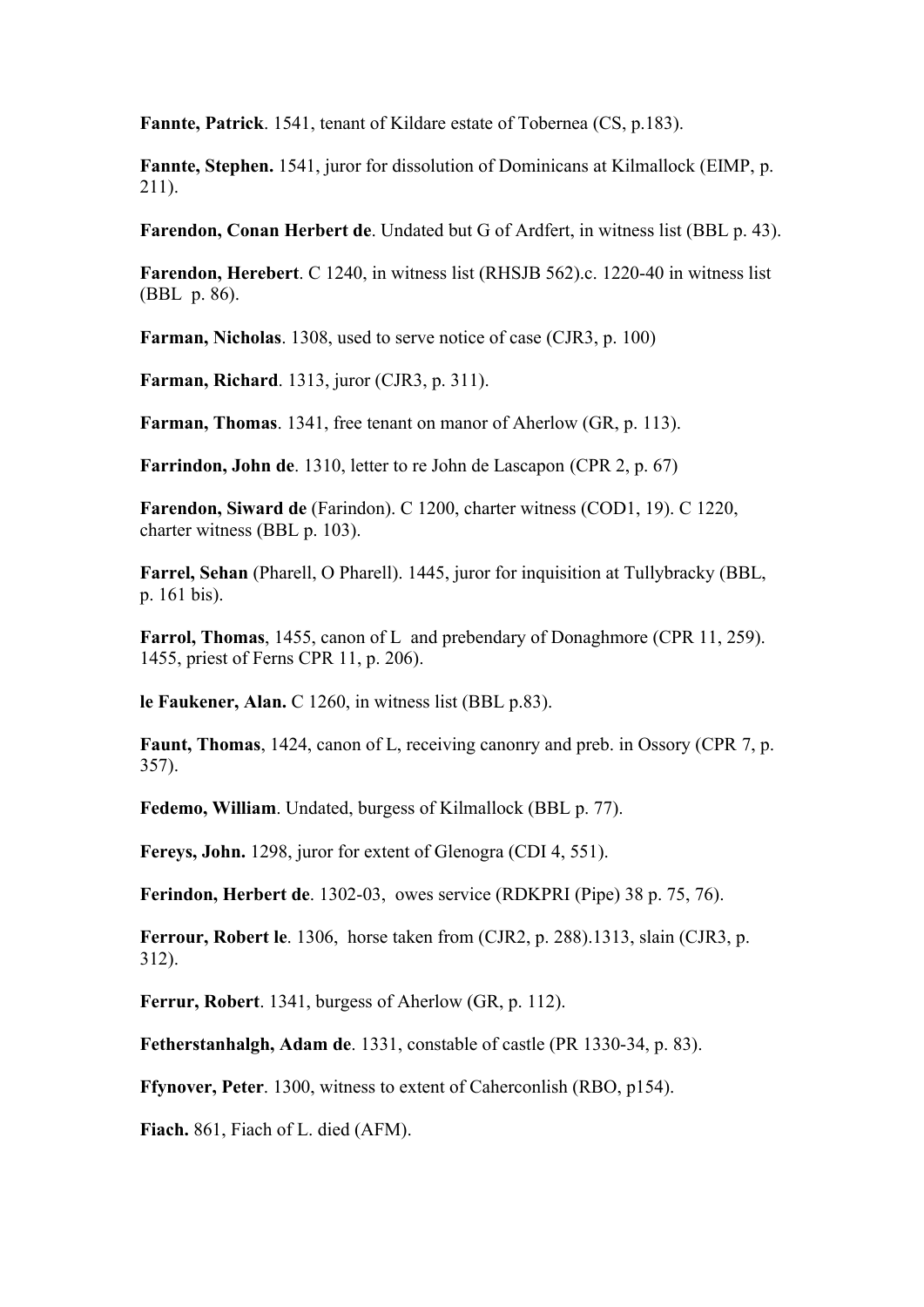**Finoure, William de**. 1242, juror for inquisition of Castle Wilkin, manor of de Burgh (Dryburgh p. 57).

**Firter, Philip**. 1313, Kerry victim of theft (CJR3, p. 305).

**Fisher, Hugh** (Piscator). C1220, tenement holder in city. (BBL pp 52 & 101).

**Fissacre, Warin de,** 1260-61owing money to exchequer (RDKPRI (Pipe) 35, p. 41).

**Fitz, Nicholas.** 1447, deceased prebendary of Ardcanny. (CPR 10, p. 293).

**FitzAbbot, Henry**. 1432, a Geraldine, granting in Caherconlish (COD 3, 97).

**FitzAdam, David**. 1251, holds fee in Tobernea. 1251 tenant of Tobernea (CDI 1, 3203).

**FitzAdam, Elias** (son of Adam). 1250-72 quitclaims Clonlisdonnan and Ertherath to bishop Robert (BBL p. 42).

**FitzAdam, Edmund**. 1398, provision of canonry and prebend in Lismore and Cloyne, while canon and preb of Kyllide-Killeedy in L (CPR,5, 102). 1402, canon of L. and papal mandatory (CPR 5, p. 468). 1414, canon of L (CPR 6 p. 397). 1428 becomes Hospitaller; vicar of Glenogra and preb of Dysert engus become vacant (CPR  $8, 2 \& 75$ ; A 15  $\& 20$ ). 1432 death of, member of household of Jordan of Sabino (CPR 8, p. 450; A 28). 1454, named as deceased canon and preb. of Dysertengus (CPR 10, p. 697).

**FitzAdam, Henry**. 1311, juror (CJR3, p. 215).

**FitzAdam, John** (son of), 1337 tenant of bishop in Mungret (BBL p. 154).

**FitzAdam, John.** 1288, tenant of Any manor in extent (CDI 3, 459). 1324-25 of Oweystoun, lands of Any held of Thomas son of Richard de Clare in escheat, messuage, 36 acres land and 2 meadow (RDKPRI (Pipe) 42 p. 57 & 60). 1295, stands pledge (CJR1, p. 4). 1297, jury of 24 (CJR1, p. 98). 1300, witness to brawl (CJR1, p. 343).

**FitzAdam, John**. 1311, juror (CJR3, pp 204, 206). 1313, answer for pledge (CJR3, p. 267). 1313, juror (CJR3, pp 306, 309). 1313, absent juror (CJR3, p. 307).

**FitzAdam, John**, of Hisbarderston. 1306, juror for inquisition on Knytheston (CJR2, p. 286).

**FitzAdam, John**, of Balygene. 1307, absent recognitor in disseisin case (CJR2, p.429).

**FitzAdam, Laurence**. 1304, juror re case about lands in Co. L (RBK No. 105).

**FitzAdam, Maurice**. 1295, stands pledge (CJR1, p. 4). 1306, absent juror (CJR 2, p. 236).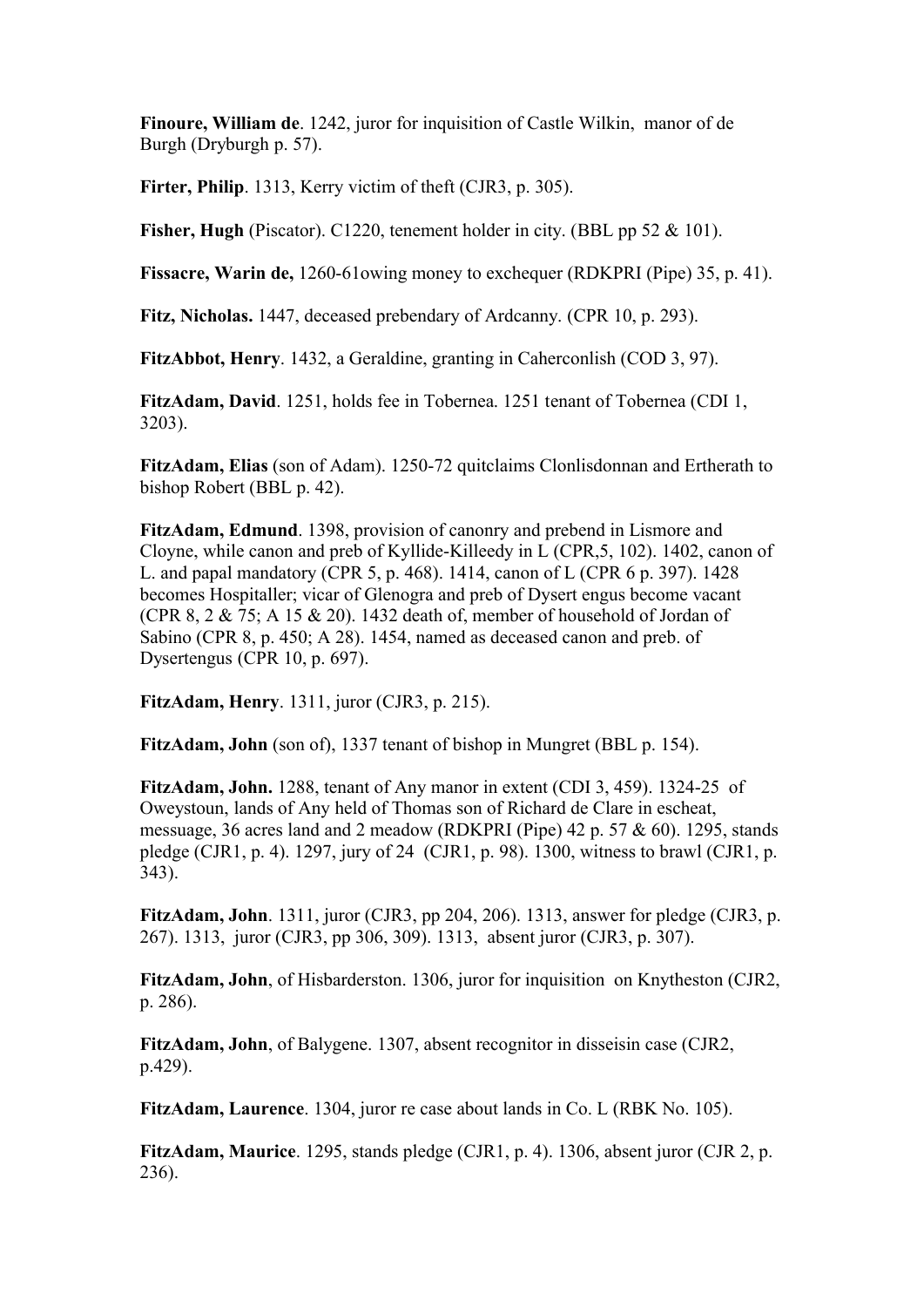**FitzAdam, Peter**. 1355 one of the electors of Thomas Daundon as sheriff (CICL, 74).

**FitzAdam, Philip**. 1311, juror (CJR3, pp 205, 206).

**FitzAdam, Richard.** 1240, juror for inquisition of Esclon manor of de Burgh (Dryburgh p. 56; IEMI No. 2).

**FitzAdam, Richard, de Clarayn**. 1313, juror (CJR3, p. 307).

**FitzAdam, Richard** (alias de Burgo). 1457, making accusations against prior of St Mary's House (CPR 11, p. 292).1468, named as resigned former prior of St Mary's House (CPR 12, p. 626). 1486, mention as former prior of St Mary's House. (CPR 14, p. 130).

**FitzAdam, Thomas**. 1215-22, witness to charter of Bishop Edmund granting Omayl to John St John (CDI 1, 1812).

**FitzAdam, Walter**. 1311, juror (CJR3, p. 215). 1300, of the Corbally, case v. serjeant of king of Grene (CJR1, p. 342).

**FitzAdam, William**. 1307, summons server (CJR2, p.389).

**FitzAlekoc, Thomas**. 1295, mention in complaint v Roger de Lees, (CJR1, p.51).

**FitzAlexander, Adam**. 1299, juror for inquisition into manor of Shanid (CDI 4, 551). 1307, absent juror; of Shanagolden (CJR2, p. 453).

**FitzAlexander, John**. 1261, witness to inquisition on Shanid and Newcastle (AH Vol. 6, p. 295).

**FitzAlexander, John**. 1306, acknowledges debt (CJR 2, p. 223).

**FitzAllan, Griffin** (son of). 1257, itinerant justice at L. (BBL pp 12, 14 & 18).

**FitzAlan, John**. Undated, burgess of Kilmallock (BBL p. 75).

**FitzAlured, Thomas**. 1287-93, witness to grant by Julia de Cogan (RBK, No. 30).

**FitzAndrew, Robert**. 1288, juror for extent of Any manor & tenant (CDI 3, 459 ter).. 1295, coroner of Any (CJR1, p. 50).

**FitzAnthony, Thomas**. 1261, mentione in inquisition on Shanid and Newcastle (AH Vol. 6, p. 295).

**FitzAudoen, John**. 1295, in mercy for non prosecution (CJR1 p. 18).

**FitzAudoen, Thomas**. 1295, pledge, in mercy (CJR1 p. 38).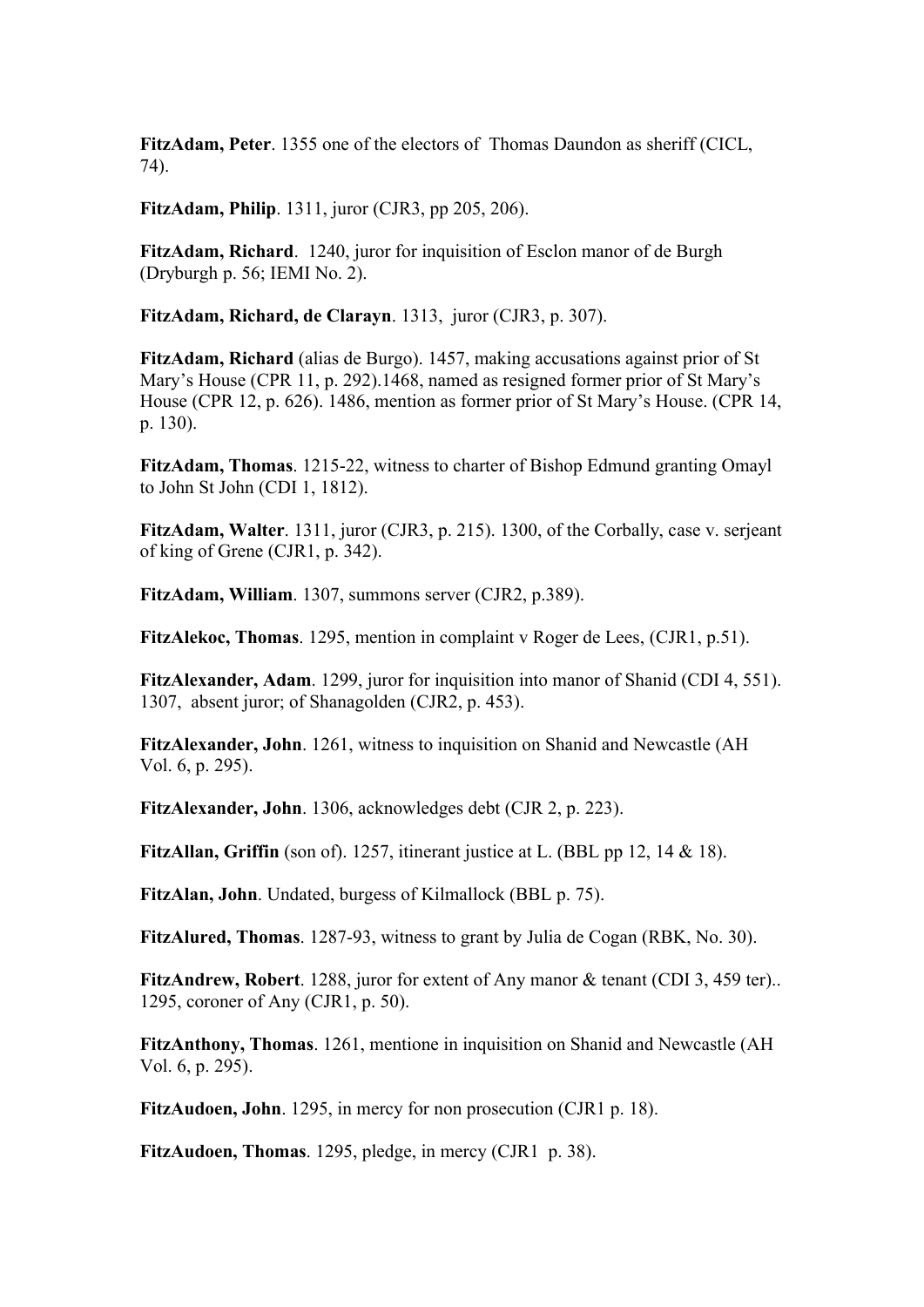**FitzBernard, Hugh**. 1261, witness to inquisition on Shanid and Newcastle (AH Vol. 6, p. 295).

**FitzBishop, Thomas** (son of). 1200-01, witness list of inquisition. (BBL p. 27).

**FitzDavid, Henry**. 1297, to be summonsed to court (CJR1, p. 91). 1313, juror (CJR3, pp 304, 312).

**FitzDavid, John**. 1313, juror (CJR3, p. 267).

**FitzDavid, John** (son of). 1272-77 quitclaims half a carucate in Tullybracky to cathedral (BBL p. 100).

**FitzDavid, John.** 1346, Commissioner of peace, Ardagh cantred (Frame, AH 35, p. 19). 1348-9, holding land from Giles de Balddlesmere in Newcastle (CIPM9, No 119). 1348, tenant in Mahoonagh (IEMI, no. 292).

**FitzDavid, John**. 1337, tenant in Clonshire (BBL, p. 157).

**FitzDavid, Philip.** 1295, stands pledge (CJR1, p. 76).

**FitzDavid, R**. (son of). 1222-50, witness list (BBL, p. 43).

**FitzDavid, Richard**. 1299 juror at extent of Maynwyr (Monagay?) and Killeedy (CDI 4, 551).

**FitzDavid, Roger and Isabella**. 1284, court cases re land (BBL pp 11, 12 & 14).

**FitzDavid, William.** 1295, stands pledge (CJR1 p. 17). 1306, plaintiff and defendant in trespass case (CJR2, pp 307, 309).

**FitzDavy, John**. 1466 (RC8/41, pp, 23, 25 & 28-31).

**FitzDean, Menric** (son of dean, recte Henry?). c 1240, witness list (BBL p. 113).

**FitzDean, Thomas**. 1375, collector for diocese (CICL, 270). 1381, vicar of Garth collector for bishop's £10 (CICL, 175)

**FitzEdmund, Thomas**. 1424 witnessing charter at Akeaton (Gentleman's Magazine 1862, p. 561).

**FitzElia, Bernard**. 1308, granted Kings peace while on service in Scotland (CJR3, p. 115).

**FitzElias, Norman**. 1346, Commissioner of peace, Ardagh cantred (Frame, AH 35, p. 19). 1348, juror for inquisition into Mahoonagh (IEMI, no. 292). 1357, states he was in Newcastle at time of birth of Maurice FitzMaurice, now of age (IEMI, No. 324).

**FitzElles, John**. 1421, juror for inquisition at death of E of Desmond (COD 3, 45).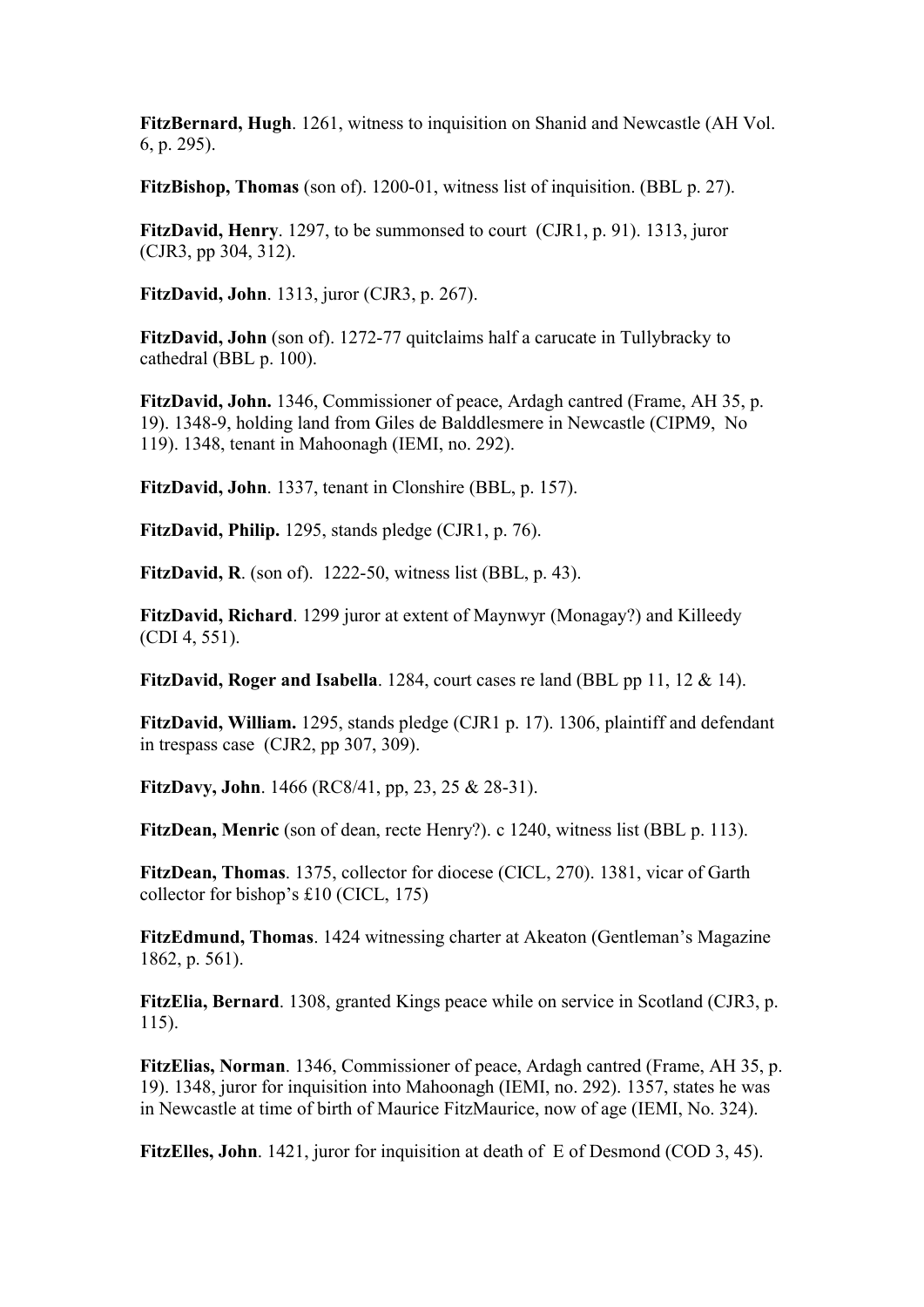**FitzEly, William**. 1275, juror at inquisition into charter of L (CDI 2, 1181).

**FitzEustace, Thomas**. 1297, respondent in disseisin case (CJR 1, p. 160). 1306, juror for inquisition on Knytheston (CJR2, p. 286).

**FitzFulco, Thomas**. 1295, standing pledge (CJR1, p. 70).

**FitzGarrad, William FitzJames**. 1541, tenant of Kildare estate of Tobernea (CS, p.181 several refs).

**FitzGarrett, Thomas** (Gerot). Custodian of Athneasy (W1, 269).

**FitzGeoffrey, Adam**. 1307, recognitor (CJR2, p.429). 1311, juror (CJR3, p. 215).

**FitzGeoffrey, Alexander** (Godfred). 1284, of Anhid, granted Howardstown to Archbish of Dublin (W1, 281).

**FitzGeoffrey, John** ( Galfridus; son of). 1257, party with bishop to concord over Cormoran and Falsky (BBL p. 15). Undated, father of Adam (BBL p. 82). 1275, inquision states pool of L offered to (CDI 2, 1181). 1290, court case re. Manors of Adare etc. (CDI 3, 800).

**FitzGeoffrey, Thomas**. 1311, robbery victim (CJR3, p. 215).

**FitzGer', Patrick**. 1330, tenant of Any (RK, p. 51).

**FitzGerald, David**. 1324 lawsuit re Ballycahane (W1, 84).

**FitzGerald, Gerald.** Tempus Henry III, son of maurice FitzG, enfeoffed Adare et al. (Calendar State Papers Ireland, Carew, Howth, p. 364).

**\*FitzGerald, Juliana**. 1289, claims land at Dromassell (W1, 91).

**FitzGerald, Maurice** 1224 with justiciar at Limerick (Inquisition; AH 27, p.106). 1242 agreement with Bishop Luke of Dublin re Oconagh (AAR, p.66). c1225, charter witness re Carrickittle (GR, p. 164). 1236-54 quitclaim to in Adare (RBK, No 20). 1251, grant of free warren in demesne lands of Carbri (CDI 1, 3137). 1234, takes custody of Coonagh (PR, 19 Henry III, p. 83). 1237, case of mort d'ancestor, re Fedamore (CDI 1, 2383). 1233, to hold Gren (CDI, 1, 2045). 1234, gets market at Gren (CDI 1, 2182). 1215, holds Croom (W1, 90). 1280-81, heirs owe to court (RDKPRI (Pipe) 36, p. 54, 62). .1275, justiciar, inquisition stated citizens pool of L from for 3years (CDI 2, 1181). 1295, debt owed to heirs (CJR1, p. 2).1310, m to Agnes de Valence, mentioned in inquisition on Athlacca (RBK, No. 136). 1281-2, Glenogra held from him by John FitzThomas (CIPM2, No 437).

**FitzGerald, Maurice** 1318, witness to grant to Blanch Kildare (RBK, No. 138). Tempus Henry III, enfeoffed in Adare et al. (Calendar State Papers Ireland, Carew, Howth, p. 364). 1283 land held from by John FitzThomas (CDI 2, 1912). 1299, inspeximus of charter from John de Verdun to Maurice Fitzgerald and Agnes de Valence (CDI 4, 672). 1290, court case re. Manors of Adare etc. (CDI 3, 800). 1304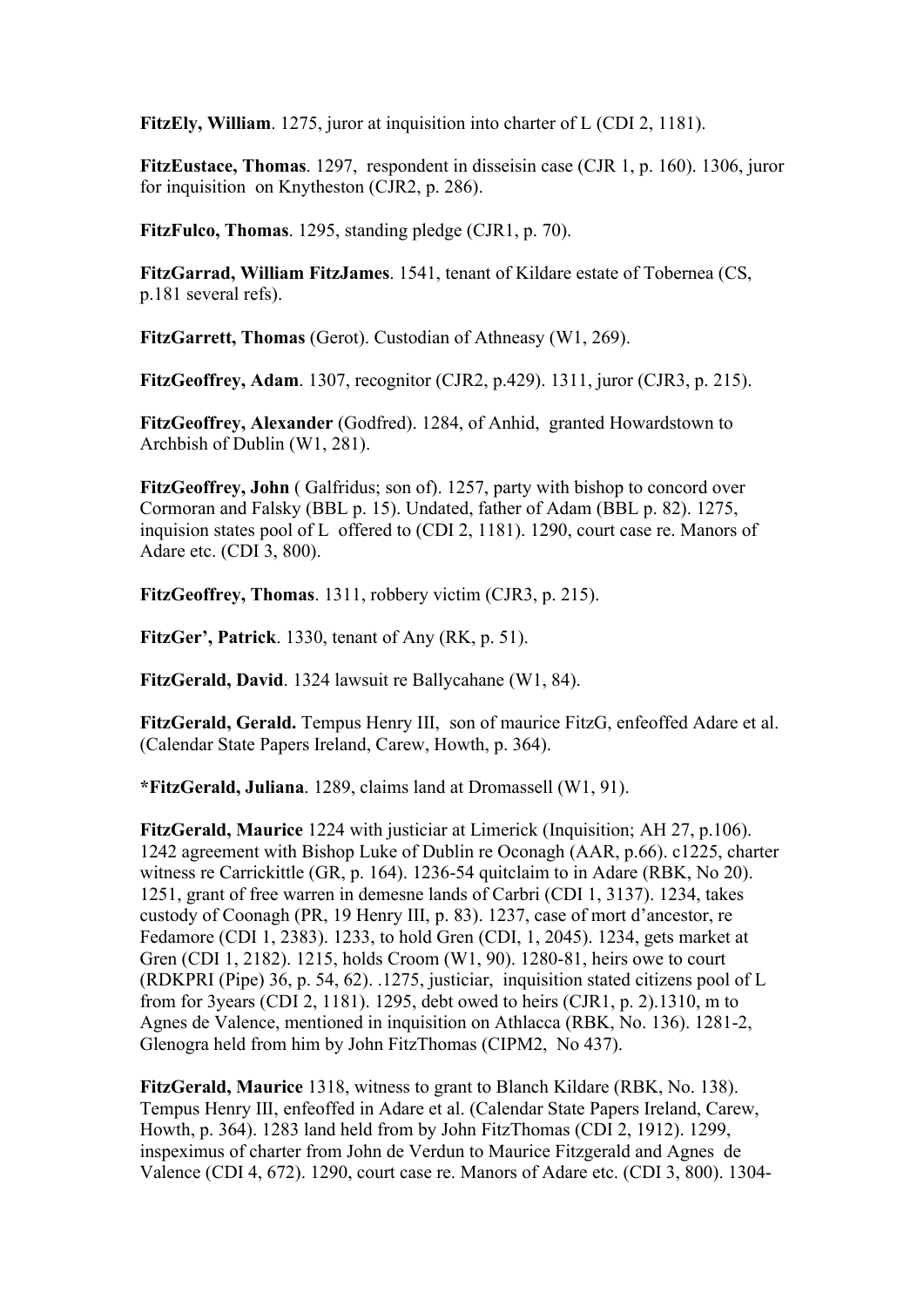08 estate in hands of king (Ancient petitions, AH, 34, p. 93). 1318 removed Dundon from Howardstown (W1, 281). 1332-33, service accounts (RDKPRI (Pipe) 43 p. 49).

**FitzGerauld, Robert**. 1422, appointed justice for Co. (CICL, 116).

**FitzGerauld, Walter**. 1400, keeper of peace (CICL, 124, 147),

**FitzGeraud, William** (FitzGerald). 1407, to be justice (CICL, 96). 1408, appointment at justice (CICL, 192). 1410, justice (CICL, 7). 1411, justice (CICL, 118). 1421, appointed justice for Co. (CICL, 122 & 114). 1422, appointed justice for Co. (CICL, 116).

**FitzGerald, John** (Knight of Glin). 1500, to be archdeacon of L (CPR 17a, 1216).

**FitzGerot, Thomas**. 1409, takes custody of Athneasy manor (CICL, 39).

**FitzGibbon, Richard** (Fisgybun). 1475 holding rectory of Ballingaddy (CPR 13, p. 44).

**FitzGerald, William** (Gelald), **William**. 1341 free tenant of manor of Aherlow (GR, p. 111& 115).

**\*FitzGibbon, Margaret**. 1483, died, wife of Cornelius O'Dea, paid for part of Franciscans at Adare (W1, 70).

**FitzGibbon, William fitzEdmund**. 1497, rector in Emly gets rectory of Athneasy (CPR 16, 749)

**FitzGilbert, Henry**. 1307, on the run (CJR2, p. 518).

**FitzGilbert, John**. 1282 juror at inquisition into lands of John FitzThomas (CDI 2 , 1912, p. 428).

**FitzGilbert, John**. 1313, juror (CJR3, p. 269). 1295, stands pledge (CJR1, p. 76).

**FitzGilbert, Ralph**. 1286, fined paid to exchequer by (CDI 3, 271, p.125).

**FitzGilbert, Simon**. C. 1230-40, son of Gilbert the latimer, gives donation to church (BBL pp 36 &50).

**FitzGilbert, Thomas**. 1338, free tenant in inquisition into Caherconlish (IEMI, no. 275). 1341, holding fees in de Multon manors (GR, p. 115). 1334-35, accounts for manor of Glenneth (RDKPRI (Pipe) 44 p. 46). 1348-9, holding land from Giles de Balddlesmere in Newcastle (CIPM9, No 119). 1348, tenant in Mahoonagh (IEMI, no. 292).

**FitzGilbert, William**. C 1240, granted moiety of Rosachi (COD 1, 95)

**FitzGilbert, William**. 1291, fine to exchequer (CDI 3, 965, p. 433).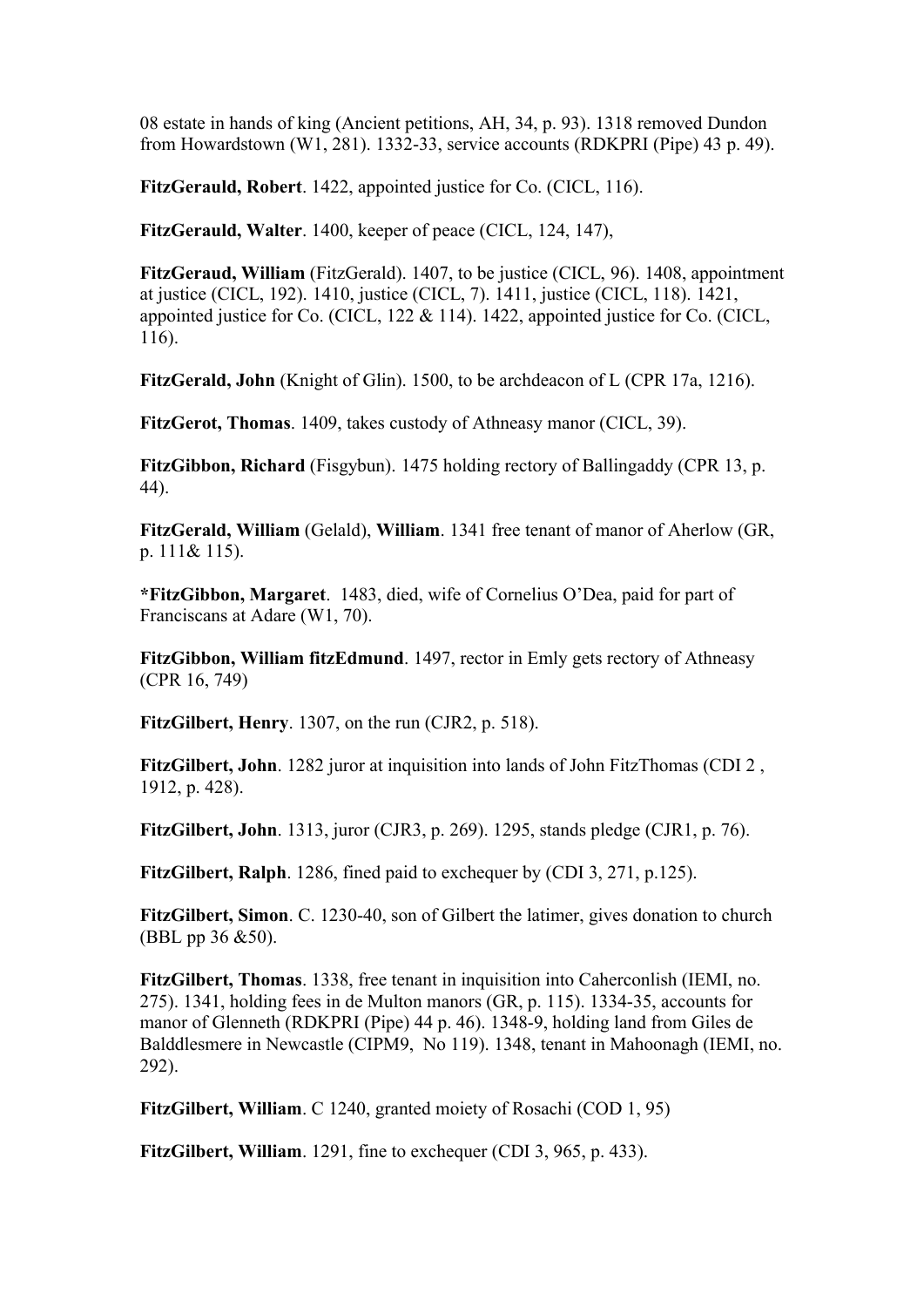**FitzGilbert, William**. 1321, juror for extent of Corcomohide (IEMI, No. 200).

**FitzGillekeran, William**. 1251 tenant in Oconagh (AAR, p. 74).

**FitzGregory, Philip**. 1300, witness to extent of Caherconlish (RBO, p154).

**FitzGriffin, William** (son of). 1258, bailiff of Henry Fitzrichard, letter addressed to (BBL p. 47).

**FitzHarry, Richard** (alias Fitz Nicoll; fitzHanry). 1455 swaps rectory of Baleingadig for precentorship (CPR 11, p. 10). 1461 dispute over precentorship (CPR 12, p. 117). 1475, reference to his resignation of Ballingaddy (CPR 13, p. 44).

**FitzHector, John FitzRichard.** 1315, suit re land at Ballymurphy (W2, 137).

**FitzHector, Richard**. C. 1240, charter witness(COD 1, 95).

**FitzHenry, Adam**. 1295, pledge (CJR1, p. 76). 1313, stands pledge (CJR3, p. 306).

**FitzHenry, David**. 1300, tenant Caherconlish (RBO, p. 156)

**FitzHenry, Gerald**. 1282 part of panel for inquisition into Limerick lands of John FitzThomas (CDI 2, 1912, p. 427). 1311, stands pledge (CJR3, p. 222). 1313, juror (CJR3, pp 267, 308). 1299 goods confiscated as damages for trespass (CJR1, p.245). 1307, accuser in disseisin case re Balyboudan (CJR2 p. 457). 1307 juror (CJR2, p. 516).

**FitzHenry, Griffin**. 1331, juror for extent of manor of Adare and Castleroberts (RBK, No. 135).

**FitzHenry, Henry** (son of). Pre 1207, charter witness (BBL, p 111).

**FitzHenry, John.** 1297, disseisin case re Killonegh (CJR1, p. 97).1313, juror (CJR3, p. 267).

**FitzHenry, John**. 1391, pardoned for sedition (CICL, 17)

**FitzHenry, Meyler**. 1207, to take the city into hands of (CDI 1, 310, 314, 328). 1201- 02, inquisition into church lands taken by (BBL pp. 25-7). 1175 at first taking of L (Expug, p. 151).

**FitzHenry, Nicholas**. 1338, juror for inquisition taken at Cashel for Caherconlish (IEMI, no. 275).

**FitzHenry, Richard**. 1306, crops given to (CJR 2, p. 223). 1307, accused re afers (CJR2, p. 449).

**FitzHenry, Robert**. 1318 robbed church of Ardpatrick (W1, 259).

**FitzHenry, William**. Undated, burgess of Kilmallock (BBL p. 75).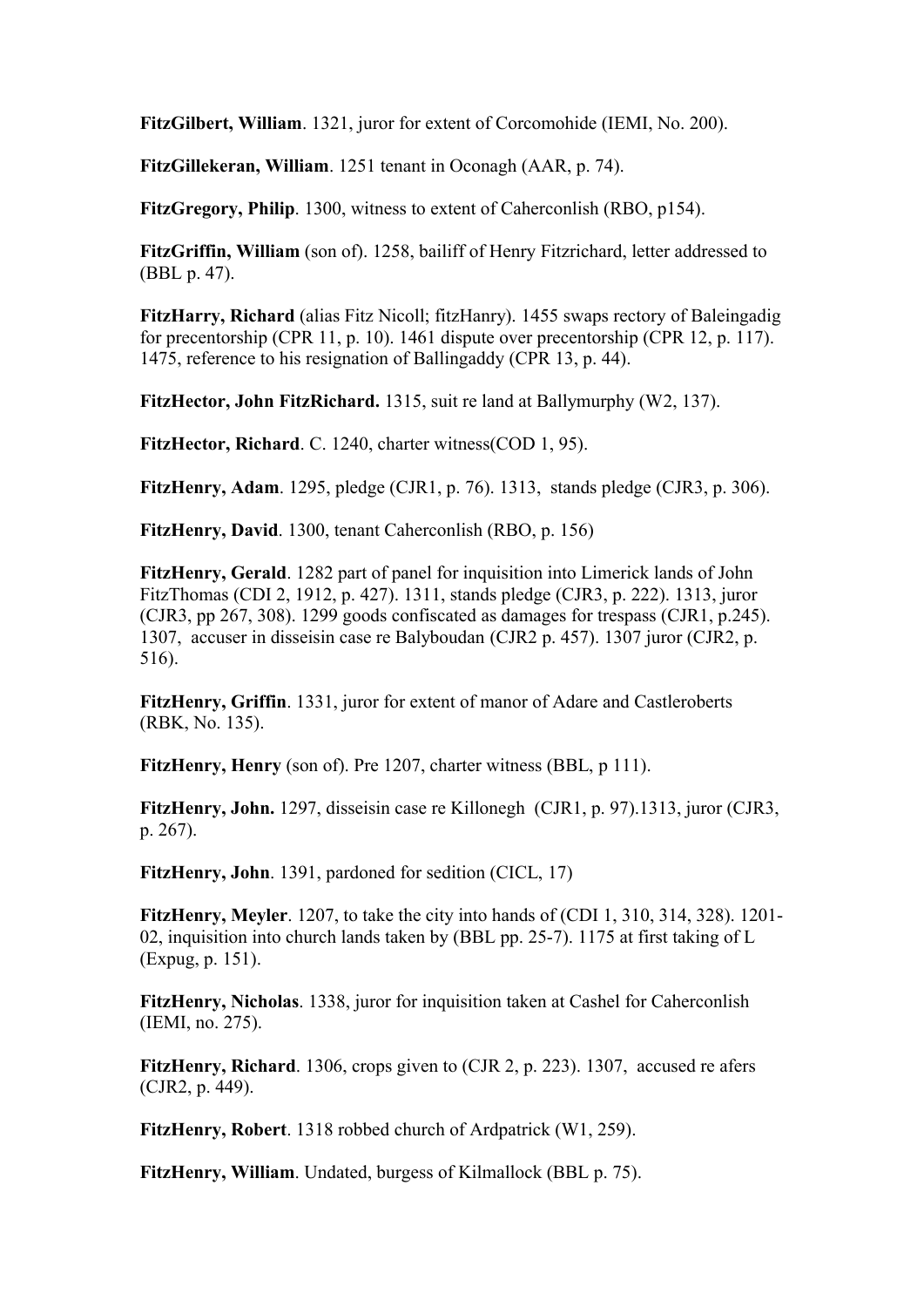**FitzHenry, William**. 1331, juror for extent of manors of Carrickittle and Grene and Esgrene (RBK, No 132 & 133).

**\*FitzHerbert, Walter & Alice**. 1234, in court case re Mungret (BBL p. 17).

**FitzHeruy, Maurice FitzPhilip**. 1295, standing pledge (CJR1, p. 71).

**FitzHervy, Henry**. 1261, witness to inquisition on Shanid and Newcastle (AH Vol. 6, p. 295).

**FitzHubert, Henry**. 1222-50, witness list (BBL p. 135). 1231-52, h. filio Huberti witness (BBL p. 122).

**FitzHugh, Alexander**. 1290, brother of Griffin, holds three burgages in Limerick given to Canons of Fermoy (CChR 2, p. 341).

**FitzHugh, Henry**. 1297, attorney (CJR1, p. 110).

**FitzHugh, Hugh**. 1307, mention in disseisin case (CJR2, p.430).

**FitzHugh, Jacob FitzRobert**. Undated, burgess of Kilmallock (BBL p. 78).

**FitzHugh, John** (son of), 1272, canon of L, (BBL p. 62).

**FitzHugh, John**. 1313, juror (CJR3, p. 304).

**FitzHugh, John**. 1331, juror for extent of manor of Adare and Castleroberts (RBK, No. 135).

**FitzHugh, Robert**. Undated, burgess of Kilmallock (BBL p. 77).

**FitzHugh, Ludovic** (son of), c. 1220, witness list (BBL p. 104). 1224, witness at inquisition (Inquisition; AH 27, p.106).

**FitzHugh, Robert.** 1223-50, burgess of Kilmallock (BBL, p. 25). Undated, burgess of Kilmallock (BBL p. 73, 74, 75).

**FitzHugh, Thomas**. 1321, tenant named in inquisition into Askeaton (IEMI, No. 210).

**FitzHugh, William**. 1297, plaintiff (CJR1, p. 110). 1313, juror (CJR3, p. 306).

**FitzJohn, Adam**. 1286, fine to exchequer for release of venue (CDI 3, 271, p. 122). 1295, attorney? (CJR1, p. 75).

**FitzJohn, Adam**. Undated, burgess of Kilmallock (BBL p. 77, 78).

**FitzJohn, Adam**. 1297, juror (CJR1, p. 98).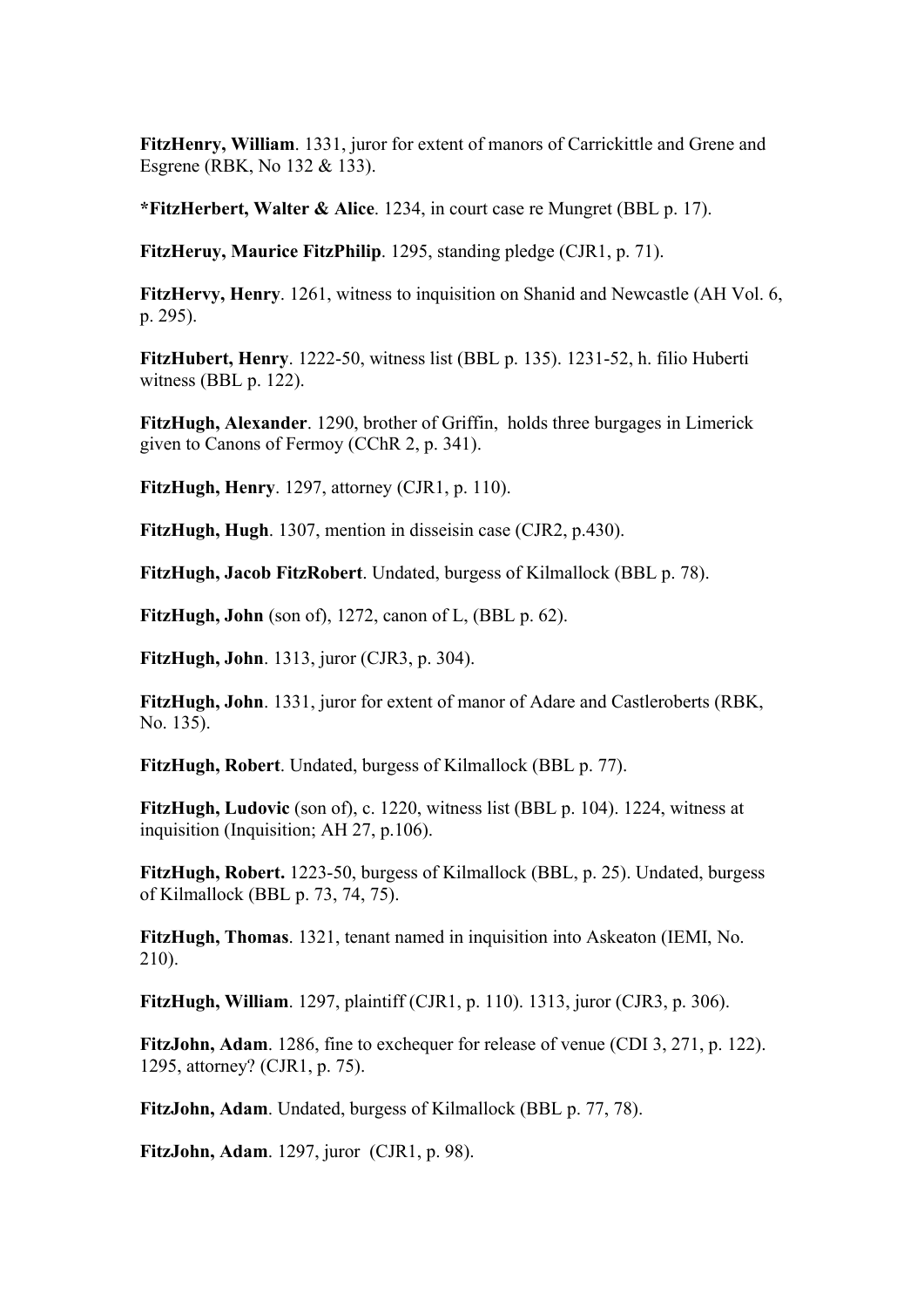**FitzJohn, Andrew**. 1307, absent recognitor in disseisin case (CJR2, p.429).

**FitzJohn, David**. 1313, stands pledge (CJR3, p. 305). 1313, ditto (CJR3, p. 307). 1325-26 stands pledge (RDKPRI (Pipe) 42 p. 73).

**FitzJohn, Germyn**. 1332-33, chattels forfeit (RDKPRI (Pipe) 43 p. 49).

**FitzJohn, Gilbert**. 1285-87, pays in fine of Henry Dobyn to exchequer (CDI 3, 149 p. 51; 309 p. 140; 341 p. 152). 1295, stands pledge (CJR1, pp 4, 11, 71).

**FitzJohn, Henry**. 1300, witness to extent of Caherconlish (RBO, p154). 1300, tenant by service Caherconlish (RBO, p. 155). 1288, tenant of Any manor in extent (CDI 3, 459).

**FitzJohn, Henry**. 1311, juror (CJR3, p. 204).

**FitzJohn, Henry Davy**. 1331, tenant of manor of Adare and Castleroberts (RBK, No. 135).

**FitzJohn, John** (son of) 1250-72 Witness list (BBL p. 58).

**FitzJohn, John**. 1313, stands pledge (CJR3, p. 307). 1299, free tenant of manor of Shanid (CDI 4, 551). 1295, stands pledge (CJR1, pp 4, 11).

**FitzJohn, Sir John.** 1307, to take fugitives in Okonyl (CJR2, p. 518).

**FitzJohn, Jordan**. Undated, burgess of Kilmallock (BBL p. 77).

\***FitzJohn, Maurice m. to Matilda de Barry**. 1283 land held from by John FitzThomas (CDI 2, 1912).

**FitzJohn, Maurice FitzJohn**. 1295, fined (CJR1, p. 4).

**FitzJohn, Maurice**. 1313, kings serjeant (CJR3, p. 306).

**FitzJohn, Michael**. 1313, juror (CJR3, p. 306). 1331, juror for extent of manor of Adare and Castleroberts (RBK, No. 135).

**FitzJohn, Nigel**. 1310, juror for extent of manor of Athlacca (RBK, No. 136). 1328- 29, stands surety (RDKPRI (Pipe) 43 p. 16). 1306, juror for inquisition on Knytheston (CJR2, p. 286).

**FitzJohn, Norman**. 1302-03, fine for deaths of Adam and William Brun (RDKPRI (Pipe) 38 p. 75). 1295, felon (CJR1, p. 70).

**FitzJohn, Patrick**. 1295, accused of trespass (CJR1, p. 75). 1328-29, stands surety (RDKPRI (Pipe) 43 p. 16).

**FitzJohn, Peter**. 1331, juror for extent of manor of Carrickittle and Grene and Esgrene (RBK, No 132 & 133).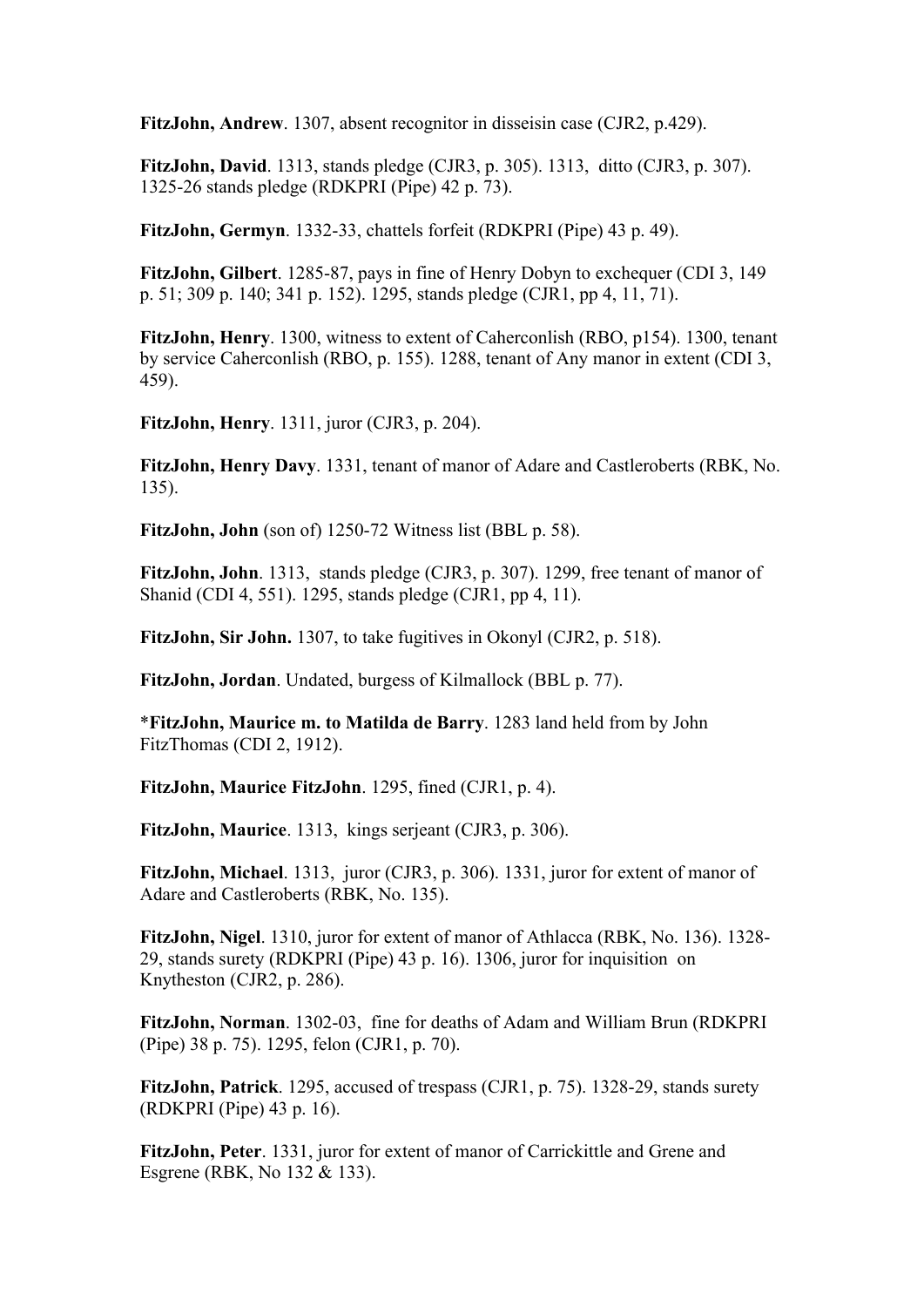**FitzJohn, Poncius**. 1331, free tenant of manor of Carrickittle (RBK, No 132).

**FitzJohn, Richard**, 1299 inquisition into lands held at L (CDI 4, 638). 1287-93, witness to grant by Julia de Cogan (RBK, No. 30). 1307, accused in disseisin case (CJR2, p.432).

**FitzJohn, Richard**. 1295, s. of John FitzRichard, in marriage case (CJR1, p. 2).

**FitzJohn, Richard**. 1320-21, in de Clare inquisition holding knights fee from Any(CIPM6, No. 275). 1321, tenant at Any (IEMI, No. 217).

**FitzJohn, Richard**. 1331, tenant of manor of Adare and Castleroberts (RBK, No. 135).

**FitzJohn, Richard**. 1346, Commissioner of peace, Grean and Any cantred (Frame, AH 35, p. 19).

**FitzJohn, Simon**. 1292 canon of L. (CDI 3, 967). 1297, of Kilmallock, rector of Dungadamond (CJR 1, p. 150).

**FitzJohn, Simon**. Undated, tenant in Kilmallock (BBL p. 80). 1297, respondent (CJR1, p. 104 bis).

**FitzJohn, Simon**. 1328-29, stands surety (RDKPRI (Pipe) 43 p. 16).

**FitzJohn, Thomas**. 1307, pledge, in mercy (CJR2, p. 451).

**FitzJohn, Thomas**. 1331, tenant of manor of Adare and Castleroberts (RBK, No. 135). 1332-33, on bail and fails to appear (RDKPRI (Pipe) 43 p. 49).

**FitzJohn, Sir Thomas, of Glancorbry**.1346, Commissioner of peace, Askeaton cantred (Frame, AH 35, p. 19).

**FitzJohn, Thomas**. 1406, son of E. of Desmond, pardoned. (CICL, 68)

**FitzJohn, Thomas**. 1421 occupying Desmond estates in L. (COD 3, 45).

**FitzJohn, Thomas de.** 1439, mentioned as ex chancellor (CPR 9, pp. 54-5).

**FitzJohn, Thomas FitzJohn**. 1295, fined (CJR1, p. 4).

**FitzJohn, Walter**. 1313, acquitted of theft (CJR3, p. 313). 1295 acknowledges bond (CJR1 p. 16). 1295, complains not received fees as keeper of castle prison (CJR1 p. 18).

**FitzJohn, William** (son of John). 1300, opposes grant of wreck to sheriff Devenish (CJR1, p. 340). 1308, constable of castle (CJR 3, p. 115).

**FitzJohn, William**. 1295, felon (CJR1, p. 70).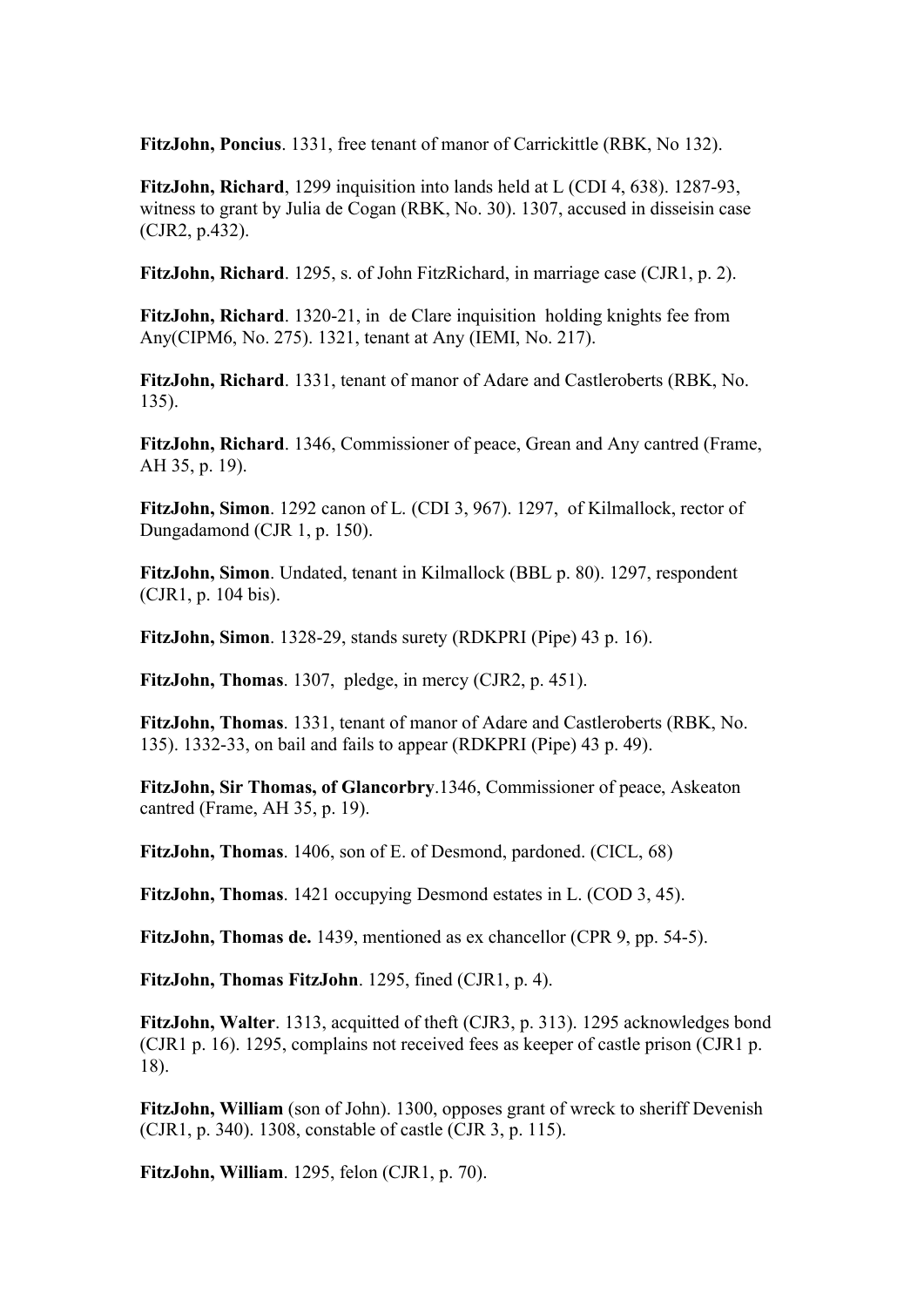**FitzJohn, William**. Undated, tenant in Kilmallock (BBL, p. 81).

**FitzJordan, John FitzHenry**. Undated, burgess of Kilmallock (BBL p. 75).

**FitzJordan, Richard**. 1307, defendant in case re tenement in L (CJR2, p. 448). 1307, defendant (CJR2, p. 449).

**FitzLaurence, John**. 1287, juror on inquisition into Mahoonagh (CDI 3, 459).

**FitzLaurence, Robert**. 1313, juror (CJR3, p. 267).

**FitzLeo, Nicholas** (Leouns). 1307, mention of disseisin case; daughter Elionora(CJR2 p. 433).

FitzLowys, Robert. Mid 13<sup>th</sup>, clerk, in witness list (BBL p. 40).

**FitzMartin, William** (son of). 1222-50, charter from giving a carucate next to Kilmallock (BBL p. 31).

**FitzMathew, Maurice**. 1310, juror for extent of manor of Athlacca (RBK, No. 136). 1300-01 witness to age of Gilbert de Clare (CIPM4, No. 54).

**FitzMatthew, Patrick**. 1357, states he was present at baptism of Maurice FitzMaurice, now of age (IEMI, No. 324).

**FitzMatthew, Philip** (son of). 1250-72, witness list (BBL p. 142). 1297, respondent in disseisin case, re Jordansrath (CJR 1, p. 161).

**FitzMathew, Thomas**. 1331, tenant of manor of Adare and Castleroberts (RBK, No. 135).

**FitzMatthew, Thomas**. 1295, pledge (CJR1, p. 76).1313, juror (CJR3, p. 307).

**FitzMathew, William**. 1331 juror at extent of manor of Croom (RBK, No. 127).

**\*FitzMaurice, Amabilia**. 1290, one of heirs of Maurice FitMaurice in dispute over Corcomohide.

**FitzMaurice, Sir David**. 1413 had seized Any (W1, 347).

**FitzMaurice, Gerald.** 1194-1204, receives grant of Kenry etc (RBK, 7)

**FitzMaurice, Gerald**. 1285 not of age, son of Maurice re manor of Adare etc. (CDI3, 56)

**FitzMaurice, Sir Gerald**. 1282, of Balylaan, part of panel for inquisition into Limerick lands of John FitzThomas (CDI 2, 1912, p. 427).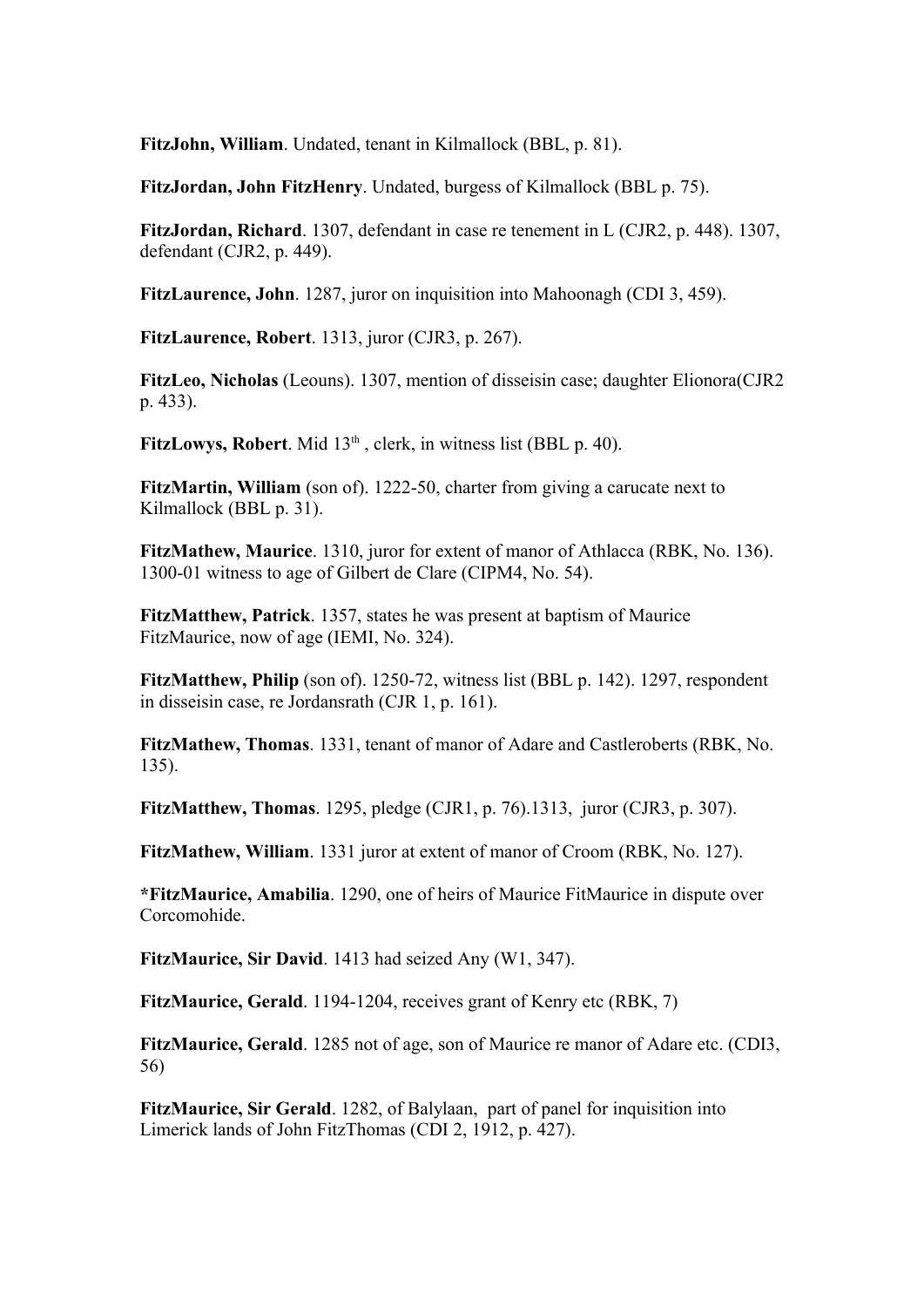**FitzMaurice, Gerald FitzMaurice**. 1387, appointed keeper of peace in Co.L. (CICL, 245, 246). 1389, to be keeper of peace (CICL, 240). 1400, keeper of peace (CICL, 124, 147)

**FitzMaurice, Gerald** (Morys). 1398 rector of Monagay to get rectory of Dungarvan, canon in Cloyne and of Effin in L. (CPR 5, 108). 1398 papal mandate (CPR 5, p. 110). 1397 as canon of Cloyne (CPR 5, p. 166)

**FitzMaurice, Henry**. 1299 juror for inquisition into lands of Richard FitzJohn (CDI 4, 638).

**FitzMaurice, James fitzRaymond**. 1503, first fruits for vicarage of Colmanswell and Balynehehyn alias Connothia [N.B. this last is a Limerick parish] (A. 123).

**FitzMaurice, John**. 1328-29 sheriffs accounts (RDKPRI (Pipe) 43 p. 15). 1332-33, on bail and fails to appear (RDKPRI (Pipe) 43 p. 49).

\***FitzMaurice, Margaret**. Late 15<sup>th</sup> paid for chapel at Franciscans Adare (W1, 70).

**\*FitzMaurice, Maurice** (son of) **& Emelina**. 1260-77, lord, charter witness (BBL pp 31, 40, 102, 104 & 125). 1287-90 payment to exchequer (CDI 3, 341, p. 152; 780 p. 354). 1290 dispute of heirs Julia (m. de Clare) and Amabilia (CDI 3, 940). 1276-81, grant of Corcomohide to (RBK, No. 54). 1298-99 widow in dispute in Kilnacally (W1, 46). 1279-80 owing money to exchequer (RDKPRI (Pipe) 36, p. 51). 1321, dower land of Corcomohide (IEMI, No. 200).

**FitzMaurice, Maurice**. 1301-02, canon of L sent to King for permission to elect new bishop (CDI 4, 779; CDI 5, 59 & 60; AH 36, p. 139).

**FitzMaurice, Maurice**. 1357, comes of age son of late earl (IEMI, No. 324.)

**FitzMaurice, Nicholas** (son of). C 1240, charter witness (BBL p. 113).

**FitzMaurice, Lord Nicholas**. 1307 juror in Kerry case (CJR2, p. 515).1313, killed at Adare by Lord John FitzThomas (CSMA ii, p. 342). 1307, to take outlaws (CJR2, p. 518).

**FitzMaurice, Pagan de Hyntebrygh, Thomas** (son of). 1270-77, witness list (BBL p. 31).

**FitzMaurice, Philip** (alias FitzRobert). 1337, tenant in Shanagolden\Loughill (BBL p. 159).

**FitzMaurice, Thomas**. 1199, receives burgage, and knight's fees in Co. Limerick and Clare (CDI 1, 93). 1201-07, witness lists, (BBL p. 27, 29 & 98).

**\*FitzMaurice, Thomas & Matilda** (son of). C1270-77, lord, witness list. (BBL p. 102). 1287, paying to exchequer (CDI 3, 309 p. 139) 1298, service (CDI 4, 547, 549). 1298 chattels paid into exchequer (CDI 4, 550 p. 250; 613, p. 296; 658). 1287-93, witness to grant by Julia de Cogan (RBK, No. 30). 1299, extent of lands (CDI 4,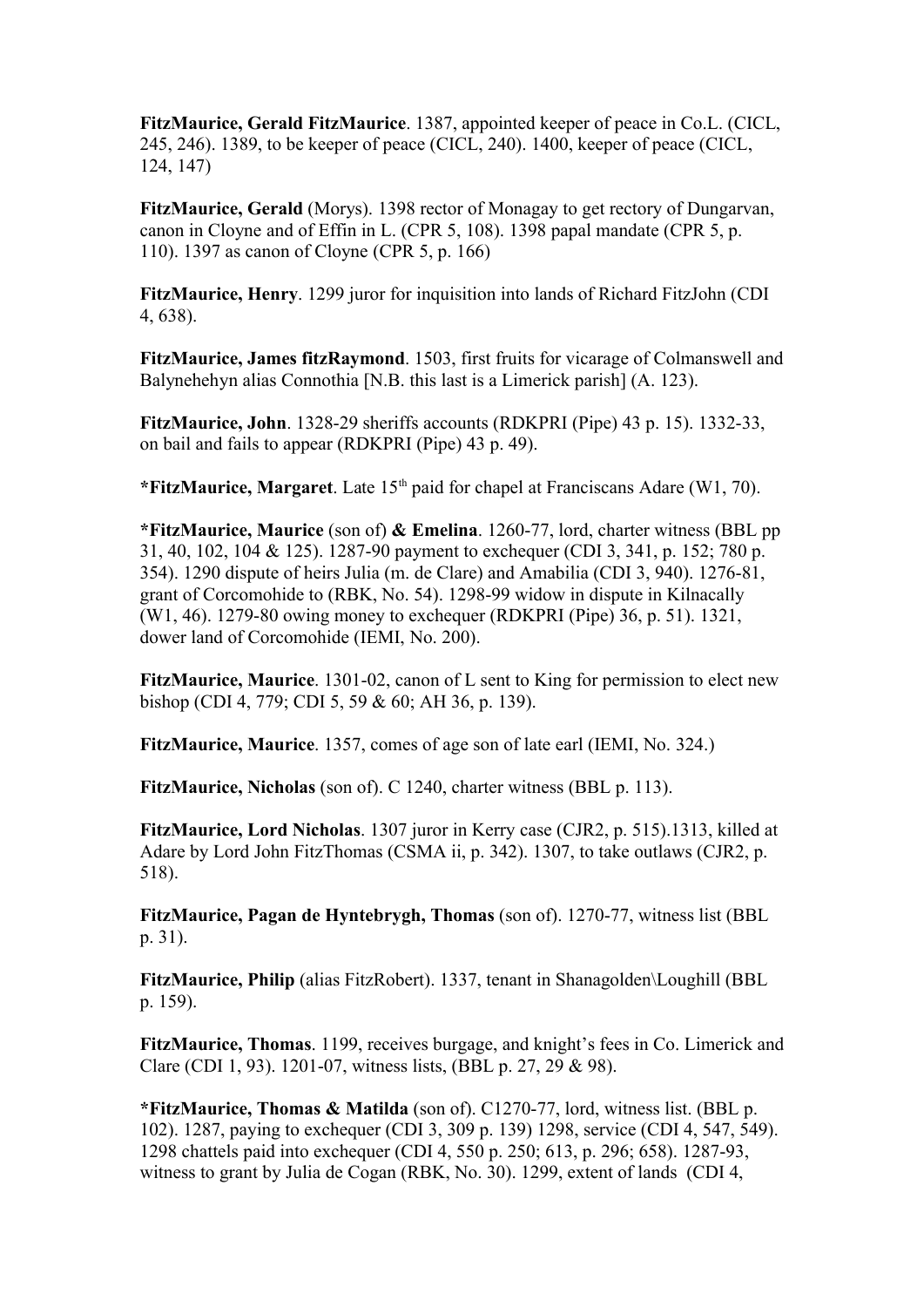551,727; CIPM3 No 596). 1297-98 escheat delivered to son, Newcastle grange of Kilrodan, Killyde, Ardagh, Shanid, Glenogra (RDKPRI (Pipe) 38 p.40). 1295, locum tenens justiciar at L. (CJR1, p.1). 1295, holds town called Hawylgort Hamoldun and refuses pasturage there (CJR1 p. 16-17). 1295, his bailiff or Ardagh can receive debt (CJR1 p. 17). 1306, lands of (CJR2, p. 206). 1306, widow, land at Shanid (CJR2, p. 207). 1306, deceased, lands of (CJR2, p. 290). 1307, re Newcastle (CJR2, p.395).

**FitzMaurice, Thomas**. 1250-72, archdeacon of L. (BBL p.55).

**FitzMaurice, Thomas, FitzJohn**. 1355, imprioned at Limerick for loss of Bunratty (CICL, 149)

**FitzMaurice, Thomas**. 1409, son of E of Kildare, receives Any (COD 2, 398).

**FitzMaurice, Thomas**. 1403, brother of E of Kildare , appoined sheriff (CICL, 305) 1407-08 sheriff (RC8/33, pp188 & 190)

**FizMaurice, Walter**. 1306, deforced Walter Maunsell on Oconnell (CJR2, p. 208).

**FitzMaurice, William**. 1313, murder victim. (CJR3, p. 267).

**FitzMeredudd, Simon**. 1242, juror for inquisition of Castle Wilkin, manor of de Burgh (Dryburgh p. 57).

**FitzMeyler, Meyler**. Pre 1207, witness list (BBL p. 98). 1205, took L. by force (AFM).

**FitzMilo, Galfridus**. 1304, juror re case about lands in Co. L (RBK No. 105).

**\*FitzMilo, Sir Gerald and Claricia**. 1225-50, he in witness list (BBL p.32 & 34). 1225-50, two charters, one by both one by Claricia filia Pagan filii Pagan (BBL pp 32-33). 1251, 3 fees in Desbeg Tobernea (CDI 1, 3203).

**FitzMilo, Ralph**. 1316, attorney of Alexander de London.

**FitzMilo, Walter.** 1242, juror for inquisition of Castleconnell, manor of de Burgh (Dryburgh p. 56).

**FitzMilo, William** . 1251, tenant in Okonogh, service transferred to Bishop of Dublin (AAR, p.74)

**FitzMoris, Maurice**. 1496, deceased rector of Kilbreedy Minor (CPR 16, 550)

**FitzMoris, Patrick**. 1498, to get a vicarage (CPR 16, 1248).

**FitzNeel, Richard**. 1313, juror (CJR3, p. 308).

**FitzNichol, David**. 1372, tenant of Tobernea manor (RBK, No. 151).

**FitzNicholas, Henry**. 1321, tenant at Any (IEMI, No. 214).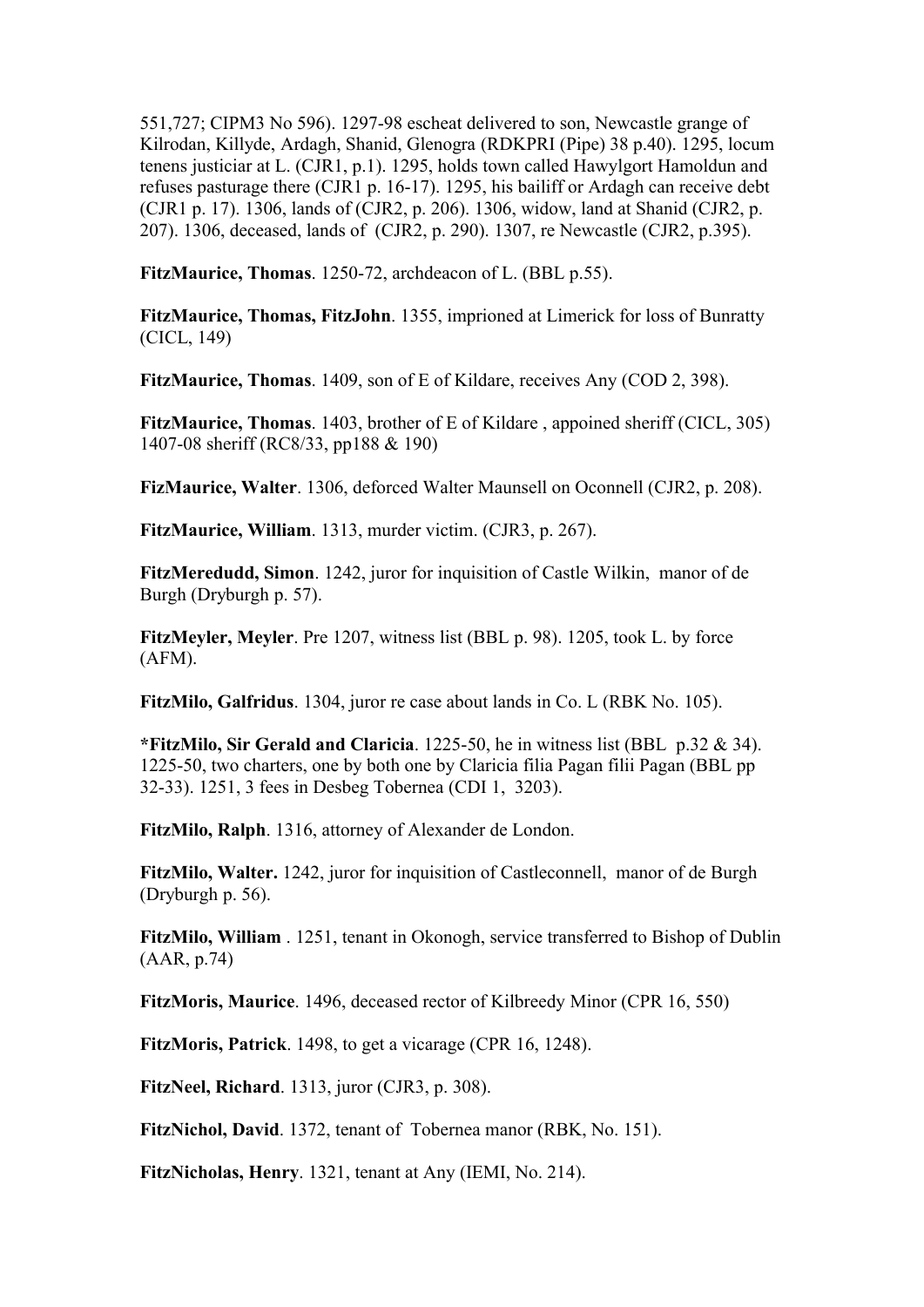**FitzNicholas, Hugh**. 1306, attorney in trespass case (CJR2, p. 307).

**FitzNicholas, John**. 1302-03, stands security (RDKPRI (Pipe) 38 p. 76). 1306, attorney in trespass case (CJR2, p. 307).

**FitzNicholas, Simon FitzThomas.** 1313, stands pledge (CJR3, p. 310).

**FitzNicholas, Thomas.** 1302-03, stands security (RDKPRI (Pipe) 38 p. 76).

**FitzNicholas, Walter**. 1313, robbery victim at Authmcscadan (CJR3, p. 269).

**FitzObie, Thomas**. 1275, juror at inquisition into charter of L (CDI 2, 1181).

**FitzOlie, John presbiter**. 1330, tenant of Any. (RK, p. 22).

**FitzOsbert, Michael**. 1282 juror at inquisition into lands of John FitzThomas (CDI 2, 1912, p. 428).

**FitzPagan, Henry FitzRobert**. 1311, pardon to (CJR3, p. 222).

**FitzPagan, Pagan** (son of). 1225-50, father of Claricia m.Gerald Fitzmilo. (BBL p. 32).

**FitzPagan, Pagan FitzRobert**. 1311, pardon to (CJR3, p. 222).

**FitzPagan, Robert** (son of). 1225-50, witness list (BBL p. 31). 1282 part of panel for inquisition into Limerick lands of John FitzThomas (CDI 2, 1912, p. 427).

**FitzPayn, Geoffrey le.** 1300, in fight (CJR1, p. 343).

**FitzPayn, Griffin le**. 1299 receives damages for trespass (CJR1, p.245).

**FitzPeter, Adam**. 1351, granted Castlewilkin, (COD 2, 3).

**FitzPeter, Henry**. 1313, juror (CJR3, p. 304).

**FitzPeter, John** (son of). 1337, tenant of bishop in Mungret. (BBL p. 155). 1351, brother of Simon, named a potential heir in grant of Castlewilkin (COD 2, 3).

**FitzPeter, Laurence**. 1311, canon sent to king to report death of bishp Robert (AH 36, p. 143).

**FitzPeter, Nicholas**. 1351, brother of John, named a potential heir in grant of Castlewilkin (COD 2, 3).

**FitzPeter, Peter FitzAdam**. 1351, named a potential heir in grant of Castlewilkin (COD 2, 3).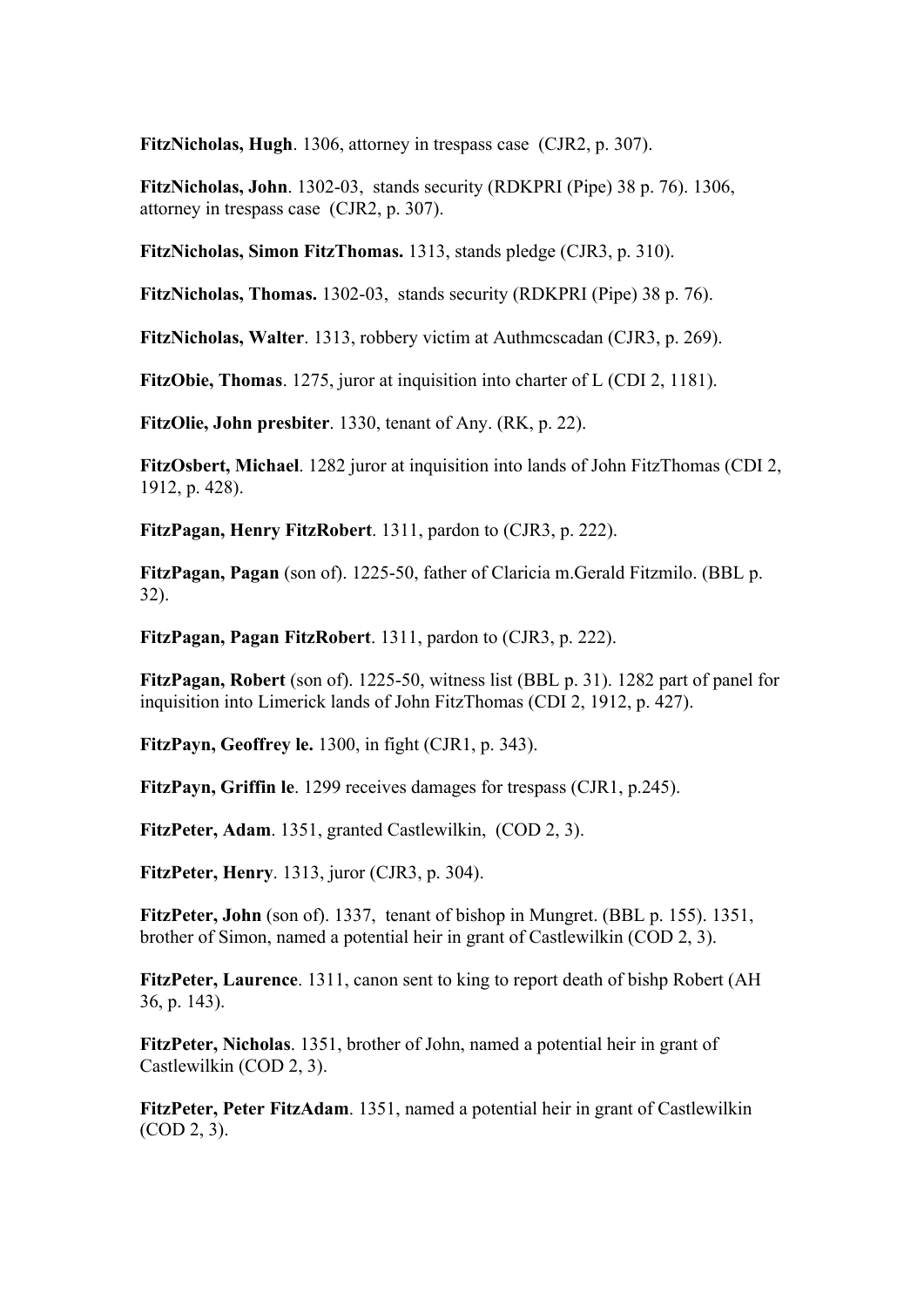**FitzPeter, Richard FitzAdam**. 1351, named a potential heir in grant of Castlewilkin (COD 2, 3).

**FitzPeter, Simon**. 1351, brother of Thomas, named a potential heir in grant of Castlewilkin (COD 2, 3).

**FitzPeter, Thomas**. 1351, brother of Adam, named a potential heir in grant of Castlewilkin (COD 2, 3).

**FitzPeter, William**. 1299, juror for inquisition nto Newcastlewest (CDI 4, 551). 1306, attorney in trespass case (CJR2, p. 307).

**FitzPhilip, Adam of Catherussock**. 1302-03, stands security (RDKPRI (Pipe) 38 p. 76). 1297, jury of 24 (CJR1, p. 98). 1297, fails to appear in disseisin case (CJR 1, p. 160).

**FitzPhilip, John** snr. Undated, burgess of Kilmallock (BBL p. 75, 76).

**FitzPhilip, John, jnr**. 1313, juror (CJR3, p. 267). 1302-03, for service (RDKPRI (Pipe) 38 p. 76).

**FitzPhilip, John**. 1338, juror & tenant; for inquisition taken at Cashel for Caherconlish (IEMI, no. 275).

**FitzPhilip, Maurice**. 1296 suit against for trespass by prioress of Monasternacallowduff (W1, 134). 1307, complaint against by prioress (CJR2, p. 453).

**FitzPhilip, Maurice** (son of) 1337, alias FitzRobert, tenant of bishop in Mungret and Loghill with (BBL pp 155  $\&$  159). 1332-33, on bail and fails to appear (RDKPRI) (Pipe) 43 p. 49).

**FitzPhilip, Nicholas**. 1311, juror (CJR3, p. 215).

**Fitz Philip, Simon**. 1295, to appear befor justice (CJR1, p. 76).

**FitzPhilip, Stephen**. 1311, juror (CJR3, p. 206). 1313, juror (CJR3, p. 268).

**FitzPhilip, Thomas**. 1313, stands pledge (CJR3, p. 307).

**FitzPhilip, Thomas**. 1351, charter witness (COD 2, 3).

**FitzPhilip, William** (son of Philip). 1308, constable of castle (FR, 2 p. 24). 1300, witness to brawl (CJR1, p. 343).

**FitzPierce, Adam**. 1375, representative of Owney cantred (PC, p. 61)

**FitzPoyns, John** (son of) c1220-40? named as vicar of Manan in witness list. (BBL p. 86).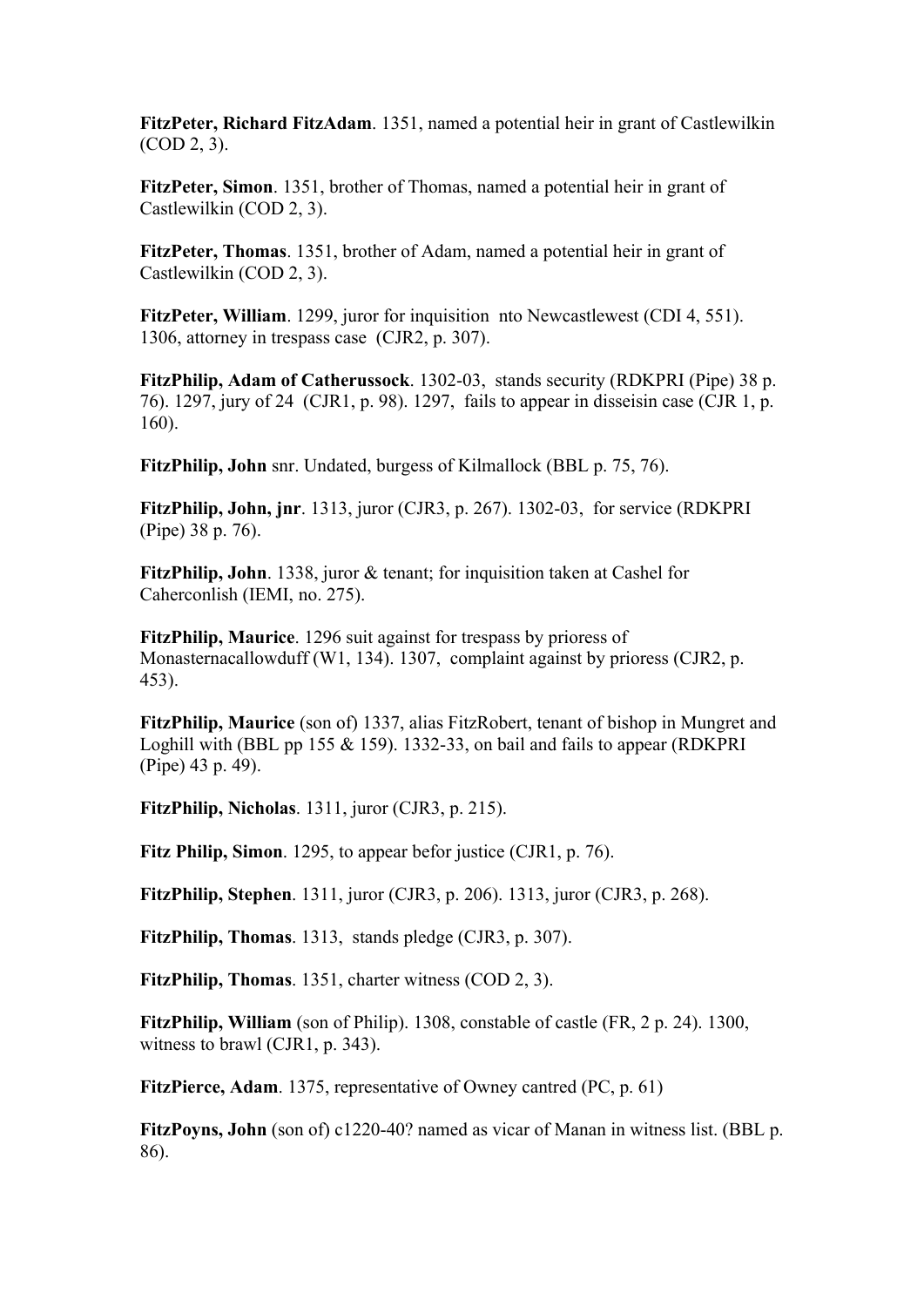**FitzPoinz, John**. C1209, witness to charter re Carrickittle (GR, p. 163).

**FitzPoinz, John**. 1291-2, fine to exchequer (CDI 3, 965, p. 433; 1078 p.479).

**FitzPonscius, John**. c1225, charter witness re Carrickittle (GR, p. 164).

**FitzPoncius, John**. 1307, defendant in disseisin case (CJR2, p.429).

**FitzPonscius, Ponscius**. c1225, charter witness re Carrickittle (GR, p. 164).

**FitzRadulph, John**. Undated, burgess of Kilmallock (BBL p. 73).

**FitzRadulph, William** (son of) c 1220, in witness list. (BBL p. 104).

**FitzRadulph, William.** 1300, tenant Caherconlish (RBO, p. 155)

**FitzRalph, David**. 1313, robber (CJR3, p. 305). 1313, makes fine for theft (CJR3, p. 307).

**FitzRalph, Gilbert**. 1313, fined for receiving robbers (CJR3, p. 305). 1299 juror at extent of Maynwyr (Monagay?) and Killeedy (CDI 4, 551). 1325-26 fined (RDKPRI (Pipe) 42 p. 73).

**FitzRalph, Hamund**. 1281-82, receives land of Mora (RDKPRI (Pipe) 36, p. 62).

**FitzRalph, Henry**. 1306, plaintiff and defendant in trespass case (CJR2, pp 307, 309).

**FitzRalph, Hugh**. 1286-90, payment of fine to exchequer (CDI 3, 180, p. 84; 371 p. 166; 434 p. 187; 475 p. 224; 780). 1301-2, paying fine (Dryburgh p. 81).

**FitzRalph, John**. 1291 fine to exchequer for visne released (CDI 3, 965, p. 432). 1288, juror for extent of Any manor (CDI 3, 459). 1302, fine for visne released (Dryburgh p. 109).

**FitzRalph, John**, of Kilmallock. 1297, respondent (CJR1, p. 110). 1297, respondent (CJR1 pp128, 129). 1297, to be levied (CJR 1, p. 148). 1307, accused in in disseisin case (CJR2, p.430).

**FitzRalph, John**. 1307 disseised in L. city (CJR2, p. 458).

**FitzRalph, Maurice**. 1313, juror (CJR3, p. 311).

**FitzRalph, Maurice, of Any, jnr**. 1311, stands pledge (CJR3, p. 203). 1313, juror (CJR3, p. 267).

**FitzRalph, Nicholas**. 1313, juror (CJR3, pp 268, 269, 304).

**FitzRalph, Philip**. 1286, of Malynaggan, fined paid to exchequer by (CDI 3, 271, p.125). 1299, free tenant of Newcastlewest (CDI 4, 551).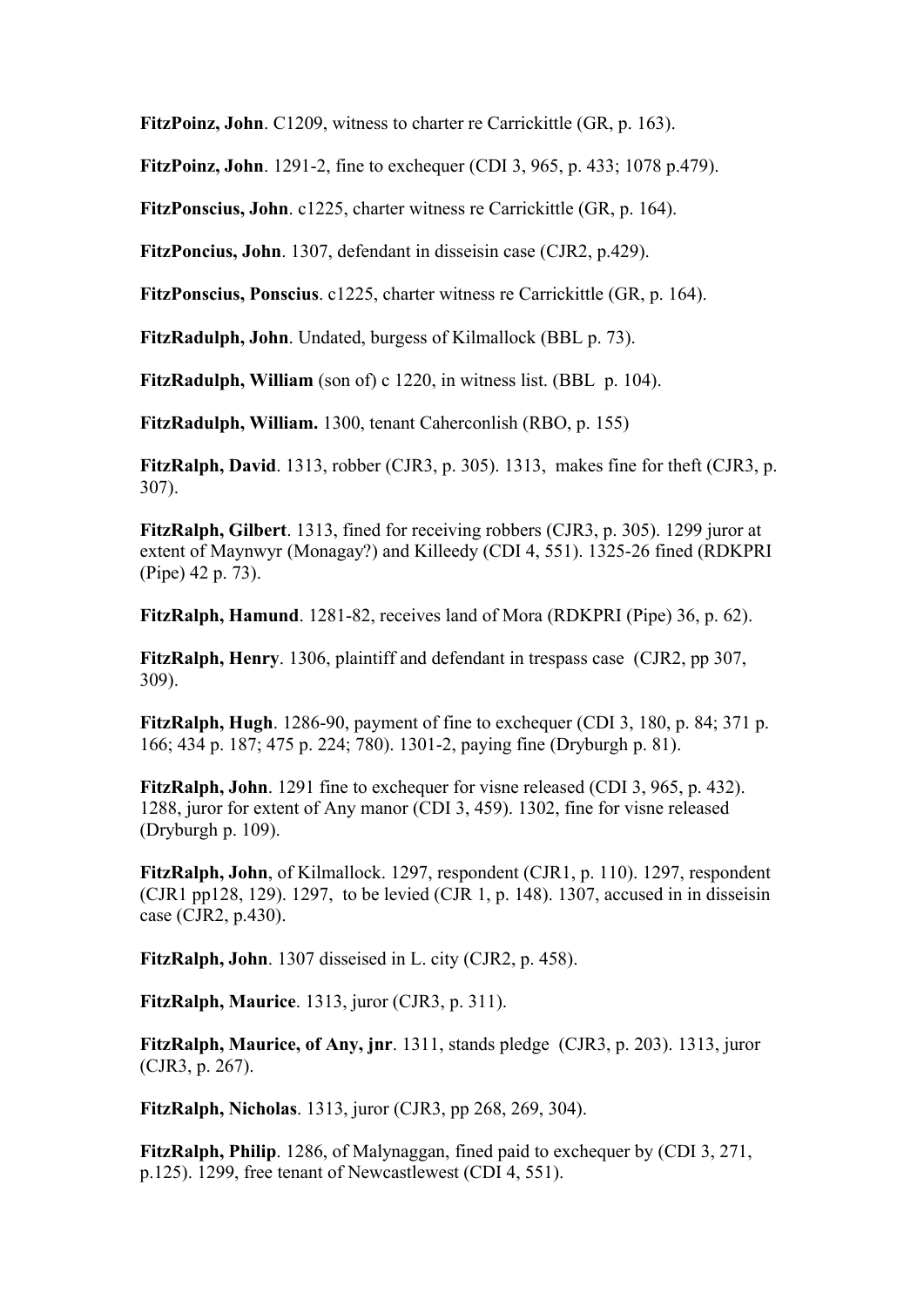**FitzRalph, Roger**. 1311, stands pledge (CJR3, p. 204).

**FitzRalph, Stephen**. 1313, robber (CJR3, p. 305). 1313, makes fine for theft (CJR3, p. 307).

**FitzRalph, Thomas**. 1295, killed by Edmund de Berkeley (CJR1, p. 70).

**FitzRaymond, John**. 1295, mention in complaint v Roger de Lees, (CJR1, p.51). 1295, pledge (CJR1, p. 76).

**\*FitzRaymond, Stephen and Matilda**. 1283, court settlement with bishop (BBL p. 12). 1300, tenant Caherconlish (RBO, p. 156).

**FitzReginald, Galfrid** (son of). 1237, carrying money as agent of bishop (BBL p. 133).

**FitzReginald, John FitzJohn**. 1306, lands levied (CJR 2, p. 236).

**FitzReginald, John**. 1313, juror (CJR3, p. 312). 1306, deforced Walter Maunsell on Oconnell (CJR2, p. 208).

**FitzReginald, John, of Odee**. 1307 juror in Kerry case (CJR2, p. 516).

**FitzRery, John**. 1377, appointed to hear cases in Co. Limerick (CICL, 24).

**FitzReynald, John**. 1331, juror for extent of manor of Adare and Castleroberts (RBK, No. 135).

**FitzRichard, Adam**. 1310, juror for extent of manor of Athlacca (RBK, No. 136). 1299, juror for inquisition into manor of Shanid (CDI 4, 551).

**FitzRichard, Adam**. 1311, juror (CJR3, pp 204, 206). 1313, juror (CJR3, pp 267, 306, 313). 1313, stands pledge (CJR3, p. 307).

**FitzRichard, Elias**. 1282 juror at inquisition into lands of John FitzThomas (CDI 2 , 1912, p. 428).

**FitzRichard, Geoffrey**. 1297, of Villa Yursteyn, juror (CJR1, p. 98). 1304, juror re case about lands in Co. L (RBK No. 105). 1310, juror for extent of manor of Athlacca (RBK, No. 136).

**FitzRichard, Geoffrey**. 1311, juror (CJR3, p. 206). 1313, juror (CJR3, pp 306, 307). 1297 held Dunnaman (W2, 175). 1306, juror for inquisition on Knytheston (CJR2, p. 286).

**FitzRichard, Geoffrey**. 1355 one of the electors of Thomas Daundon as sheriff (CICL, 74).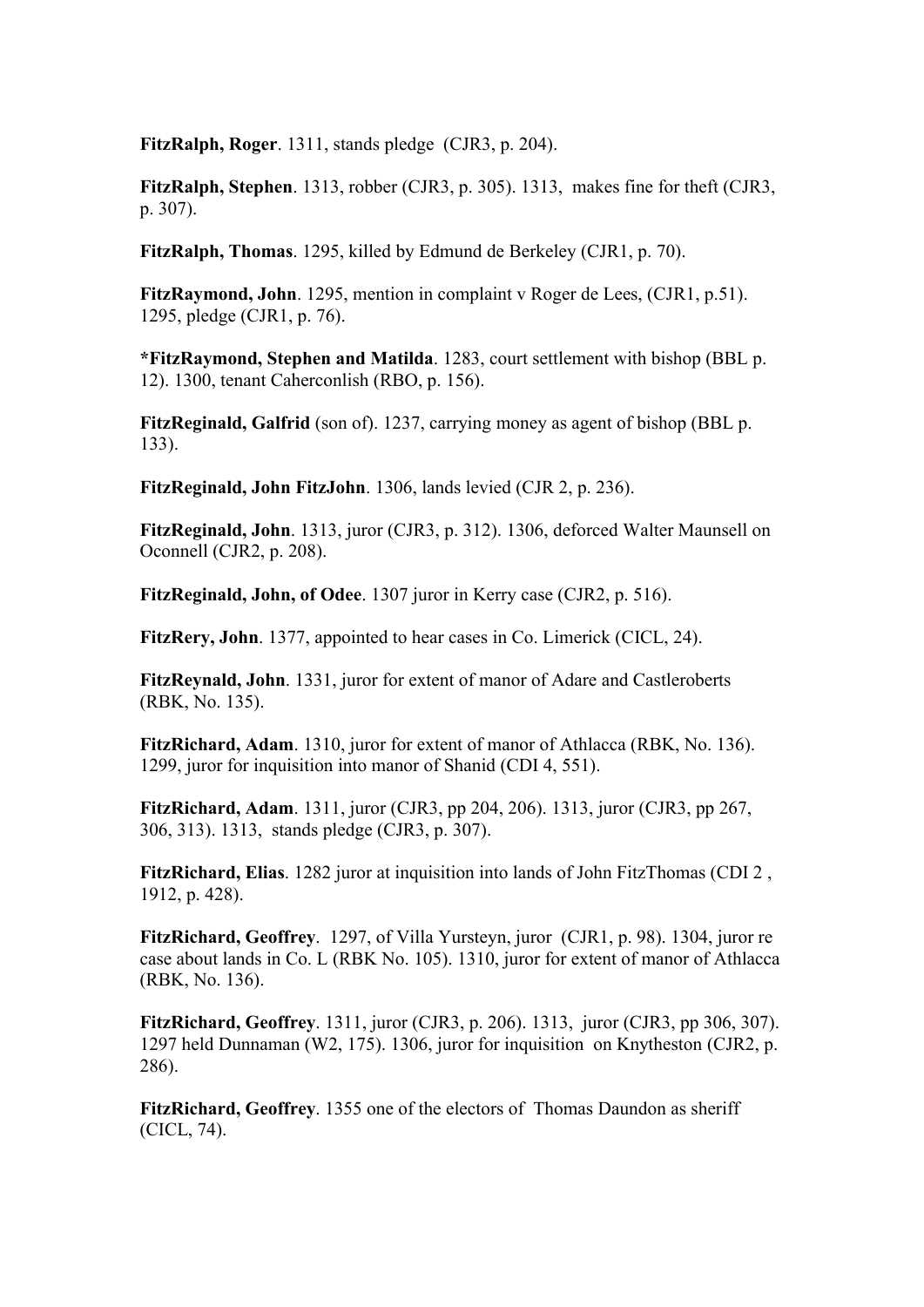**\*FitzRichard, Lord Henry & Margery**. 1258, named as uncle of Richard FitzWilliam.in address to (BBL p 47). 1276-81, part of Corcomohide reserved to in charter of Richard FitzWilliam.

**FitzRichard, John**. Undated, burgess of Kilmallock (BBL p. 77).

**FitzRichard, John, of Anhid**. 1297, licensed to cross sea. (CDI 4, 461). 1295, of Athned, in case re a horse(CJR1 p. 17).

**FitzRichard, John**. 1288, juror for extent of Any manor (CDI 3, 459). 1295, case re marriage settlement (CJR1, p. 2). 1297, juror (CJR1, p. 98).

**FitzRichard, John**. 1297, attorney (CJR1, p. 110). 1307, accused in disseisin case re Faunteston by Bowenebrigge (CJR2 p. 456). 1313, juror (CJR3, pp 306, 311).

**FitzRichard, John FitzGerald** . 1541, tenant of Kildare estate of Castlerobert (CS, p.178).

**FitzRichard, Laurence**. 1331 juror at extent of manor of Croom (RBK, No. 127). 1331, juror for extent of manor of Adare and Castleroberts (RBK, No. 135).

**FitzRichard, Nigel.** 1306, absent juror (CJR 2, p. 236).

**FitzRichard, Radulf**, of Cork. 1236-57, quitclaims tenement in Adare to M. FitzG. (RBK, No. 20).

**FitzRichard, Robert**. 1300-01 witness to age of Gilbert de Clare (CIPM4, No. 54).

**FitzRichard, Thomas**. 1313, juror (CJR3, pp 306, 309).

**FitzRichard, Thomas**. 1331, juror for extent of manor of Corcomohide (RBK, no. 128).

**FitzRichard, Thomas**. 1311, stands pledge (CJR3, p. 204). 1311, juror (CJR3, p. 214).

**FitzRichard, William**. 1313, juror (CJR3, p. 306). 1295, mention in complaint v Roger de Lees, (CJR1, p.51).

**FitzRichard, William** (son of). 1220-50**,** son of Richard of Trim in witness list. (BBL pp 53 & 101).

**FitzRichard, William** (son of). Pre 1207, in witness list (BBL p. 111).

**FitzRobert, David**. 1307, accused in disseisin case in city (CJR2 p. 458).

**FitzRobert, Elias**. 1295, stands pledge (CJR1 p. 19).

**FitzRobert, Geoffrey.** 1199, receives burgage, and knight's fees in Co. Limerick (CDI 1, 103).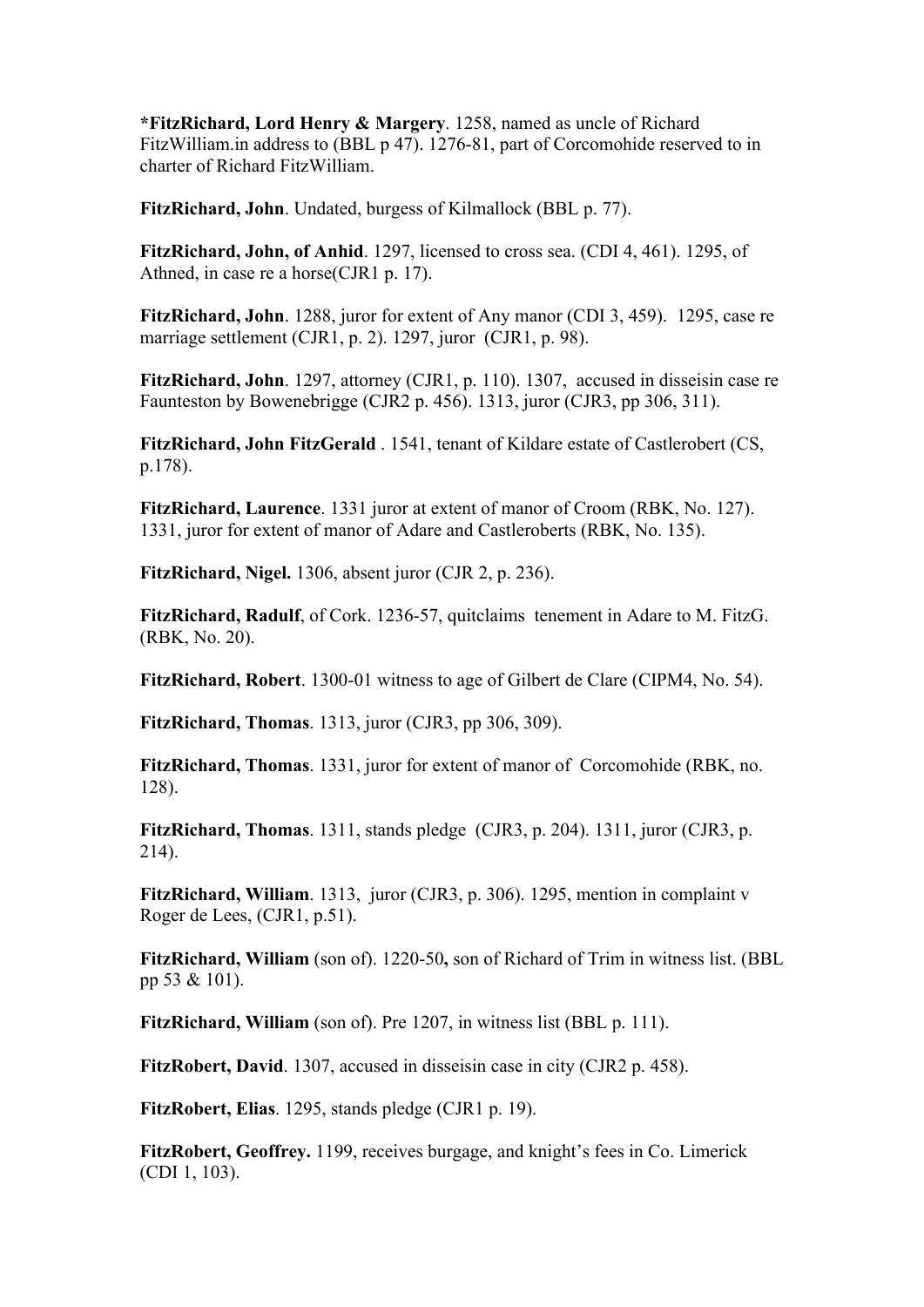**FitzRobert, Geoffrey**. 1357, states he was present at baptism of Maurice FitzMaurice, now of age (IEMI, No. 324).

**FitzRobert, Gerald**. 1295, makes fine for peace (CJR1, p. 4).

**FitzRobert, Henry**. 1299, free tenant of manor of Shanid (CDI 4, 551).

**FitzRobert, John**. 1275, juror at inquisition into charter of L (CDI 2, 1181). 1295, makes fine for peace (CJR1, p. 4). 1297, jury of 24 (CJR1, p. 98).

**FitzRobert, John**. 1313, juror (CJR3, p. 304). 1306, plaintiff and defendant in trespass case (CJR2, pp 307, 309). 1307, pledge in disseisin case (CJR2, p.431). 1321, juror for inquisition into Any (IEMI, No. 214).

**FitzRobert, Philip**. C1209, witness to charter re Carrickittle (GR, p. 163).

**FitzRobert, Philip**. 1299, juror for inquisition into Newcastlewest and tenant (CDI 4, 551).

**FitzRobert, Richard**. 1282 part of panel for inquisition into Limerick lands of John FitzThomas (CDI 2, 1912, p. 427).

**FitzRobert, Robert, of Adare**. 1311, juror (CJR3 p. 208).

**FitzRobert, Thomas**, 1291. Son of Robert of Kilmainham, in witness list (BBL p. 70).

**FitzRobert, Thomas**. 1311, juror (CJR3, p. 205).

**FitzRobert, Waleran**. 1293-96, collector of L. county (CDI 4, 48, 130, 160, 282, 332). 1300, witness to extent of Caherconlish (RBO, p154). 1300, tenant Caherconlish (RBO, p. 155). 1288, tenant of Any manor in extent (CDI 3, 459).

**FitzRobert, Walter**. 1311, juror (CJR3, p. 214).

**FitzRobert, William**. Tempus bish. Edmund, canon of L (H.C. Maxwell Lyte ed. *Descriptive Catalogue of Ancient Deeds*, Vol 4. (1902) A10161).

**FitzRobert, William**. 1307, recognitor (CJR2, p.429).

**FitzRoger, Adam**. 1307 pledge in assault case (CJR2 p. 436).

**FitzRoger, David**. 1282 of Balysiward, part of panel and juror for inquisition into Limerick lands of John FitzThomas (CDI 2, 1912, pp 427  $\&$  428). 1282-3, accounts for city (RDKPRI (Pipe) 36, p. 70). 1307, juror (CJR2, p. 517).

**FitzRoger, Henry**. 1311, juror (CJR3, pp 204, 205).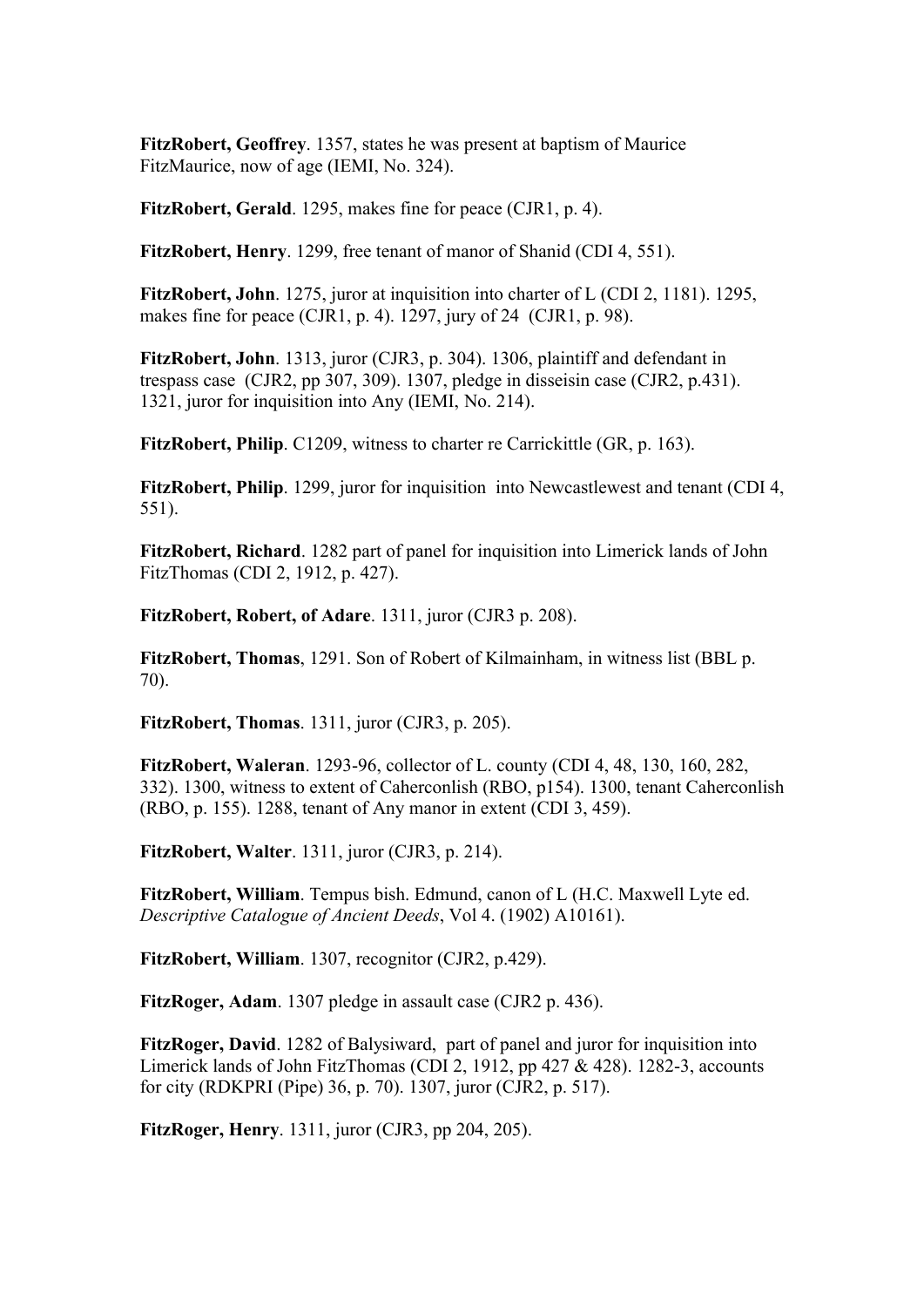**FitzRoger, Matthew**. 1295, stands pledge (CJR1 p. 18). 1297, jury of 24 (CJR1, p. 98). 1311, juror (CJR3, p. 215). 1313, juror (CJR3, pp 267, 307).

**FitzRoger, Matthew** (son of). 1337, tenant of bishop in Mungret BBL p. 156)

**\*FitzRoger, William & Alice**. 1311, accused of death (CJR3, p. 203). 1307, accused in disseisin case (CJR2, p.429). 1307, complaint v. Philip de Valle (CJR2, p. 436-7).

**FitzRyrith, Sir John.** 1300, opposes grant of wreck to sheriff Devenish (CJR1, p. 340).

**FitzRys, Rys**, (son of). c1250, charter witness, (BBL pp 37, 42, 53 & 101).

**FitzRys, Thomas** (son of). 1272-1301, witness list (BBL p. 46). 1282 juror at inquisition into lands of John FitzThomas (CDI 2 , 1912, p. 428). 1292, fine to exchequer (CDI 3, 1078 p.479). 1300, witness to extent of Caherconlish (RBO, p154). 1300, tenant by service Caherconlish (RBO, p. 155). 1310, juror for extent of manor of Athlacca (RBK, No. 136). 1313, juror (CJR3, pp 267, 268, 304). 1323, suit re Milltown mill (W2, 50). 1287-88, for entry into Lecdun (RDKPRI (Pipe) 37, p. 36). 1295, stands pledge (CJR1 p. 17). 1295, mainpernor for Roger de Lees (CJR1, pp 51- 52). 1297 hearing case (CJR1, p. 97, 150, 341). 1300, withdraws from plaint (CJR1, p. 344).

**FitzRys, Thomas jnr**. 1313, stands pledge (CJR3, p. 270). 1338, free tenant in inquisition into Caherconlish (IEMI, no. 275).

**FitzSeman, Thomas** (son of). 1250-72, charter giving fourth part of the mill of Kilmallock to the bishop of L (BBL p. 59).

**FitzSimon, James**. 1313, feloniously slain (CJR3, p. 303).

**FitzSimon, John**. 1313, stands pledge (CJR3, p. 270). 1313, stands pledge (CJR3, pp 304, 306).

FitzSimon, John (son of). Undated, inquisition into returns of Donaghmore and Kilpeacon. (BBL p. 11).

**FitzSimon, John**. C1209, witness to charter re Carrickittle (GR, p. 163).

**FitzSimon, John**. 1350, sheriff of L (DBKC 281/I). 1348, juror for inquisition into Mahoonagh (IEMI, no. 292).

**FitzSimon, John**. 1310, juror for extent of manor of Athlacca (RBK, No. 136). 1332- 33, sheriffs accounts (RDKPRI (Pipe) 43 p. 49).1335 & 1346-48, sheriff (RCA 8/16, p.1, 8/23 p. 581, 8/24 p. 1 & 401).

**FitzSimon, John**. 1387, appointed keeper of peace in Co.L. (CICL, 245).

**Fitzsimon, John FitzJohn**. 1355 one of the electors of Thomas Daundon as sheriff (CICL, 74).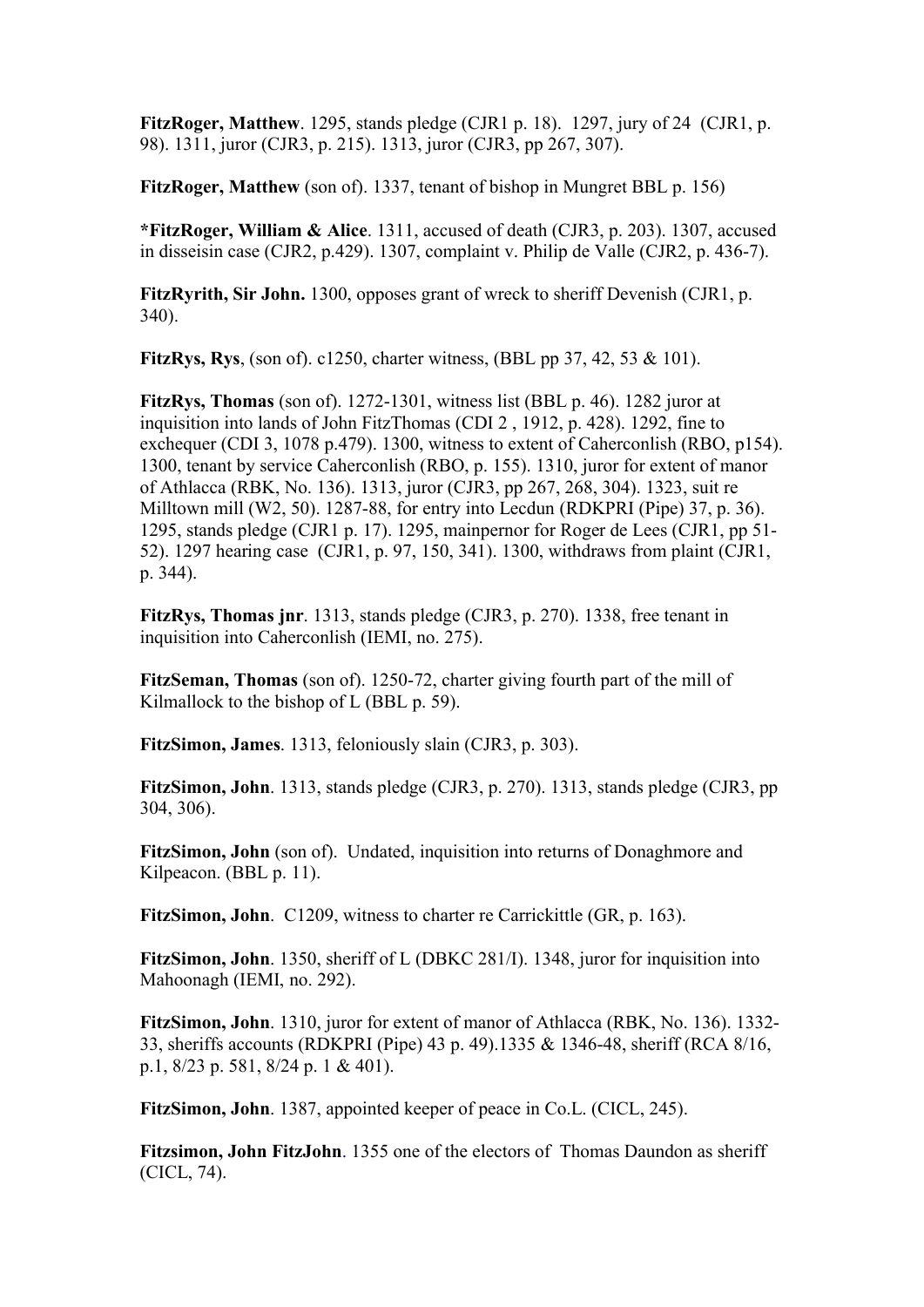**Fitzsimon, Laurence**. 1405, mentioned in will of Richard Bultingford (Wills, 121). 1391, pardoned for sedition (CICL, 17)

**FitzSimon, Philip**. 1313, juror (CJR3, p. 311). 1295, stands pledge (CJR1, p. 76).

**FitzSmith, Adam**. 1282 juror at inquisition into lands of John FitzThomas (CDI 2 , 1912, p. 428).

**FitzStephen, Adam**. 1338, free tenant in inquisition into Caherconlish (IEMI, no. 275). 1348, juror for inquisition into Mahoonagh (IEMI, no. 292).

**\*FitzStephen, Henry**. 1311, juror (CJR3, p. 206). 1313, juror (CJR3, p. 268). 1313, absent juror (CJR3, p. 304). 1300-01 witness to age of Gilbert de Clare, mentions death of daughter Sybil (CIPM4, No. 54).

**FitzStephen, John**. 1313, defendant (CJR3, p. 306).

**FitzStephen, John**. 1308, used to serve notice of case (CJR3, p. 100).

**FitzStephen, Nicholas**. 1300, tenant Cherconlish (RBO, p. 156).

**FitzStephen, Philip**. 1311, juror (CJR3, p. 206).

**FitzStephen, Robert**. 1283 land held from by John FitzThomas (CDI 2, 1912).

**FitzTancard, John**. 1307, accused in disseisin case (CJR2, p.431).

**FitzTankard, Erchebold**, (Archibald). C. 1250, witness list (BBL p. 42). 1282 part of panel for inquisition into Limerick lands of John FitzThomas (CDI 2, 1912, p. 427). 1298, tenant of Glenogra (CDI 4, 551). 1297, jury of 24 (CJR1, p. 98).

**FitzThomas, Adam**. 1297, canon of L, plaintiff, fined (CJR1 p.129).

**FitzThomas, Elias**. 1302, pledge, in mercy (CJR1, p. 443).

**FitzThomas, Gerald**. 1500, to become a canon (CPR 17a, 1197).

**FitzThomas, Gilbert**. 1373, mayor of Limerick (DBKC 241). 1391, pardoned for sedition (CICL, 17)

**FitzThomas, Henry** (of Old Castle). 1306, absent juror (CJR 2, p. 236). 1310, juror for extent of manor of Athlacca (RBK, No. 136).

FitzThomas, Lord John (son of). Undated grant of £40 out of Kilmallock to bishop (BBL pp 78-9). C1250 donation of church of Shanid to bishop (BBL p. 114). 1298-9, quitclaim of advowson of Corcomohide church to bishop (BBL p. 106). Various dates, charter witness (BBL pp35 (bis), 113 & 149). 1275, inquisition into charter of L mentions his entry into Thomond 17 yrs ago (CDI 2, 1181). 1282, inquisition into lands of; holding of John de Barry, Maurice FitzGerald, Lady Matilda de Barry etc.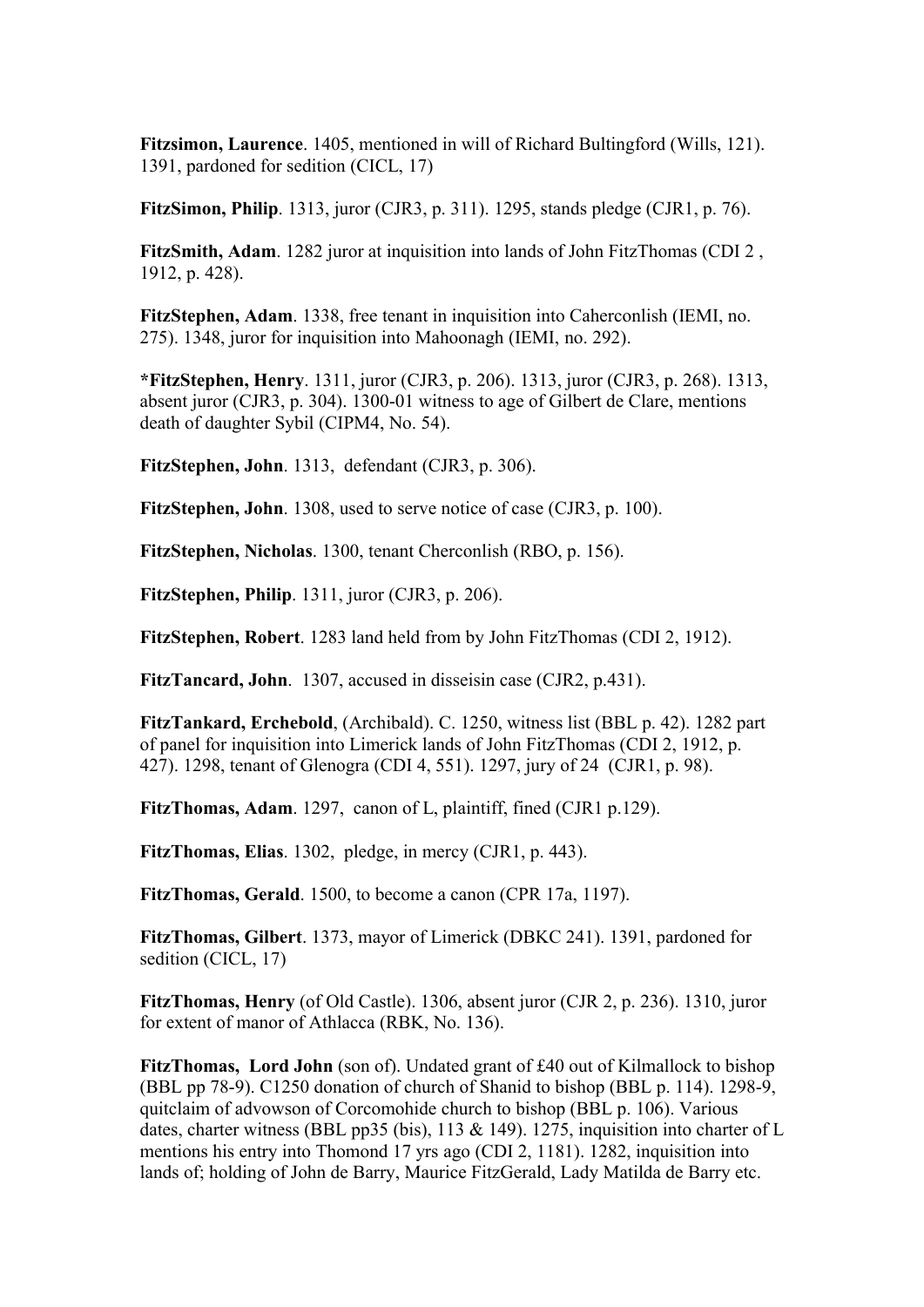(CDI 2, 1912). 1285 & 86, payments to exchequer of £50 (CDI 3, 149 p. 54; 214, p.96). 1297-1304, agreement re lands in county (RBK, No. 45, 47, 105, 106). 1310, mention in inquisition into Athlacca (RBK, No. 136). Tempus Henry III, enfeoffed Adare et al. (Calendar State Papers Ireland, Carew, Howth, p. 364). 1302, granted free warren in manors of Adare et al. (CDI 5, 7). 1287-93 grant of Adare et al from Julia de Cogan (RBK, No 30). 1293 grant of Athlacca and Uregare from Julia de Cogan (RBK, No 33). 1251, Corkohye held from G. de Prendergast (CDI 1, 3203). 1290, had been enfeoffed of Corcomohide (CDI 3, 940). 1299, mainprises (CJR1, p. 294). 1305, goods in Okonyl in kings hands, also rents in Corcomohide and Esclon; nobody will buy because afraid (CJR2, pp 7-8). 1305, enters Agnes de Valence's lands (CJR2, p. 76). 1306, confiscated goods of (CJR2, p. 206). 1306, lands in Oconnell to Geoffrey de Orum (CJR2, p. 211). 1306, case re Agnes de Valence continued (CJR2, p. 212). 1306, case v Agnes de Valence (CJR 2, pp 231, 239). 1306, case v king (CJR 2, p. 234). 1306, Agnes de Valence complaint against (CJR 2, p. 236). 1306, detaining Newcastle (CJR2, p. 290). 1307, plaintiff in mort d'ancestor case (CJR2, p.428). 1307, his seneschal mentioned (CJR2, p. 452).

**FitzThomas, John**, 1260-61, 1279-80,owing money to exchequer (RDKPRI (Pipe) 35, p. 41; 36 p. 51). 1281-2 inquisition into lands; held Shanid, Killeedy off John de Barry, Glenogra off Maurice FitzGerald and Belese off the citizens of Limerick (CIPM2, No 437)

**FitzThomas, John**. 1308, party to case re Killeedy (CJR3, p. 1-2). 1306, deforced Walter Maunsell on Oconnell (CJR2, p. 208).

**FitzThomas, Sir John, & Blanche**. 1311 instigator of burglary (CJR3 p. 207). 1311, stands pledge (CJR3, p. 208). 1313 killed 2 Lords at Adare (CSMA ii, p. 342). 1317, widow in case re Castlerobert (W1, 77).

**FitzThomas, John**. 1407 son of E of Desmond, to be justice (CICL, 96).

**FitzThomas, Maurice**. (son of). Pre 1277, witness list (BBL p. 102). 1283 land held from by John FitzThomas (CDI 2, 1912).

**FitzThomas, Maurice**. 1328-29, owes for Robert Purcel at Rathronan (RDKPRI (Pipe) 43 p. 15). 1332-33, detaining land (RDKPRI (Pipe) 43 p. 49). 1332-33E of desmond, fined for not presenting those on bail (RDKPRI (Pipe) 43 p. 49).

**FitzThomas, Maurice E. of Kildare.** 1377 as lord of Adare gets exemption for the town because of destruction there (CICL 70).

**FitzThomas, Maurice FitzMaurice**. 1381, made assessor in Oconnell for funding of archers (CICL, 167)

**FitzThomas, Philip.** 1295, pledge, in mercy (CJR1 p. 38).

**FitzThomas, Philip, Knight of Glin.** 1424 receiving land of Dromlochayn in Gl-- ether (Gentleman's Magazine 1862, p. 561).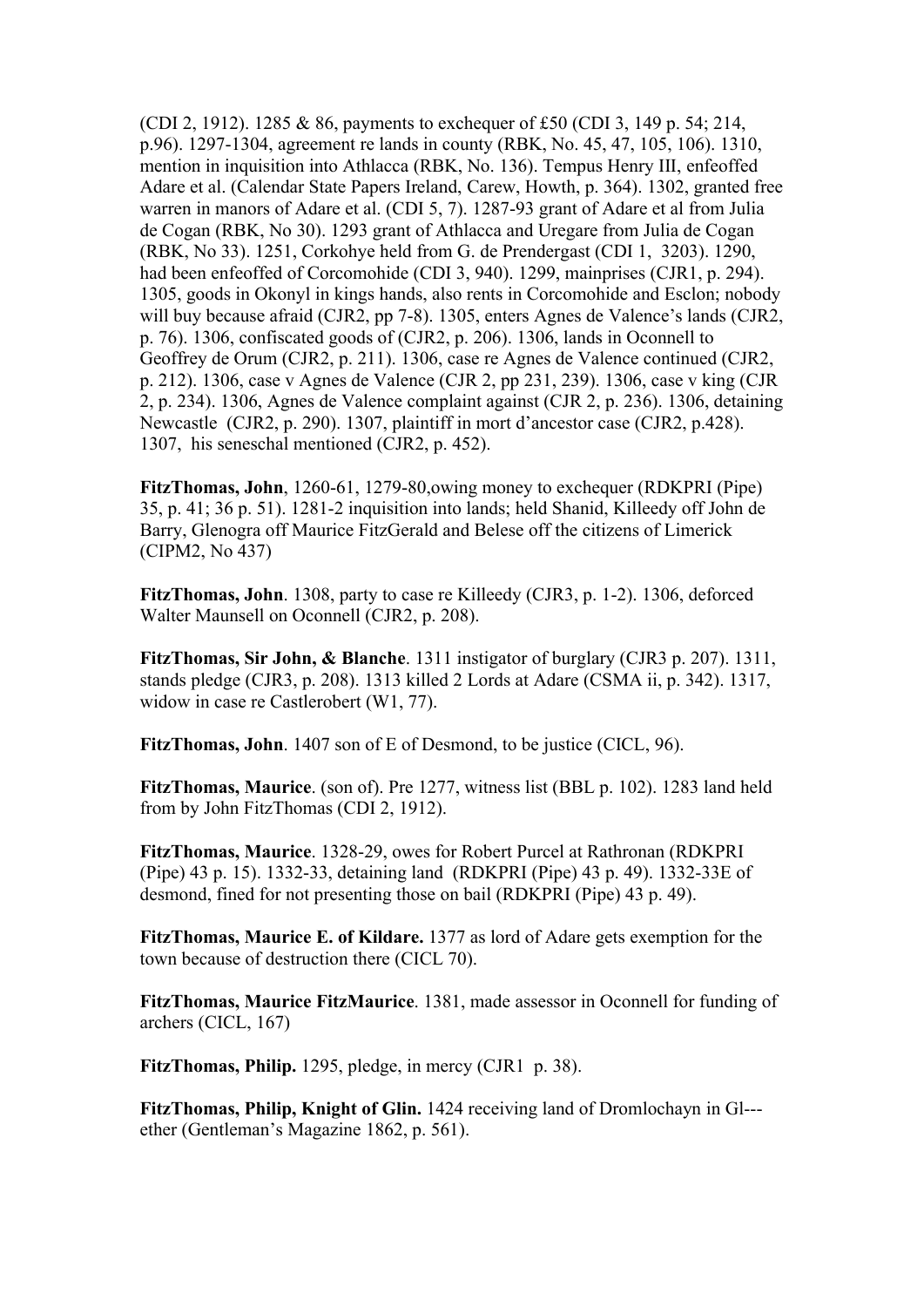**FitzThomas, Roger**, of Balysiward. 1297, respondent; John Northerne his uncle (CJR1 p.128).

**FitzThomas. Simon**. 1295 & 1300, attorney? in trespass case (CJR1, p. 75, 356). 1305, attorney in debt case (CJR2, p.3). 1305, attorney in debt case (CJR2, p.50). 1306, attorney in trespass case (CJR2, p. 307).

**FitzThomas, Master Walter**. 1328-29, precentor, chattels of (RDKPRI (Pipe) 43 p. 16).

**FitzThomas, William, de Shengole**. 1313, king's serjeant, prisoners escape from (CJR3, p. 305).

**FitzThomas, William**. 1425, sheriff of L (CICL, 78).

**\*FitzWalran, Gerald**. 1307, accused in disseisin case, re Langecote (CJR2, p.433). 1308, case of mort d'ancestor (CJR3, p. 3).

**FitzWalran, Robert**. 1308, case of mort d'ancestor (CJR3, p. 3). 1311, juror (CJR3, pp 204, 206).

**FitzWalran, Thomas**. 1305, juror (CJR2, p. 134). 1308, case of mort d'ancestor (CJR3, p. 3). 1311, juror (CJR3, pp 205, 206).

**FitzWalter, Lord**. 1409, minor, heir to manor of Athneasy (CICL, 39).

**FitzWalter, Andreas** (son of). 1252, party to case with bishop of land in Clonach (BBL pp 22-23).

**FitzWalter, Bolacz**. 1306, deforced Walter Maunsell in Oconnell (CJR2, p. 208).

**FitzWalter, David**. 1300, victim of assault (CJR1, p. 343).

FitzWalter, Gerald, (son of). Undated, witness list (BBL p. 101).

**FitzWalter, John.** 1311, juror (CJR3, pp 205, 214). 1295, pardon, for peace (CJR1, p. 2). 1295, complaint against sheriff (CJR1 p. 17).

**FitzWalter, Mathew**. 1297, respondent in disseisin case (CJR 1, p. 161).

**FitzWalter, Nicholas**. 1297, respondent in disseisin case (CJR 1, p. 161).

**FitzWalter, Philip**. c1225, charter witness re Carrickittle (GR, p. 164).

**FitzWalter, Roger**. 1306, pledge, in mercy (CJR2, p. 289).

**FitzWalter, Simon**. (son of). 1278, resigns as rector of Crecora (BBL p 47 & 56).

**FitzWalter, Walter**. 1306 involved in abduction case (CJR2, p. 505).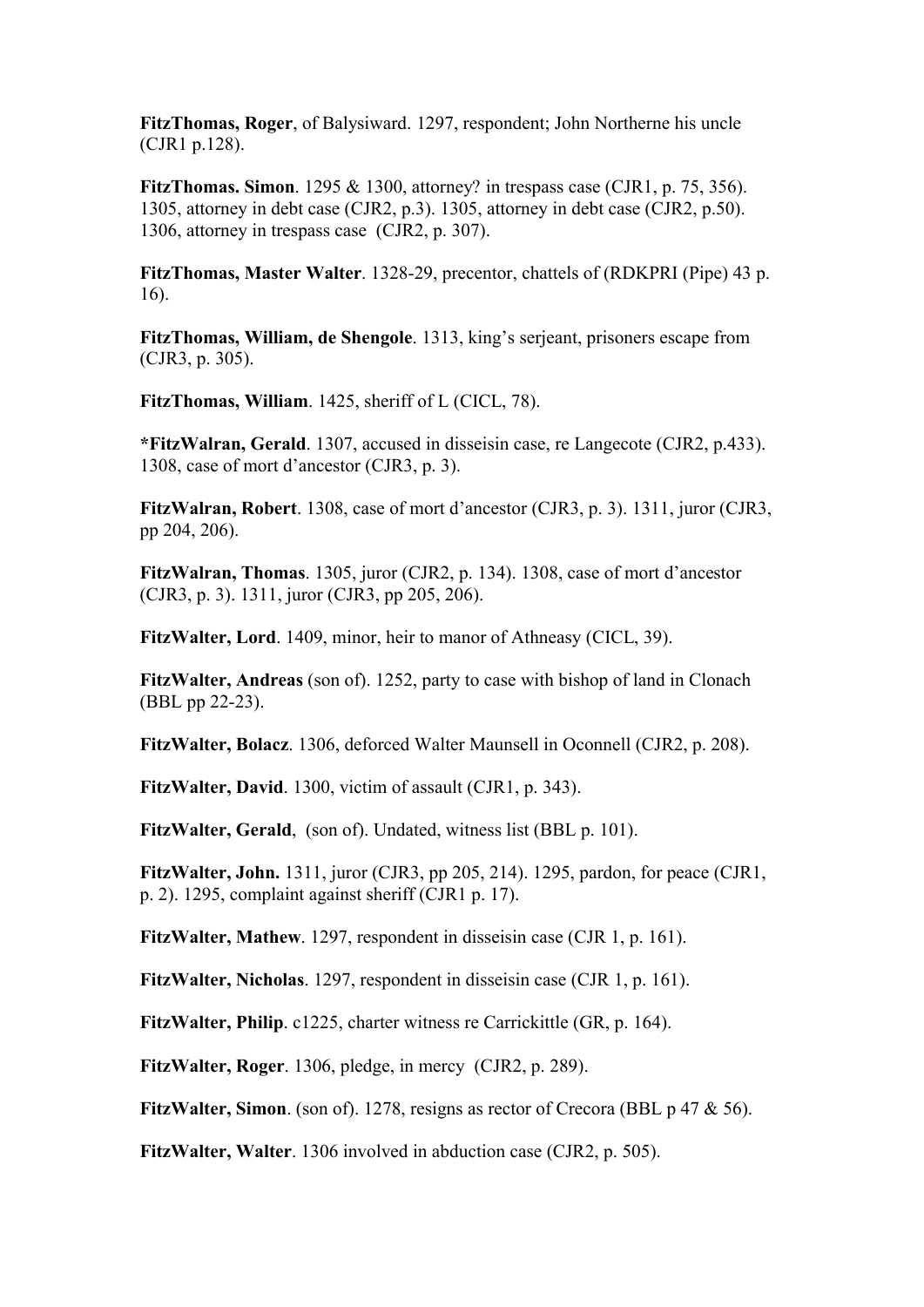**FitzWalter, William**. 1311, juror (CJR3, p. 207). 1299, juror for inquisition nto Newcastlewest (CDI 4, 551).

**FitzWarin, Robert.** C. 1240, charter witness(COD 1, 95).

**FitzWilliam, Adam**. 1313, rabbits stolen (CJR3, p. 307). 1295, horse in possession of (CJR1, p. 50).

**FitzWilliam, Alard** (son of). 1185 charter witness (BBL p. 103).

**FitzWilliam, Andrew** of Balydaly. 1288, tenant of Any manor in extent (CDI 3, 459).

**FitzWilliam, Andrew**. 1288, tenant of Any manor in extent (CDI 3, 459).

**FitzWilliam, David**. Undated, burgess of Kilmallock (BBL p. 74).

**FitzWilliam, John**. 1287 juror for inquisition into manor of Mahoonagh (IEMI 64; CDI 3, 459).

**FitzWilliam, John**. 1307, summons server (CJR2, p.389). 1313, answer for pledge (CJR3, p. 267).

**FitzWilliam, John**. 1321, juror for extent of Corcomohide (IEMI, No. 200).

**FitzWilliam, John**. 1330, tenament holder in Any (RK, p. 22)

**FitzWilliam, John de Ripariis**. 1282 juror at inquisition into lands of John FitzThomas (CDI 2 , 1912, p. 428).

**FitzWilliam, Lambekin.** 1199, receives houses within walls, and knight's fees in Co. Limerick (CDI 1, 96).

**FitzWilliam, Maurice** (son of). 1258, mentioned in charter as holding farma of Ame (BBL p. 102).

**FitzWilliam, Oliver FitzJohn**. 1295, receiving felons (CJR1, p. 70).

**FitzWilliam, Philip,** of Geleston. 1305, juror (CJR2, p. 134).

**FitzWilliam, Richard** (son of). 1258, two documents relating to donation of farm of Calun(BBL pp 47 & 101).

**FitzWilliam, Richard**. 1276-81, grants Corcomohide to Maurice FitzMaurice (RBK, No. 54).

**FitzWilliam, Richard FitzJohn**. 1295, receiving felons (CJR1, p. 70).

**FitzWilliam, Roger** (son of). Undated, in witness list (BBL p. 59).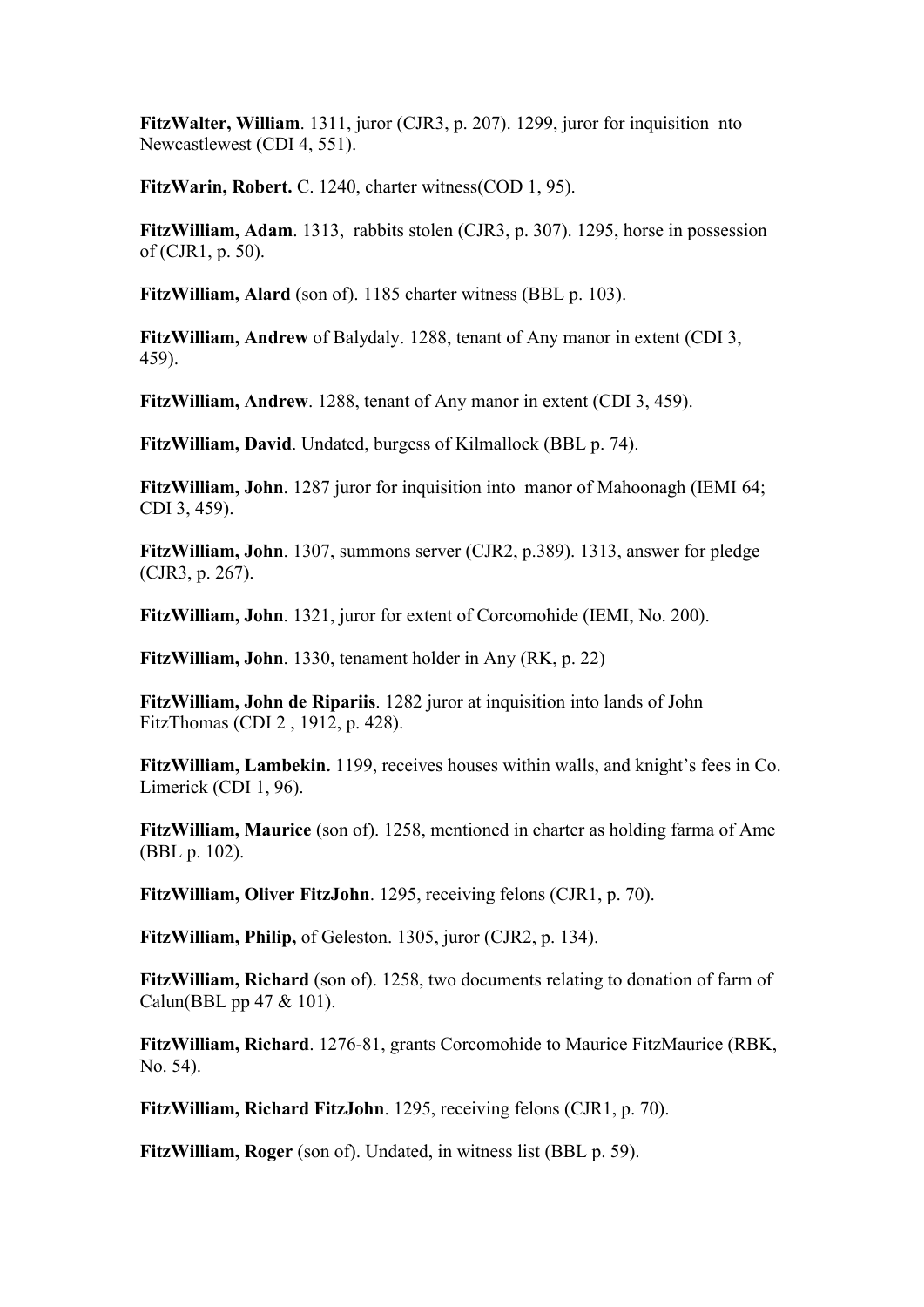**FitzWilliam, Theobald**. 1313, robbery victim (CJR3, p. 267).

**FitzWilliam, Thomas**. 1300, repondent in distraint case (CJR1, p. 344).1313, juror (CJR3, pp 309, 310, 311, 312).

**FitzWilliam, Thomas**. 1335, heyward of Any (RK, p. 77).

**FitzWilliam, Thomas**. 1291-2, fine to exchequer (CDI 3, 965, p. 433; 1078 p.479). 1310, juror for extent of manor of Athlacca (RBK, No. 136). 1300-01 witness to age of Gilbert de Clare (CIPM4, No. 54).

**FitzWilliam, William**. 1242, juror for inquisition of Castle Wilkin, manor of de Burgh (Dryburgh p. 57).

**FitzWymund, Hugh**. 1287 juror for inquisition into manor of Mahoonagh (IEMI 64; CDI 3, 459).

**FitzYue, William FitzAdam**. 1295 murdered on bridge at L (CJR1, p. 22).

**Fladebury, Robert**. 1290, itinerant justice at L (BBL p. 15).

**Flaithbheartach son of Inmainen**. 921, taken to L (AFM)

**Flamaro, William de**. 1185, in witness list (BBL p. 103).

**Flandro** see Fleming

**Flannyn, John**. Undated, witness list (BBL p. 113).

**Fleming, Adam** (Flandr'). 1242, juror for inquisition of Castle Wilkin, manor of de Burgh (Dryburgh p. 57).

**Fleming, Adam** (de Flandrio). Undated, holding 3 tenements in Kilmallock (BBL p. 73). 1272-1301, quitclaim of Clonyld to cathedral (BBL p. 104). Undated, burgess of Kilmallock (BBL p. 73). 1307, accused of tresass (CJR2, p. 451).

**Fleming, Bartholomew le** (Flemmyng). 1302, respondent in trespass case (CJR1, p. 443). 1310, juror for extent of manor of Athlacca (RBK, No. 136). 1313, juror (CJR3, pp 309, 310). 1300-01 witness to age of Gilbert de Clare (CIPM4, No. 54).

**Fleming, David le**. 1307, complaint of wrongful imprisonment (CJR2, p. 437). 1311, juror (CJR3, p. 206). 1313, juror (CJR3, p. 306). 1313, stands pledge(CJR3, p. 307).

**Fleming, David le**, of Kilmallock. 1307, ordered to be taken (CJR2, p. 437).

**Fleming, David le,** of Cloneth. 1307, absent recognitor (CJR2, p. 459). 1307 juror in Kerry case (CJR2, p. 516).

**Fleming, Gilbert le**. 1299 juror at extent of Maynwyr (Monagay?) and Killeedy (CDI 4, 551).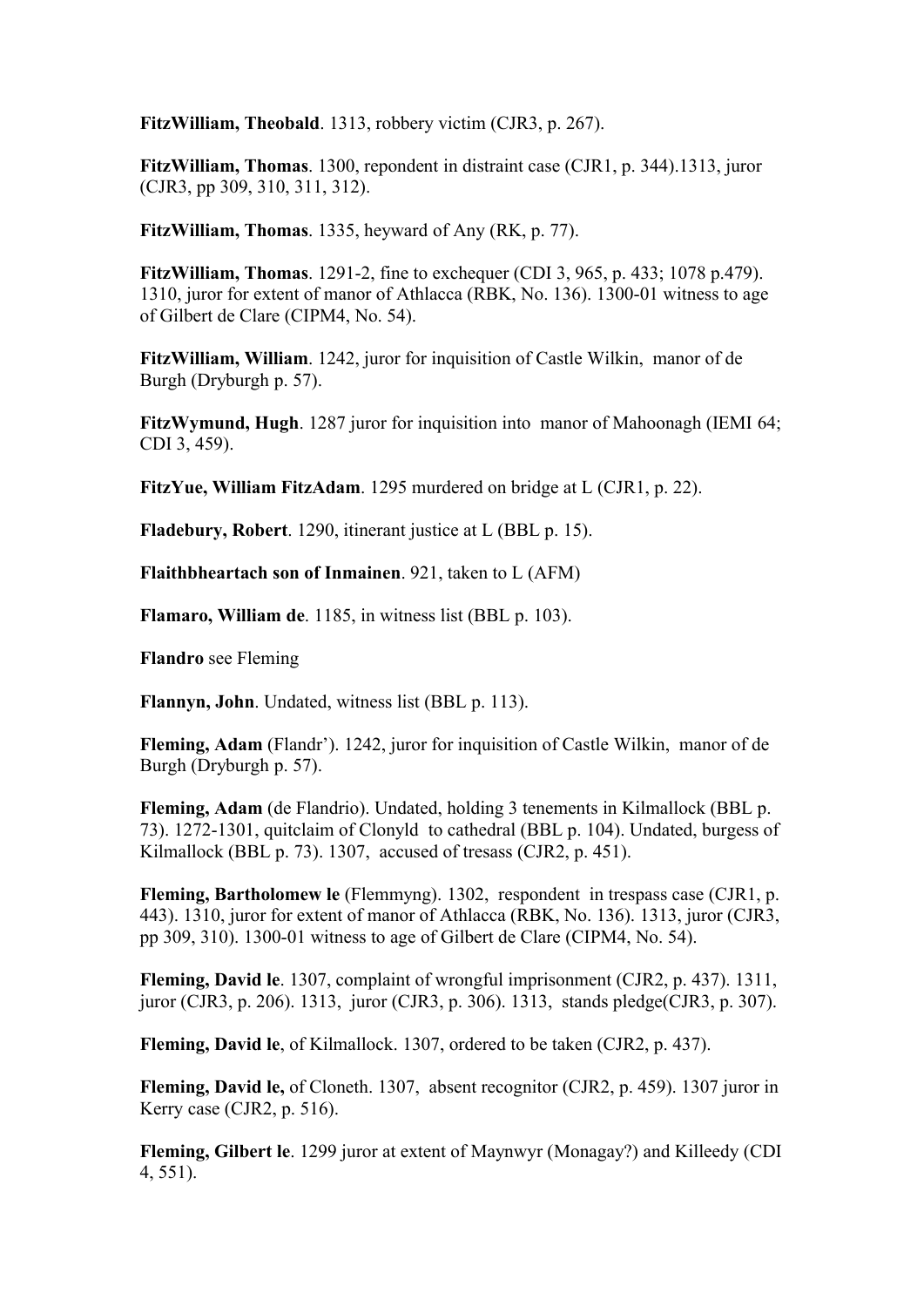**Fleming, Gregory**. 1341, free tenant on manor of Athneasy (GR, p. 113).

**Fleming, Henry** (Flandro). 1222-50, in witness list.

**Fleming, Henry le**. 1307 mentioned in disseisin case, Rathmackamndan and Balyultagh (CJR2 p. 455).

**Fleming Howel le**. 1313, acquitted of receiving a felon. (CJR3, p. 306).

**Fleming, Hugh le** (Flemmyng). 1313, fined for killing (CJR3, p. 306).

**Fleming, John** (Flandro). 1250-72, quitclaim by, of land in Dysert and Caherass to cathedral (BBL pp 45-6).

**Fleming, John le**. 1300, respondent in disseisin case (CJR1, p. 339).

**Fleming, John**. 1331 juror at extent of manor of Croom (RBK, No. 127).

**Fleming, Brother John**. 1391, prior of St Mary's House, receiving land grant from Thomas Kildare (NLI Ms. 41,673/2).

**Fleming, John**. 1414, friar of Trinitarians at Adare detaining ministry of same (CPR 6, p. 397).

**Flemyng, John**, 1398, vicar in Ardfert dio., to be given benefice in L (CPR 5, 109).

**Fleming, Matthew le**. 1306, accused of fraud (CJR2, p. 287).

**Fleming, Maurice**. 1429, deceased precentor of L, (CPR 8 p. 105).

**Fleming, Nicholas le**. 1310, juror for extent of manor of Athlacca (RBK, No. 136).

**Fleming, Nicholas**. 1350, juror for inquisition at Aherlow (IEMI, no. 295)

**Fleming, Paul le**. 1338, juror for inquisition taken at Cashel for Caherconlish (IEMI, no. 275).

**Fleming, Peter**. 1351, charter witness (COD 2, 3).

**Fleming, Philip**. 1313, juror (CJR3, pp 267, 304?, 308).

**Fleming, Philip**. 1341, free tenant on manor of Athneasy (GR, p. 113). 1350, juror for inquisition at Aherlow (IEMI, no. 295). 1355 one of the electors of Thomas Daundon as sheriff (CICL, 74).

**Fleming, Philip**. 1435, deceased former prior of St Mary's House (CPR 8, p. 566). C 1415, prior leasing Ballyenaghten (SA, 118).

**Fleming, Robert**. 1331 juror at extent of manor of Croom (RBK, No. 127).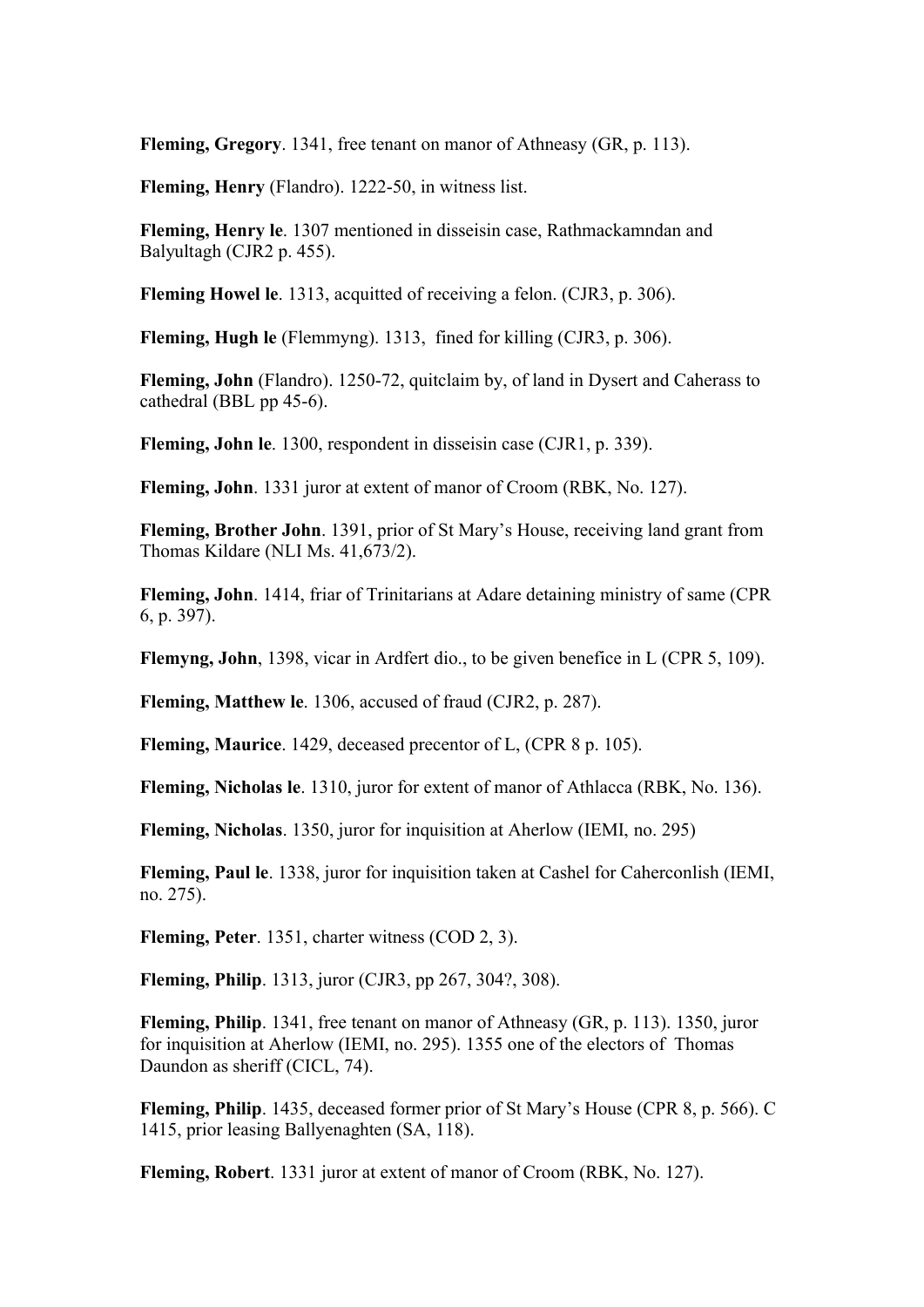**Fleming, Richard** (Flandrensis). Undated, charter giving patronage of lay fee in Magrany to church (BBL p. 101).

**Fleming, Richard le** (Flemeng). 1311, juror (CJR3, pp 205, 206). 1313, juror (CJR3, pp 268, 304). 1313, of Cahererconlish, absent juror (CJR3, p. 304).

**Fleming, Richard le**. 1348-9, holding land from Giles de Balddlesmere in Newcastle (CIPM9, No 119). 1348, tenant in Mahoonagh (IEMI, no. 292).

**Fleming, Richard**. 1405, servant mentioned in will of Richard Bultingford (Wills, 121).

**Flemming, Roger , of Caherconlish** (Flemeng). 1313, juror (CJR3, p. 304).

**Fleming, Roger le**. 1313, juror (CJR3, p. 308).

**Fleming, Thomas le**. 1288, tenant of Any manor in extent (CDI 3, 459).

**Fleming, Thomas le**. 1313, juror (CJR3, pp 268, 308).

**Fleming, Thomas**. 1401, bequest in Thomas Balbein's will (AM).

**Fleming, Walter le**. 1287, juror on inquisition into Mahoonagh (CDI 3, 459). 1299 juror for inquisition into lands of Richard FitzJohn (CDI 4, 638). 1295, stands pledge (CJR1, p. 76, 164).

**Fleming, Walter le**. 1313, juror (CJR3, p. 306).

**Fleming, William** (Flandro). 1222-50, in witness lists (BBL pp 32 & 34).

**Fleming, William le** (Flemeng). 1299 officer of court (CJR1, p. 291).1311, juror (CJR3, p. 204). 1313, juror (CJR3, pp 268bis, 269).

**Fleming, William**. 1331, juror for extent of manors of Carrickittle and Grene and Esgrene (RBK, No 132 & 133).

**Floctoun, Richard**. 1330, tenant of Any. (RK, p. 22). 1335 tenament in Any (RK, p. 64).

**Florence, Master**, c 1240-60, chancellor, in witness list (BBL pp 35, 87 & 88).

**Foast, Reymund Carragh de**. 1424 witnessing charter at Askeaton (Gentleman's Magazine 1862, p. 561).

**Fokermound, Ingram de**. Undated, suit re Rathanny (W1, 350).

**Fol, Thomas** 1391, former holder of Laxweir (DBKC 281).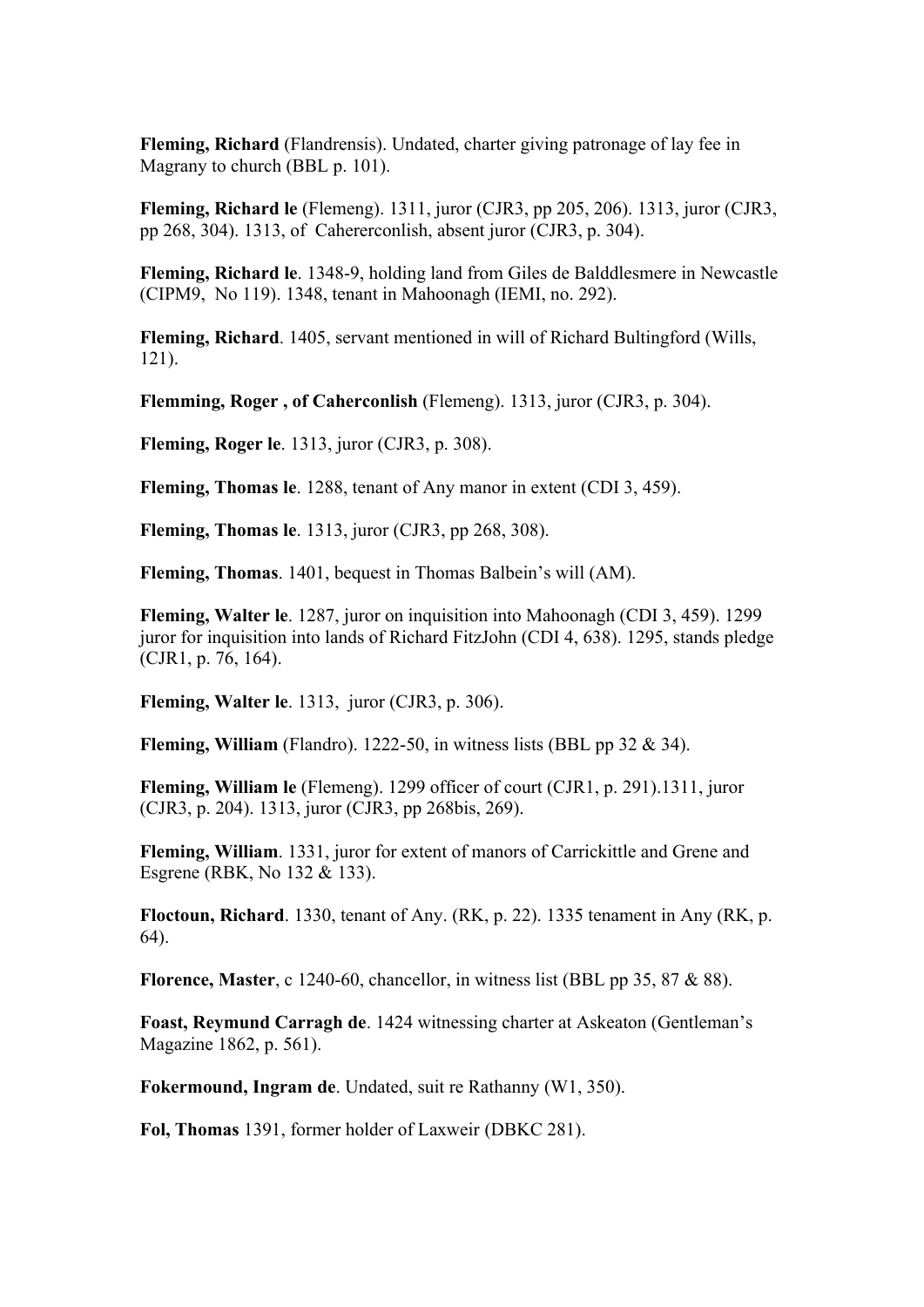**Folyng, Robert**. 1421, appointed justice for Co. (CICL, 122 & 114). 1425 appointed justice in Co. L. (CICL, 114). 1427, payment for previous (CICL, 66). 1427, appointed justice (CICL, 32). 1432, of Kildare appointed justice in Co. L (CICL, 141).

**\*Fontyn, Clarice**. 1313, rape victim; of Typerneyvyn (CJR3, p. 268).

Ford, Richard. 14<sup>th</sup> century; rector of Kilpeacon (W1, 53).

**Forthyng, Richard**. 1391, pardoned for sedition (CICL, 17)

**Foughel, Nicholas**. 1306, attorney (CJR 2, p. 231).

**Fouk, Henry** (Folik). 1311, juror (CJR3, pp 204, 206, 214). 1313, juror (CJR3, p. 309).

**Fouk, Roger**. 1311, juror (CJR3, p. 214). 1313, juror (CJR3, p. 306).

**Foulere, Elias le**. 1295, to appear (CJR1, p. 76).

**Fouler, John le**. 1295, mention in complaint v Roger de Lees (CJR1, pp 51-52).

**Fowler, Ralph the**. 1311, fined for receiving thieves (CJR3, p. 208).

**Fowler, William** (Fouler). 1335-9 tenament holder in Any (RK, pp 76, 119).

**Fox, David**. 1541, tenant of Kildare estate of Croom (CS, p.179).

**Fox, David**. 1300, absent juror (CJR1, p. 341). 1307, recognitor (CJR2, p.429).

**Fox, Henry**. 1297, plaintiff (CJR1, p. 104).

**Fox, James**. 1541, juror at dissolution of monasteries (EIMP, p. 209). 1541, juror for extent of Earl of Kildare's Manors in L (CS, p. 177).

**Fox, John**. 1376, master, representative of the bishop (CICL, 4). 1388 quitclaims Derrygalvan to E of Kildare (RBK, No. 157).

**Fox, John**. 1445, mention in will of Geoffrey Galwey (Wills 123).

**Fox, John**. 1486 &1487, prior of St Mary's House (CPR 15, 202 & 14 , p. 200). 1490 making false allegations re St Munchins (CPR 15, 557). 1496 confirmed prior (CPR 16, 695). 1501 indenture of prior to Mortagh Sexten (SA, 115). 1519, Prior of St. Mary's House; grave slab in St. Mary's.

**Fox, Patrick**. 1362-65 & 1368, sheriff (RC8/28, pp 101, 171, 303, 375 & 577, 8/29, p. 5 & 8/30, p. 1).

**Fox, Patrick**. 1381, witness to grant of Derrygalvan to E of Kildare. (RBK. No. 149).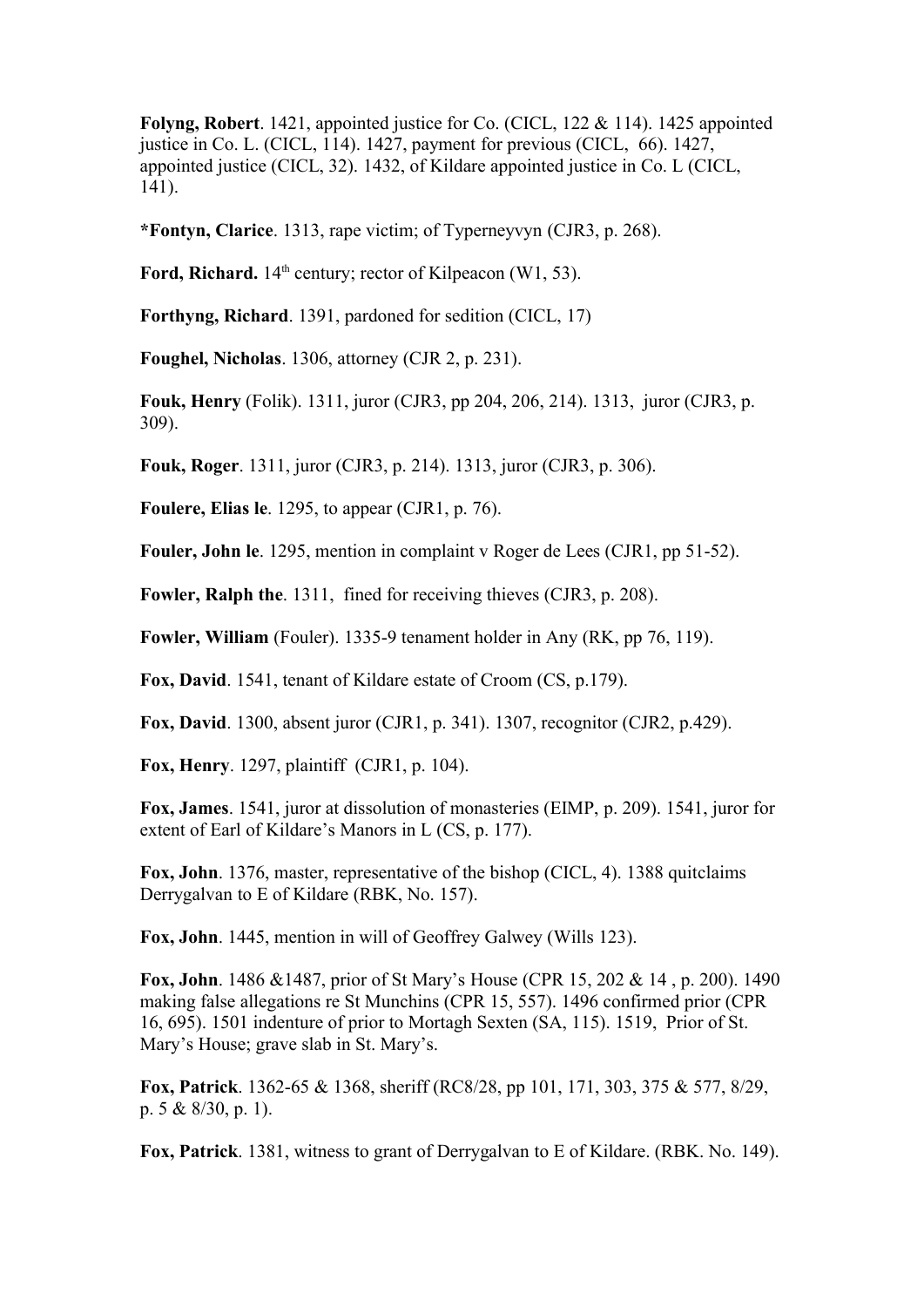1382, justice in Cork L and Kerry (CICL, 168, 204) 1387, oversees custody of weirs to John Banbury (CICL, 54). 1388 & 9, 1391 keeper of peace (CICL, 218, 240, 87, 94). 1390 custody of weir to him and mayor (CICL, 199). 1377, appointed to hear cases in Co. Limerick (CICL, 24). 1400, keeper of peace (CICL, 124, 147)

**Fox, Robert**. 1541, juror for extent of Earl of Kildare's Manors in L (CS, p. 177).

**Fox, Thomas**. 1300, absent juror (CJR1, p. 341).

**Fox, Walter**. 1313, stands pledge, serjeant of the king, cheating re chattels (CJR3, p. 308). 1306, supposed to sell sergeancy (CJR2, p. 286). 1306, dispute with Richard le Waleys (CJR2, p. 286).

**Foxton, Richard**. 1375, representative of Ardagh cantred (PC, p. 62).

**Foy, John**. 1400, canon of L to be given Bellygady (CPR 5, p. 445).

**Franceis, Henry**.1295, defendant in case not pursued (CJR1, p. 51).

**\*Franceys, Juliana**. 1295 owed money and wheat (CJR1 p. 16).

**Frank, Thomas**. Pre 1441, surrendered castle of L. (PR 1436-41, p. 529).

**Fraunceys, David**. 1313, robbery victim (CJR3, p. 267).

**Fraunceys, Henry**. 1313, juror (CJR3, p. 311).

**Fraunceys, William**. 1297, attorney in disseisin case (CJR1, p. 164).

**Freigne, Patrick de la.** 1384, made justice to inquire into sedition (CICL, 101)

**Freigne, Robert de la**. 1378, made justice in L and other counties (CICL, 2, 1). 1384, made justice to inquire into sedition (CICL, 101)

**Frendevile, John de**. 1282 juror at inquisition into lands of John FitzThomas (CDI 2 , 1912, p. 428).

**Frendeville, Thomas**. 1357, states he was present at baptism of Maurice FitzMaurice, now of age (IEMI, No. 324).

**Frendeuyle, William**. 1295, pledge (CJR1, p. 76).

**Freysell, Elias.** 1307 plaintiff in disseisin case ; re Freiselston (CJR2 p. 435).

**Freyselle, Henry**. 1346, juror on inquisition into advowson of Aherlow (GR, p. 117).

**Freysel, John**. 1282 juror at inquisition into lands of John FitzThomas (CDI 2 , 1912, p. 428).

**Freysel, Roger** (Freisel). 1307 accused in disseisin case (CJR2 p. 435).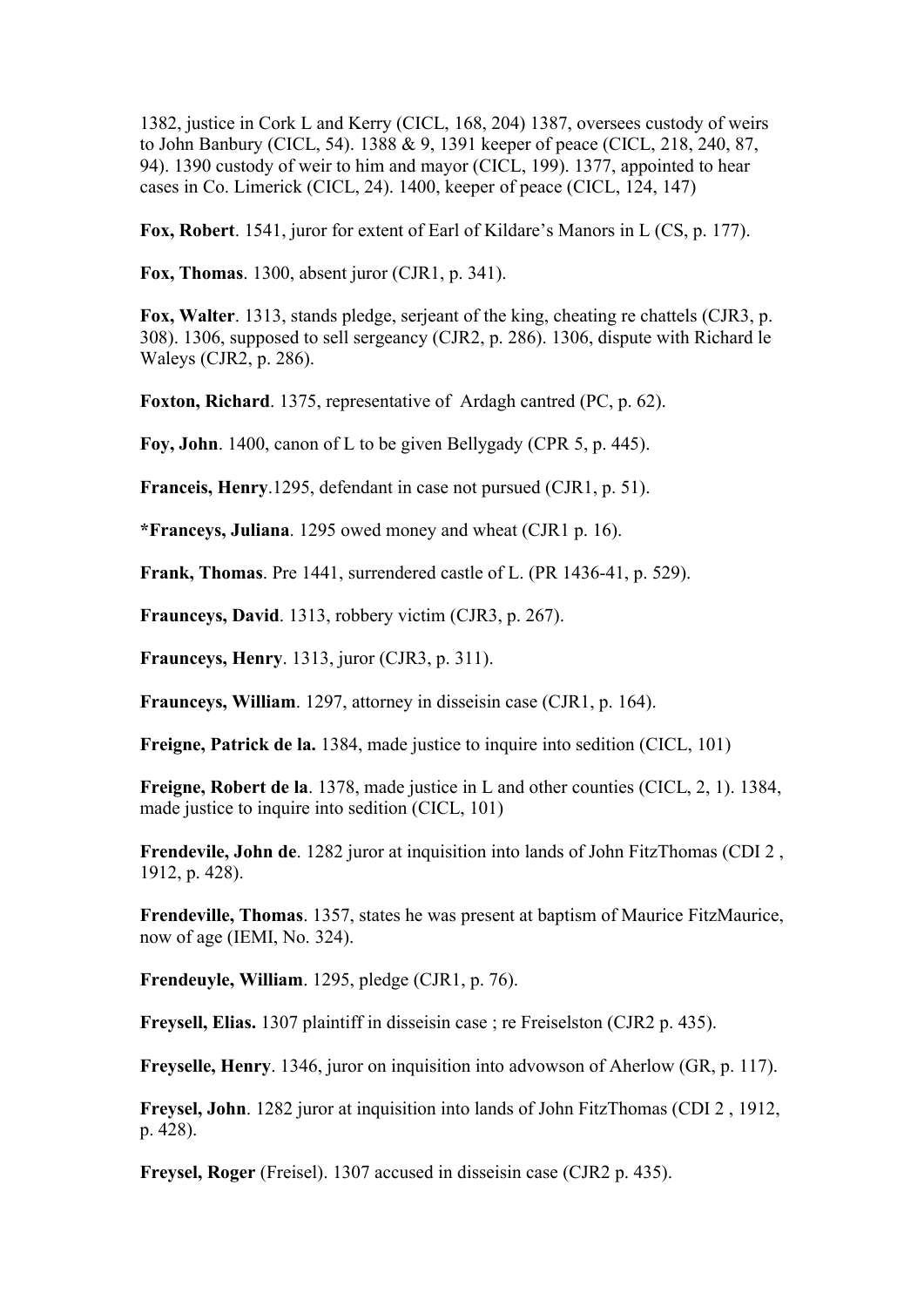**Freysell, Thomas**. 1346, juror on inquisition into advowson of Aherlow (GR, p. 116).

**Fukeram, Adam**. C. 1240, charter witness(COD 1, 95).

**Funitor, Henry FitzJordan**. Undated, burgess of Kilmallock (BBL p. 75).

**Furner, Maurice**. 1313, stands pledge (CJR3, p. 311).

**Furner, Stephen**. 1313, stands pledge (CJR3, p. 311).

**Furununt, Ingram de**. 1288, tenant of Any manor in extent (CDI 3, 459).

**Fyel** (Fiel), 1307, vicar of Limerick; removed from house of St Laurence (CJR2, p. 448).

**Fyn, John**. 1442, mention in will of Philip Russell (Wills 122).

**Fyn, Nicholas**. 1447, juror for inquisition at Tullybracky (BBL, p. 161).

**Fyn, Robert FitzPhilip**. 1295, to appear before justice (CJR1, p. 76).

**Fynally, Henry**. 1295, pledge (CJR1, p. 71).

**Fynally, Roger**. 1282, juror at inquisition into lands of John FitzThomas (CDI 2 , 1912, p. 428). 1295, pledge (CJR1, p. 71).

## G

**G…, Adam FitzRichard**. 1308, disseised of tenement in Grene (CJR3, p. 5).

**Galbeg, Thomas**. 1311, juror (CJR3, pp 205, 206).

**Gale, John**. c 1415, witness to indenture (SA, 115).

**Galfridus**. 1237, clerk, author of document. (BBL p. 134).

**Gallard, Osbert**. C 1224 excommunicated by bishop (AH 27 p. 106)

**Galle, John**. 1313, juror (CJR3, p. 268).

**Galle, Walter**. 1400, vicar of Beauver in Cork, to get canonry and preb inCork though about to litigate re prebend of Kilpeacon in L. (CPR 5, 295). 1401 re Cork mattes (CPR 5, p. 448).

**Galteri, Baruncinus**. 1284, one of group of merchants of Lucca, Italy, granted manor of Any against debt (CDI 2, 2313).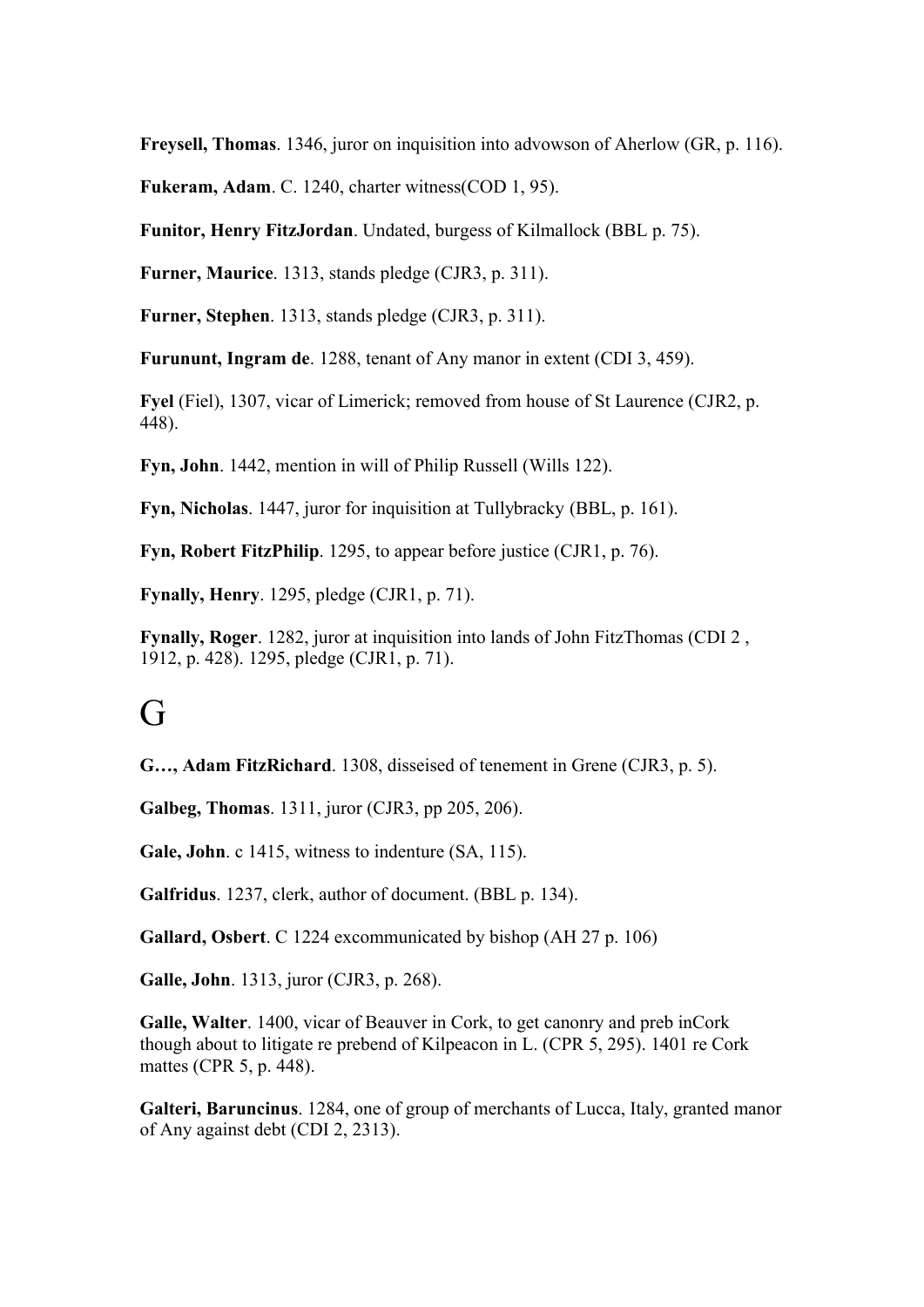**Galvy, John**. 1404, justice (CICL, 91).1410s, appointed to search for King's enemies in Co. (CICL, 126)

**Galwey, Edmund.** 1445, mention in will of Geoffrey Galwey; his son (Wills 123).  $15<sup>th</sup>$ , tomb in St Mary's

**Galwey, Edmund FitzHarry**. 1445, mention in will of Geoffrey Galwey (Wills 124).

**Galwey, Geoffrey**. 1411, obit on tomb in St. Mary's

**\*Galwey, Geoffrey & Margaret** (nee White?). 1445, will of Geoffrey (Wills 122).

**\*Galwey, Margaret**. 1445, mention in will of Geoffrey Galwey; his d.(Wills 123).

**Galwey, Patrick**. 1445, mention in will of Geoffrey Galwey; his son (Wills 123).

**Galwey, Walter**. 1445, mention in will of Geoffrey Galwey; his son (Wills 123).

**Galwey, William**. 1445, mention in will of Geoffrey Galwey; his son (Wills 123).

**Gamboun, John**. 1313, juror (CJR3, p. 306).

**Gamelius** (Gamel). C. 1220, tenant of Philip Malden in the City (BBL pp.52 & 100).

**Gar, Conghur McPadyn**. 1311, thief (CJR3, pp 208, 214).

**Gar, Ralph**. 1251 tenant of Tobernea (CDI 1, 3203).

**Garaghdagh, Elias**. 1321, juror in inquisition of lands of Thomas FitzRicharde de Clare in city of L (IEMI, No. 195).

**Garedagh, Alan**. Undated; rental of St Mary's house (SA,120).

**Garr', David**. 1372, tenant of Tobernea manor (RBK, No. 151).

**Garth, Simon le**. Undated, burgess of Kilmallock (BBL p. 79)

**Gaunter, Maurice le**. 1292, fine to exchequer (CDI 3, 1148, p.514).

**Gaynesburgh, William de**. 1394, given custody of weirs and Laxweir, with Thomas Dounsel (PR 1391-96, p. 479). 1401, grant of 10s yearly in lieu of grant of weirs, because visited by infirmity of leprosy (PR 1399-1401, p. 445).

**Geer, William**. 1348, juror for inquisition into Mahoonagh (IEMI, no. 292).

**Geneville, Sir Geoffrey de**. 1275, inquisition into charter, mentions him as witness to offer of £20 for burning of city (CDI 2, 1181). 1287-93, witness to grant by Julia de Cogan (RBK, No. 30).

**Geynvill, Simon de**. 1297, mainprises Earl of Ulster (CJR1, p. 120).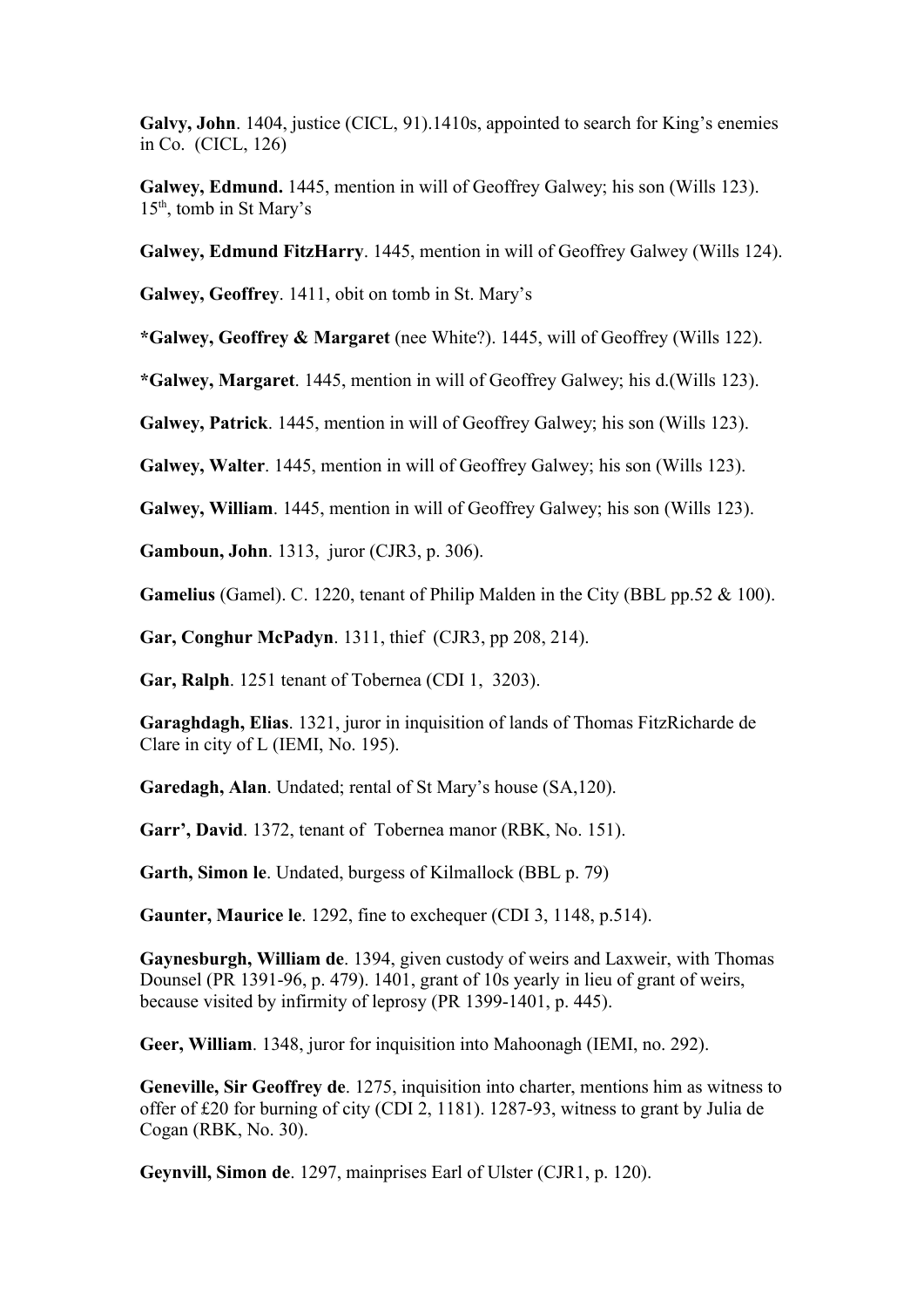**Geppedagh, John**. 1311, juror (CJR3, p. 203).

**\*Geraldinis, Anora de** (d. of James) & **fitzMaurice, Thomas**. 1447, permission to marry within related degrees (CPR 10, p. 359).

**Geraldi, David FitzDavid.** 1331, tenant of manor of Adare and Castleroberts (RBK, No. 135).

**Geraldine family tree.** See Orpen 2005 reprint pp 359, 498-99

**Geraldinis, David fitzJohn de**, 1476, vicar of Clonagh, first fruits of Rathkeale priory (A 72)

**Geraldinis, Gerald de**. 1456, canon of L , mandate to (CPR 11, p. 274). 1460, mandate to (CPR 12, pp 79 & 83). 1479, first fruits of vicarage of Robertsown and (A88).1482, accuses archdeacon (CPR 13, p. 140).

**Geraldinis, Gerald fitzGerald de.** 1483 deprived of archdeaconry (A 90). 1488 detaining archdeaconry of L (CPR 15, 237).

**Geraldinis, Gerald fitzMaurice de**. 1398 mandate to (CPR 5, p. 107).

**Geraldinis, Gerald fitzPhilip de**. 1441, making accusations about canonry and preb of Kyllidy (CPR 9, p. 169). 1441 first fruits of Killeedy (A 34). 1455 &1463, canon of L, mandate to (CPR 11, pp 254 & 504).

**Geraldinis, Gerald fitzThomas de**. 1499, clek of L, first fruits for canonry and preb of Killeedy (A 116).

**Geraldinis, Henry FitzAbbot**. 1432, granting land in Rathjordan to John Maschall (COD 3, 97).

**Geraldinis, James de** (alia Omale). 1447, accused vicar of Rathronan (CPR 10, p. 292).

**Geraldinis, James de.** 1487 receives unspecified monastery (CPR 15, 1142).

**Geraldinis, James de**. 1510 gets deanery and vicarage CPR 19, 2075).

**Geraldinis, James fitzJohn fitzThomas Earl of Desmond, de**. 1514, cleric of L to get benefice in Lismore (CPR 20, 237).

**Geraldinis, James fitzPhilip de**. 1480 first fruits of canonry and preb of Killedy. 1482, dean of Cloyne, has won judgement re Monagay (CPR 13, p. 809). 1484, rector of Monagay making accusations outside the diocese (CPR 13, p. 182).1486, clerk of Lismore, detaining canonry and preb of Killeedy (CPR 14, p. 123)

**Geraldinis, James fitzRaymond fitzMaurice de**. 1503, gets vicarages of Colmanswell and Ballycahane alias Cormootin (CPR 17a, 942). 1510 first fruits of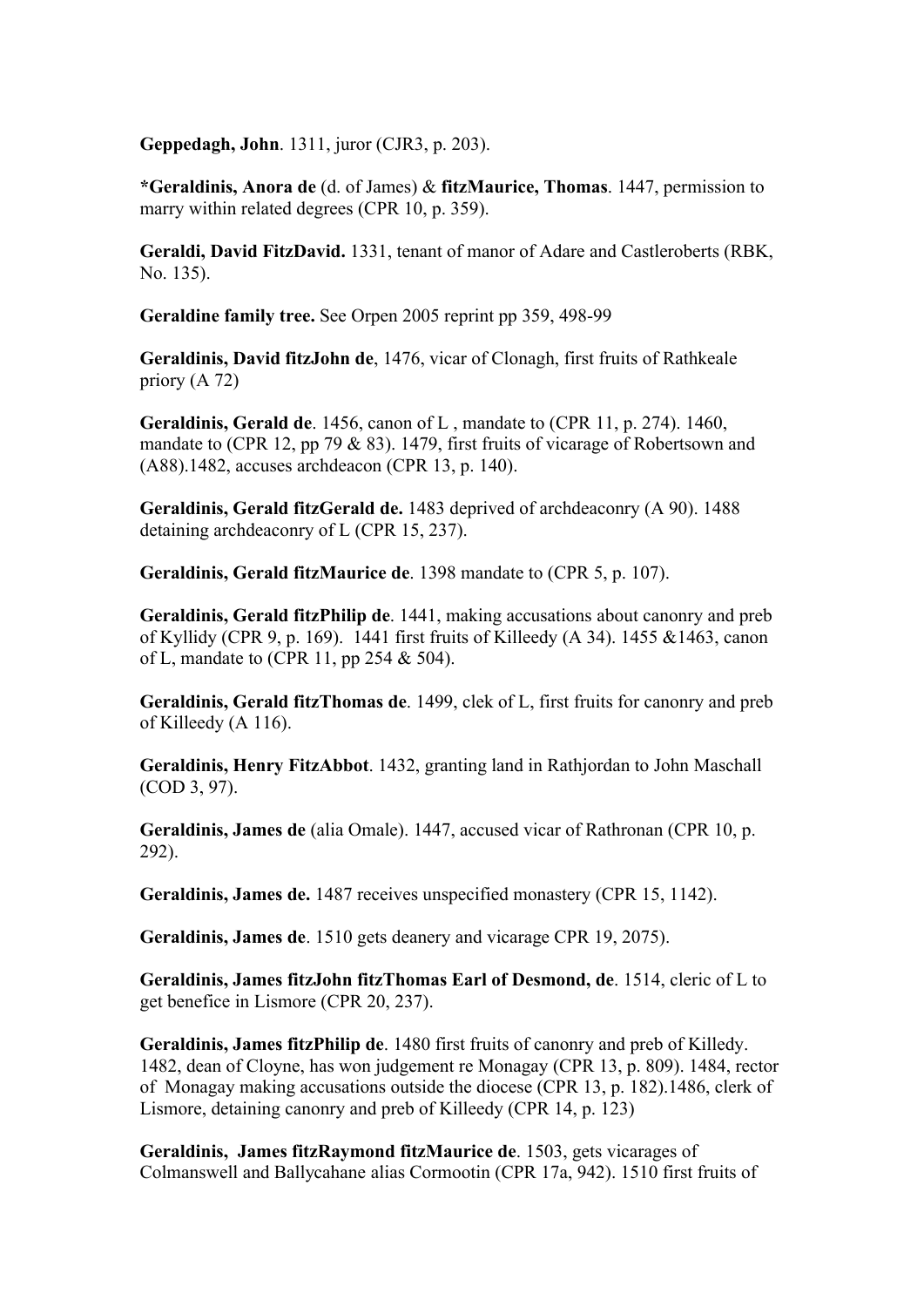deanery of L and vicarage of Tankardstown (A 138). 1514, detaining vicarage of Corcomohide (CPR 20, 333). 1514, gets vicarages of St Peter & Paul Kilmallock, Bruree, Tankardstown and Effin (CPR 20, 335)

**Geraldinis, James, fitzThomas de**. 1505, first fruits of canonry and preb of Dysert engus and parishes of Kibossny and Balecrestan Kienych [Ballytrostan? and ??](A 128).

**Geraldinis, Sir John de**, 1399, deceased father of Thomas (CPR 5, p. 187).

**Geraldinis, John de**. 1427, late archdeacon of L (CPR 7, p. 518).

**Geraldinis, John de**. 1492, former chancellor of L (CPR 14, p. 299).

**Geraldinis, John fitzJohn de**, 1368, provision of canonry and prebend to; already has a rectory in Ardfert (CPR 4, p.72).

**Geraldinis, John Knight of Glencorbry de**. 1501, canon of L, first fruits of archdeaconry (A 119).

**Geraldinis, John fitzThomas de**. 1441, deceased canon of Kyllidy (CPR 9, p. 169).

**Geraldinis, John fitzThomas Meesean Nathoty de**. 1389, letter to chancellor of L to make him canon and preb of Kileedy (CPR 4, pp 346 & 347). 1392, to receive chancellorship of L unlawfully held by Stephen Brys; already rector in dioc. Of Ardfert (CPR 4, p. 429).

**Geraldinis, Maurice**. 1461, re Donaghmore; son of William Philip… (BBL, p. 162).

**Geraldinis, Maurice fitzPeter de**. 1366, archdeacon of L (CPR 4, p. 58).

**Geraldinis, Maurice de**. 1457, canon of L mandate to (CPR 11, pp 292 & 499). 1460, mandate to (CPR 12, p. 79).

**Geraldinis, Maurice fitz David Fuscus (Brown) de**. 1455 canon of L. (CPR 11, p.254)

**Geraldinis, Maurice, fitzJohn de**. 1486, clerk of L to get the canonry and prebend of Killeedy (CPR 14, p. 123).

**Geraldinis, Maurice fitzThomas de**. 1496, lay patron of Kilbreedy Minor (CPR 16, 550).

**Geraldinis, Maurice fitzMaurice de.** 1500 to unite precentorship with canon and preb of Tullabracky (CPR 17a, 486).

**Geraldinis, Philip de**. 1435 claiming archdeaconry of L (CPR 8, p. 525). 1435 detaining St Mary's House (CPR 8, p. 566). 1446, brother of St Mary's Ho. To become abbot of Monasternenegh (CPR 9, p. 570; A 36).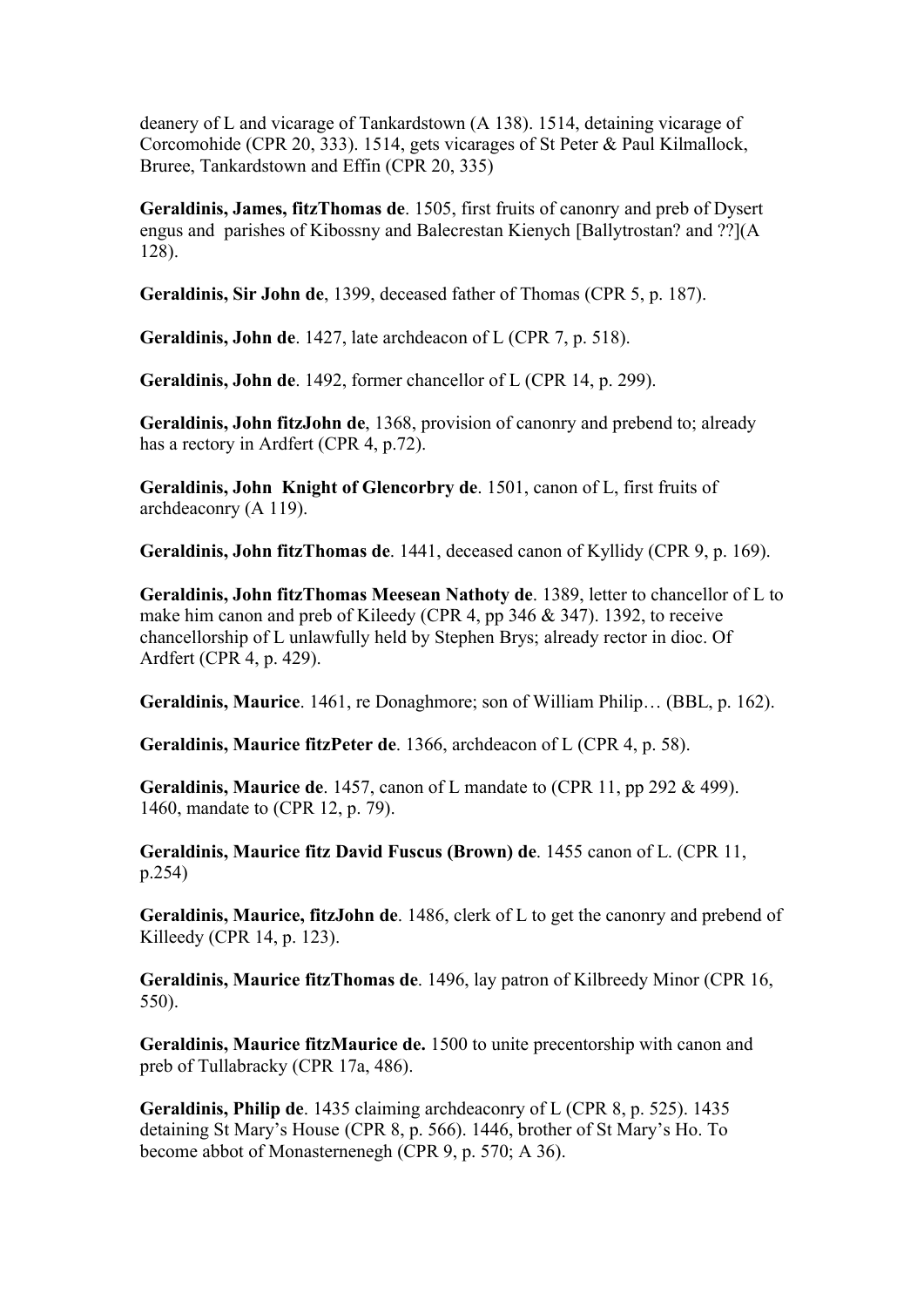**Geraldinis, Richard fitzPhilip**. 1503, to receive a vicarage (CPR 19, 1334).

**Geraldinis, Thomas de**. 1461, re Donaghmore; nephew of William Philip (BBL, p. 162).

**Geraldinis, Thomas (FitzJohn) de**. 1399, subdeacon of L to be chancellor (CPR 5, p. 187). 1421, deceased chancellor (A 4) 1422, late chancellor (CPR 7, p. 166).

**Geraldinis, Thomas fitzGerald**, 1489, canon of L making false claim on precentorship (CPR 15, 384). 1489, first fruits of precentor (A 107)

**Geraldinis, Thomas fitzGerald Micgyllawyd de**. 1495, canon of L, mandate to (CPR 16, 424)

**Geraldinis, Thomas Mecmayud de**. 1435, layman detaining lands of archeacon of L. (CPR 8, p. 547).

**Geraldinis, Thomas de** (Thomas fitzGerald Macgyllatoy de Geraldinis). 1475, making accusations agains chancellor of L (CPR 13, pp 45  $&$  454). 1475 canon of L, arbitrator in dispute over deanery and rectory of Ballingaddy (CPR 13, p. 452). 1476 first fruits of chancellorship (A 74).1480, canon of, mandate to (CPR 13, p. 89). 1480 making accusations about vicar of Robertstown; also has vicarage of Shanagolden , and canonry and preb of Ardcanny (CPR 13, p. 86-87). 1483 deprived of Ardcanny (A 89).1488, canon of, mandate to (CPR 14, p. 231). 1492, former chancellor of L (CPR 14, p. 299)

**Geraldinis, Thomas de**. 1506, rector of Croom, first fruits of Trinitarians (A 134). 1506, cleric of Ardfert, seeking rectory of Croom (CPR 18, 601). 1510, receives canonry and vicarage (CPR 19, 2063).

**Geraldinis, William FitzJohn FitzJohn FitzWilliam de**. 1390-1400 vicar of Kilcarry (AMs 248/335 dorso).

**Geraldinis, William Philip Macsayn de**. 1461, re Donaghmore (BBL, p. 162).

**Germeyn, John FitzSimon**. 1313, juror (CJR3, pp 268, 269). 1313, victim of theft (CJR3, p. 308).

**Germeyn, Richard**. 1375, representative of Esclon cantred (PC, p. 61).

**Gerneys, Maurice**. 1310, juror for extent of manor of Athlacca (RBK, No. 136).

**Gerueys, Henry**. 1341, cottager on manor of Aherlow (GR, p. 112).

**Gereuys, James**. 1306, chaplain, claims defrauded of Balycolan and Balibrenan (CJR2, p. 287).

**Gerueys, John**. 1341, cottager on manor of Aherlow (GR, p. 112).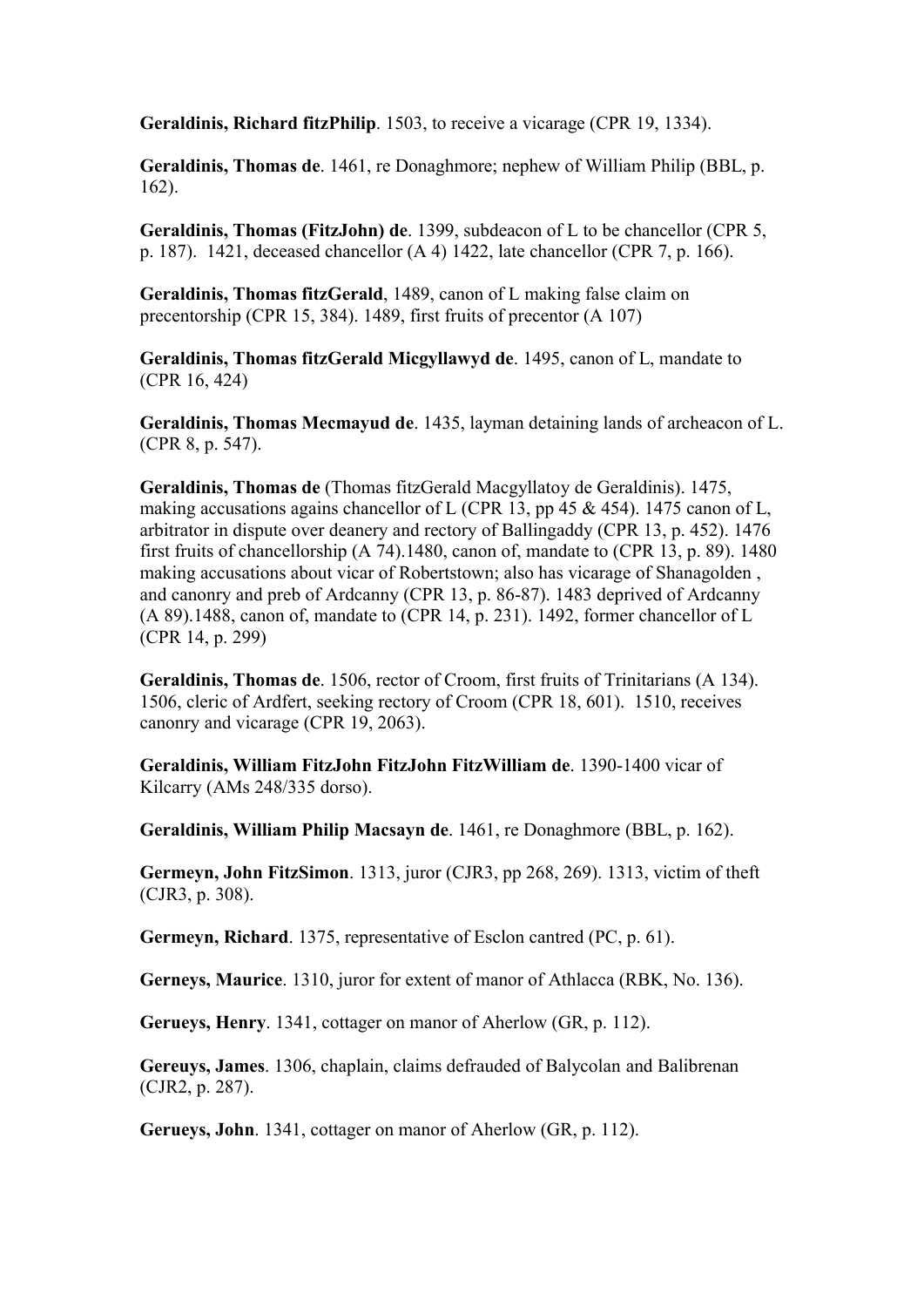**\*Gervase, Matilda & Roger**. 1222-50, named in quitclaim of John Pincerna (Butler) (BBL p. 61).

**Gerveys, David**. 1313, acquitted of theft (CJR3, p. 307).

**Gerveys, Gilbert**. 1313, acquitted of theft (CJR3, p. 307). 1313, juror (CJR3, pp 309, 310).

**Gerveys, Maurice**. 1313, acquitted of theft (CJR3, p. 307). 1300-01 witness to age of Gilbert de Clare (CIPM4, No. 54).

**Gerveys, Nicholas**. 1299 juror for inquisition into lands of Richard FitzJohn (CDI 4, 638).

**Gerveys, Walter**. 1300-01 injury to mentioned by his brother Maurice who was a witness to age of Gilbert de Clare (CIPM4, No. 54).

**Gerveys, William**. 1328-29, stands surety (RDKPRI (Pipe) 43 p. 16).

**Gifford, John**, (Gyffard). Undated, tenant in Kilmallock (BBL p. 80).

**Gilbard, Walter**, 1388, burgess of L, appointed attorney of Thomas Knap of Bristol for 1 yr (PR 1385-9, p. 439).

**Gilberd, Henry FitzPhilip**. 1295, plaintiff (CJR1, p. 40).

**Gilbert**, (Chaplain). 1311, victim of theft (CJR3, p. 206).

**Gilbert the Latimer**. C1230-40, father of Simon who gives grant to church (BBL p. 36 & 50).

**Gilbert, Walter**. 1391, pardoned for sedition (CICL, 17)

**Ginour, Richard**. 1330, chaplain of Any re church of Burgh. (RK, p. 22).

\*Glens, Thomas, Knight of the, & Honora. Late 15<sup>th</sup>, paid for part of Franciscans in Adare (W1, 70).

**\*Glain, Katerina**. 1337, tenant of bishop in Mungret (BBL, p. 154).

**Gleys, William** (Eleys). 1288, heir of, tenant of Any manor in extent (CDI 3, 459; IEMI, N0. 61).

**\*Gloucester, Countess of**. 1297, pasture in the island of Doghter belonging to (CJR1 p.129).

**Gloucester, William of**. 1311, ale stolen from (CJR3, p. 205).

**Glover, Maurice le**. 1295, stands pledge (CJR1, p. 3). 1302, paying to exchequer the issue of the pools of L (CDI 5, 58, p. 26). 1311, juror (CJR3, pp 203, 214 bis). 1318-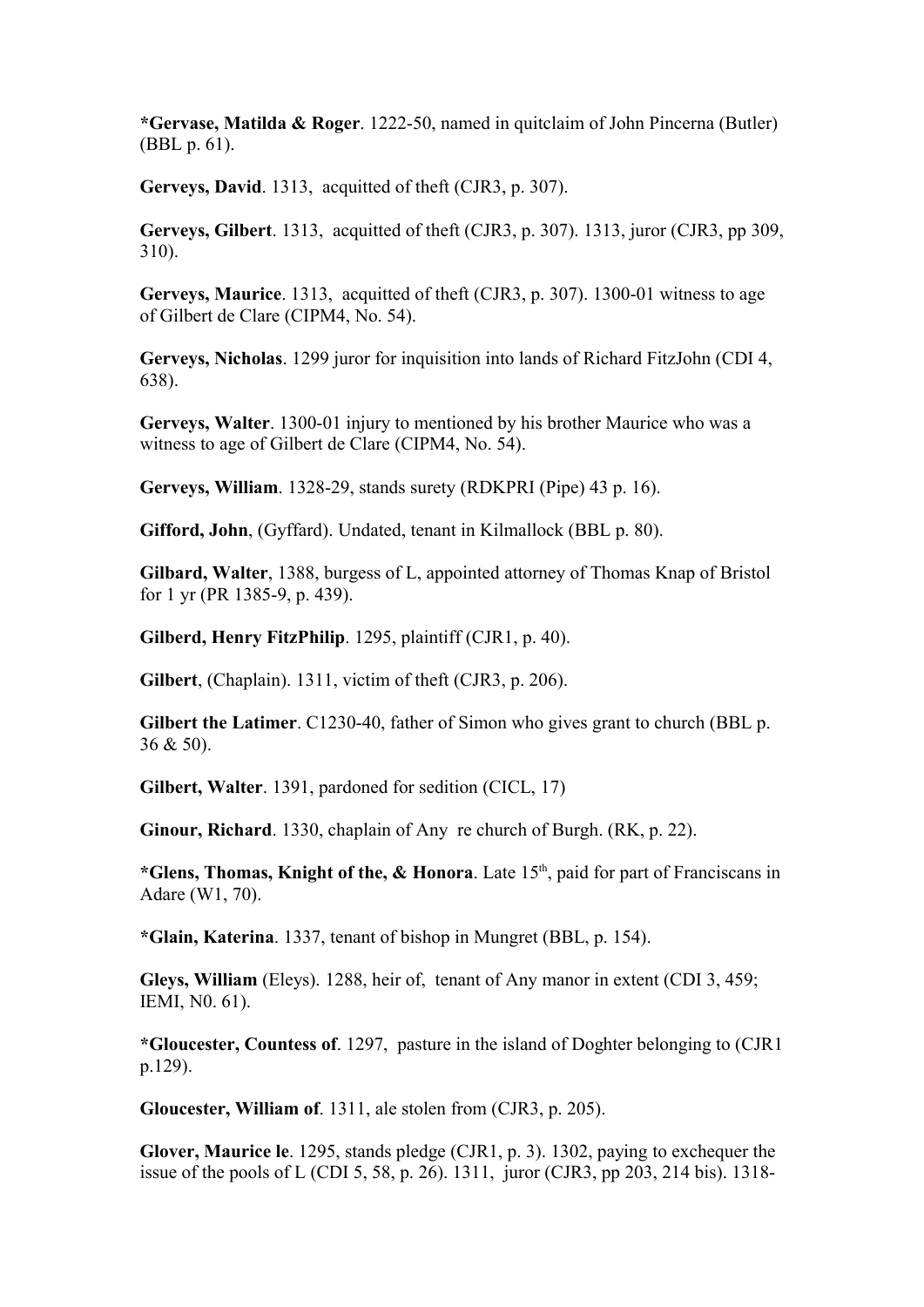19 to make repairs of castle (RDKPRI (Pipe) 42 p. 28). 1307, plaintiff in breaking and entry case. (CJR2, p. 449).

**Glover, William** (le Glovere). 1313, juror (CJR3, p. 303). 1321, juror in inquisition of lands of Thomas FitzRicharde de Clare in city of L (IEMI, No. 195).

**Glynnour de**, Godfrey. 1215-22, witness to charter of Bishop Edmund granting Omayl to John St John (CDI 1, 1812).

**Gnoushale, Walter**. 1358, court clerk at l (BBL p. 144). 1368, papal chaplain and sub collector of Ireland resigned canonry and prebend to bishop (CPR 4, 72).

**Godefrey, John , of Feddemer**. 1313, victim of theft & juror (CJR3, pp 309, 310).

**Godore, Eymer de**. 1295, John Haket bound to him (CJR1 p. 18).

**Godric**, 1185, holder of land in Singland area (BBL p. 103).

**Godyn, Robert**. 1363 treasurership of L void by his death at Rome (P2P, f. 380). 1364-65 clerk, restitution of fine for trespassing on treasurership of L. (IEP 2 p. 547).

**Godyng, Peter**. 1358, court clerk at l (BBL p. 144). 1366, archdeaconry void by his death CPR 4, p. 58).

**\*Goes, John & Isabella de**. 1300, lands taken into king's hands, drowned during flight (CJR1, p. 340).

**\*Gogh, Mabilla**. 1311, accused of murder (CJR3, p. 203). 1311, accusers jailed (CJR3, p. 206).

**\*Goldhive, widow**. C 1240, former tenant of Nicholas de Bretteville (RHSJB 562).

**Goly, John**. 1305, party in disseisin case (CJR2, p. 80). 1307 juror (CJR2, p. 516).

**Goold, John**. 1282 juror at inquisition into lands of John FitzThomas (CDI 2 , 1912, p. 428).

**Goos, Robert**. 1372, tenant of Tobernea manor (RBK, No. 151).

**Gormeyn, Simon**. 1298, juror for extent of Glenogra (CDI 4, 551).

**Gos, Adam**. 1313, absent juror (CJR3, p. 268). 1300, respondent in disseisin case (CJR1, p. 339).

**Gos, David**. 1282 part of panel for inquisition into Limerick lands of John FitzThomas (CDI 2, 1912, p. 427).

**Gos, John**. 1251 tenant of Tobernea (CDI 1, 3203).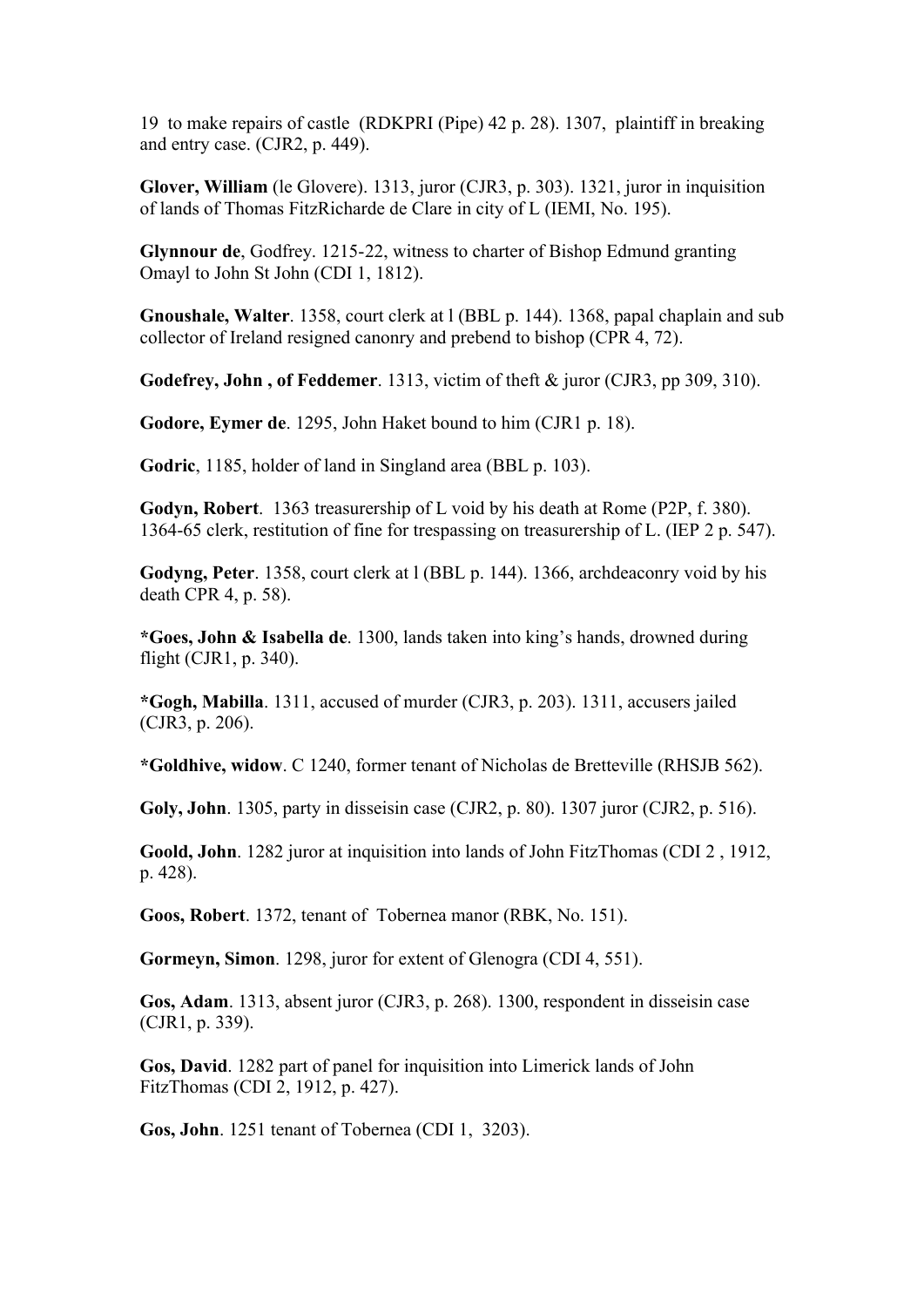**Gos, John de**.(Goes) 1297, respondent in disseisin case (CJR 1, p. 131).1311, stands pledge (CJR3, p. 222). 1313, absent juror (CJR3, p. 268).

**Gos, Philip**. 1311, stands pledge (CJR3, p. 222).

**Gose, John le.** 1223-50, charter witness (BBL, 25, 32, 33 & 34).

**Gosselyn, Jordan**. 1307, of Kerry, debt owed to (CJR2, p. 453).

**Goue, Philip**. 1339, pensioner at Any (RK, p. 116).

**Goules, Adam de** (Goulys, Gouley, de Gul ). 1313, stands pledge (CJR3, pp 308, 310). 1313, juror (CJR3, p. 311). 1291, fine to exchequer (CDI 3, 965, p. 434). 1320 case re Tankardstown (W1, 238). 1332-33, for pardon (RDKPRI (Pipe) 43 p. 49). 1295, answering for chattels (CJR1, p. 1). 1295, complaint against Adam de Goules upheld (CJR1, p. 2). 1295, stands pledge in marriage dispute (CJR1, p. 2). 1295, pledge, in mercy (CJR1 p. 40). 1295, King's serjeant (CJR1 p. 40). 1295, complaint against (CJR1, p. 48). 1297, plaintiff in disseisin case re turbary in Kilmallock (CJR 1, p. 131). 1297, mention in disseisin case (CJR 1, p. 160). 1297, money owed to (CJR1, p. 163). 1297, complaint against (CJR1, p. 164). 1305, mention in disseisin case; gone to Rome (CJR2, p. 80). 1306, assists in case involving abduction (CJR2, p. 289). 1307, plaintiff in disseisin case, re Rathmackantan (CJR2 pp 435, 454). 1307, complaint v. John Maunsell (CJR2, p. 436). 1307, accused in disseisin case re Faunteston by Bowenebrigge (CJR2 p. 456). 1307, accuser in disseisin case (CJR2, p. 458). 1320-21, in de Clare inquisition holding knights fee from Any(CIPM6, No. 275). 1321, tenant at Any (IEMI, No. 214).

**Goulys, David**. 1355 one of the electors of Thomas Daundon as sheriff (CICL, 74).

**Goulis, Geoffrey FitzJohn de**. 1340, son of John FitzAdam (Gentleman's Magazine 1862, p. 560).

**Goules, Henry FitzAdam de**.(Guly). 1305, party in disseisin case (CJR2, p. 80).

**Goules, John de**. 1328-29, stands surety (RDKPRI (Pipe) 43 p. 16).

**\*Goulis, John FitzAdam & Rosine de.** 1340, chaplain giving land in Kilmallock (Gentleman's Magazine 1862, p. 560).

**Goulis, Nicholas FitzJohn de**. 1340, son of John FitzAdam (Gentleman's Magazine 1862, p. 560).

**Goules, Patrick**. 1375 made purveyor (CICL, 283).

**Goulis, Patrick FitzJohn de**. 1340, son of John FitzAdam (Gentleman's Magazine 1862, p. 560).

**Goulis, Richard FitzJohn de**. 1340, son of John FitzAdam (Gentleman's Magazine 1862, p. 560).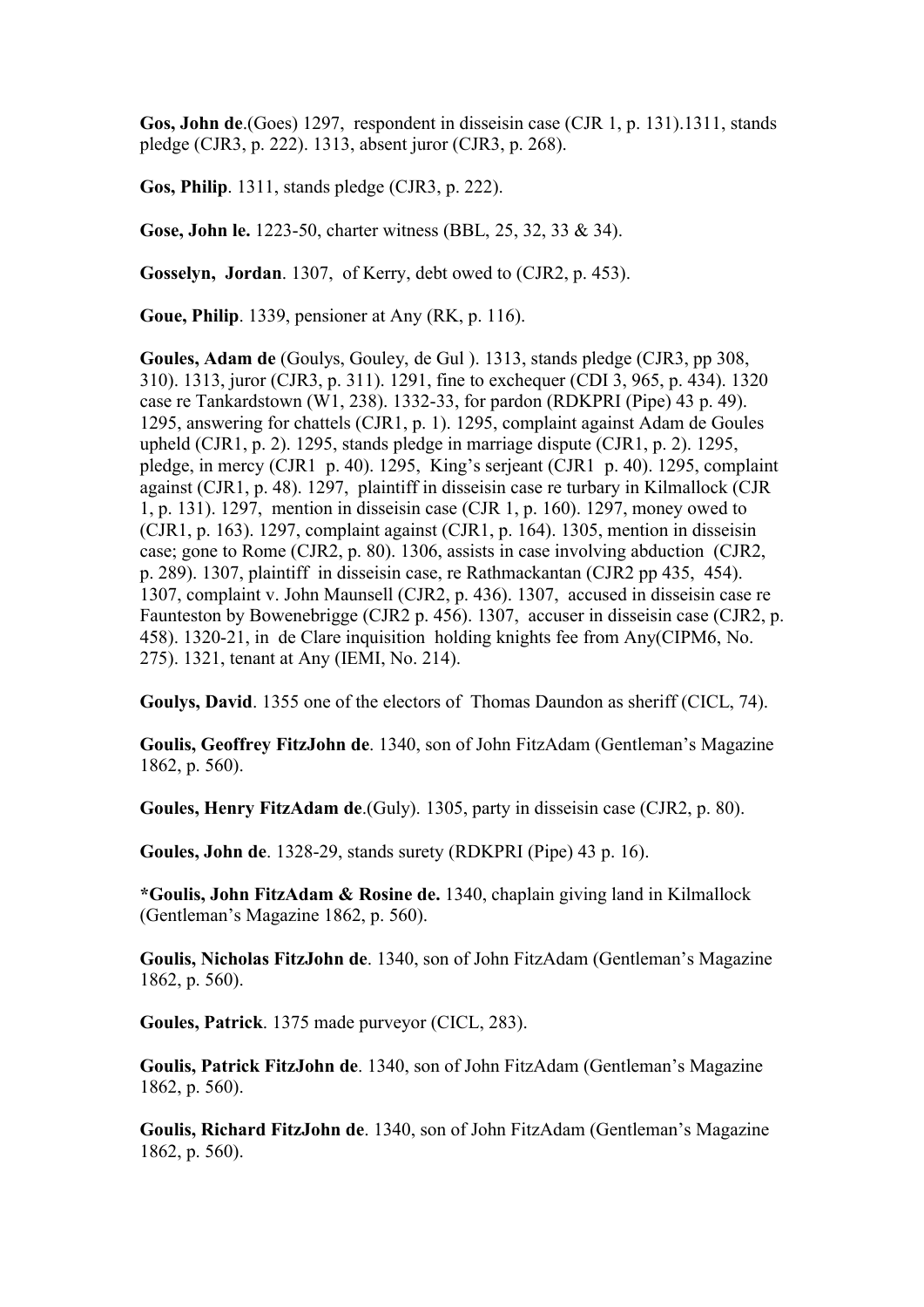**\*Gower, Eustachia & John** (Goer) 1307, widow taking case v bishop of Emly (CJR2, p. 386).

**Gower, John**. 1318, held Athlacca (W2, 181).

Gower, John. 1377 of Athlacca, to collect cattle etc for army (W1, 277).

**\*Gower, Margery** (Goer). 1295, complaint v sheriff (CJR1, p. 41). 1295, receiving felons (CJR1, p. 70). 1299, free tenant of manor of Shanid (CDI 4, 551).

**Gower, Nicholas** (Goer). 1307 absent juror? (CJR2, p. 515). 1307 juror (CJR2, p. 516).1311, juror (CJR3, pp 205, 206). 1313, juror (CJR3, p. 268).

**Gower, Patrick** (Goer) detaining rectory of Kilbreedy Major (CPR 13 p. 703).

**Gower, Richard** (Goer). 1308, case re tenement in Grene (CJR3, p. 5).

**Gower, Robert de** (Goer). C 1260, in witness list (BBL p. 83).

**Gower, Walter de**. 1250-72, witness to quitclaim (BBL p. 46).

**Gower, William** (Goer). 1311, juror (CJR3, pp 204, 206). 1313, juror (CJR3, pp 307, 309, 310). 1299, juror for inquisition into manor of Shanid (CDI 4, 551). 1295, stands pledge (CJR1, p. 4). 1295, standing pledge (CJR1, p. 71). 1297, respondent in disseisin case (CJR 1, p. 160).

**Gowles, William** 1542-43, priest and notary public of L. diocese (Calendar State Papers Ireland, Carew, Howth, p. 363).

**Gowlys, Thomas**. 1421, perpetual vicar of Kilmallock. CICL, 10).

**Gowlys, William**. 1404, justice (CICL, 91).

**Gowlis, Patrick**. 1376, named in will of Martin Arthur as owing him corn & money (AM p. 5).

**Gowyle, Robert**. 1541, juror for dissolution of Dominicans at Kilmallock (EIMP, p. 211).

**Gradok, John**. 1299, free tenant of manor of Shanid (CDI 4, 551).

**Grandison, Sir Odo de**. 1281, grant of Oconagh etc (CDI 2, 1847). 1290, grants Estremoy & Oheny to Sir Richard de Burgh (CDI3, 681). 1290 inspeximus of grant of same by Odo to Peter de Wypeyns his nephew(CDI3, 705). 1290 grant by of Okonagh to nephew Peter de Estane (CDI3, 706). 1289-90 Okonagh etc let by to Bishop of Emly (CDI 3, 569). 1304, grant of estremoy and Owney (CDI 5, 327). 1306, lands in county attacked by Robert de Halywell (CJR 2, p. 230).

**Grage, Martin**. 1346, juror on inquisition into advowson of Aherlow (GR, p. 116).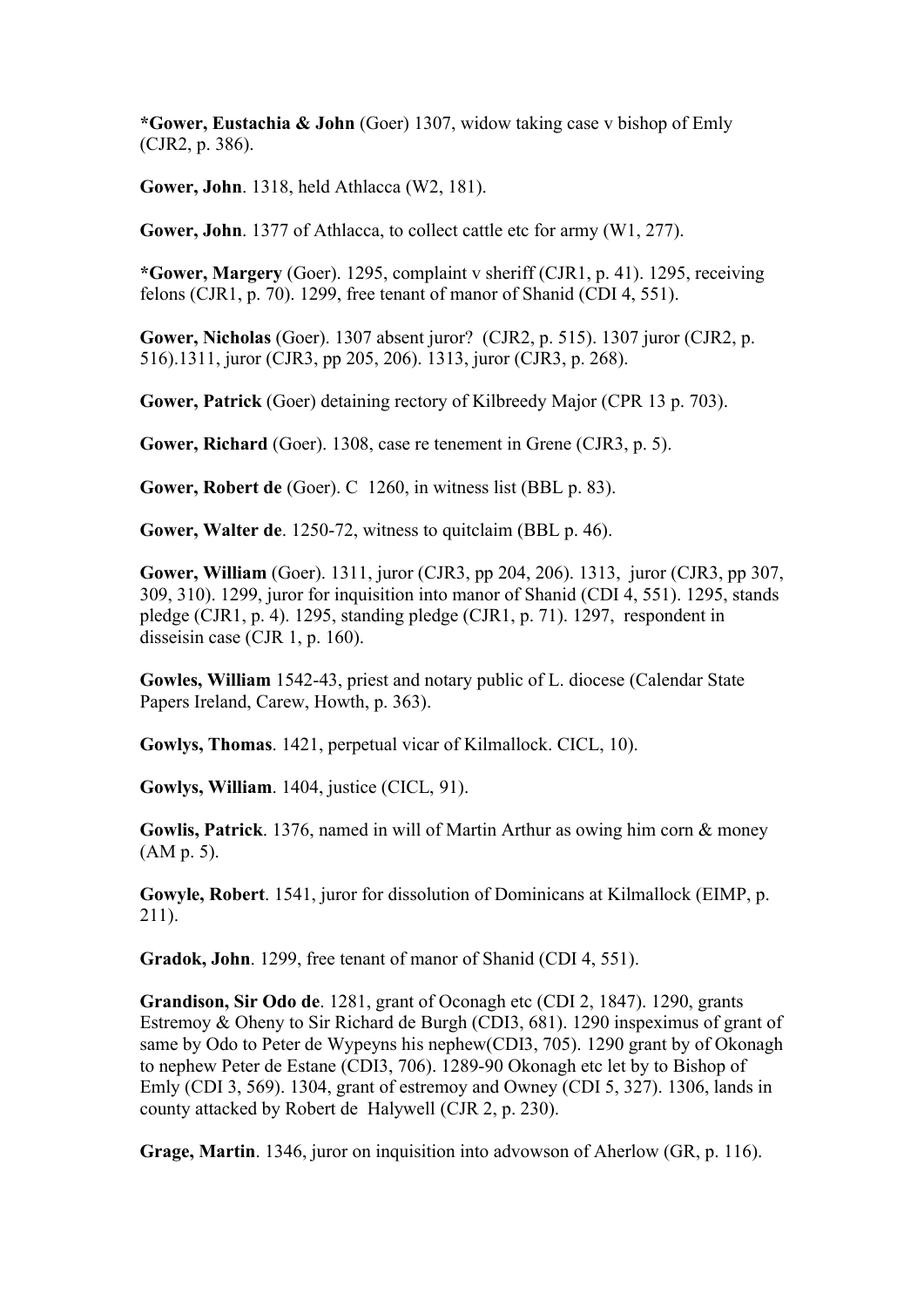**Granger, Peter**. 1300, tenant Caherconlish (RBO, p. 157)

**Grannagh, Geoffrey**. 1311, juror (CJR3, p. 215). 1313, juror (CJR3, p. 304).

**Grant, Walter le** (Graunt). 1287 juror for inquisition into manor of Mahoonagh (IEMI 64 but not CDI 3, 459).

**Gras, Oliver de**.1275-76 accounts for county (RDKPRI (Pipe) 36, p. 39-40).

**Gras, Richard de**. 1306, attorney (CJR 2, pp 234, 239).

**Graunsete, Ralph de**. 1300, seneschal of Agnes de Valence (CJR1, p. 338). 1300, debt owed to (CJR1, p. 340).

**Graunt, Richard**. 1391, pardoned for sedition (CICL, 17)

**Graunth, Richard le**. 1297, mention in disseisin case (CJR 1, p. 161). 1307 mentioned in disseisin case, Rathmackamndan and Balyultagh; b. of Mabilla Keating (CJR2 pp 454, 458).

**Grave, Geoffrey**. 1311, robbery victim (CJR3, p. 206).

**Gray, John de** (Grey). 1199, receives burgage, and knight's fee in Co. Limerick (CDI 1, 104). Undated, charter of William De Bugo gives Robert Parvo 5 knights fees which he holds of John de Grey (AH 27, p. 122).

**Gregory, John**. 1307 juror; of Obynstown (CJR2, p. 516). 1313, juror (CJR3, p. 312).

**Gregory, Nicholas**. 1307 juror (CJR2, p. 516). 1310, juror for extent of manor of Athlacca (RBK, No. 136). 1311, juror (CJR3, pp 205, 206). 1311, his murder solicited (CJR3, p. 207). 1313, juror (CJR3, p 267, 268).

**Gregory, Thomas**. 1311, juror (CJR3, pp 205, 206). 1311, his murder solicited (CJR3, p. 207). 1313, juror (CJR3, p. 267).

**Gregory, William**. 1300, tenant , Caherconlish (RBO, p. 155). 1338, juror for inquisition taken at Cashel for Caherconlish (IEMI, no. 275).

**Grembaud, Philip** (Grunbaud). 1310, juror for extent of manor of Athlacca (RBK, No. 136). 1306, juror for inquisition on Knytheston (CJR2, p. 286).

**Grene, Adam**. 1300, stands pledge(CJR1, p. 343bis). 1311, stands pledge (CJR3, p. 222). 1313, juror (CJR3, p. 267).

**Grenagh, Richard**. 1307, defendant in withdrawn case re Golafreston (CJR2 p. 456).

**Grene, David** (de). 1313, juror (CJR3, p. 267). 1295, complaint against sheriff R de Lees, cattle returned (CJR1, p. 1 & 2). 1295, complaint v sheriff (CJR1, p. 50).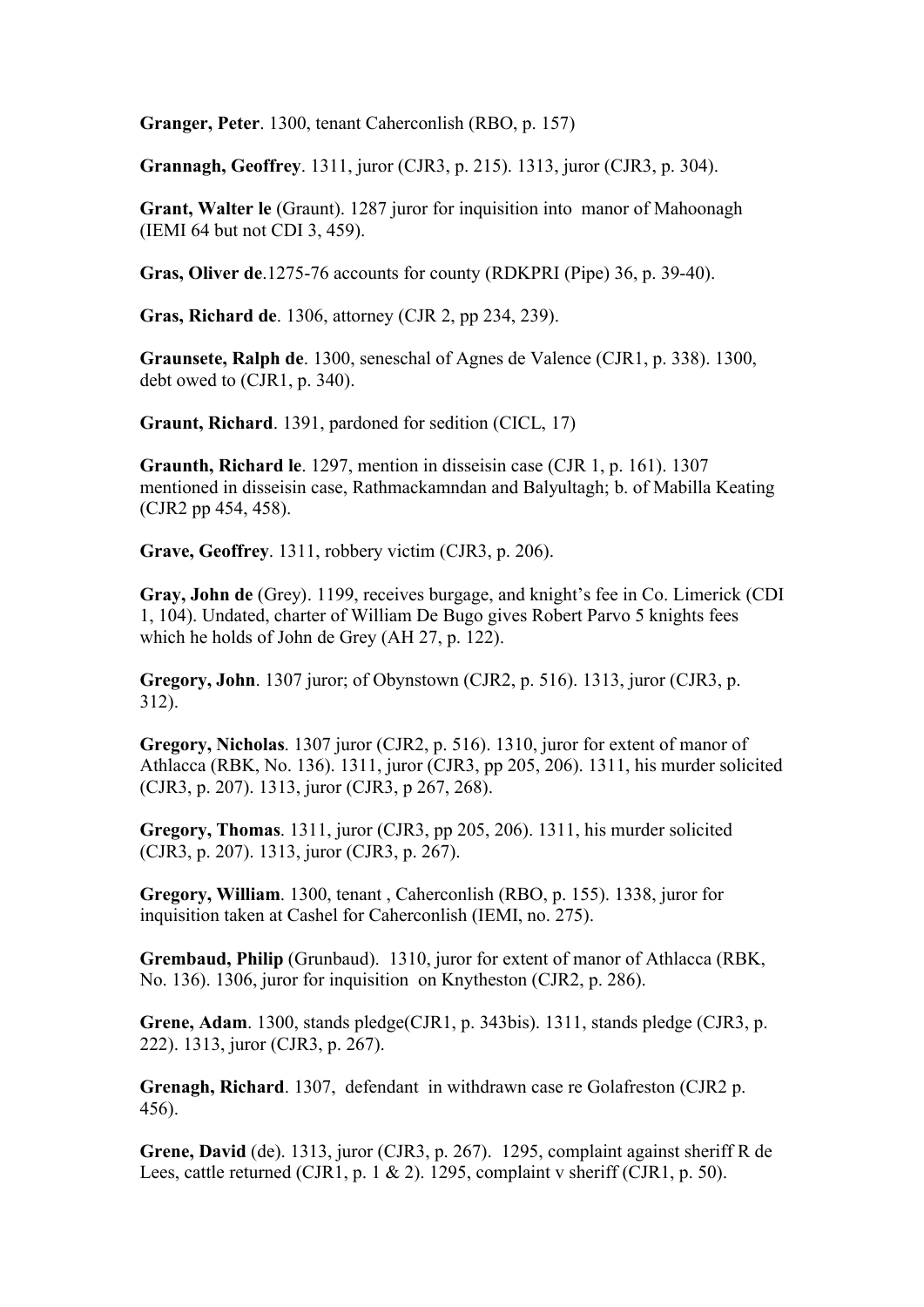**Grene, John de**. 1250-72, witness to quitclaim (BBL p. 46).

**Grene, John**. 1311, stands pledge (CJR3, p. 222).

**Grene Philip**. 1311, stands pledge (CJR3, p. 222). 1313, absent juror (CJR3, p. 268).

**Grennach, Nicholas**. 1299, mainprises (CJR1, p. 294).

**Grermach, Galfrid**. 1337, tenant of bishop in Mungret. (BBL p. 154).

**Grete, Elias le**. 1313, juror (CJR3, p. 308).

**Grevaugh, John**. 1361, juror at inquisition into Rathkeale (IEMI, No. 331).

**Grevaugh, William**. 1361, juror at inquisition into Rathkeale (IEMI, No. 331).

**Greve, Robert de**. 1223-50, burgess of Kilmallock (BBL, p. 25).

**Grey, John le**. Undated, burgess of Kilmallock (BBL p. 74, 77).

**Grey, Nicholas**. 1295, mention in case v sheriff (CJR1, pp 51-52).

**Grey, William le**. 1311, stands pledge (CJR3, p. 215).

**Grimbald, Philip** (Grymbaud). 1311, juror (CJR3 p. 208).

**Grimbald, Clement** (Grymbold). 1313, charged with robbery. (CJR3, p. 266).

**Grimbald, Richard** (Grymblad). 1346, Commissioner of peace, Owney cantred (Frame, AH 35, p. 19). 1331, free tenant mentioned in extent of Croom (RBK, no. 127).

**Gromyll, John**. 1437, witness list (NLI Ms. 41,673/3).

**Gros, Raymond & Basilia le,** (FitzWilliam FitzGerald). 1275, takes Limerick (Expug, p. 149ff)

**Gros, Walter**. 1217-22, charter witness. (BBL p. 87).

**Guher, Robert de** (Gower?). 1200-01 in witness list of inquisition into church lands (BBL p. 27).

**Guido** (Guy), 1225-50, Chancellor of L., in witness list (BBL, p142). 1272, in list of functionaries of Cathedral (BBL p. 60). 1280-81, chancellor given slates (RDKPRI (Pipe) 36, p. 57).

**Gule, John**. Undated, burgess of Kilmallock (BBL p. 74).

**Gule, Maurice**. 1223-50, burgess of Kilmallock (BBL, p. 25 bis).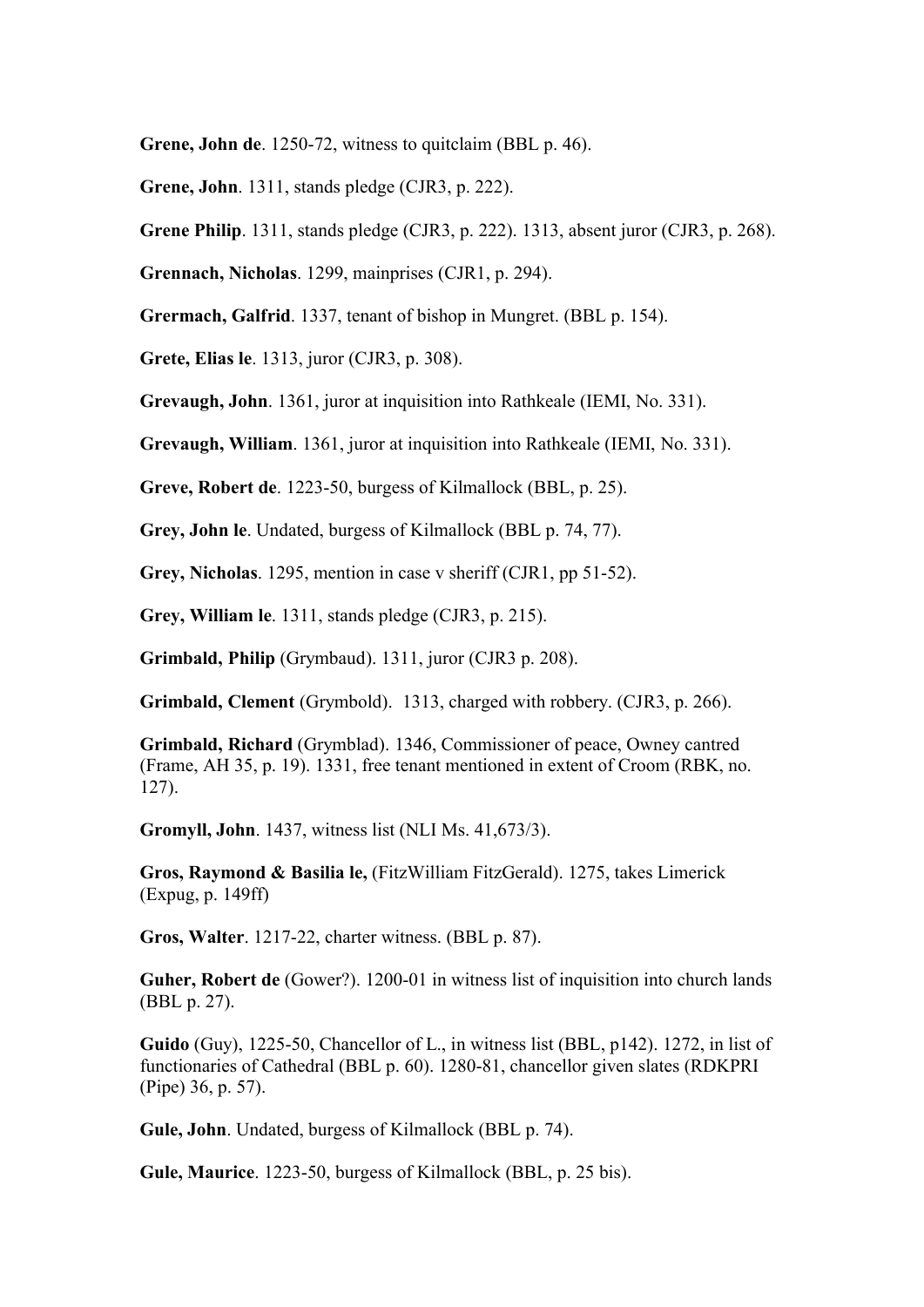**Gulys, John de**. Undated, tenant in Kilmallock (BBL, p. 81).

**Guyn, John**. 1503 Dominican student to study in Paris (Fenning p. 265).

**Gyllefides, Alan**. 1291, agent of bishop ejecting Dominicans from property in Kilmallock (CDI 3, 967).

**\*Gynes, Ralph de & Clada**. 1281-82, holds castle of Mora of John de Cogan (RDKPRI (Pipe) 36, p. 62).

## H

**H**. 1215-22, chancellor, witness to charter of Bishop Edmund granting Omayl to John St John (CDI 1, 1812).

**H, chaplain**, 1222-1250, in witness lists (BBL pp 41 & 52).

**H, Master**. 1222-50, treasurer of L, in witness lists (BBL pp 50 & 69).

**de Hacche, John**, 1285-1301, sitting on bench of justices in L, (BBL pp 11, 14 & 20- 22).

**Hacket, John jnr**. 1295, bound to Eymer Godore (CJR1 p. 18).

**Hacket, Oliver** (Haket). 1311 stands pledge (CJR3 p. 207).

**Hacket, Oliver FitzRobert** (Haket). 1295, stands pledge (CJR1 p. 17).

**Hacket, Robert** (Haket). 1311, afer stolen from (CJR3, p. 204).

**Hacket, Robert** (Hakeyt). pre 1207, in witness list (BBL p111 & 113).

**Hacket, Robert** (Haket). 1299, free tenant of Newcastlewest (CDI 4, 551). 1305, lands levied; land in Oconyl and Esclon; gave land in Oconyl to son and Esclon waste (CJR2, pp 14, 74).

**Hacket, Robert FitzRobert**. 1305, received fathers lands which had been levied (CJR2, p.74).

**Hacket, Robert**. 1346, attorney of Sir Thomas Lucy; inquisition taken before (GR, p. 116).

**Hacket, Roland**. C1200, charter witness (RHSJB 560). C. 1240, charter witness  $(COD 1, 95)$ .

**Hacket, Walter**. 1428-9 mention of in relation to St mary's House (CPR 8, 75; A 20). 1435, resigns St Mary's house to bishop (CPR 8, p. 566). 1486 mention as former prior of St Mary's House. (CPR 14, p. 130).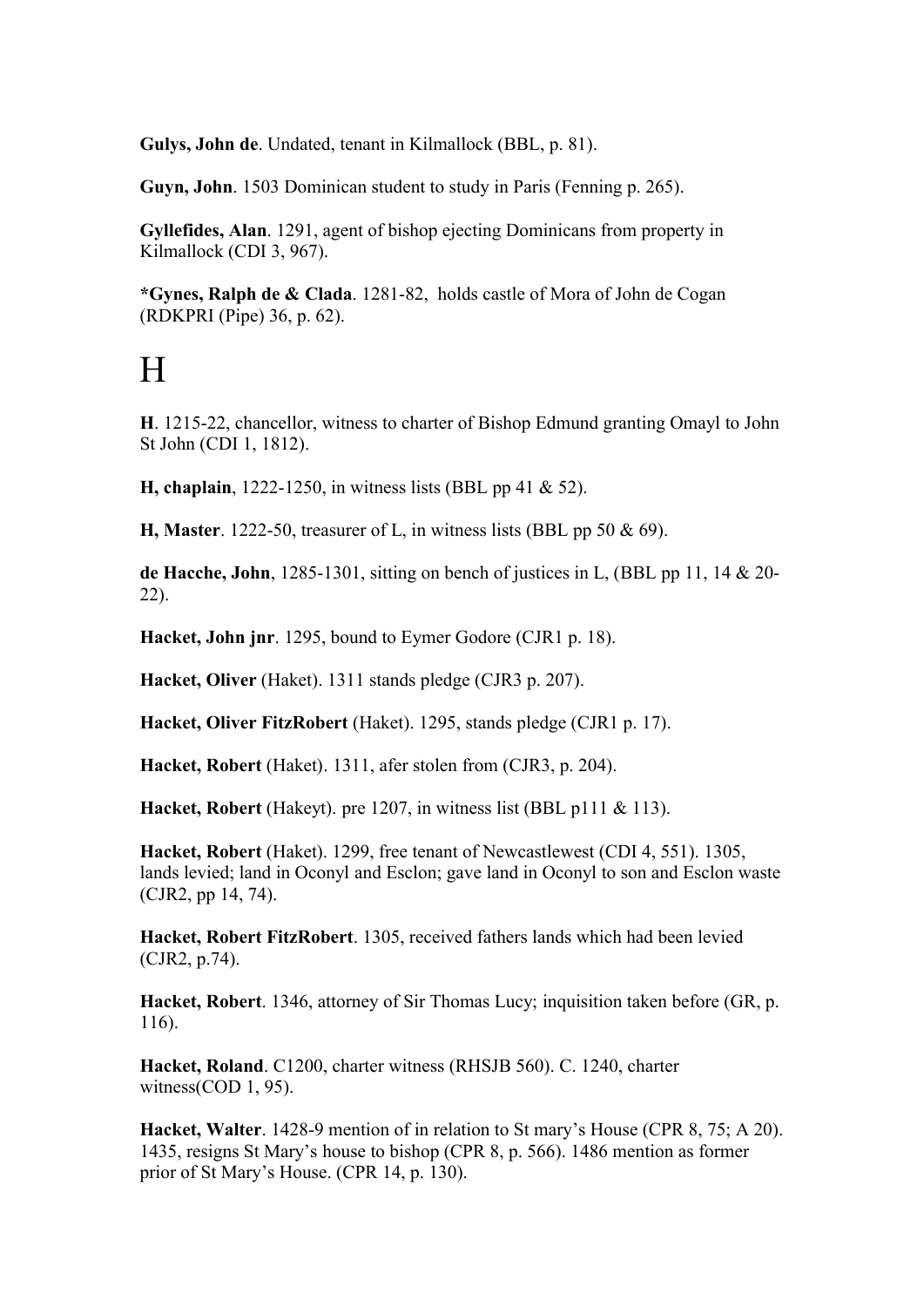**Haithol**. 1224, master, mentioned in inquisition (AH 27, p. 106).

**Hakeford', John de**. C 1240, in witness list (RHSJB 562).

**Hakepuyz, William de**. 1254-56, sitting on judicial bench (BBL pp15 & 21).

**?\*Halloun, Marione**. 1391, pardoned for sedition (CICL, 17)

**Halywell, Robert de**. 1306, attacks lands of Odo de Grandison in the county (CJR 2, p. 230).

**Hamund, Henry**. 1298, juror for extent of Glenogra (CDI 4, 551).1319 fought Alex. De Rupe (W1, 87).

**Hamound, John**. 1331 juror at extent of manor of Croom (RBK, No. 127).

**Hamound, Philip**. 1311, juror (CJR3, p. 206). 1313, juror (CJR3, pp 268, 269).

**Hamound, Richard**. 1311, juror (CJR3, p. 206).

**Hamound, Roger**. 1341, free tenant on manor of Athneasy (GR, p. 113).

**Hamound, Stephen**. 1306 makes fine (CJR2, p. 505).

**Hamound, Thomas**. 1313, outlawed for killing (CJR3, p. 305).

**Hamond, Thomas**. 1341, tenant on manor of Athneasy (GR, p. 112).

**Hampton, William de** (Hamptoun). 1318-19 constable of Bunratty holds lands of Richard de Clare until majority (RDKPRI (Pipe) 42 p. 20). 1319, given lands in Garthibiboys, Balyngroyk and Balisiward (FR2, p. 404)

**\*Haneketoun, Alice de**. C 1240, former tenement holder in city (BBL p. 36).

**Hank, Thaddeus**. 1401, owed money in will of Thomas Balbein (AM).

**Hankyn, John (Haukyn).** 1370, holds messuages in Corcomohide (COD 2, 162 & PR 44 Edward III Part III, p. 5).

**Hankyn, Roger**. 1313, juror (CJR3, p. 306).

**Hannelan, David**. 1223-50, charter witness (BBL, 32 & 34).

**Hannelan, John**. 1223-50, charter witness (BBL, 25).

**Hanteyn, John**. 1346, Commissioner of peace, Esclon cantred (Frame, AH 35, p. 19).

**Hantlan, David**. 1251 tenant of Tobernea (CDI 1, 3203).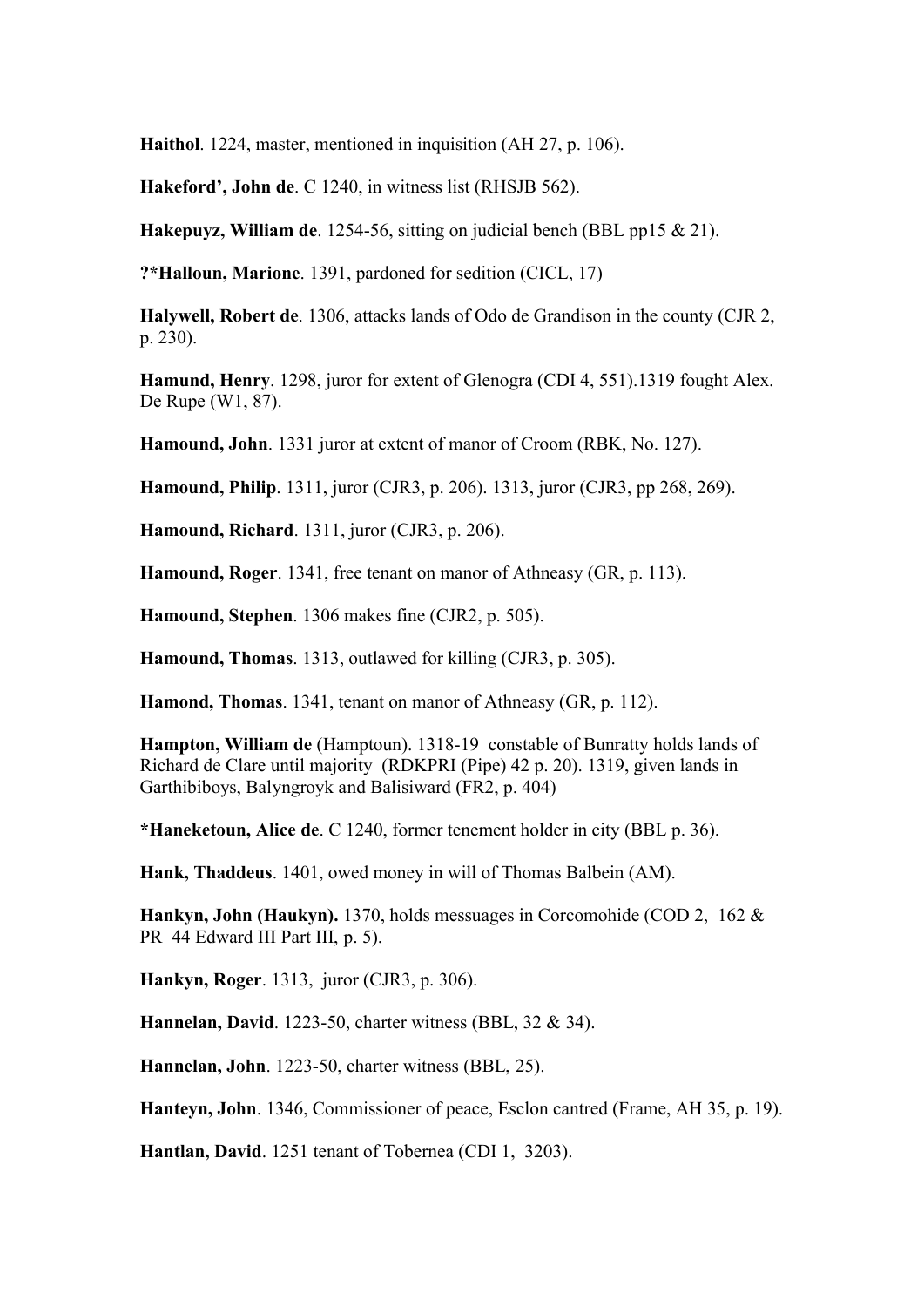**Hantoun, B de**. Pre 1207, charter witness (BBL p. 111).

**Hare, William de la**. 1251 tenant of Tobernea (CDI 1, 3203).

**Harebergeer, William de**. 1292 witness failed to appear (CDI 1078, p.477).

**Harold, Christopher** (Harrolde). 1541, tenant of St Peter's Cell at dissolution (EIMP, p. 209).

**Harold, David** (Herault), 1512, sends wheat and honey to L in Katherine of Dieppe (AOB, p. 40)

**Harald, Geoffrey**. 1300, opposes grant of wreck to sheriff Devenish (CJR1, p. 340).

**Harold, Geoffrey** (Harolle). 1420-21,collector for L. (PC, pp 178-9).

**Harold, James**. 1535, named as holding a garden (NLI Ms. 41,673/4).

**Harold, J.** 1322, suit re Dromkeen (W2, 76).

**Harold, Lord John** (Harald). 1298-99, in witness list. (BBL p. 107). 1296, sheriff of L paying to exchequer (CDI 4, 279; 289, p. 132; 329 p. 152; 637). 1299 former sheriff (CDI 4, 664). 1310, juror for extent of manor of Athlacca (RBK, No. 136).1311, instigated outlawry for murder of his son (CJR3 p. 207). 1313, stands pledge (CJR3, p. 306). 1313, owner of hibernicus Okilte (CJR3, p. 309). 1287-93, witness to grant by Julia de Cogan (RBK, No. 30). 1323 suit re Dromkeen (W1, 334). 1297, complaint v de Burgos for death of son (CJR1, p. 120). 1297, sheriff to be charged (CJR1 p.128). 1297, accused of disseisin (CJR1 p.131). 1299, to be levied, sons John and Thomas (CJR1, p. 228). 1302, late sheriff (CJR1, p. 426). 1307 juror in Kerry case (CJR2, p. 515).

**Harold, John FitzJohn**. 1299, pledge? (CJR1, p. 228).

**Harold, John FitzThomas**. 1307, accused in disseisin case (CJR2, p.433).

**Harold, John**. 1346, Commissioner of peace, Askeaton cantred (Frame, AH 35, p. 19). 1348, juror for inquisition into Mahoonagh (IEMI, no. 292). 1357, states he was in Newcastle at time of birth of Maurice FitzMaurice, now of age (IEMI, No. 324). 1355 one of the electors of Thomas Daundon as sheriff (CICL, 74).

**Harrold, John**. 1331, tenant on manor of Grene and Esgrene (RBK, No. 133).

**Harrold, John FitzThomas**. 1331, tenant on manor of Grene and Esgrene (RBK, No. 133).

**Harold, Patrick** (Harlord). 1505, gets vicarage of St Munchins (CPR 18, 360; A 131).

**Harold, Philip**. 1299, vicar of Ardpatrick (W1, 259).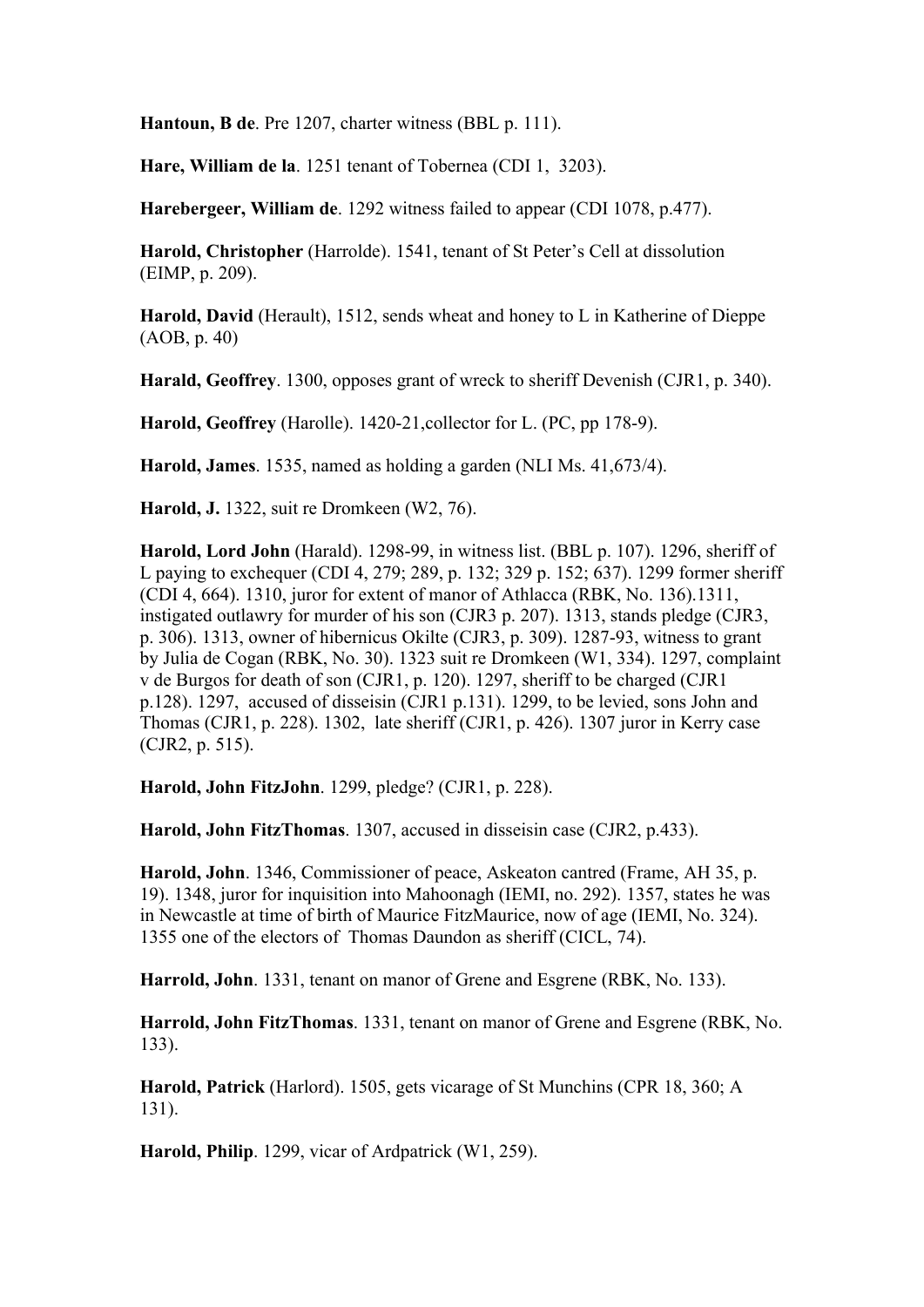**Harold, Philip**. 1307, accused in disseisin case (CJR2, p.433).

**Harold, Reymund**. 1307, accused in disseisin case (CJR2, p.431).

**\*Harold, Richard & Katherine**. 1399-1400, lands in Dromkeen (W2, 76).

**Harold, Richard FitzJohn**. 1311, murder victim, father instigates charges (CJR3 p. 207). 1297, complaint v de Burgos for his death (CJR1, p. 117).

**Harrold, Stephen**. 1519, first fruits of treasurer of L (A 141).1545 treasurer of L (COD4, 345). 1550, ditto (COD5, 28).

**Harold, Thomas**. 1313, house burnt (CJR3, p. 268).

**Harold, Thomas FitzJohn**. 1299, pledge? (CJR1, p. 228). 1307, accused in disseisin case (CJR2, p.433).

**Harold, William**. 1420-21, rep. for L. (PC, pp 178-9).

**Harrold, William**. 1494, Limerick merchant, safe conduct to England (PR 1494- 1503, p. 15).

**Harper, Reginald le**. 1339, tenant of Any (RK, p. 119).

**Harper, Sandyr le**. Undated, burgess of Kilmallock (BBL p. 78, 79, 80).

**Harte, Adam**. 1346, holding living of Emlygrennan (W1, 264).

**Haryngtoun, Lord of**. 1409, minor, heir to manor of Athneasy (CICL, 39).

**Hauberge, Roger le**. 1313, murder victim (CJR3, p. 310).

**Hauteyn, John**. 1348, juror for inquisition into Mahoonagh (IEMI, no. 292).

**Haverington, John FitzRobert**. 1360-61, s. of Elizabeth wife of de Bermingham, reversion of estats to (Calendar State Papers Ireland, Carew, Howth, p. 366). 1350-51 mention inquisition at Aherlow, on death of Walter de Bermingham (CIPM9, No. 581).

**Hay, John**. 1311, juror (CJR3, p. 205).

**Hay, Roger de**. Undated, in witness list (BBL p. 60).

**Hay, Row**. 1337, tenant in Shanagolden\Loughill (BBL p. 159).

**Haye, David de la**. No date, detained in L. castle (CICL, 19).

**Haye, Henry de la**. 1297, jury of 24 (CJR1, p. 98). 1299 juror for inquisition into lands of Richard FitzJohn (CDI 4, 638). 1295, mention in complaint v Roger de Lees (CJR1, pp 51-52).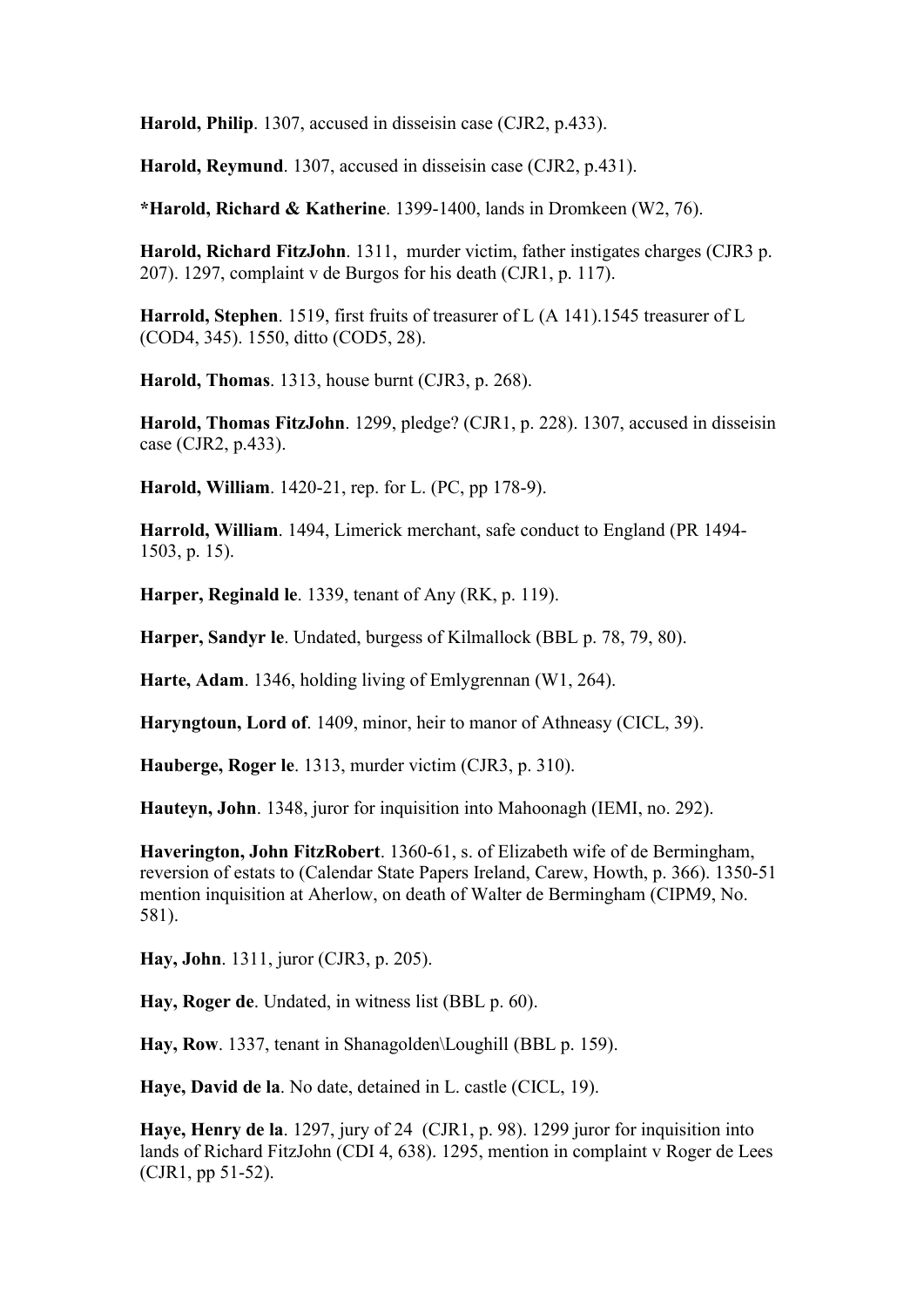**Haye, John de la**. 1313, juror (CJR3, p. 307). 1313, juror (CJR3, pp 309, 310).

**Haye, Walter de la**. 1275, constable of castle, sheriff of Waterford (PR 1272-81, p. 128; CDI 2,1185). 1298 escheator paying to exchequer (CDI 4, 550, p. 250; 658).1299 taking inquisition at L (CDI 4, 638). 1297, escheator (CJR1, p. 164).

**Haye, William de la**. 1295, justice locum tenens (CJR1 pp 16 & 17).

**Hefeder, Henry**. Undated, burgess of Kilmallock (BBL p. 77).

**Hemon, William**. 1425, named as owing goods to John Arthur in JA's will (AM p.11).

**Henry....** 1313, chaplain of deanery of Limerick (CJR3, p. 308).

**Henry**, 1405, friar mentioned in will of Richard Bultingford (Wills, 121).

**Henteford, Blandewin de**. 1200-01, in witness list of inquisition into church lands. (BBL p. 27).

**Henry, Bishop of Dublin**. 1215, grant of Okonagh (AAR, p. 38)

**Her, Thomas** (Hert). 1311, to answer for confiscation of chattels (CJR3, p. 204). 1313, ditto (CJR3, p. 267).

**Heraud, John.** 1299, asking for time to pay arrears of time as sheriff (AH 34, 103)

**\*Here, Alice**. Undated, burgess of Kilmallock (BBL p. 76).

**Herebard, Richard**. 1311, to answer for confiscation of chattels (CJR3, p. 204).

**Hereford, Adam de**. C 1176, granted 20 fees in Connello (COD 1, 3).

**Hereford, B de**. Pre 1207, in witness list (BBL p. 98).

**Hereward**, ? 1313, stands pledge (CJR3, p. 268).

**Hereward, Gerald**. 1295, stands pledge (CJR1 p. 19).

**Hereward, John**. 1300, respondent in disseisin case (CJR1, p. 338 bis).

**Hereward, Nicholas FitzSimon**. 1313, fined for theft (CJR3, p. 270).

**Hereward, Peter**. 1297, takes boat to Galway and not dartmouth as arranged (CJR1, p. 92).

**Hereward, Simon** (Herward, Hereford) . c1230-40, mayor of L with bailiffs Blund and de Adare, acting as witnesses (BBL p. 36). 1230-40, mayor with bailiffs de la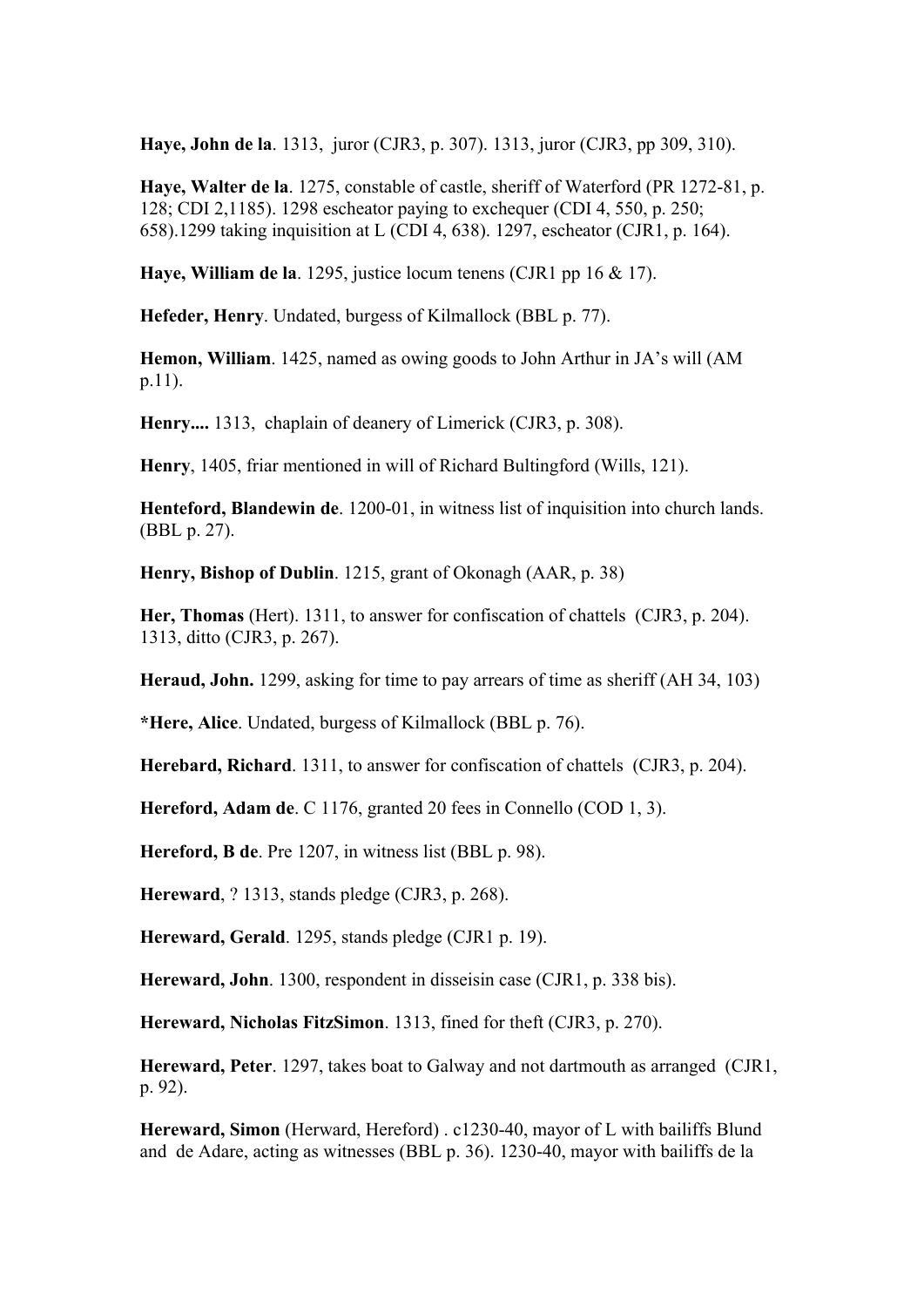Low and Ricolf acting as witnesses (BBL pp 37 & 41). 1230-40, witness list (BBL p. 40).

**Hereward, Simon**. 1306, trespass case against (CJR2, p. 289).1311, juror (CJR3, p. 203bis). 1313, juror (CJR3, pp 304, 305, 312). 1295, stands pledge (CJR1, p. 3). 1295, plaintiff in trespass case (CJR1, p. 75). 1297, plaintiff (CJR1, p. 163). 1300, respondent in disseisin case (CJR1, p. 313). 1300, respondent in disseisin case; Hereward not Hereford (CJR1, p. 338 bis).

**\*Hert, Agnes**. 1311, charged with theft (CJR3, p. 204).

**Hert, Jacob**. Undated, burgess of Kilmallock (BBL p. 73).

**Hert, John, of Grene**. 1297, jury of 24 (CJR1, p. 98). 1311, victim of theft (CJR3, p. 204).

**Hert, Roger.** 1313, juror (CJR3, p. 268).

**Hert, Walter**. 1420-21, rector of Dromyn, procurator of subsidy for L (PC, p. 131).

**Hervy, John**. 1299 tenant, gavellor, of Maynwyr (Monagay?) (CDI 4, 551).

**Herward, Gerald**. 1295, finded for death of Hugh Trawent and robberies (CJR1, p. 3). 1295, plaintiff in trespass case (CJR1, p. 75).

**Herward, John**. 1295, stands pledge (CJR1, p. 3).

**Hethe, John**. 1401, had sent goods to L in "la Trinite" which put in at Dingle where the goods were seized. (PR 1399-1401, p. 451).

**Heued, Robert**. 1295, mention in complaint v Roger de Lees (CJR1, pp 51-52).

**Hey, John de**. 1328-29, stands surety (RDKPRI (Pipe) 43 p. 16).

**Hey, Robert**. 1295, stands pledge (CJR1, p. 76).

**Hey, Thomas de** (Heye). 1313, juror (CJR3, p. 268). 1313, acquitted of receiving felon at house at le Kappath (CJR3, p. 309). 1300, stands pledge (CJR1, p. 343). 1306, of Desbeg absent juror (CJR 2, p. 236). 1307 juror (CJR2, p. 516).

**Hey, William de**. 1300, witness to brawl (CJR1, p. 343). 1307 juror (CJR2, p. 516).

**Heylyn, John**. 1339, tenant of Any (RK, p. 119).

**Heylyn, Stephen**. 1305, served summons (CJR2, p.14).

**Heyne, Richard**. 1313, juror (CJR3, p. 306).

**Hideyn, Andrew**. 1306, defendant and plaintiff in trespass case (CJR2, pp 307, 309).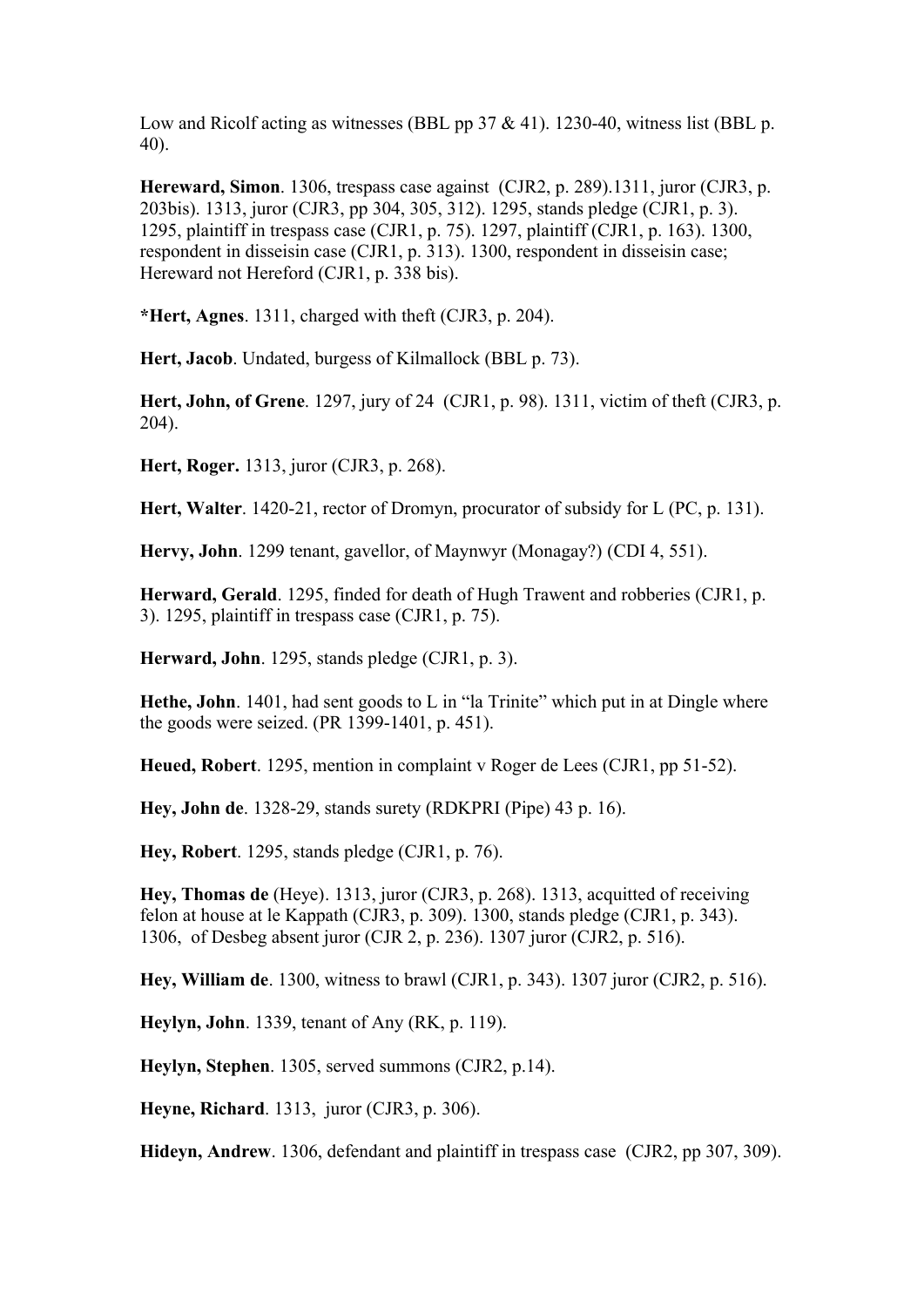**Hill, William**. 1427, serjeant at arms for Ireland incurred expenses in L (CICL, 54).

**Hille**, ? 1337, tenant of Manor of Mungret (BBL p. 154).

**Hisk, Peter**. 1295, mention in complaint v Roger de Lees, (CJR1, p.51).

**Hispania, William de**. 1228-55, tenant in Oconagh (AAR, p. 81).

**Hobart, Edmund**. 1508, canon of L, mandate to (CPR 19, 113). 1512, canon of L and prebendary of Croagh, to get Rathkeale priory (CPR 19, 707).

**Hobbe, John**. 1297, to be imprisoned (CJR1 p.128).

**Hobberth, Maurice**. 1505, cleric of L, getting benefices in Ardfert and Lisnmore (CPR 18, 477). 1505, clerk of L; first fruits of the particle of Cnokyunoys (A 133).

**Hog, John**. 1338, juror for inquisition taken at Cashel for Caherconlish (IEMI, no. 275).

**Hogyn, William**. 1341, burgess of Aherlow (GR, p. 112).

**Holde, William le**. Undated, burgess of Kilmallock (BBL p. 74).

**Holest, Thomas**. 1380, witness to charter re Fedamore. (COD 2, 244).

**Holf, John**. 1390-1400, mention in life of John Martin Arthur ((AMs 248/335).

**Holhirst, Thomas**. 1374, collector of customs for Cork, Waterford and L (AH 35, p. 121).

**Hont, Thomas**. 1420-21, vicar of Athlacca, assessor of subsidy for L (PC, p. 131).

**Honte, Henry le**. 1295, stands pledge (CJR1, p. 76).

**Hoper, Henry le**. Undated, burgess of Kilmallock (BBL p. 75).

**Hoper, John**. 1297, makes attachment disseisin case (CJR 1, p. 161).

**Hore, Adam le**. 1311, juror (CJR3, p. 204). 1313, juror (CJR3, p. 269).

**Hore, Bartholomew le**. 1313, stands pledge (CJR3, p. 307).

**Hore, Henry le** 1295, pledge (CJR1, p. 76).

**Hore, John le**. 1291, fine to exchequer (CDI 3, 1020 p. 457). 1297, jury of 24 (CJR1, p. 98).

**Hore, Nicholas de**. 1288, tenant of Any manor in extent (CDI 3, 459bis).

**Hore, Peter le**. 1304, juror re case about lands in Co. L (RBK No. 105).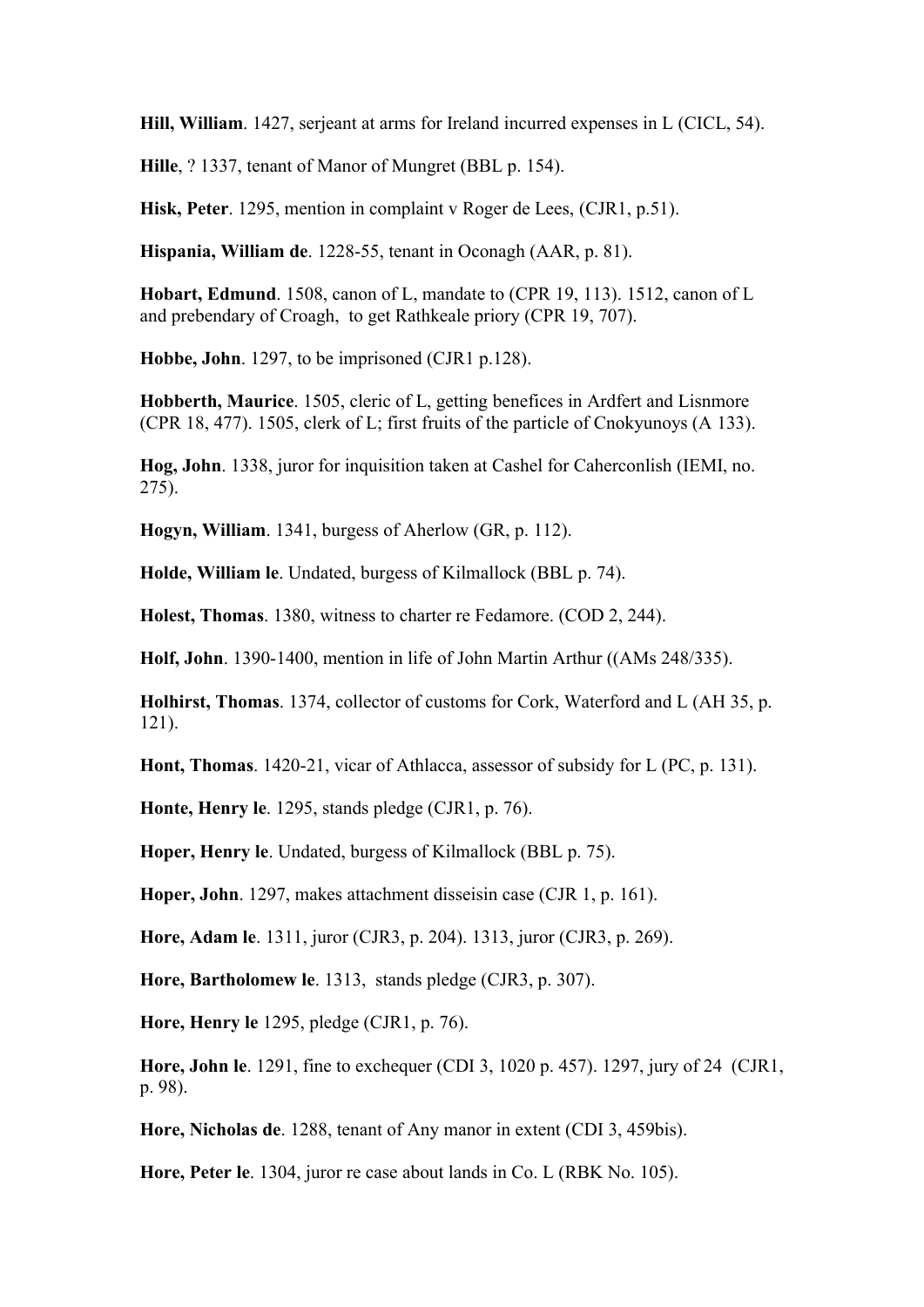**Hore, Richard le**. 1306, attorney in trespass case (CJR2, p. 307).

**Hore, Robert le**. 1380, attorney travelling to L (PC, p. 112, CICL, 142).

**Hore, Robert**. 1382, received tenament in Cork and L. (CICL, 97)

**Hore, William le**. 1313, juror (CJR3, p. 306). 1321, juror for extent of Mahoonagh (IEMI, No. 196).

**Hors, Stephen**. 1307, accused in disseisin case (CJR2, p.429).

**Horsmanger, John**. 1313, absent juror (CJR3, p. 308).

**Hosogod, Roger**. 1311, juror (CJR3, p. 204).

**Hothom, John de**. 1306, summoned to appear, re levy (CJR2, p. 315).

**Houche, Philip**. 1321, case re adare (W1, 65).

**Houlyn, Geoffrey**. 1299, juror for inquisition into Newcastlewest (CDI 4, 551).

**How, Adam**. 1331, tenant of manor of Adare and Castleroberts (RBK, No. 135).

**Howe, Maurice**. 1306, attorney in trespass case (CJR2, p. 307).

**Howell, Edmund** (Hoell), 1486, son of Nicholas (NLI Ms. 41,673/4).

**\*Howell, Eva**. 1297, disseisin case in Kilmallock (CJR1 p.130).

**\*Howell, Johanna**. 1297, disseisin case in Kilmallock (CJR1 p.131).

**Howell, Nicholas** (Hoell) 1486, citizen; asking his attorney Nicholas Gromyll to deliver stone house to son Edmund (NLI Ms. 41,673/4).

**Howel, Richard**. 1251-75, witness list, (BBL, p. 60).

**Howel, William**. 1251-75, witness list, (BBL, p. 60).

**Howet, Richard**. 1445, juror for inquisition at Tullybracky (BBL, p. 161).

**Howgan Robert, alias de Cork (**Holhgan). 1421, given canonry and preb. of Tullabracky (CPR7, p. 189).1421, first fruits for Tullabracky and chancellorship of L (A 3 & 4)). 1422, dispute with dean of Cork over Kinsale (CPR 7, p. 239). 1422, rector of Compton Bassett, Salisbury dioc. To be chancellor of L. (CPR7 p. 166).

**Howsche, John**. 1437, witness list (NLI Ms. 41,673/3).

**Howyyn, Richard Miles**. Undated; rental of St Mary's house (SA,120).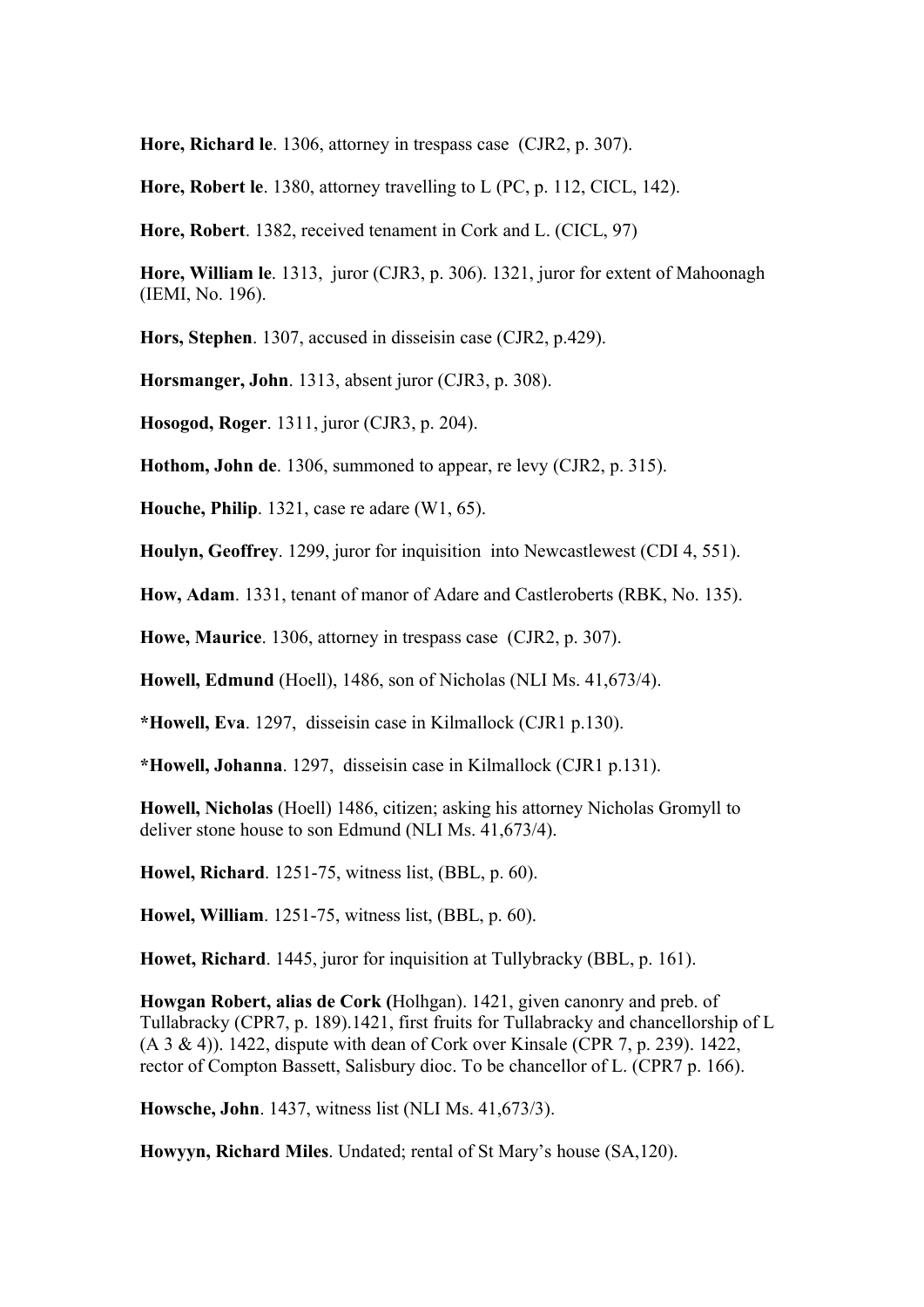**Hubbard, Henry**. 1415 appointed to inquire into seditions etc in Co. L (CICL, 116).

**Huberd, John**. 1299, juror for inquisition nto Newcastlewest (CDI 4, 551).

**Huberd, John FitzReymund**. 1313, absent juror (CJR3, p. 307).

**Huberd, John FitzWilliam** (Hubert). 1306, absent juror (CJR 2, p. 236). 1313, juror (CJR3, p. 267).

**Hubird, John**. 1421, appointed justice for Co. (CICL, 114).

**Hubird, Gerald**, 1400 mainprise re lands of E. of Desmond (CICL, 99).

**Huberd, Thomas FitzPatrick**. 1313, juror (CJR3, p. 267).

**Hubert, John**. 1331, tenant of manor of Adare and Castleroberts (RBK, No. 135).

**Hubert, Matthew**. 1321, juror for extent of Mahoonagh (IEMI, No. 196).

**Hugelyn, Geoffrey**. 1295, acknowledges debt (CJR1 p. 17).

**\*Huis, John & Juliana** (Huys). 1300, she, respondent in trespass case (CJR1, p. 356). 1300, she appears against Thomas Kemys (CJR1, p. 357).

**Hull, Geoffrey de la**. 1297, plaintiff (CJR1, p. 110).

**Hull, Master Roger de**. 1335 pensioner of Any (RK, p. 78).

**Hullyn, Geoffrey**. 1313, robbery victim, at Ardagh (CJR3, p. 266).

**Hulyn, Henry**. 1321, tenant named in inquisition into Askeaton (IEMI, No. 211).

**Hulyn, Richard**. 1339, tenant of Any (RK, p. 119).

**Humenil, Walter**. 1200-01, witness to church inquisition (BBL p. 27).

**Hunt, Adam**. 1346, parson of Emlygrennan (CICL, 195)

**Hunte, Geoffrey**. 1307, accused re afers (CJR2, p. 449).

**Hunt, Henry** (Hunte). 1305, serjeant of Adare, handing over goods (CJR2, p.8). 1311, juror (CJR3 p. 208).

**Hunte, Maurice**. 1394 Oxford Student to get Dromond church CPR 4, p. 473).

**Hunte, Richard le**. 1304, juror re case about lands in Co. L (RBK No. 105).

**Hunt, Roger le**. 1300, convicted of trespass (CJR1, p. 344).

**Hunte, Thomas le**. 1307, accused re afers (CJR2, p. 449).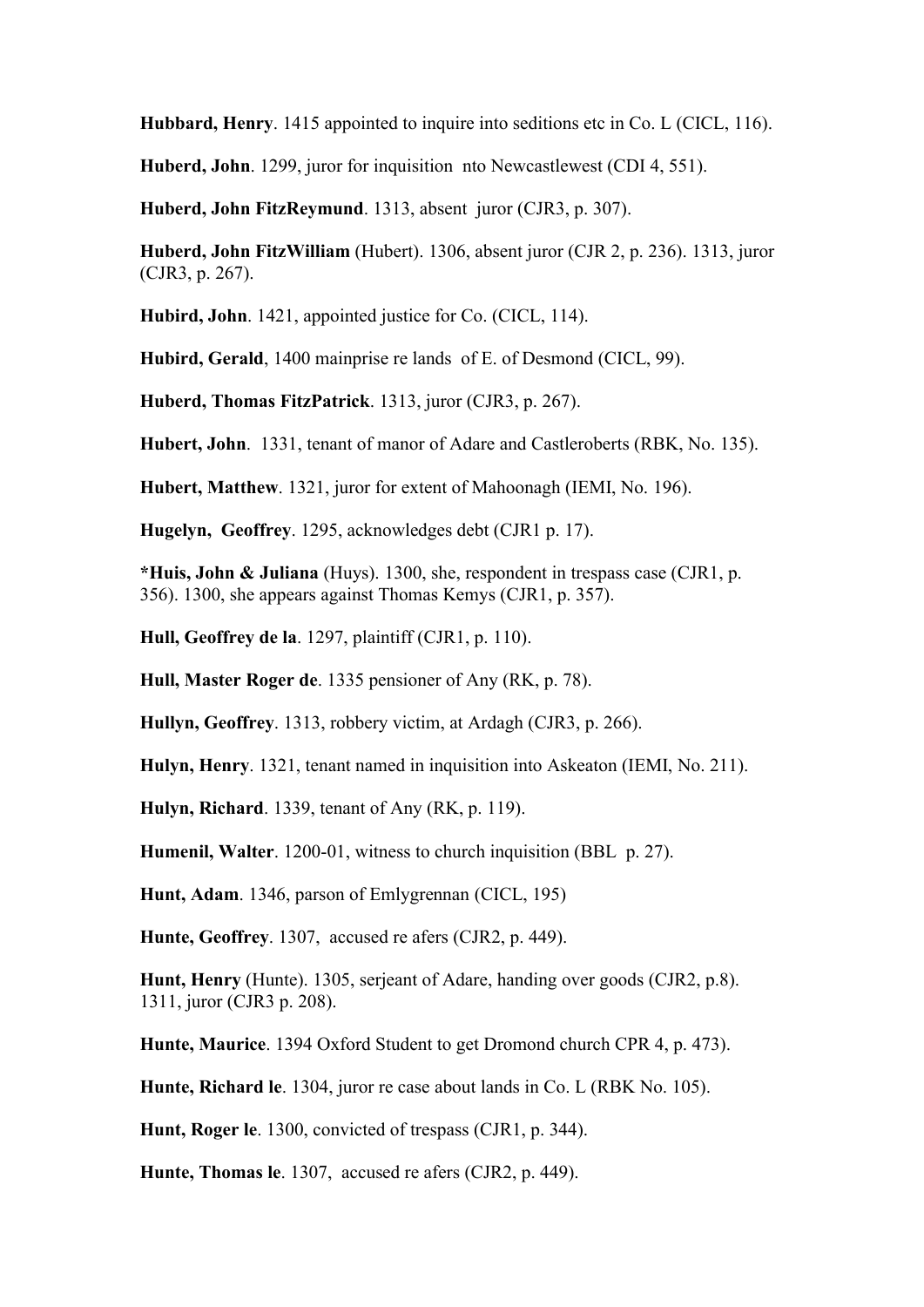**Hunt, Thomas**. 1394, former holder of Athlacca church (CPR 4, p. 471).

**Hunter, Thomas**, 1408, rector of Croom (W1, 90). 1409, prebendary of Croom allowed to stay in England for 4 years. (CICL, 172).

**Hurst, Thomas**. No date, parson of Croom (CICL, 161).

**Husk, Peter**. 1295, mention in complaint v Roger de Lees, (CJR1, p.52).

**Huskarl, Roger**. 1224 with justiciar at Limerick (Inquisition; AH 27, p.106).

**Husse, Adam**. Undated, burgess of Kilmallock (BBL p. 76).

**Husse, Henry**. Undated, tenant in Kilmallock (BBL, p. 81).

**Husse, John**. Undated; rental of St Mary's house (SA,120).

**Husse, Walter**. Undated, burgess of Kilmallock (BBL p. 76, 81).

**Husser, Michael**. 1338, tenant in inquisition into Caherconlish (IEMI, no. 275).

**Hussh, Gerald**. 1381, made assessor in Kilmallock and Any for funding of archers (CICL, 167)

**Hussh, John.** 1311, juror (CJR3, p. 215).

**Husshe, John**. 1427 custody of lands in city and suburbs (CICL, 8).

**Huysshe, Maurice**. 1427 commission of mainprise (CICL, 8).

**Hwlchay, John**. 1427, resigned Kilmoylan vicarage (CPR 7 p. 508).

**Hyde, James de la**. 1368-72, knight, captain of the king's city of L. (IEP 2, p. 528). 1373, captain of Limerick (DBKC 241). 1374, deceased former sheriff (CICL, 99)

**Hyde, Roger de la**. 1224 with justiciar at Limerick (Inquisition; AH 27, p.106).

**Hyne, Robert le**. 1298, juror for extent of Glenogra (CDI 4, 551).

**Hynergan, William de**. C1220, in witness list (BBL p. 53).

**Hyernan, Henry**. 1506, detainer of vicarage of Darragh (CPR 18, 535).

**Hyne, Robert**. 1313, juror (CJR3, p. 304).

**Hythel, William**. 1311, juror (CJR3, p. 205).

## I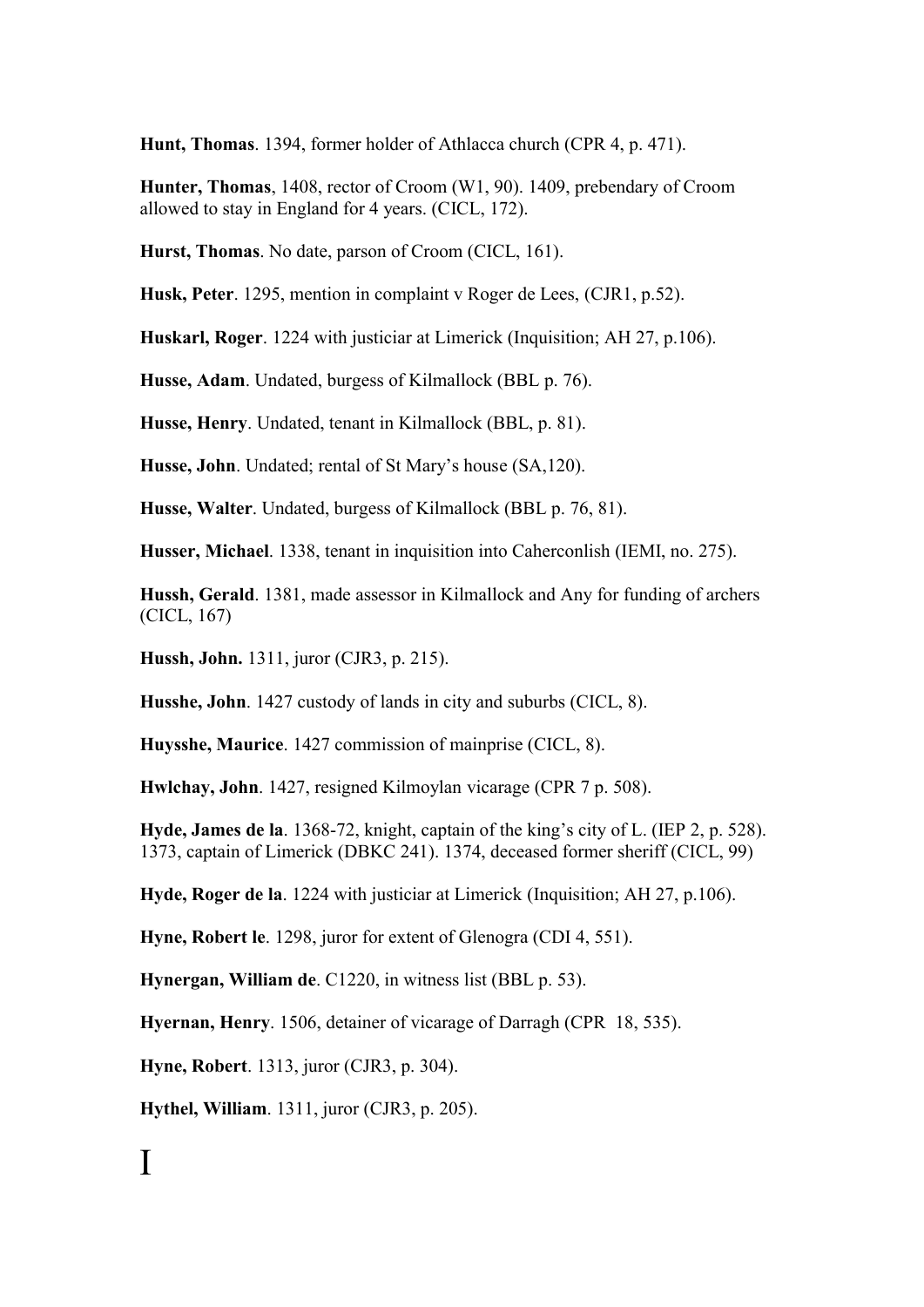**Ile, Thomas del**. 1308, fined (CJR3, p. 37, 66).

**Ilger, William**. 1375, granted fisheries of L , for 6 yrs (FR8 p. 318).

**Imelath, John**. 1295, mainpernor (CJR1, p. 76).

**Inescoull, Adam de** (Inscoul). 1321, juror for inquisition into Any (IEMI, No. 214).1324-25 receives lands of Any in escheat (RDKPRI (Pipe) 42 p. 57 & 60). 1300, witness to brawl (CJR1, p. 343). 1307, summons server (CJR2, p.389).

**Ingrame, Thomas**. 1361, juror at inquisition into Rathkeale (IEMI, No. 331).

**Ingro, B**. pre 1207, in witness list (BBL p. 111).

**Inscepthi, Bernard de**. 1260-80, in witness list (BBL p. 112).

**Inscoul, Robert de** (Inscul). 1313, juror (CJR3, p. 304). 1300-01 witness to age of Gilbert de Clare (CIPM4, No. 54).

**Insula, Thomas de**. 1295, stands pledge (CJR1 pp 18, 27).

**Inteberg, John de**. 1257, respondent v bishop Robert re 24 acres in Mungret (BBL p. 18). 1287, payment to exchequer (CDI 3, 309, p. 139; 341 p. 150; 371 p. 168)

**Inteberge, John**. 1313, absent juror (CJR3, p. 304). 1298-99 dispute re Kilnacally (W1, 46). 1320, father of paul (W2, 76).

**Interberg, John FitzPagan de.** 1298, suit re dower of Balltarsny (W2, 106).

**Inteberg, Maurice Pagan de** (de Hyntebrygh), 1272-77, father of Thomas, in witness list (BBL p. 31).

**Inteberge, Nicholas de**. 1287, paying into exchequer for John de Int. (CDI 3, 309, p. 139). 1299, suit re Caherelly (W1, 331). Dromkeen (W1, 334). 1297, finds Earl of Ulster not guilty of death of a Harald (CJR1, p. 121).

**Interberg, Pagan** (Hyndeberge). 1285-88, payments to exchequer for visne released (CDI 3, 149 p. 59; 271 p. 121; 330 bis; 341 pp 151 & 152; 371 p. 170). 1286 pays into exchequer for James Keating ohn de Int. (CDI 3, 271, p.125; 371 p. 168).

**Interberge, Paul de** (Hynderberge). 1323, , son of John, suit re Dromkeen (W1, 334; W2, 76).

**Inteberg, Philip de** (de Hynterberyn). 1245, to deliver castle to justiciar (CDI 1, 2792). 1256, justice of the bench (BBL p. 15).

**Inteberg, Thomas** (Hyntebreg). 1272-77, son of Maurice (BBL p. 31). 1240, sheriff, taking inquisition into de Burgh. (Dryburgh, p. 56; IEMI No. 1)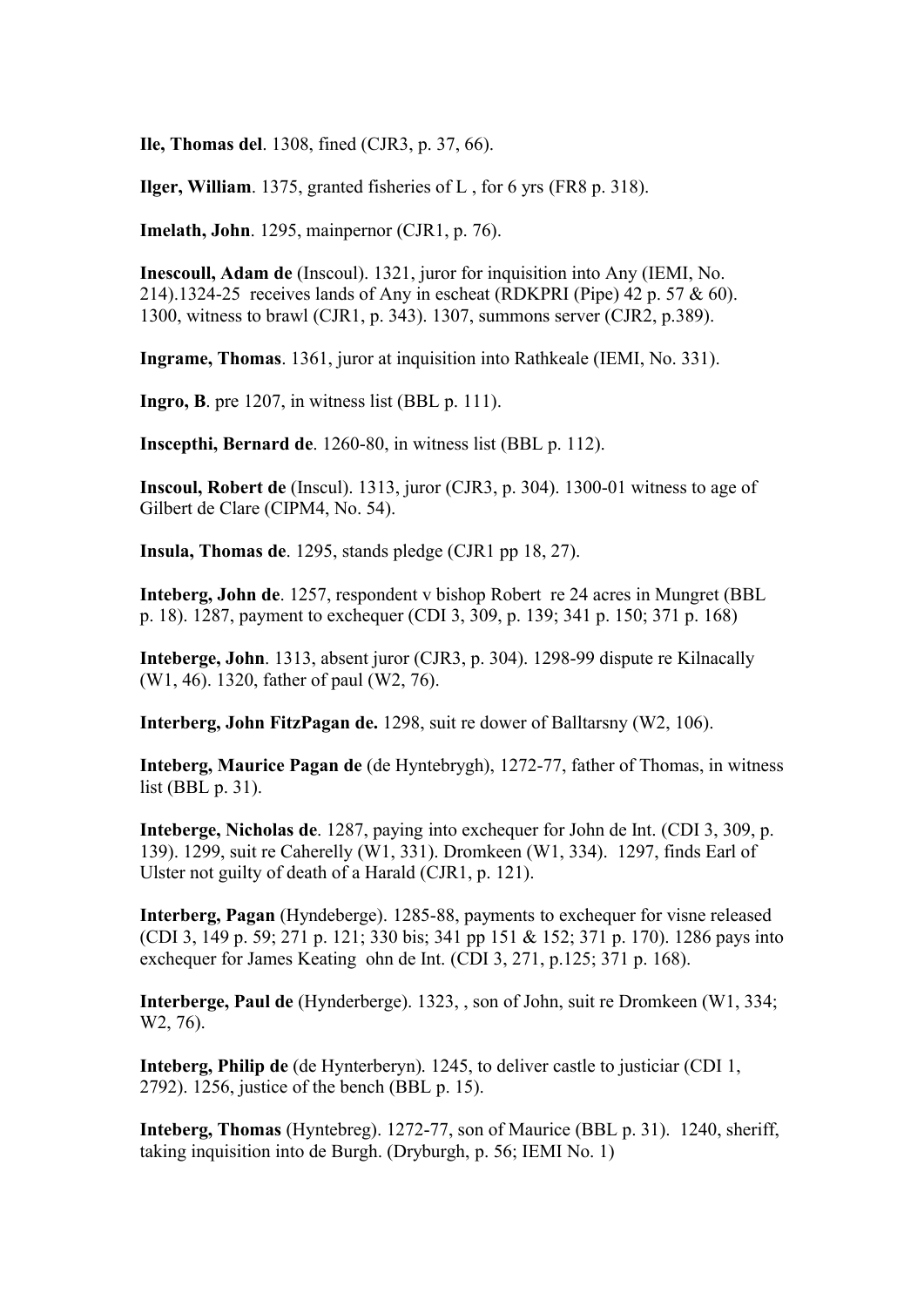**\*Inyndonull, Nesta**. 1330, tenant of Any (RK, p. 36).

**Isle, Thomas del.** 1307, to be distrained (CJR2, p. 339).

**Ithenard, Audoen**. 1310, juror for extent of manor of Athlacca (RBK, No. 136).

**Ithel, Henry**.1295, fails to carry through complaint v. sheriff (CJR1, p. 48).

**Ithel, Thomas** (Ythel). 1313, juror (CJR3, p. 306).

**Ithel, William** (Ythel). 1313, juror (CJR3, pp 268, 305).

**Itthel, John.** 1313, robbery victim. (CJR3, p. 266).

**Iuvenis** see Young

**Ivor, Thomas**. 1321, juror for extent of Corcomohide (IEMI, No. 200).

#### J

**J**. 1217-22, dean of L. (BBL p. 87).

**Jacton, William of**. 1272, canon of L at court to get licence to elect bishop on death of Robert (CDI 2, 928)

**Janitor, William**. 1222-50, landholder (BBL p. 84) 1224-50 in witness list (BBL p. 142).

**Jeofne, Geoffrey le**. 1282 part of panel for inquisition into Limerick lands of John FitzThomas (CDI 2, 1912, p. 427).

**Jeofne, John le.** 1311, rabbit warren owner (CJR3, p. 203).

**Joefne, David** (Joeuene). 1297, acknowledges debt (CJR1, p. 163). 1299, mainprises (CJR1, p. 294). 1305, bail of (CJR2, p. 166).

**Joefne, David FitzGeoffrey**. 1300, respondent (CJR1, p. 343).

**Joefne, Eustace**. 1307, plaintiff in in disseisin case, Clonyary/Clongary (CJR2, p.429).

**Joefne, John le**. 1302, parson of Ardpatrick (CJR1, p. 441, 445). 1307, accused in in disseisin case (CJR2, p.430).

**Joefne, Jordan le.** 1297, money owed by (CJR1, p. 163).

**Jeofne, Matthew.** 1307, mention in in disseisin case (CJR2, p.429).

**Joefne, Philip le**. 1313, juror (CJR3, p. 312).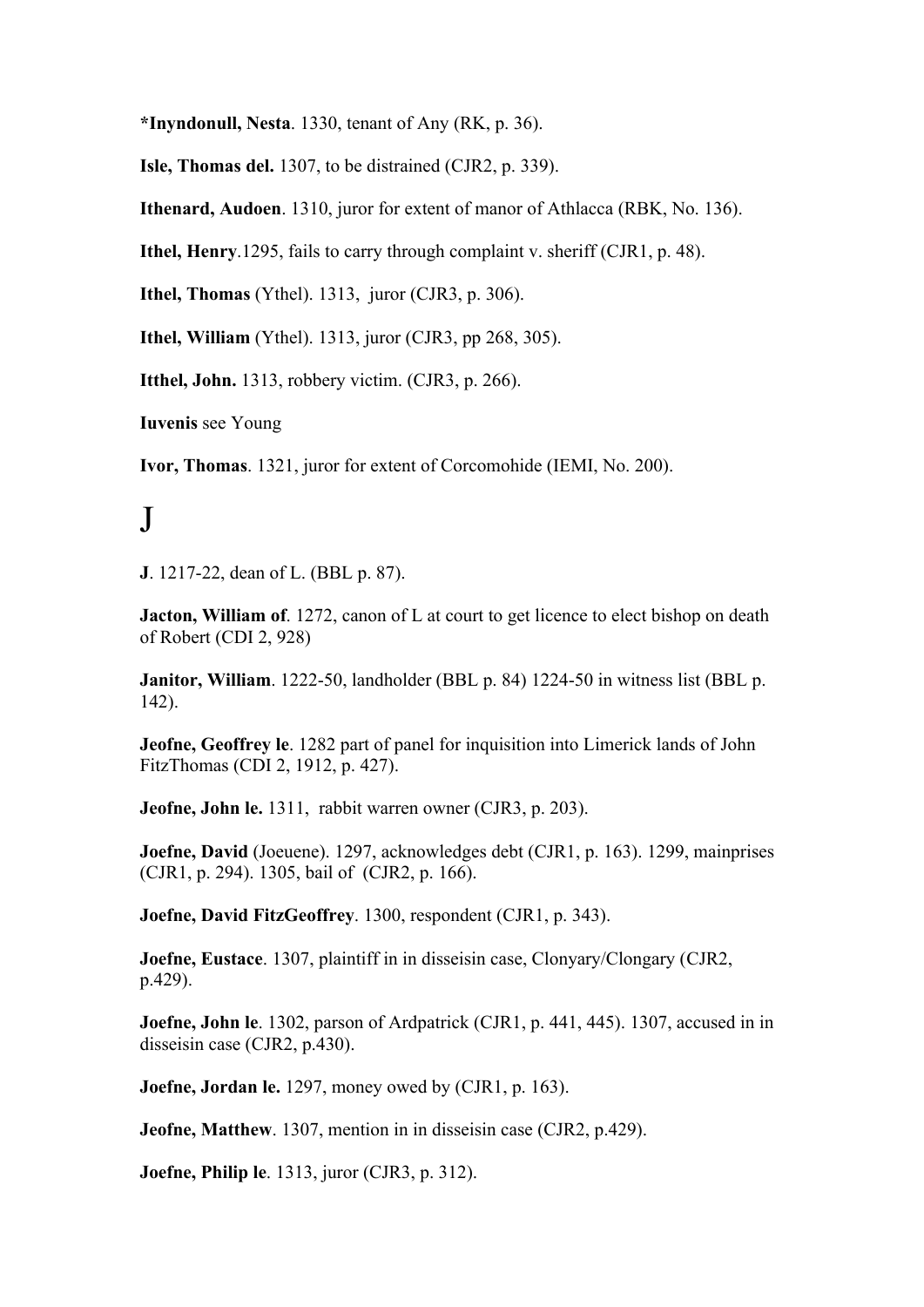**\*Jeofne, Robert & Rosamundle** (Joefne, Jefne, Jeovene, Juvene). 1293, paying farm of L to exchequer (CDI 4, 41, p. 28). 1293-94, collector of L. City (CDI 4, 48, 113, 155). 1295 mayor of L (CDI 4, 222, 226 pp 93, 98). 1295, mayor (CJR1 p. 17). 1295, stands pledge (CJR1 p. 19). 1300, demised lands (CJR1, p. 342). 1303, mayor of L. (CJR1, p. 460).

**\*Jeoven, Elyas & Johanna**. 1307, widow, accused in disseisin case (CJR2 p. 457).

**Jeoven, Geoffrey le.** 1307 accuser in disseisin case (CJR2 p. 457).

**Jermeyn, Thomas**. 1321, juror for inquisition into Askeaton (IEMI, No. 210).

**Jivel, William**. 1287, juror on inquisition into Mahoonagh (CDI 3, 459).

**\*Joan the Nurse**. 1376, left bequest in will of Martin Arthur (AM p. 7).

**Joene, Philip le**. 1320-21, in de Clare inquisition holding knights fee from Any(CIPM6, No. 275). 1321, tenant at Any (IEMI, No. 217).

**Joeven, Richard le, of Croom**. 1307 juror in Kerry case (CJR2, p. 516).

**John**, 1224, priest of L. intruded into see of Ardfert (PH 165)

**Jordan, John**. 1307, dispute over mercy (CJR2, p. 452). 1313, juror (CJR3, pp 267, 308).

**Jordan.** No date Chancellor of L obtains see of Bromholm (W. page. A History of Co. Norfolk Vol. 2 (1906) between pp 359-63).

**Joye, Gilbert**. 1298, juror for extent of Glenogra (CDI 4, 551).

**Joye, Hugh**. 1286, payment of fine to exchequer (CDI 3, 180, p. 84; 271, p.125).

**Joye, Richard**. 1300, plaintiff in disseisin case; freehold in Kilmallock (CJR1, p. 341).

**Joy, Simon**. 1376, a monk, named in will of Martin Arthur as owing him goods (AM p. 5).

**Judas, Geoffrey**. 1275, knight drowned at taking of Limerick (Expug, p. 151).

**Jugelour, Richard le**. 1311, murder victim (CJR3, p. 208).

**Justenlys, John de**. 1341, free tenant on manor of Athneasy (GR, p. 113).

**Juvenis**, see Young

# K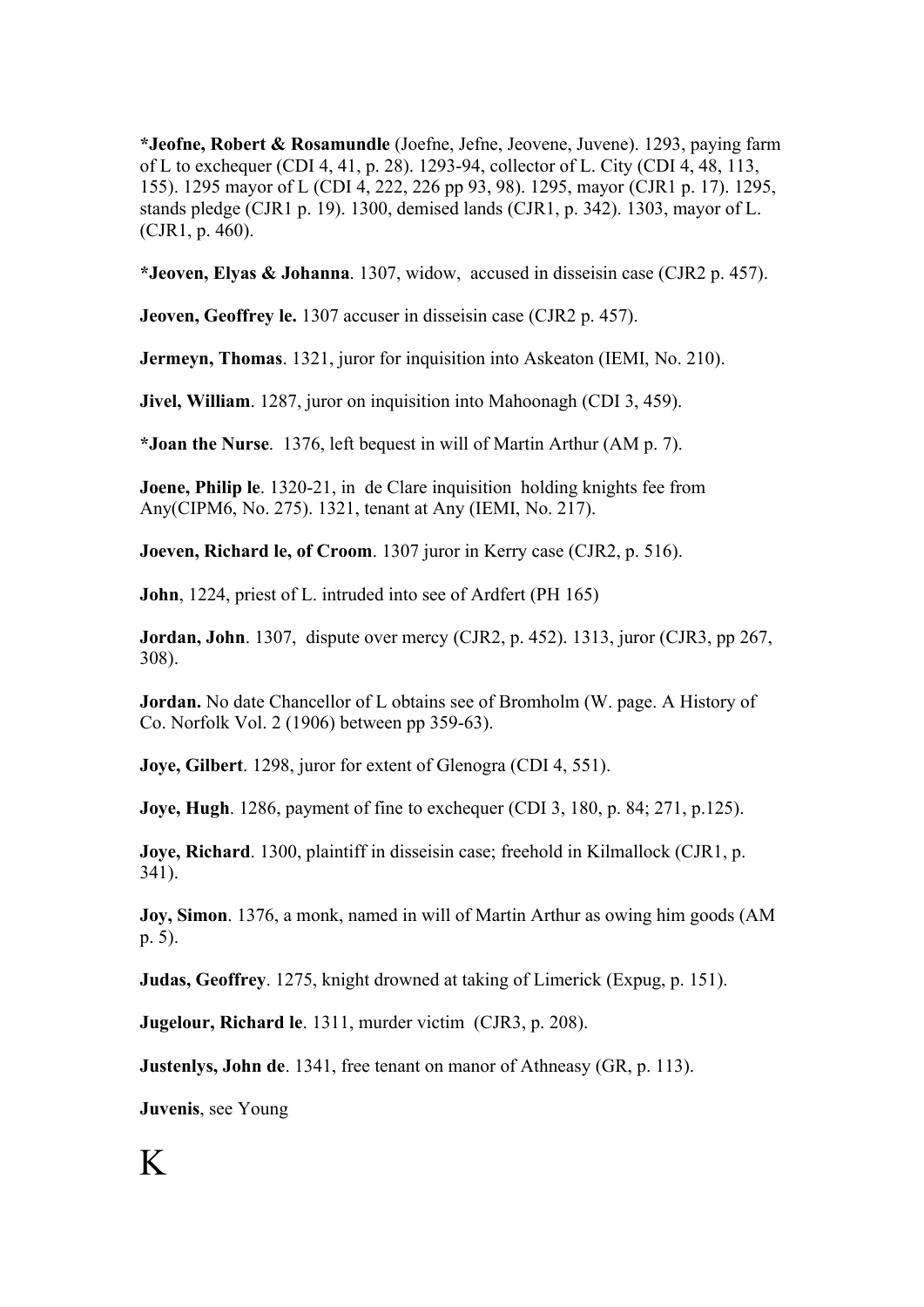**Kaar, Henry.** 1300, witness to brawl (CJR1, p. 343).

**Kachepoll, Laurence de.** C 1240, tenant of Nicholas de Bretteville (RHSJB 562).

**Kardiff** see Cardiff

**Karlell, John de**. 1388, rector of Effin (W1, 245).

**Karlelle, William de** (Karklell). 1380, attorney travelling to L (PC, p. 112, CICL, 4, 142). 1380, appointd to collect king's debts in Cork and L. (CICL, 4).1389 to levy prebend of Effin (CICL, 248)

**Karleys, Walter**. 1223-50, burgess of Kilmallock (BBL, p. 25).

**Kather, Philip**. 1286, fined paid to exchequer by (CDI 3, 271, p.125).

**Kaye, John**. 1297, jury of 24 (CJR1, p. 98).

**Keating, A**. 1318, robbed church at Rathkeale (W1, 117).

**Keating, Adam** (Ketyng).1224-50 charter giving benefices of Ofergus to cathedral (BBL p 35).

**Keating, Master Arnold** (Ketyng). 1236, clerk and nuncio for bishop carrying 64 marks (BBL pp 131 & 134).

**Keating, Elias**. 1282 juror at inquisition into lands of John FitzThomas (CDI 2 , 1912, p. 428).

**Keating, Hernesius**. 1307-8, accused in case of dissesisure in Rathgalwigh (CJR2 p. 433 & CJR3, p. 4 & 5).

**\*Keating, Isabel and William**. 1297, I. plaintiff in debt case, W. her attorney (CJR1, p. 109).

**Keating, James** (Keting). 1286-92, paying monies into exchequer (CDI 3, 271 quad; 287; 309 p.139; 371 pp 166 & 171; 434 p. 187; 1020). 1291, fine to exchequer (CDI 3, 842). 1286-87, sheriff accounts (RDKPRI (Pipe) 37, p. 29).

**Keating, James** de (Ketyng). 1307-8, accused in case of dissesisure in Rathgalwigh (CJR2 p. 433 & CJR3, p. 4 & 5). 1305, goods in king's hands, no buyer (CJR2, pp 7, 8). 1306, not enough goods in county to distrain(CJR2, p. 206). 1306, case re Agnes de Valence continued (CJR2, p. 212). 1307 accused in disseisin case (CJR2 p. 435). 1307 accused in disseisin case, Rathmackamndan and Balyultagh (CJR2 pp 454, 458). 1320-21, in list of knights fees in de Clare inquisition (CIPM6, No. 275). 1321, tenant named in inquisition into Askeaton (IEMI, No. 213).

**Keating, John** (Ketyng). 1249-78, witness list (BBL p.89).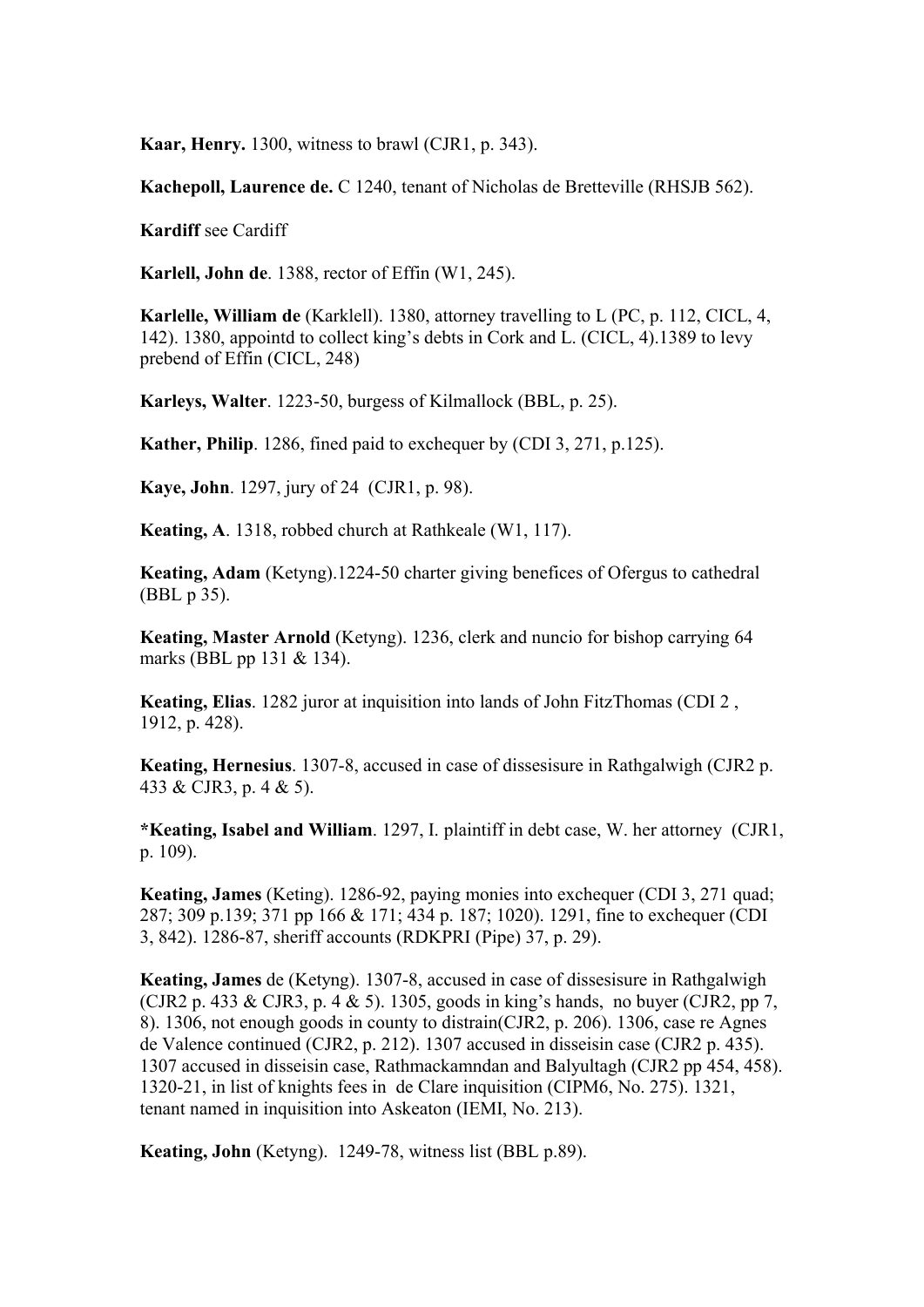**Keating, John** (Keyting). 1299, sub serjeant, jailed (CJR1, p. 298). 1313, juror (CJR3, p. 304).

**Keating, John** (Ketyng). 1337, tenant in Mungret (BBL p. 156).

**Keating, Michael** (Ketyng). 1331, juror for extent of manors of Carrickittle and Grene and Esgrene (RBK, No 132 & 133).

**Keating, Milo** (Ketyng). 1313, stands pledge (CJR3, p. 270). 1321, tenant named in inquisition into Askeaton (IEMI, No. 210).

**\*Keating, Nicholas & Dionisia**. 1287 payment for visne released (CDI 3, 287).

**Keating, Richard** (Ketinc). C1209, witness to charter re Carrickittle (GR, p. 163).

**Keating, Richard, de Esthon** (Keting, Esttloun). 1310, juror for extent of manor of Athlacca (RBK, No. 136). 1313, juror (CJR3, p. 311).

**Keating, Richard** (Ketyng). 1311, acquitted of procuring others to burn Athynstadan (CJR3, p. 205). 1313, **of Auscadan**/ Athmcscadan, juror (CJR3, pp 268, 269). 1313, juror (CJR3, pp 304, 307 bis). 1313, of Aghscadan, juror (CJR3, pp 309, 310). 1313, juror (CJR3, p. 312).

**Keating, Richard** (Ketyng). 1337, tenant in Mungret (BBL p. 156).

**Keating, Robert** (Keting). 1275, juror at inquisition into charter of L (CDI 2, 1181).

**\*Keating, Robert and Mabilla**. 1307 mention in disseisin case, Rathmackamndan and Balyultagh; M. grandm. Of James; sis. of Robert Graunt (CJR2 pp 454, 458).

**Keating, Roger** (Keytyng). 1223-50. Witness list (BBL, p. 34).

**Keating, Thomas**. 1291, agent of bishop ejecting Dominicans from property in Kilmallock (CDI 3, 967).

**Keating, Walter** (Ketyng). 1217-22, witness (BBL pp 56 & 87).

**Keating, William** (Ketyng). 1297, plaintiff and respondent (CJR1 p.129 bis). 1311, robbery victim (CJR3, p. 215). 1297, attorney in disseisin case (CJR1, p. 164 bis). 1307, accused in disseisin case (CJR2, p.431).

**Keating, William FitzThomas**. 1307, accuser in disseisin case, Lysmolo (CJR2 p. 456).

**Keatingstown, Richard** de (Ketyngistoun). 1313, juror (CJR3, pp 309, 310).

**Keche, William**, 1339, janitor of Any (RK, 120).

**Kedgh, John White**. 1391, pardoned for sedition (CICL, 17)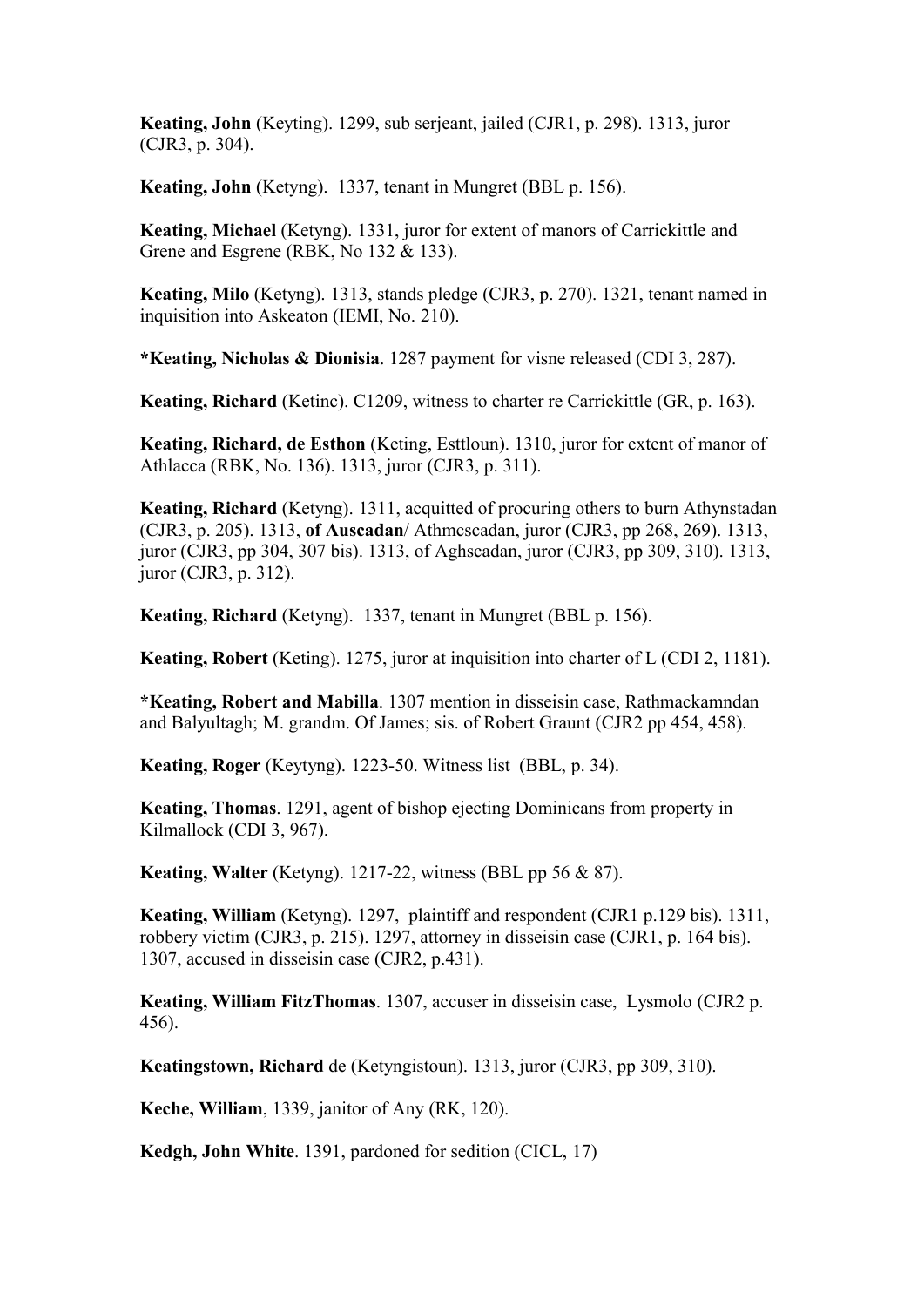**\*Keeth, William & Joan** (Keth). 1335, holding land of Any (RK, pp 64, 79).

**Kemmeys, Walter**. 1297, finds Earl of Ulster not guilty of death of a Harald (CJR1, p. 121).

**Kempe John**. 1302 presented to vicarage of ardpatrick by King (CICL, 9)

**Kemys, Henry** (Kemmeys). 1300, demised land (CJR1, p. 357).

**\*Kemys, Philip & Mariota**. 1297, held Caherconreify (W2, 75).

**Kemys, Thomas** (Kemmeys). 1300, name struck out (CJR1, p. 356). 1300, case against (CJR1, p. 357).

**Kemys, Walter**. 1300, owes 5 marks (CJR1, p. 344).

**Kene, John le**. Undated, burgess of Kilmallock (BBL p. 76).

**Kenleye, Albert de**. 1300, opposes grant of wreck to sheriff Devenish (CJR1, p. 340).

**Kenefeg, Richard** (Kenevek). 1307, makes peace (CJR2, p. 517). 1311, juror (CJR3, p. 214). 1313, juror (CJR3, pp 303, 311). 1313, stands pledge (CJR3, p. 310).

**Kenernok, Walter** (Kevernok). 1346, Commissioner of peace, Fontymkill cantred (Frame, AH 35, p. 19). 1331, juror for extent of manor of Corcomohide (RBK, no. 128).

**Kent, John of**. 1294, pays in first fruits of Effin to exchequer (W1, 245).

**Kent, John**. 1328-29, felon, goods forfeit (RDKPRI (Pipe) 43 p. 16). 1332-33, re goods of (RDKPRI (Pipe) 43 p. 49).

**\*Kent, Moryn**. 1328-29, mother of John, felon, chattels accounted for (RDKPRI (Pipe) 43 p. 16).

**Kenwork, John.** 1445, chaplain and canon of L., executor of will of Geoffrey Galwey(Wills 123).

**Keppagh, John**. 1411, justice (CICL, 118).

**Ker, John**. 1313, stands pledge (CJR3, p. 310).

**Kermerdyn, Master Maurice**, 1335-9, treasurer Any, pension at (RK, pp76, 116).

**Kermoke, Walter**. 1330, former tenant of Any. (RK, p. 22).

**Kernok, Thomas** (Kennerok). 1355 one of the electors of Thomas Daundon as sheriff (CICL, 74). 1381, made assessor in Fontymkill for funding of archers (CICL, 167)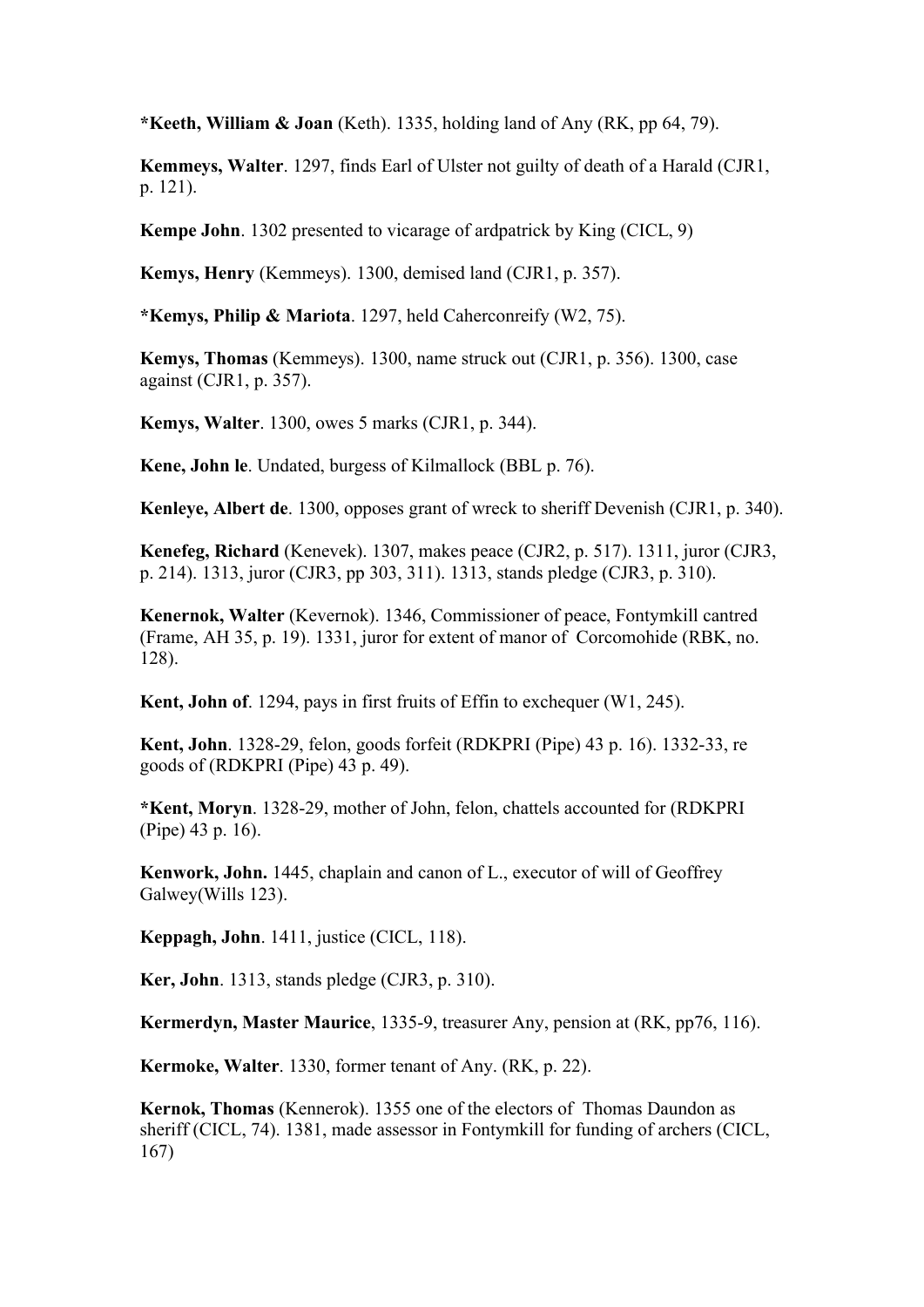**Kerredyn, John de**. 1319-20, held Tullerboy (W2, 180).

**Keu, Geoffrey le**. 1311, juror (CJR3, p. 215).

**Keu, John Geoffrey le**. 1321, tenant at Any (IEMI, No. 214).

**Keu, Roger le**. 1297, plaintiff (CJR1 pp128, 129, 164).

**Keu, Roger FitzJohn**. 1313, stands pledge (CJR3, p. 310).

**Keu, Remund le**. 1311, juror (CJR3, p. 215).

**Keu, Thomas le**. 1299, former dean of L (CJR1, p. 297).

**Keu, Walter le**. 1300, respondent in disseisin case (CJR1, p. 338). 1300, land demised to (CJR1, p. 342).

**Keu, William le**. 1313, house at Dromyn burgled (CJR3, p. 269).

**Kevernok, Stephen**. 1295, mainpernor for Roger de Lees (CJR1, pp 51-52).

**Kevernok, Thomas**. 1381, witness to grant of Derrygalvan to E of Kildare. (RBK. No. 149).

**Kevernok, William**. 1305, juror (CJR2, p. 134).1313, juror (CJR3, p. 312). 1328-29, stands surety (RDKPRI (Pipe) 43 p. 16).

**Keynsham, Abbot of** (Keynesham). 1295, not informed of court cases (CJR1, p. 27). **(**BBL pp.48, 83, 84 bis, 85). 1295 cases v (CJR1 p. 75 bis).

**Kildare, Benedict de**. Pre 1207, in witness list (BBL p. 98). 1217-22, named as father of Odo (BBL p. 87).

**\*Kildare, Blanche countess of.** 1331 (RBK No. 127, 128, 132,133 & 135). 1318, mother of Thomas FitzJohn, gets land in Croom and Adare (RBK, No. 138). 1332-33, for service (RDKPRI (Pipe) 43 p. 49). 1334-35, holds Croom in dower (RDKPRI (Pipe) 44 p. 34).

**Kildare, James E of**. 1432, deceased, held Croom, Adare and Esgren (CICL, 1).

**Kildare, Earls of**. 1474, partonage of Croom rectory (CPR 13, p. 392).

**Kildare, Joanna countess of.** 1331, wife of Alexander de Londres (RBK No. 127, 128, 132, 133 & 135).

**Kildare, John de**. 1331-32, keeper of works at castle of L. (IEP 2 p. 345).

**\*Kildare, Gerald FitzMaurice and Margaret**. 1381, grant of Derrygalvan to E of Kildare. (RBK. No. 149). 1388 quitclaimof John Fox of Derrygalvan etc. to E of Kildare (RBK, No. 157).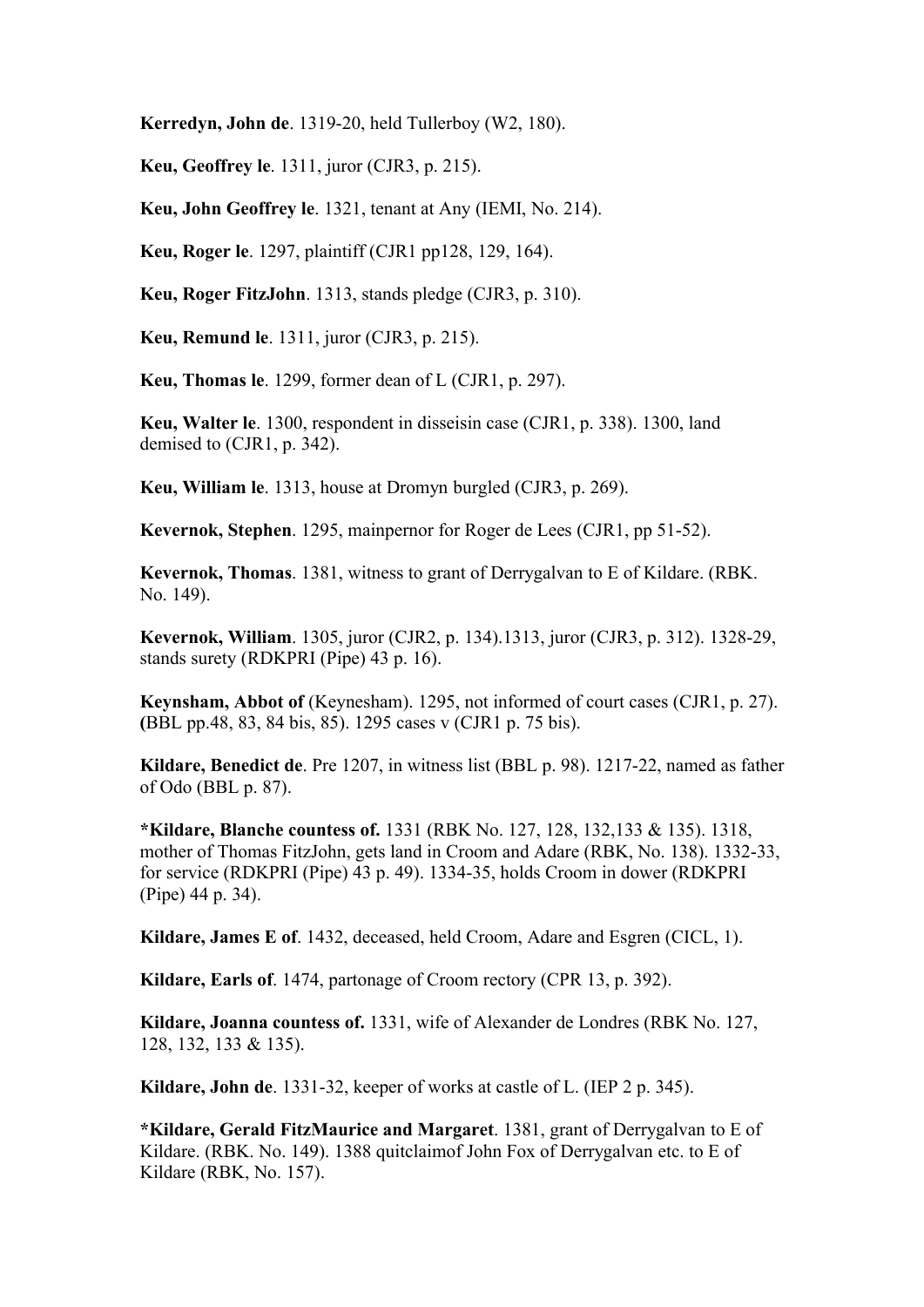**Kildare, Gerald E of**. 1541, extent of his manors in L (CS, p. 177).

**\*Kildare, Maurice Earl of, and Joan**. 1344 dispensation to marry depite being relations, Joan d. of Maurice E. of Desmond (CPR 165).

**Kildare, Maurice FitzThomas E of.** 1363, indenture re Uregare (RBK No. 182).

**\*Kildare, Sir MauriceFitzThomas, Earl of & Elizabeth**. 1354, had enfeoffed Walter Barby at Adare (PR, Edward III pt III, p. 151).

**Kildare, Maurice FitzThomas, E. of**.. No date, a minor heir of and brother of Richard (CICL, 85).

**Kildare, Odo fitzBenedict de**. 1217-22, son of Benedict, charter granting 2 carucates in Donaghmore to (BBL p. 87).

**Kildare, Richard FitzThomas, E of**. 1331, extent of his manor of Croom. (RBK, No. 127). Ditto of Corcomohide (RBK, No. 128), ditto of Carrickittle (RBK, No 132) ditto of Gren & Esgren (RBK, No. 133), ditto Adare and Castlerobert (RBK, No. 135). 1325, Dromin held for (W1, 276).

**Kildare, Richard FitzThomas, E. of**. No date, deceased, owned Adare Croom & Esgren, bother of Maurice his heir. (CICL, 85).

**\*Kildare, Thomas Earl of & Joan**. 1464 found Franciscans at Adare (W1, 70).

**Kildare, Thomas FitzJohn**. 1318,s of Blanche, grants in Croom and Adare to mother (RBK, No. 138).

**Kildare, Thomas** (Kydar) 1391, grants parcel of land in city to St Mary's House (NLI Ms. 41,673/2). 1376, named in will of Martin Arthur as owing him a horse-shoe (AM p. 5). 1391, pardoned for sedition (CICL, 17). 1392, Thomas Kildare nominates James Cotenham as his attorney (CICL, 64). 1395, mayor, grant for life (CICL, 56)

**Kilfecle, Adam de**. 1286, fined paid to exchequer by (CDI 3, 271, p.125).

**Kilfecle, William de**. 1299, to be attached (CJR1, p. 297).

**Kilfris, Walter**. Undated, burgess of Kilmallock (BBL p. 75).

**Kilfrush, Walter** (Kylfrus). 1328-29, stands surety (RDKPRI (Pipe) 43 p. 16).

**Kilkenny, Radulph de**. Undated, burgess of Kilmallock (BBL p. 74, 75).

**Kilkenny, Ralph of**. 1291-2, father of John, payment of fine to exchequer; released from prison (CDI 3, 884; 965, p. 432; 1078 p.479; 1148, p.502).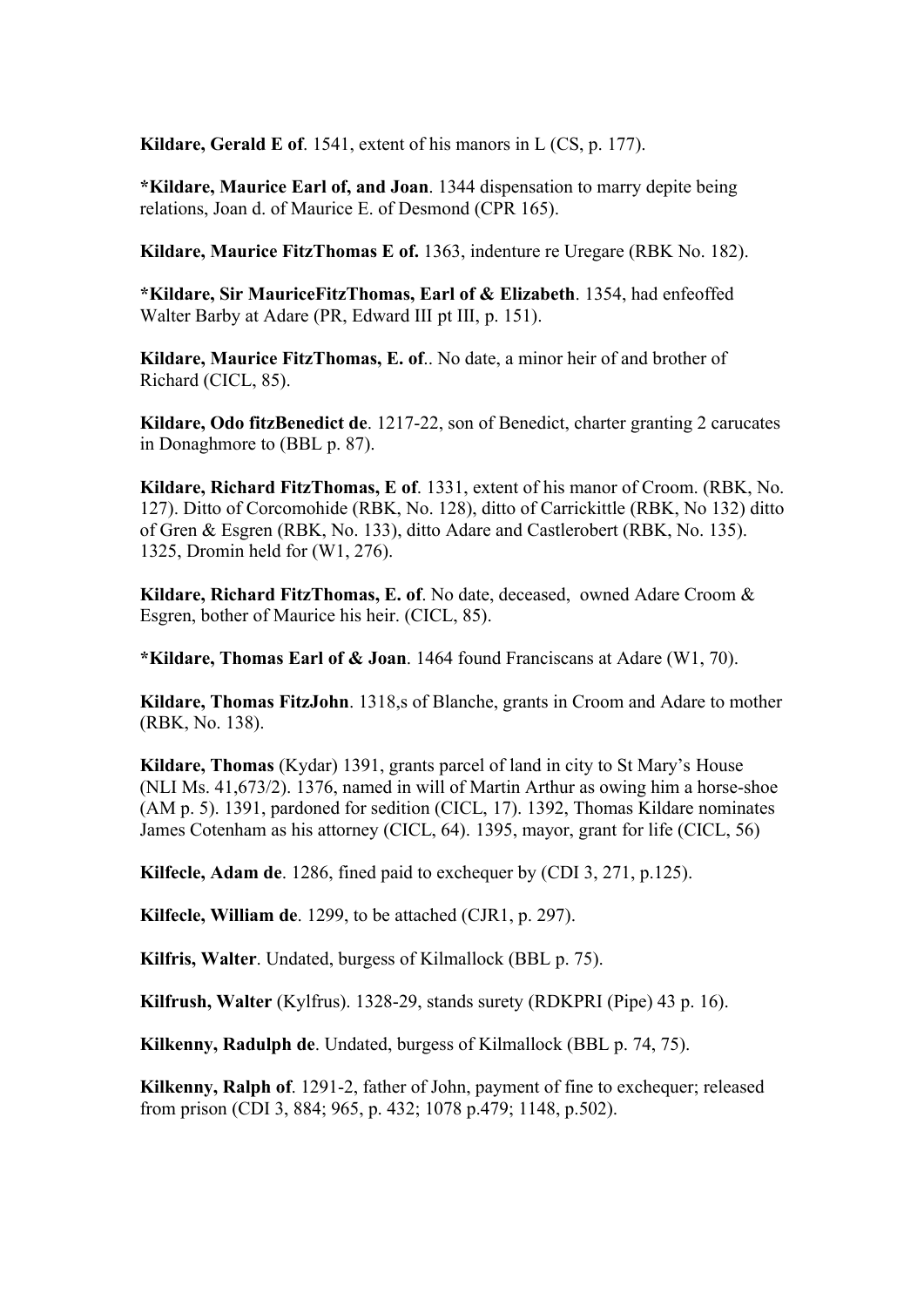**Kilkenny, John fitzRalph of**. 1291-2, son of Ralph, payment of fine to exchequer (CDI 3, 884; 1078 p.479; 1148, p.502). 1296 carrying money to exchequer (CDI 4, 290).

**Kilkenny, Richard de.** 1223-50, burgess of Kilmallock (BBL, p. 25).

**Kilmallock, Adam de**. 1295, mention in Co. Tipp case (CJR1, p. 12).

**Kilmallock, John of**. 1291, fine to exchequer (CDI 3, 842).

**Kilmallock, Richard** (Kilmehallok). 1311, juror (CJR3, p. 205).

**Kilmallock, William de** (Kylmehallok, Kylmaylle). c1240-1260, witness (BBL pp 54, 87 & 88).

**Kilmenan, Thomas fitzRobert de.** 1291, witness (BBL p. 70).

**Kilmore, Adam** (Kylmore). 1313, juror (CJR3, pp 267 bis, 308).

**Kolon', Godefridus de** (G. De Colonia). C 1240, tenant of Nicholas de Bretteville (RHSJB 562). 1222-50, witness to charters of bishop Hubert (BBL p.46  $\&$  52).

**Kyft, John**. 1307, plaintiff in disseisin case, re Balyportreve (CJR2, p.430).1311, juror (CJR3, p. 215). 1313, robbery victim (CJR3, p. 269). 1328-29, stands surety (RDKPRI (Pipe) 43 p. 16).

**Kyft, Milo**. 1307 juror (CJR2, p. 516 bis). 1311, stands pledge (CJR3, p. 222). 1313, juror (CJR3, pp 267, 308).

**Kyft, Seyer**. 1307, trespass case (CJR2, p. 452).

**Kyft, Thomas**, 1313, rural dean of the deanery of L. (CJR3, p. 304). 1313, stands pledge (CJR3, p. 311).

**Kyft, William FitzJohn**. 1313, kidnapped and robbed (CJR3, p. 269).

**Kyft, William** (Kift). 1307 juror (CJR2, p. 516). 1313, juror (CJR3, p. 307). 1328- 29, stands surety (RDKPRI (Pipe) 43 p. 16).

**Kylpech, John de**. 1228-55, surrenders Ballyokargille in Okonagh to Archbishop Luke (AAR, p. 78).

**Kylle, John**. 1341 tenant of manor of Aherlow (GR, p. 111). 1341, cottager on manor of Aherlow (GR, p. 112).

**Kylsynyghe, R. de.** 1302-3 suit re advowson of Laraghlawe (W1, 366).

**Kylstikil, Henry**. 1338, juror for inquisition taken at Cashel for Caherconlish (IEMI, no. 275).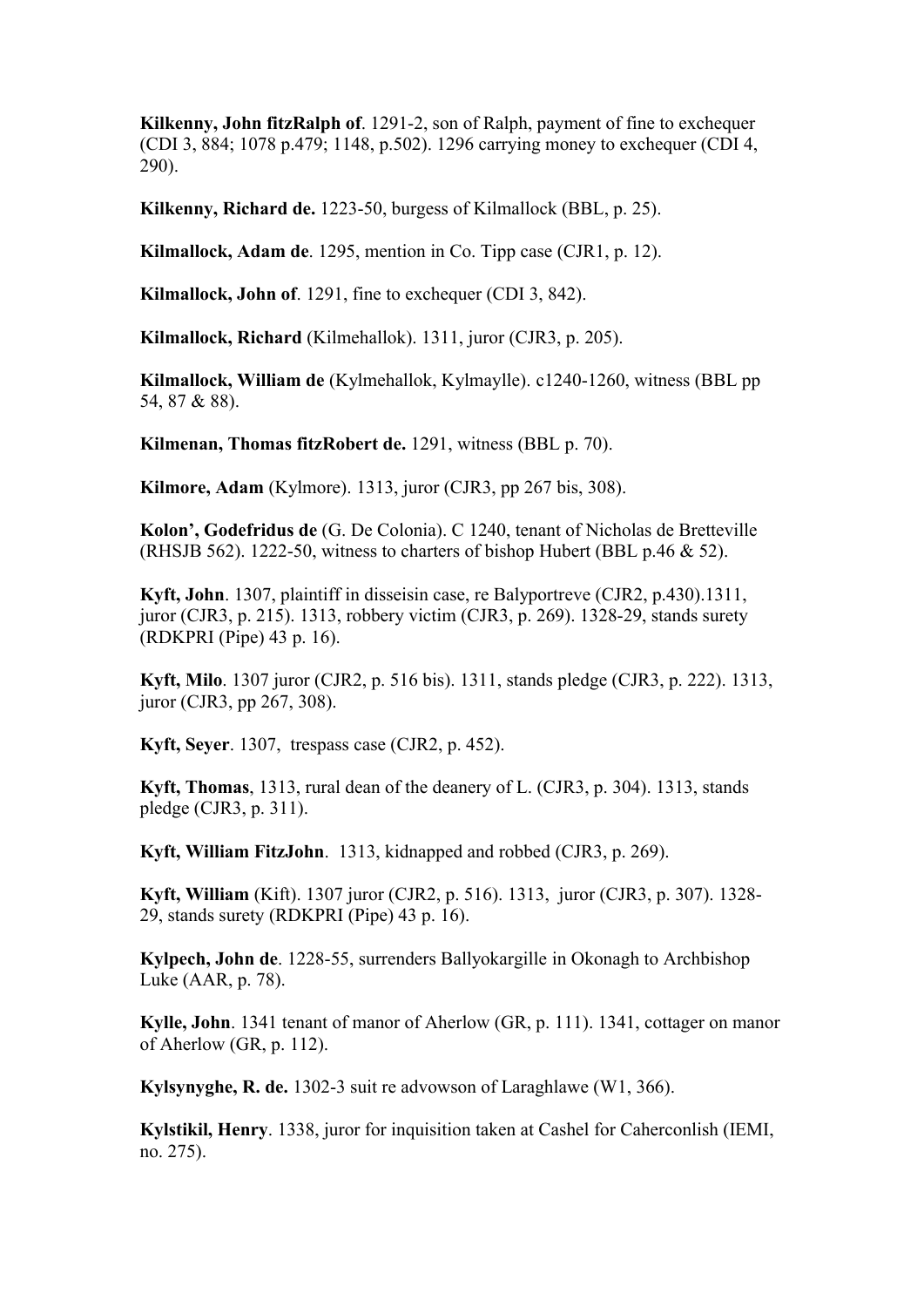**Kyltevenan, Nicholas de**. 1311, stands pledge (CJR3, p. 215).

**Kyn, Robert**. 1288, juror for extent of Any manor (CDI 3, 459).

**Kyndton, John**. 1427, rector of Ballingarry acting for Keynsham Abbey (CPR 7, 509).

**Kyng, Thomas**. 1311, juror (CJR3, p. 214). 1313, juror (CJR3, p. 309).

**Kyngesboro, Master Hugh de**. 1257, itinerant justice at L. (BBL pp 12, 14 & 18).

**Kynyruog, Stephen**. 1282 part of panel for inquisition into Limerick lands of John FitzThomas (CDI 2, 1912, p. 427).

**Kysako, John**. 1492, detaining St Nicholas (CPR 15, 862).

**Kyss, Achilles de**. 1242, juror for inquisition of Castle Wilkin, manor of de Burgh (Dryburgh p. 57).

**Kyss, Henry de**. 1242, juror for inquisition of Castle Wilkin, manor of de Burgh (Dryburgh p. 57).

**Kyste, David**, of Tobernea. 1372, tenant of Tobernea manor (RBK, No. 151).

**Kytte, Henry. 1341**, cottager in Athneasy (GR, p. 113).

**Kyurnogh, John**, priest of Lincoln, detaining treasurership of L (CPR 10, p. 379).

**Kyvernok, Stephen**. 1300-01 witness to age of Gilbert de Clare (CIPM4, No. 54).

**Kyvernok, Walter**. 1307, accused in in disseisin case (CJR2, p.430).

**Kyvernok, William**. 1313, juror (CJR3, pp 268, 307). 1313, absent juror (CJR3, p. 309). 1313, stands pledge (CJR3, p. 310).

**Kyvernog, William**. 1311, juror (CJR3, p. 205).

## $\mathbf{L}$

**Lachlur, Elias.** 1295, fine for trespass (CJR1, p. 4).

**\*Lacy, Emmelina de.** 1280, former countess of Ulster (m. Walter de Burgh?) (CDI 2, 1646).

**Lacy, Hugh de**. 1185, witness list of charter of King John (BBL p. 103).

**\*Lacy, Matilda de**. Undated, receiving lands in L (GR p. 146 & 195).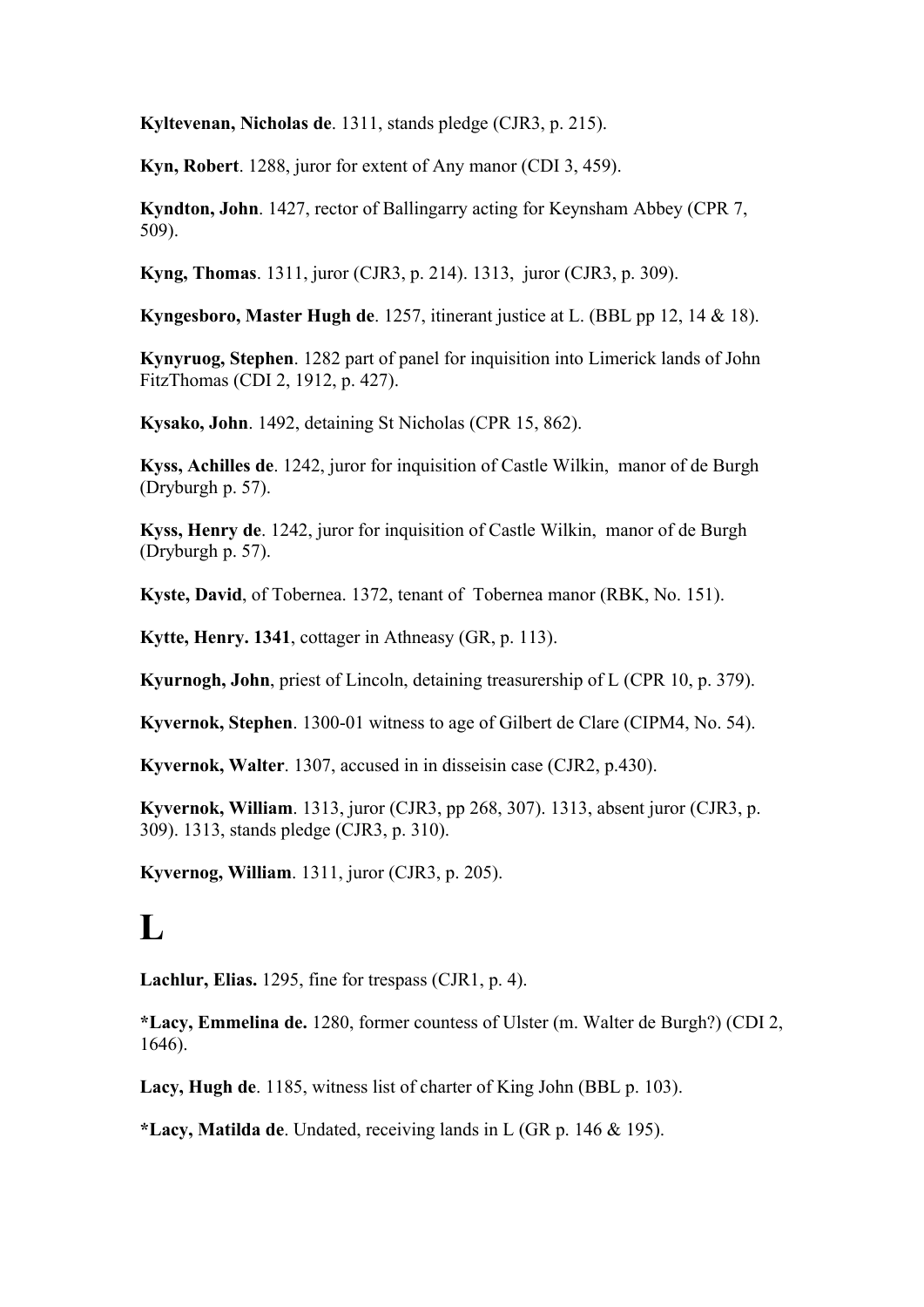**Lacy, Walter de.** Lord of Meath**.** Pre-1199 received a messuage in L. with 3kts fees in cantred which John Lord of Ireland had retained. (GR, p. 7 & 179).1204, urged to take city into his hands (CDI 1, 235). 1218, to receive seisin of Castle Blathac (CDI 1, 835). 1224 with justiciar at Limerick (Inquisition; AH 27, p.106).

**Lacy, William de**. 1215, men of Any to hold lands as in time of (CDI 1, 529).

**Laghelis, Thomas**. 1346, juror on inquisition into advowson of Aherlow (GR, p. 117).

**Lagherne, John** (Laghreu, Lagharne). 1307, juror (CJR2, p. 517). 1307, pledge (CJR2, p. 518).1307, to receive back hides (CJR2, p. 339).1311, juror (CJR3, pp 203, 214 bis). 1313, stands pledge (CJR3, p. 310).

**Laghterne, John de**. 1308, in case re land and crops (CJR3, p. 37, 66).

**Lambard, Alexander**. 1321, juror for extent of Corcomohide (IEMI, No. 200).

**Lambard, John**. 1351, reeve of Caherconlish and charter witness (COD 2, 3).

**Lambard, Simon**. 1313, juror (CJR3, p. 308).

**Lambaudyn, William** (Lambondyn). 1311, juror (CJR3, p. 204 ter). 1313, juror (CJR3, p. 269).

**Lamburo, Hugh de**. 1250-72, tenant of Reginald de Sancto Jacobo (St James) (BBL p. 54).

**Lamberd, Philip**. 1286, fined paid to exchequer by (CDI 3, 271, p.125).

**Lanerans, Henry FitzPhilip**. Undated, burgess of Kilmallock (BBL p. 77).

**Lanerans, John**. Undated, burgess of Kilmallock (BBL p. 76).

**Lang, Adam de Kilmallock**. 1375, representative of Ocarbry cantred (PC, p. 61).

**Lang, Adam**. 1350, juror for inquisition at Aherlow (IEMI, no. 295)

**Lang, Edward.** 1541, juror at dissolution of Any (EIMP, p. 209). 1541, juror for extent of Earl of Kildare's Manors in L (CS, p. 177).

**Lang, Henry le**. 1311, juror (CJR3, p. 206). 1313, stands pledge (CJR3, p. 305).

**Lang, James**. 1475, citizen of L., excommunicated for not paying vicars of L. (CPR 13, 500-02).

**Lang, John FitzWilliam le**. 1311, stands pledge (CJR3, p. 214).

**Lang, John.**1427 former landholder in city and suburbs (CICL, 8).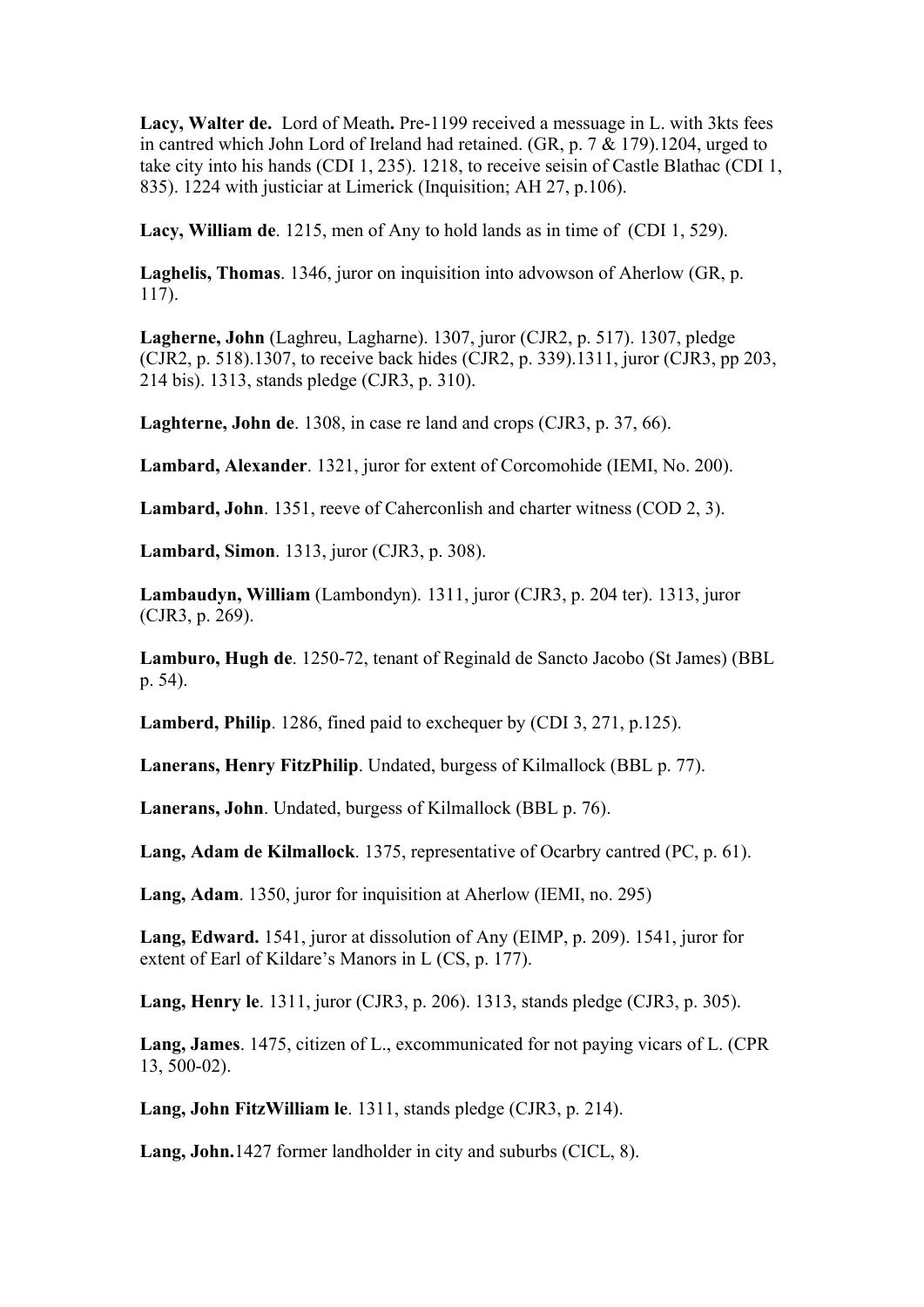**Lang, John FitzWilliam**. 1432, suit of outlwary v. Thomas Comyn (CICL, 32 & 33)

**Lange, Patrick**.1442, mention in will of Philip Russell (Wills 122).

**Lang, Robert** (le Lung). 1311, jailed for false testimony (CJR3, pp 206, 214). 1313, makes fine for a death (CJR3, p. 310). 1321, juror in inquisition of lands of Thomas FitzRicharde de Clare in city of L (IEMI, No. 195).

**Lang, Simon le**. 1300, witness to brawl (CJR1, p. 343).

**Lang, Thomas le**. 1302, attorney (CJR1, p. 373). 1311, juror (CJR3, pp 205, 206).

**Lang, William le,** of Sengill, 1311, juror (CJR3, p. 203).

**Lang, William**. 1328-29, stands surety (RDKPRI (Pipe) 43 p. 16).

**Lang, William** . 1391, repairing walls (CICL, 15). 1391, controller (CICL, 18).

**Lange, Matthew**. 1391, pardoned for sedition (CICL, 17)

**\*Langecote,Cecilia**. 1307, accused in disseisin case (CJR2, p.433).

**Langer, John Fitzwilliam**. No date, casae with Thomas Comyn (CICL, 39).

**Langeton, John de** (Laugeton). 1307, mayor of L (CJR2, pp 449, 458).1314-16, fee as constable (IEP 1, p252). 1318-19 rendering accounts of fisheries of L (RDKPRI (Pipe) 42 p. 28). 1321, mayor of L (IEMI, No. 195).

**Langham, William**. 1385, made justice to inquire into sedition (CICL, 203)

**Langleys, Robert**. 1300, opposes grant of wreck to sheriff Devenish (CJR1, p. 340).

**Lascapon, Master John de**. 1310 provision of a canonry to (CPR 2, p.67).

**Lasy, Patrick**. 1420-21, rep. for L. (PC, pp 136, 152).

**Latharne, John**. 1297, plaintiff (CJR1, p. 110). 1307, makes peace (CJR2, p. 517).

**Launde, David de la**. 1318-19 fee as constable of castle (IEP 1, p. 260).

**Laundry, Nicholas**. 1324 lawsuit re Ballycahane (W1, 84).

**Laundrey, Geoffrey de**. 1297, in case Harald v Burgh (CJR1, p. 121).

**Laundry, Gilbert de** (Landry, Laundr'). 1299, free tenant of manor of Shanid (CDI 4, 551). 1295, mainpernor for Roger de Lees (CJR1 pp 39, 41, 52). 1299, mainprises (CJR1, p. 294). 1300, his wife had received mill in Derrygalvan (CJR1, p. 339). 1305, owes debt (CJR2, p.14). 1305, party in debt case (CJR2, pp 71, 100, 142, 166). 1306, lands levied (CJR 2, p. 259).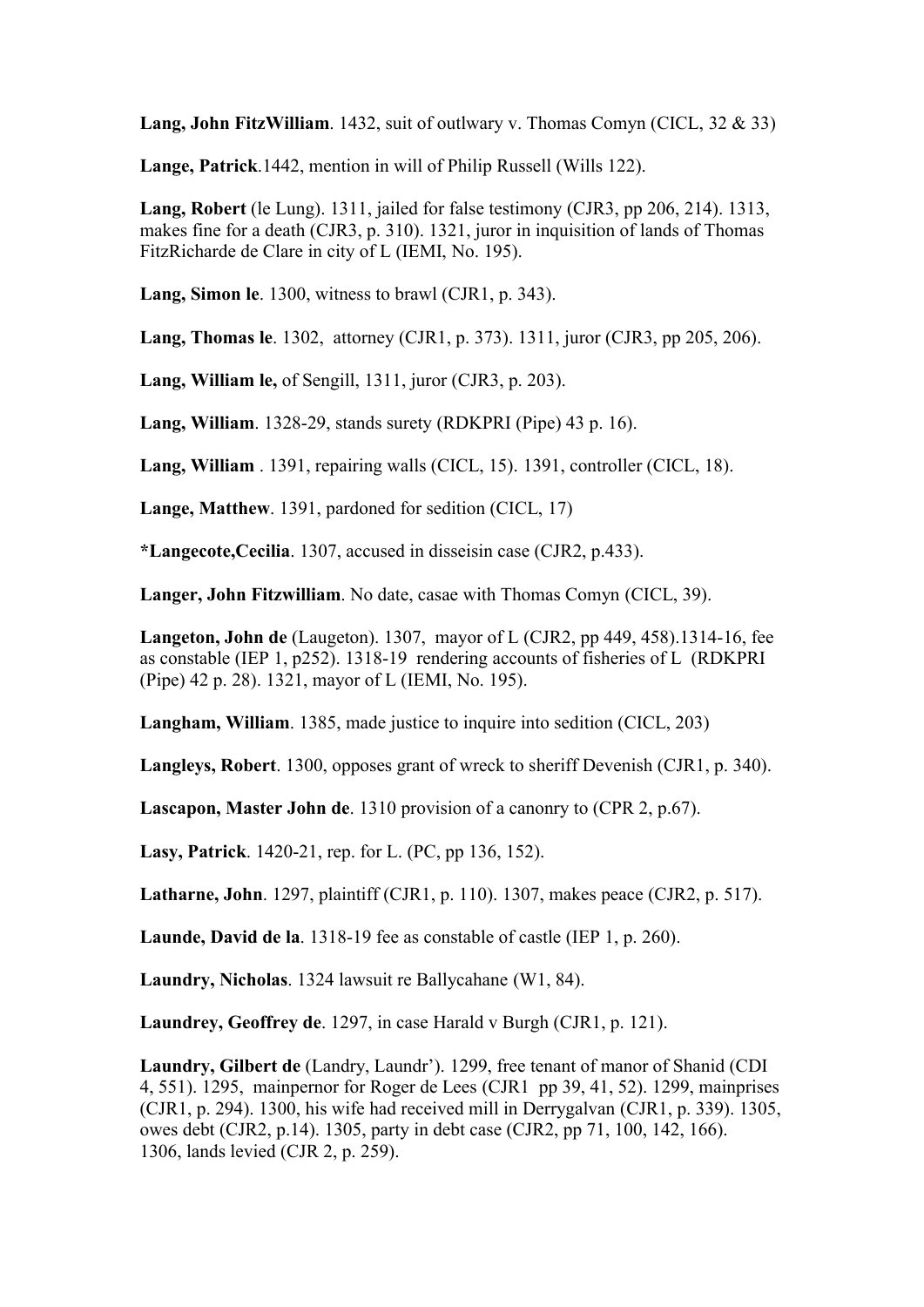**Laundry, Richard de**. 1299, mainprises (CJR1, p. 294).

**Laundrey, Thomas**. 1313, juror (CJR3, p. 306). 1313, theft victim (CJR3, p. 307).

**Laundry, William de.** 1261, witness to inquisition on Shanid and Newcastle (AH Vol. 6, p. 295).

**Laundrey, William**. 1313, theft victim (CJR3, p. 307).

**Laurans, Symon**. 1311, juror (CJR3, p. 206).

**Laurence, Simon fitzDavid**. 1291, fine to exchequer (CDI 3, 1020 p. 457).

**Laurence, John**. 1287, juror on inquisition into Mahoonagh (CDI 3, 459).

**Lawless, Master Gerald** (Laules). 1380, treasurer, owes good to Gelian Beaufort according to her will (AM p.7).

**Lawless, Hugh** (Laweles). 1300, disseisin case re Balygillegan; land held from (CJR1, p. 341).

**Lawless, Sir John**. 1376, left bequest in will of Martin Arthur (AM p. 7). 1380, to supervise bequest from Gillian Beaufort to Friars Preachers (AM p. 9).

**Lawless, Reginald** (Laweles). 1300, opposes grant of wreck to sheriff Devenish (CJR1, p. 340).

**Layles, Thomas**. 1479, clerk of Ardfert, to get rectory of Kilbreedy Major (CPR 13 p. 703). 1497, canon of L., mandate to (CPR 16, 710).

**Laynach, John** (Laynagh). 1337, tenant in manor of Mungret. (BBL p. 155).

**Laynach, Thomas**. 1249-78, witness list (BBL p. 89).

**Laynach, Walter**. 49-78, witness list (BBL p. 89).

**\*Laynagh, Isolda**. 1313, rape victim, of Miltoun (CJR3, p. 268).

**Laynagh, John**. 1313, juror (CJR3, p. 267).

**Laynagh, Philip** (Laynath, Laynauch). 1313, juror (CJR3, p. 306). 1299, juror for inquisition into Newcastlewest and Shanid (CDI 4, 551).

**Laynagh, Robert**. 1313, juror (CJR3, pp 309, 310).

**Laynagh, William**. 1313, juror (CJR3, p. 307).

**Ledesam, Geoffrey**. 1300, absent juror (CJR1, p. 341).

**Ledesham, John.** 1361, juror at inquisition into Rathkeale (IEMI, No. 331).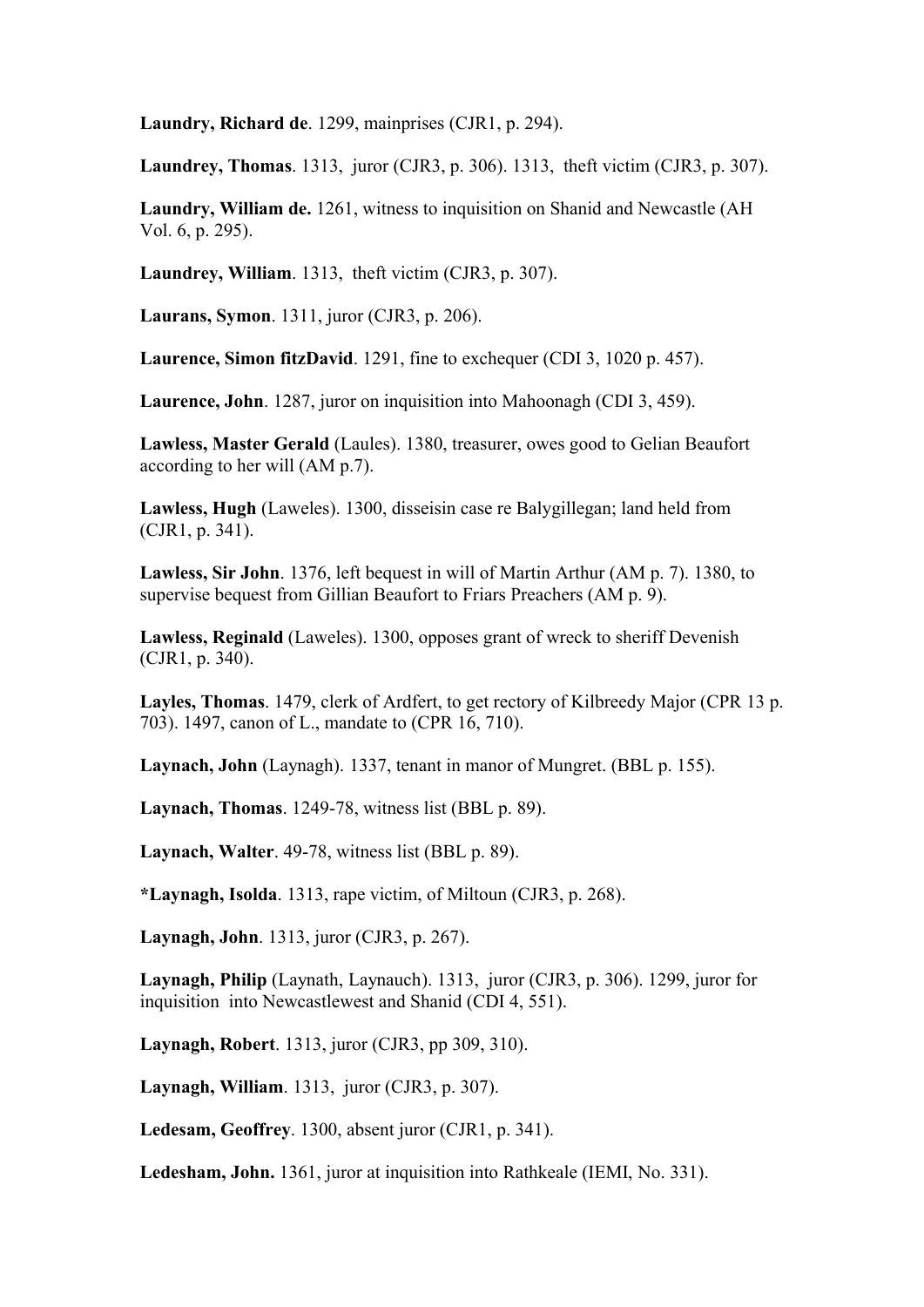**Ledesham, Richard**. 1361, juror at inquisition into Rathkeale (IEMI, No. 331).

**Ledesham, William**. 1355 one of the electors of Thomas Daundon as sheriff (CICL, 74). 1381, made assessor for Lordship of Kildare (bits in L). city for funding of archers (CICL, 167) 1375, appointed purveyor (CICL, 283).

**Ledeshram, Nicholas**. 1313, juror (CJR3, p. 306).

**Ledwych, Thomas**. 1297, mainprises Earl of Ulster (CJR1, p. 120).

**Lees, David** 1414-17, 1420, 1422-24, sheriff (RC8/34 pp 2 & 11, 8/36 pp 5, 23 & 26, 8/37, pp 3, 5, 15 & 17, 8/38, pp11-12, 8/39 pp 211-12, 214 & 216, & 8/40 pp 253-54 & 266-67)

**Lees, David FitzOdo**. 1413, former sheriff, pardoned (CICL, 14). 1434, sheriff (CICL, 66).

**Lees, Galfrido de**. 1260-77, charter witness (BBL p.p 40, 102, 104, 105 & 138).

**Lees, Gilbert de**. 1222-50, witness list (BBL p. 35).

**Lees, Hugh de**. c1270-80, witness list (BBL p. 39). 1295, carrying money to exchequer (CDI 4, 226 p. 96). 1310, juror for extent of manor of Athlacca (RBK, No. 136). 1302-03, fine accounts (RDKPRI (Pipe) 38 p. 75). 1295, stands pledge (CJR1 pp 16, 18 bis, 27). 1295, mainpernor for Roger de Lees (CJR1 pp 39, 41, 52). 1297, to be summonsed to court (CJR1, p. 91). 1300, stands pledge (CJR1, p. 343). 1305, justice (CJR2, p. 80).

**Lees, Sir Hugh**. 1313, stands pledge (CJR3, p. 304).

**Lees, Hugh de** (Leys, Loyz, alias Ulick ). 1505, rector of Doondonnell, getting vicarage of Bruree and another in Cloyne; united to rectory of Robertstown (CPR 18, 482; A 127). 1514 detainer of vicarages of Bruree and one in Cloyne (CPR 20, 335).

**Lees, James**. 1346, Commissioner of peace, Ocarbry cantred (Frame, AH 35, p. 19). 1357-58 & 1360, sheriff (RC8/27, pp 217, 311 & 484).

**Lees, John**. 1319, monk accused of seizing goods of Augustinians of Adare (W1, 68).

**Lees, John fitzRoger de**. 1326, holds messuage and hagard in Burgh from Any (RK, p. 7). 1346, Commissioner of peace, Fontymkill cantred (Frame, AH 35, p. 19).

**\*Lees, Sir Maurice de, & Eva**. C1225-75, witness lists (BBL pp 31, 35, 45 & 83). 1301, witness to coming of age of Gilbert de Clare (CDI 4, 819; CIPM4, No. 54). 1293 in witness list (RBK, No 33). 1289 own Bruree (W1, 239). 1307, Sir, to help take fugitives (CJR2, p. 518).

**Lees, Maurice de**. 1295, stands pledge (CJR1 p. 16). 1295, mainpernor for Roger de Lees (CJR1 pp 39, 41, 52). 1307 juror in Kerry case (CJR2, p. 515).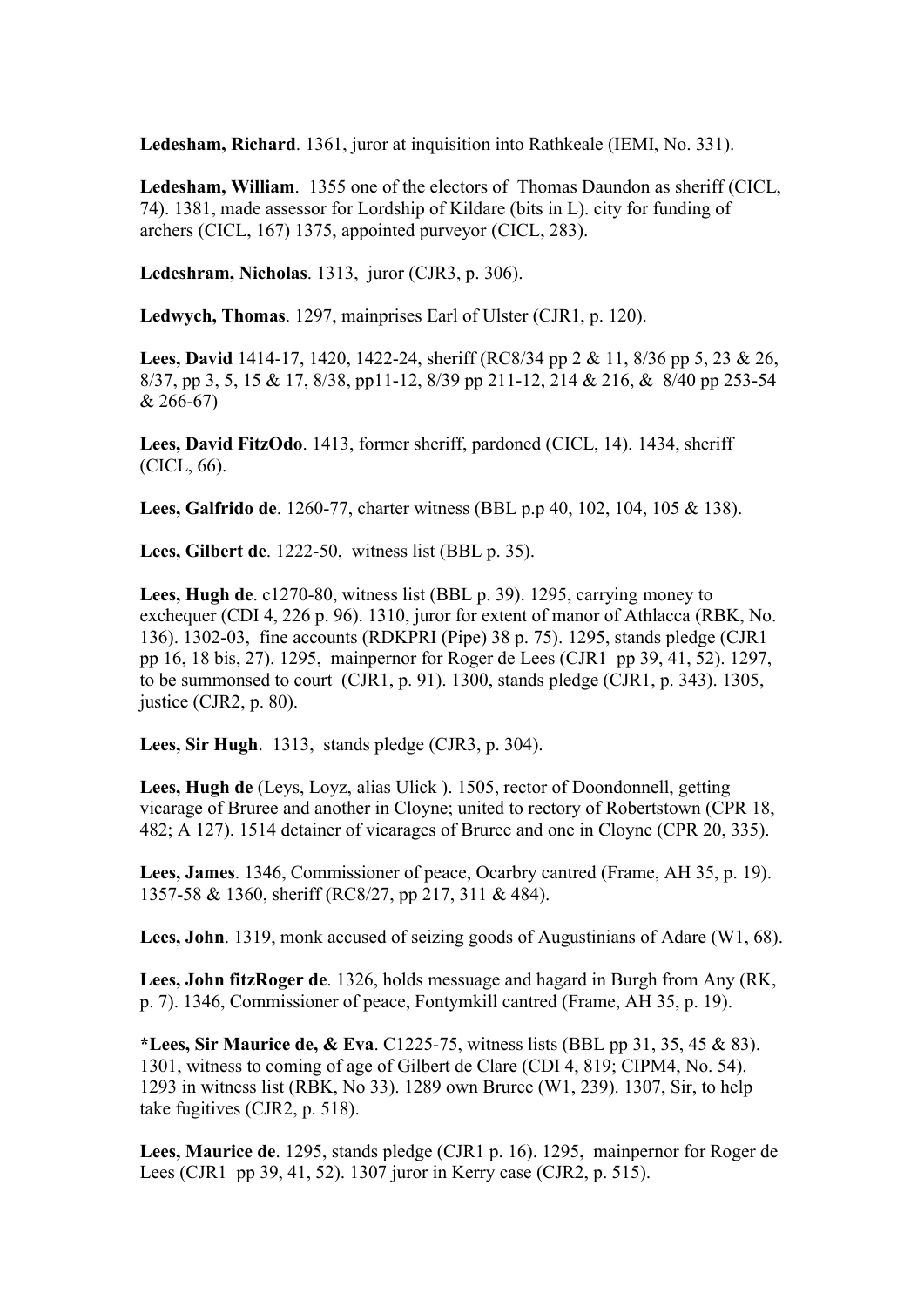**Lees, Maurice de**. 1349, sheriff (RC8/24, p. 401).1357, states he was present at baptism of Maurice FitzMaurice, now of age (IEMI, No. 324).

**Lees, Maurice**. 1409, commission of mainrpise re manor of Any (CICL, 28).

**Lees, Nicholas de** (Lesse). 1295, mainpernor for Roger de Lees (CJR1, pp 51-52).

**\*Lees, Nicholas de & Juliana**. 1320 case re Tankardstown (W1, 238). 1321 claim dower on Kilteely (W1, 340).

**Lees, Odo**. 1386, to inquire into John Yong former chief serjeant of Co. (CICL, 247). 1389, to be keeper of peace (CICL, 240). 1402, keeper of peace (CICL, 234).

**Lees, Oliver**. 1409, commisson by mainprise (CICL, 39).

**Lees, Patrick de**. 1318 robbed vicar of Bruree (W1, 239).

Lees, Robert. 1299, juror for inquisition into manor of Shanid & tenant (CDI 4, 551). 1295, not informed of court cases (CJR1, p. 27). 1295, stands pledge (CJR1, p. 76). 1297, acknowledges debt (CJR 1, p. 132). 1307, plaintiff in debt case (CJR2, p. 453).

**Lees, Robert**. 1327, fee as constable of castle (IEP 2, p. 324).

**Lees, Sir Roger de** (Lesse). 1295, sheriff of L, paying into exchequer. (CDI 4, 226 pp. 96 & 98). 1295 lets prisoner go (CJR1 p. 16). 1295, complaint against (CJR1 p. 17). 1295, complaint against upheld (CJR1 p. 18). 1313, coroner of Co. L. (CJR3, pp 304, 308). 1313, jailed for corruption (CJR3, p. 309). 1313, house at Proutestoun burgled. (CJR3, p. 312). 1302-03, fine accounts (RDKPRI (Pipe) 38 p. 75). 1295, sheriff, complaint against by David de Grene (CJR1, p. 1 & 2). 1295, chancellor of Limerick taking case against sheriff Lees for arrest (CJR1, p. 2). 1295, acknowledges receipt of money (CJR1, p. 2). 1295, stands pledge in marriage dispute (CJR1, p. 2). 1295, case against dismissed (CJR1 p. 18).1295, summonsed for failing to notify people of court cases (CJR1, p. 27). 1295, complaint against re tithes etc (CJR1 p. 38). 1295, acknowledges debt (CJR1 p. 39). 1295, complaint against (CJR1, pp 40 ter, 41, 48 bis, 49, 50). 1295, acknowledges he is bound (CJR1, p. 48). 1295, more trouble, (CJR1, p.51). 1295, named (CJR1, p. 71). 1295, accused of trespass (CJR1, p. 75). 1297, f. of William, mention in disseisin case (CJR 1, p. 160). 1307, accused in disseisin case (CJR2, p.432). 1307, acknowledges debt (CJR2, p.433).

**Lees, Thomas FitzRobert de**. 1320-21, in list of knights fees in de Clare inquisition (CIPM6, No. 275).

**Lees, Thomas FitzWilliam de**. 1313, absent juror (CJR3, p. 304).

**Lees, Thomas de, del Garnethe**. 1313, stands pledge (CJR3, p. 305).

**Lees, Thomas de**. 1313, stands pledge (CJR3, p. 310). 1318-19 lands held of Richard de Clare (RDKPRI (Pipe) 42 p. 20). 1325-26. of Granech, stands pledge (RDKPRI (Pipe) 42 p. 73). 1328-29 sheriffs accounts (RDKPRI (Pipe) 43 p. 15). 1332-33,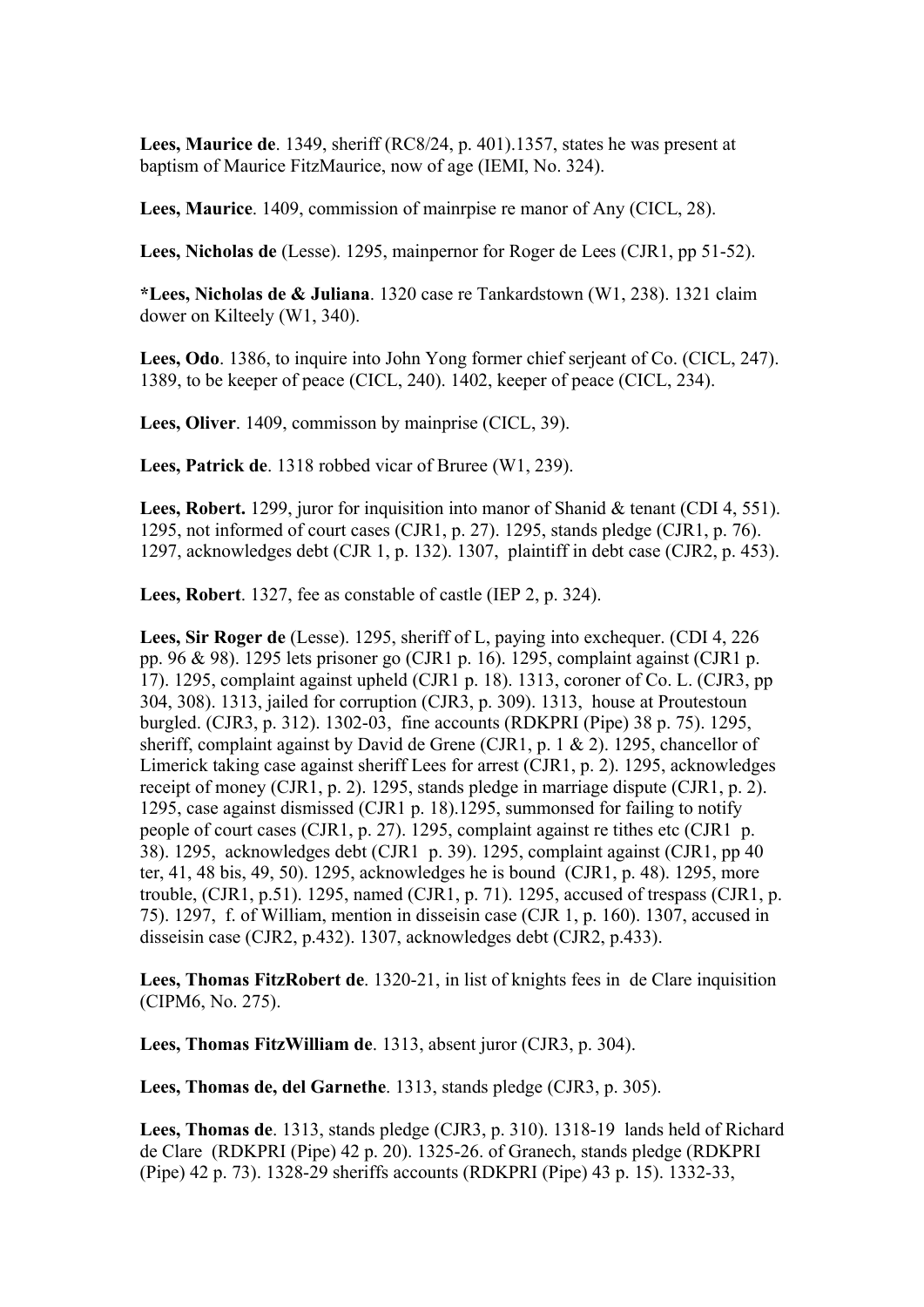sheriffs accounts (RDKPRI (Pipe) 43 p. 49). 1307, trespass and debt cases (CJR2, p. 451 bis). 1307, pledge, in mercy (CJR2, p. 451). 1319, late Thomas held Garthibiboys (FR2, p. 404).

**Lees, Thomas fitzHugh de**. 1325-26, fee as constable of castle (IEP 2, pp 320 & 333).

**Lees, Sir Thomas**. 1346, pardon to church of Ballingarry (W1, 191). 1357, states he was in Newcastle at time of birth of Maurice FitzMaurice, he now of age (IEMI, No. 324).

**Lees, William de**. 1297, s. of Roger, plaintiff in disseisin case (CJR 1, p. 160). 1307, pledge (CJR2, p. 518).

**Leg, Hugh de**, snr. c1225, charter witness re Carrickittle (GR, p. 164).

**Leg, Hugh de**, jnr. c1225, charter witness re Carrickittle (GR, p. 164).

**Legge, Gilbert de**. 1261, witness to inquisition on Shanid and Newcastle (AH Vol. 6, p. 295).

**Legos, Philip de**. 150-72, witness list (BBL p. 88).

**\*Leitkurt, Becia**. 1287, tenant of Any (IEMI, No. 61).

**Lenerlat, William de**. Post 1277, witness (BBL p106).

**Lench, Adam de**. 1257, acting in case on behalf of Philip de Interberg (BBL p. 18).

**Lenfaunt**, see Enfaunt, l'.

**Lengleys, John** (Lengles). 1311 stands pledge (CJR3 p. 207). 1287-93, witness to grant by Julia de Cogan (RBK, No. 30). 1293 in witness list (RBK, No 33).

**Lengleys, Peter**. 1318, held Cahercorney (W1, 343).

**Lengleys, Thomas** (Lengleis) 1297, respondent (CJR1, p. 110). 1306, m. to Muriela d. of Gunnora de Lexton (CJR2, p. 286).

**Leo, Gerald de** (de Leow). 1506, detainer of vicarage of Ardpatrick (CPR 18, 535). 1514 ditto (CPR 20, 333)

**Lercedekne, Sir William**. 1311, stands pledge (CJR3, p. 208). 1313, ditto (CJR3, p. 307).

**Leshe, David de Bruree**. 1420-21 collector of subsidy for L (PC, p. 135).

**Lesse, Patrick de**. 1320-21, in list of knights fees in de Clare inquisition (CIPM6, No. 275). 1321, tenant of Mahoonagh (IEMI, No. 196).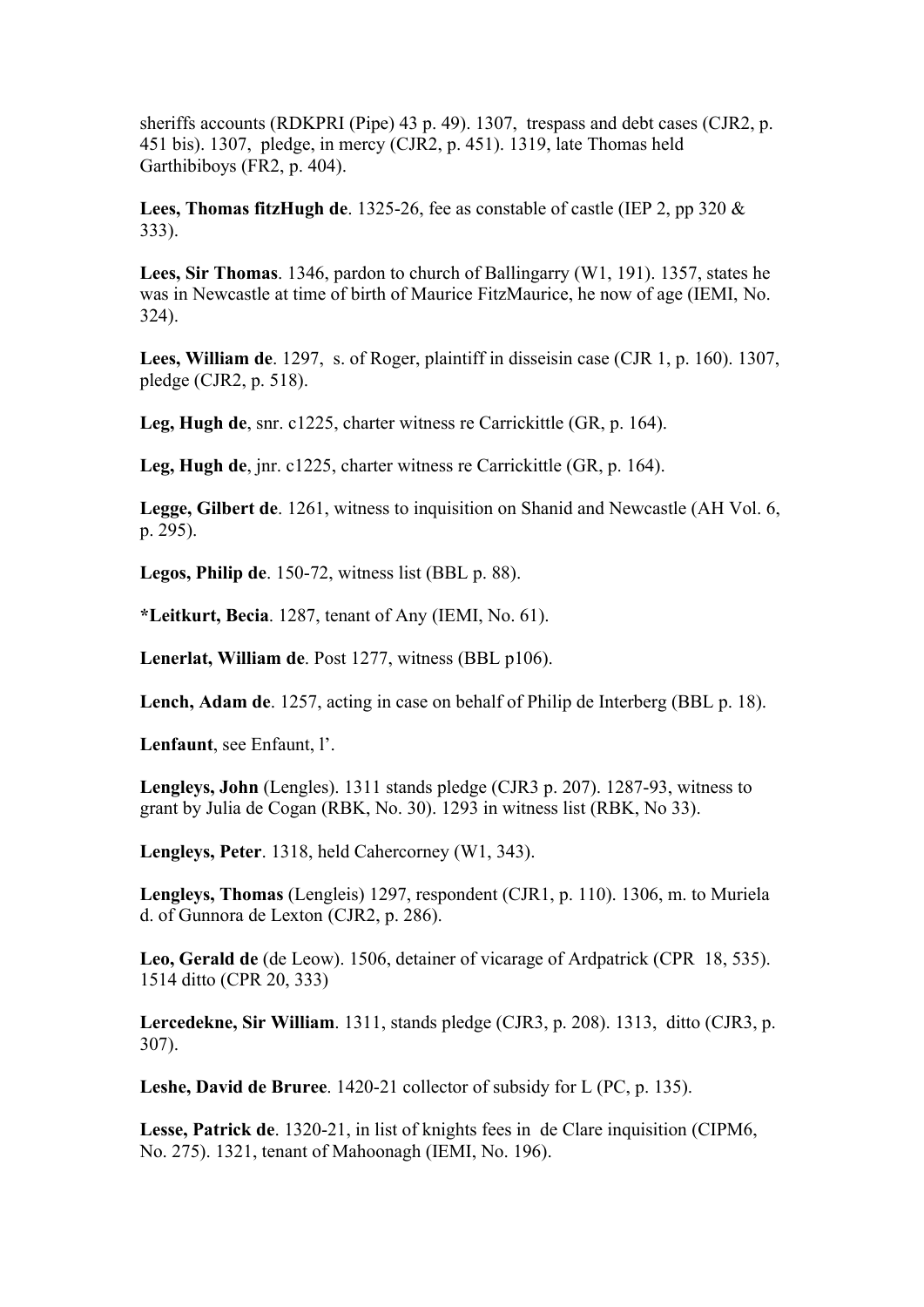**Lesse, Thomas de**. 1289, witness list (BBL p 138).

**Lesse, Thomas FitzRobert de**. 1321, tenant named in inquisition into Askeaton (IEMI, No. 213).

**Lesse, William de**, post 1230? witness, (BBL p. 59).

**Leufont, Thomas**. Undated, burgess of Kilmallock (BBL p. 77).

**Levales, Thomas**. 1341, burgess of Aherlow (GR, p. 112).

**Lewe, John fitzJohn de**. 1346, Commissioner of peace, Adare and Croom cantred (Frame, AH 35, p. 19).

**Lewe, Richard**. 1337, tenant of manor of Mungret (Clonshire BBL, p154 &157).

**Lewe, Robert fitzStephen de**. 1362-3, charter giving Ballyhoregan to church (BBL p. 142).

**Lewe**, **Thomas de**. 1426, chaplain, receives bequest in Thomas Arthur's will. (AM p.17).

**Lewys, Richard**. 1405, lost canonry and prebend of Donaghmore because of marriage (CPR 6, p. 43).

**Lexington, John de.** 1234-5, constable of castle (RDKPRI Vol. 35 p. 35).

**Lextoun, Adam**. 1313, juror (CJR3, p. 267).

**\*Lexton, Gunnora and Walter de** (Lettone, Lecton). 1285-89, payment of debts of to exchequer (CDI 3, 149 p. 52; 271, p. 122; 475 p. 224). See de Valoignes? 1301-2, fine for trespass (Dryburgh p. 104). 1268, suit with Keynsham re Iveruss (W1, 111). 1275-76 for relief on lands held by lord Edward in Askeaton (RDKPRI (Pipe) 36, p. 39). 1286-87, accounts (RDKPRI (Pipe) 37, p. 29). 1306, held Knytheston through Gunnora; Muriela d. of Gunnora (CJR2, p. 286).

**\*Lextoun, Joan & Henry de**. Undated, held land of Geoffrey de Marisco (BBL p 59).

**Lextoun, John de**. Undated, held land of Geoffrey de Marisco (BBL p. 59).

**Lextoun, John**. 1337, tenant in Clonshire (BBL, p. 157).

**Lexton, Philip**.. 1348, juror for inquisition into Mahoonagh (IEMI, no. 292).

**Lexton, Richard de**. 1310, juror for extent of manor of Athlacca (RBK, No. 136). 1307, absent recognitor in disseisin case (CJR2, p.429).

**Ley, William de**. 1313, juror (CJR3, p. 312).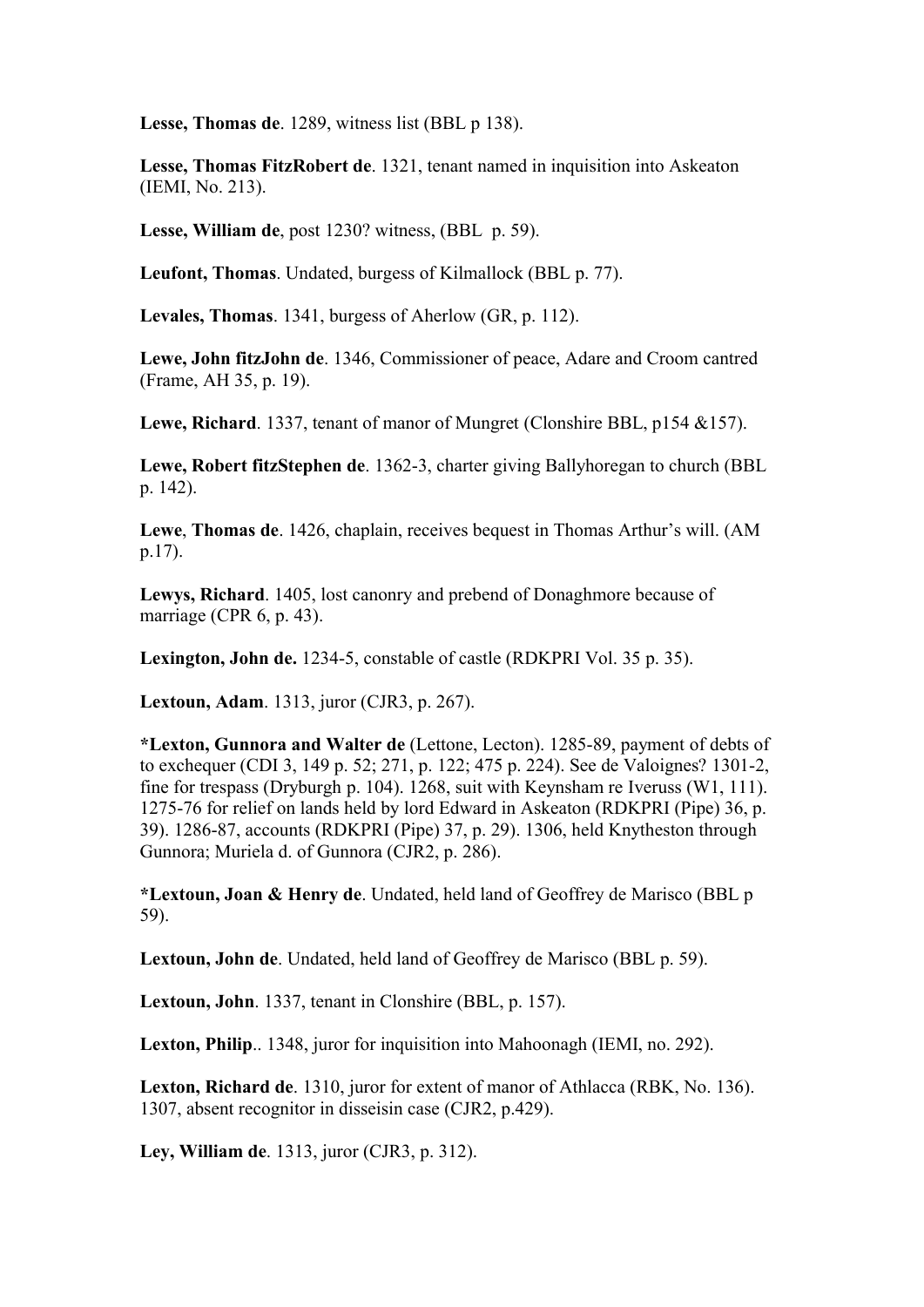**Leye, Reginald de**. 1328-29, stands surety (RDKPRI (Pipe) 43 p. 16).

**Leye, Richard FitzWilliam de**. 1313, fined for theft (CJR3, p. 305).

**Leye, Roger, de**. 1297, plaintiff (CJR1 p.129). 1307, of Kilmallock, pledge in assault case (CJR2 p. 436). 1311, juror (CJR3, p. 215).

**Leye, Roger de,** of Drummen. 1307 pledge in assault case (CJR2 p. 436).

**Leye, William de**. 1295, mainpernor for Roger de Lees (CJR1, pp 51-52).

**Leynach, Patrick**. 1295, cows taken from (CJR1, p. 40).

**Leynach, Richard de**. 1275, juror at inquisition into charter of L (CDI 2, 1181).

**Leynach, Thomas**. 1295, stands pledge (CJR1 p. 17).

**Leynagh, John**. 1313, juror (CJR3, p. 304 bis). 1313, stands pledge (CJR3, p. 309).

**Leynagh, Ralph**. 1313, juror but also listed as absent (CJR3, p. 307).

**Leynagh, Robert**. 1311, juror (CJR3, p. 206). 1313, juror (CJR3, p. 312).

**Leynagh, William de**. 1291, chaplain, agent of bishop ejecting Dominicans from property in Kilmallock (CDI 3, 967).

**Leynat, William**. 1261, witness to inquisition on Shanid and Newcastle (AH Vol. 6, p. 295).

**Leyns, Adam de** (Leynz). C 1270-80, witness list (BBL p. 39). 1294, parson of Athlacca (CDI 4, 16). 1295, complaint against sheriff (CJR1 p. 18). 1297, to receive payment (CJR1, p. 98). 1297, received money from bishop Gerald (CJR1, p. 117). 1297, received money he should not have (CJR1, p. 127). 1299, complain v, as dean of L (CJR1, p. 297). 1300, owes debt (CJR1, p. 338). 1295 sitting on bench at L. in place for sheriff (CJR1, p. 22).

**Leynz, James de**. 1295, stands pledge (CJR1 p. 18).

**Leyns, Walter**. 1346, Commissioner of peace, Adare and Croom cantred (Frame, AH 35, p. 19).

**Leynz, William de**. 1313, juror (CJR3, pp 309, 310).

**Leys, John son of James de**. 1376, named in will of Martin Arthur as owing him goods & money (AM p. 3). 1380, lord of Broch, owes good to Gelian Beaufort according to her will (AM p.7).

**Leysshe, Adam**. 1541, tenant of Kildare estate of Tobernea (CS, p.182).

**Leyton, Adam de**. 1299, mainprises (CJR1, p. 294).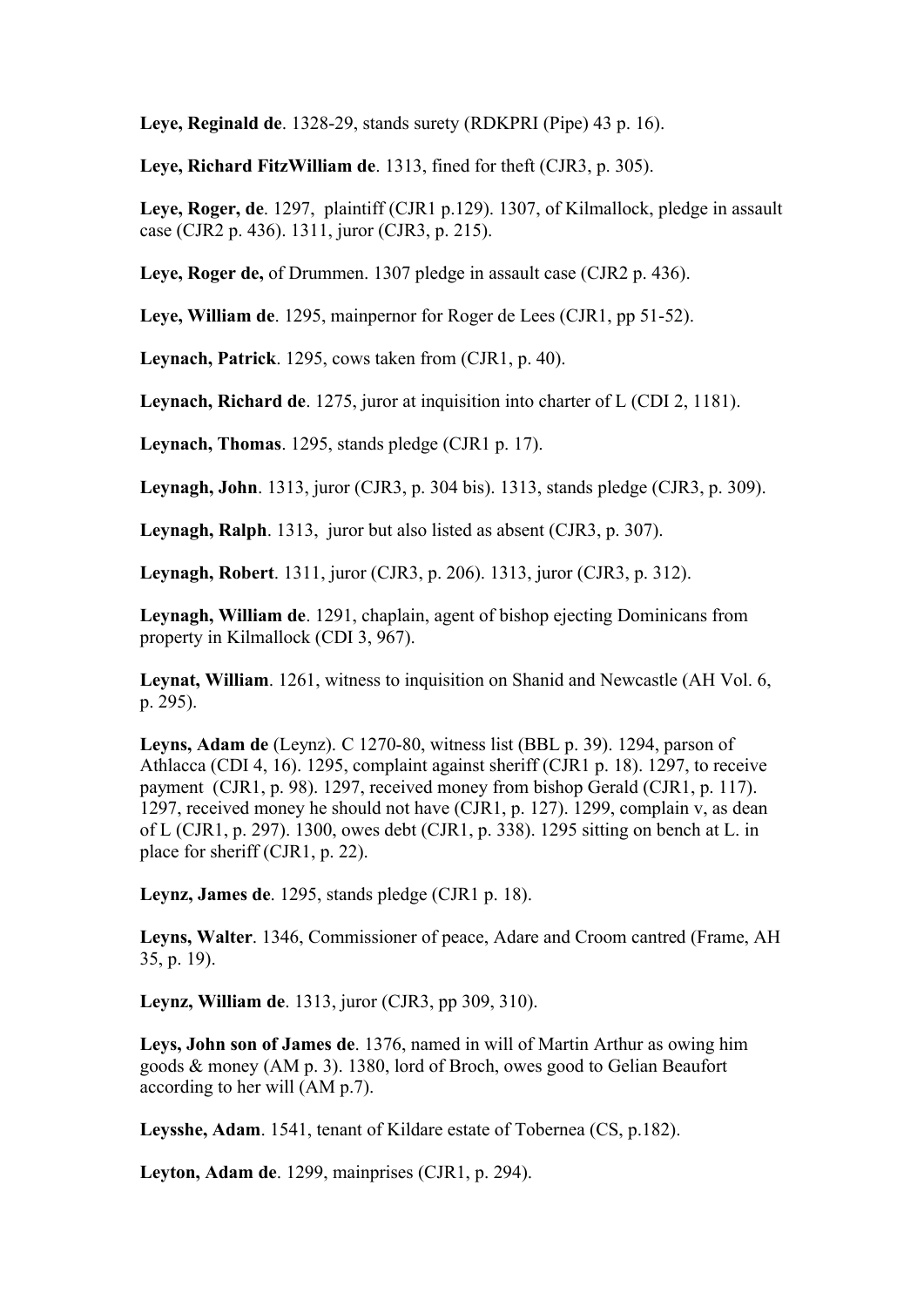**Lichfield, Philip de** (Lychefield). 1334-35, received mill of Kilmallock (RDKPRI (Pipe) 44 p. 37).

#### **Limerick, Bishop Gille**. C1070-1145;

See: *Gille of Limerick*, by John Fleming, Dublin 2001; John Lucey, "Gillebert of Limerick: the Prelate's Present to the Primate of England", *North Munster Antiquarian Journal,* Volume 46, 2006, pp 5-14.

**Bishop Harold**, died 1151, Begley p. 78. 1151, Erolbh of L. died (AFM).

**Bishop Turgesius**, died 1167, Begley p. 78.

**Bishop Brictius**. 1178-9, account for travel of (CDI 1, 55) & redemption of amerciaments for (CDI 1, 56).

#### **Bishop Donat,** died c 1207, Begley p. 130.

Named as bishop in documents (BBL pp38, 110 & 115) as former bishop (BBL pp 50 & 121) and witness (BBL p. 98).

**Bishop Geoffrey**. 1207, grant of vacant see of to (CDI 1 364 7 & corrigenda)**.** 1207, re appointment of Geoffrey (AH Vol. 6, p. 265).

#### **Bishop Edmund.** C 1215-22.

Canon of the house of Holy Trinity Aldgate (according to Hodgett ed. Chrtulary of Holy Trinity Aldgate). Named as bishop in documents (BBL pp 56, 87,103, 121 & 126). Protection given to bishop; not to be impleaded concerning tenements (BBL 1, 753). 1215, grant of annuity of £10 from rent of L in exchange for mill and fishery (CDI 1, 589 & 616). 1216 annuity in arrears, to receive 10 librates of land in lieu (CDI 1, 710  $\&$  713). 1222, receives 5 marks on loan from kings treasury (CDI 1, 1056). 1224, mentioned in inquisition (AH 27, p. 106). 1230, inspeximus of former bishop E's charter granting Omayl to John de St John (CDI 1, 1812). 1221 document restoring temporalities of bishop of L, suggesting Edmund may have died earlier than dates above (AH Vol. 6, p. 258). Undated, grant of half mark from Rent of Robert de Tolsbrech owed in Bruree (H.C. Maxwell Lyte ed. Descriptive Catalogue of Ancient Deeds, Vol 4. (1902) A10161).

#### **Bishop Hubert de Burgh.** 1223-50

In documents (BBL pp 24, 29, 30, 31, 32 bis, 33, 35, 41 bis, 42, 46, 47, 49, 50 52, 58, 68, 82, 85, 86, 89 bis, 99, 111, 114 bis, 133, 136,&141; former bishop (BBL pp62, 65, 67, 109 & 132). 1225, grant of weekly market at Mungret (CDI 1, 1262). 1222, letter of protection to (CDI 1, 1277). 1227, King wishes Hugh of L to be elected to Armagh (CDI 1, 1531). Mentions of bishop, unnamed, in CDI 1 (CDI 1, 1890, 2367, 2386, 2410 & 2464). 1235 petition to king re oppression by Geoffrey de Marisco and son William, both excommunicated by bishop (CDI 1, 2267). 1247, instruction fo bishop of Kildare et al. to compel bishop of L to resign (PH 287). 1228 Bishop of L to be sent to Rome (AH Vol. 6, p. 272).

#### **Bishop Robert of Emly** 1251-75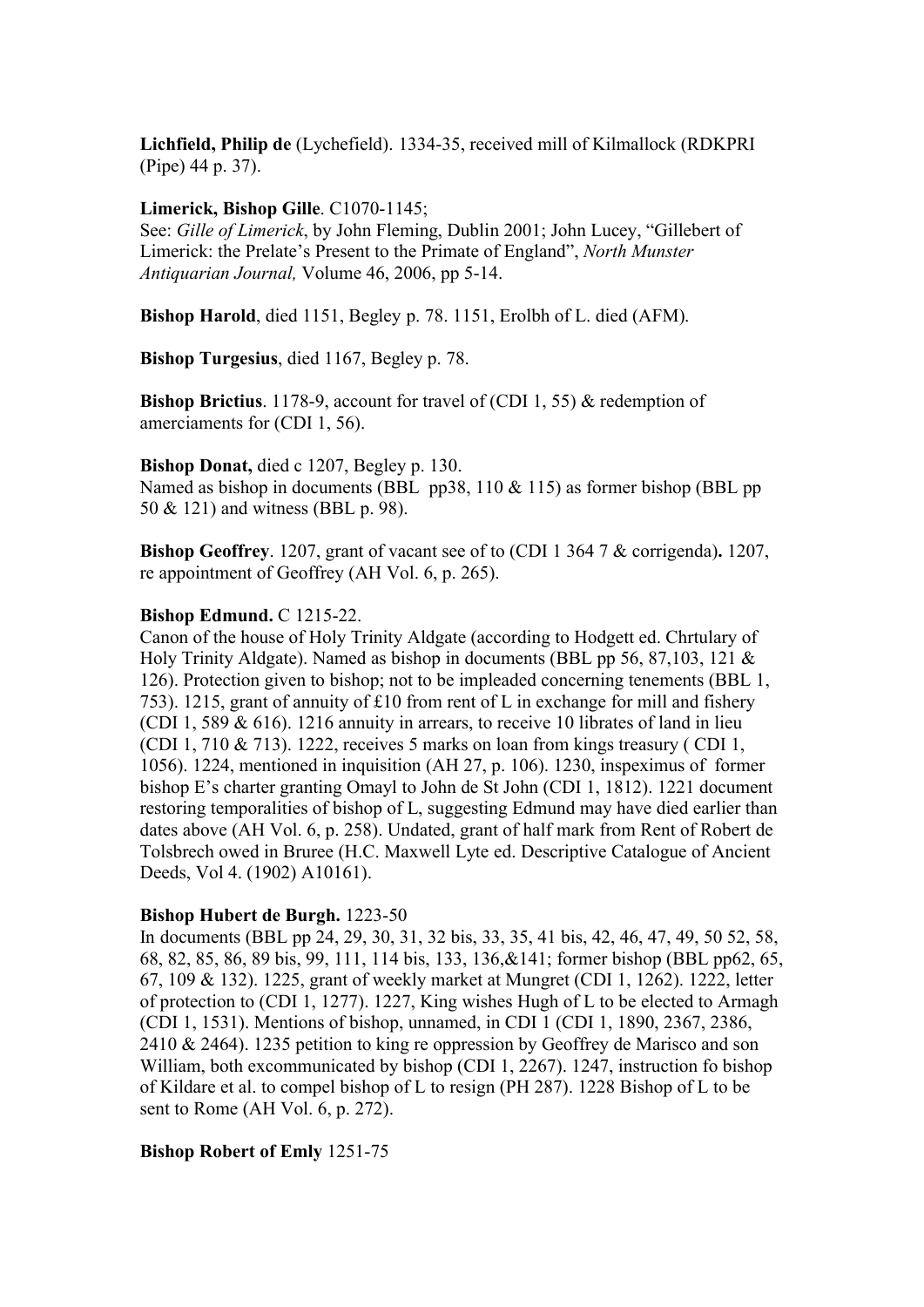Court cases involving (BBL pp 13 bis, 15, 17, 18 ter, 19, 20, 21, & 22; documents mentioning (BBL pp 42, 46, 47, 59, 64, 83, 88, 91, 101, 109, 113, 120, 124; addressed by archbishop (BBL p. 48); charter to Mungret (BBL p. 162); deceased former bishop (BBL pp 45, 62, 65 & 67). 1250-51 permission from king to elect Robert Archdeacon of L as bishop, and summons from archbishop to appear before him (CDI 1, 3118 & 3125). 1251-54, granted seisin of temporalities (CDI 2, 1).1272, licence sought to elect successor to (CDI 2, 928). 1272-3 grant of bishopric to Gerard le Marshall Archdeacon of L (CDI 2, 945). C 1252 Dispute with Athassel, (PH 357). 1250-51 elect of L to appear before Archbishop (AH Vol. 6, p. 280).

#### **Bishop Gerald (Gerard le Mareschal).** 1273-1301

1273, archdeacon of L (AH Vol. 6, p. 303).

1302, Miles grandson of the Leinster Earl died (AFM).

Bishop elect (BBL p. 108); named in documents (BBL pp 31, 39, 43, 45, 47, 56, 60, 65, 67, 72, 99, 100, 104, 107, 108, 118, 119, 125 & 128); court decisions in which he participated (BBL pp 11, 12, 14, 15, 20, 21, 22); deceased former bishop (BBL p. 139). 1272-3, mandate to elect archdeacon Gerald as bishop (CDI 2, 943). Master G. C1240, archdeacon of L. witness to charter (RHSJB 562). C1240-60, archdeacon, in witness lists (BBL pp 48, 87 120 & 142). 1272, in list of functionaries of Cathedral (BBL p. 61). 1281, fined for not appearing (CDI 2, 1780 bis). 1301-02, two canons sent to King to announce death and seek permission to elect new bishop (CDI 4, 779; CDI 5, 60; AH 36, p. 139). 1302-03, accounts for manors of in escheat (RDKPRI (Pipe) 38 p. 83). 1295, stands pledge (CJR1 p. 19). 1297, lands etc to be used to pay someone (CJR1, p. 101, 117). 1297, mention in case re mill at Kilmallock (CJR 1, p. 131). 1300, letter of in disseisin case (CJR1, p. 338). 1307 mention in disseisin case (CJR2 p. 434).

#### **Bishop Robert of Dundonald**. 1302-11.

1308, letter by produced in court (CJR3, p. 1). 1308 grant to bishop Robert of land in Camysbeg (CJR3, p. 4). 1311, letter from presented to court claiming benefit of clergy (CJR3 p. 208). 1313, theft victim (CJR3, p. 307). 1308(?) Tullabracky manor in king's hands by death of (W2, 184). 1307, mention in in disseisin case (CJR2, p.429). 1307, passing mention (CJR2, p. 451).

#### **Bishop Eustace de Aqua.**1311-36.

Named as bishop in document (BBL p. 138). 1313, intervenes in case (CJR3, p. 304). 1313, ditto (CJR3, p. 308). 1334-35, fined

for alienating mill of Kilmallock without licence (RDKPRI (Pipe) 44 p. 37).

## **Bishop Maurice Rochfort** (de Rupefort). 1337-53

1352, proving a letter while standing in for Thomas Rokeby as justiciar (DBKC 298/vi). 1337, rental of lands of diocese of (BBL p. 154ff). Mention in documents (BBL pp 139  $&$  140). 1354, bishopric vacant because of his death (CPR 3, 529)

## **Bishop Stephen Lawless.** 1353-59

1358, King Edward III to (BBL p. 144). 1343, letter to providing a canonry of Dublin notwithstanding he is chancellor of L. (CPR 3, pp 59 & 60). 1354 Dublin canonry void because of elevation to bishopric (CPR 3, p. 517). 1354 bishop elect appointed (CPR 3 p. 529)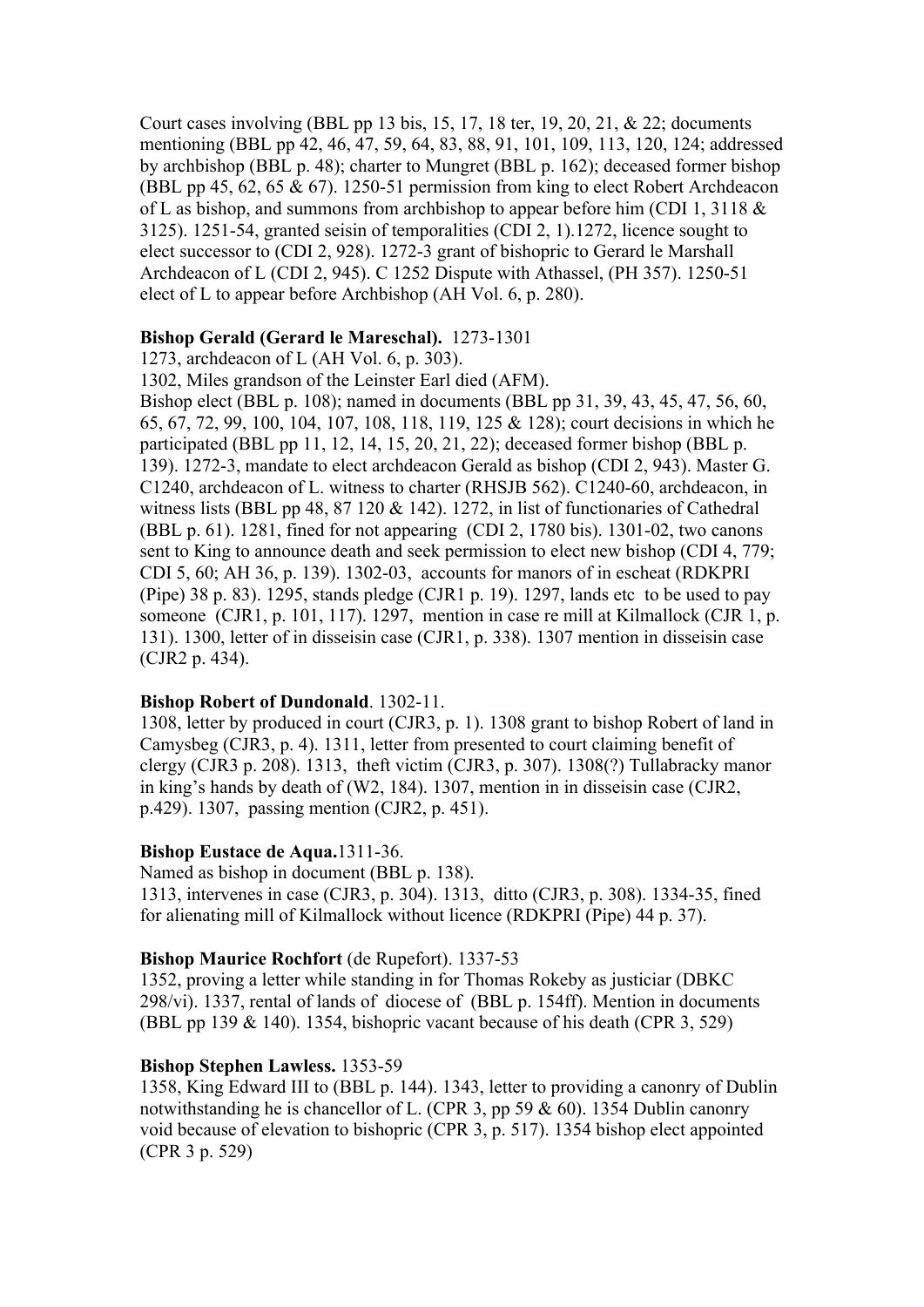#### **Bishop Stephen de Valle.** 1360-69**.**

1401, named in will as bishop who granted licence for chapel built by Thomas Balbein (AM). 1373, treasurer of Ireland replying on behalf of William of Windsor in case against him (DBKC 241). 1362, summoned re dispute overe whether Scattery a diocese (CPR 4, 35). 1366, appointment of archdeacon checked (CPR4, 58). Former canon and preb of Dysert (W1, 98; NB this refers to CPR but unable to find him in Vol 1, as quaoted or Vol 3 which contains the year referred to). 1358, archdeaconry of L; his canonry and prebe of Dysert void by promotion (, f. 96)

#### **Bishop Peter Curiath** (Creagh, Curragh). **1369-1400 (translated).**

1376, bishop, grants probate of Martin Arthur's will (AM p.7). 1380 grants probate of Gillian Beaufort's will (AM p. 9). 1377 excommunicated by Archbishop of Cashel (DBKC 250). 1399 had been ordered to enquire into miracles at Armagh (CPR 5, p. 245). 1400 Cornelius O Dea to take Limerick because Peter translated to Ross (CPR 5, 543).1398 CPR 5, p. 179). 1435, bishopric void by death of (CPR 8, p. 82). 1382, rep. for county of L (PC, p. 117). 1381, granted £10 (CICL, 175). 1389, temporalities falsely siezed (CICL, 29)

#### **Bishop John Fox**

1398 his canonry and prebend of L and ditto in Dublin to become vacant because of his consecration (CPR 5, p. 181bis).

#### **Bishop Bernard O'Connor**

1403, document states that Bernard of Ross swapped with Peter Curragh by Pope, but when Bernard died process reversed (CPR 5, 543). .

 **Bishop Cornelius O'Dea.** 1400-26 (retired). CPR 5, index, Archdeacon and canon of Killaloe, canon of Kilfenora, rector of Kilfarboy, Kilkeedy and Killadysert, later bishop. 1409, permission to deal with Irish (CICL, 33).

1475 document inspecting probate by C O'D in 1426 of Thomas Arthur's will (AM 13). 1401 in Balbein will (AM). 1418 causes rental of Maurice to be copied, (BBL p. 154). 1400, archdeacon of Killaloe, appointed (CPR 5, p. 287) 1400, elect of L (CPR 5, p. 268). 1411 & 1414, passing mention (CPR 6, pp 232 & 435). 1427, mention of (CPR 7, p. 518). 1421, indult (CPR 7, 329) 1424 former rectortr of Kilfarboy, Killloe dioc. (CPR 7, 350). 1426 sometime bishop (CPR7, p. 482). 1427, canon was instituted by (CPR 7, p. 509). 1427 plenary remission to (CPR 7, p. 554). Passing references to him as bishop in the universal church and former b of L (CPR 8, pp 71, 81, 400  $\&$ 402). 1418, name on crozier

## **Bishop John Mothel.** 1426-58 (retired)

1445-7, Inquisitions into lands of (BBL pp 161 & 163). 1429, re election of (CPR8, p. 81). 1429, appointment by (CPR 8, p. 105); received resignations (CPR 8 pp 150 & 566). 1434 accused of false accusations (CPR 8, p. 488). 1439 mention of earlier resignation of benefice to (CPR 9, pp53, 54,138 & 534). Passing mentions, mandates etc, (CPR 10, 446, 522, 573, 574 & 695-7). 1457, false report of death and Thomas appointed then annuled (CPR 11, pp 58 & 264). 1459, ruling in case of akeaton (CPR 11, pp 385-6). Other refs in passing (CPR 11, pp 10, 274 and 328). 1475, sentence of excommunication imposed by (CPR 13, p. 500). 1445, will of Geoffrey Galwey proved before (Wills 123).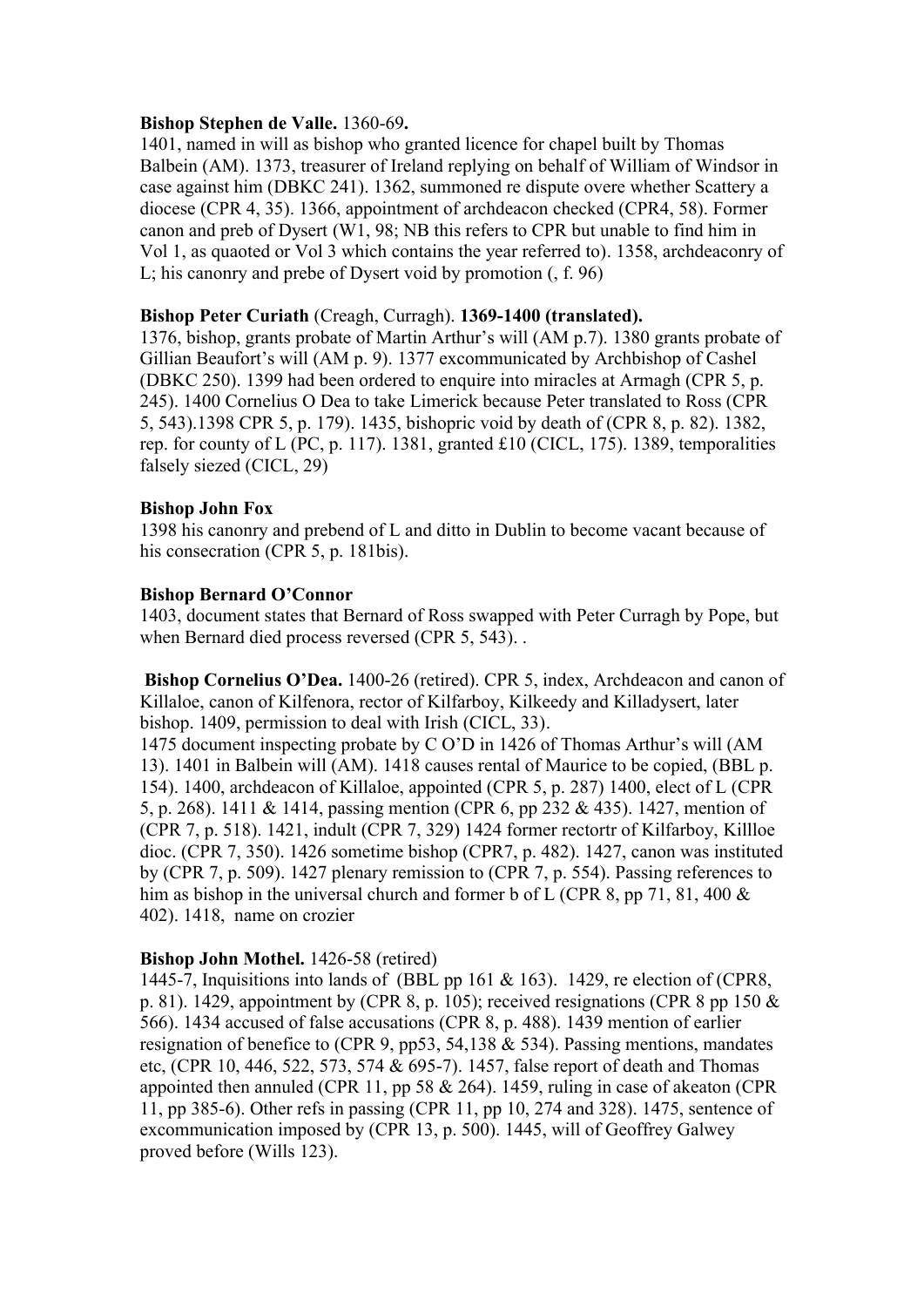#### **Bishop Thomas Legger.** 1457 appointment annulled

1457, false report of death and Thomas appointed then annuled (CPR 11, pp 58, 153 & 264)

#### **Bishop William Creagh. 1458-68**

1457, canon of mandates to (CPR 11, pp 206, 273, 274, 292 & 339). 1457, elect of L (CPR 11, p. 340). 1458, Dongadamond and Donyrish void by his election (CPR 11, p. 350). 1459, St Munchins and vicarage of Garry void by his election (CPR 11, p. 73). 1461, recovers Donaghmore (BBL p. 162). 1461, arbitrator in dispute over precentorship (CPR 12, p. 117). 1469, bishopric vacant (CPR 12, p. 694). Other refs in passing (CPR12, pp 397, 629, 690 & 707). (see also CPR 13, 392 & 411). 1461 recovers Donaghmore (BBL, p. 162).

#### **Bishop Thomas Arthur**. **1468-86**

1458, detaining canonry and preb of Ardcanny (CPR 12, p. 22). 1461, dispute over Ardcanny (CPR 12, p. 117). 1464 dispute continues (CPR 12, p. 397). 1467, indulgence to (CPR 12 p. 612). 1468, treasurer of L becomes prior of St Mary's House(CPR 12, p. 625). 1468 was a minor when made treasurer; regularising situation (CPR 12, p. 629). 1468, institution made by (CPR 12, p. 707). 1469, bishop elect (CPR 12, pp 333 & 695). 1469, first fruits of bishopric (A 51). 1475, making accusation against prior of St Mary's House (CPR 13, p. 44). (See also CPR 13, 44, 142, 256, 257, 307, 379, 460, 529 & 794). 1475, checks 1426 will of Thomas Arthur (AM p.9). 1475 first fruits for St Mary's Ho. (A 70).1486 deceased former bishop and prior of St Mary's House. (CPR 14, p. 130 and 15, 202 ). Late bishop and commenadatory of St Mary's House (CPR 15, 180, 202 & 779). 1486, death mentioned, Richard Stacpoole to be administrator (*Calendar of State Papers, Venice* Vol 1).

#### **Bishop Richard Stacpoole** (Stakliapoll; alias Rosterdun). 1486

1478, gets canonry and preb of Donachmore void by election of Cornelius to Kilmacduagh (CPR 13, p. 670).1480, unites vicarage of Killeely to Donaghmore (CPR 13, p. 707). 1480, first fruits of vicarage of Killeely 1482, proposes resignation of canonry and preb of Donaghmore (CPR 13, p. 758). 1482, vicarage of Abbeyfeale vacant due to his becoming precentor (CPR 13, p. 758). 1486, bishop elect (CPR 14 p.135). 1486, deceased at Rome (CPR 15, 180). 1486 Croom vacant by his death (A 100). 1489, precentorsahip vacant by his death (A 106). 1486 Precentor, aged 24, appointed administrator on death of Bishop Thomas until aged 27 (*Calendar of State Papers, Venice* Vol 1).

## **Bishop John Dunmow.** 1486-89

1485, canon of Exeter allowed to say mass before daybreak (CPR 15, 787).1486, elect of Limerick, canon of Exeter and proctor of Henry VII at Rome; did he ever visit Limerick? (CPR 15, 180). 1486, elect of L (CPR 15, 779). 1486, canon of Exeter, mandate to (CPR 15, 202).

## **Bishop, John Folan.** 1489-1521

1489, elect of Limerick (CPR 15, 1218 & 1219). 1489, dispensed from illegitimacy and allowed to retain canonry of Ferns while bishop (CPR 15, 947 & 948). 1512, re calling of provincial council (CPR 19, 726).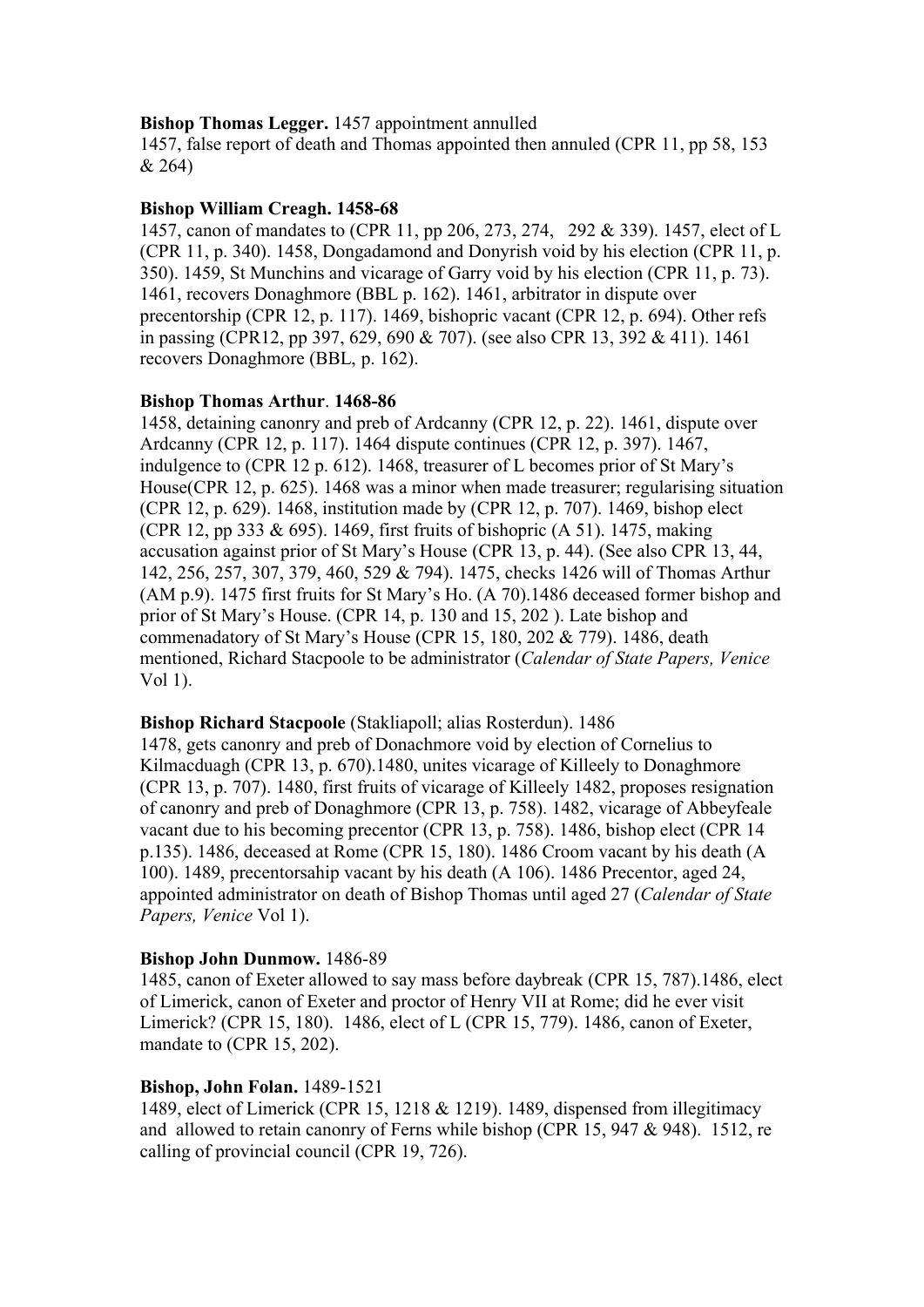**Bishop, John Quin**.

1524, Dominican (Fenning p. 269).

Limerick, Adam de (Lymeric). Mid 13<sup>th</sup>, witness list (BBL p. 42).

**Limerick, Hugh of**. 1298, London. "Be it remembered, that on Wednesday next after the Feast of St. Matthew the Apostle [21 September], Hugh of Lemeryc in Ireland was attached for selling one hundred and a half of knives, as being foreign knives. And the said Hugh came before Geoffrey de Nortone and his fellows, then holding the place of the Mayor, and acknowledged that the usage as to the same was unknown to him: and because it was found by lawful men of that trade that it had so befallen him, the knives were ordered to be given back to him; and he made oath that in future etc." in *Memorials of London and London Life: In the 13th, 14th and 15th centuries*; H. T. Riley (editor) 1869 between pp 36-40.

**Limerick, Reginald de**. 1199, houses held by. (CDI 1, 104).

**Limerick, Richard de**. 1272, canon of L (BBL p. 62). 1249-72, Witness (BBL p. 90).

**Limerick, Robert**. 1305, absent juror (CJR2, p. 463).

**Linche, Cornelius**. 1492, priest of L, to get st Nicholas (CPR 15, 862)

**Liniger, Nicholas le**. 1261, witness to inquisition on Shanid and Newcastle (AH Vol. 6, p. 295).

**Lisnegyll, Ralph de** (Lysnekille). 1311, juror (CJR3, pp 204, 206). 1313, juror (CJR3, pp 307, 309).

**Lisnekyll, John**. 1337, tenant of manor of Mungret (BBL p.155).

**Llews, William**. 1541, tenant of Kildare estate of Tobernea (CS, pp 182, 183).

**Locken, Jacob**. Undated, burgess of Kilmallock (BBL p. 77).

**Loddyn, Philip**. 1313, juror (CJR3, p. 306).

**Loft, John**. 1375, representative of Esclon cantred (PC, p. 61).

**Lofft, John**. 1434, citizen of L. excommunicated by bishop (CPR 8, p. 488). No date, bailiff, writ to, excommunicate (CICL, 39).

**Loftus, Edmund**. 1533, named as tenement holder in will of Nicholas FitzJohn Arthur (AMs 236/303).

**Loges, Hamo de**. 1313, juror (CJR3, p. 307). 1321, juror for inquisition into Askeaton (IEMI, No. 210).

**Loges, Maurice de**. 1321, juror for inquisition into Askeaton (IEMI, No. 210).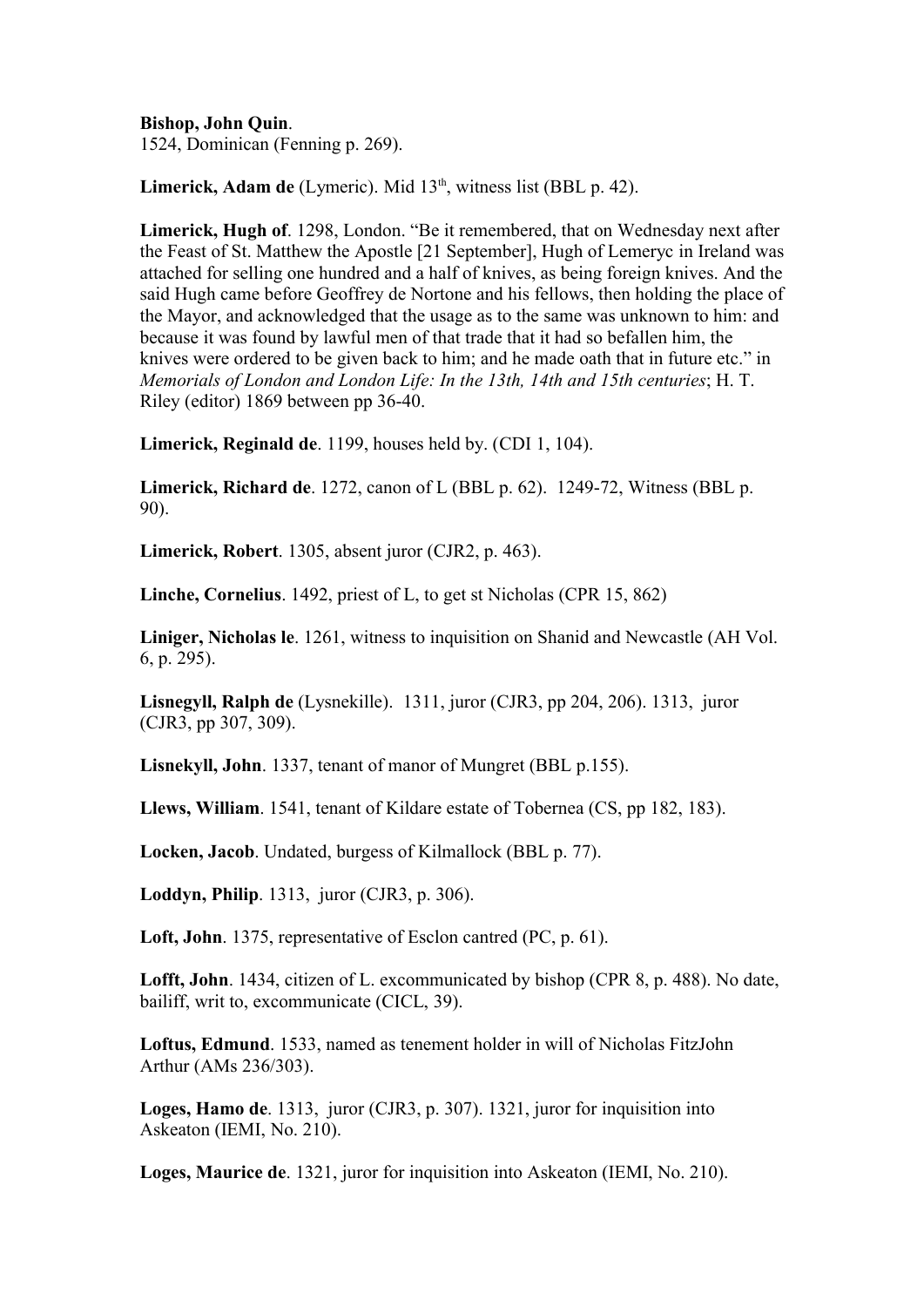**Logis, Philip de**. 1234, father of Christine (m. Richard de Cursy) and Alice(m Walter fitzHerbert) (BBL p. 19). Witness list (BBL p. 87).

**Lombard, Thomas** (Lumbard). 1401, owed money in will of Thomas Balbein (AM).

**Lonclenche, John**. 1295, mainpernor for Roger de Lees (CJR1, pp 51-52).

**London, Alexander de**. 1316, son of Richard enfeoffs Willaim Bagod in Carrickittle (GR, p. 164) & makes Ralph FitzMilo his attorney (GR, p. 165). 1309-10 Carrickittle and Kilteel delivered to; cousin and heir of Johanna wife of walter l'Enfant. (RDKPRI (Pipe) 39 p. 41).

**London, Edward** (Lundres). 1421, juror for inquisition at death of E of Desmond (COD 3, 45). 1424 witnessing charter at Askeaton (Gentleman's Magazine 1862, p. 561).

**London, Galfridus** (Lundre). 1331 juror at extent of manor of Croom (RBK, No. 127). 1331, juror for extent of manor of Corcomohide (RBK, no. 128).

**London, George**. 1424 witnessing charter at Askeaton (Gentleman's Magazine 1862, p. 561).

**London, John**. 1311, hanged for theft and murder (CJR3, p. 206).

**London John de of Any**. 1297, seeks his lands (CJR1, p. 110).

**London, John FitzMaurice de**. 1295, makes fine for peace (CJR1, p. 4).

**London, John FitzRichard de**. 1295, makes fine for peace (CJR1, p. 4).

**London, John FitzWilliam de**. 1295, makes fine for peace (CJR1, p. 4).

**London, John de** (Lond). 1295, mainpernor for Roger de Lees (CJR1, pp 51-52).

**London, John** (Loundres, Lundres). 1310, juror for extent of manor of Athlacca (RBK, No. 136). 1346, Commissioner of peace, Ardagh cantred (Frame, AH 35, p. 19). 1311, juror (CJR3, pp 204, 206). 1313, juror (CJR3, pp 267, 306, 307, 309). 1299, juror for inquisition into manor of Shanid (CDI 4, 551). 1307 bailiff for Purcells (CJR2 p. 433). 1321, juror for extent of Corcomohide (IEMI, No. 200). 1348, juror for inquisition into Mahoonagh (IEMI, no. 292).

**London, Maurice of.** 1229, dispute with abbot of May, oveer 2kts fees in Glenogra (CDI 1, 1732).

**London, Maurice of, jnr** (Loundr., Loundres). 1291, fine to exchequer (CDI 3, 1020 p. 457). 1310, juror for extent of manor of Athlacca (RBK, No. 136). 1311, juror (CJR3, pp 204, 206, 207). 1313, juror (CJR3, pp 306, 312). 1313, robbery victim & juror in own case (CJR3, p. 307). 1313, juror (CJR3, p. 309). 1283 land held from by John FitzThomas (CDI 2, 1912). 1299, juror for inquisition into Newcastlewest and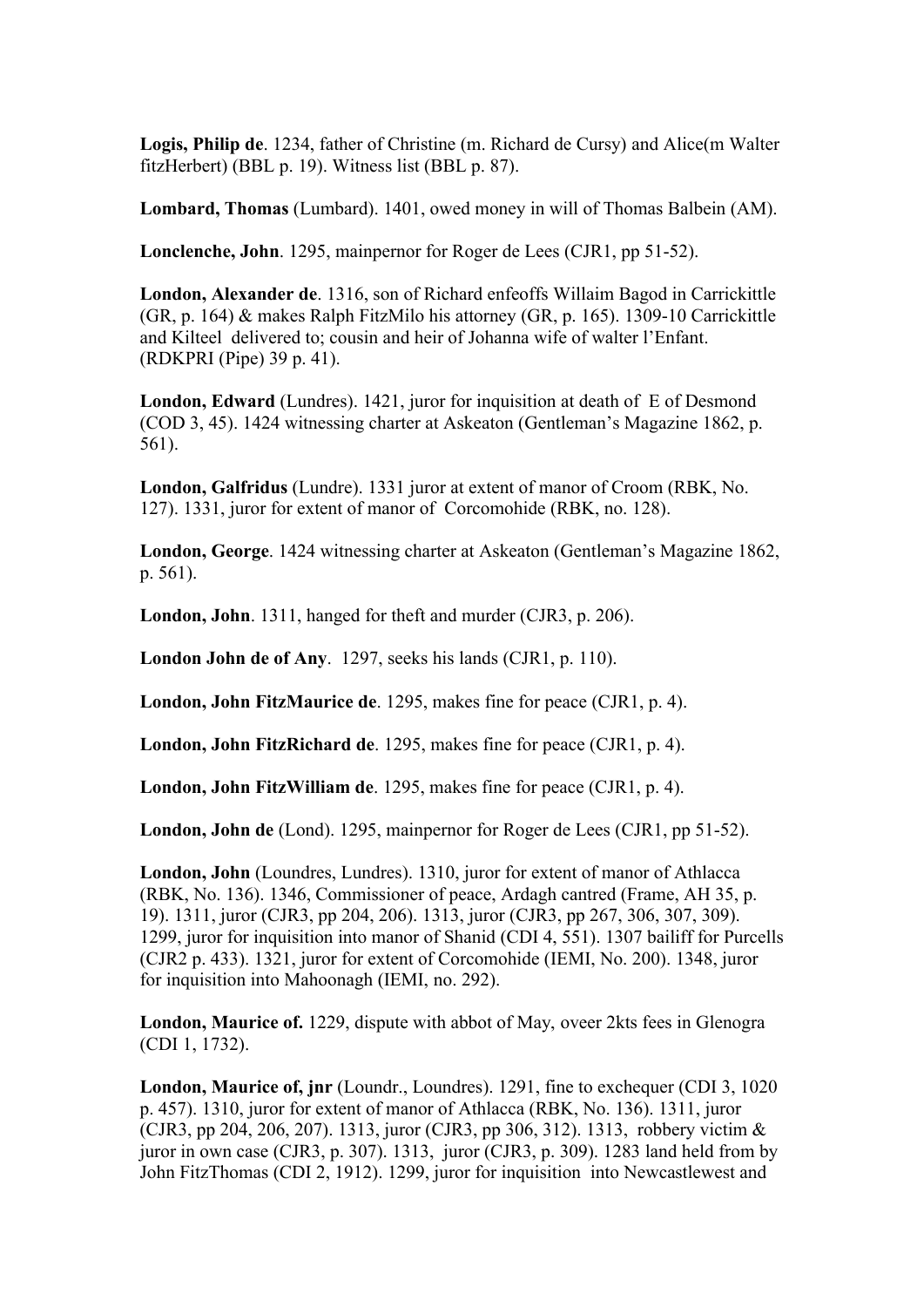Shanid; tenant of latter(CDI 4, 551). 1295, makes fine for peace (CJR1, p. 4). 1295, complaint against sheriff (CJR1, p. 48). 1295, mention in complaint v Roger de Lees (CJR1, pp 51-52).

**London, Maurice de** (Londres). 1321, tenant named in inquisition into Askeaton (IEMI, No. 210).

**London, Nicholas** (Lundres). 1421, juror for inquisition at death of E of Desmond (COD 3, 45).

**\*London, Philip & Juliana** (de Loundres). 1317, claimed dower in Iveruss (W1, 111; W2, 141)).

**London, Rayhyn de (Reyne)**. 1295, fugitive in Shanagolden church (CJR1, p. 72). 1295, to appear (CJR1, p. 76).

**London, Richard, Sir de**. Undated, charter of (BBL p. 122).

**London, Richard de (Landry)**. 1279. re land at Carrickittle (GR, p. 147). 1307, holds manor of Carrickittle (GR, p. 164). 1316 father of Alexander and, 1297 agreement with Thomas Cantok (GR, p. 164). 1299, juror for inquisition into Newcastlewest & tenant(CDI 4, 551). 1295, stands pledge (CJR1, p. 58). 1295, stands pledge (CJR1, p. 76). 1299, mainprises; of Tiperskerdyn (CJR1, p. 294).

**London, Richard de**, of Shanagolden. 1307, absent juror (CJR2, p. 453).

**Lond, Richard FitzWilliam de**. 1295, stands pledge (CJR1, p. 4).

**London, Robert de** (Loundres). 1313, robbery victim (CJR3, p. 307). 1302, does not recognise seal (CJR1, p. 447).

**London, Thomas FitzRichard de**. 1295, makes fine for peace (CJR1, p. 4).

**London, William de** (Lyndes). 1307, nephew of Richard (GR, p. 164). 1287-93, witness to grant by Julia de Cogan (RBK, No. 30). 1298, juror for extent of Glenogra and tenant (CDI 4, 551). 1280-81, stands pledge (RDKPRI (Pipe) 36, p. 57). 1295, charged with receiving felons (CJR1, p. 3).

**London, Master William de**. Witness lists (BBL pp 86, 11 & 122).

**Lonel, William**. C 1260, witness list (BBL p. 83).

**Long, David**, c 1230-40.citizen of Limerick receives property in city from Monasternenagh Abbey (BBL p. 35).

**Long, Edmund**. 1272-83, check for exact date, merchant of L, re seizure of mills (Statute Rolls of the Parliaments of Ireland 12-22 Edward IV, Morrissey 1939, p. 379). 1494, Limerick merchant, safe conduct to England (PR 1494-1503, p. 15).

**Long., Henry**. 1313, juror (CJR3, p. 304).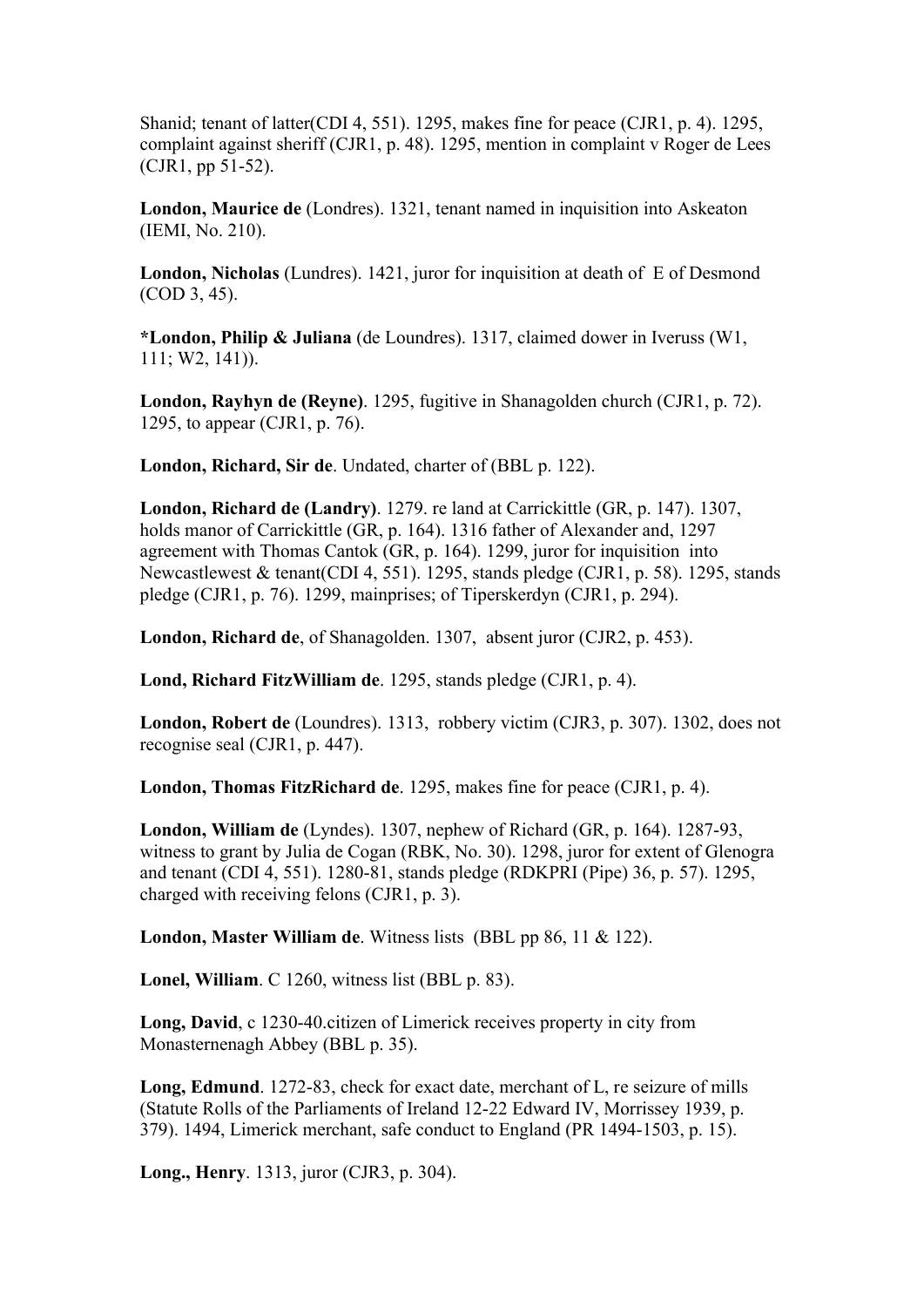**Long, John FitzHenry**. Undated, burgess of Kilmallock (BBL p. 74).

**Long, John Oge**. 1272-83, check for exact date, merchant of L, re seizure of mills (Statute Rolls of the Parliaments of Ireland 12-22 Edward IV, Morrissey 1939, p. 379).

**Long, John FitzReginald le** (Loung)**.** 1313, stands pledge (CJR3, p. 310).

**Long, Martin le**. 1300, opposes grant of wreck to sheriff Devenish (CJR1, p. 340).

**Long, Patrick**. 1430, citizen of L. appointed to enquire into church (CICL, 32).

**Long, Reginald** (le Lung). 1292, fine to exchequer (CDI 3, 1148, p.514). 1295, plaintiff in trespass case (CJR1, p. 75).

**Long, Richard.** 1223-50, burgess of Kilmallock (BBL, p. 25).

**Long, Richard**. 1401, bequest in Thomas Balbein's will (AM).

**Long, Robert**. C1220, witness list (BBL p. 104).

**Long, Robert**. 1328-29, bailiff of city rendering account (RDKPRI (Pipe) 43 p. 24).

**Long, Thomas**. 1275-92, messenger for city of L. to Bishop of Bath (CDI 2, 2367). 1287, juror on inquisition into Mahoonagh (CDI 3, 459).

**Long, Thomas le**. 1313, of theft (CJR3, p. 311).

**Longe, Thomas**, 1486, deceased treasurer of L (CPR 8, p. 619).

**Long, Thomas**. 1533, named as tenement holder in will of Nicholas FitzJohn Arthur (AMs 236/303).

**Long, William**. C 1240, in witness list (RHSJB 562). 1230-40 witness list (BBL pp 37 & 51).

**Longo, William de**. Undated, burgess of Kilmallock (BBL p. 77, 79, 80).

**Long, William fitzWilliam.** C1230-40, witness list (BBL p 36).

**\*Longespeye, Emmeline de**. 1322, late wife of Maurice FitzMaurice and John de Rossathi, lands in Corcomohide and Any (including lake) (FR 3, p. 123).

**Longus, Nicholas**. 1307, f. of Roger, accused in disseisin case, Lysmolo (CJR2 p. 456).

**Longus, Roger FitzNicholas**. 1307, accused in disseisin case, Lysmolo (CJR2 p. 456).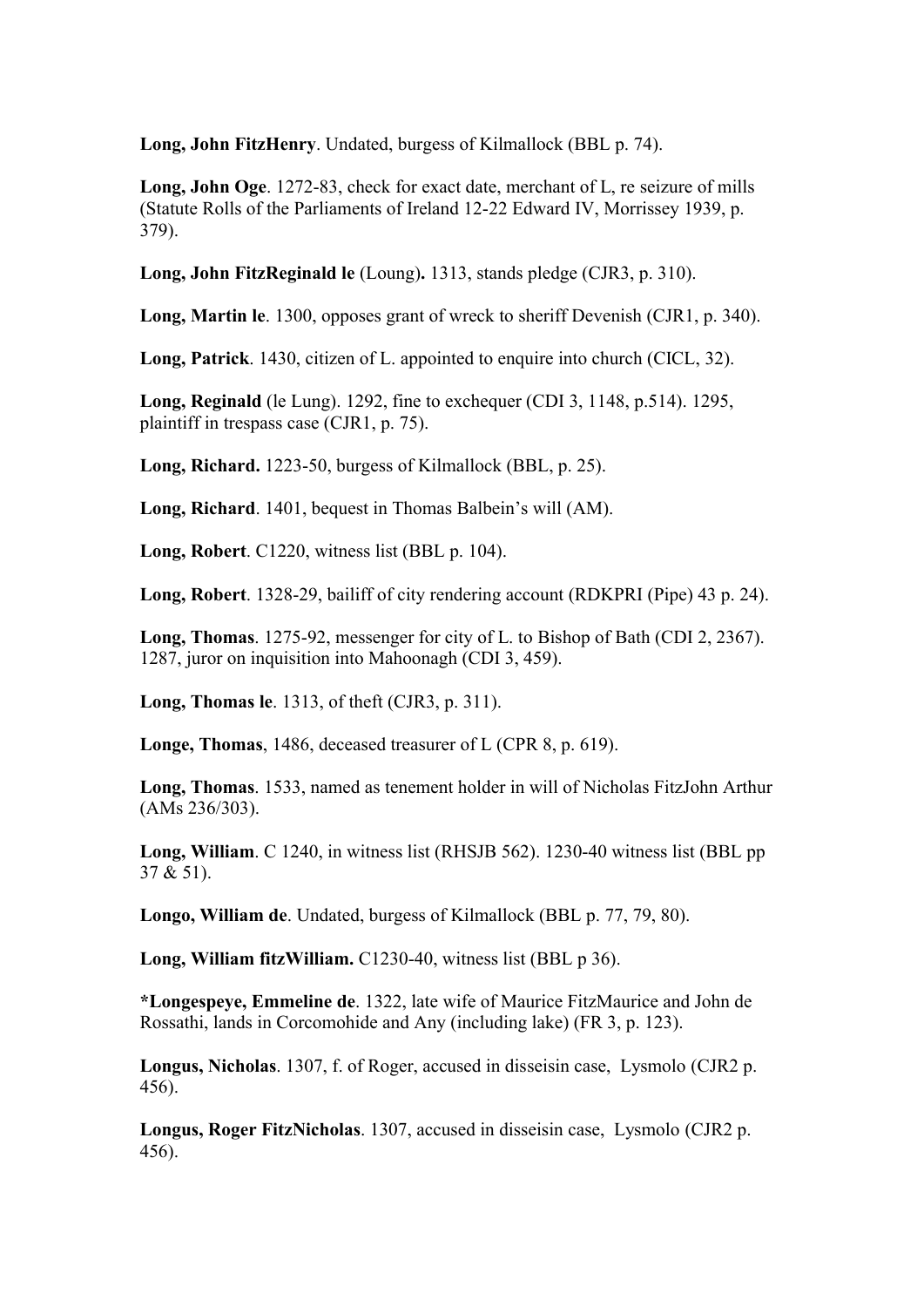**Lorchan, John**. 1404, provided with canonry of L (CPR 5, 616).

**Loring, Philip (**Lonngyn, Yloryn). 1435, rector of poor hospital of St Laurence to become brother and prior of St Mary's House (CPR 8, p. 566). 1451, rector of St Laurence, accusing treasurer (CPR 10, p. 522). 1468, named as former treasurer of L (CPR 12, p. 629); ditto 1473, (CPR 13, p. 378).

**Lother, Richard le**. 1339, tenant of Any (RK, p. 119).

**Lou, William le**. 1299, juror for inquisition into Newcastlewest (CDI 4, 551).

**Louel, William**. 1295, mention (CJR1, p. 48).

**Loughlin, Syllanath Iny** (Slaine, Slany). 1426, debt owing to in Thomas Arthur's will (AM p. 15).

**Louclenche, John**. 1295, clerk of Croch made serjeant (CJR1 p. 17).

**Loung, John le**. 1307, killed at Kilmallock (CJR2, p. 437).

**Loung, Philip le**. 1307, bees stolen from (CJR2, p. 516).

**Loung, Robert le**. 1307, juror (CJR2, p. 517).

**Loung, Walter le**. 1307, killed someone in city (CJR2, p. 516).

**\*Lounge, Elena**. 1341, burgess of Aherlow (GR, p. 112).

**Lovelench, Hugh**. 1328-29, serjeant of bruree accounts for fines(RDKPRI (Pipe) 43 p. 15).

**Lovelenche, John.** 1299 officer of court (CJR1, pp 246, 291). 1299, mainprises (CJR1, p. 294). 1300, serjeant, complaint against (CJR1, p. 342).1301-2, fined for trespass (Dryburgh p. 105).

**\*Lovelynch, Robert and Isold**a. 1317, case re Croagh (W1, 205).

**Lovell', Robert** (Lovel). 1307, absent recognitor in disseisin case (CJR2, p.429). 1310, juror for extent of manor of Athlacca (RBK, No. 136). 1311, juror (CJR3, pp 204, 206). 1313, juror (CJR3, p. 306).

**Lovesheft, Thomas**. 1307, accused in disseisin case (CJR2, p.430).

**Lovesheft, Walter**. 1307, accused in disseisin case (CJR2, p.430).

**Lovetrot, John**. 1313, juror (CJR3, p. 311).

**Low, William**. 1420-21 assessor of subsidy for L (PC, p. 135).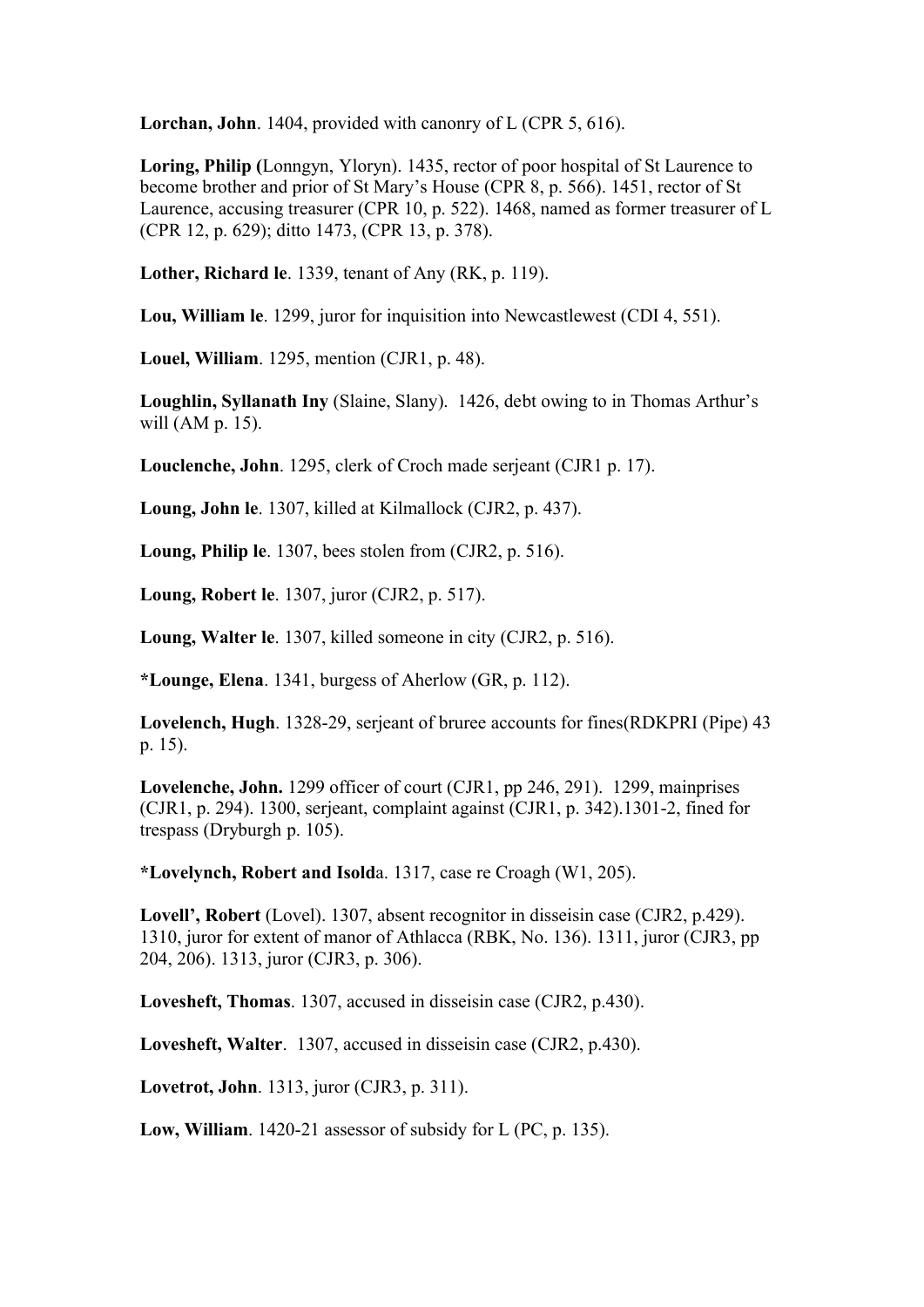**Lowe, Richard de la**. C1230-40, in witness list as bailiff of L, to mayor Hereward (BBL p 37 & 51).

**Lowys, David**. 1420-21 assessor of subsidy for L (PC, p. 135).

**Luc., John FitzRobert**. 1313, juror (CJR3, p. 306).

**Luca, Elizeus de** (Helesius de Luc). 1306, attorney (CJR2, p. 291). 1307, master, procurator attorney of Gerard Dor; re Newcastle (CJR2, p.395).

**Lucas, William**. 1313, juror (CJR3, p. 307).

**\*Lucy, Lady**. 1288, tenant of Any manor in extent (CDI 3, 459).

**Lucy, de Anthony**. 1332, justiciar at L (GR, p. 116).

**\*Lucy, Margaret and Thomas de**. 1341 heir to John de Multon (GR, 111).

**Luke, Bishop of Dublin**. 1225-55, agreement re Oconagh (AAR, p.66, 78, 81 & 85).

**Lumbard, John** (Hunbard). 1378, made justice in L and other counties (CICL, 2). 1378, clerk to levy king's debts in various counties including L. (CICL, 23, 117 & 118). 1384, justice in Co. (CICL 87). 1384, made justice to inquire into sedition (CICL, 101). 1400 to enquire into goods of John Exeter in the Co. (CICL, 114). 1408, appointment at justice (CICL,  $192 \& 28$ ). 1410, justice (CICL, 7)

**Lung, John le**. 1311, juror (CJR3, p. 215).

**Lung, John FitzWilliam le**. 1313, stands pledge (CJR3, p. 310). 1313, acquitted of being accomplice (CJR3, p. 311).

**Lung, Roger le**. 1313, stands pledge (CJR3, p. 310).

**Lung, William le, of Sengel**. 1313, stands pledge (CJR3, p. 311).

**\*Lungespeye, Emelyna**. 1307, who is beyond the sea, plaintiff in mort d'ancestor case (CJR2, p.428).

**Lusignan, Geoffrey de.** 1254, granted and resigns manor of Any (CDI 2, 319 320, 358, 364, 365 & 415; PR Henry III 4, p. 273, 291, 384).

**Lusk, Peter**. 1295, burglar, mention in complaint v Roger de Lees (CJR1, p. 52).

**Lusser, Walter**. 1313, robbery victim (CJR3, p. 267).

**Lutterel, Geoffrey.** 1216, receives woods of Cratloe (CDI 1, 633).

**Lydiard, John**. 1287, mention of his land (CDI 3, 341 p. 152).

**Lyghtfot, Maurice**. 1306, attorney in trespass case (CJR2, p. 307).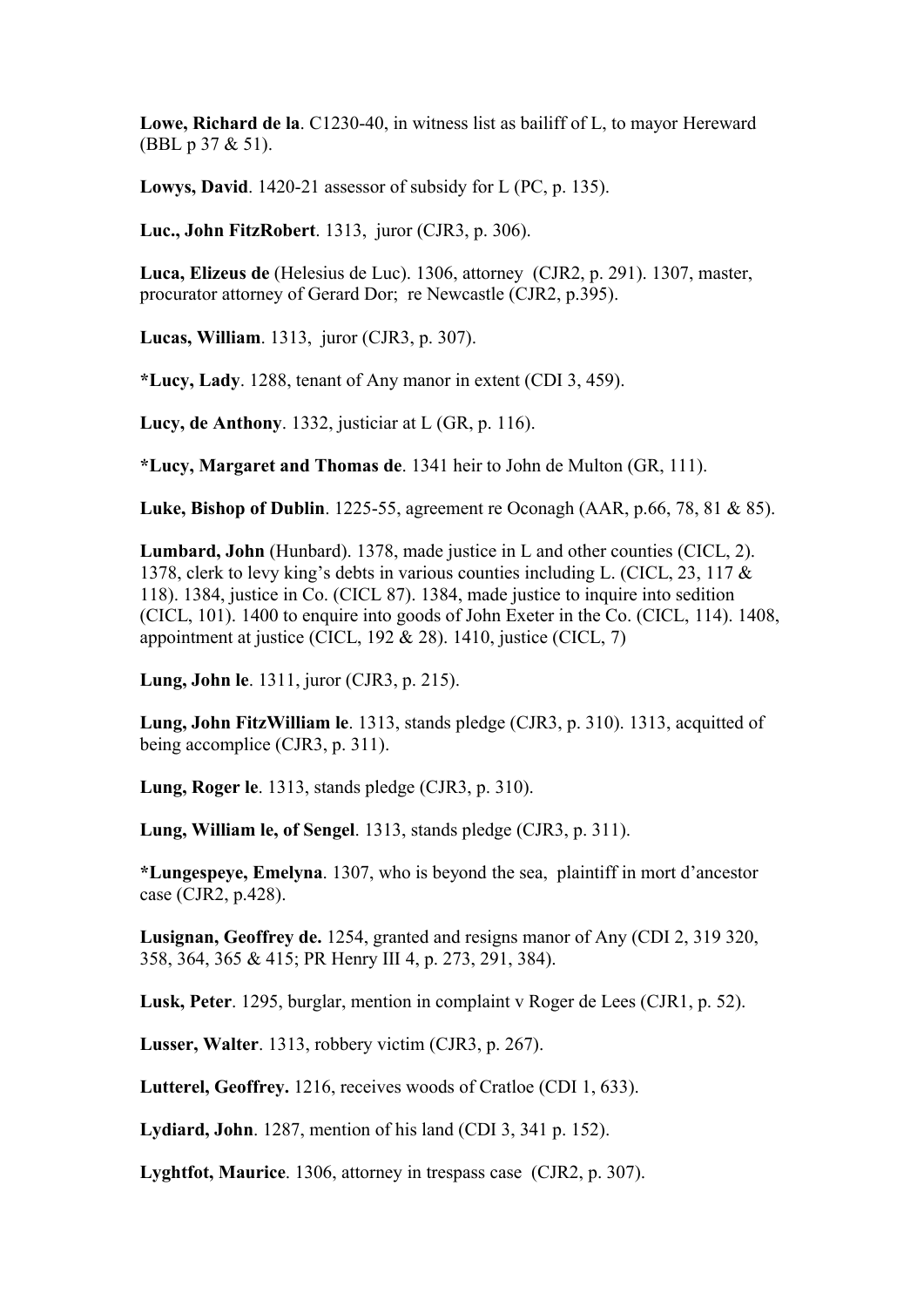**Lymor, Thomas**. 1341, holding fees in de Multon manors (GR, p. 115).

**Lyouns, William de**. 1302-03, heirs owe service (RDKPRI (Pipe) 38 p. 76).

**Lyn, William**. 1374, late vicar of Any excommunicate (AH 35 p. 141).

**Lyncoll, Robert**. 1432, of Waterford appointed justice in Co. L (CICL, 141).

**Lyst, Richard**. 1249-72, canon of L in witness list (BBL p. 120).

**Lysuekylle, John**. Undated, holder of wasted land at Kilpeacon (BBL p. 11).

**Lysnekill, Ralph**. 1307, accused in disseisin case (CJR2, p. 458).

**Lyverour, Hugh le**. 1313, robbery victim (CJR3, p. 267).

**Lyvet, Reginald de**. 1287-93, witness to grant by Julia de Cogan (RBK, No. 30).

# Mac/Mc

**Macadam, John**. 1354 reservation of benefice to (CPR 3, pp 531 & 603)

**Macadam, Edmund**. 1427 had resigned vicarage of Askeaton (CPR 7, p. 509).1459, named as resigning vicarage of Askeaton; could this be fitz Adam (CPR 11, p. 385).

**McAdekyn.** 1313, robbery victim (CJR3, p. 306).

**MacBren, Conor son of Dermod**. 1280-81, paying in fine for burning Natherlach/ Aherlow (RDKPRI (Pipe) 36, p. 54).

**McBren, Donald**. 1314, makes fine (CJR3 p. 313).

**McBren, Geoffrey**. 1311, thief (CJR3, p. 204).

**McBreen, McDemot**. 1377, paid for fighting the O'Briens (CICL, 74).

**Macbrene, Moriarth**. 1338, tenant in inquisition into Caherconlish (IEMI, no. 275).

**McBren, Mc Yertagh**. 1311 pardoned (CJR3 p. 207).

**McBren, Simon**. 1306, Agnes de Valence takes case against re theft in Esgren (CJR 2, pp 246, 281, 318).

**McBren, William**. 1311 pardoned (CJR3 p. 207).

**MacBrien, Conor Roe**. 1200-01, witness to inquisitions into church lands (BBL pp 27 & 29).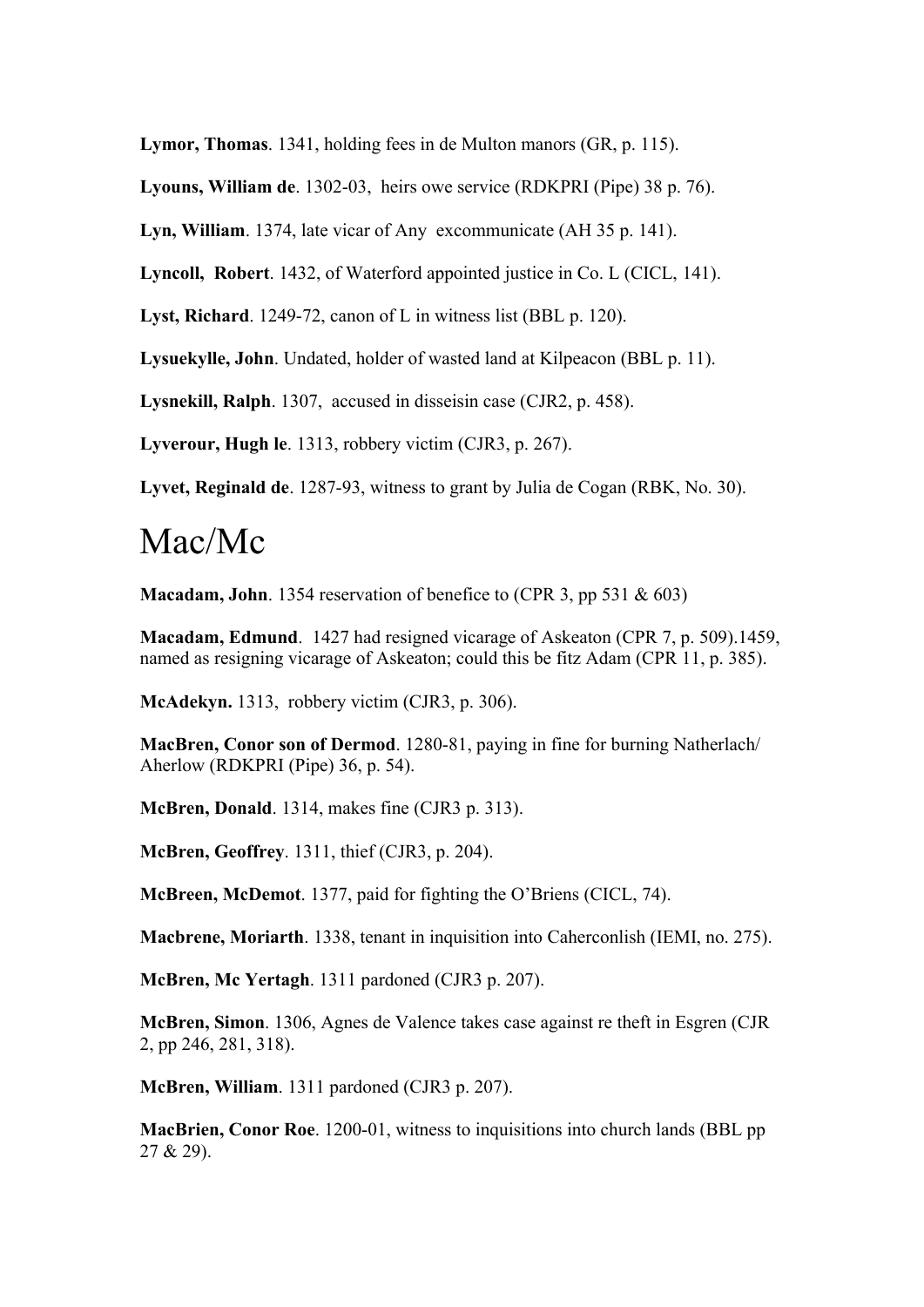**MacBrien, Finnor** (McBrene). 1341, burgess of Aherlow (GR, p. 112).

**McBren, Mathun**. 1314, makes fine (CJR3 p. 313).

**McBren, Murthut**. 1314, makes fine (CJR3 p. 313).

**Maccarch, Douenild, Roch**. 1295, acts for a pardon (CJR1, p. 11).

**MacCarthy, Dermot**. 1196 drove English from L (AFM).

**MacCarthy, Feylem**. 1299 harbours Nicholas Saumford (CJR1, p. 233).

**Maccloni, Regin**. 1295, pardoned (CJR1, p. 11).

**McEdmond, Philip**. 1541, tenant of Kildare estate of Tobernea (CS, p.181 & 183).

**Macharrayd, Malachi**. 1480 first fruits of canonry of Killeedy (A 86, but see 85).

**Macharthan, Douenild**. 1295, pardoned (CJR1, p. 11).

**Macharthan, Merkud**. 1295, pardoned (CJR1, p. 11).

**Machinray, Dermot** (Machinay, Dermianus). 1509, first fruits of deanery of L, vacant by removal of A Creagh (A 137). 1510 gets deanery by death (CPR 19, 2065).

**MacKery, Robert**. 1331, tenant mentioned in extent of Croom (RBK, no. 127).

**Mackery, Roger**. 1331, juror for extent of manor of Corcomohide (RBK, no. 128).

**MacKery, Thomas**. 1331, juror for extent of manor of Corcomohide (RBK, no. 128).

**MacConmar, Comare**. 1374 chief of his lineage paid for defending Limerick against the O'Briens; son of John (CICL, 74 & 21).

**Maconmara, Cornelius**. 1455, clerk of L making accusations against vicar of Kyllfiele (Killeely) (CPR 11, p. 220). 1464 clerk of Killaloe holding Killeely (CPR 12, p. 409; A 48). 1472, death of mentioned (CPR 13, p. 307). 1474 ditto (A 66).

**Macconmara, Cornelius alias Cunca**. 1502, cleric of Killaloe to get canonry and preb of Donaghmore, and vicarages of Killeely and Kifintinan plus 3 Killaloe vicarages (CPR 17a, 652).

**Macnamara, Donat** (Macnomara). 1516, clerk of Killaloe to get canonry and preb of "Moyn" in L (CPR 20, 618)

**Macnemara, Mathew fitzJames** 1443, canon and prebend of Donaghmore; brings accusation re Kilkeedy (CPR 9, p. 403). 1443, first fruits of vicarage of Kilkeedy (A 35). 1444, mandate to (CPR 9, p. 495). 1444, precentor of Killaloe to receive canonry and preb of St. Munchin's as well as vicarage of same (CPR 9, p. 507). 1444 to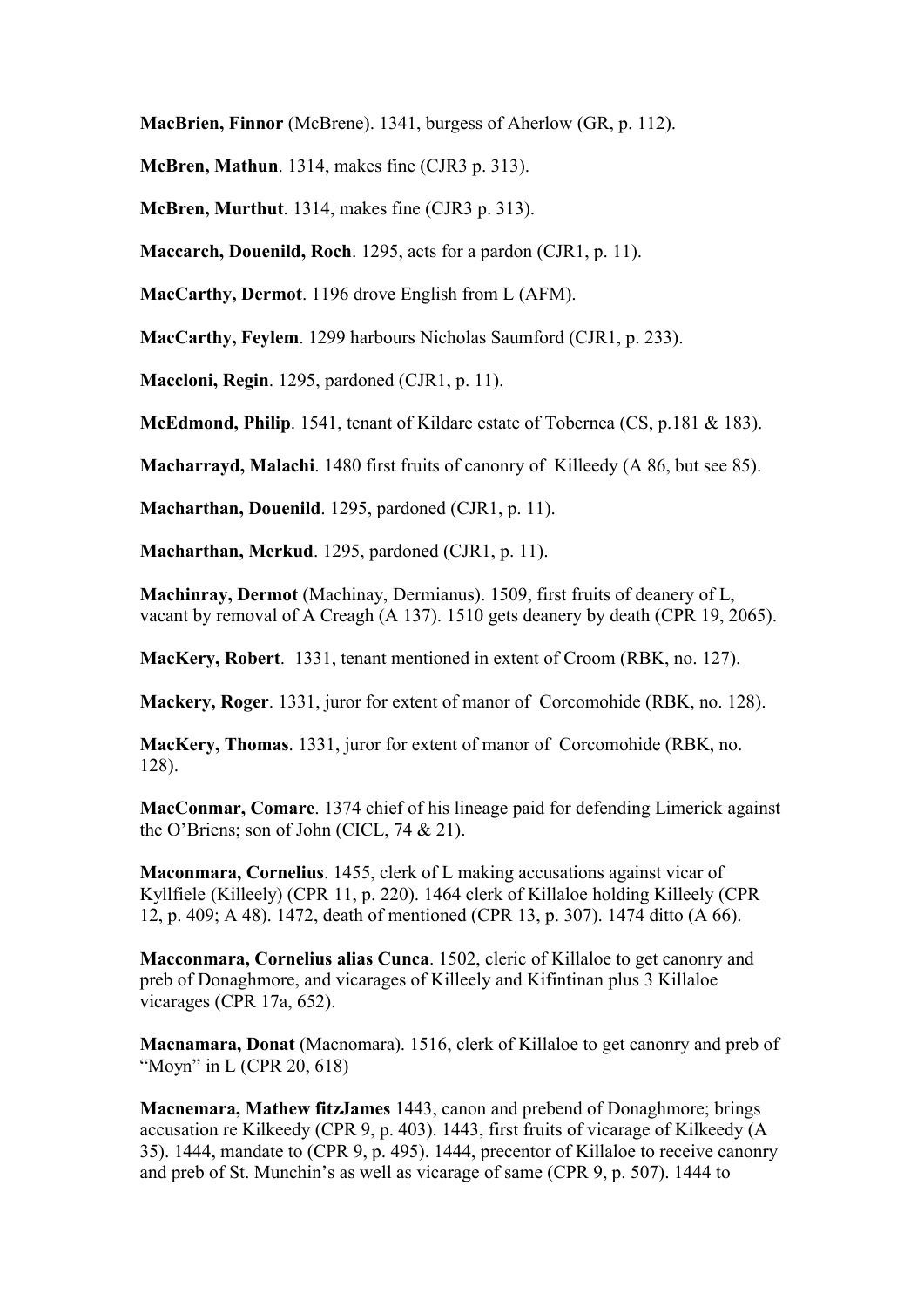receive rectory of Bunratty (CPR 9, p. 438). Re precentorshp in Killaloe (CPR 9, p. 388 & 442). 1449, resignation of Kilkeedy (CPR 10, p. 446). 1449, mandate to (CPR 10, p. 447). 1449, mandates to (CPR 10, pp 443, 447 & 450). 1455, deceased former canon and preb of Donaghmore. (CPR 11, 259); void benefices in Killaloe (CPR 11, p. 279). 1458 & 1462 ref to as deceased (CPR 12, pp 7 & 157).

**Macconmarre, Gerre.** 1377, recompensed for horses stolen (CICL. 74).

**Macconmara, Matthew.** 1455 mandate to (CPR 11, pp 212 & 220).

**Macconmara, Matthew fitzLaurence**. 1464, clerk of Killaloe, standing for Bernard O'Brien (A 47).1470, holding Kilmurry vicarage (CPR 12, p. 353)

**Macconmara, Fynin**, 1455, making accusations re Killaloe and Limerick canons (CPR 11, p. 247). 1466, canon of L, mandate to (CPR 12, p. 547)

**\*MacConmarra, Fynola Iny**. 1426, former wife of Loghlyn, owes money to Thomas Arthur according to TA's will (AM p. 15).

**Mac Conmarra, Maccon**. 1426, owes money to Thomas Arthur according to TA's will (AM p. 15).

**MacConmara, John** (McKenmargho). 1401-02, captain of his nation, seeking king's peace and pardon; promises relating to Limerick (CCMH p. 481).

**MacConmara, John McMahona Mac Teyg MacRory**. 1426, owes cloth to Thomas Arthur according to TA's will (AM p. 15).

**Macconmara, John**. 1502, detainer of canonry and preb of Donaghmore and vicaragesKilleely and Kilfintinan (CPR 17a, 652). Detainer of Kilfintinan (CPR 20, 265

**Mac Conmara, Sheeda Cam**. 1369, son of the daughter of O'Dwyre, assumed wardenship of L after taken by Thomomians (AFM)

**Mac Macconmara, Syda Cam**. 1426, pledge to Thomas Arthur according to TA's will, brother of Cornelius (AM p. 15).

**Macconmara, Thady fitzMatthew**. 1466, appointed to canonry and preb of St Munchin's (CPR 12, p. 482; A 50). 1469, named as former holder of prebend of St Munchin's (CPR 12, p. 690).

**Mac Concroyth, Donald Duff**. 1426, debt owing to in Thomas Arthurs will (AM p. 15).

**Macconor, Donatus**, 1473, missing bull for canonry (CPR 13, p. 878).

**Maccorgeny, Meiler**. 1295 imprisoned at L (CJR1, p. 22).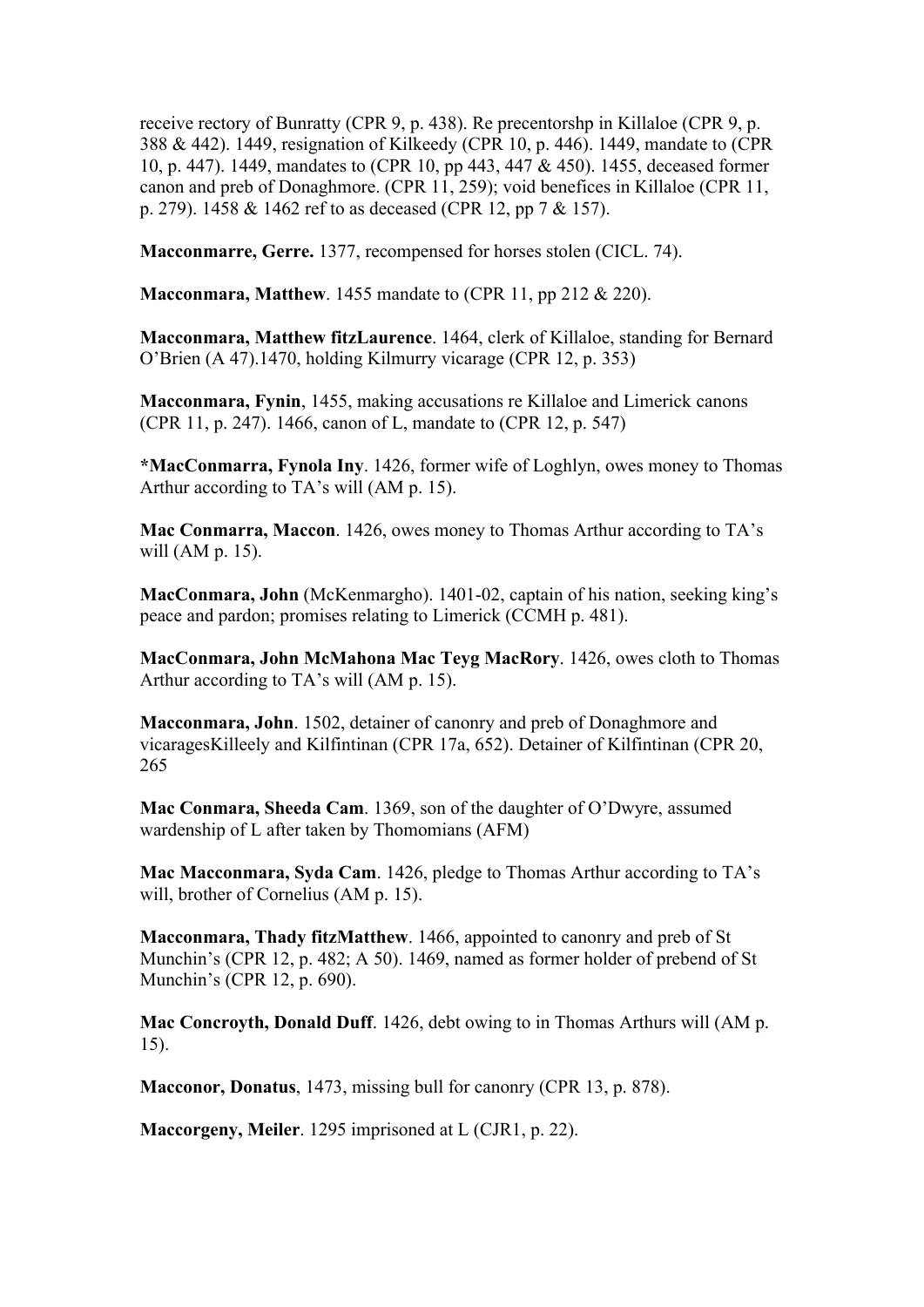**Maccrathe, Thomas**. 1457, prior of St Marys House, accused of misdeeds (CPR 11, p. 292). 1486 mention as former prior of St Mary's House. (CPR 14, p. 130).

**Maccrauan, Donald** (Macrawan, Macrannan). 1473, missing bull for vicarage (CPR 13, p. 877). 1476 missing bull for vicarage in Killaloe (CPR 13 p. 895).1480, priest of Killaloe, resigns Killely (CPR 13 p. 707). 1481 canon of L dignity to (CPR 13, p. 793). 1482, canon of L, mandate to (CPR 13, p 753& 759). 1482, canon of Killaloe,, mandate to (CPR 13, p. 758).

**Maccrauan, Nicholas**. 1444, has resigned Kilfintinan (CPR 9, p. 495).

**McDaye, Thomas**. 1541, tenant of Kildare estate of Castlerobert (CS, p.178).

**Macdayrivi, Maurice.** 1474, canon of L, mandate to (CPR 13, p. 392).

**Macega, Thomas**. 1459, in dispute over vicarage of Askeaton (CPR 11, p. 385).

**Macgillaphadrayg, John**. 1427, clerk of Killaloe to receive the vicarage of Kilcornan alias Clanragga, with the annexed chapel of Munychrm (CPR 7, p. 491; A12)

**Macgillapadrig, Donald**. 1463, receives canonry and prebend of Tampolmolin (Munchins), void by election of Matthew of Killaloe; same page priest of Killaloe making accusations (CPR 11, p. 499-500; A 46). 1463, canon of, mandate to (CPR 12, p. 200 & 214). 1464, clerk, removed from St Munchin's (CPR 12, p. 482).1469, named as former holder of prebend of St Munchin's (CPR 12, p. 690). 1766, resignation of St Munchins (A 75).

**Macgillavanach, Donald**. 1418 deceased vicar of Kilcornan (CPR 7, p. 76).

**McGorman, Cornel**. 1307 party in robbery and death case (CJR2, p. 516). **Macgrarailt, James**. 1427, priest of Ardfert holding Rathronan (CPR 7, 483).

**Macgeralt, James**, 1428 priest of L detaining in Killaloe (CPR8, p.5)

**\*Macgybown, John & Mecnamarra, Howna**. 1437, layman, allowed to marry though related. (CPR 8, p. 674).

**Mac Gyrrenayst, Nemer**, 1426, passing money to Thomas Arthur (AM p.9).

**Machalanam, Donatus** (Machenchard). 1474, clerk of L , gets vicarage of Kilmoylan (CPR 13, 399). 1474 first fruits for Kilmoylan (A 68). 1475, had made accusations about vicar of united parish churches of Shanagolden and Kilmoylan (CPR 13, p. 482).

**Machannact, John** ( Macanna alias Omullony; alias O' Mulloni). 1484, detaining vicarage of Fedamore (CPR 14, p. 324 A 93).

**MacHelryn, Richard**. 1307, accuser in disseisin case, re the Moreton (CJR2, p.431).

**MacHenry, Eth**. 1331, tenant of manor of Corcomohide (RBK, no. 128).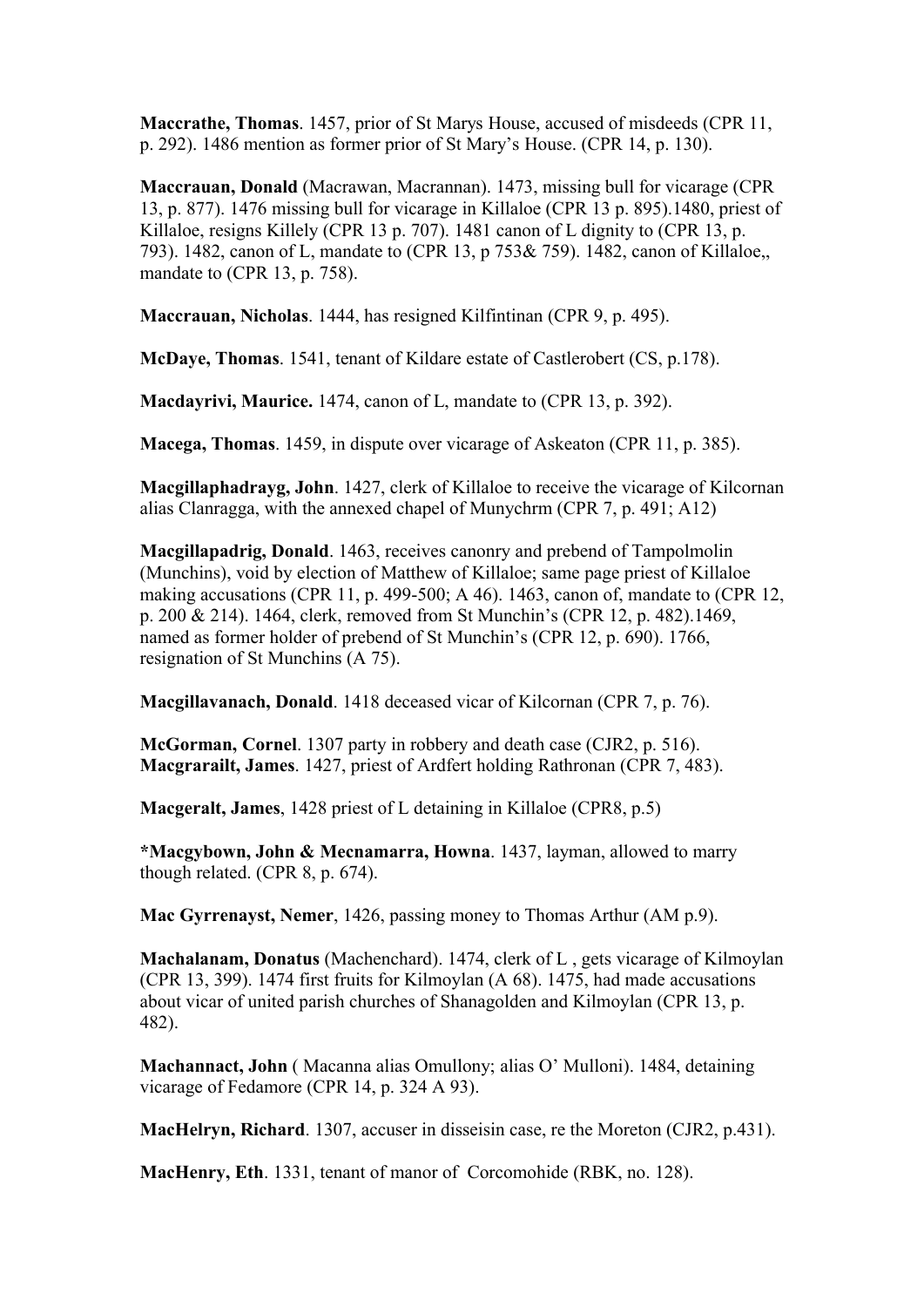**Machimery, Thomas (Macinery)**. 1429, former precentor of L (CPR 8 p. 105).

**Machun, Elie** (Hely) **le**. Undated, burgess of Kilmallock (BBL p. 76).

**Machun, Richard le**. Undated, burgess of Kilmallock (BBL p. 76).

**McIlboy, Richard.** 1391, pardoned for sedition (CICL, 17)

**McImerdy, Eg Cam Mac Conycor**. 1426, owes money to Thomas Arthur according to TA's will (AM p. 15).

**MacInery, Mahyn**. (McKynery). 1306, deforced William Maunsell in Corcomohide (CJR2, p. 208).

**Macingind, Thomas**. 1456, Kilkeedy vicarage void by his resignation (CPR 11, p. 274)

**MacIomyn, Donald** (MacIonyn). 1445 & 1447, juror for inquisition at Tullybracky (BBL, p. 161bis).

**MacIonyn, Richard**. 1447, juror for inquisition at Tullybracky (BBL, p. 161).

**Mackegh, Lorcan**. 1338, tenant in inquisition into Caherconlish (IEMI, no. 275).

**MacKechy, Murchath**. 1331, juror for extent of manor of Corcomohide (RBK, no. 128).

**Mackehacayn, John**. 1446 first fruits of vicarage of Shanagolden and wardenship on Scattery (A 38 & 39)

**Mackelihod, David**. 1488, detaining rectory of Croom (CPR 15, 237).

**McKenedy, Teige og**. 1314, makes fine (CJR3 p. 313).

**MacKenery, John FitzDonat Roch**. 1375, representative of Cromith/Browi cantred (PC, p. 62).

**Mackeoch, Dermot Og**. 1295, felony inquisition of (CJR1 p. 39).

**Mackissog, John** (Macysog). 1494, allowed to unite parishes for life (CPR 16, 1075). 1494, priest of L, first fruits of vicarages of Killeely, Kilfintinan and St Nicholas (A 114).1496, bearing himself as priest of L, detaining Kilfintinan (CPR 16, 563).

**Mackroll, Nicholas**, 1488, to get vicarage of St Nicholas (CPR 14, p. 227).

**Maclanchi, Donal**. 1500 detaining vicarage of Kilmoylan (CPR 17a, 820).

**Maclanchie, John**. 1474, son of John the Trinitarian minister, holding Adare and to get rectory of Croom (CPR 13, p. 36). 1474 resigns Croom (CPR 13, p. 392).1484,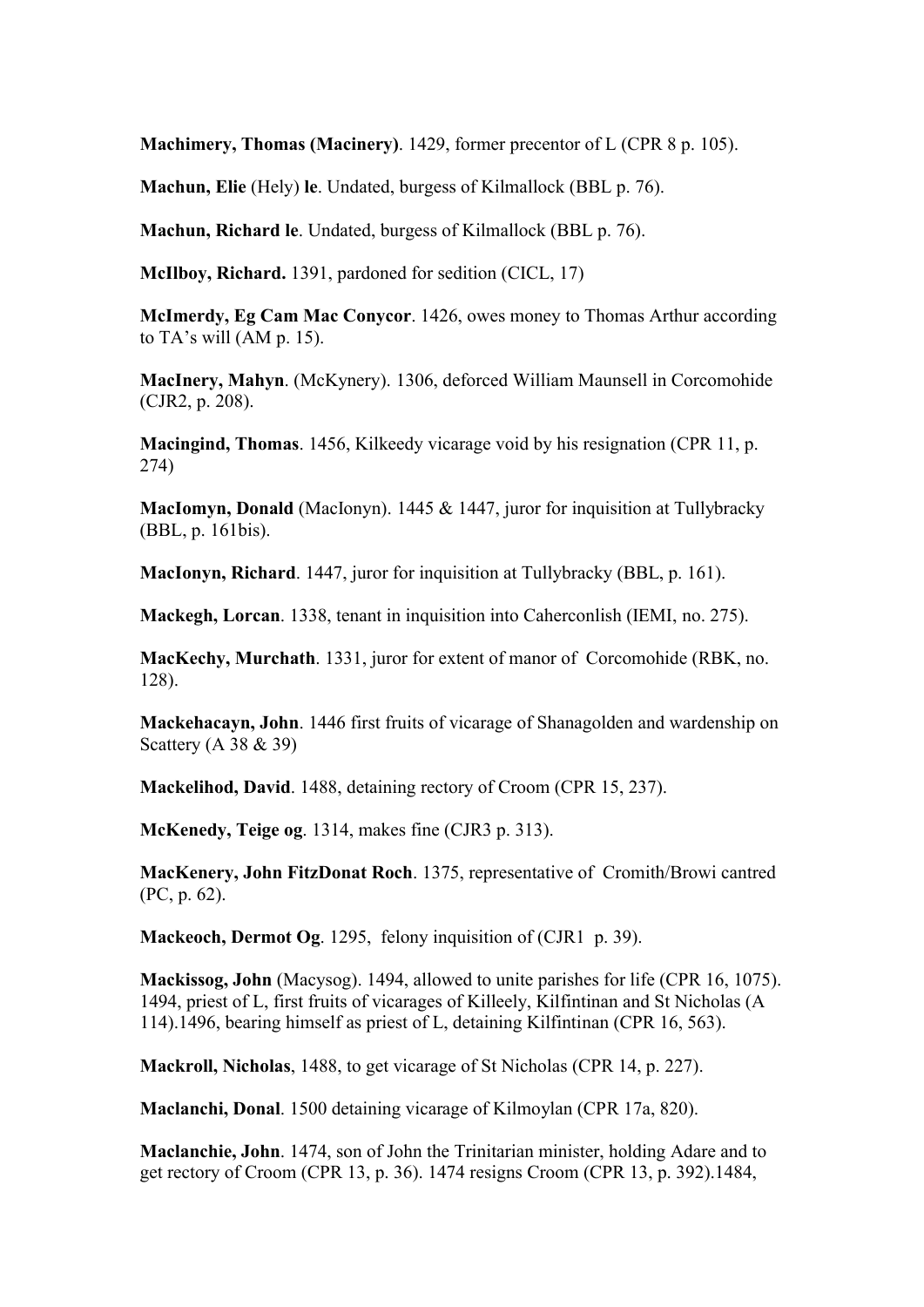canon of L, mandate to (CPR 13, p. 856). 1484 & 1487, canon of L, mandate to (CPR 14, pp 324 & 147; 15, 234). 1487, canon of L, mandates to (CPR 15, 227 & 228). 1487, vicar of Adare; first fruits of vicarage and rectory of Croom (A100)1490, deceased former canon and preb of Dysert (CPR 15, 459). 1492 note he had been mandated to hand vicarage of Kilcornan to Miler Rodol (CPR 16, 25)

**Maclanchie, John**. 1459, in dispute over vicarage of Askeaton (CPR 11, p. 385). 1463, minister of the Trinitarians in Adare, making accusations in Waterford. (CPR 11, p. 500). 1475, accusations against him as minister, excommunicate (CPR 13, pp 43 & 529). 1476 deprived of Trinitarians (A 73). 1484 Trinitarians vacant by his death (A 91).

**Maclanchie, Maurice** (Macklainche, Maurus). 1484, rector in Ardfert holding vicarage of Askeaton (CPR 13, p. 856)

**MacLorcan, Donogh**. 1376, named in will of Martin Arthur as owing him goods (AM p. 5).

**Mac MacLoughlin, Domnhall**. 1088, son of king of Ireland burned L. (AFM).

**Mackala, Thady**. 1449, to receive vicarage of Kilkeedy (CPR 10, p. 446).

**Mackennery, Denis**. 1421 & 1425 held vicarage of Corcomohide (A1 & 7). 1425, late unordained vicar in Corcomohide (CPR 7 p. 396).

**M'Kymery, Malothlin MacPhippe**. 1295, killed two Englishmen in Corcomohide but given peace (CJR1, pp 51-52).

**Mackyuaractha, Dermit**. 1478, priest of L detaining Kilmurry (CPR 13, p. 619).

**Macmachuna, Cornelius**. 1456, appointed to vicarage of Kilkeedy (CPR 11, p. 274).1458 canonry and prebend of Donaghmore (CPR 12, p. 7). 1462, canonry and prebend of Donaghmore vacant by his resignation (CPR 12, p 158). 1468, detaining Kilkeedy (CPR 12, p. 707).

**Macmachuna, Dermit**, 1456 detaining vicarage of Kilkeedy (CPR 11, p. 274). 1464, clerk of L., attempting to get canonry and preb. of Ardcanny (CPR12, pp 396-7). 1464 first fruits of Ardcanny (A 49). 1467, canon of L; mandate to (CPR 12 p. 321). 1468 had resigned and regained Kilkeedy vicarage (CPR 12, p. 707). 1474 vicar of Kilkeedy first fruits for deanery (A 63). 1475, got deanery (CPR 13, p. 44). 1475 dispute over deanery and rectory of Ballingaddy (CPR 13, p. 451). 1474, becomes dean, dispute over suitability (CPR 13, p. 297). 1479, still squabbling over deanery (CPR 13, p. 659).

**Macmachuna, Thomas**. 1427, clerk of Killaloe, to hold archdeaconry of L (CPR 7 p. 541). 1427, first fruits of archdeaconry (A 10). 1429, action against him for holding archdeaconry which belongs to Thomas de St. James (CPR 8, p. 103). 1435, archdeacon defending position agains Philip de Geraldinis who claims it (CPR 8, p. 525). 1435, action against layman detaining lands of the archdeacon (CPR 8 p. 547).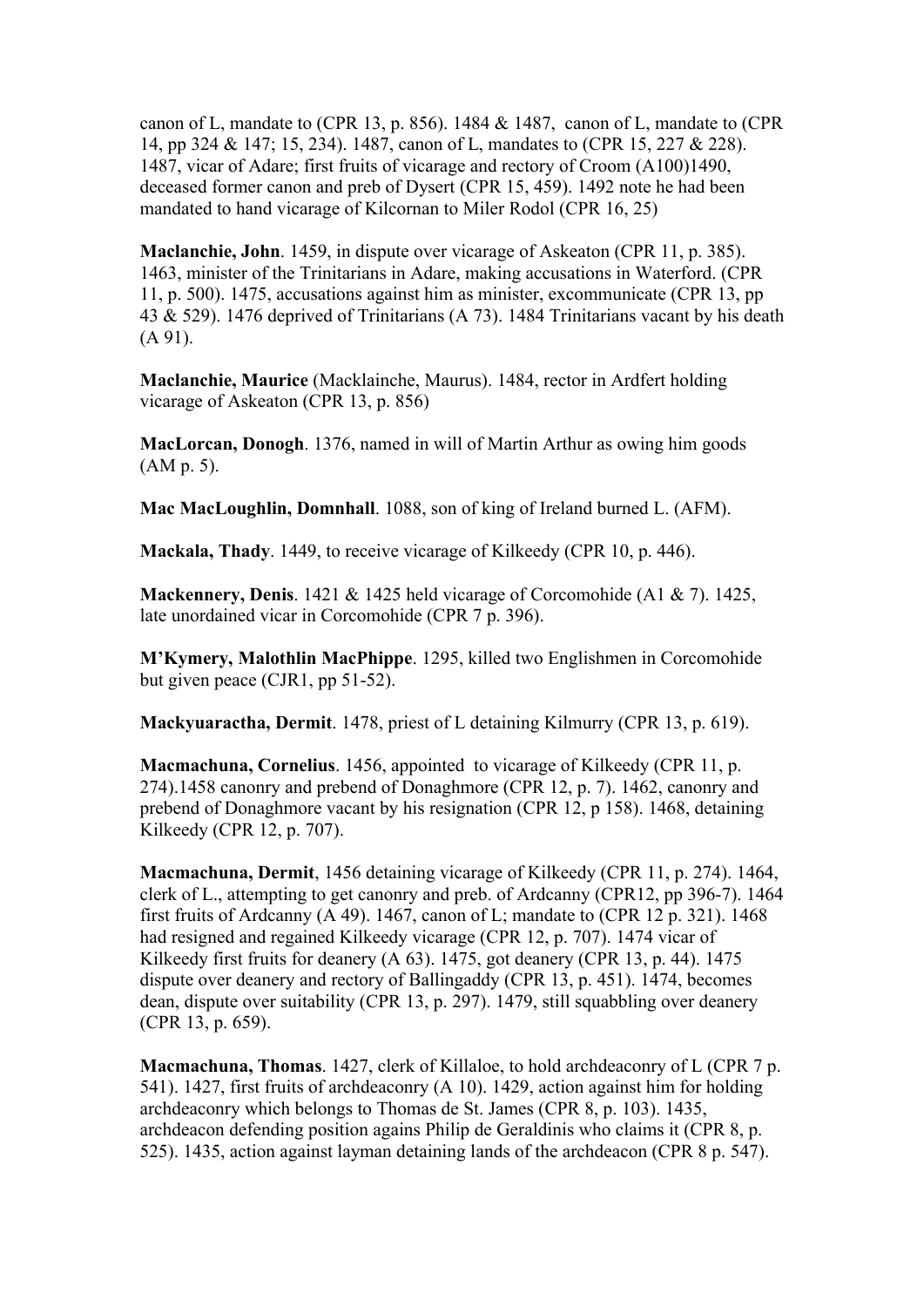**Mackmachan, Dermod**. 1266-67 owes money for liberty (RDKPRI (Pipe) 35, p. 47).

**MacMackus** of Limerick. 1295, William le Teynturer of Ardfinnan claims to be a Mackmackus of Limerick through his family (CJR1, p.59).

**M'lowy, Philip O'laherty**. 1295, received by Math. Le Poer (CJR1, p. 68).

**Mac Maelpatric, Conn**. 1083 erenaght of Mungret and Dysert Oenghusa died (AFM)

**McMahowere, Terence**.1541, tenant of Kildare estate of Castlerobert (CS, p.178).

**McMahowne, Bernard Gangaygh**. 1541, tenant of Kildare estate of Croom (CS, p.179).

**McMoy, Loy**. 1306, deforced William Maunsell in Corcomohide (CJR2, p. 208).

**McMayhowne, Donat**. 1541, tenant of Kildare estate of Croom (CS, p.179).

**MacMartin, Thomas**. 1325, cleric presented to Iveruss (W1, 111).

**Macnamara, Donatus fitzMatthew**. 1496 mandate in favour re canonry and prebend of Donaghmore and vicarages of Kilfintinan and Abbeyfeale (CPR 16, 563 & 736).

**MacNamara, Jonn** (McKenemargho). 1370-71 makes peace with crown and agrees to leave L. alone (Calendar State Papers Ireland, Carew, Howth, p. 481).

**Macnamara, John McDonald** (McNemarry). 1541, tenant of Kildare estate of Castlerobert (CS, p.178).

**Macostello, Henry** (alias de Anglo). 1486, canon of L, mandate to (CPR 14, pp 28, 135 & 324).

**Macreanachain, T**. pre 1207, canon of L (BBL p. 116).

**Mac Murchadh, Diarmaid**. 1063 burned L. with Leinstermen (AFM).

**Mac Murchadha, Diarmaid.** Laid siege to L and banished Turlough O'Brien (AFM)

**Mac Neclary, Gyly Jay**. 1426, owes money to Thomas Arthur according to TA's will (AM p. 15).

**MacPhilip, Alexander**. 1337, tenant in Shanagolden (BBL p. 159).

**Macraith, Thomas**, 1398, to receive a benefice from bish. of L. (CPR 5, 101).

**Macrath, Eugenius**. 1449, late vicar of Donaghmore (CPR 10, p. 433).

**Macravan, Donald.** 1480, priest of Killaloe, resigns vicarage of Killeely (CPR 13, p. 707).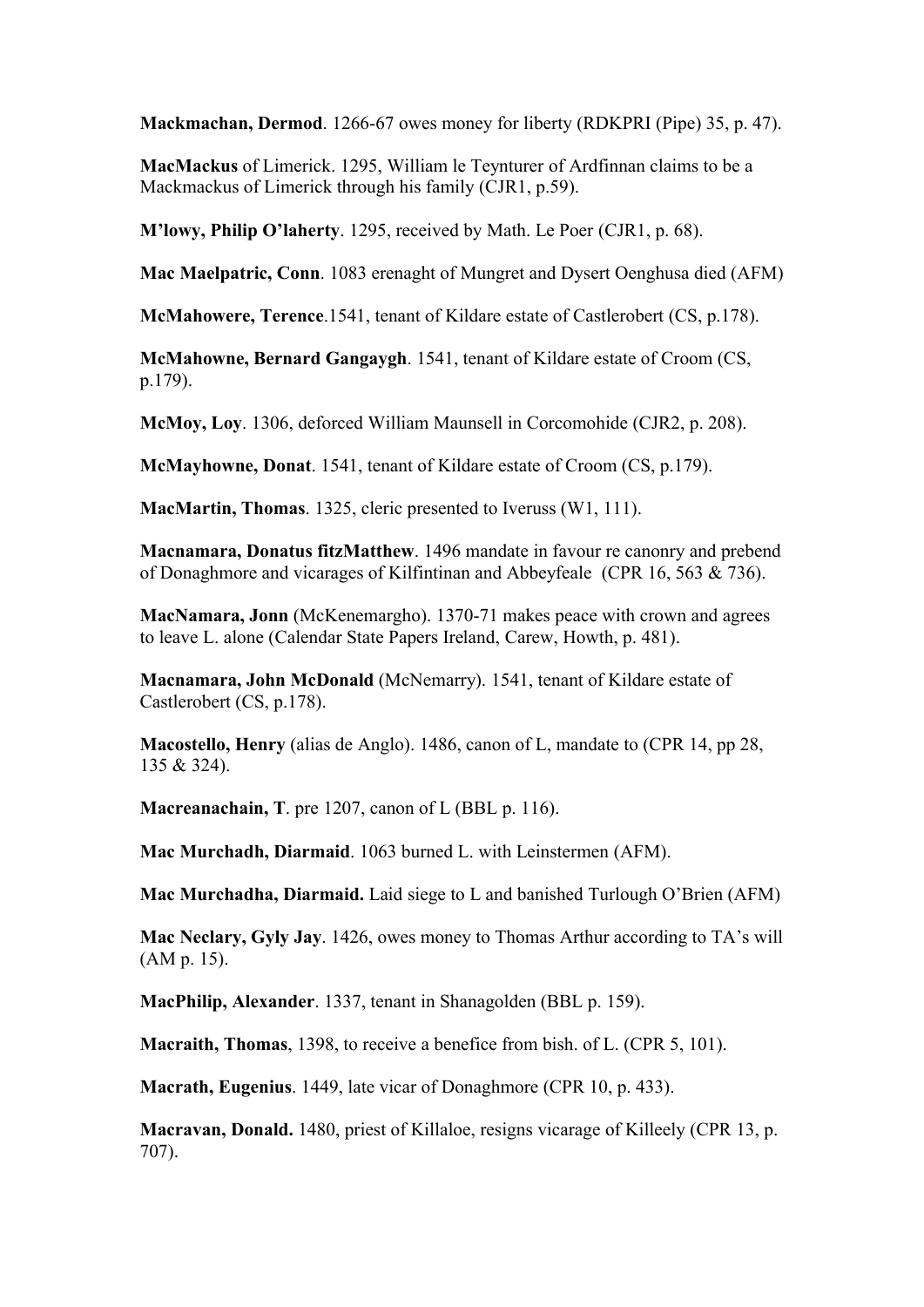**Macraych, John**. 1501, detainer of St Michaels (CPR 17a, 815).

**McRicard, Bren**, 1311, outlaw (CJR3, pp 205, 206).

**McRicard, Geoffrey McBren**. 1311 pardoned (CJR3 p. 207).

**Macruiscayn, Gerald fitzGerald**. (Mahycseayn, Mahicsiain, Micmicscrayn). 1469, canon of L; mandates to (CPR 12 pp 339  $&$  759). 1471 making accusations against archdeacon (CPR 13, p. 285) 1471 first fruits for archdeaconry (A 58).

**Macscamdyly, Gilbert**. 1469, detaining Rathronan (CPR 12, p. 760).

**McShan, Thomas**. 1381, made assessor in Oconnell for funding of archers (CICL, 167)

**Macscuina, John**. 1402, held Kilbradan without permission (CPR 5, p. 502).

**McTayg, Doneghut**. 1314, makes fine (CJR3 p. 313).

**McTayg, Tyrdolagh**. 1314, makes fine (CJR3 p. 313).

**McYogh, Gillepatrik**. 1311, named with others of family for murder (CJR3, p. 207).

**Makenery, Alan** (Mickinnery). 1432, sub collector for papal camera in L (CPR 8, p. 454).1451, deceased former precentor of L (CPR 10, 519; A 29). 1455, deceased precentor (CPR 11, p. 10).

**Makekathayn, Philip**. 1425 Shanagolden vicarage void by his death (CPR 7, p. 402).

**Makethychayn, Philip.** 1496, gets vicarage (CPR 16, 1236). 1501, vicar of Kilfergus, gets vicarages of Kilmoylan and Kilbradan (CPR 17a, 820).

**Makosdeallyv, William**. 1469, deceased holder of Rathronan (CPR 12, p. 759; A 53).

**Makugin, Cornelius**. 1451, former holder of prebend of Dysertengus (CPR 10, p. 554).

**MacYeoke, Cuoho Glass** (?). c1415 indenture, land rented to (SA, 115).

**MacWilliam, Richard**. 1541, tenant of Kildare estate of Tobernea (CS, p.183).

## M

**M. archdeacon of L**. pre 1207, gets prebend (BBL p. 116) pre 1207-c 1230, witness lists (BBL pp 49, 56, 87 & 98). 1215-22, witness to charter of Bishop Edmund granting Omayl to John St John (CDI 1, 1812).

**M. precentor of L**. 122-50, witness list (BBL p.48).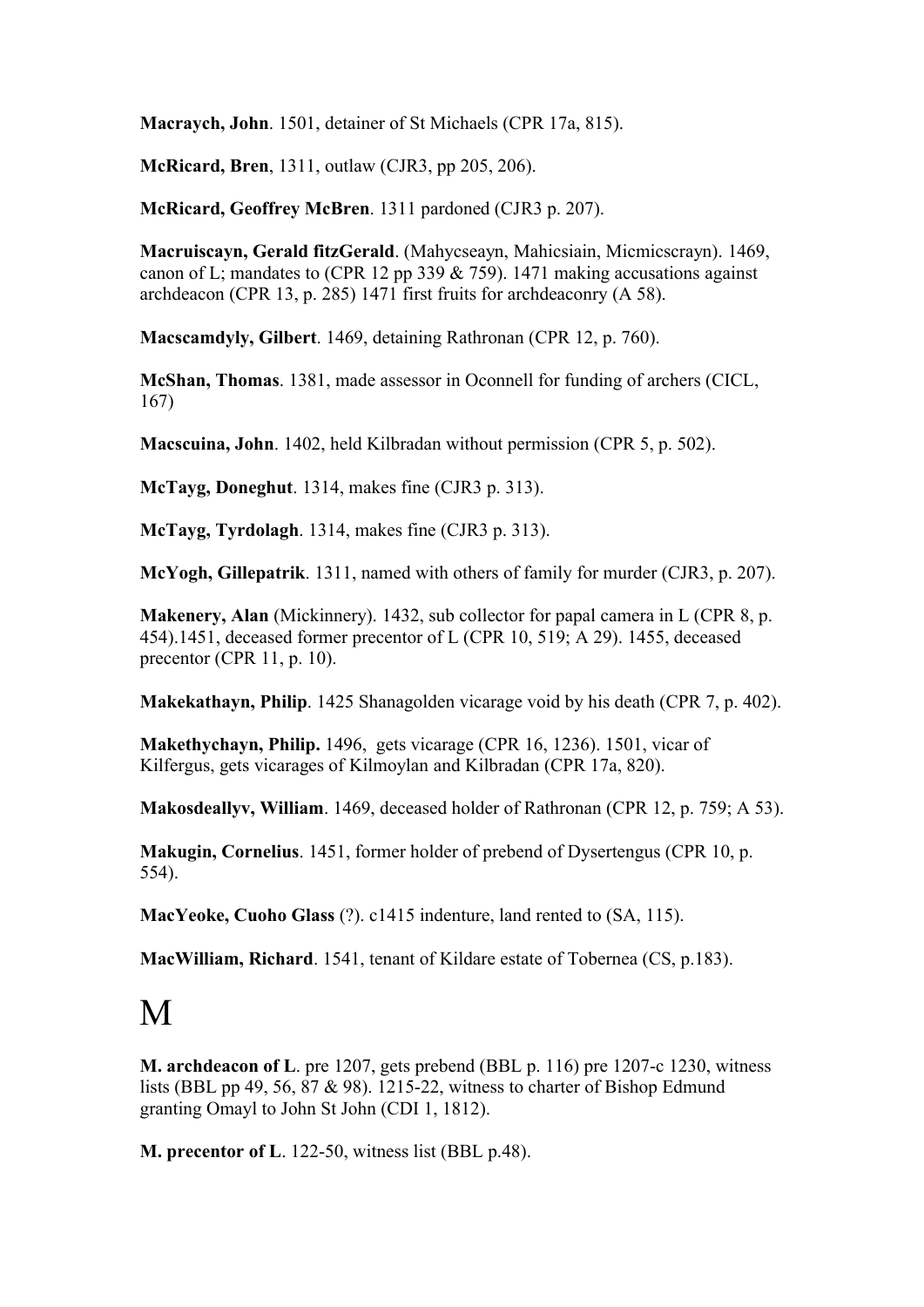**M.T. treasurer of L**. c1225-30, witness list (BBL p. 49).

**Machoun, Walter le**. 1300, fined for non appearance (CJR1, p. 338).

**Maddy, Master**. 1438-39, official general of the court and of spiritual causes in the diocese of L, holding inspeximus (Calendar State Papers Ireland, Carew, Howth, p. 362).

**Maghe, Thomas**. 1541, tenant of St Peter's Cell at dissolution (EIMP, p. 209).

**Maghry, Thomas de**. 1297, suit re Beagh (W2, 141).

**Magio, Isaac, abbot of**. 1308 in dispute with abbot William (CJR3, p. 1). 1308 grant to bishop Robert of land in Camysbeg (CJR3, p. 4).

**Magio, Thomas de**. 1311, canon sent to king to report death of bishp Robert (AH 36, p. 143).

**Magio, William, abbot of** . 1308 in dispute with abbot Isaac (CJR3, p. 1). 1308 grant to bishop Robert of land in Camysbeg (CJR3, p. 4).

**Maheu, Maurice**. 1307, case re a colt (CJR2, p. 437).

**Maikwike, Walter** (Markewyk). 1392, grant for life of the water called La Shyven and the Laxweir (PR 1391-96, p. 193). 1394, deceased by, weir regranted (PR 1391- 96, p. 479).

**Mailok, Roger**. Temp Edward II, asks for Howardstown which is in King's hands (AH, Ancient Petitions p. 22

**Maitalin, Reiner de**. C 1240, tenant of Nicholas de Bretteville (RHSJB 562).

**Major, Henry**. 1299, juror for inquisition into Newcastlewest (CDI 4, 551).

**Malachi, rector of Ardpatrick**. 1215-22, canon of L (BBL p. 56)

**Maleden, Philip**. C1220, charter granting 12d a year to cathedral out of property in Limerick (BBL pp 52 & 100).

**\*Malmesbury, Gregory & Johanna de**. 1300, plaintiffs in disseisin case; half mill in Derrygalvan; d. of Roger May (CJR1, p. 313, 338, 339).

**Maltravers, John** (Mautravers). 1321, tenant named in inquisition into Askeaton (IEMI, Nos. 210 & 213).

**Man, Hamund de**. 1335, tenament holder in Any (RK, 75 & 76

**Man, William**. 1313, felon (CJR3, p. 312).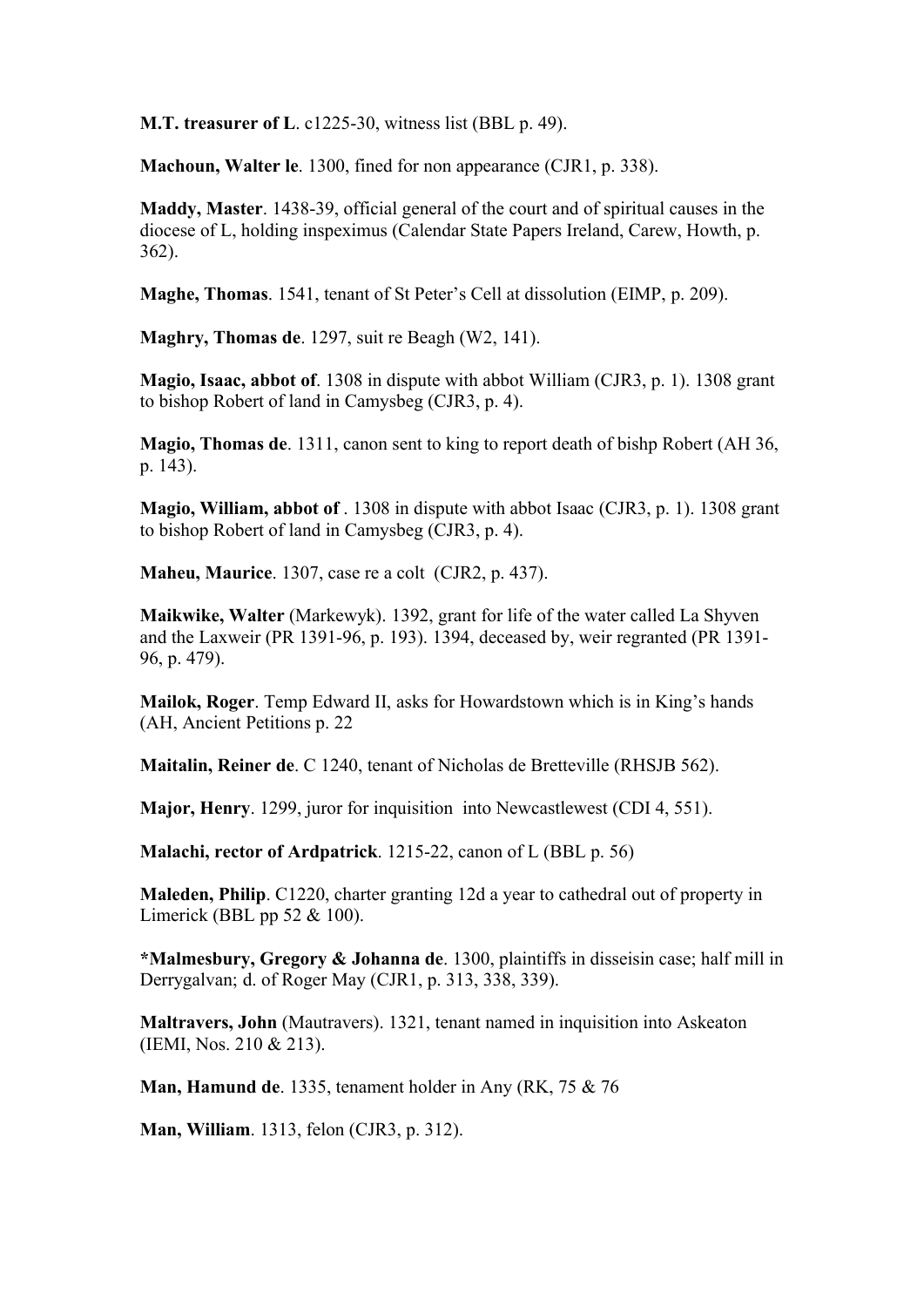**Mandeville, Walter de**. 1357, states he was in Newcastle at time of birth of Maurice FitzMaurice, he now of age (IEMI, No. 324).

**Mangenel, Walter**. 1282 juror at inquisition into lands of John FitzThomas (CDI 2 , 1912, p. 428).

**Manne, John**. 1391, bailiff of city, charter witness (NLI Ms. 41,673/2).

**Mannetti, Juvenal** (Maynetti). 1236, Italian banker/merchant involved with bishop Hubert (BBL pp131 bis & 134 bis).

**Mannetti, Odo**. C1250, Italian merchant/banker involved with cathedral, brother of Stephen (BBL pp 56 & 128)

**Mannetti, Stephen**. Italian merchant/banker involved with cathedral, brother of Stephen (BBL pp 56, 128, 133, 135 & 136).

**Manothono, Dermot**. 1496, dean of L, re dispute over deanery (CPR 16, 625).

**Mansell** see Maunsell

**Manton, R de.** 1295, carrying money to pay into exchequer (CDI 4, 226 p. 98)

**Manus, John**. 1391, pardoned for sedition (CICL, 17)

**Map, Roger** (recte May?). C 1200, charter witness (COD1, 19).

**Mape, Lodewich**. 1311, stands pledge (CJR3, p. 215).

**Mapenor, Richard de**. Pre 1207, charter witness (BBL p. 111).

**Mar., Henry**. 1313, juror (CJR3, p. 304).

**Mara, William de**. 1200-01 witness to inquisition of church lands (BBL p. 27).

**Marchand, Andrew le**. 1302-03, for plea (RDKPRI (Pipe) 38 p. 75).

**Marchaunt, Andrew le**. 1261, witness to inquisition on Shanid and Newcastle (AH Vol. 6, p. 295).

**Marchaunt, Geoffrey le**. 1292 fine to exchequer (CDI 3, 1148, p.514).

**Marchannt, William le** (Marchetant). C 1230-40, witness list (BBL pp 37 & 51).

**Marche, John**. Undated, tenant in Kilmallock (BBL p. 80).

**Marchycayn, Philip**. 1501, vicar of Kilfergus, first fruits for Kilbradan and Kilmoylan (A 120)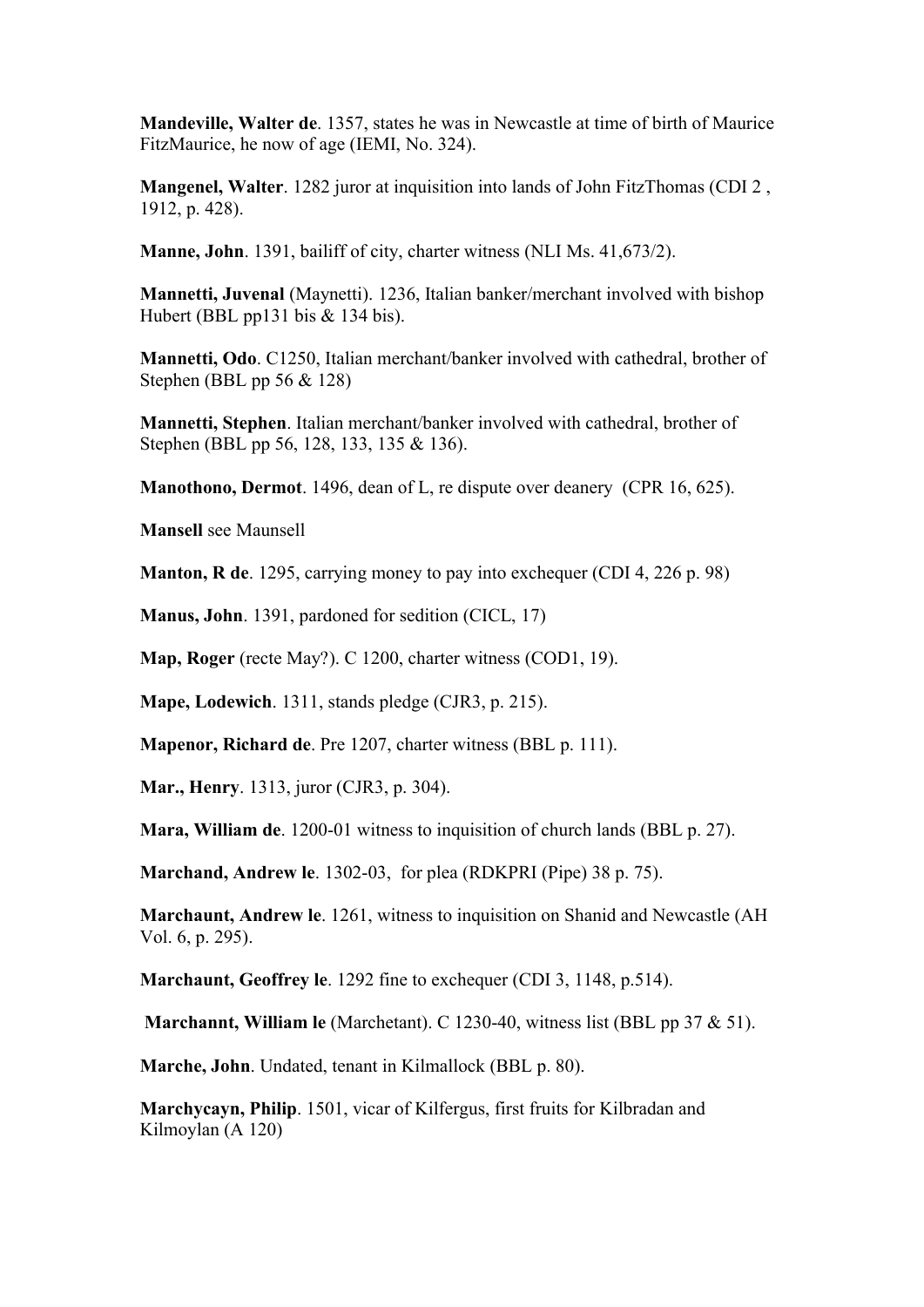**Marco, John.** 1222-50, witness list (BBL pp 32 & 33). 1223-50, charter witness (BBL, 25).

**Mare, John de la**. 1287-93, witness to grant by Julia de Cogan (RBK, No. 30).

**Mareis, Walter de**. 1296-1302, master of *La Gaynste* impressed into service as a transport ship (J. Lydon, 'Irish Levies in the Scottish Wars 1296-1302', *Irish Sword,*  Vol. 5, p. 217).

**Mareschal, Henry le**. 1313, juror (CJR3, pp 267 bis, 268, 311).

**Mareschal, John le**. 1327-34, preceptor of Any (RK, pp 4, 14, 20, 22, 33, 45, 60 & 69).

**Mareschal, Jordan**. 1338, free tenant in inquisition into Caherconlish (IEMI, no. 275).

**Mareschall, Maurice le**. 1298, charter of re land in Ardagh. (BBL p. 60).

**Mareschal, Philip le.** 1297, writ of redisseisin (CJR1, p. 97).1307, plaintiff in case re corslet and other case (CJR2, p. 449 bis).

**Mareschal, Robert.** 1307, plaintiff in disseisin case re Balycarban and Balyban (CJR2, p.431).

**\*Mareys, Cristiana**. 1305, seeking redress re Athlacca v Agnes de Valence. (AH 34, p. 8).

**Mareys, Walter de**. 1305, brother of Cristiana (AH 34, p. 8).

**Mariadac, King of Limerick**. 1210, prest to (CDI 1, 404).

**Mariot, Stephen**. 1291, fine to exchequer (CDI 3, 842).

**\*Marisco, Christiana de**. 1305, case of mort d'ancestor v Agnes de Verdun re Athlacca and Rathmore in Croom. (CCR , p.305-6)

**\*Marisco, Lady Desiderate de**. 1276-81, land holding in Corcomohide (RBK, No. 54). 1297, death of; inheritance of ; cousin of John de M.(CJR1, p. 164).

**Marisco, Dionysius de** (Mariscis). 1297, finds Earl of Ulster not guilty of death of a Harald (CJR1, p. 121).

**Marisco, Geoffrey de** (justiciar). 1200-01 witness to inquisition (BBL p.27). c1220 homage to bishop for land (BBL p. 29). 1215-20 named in documents re inquisition into the fisheries and mill of L (BBL pp 53, 103  $\&$  108). As justiciar presents Andrew to chapel of Castle (BBL p. 30). 1216 involved in grant of 10 carucates by citizens of L to church (BBL pp 57  $& 103$ ). Damage to property of church by, father of William, excommunicate (BBL pp 30, 129 bis & 132; CDI 1, 2267). 1224 with justiciar at Limerick (Inquisition; AH 27, p.106). C1209, witness to charter re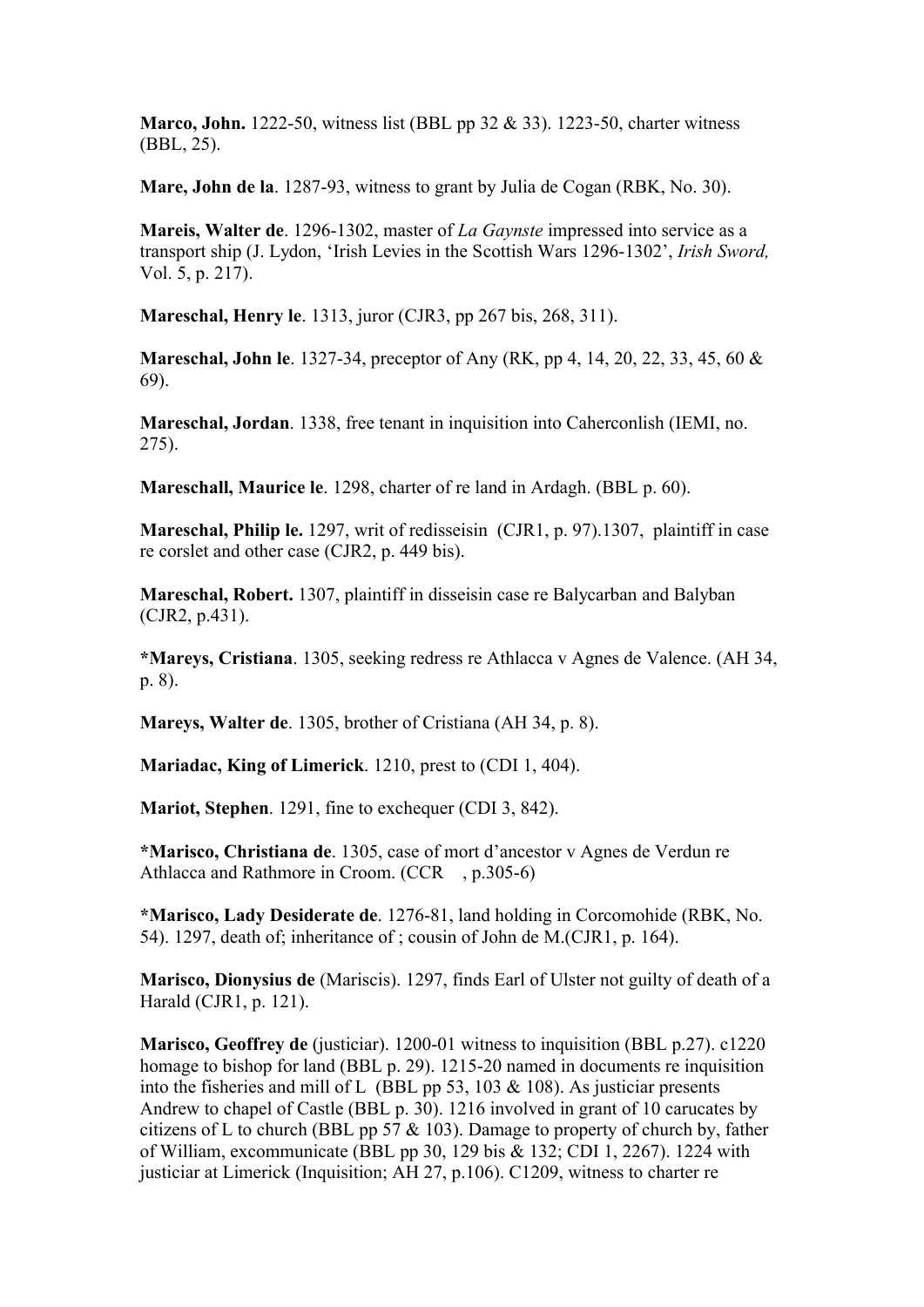Carrickittle (GR, p. 163). 1226, grant of fair at Adare (CDI 1, 1415). 1237, re holding in Kilmallock (CDI 1, 2386). 1277-78, named in inquisition as receiving theodum in Owney Beg, from Philip of Wigorn (CDI2, 1422). Temp. King John. Founded hospital of Any (RK, 126). 1219-20, mandate to re manor of Grean (Calendar State Papers, Carew Howth, p.414).

**Marisco, Geoffrey de**. 1302-03, owes service (RDKPRI (Pipe) 38 p. 75). 1332-33, for service (RDKPRI (Pipe) 43 p. 49). 1307 mentioned in disseisin case, Rathmackamndan and Balyultagh (CJR2 pp 454, 458).

**\*Marisco, John de & Mabel**. Undated, witness list (BBL p. 101). 1242, Mabel grandaughter of Richard de Burgh has Bruree as marriage portion. (CDI 1, 2584).

**Marisco, John de** (Mariscis). 1297, heir of cousin Desiderata; lands in Corcomohide (CJR1, p. 164).

**Marisco, Richard de**. 1242, juror for inquisition of Esclon manor of de Burgh (Dryburgh p. 56).

**Marisco, Robert de**. 1289 holds Bruree(W1, 239).

**Marisco, Walter de** (Mariscis). 1299, mariner, does deal in wrong port for his backer (CJR1, p. 298).

**\* Marisco, William and Maud/ Matilda de**. 1235, excommunicate, son of Geoffrey (BBL p 129; CDI 1, 2267).1228-55 land in Oconagh (AAR, p.81 & 85). 1237, outlawed for death of Henry Clement (CDI 1, 356). 1234 castle in Coonagh put into Kings hands pending good behavious (PR, 19 Henry III, p. 83). 1246, Maud, wife of the late William to hold Coonagh which she had from Henry Bishop of Dublin. (PR, Henry III, 3, p. 490). 1245, to inquire if Bishop Henry of Dublin gave Matilda Castleblathac before her marriage (CDI 1, 2759).

**Mark, John**. Undated, burgess of Kilmallock (BBL p. 76). 1297, accused of disseisin (CJR1 p.130, 131). 1306, accused of fraud (CJR2, p. 287).

**Mark, Thomas**. 1306, accused of fraud (CJR2, p. 287).

**Markwyk, Walter**. 1391 granted Laxweir (DBKC 281).

**Marreys, Richard**. 1339, tenant of Any and prepositus of same (RK, pp 108, 119).

**Marshall, Edmund**. 1432, in succession list, see John (COD 3, 97).

**Marshall, Gerald**. 1426, owes cloth and a pan to Thomas Arthur according to TA's will (AM p. 15).

**Marshall, Gerald FitzWilliam fyn**. 1432, in succession list, see John (COD 3, 97).

**Marshall, Brother John**. 1332 parliamentary rep for L. (PC, p. 11).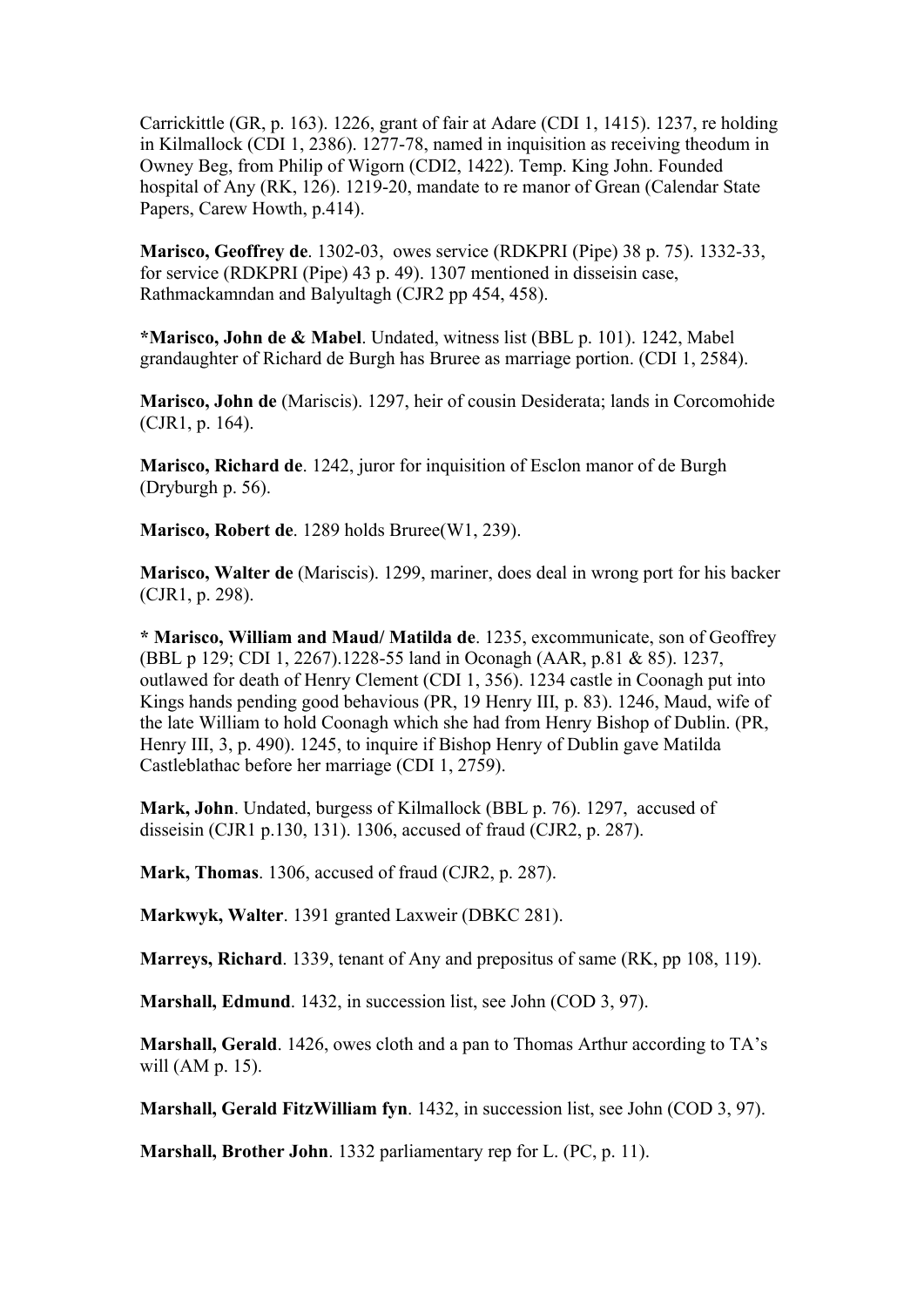**Marshall, John**. 1426, owes money to Thomas Arthur according to TA's will (AM p. 15).

**Marshall, John FitzWilliam** (Marchall). 1432, gets land in Rathjordan etc. father of Redmond, Jordan, Thomas, Edmund, brother of Peter (COD 3, 97).

**Marshall, Jonyn of Kyllmanathayn**. 1432, in succession list, see John (COD 3, 97).

**Marshall, John**. 1533, named as tenement holder in will of Nicholas FitzJohn Arthur (AMs 236/303).

**Marshall, Jordan**. 1432, in succession list, see John (COD 3, 97).

**Marshall, Nicholas Coke**. 1432, in succession list, see John (COD 3, 97).

**Marshall, Nicholas FitzRichard**. 1432, in succession list, see John (COD 3, 97).

**Marshall, Peter**. 1432, in succession list, see John (COD 3, 97).

**Marshall, Philip** (Mareschal). 1291 paying into exchequer for Wm. FitzG (CDI 3, 965, p. 433). 1300, tenant by service Caherconlish (RBO, p. 155). 1302-03, stands security (RDKPRI (Pipe) 38 p. 76). 1297, respondent in disseisin case (CJR 1, p. 161).

**Marshall, Redmund**. 1432, in succession list, see John (COD 3, 97).

**Marshal, Richard le** (Marsal, Marchall). 1289, payment to exchequer for having a mine (CDI 3, 475, p. 224). 1292-93 & 1302-03, accounts for mines in Limerick and Kerry (RDKPRI (Pipe) 37, p. 51, 38 p. 75).

**Marshall, Richard**. 1432, in succession list, see John (COD 3, 97).

**Marshall, Thomas**. 1432, in succession list, see John (COD 3, 97).

**Marshal, William** (Marescale; the Younger). 1224 justiciar at Limerick (Inquisition; AH 27, p.106).

**Marshal, William** (Marechal). Undated, burgess of Kilmallock (BBL p. 78).

**Marshall, William**. 1405, mentioned in will of Richard Bultingford (Wills, 122). 1381, made assessor for Lordship of Kildare (bits in L). city for funding of archers (CICL, 167). 1387, sheriff of L (CICL, 158).

**Marsillii, Valencius**. 1236 Florentine merchant (BBL pp 131, 132 & 134).

**Martel, Adam**. 1311, stands pledge (CJR3, p. 222). 1311, juror (CJR3, pp 207, 268).

**Martel, David**. 1313, acquitted of burglary (CJR3, p. 269).

**Martel, Henry**. 1311, juror (CJR3, p. 206).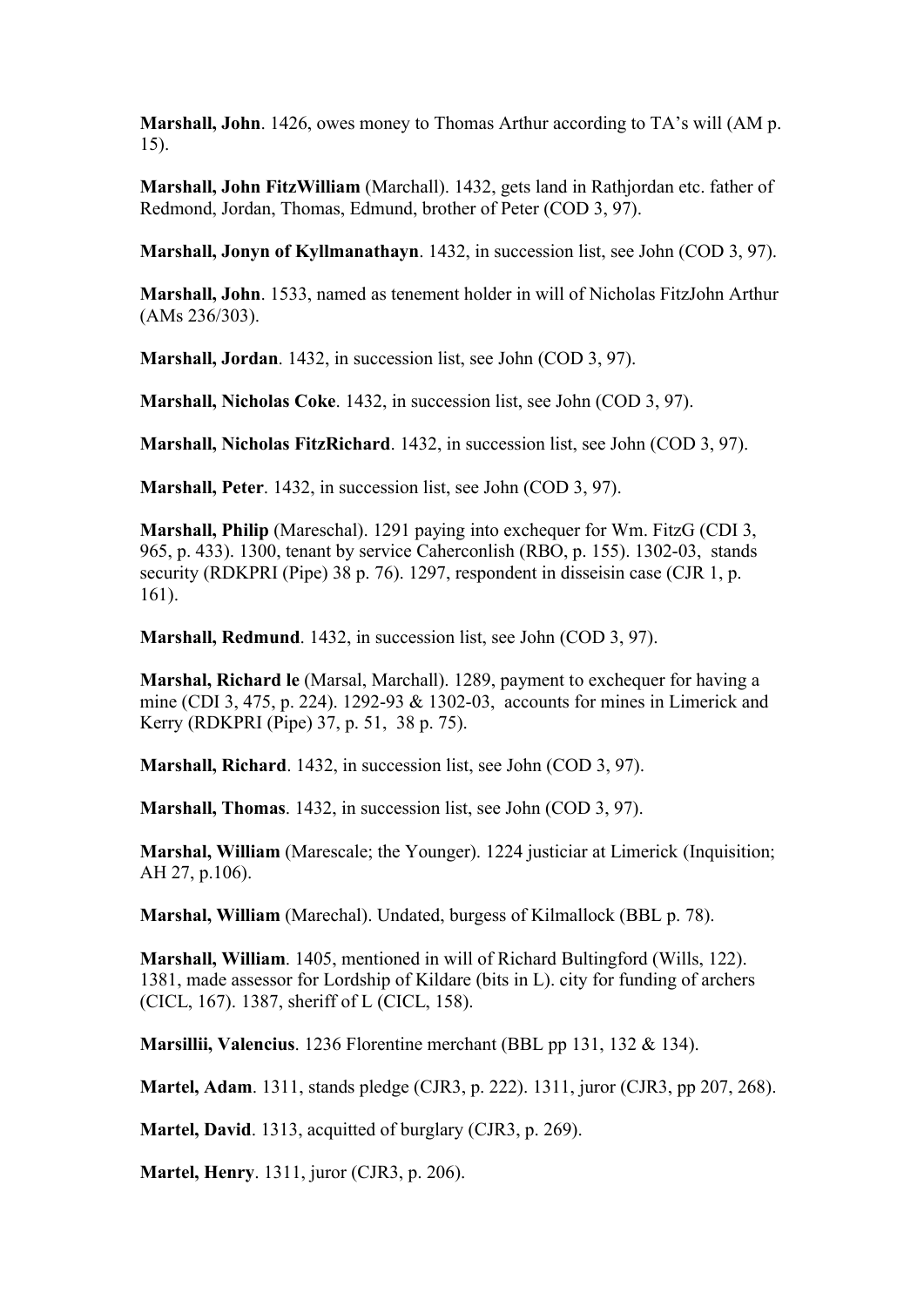**Martell, John**. 1426, receives bequest in Thomas Arthur's will. (AM p.17).

**Martel, Richard**. 1311, absent juror (CJR3, p. 207). 1339 tenant of Any, (RK, pp 107 113, 118).

**Martel, Thomas**. 1295, mainpernor for Roger de Lees (CJR1, pp 51-52). 1297, plaintiff in disseisin case (CJR1, p. 164).

**Martell, Thomas**. 1515, detainer of rectory of Kilflynn(CPR 20, 333)

**Martel, Walter**. 1311, juror (CJR3, pp 205, 206bis). 1313, juror (CJR3, p. 268). 1295, complaint against Adam de Goules upheld (CJR1, p. 2). 1297, respondent in disseisin case (CJR1, p. 164 bis). 1306, plaintiff and defendant in trespass case (CJR2, pp 307, 309).

**Martel, Walter FitzThomas**. 1313, robbery victim (CJR3, p. 269).

**Martel, William**, of Limerick. 1311, absent juror (CJR3, p. 203).

**Martin**, 1252, chaplain of Clonath. (BBL p. 13).

**Martin, Geoffrey**. 1321, juror for inquisition into Any (IEMI, No. 214).

**Martin, Henry**. 1300, witness to brawl (CJR1, p. 343). 1321, juror for inquisition into Any (IEMI, No. 214).

**Martin, John** (Martyn). 1288, juror for extent of Any manor (CDI 3, 459).

**Martin, John** (Martyn). 1295, mention in complaint v Roger de Lees, (CJR1, p.51).

**Martin, Richard**. 1304, juror re case about lands in Co. L (RBK No. 105). 1307, absent recognitor in disseisin case (CJR2, p.431). 1328-29, stands surety (RDKPRI (Pipe) 43 p. 16).

**Martin, Simon** (Martyn). 1311, stands pledge (CJR3, p. 222). 1313, juror (CJR3, p. 308).

**Martin, William**. 1222-50, quitclaims land to church (BBL p33).

**Mascall, William**. 1384, of Co. L.mainpriser (CICL, 9)

**Massyngham, William de**. 1307, parson of Aherlow, acknowledges debt (CJR2, p. 436).

**Mastall, William**. 1384, pledge of (COD 2, 271).

**Matheu, Maurice**. 1305, juror (CJR2, p. 134).1307, recognitor (CJR2, p.429). 1307 juror (CJR2, p. 516).1313, juror (CJR3, p. 311).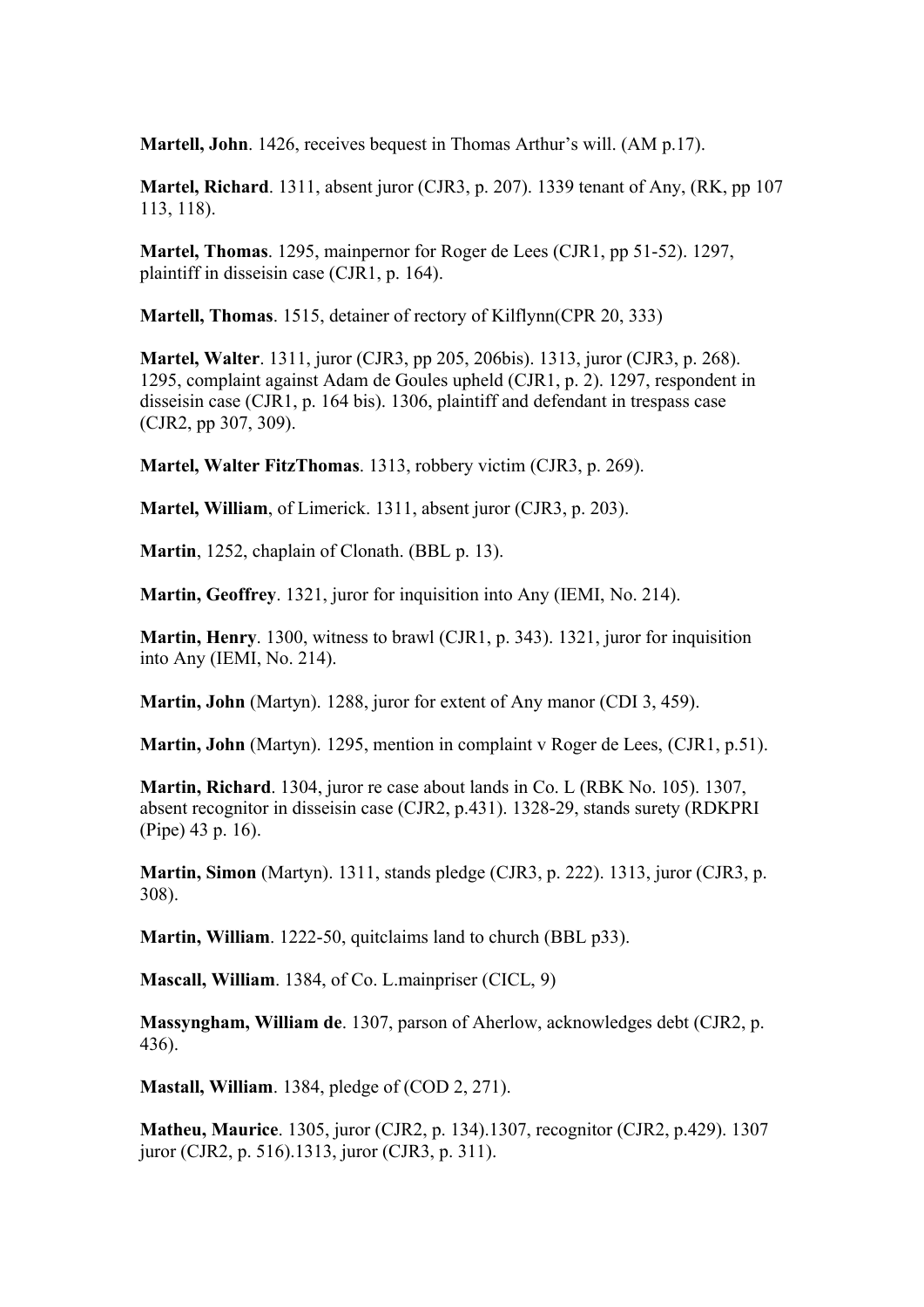**Mathew**, c 1260 parson of Ratheuesuer. (BBL p. 112).

**Mathry, Robert**. 1331 juror at extent of manor of Croom (RBK, No. 127).

**\*Matilda**. 1306, d. of Archdeacon, abducted by Adam FitzJohn Bretnagh at Kildimo (CJR2, pp 289, 505, 506).

**Matravers, John.** 1280 settlement between him and Roger Waspayl re manor of Rathkeale and land in Kilcolman and Loughill (CDI2, 1778; W1, 139). 1299, mainprises (CJR1, p. 294).

**Maughery, Henry**. 1297, juror (CJR1, p. 98).

**Mauleverer, Robert**. 1385, made justice to inquire into sedition (CICL, 203)

**Mauncell, John**, 1394, late chief sergeant of county, debts of (CICL, 54). 1391, Commission, by mainprise of Hugh Tracy and Nicholas White of co. Limerick, to John Yong of that county of custody of the lands that belonged to John Mauncell kt in Chaumpeneyestoun, co. Limerick (CICL, 22). 1394, late (CICL, 86).

**Mauncell, John FizJohn**, 1394, seeking lands taken for debts of John (CICL, 54, 86)

**Mauncell, Nicholas**, 1394, seeking lands taken for debts of John (CICL, 54, 86)

**Mauncell, Richard fitzNicholas**, 1394, seeking lands taken for debts of John (CICL, 54)

**Mautravers, John**. 1369 inquisition found he held Rathkeale (W1, 117).

**Maundeville, Philip.** 1375, representative of Ocarbry cantred (PC, p. 61).

**Maunger, Walter** (Monger). 1297, plaintiff (CJR1, p. 104 bis). 1311, acquitted of robbery (CJR3, p. 206). 1297, plaintiff in disseisin case (CJR 1, p. 150). 1313, stands pledge (CJR3, p. 305).

**Maunsell, Adam**. 1313, absent juror (CJR3, p. 304). 1298, juror for extent of Glenogra (CDI 4, 551).

**Maunsell, John**. 1298, held Cresdire, Kilgubban, Drastenagh and Caheras (W1, 93, W2, 175). 1307, complaint against (CJR2, p. 436).

**Maunsell, John** (Mauncel). 1328-29, stands surety (RDKPRI (Pipe) 43 p. 15).

**Maunsel, Robert** (Mansel). 1295 removed from chief serjeancy and restored (CJR1 pp 16 & 17). 1302-03, serjeant accounts for issues of land of abbot of May (RDKPRI (Pipe) 38 p. 75). 1295, sold serjeancy of Yoleger (CJR1 p. 18). 1295, not informed of court cases (CJR1, p. 27). 1295, serjeant to take security (CJR1 p. 39). 1295, serjeant of Tipp? (CJR1, p. 40). 1295, mainpernor (CJR1, p. 76). 1297, to be charged (CJR1 p.128). 1297, has levied (CJR 1, p. 147). 1299, chief serjeant (CJR1, p. 230). 1302, lands taken into King's hands (CJR1, p. 389, 446).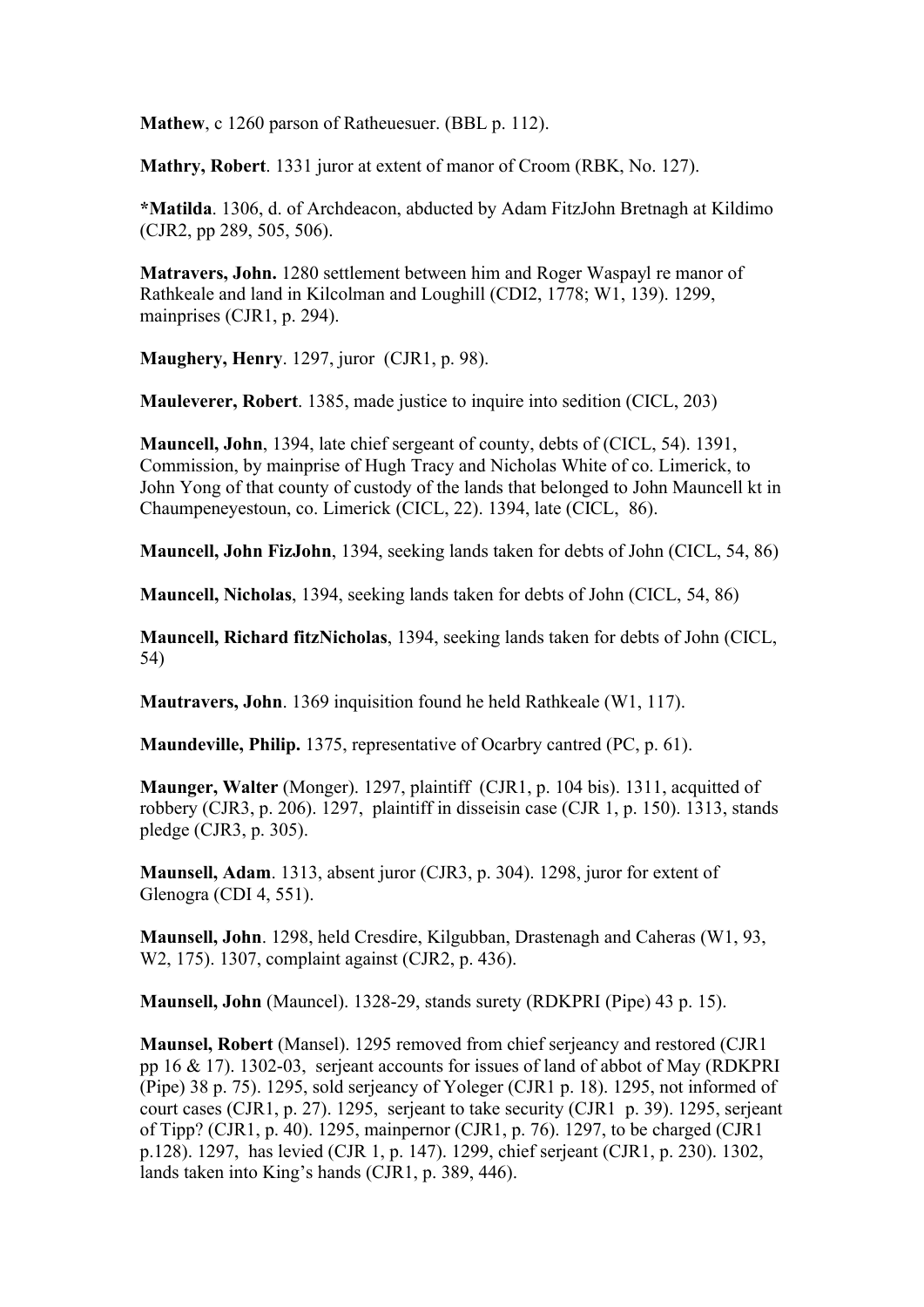**Maunsell, Robert** (Mauncelle). 1341, holding fees in de Multon manors (GR, p. 115).

**Maunsell, Simon** (Mauncelle). 1341, holding fees in de Multon manors (GR, p. 115).

**Maunsel, Thomas**. 1298, tenant of Glenogra (CDI 4, 551). 1302, lands taken into King's hands (CJR1, p. 389, 446). 1307, pledge in case re Newcastle (CJR2, p.395).

**Maunsell, Walter** (Wansell). 1254-55 sheriff of L, rendering accounts including wardship of Mmayncoud (CCMH p. 431).

**Maunsell, Walter** (Maunseyl). 1308, serjeant of late king; sheriff to levy on lands in county (CJR3, p. 58, 66, 114). 1313, chief serjeant of the County (CJR3, p. 305). 1317, suit against for dower on Beagh (W2, 141). 1318-19 serjeancy in kings hands until heir of age (RDKPRI (Pipe) 42 p. 18). 1305, chief serjeant accounting (CJR2, pp 8, 72, 74, 100, 143, 166). 1306, did not carry out command (CJR2, p. 206). 1306, serjeant (CJR2, p. 208). 1306, chief sergeant (CJR 2, p. 247, 259). 1317, held Ballingaddy manor (CICL, 134).

**Maunsell, William** (Mancel). 1317, dower in Iveruss claimed off (W1, 111). 1302-03 chief serjeant (RDKPRI (Pipe) 38 p. 76). 1302, lands taken into King's hands (CJR1, p. 389, 446). 1306, attorney of Walter Maunsell, deforced in Oconnell (CJR2, p. 208). 1307, late serjeant of king in county (CJR2, p. 437).

**Maunsel, William FitzRobert**. 1311, stands pledge (CJR3, p. 208). 1313, stands pledge (CJR3, p. 305).

**Maunsell, William** (Mancel). 1442, mention in will of Philip Russell; his servant received tenement in Greyfriars lane (Wills 122).

**Mautravers, John**. 1320-21, in list of knights fees in de Clare inquisition; Rathkeale (CIPM6, No. 275).

**Mautravers, Edward FitzJohn** .1334-35, holds Rathkeale (RDKPRI (Pipe) 44 p. 55). 1363, to get rathkeale which he had demised to his cousin John (FR7 p. 255).

**Mautravers, John**. 1299, mainprises (CJR1, p. 294). 1300, stands pledge (CJR1, p. 344).

**Mautravers, John** (Maltravers). 1361-2, the younger, inquisition of lands at Rathkeale (CIPM11, No. 137; IEMI, No 331).

**\*Max, Clarice**. 1288, tenant of Any manor in extent (CDI 3, 459). 1287, tenant of Any (IEMI, No. 61).

**May, Abbot of**. 1295, complaint v sheriff (CJR1, p. 49). 1307, his hatred of the Englsih tongue(CJR2, p. 351). 1307, brother Isaac abbot of and brother W (CJR2, p. 447-8).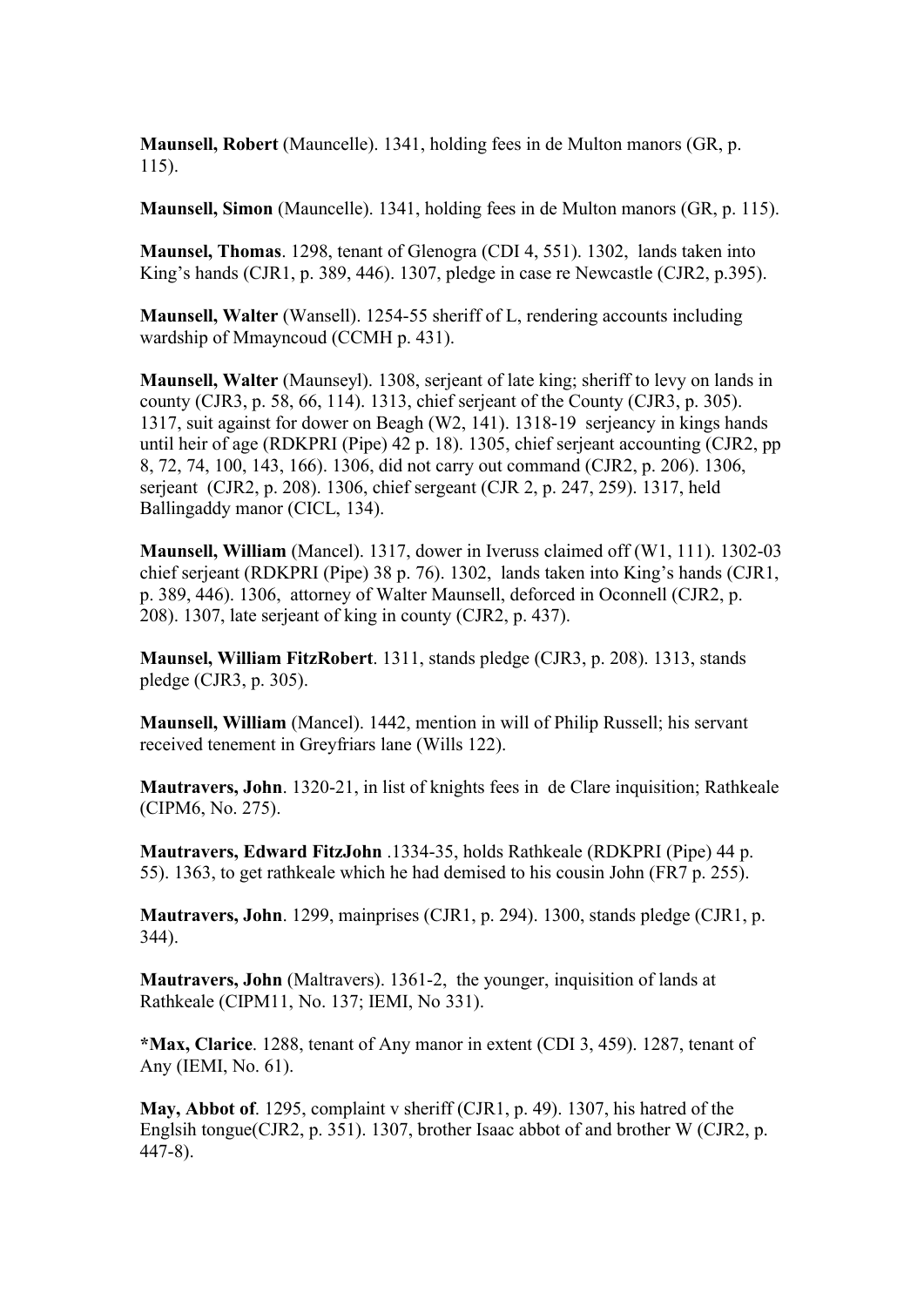**May, Roger** (Map, Mey). C 1200, charter witness (COD1, 19). 1216, citizen of Limerick, present at grant of 10 carucates to church (BBL p. 103). c1215-40 In witness lists (BBL pp 53, 55, 87  $& 101$ ). 1215-22, witness to charter of Bishop Edmund granting Omayl to John St John (CDI 1, 1812). 1224, witness at inquisition (Inquisition; AH 27, p.106). 1230-40 tenement holder in L (BBL p. 36). C 1240, tenant of Nicholas de Bretteville and witness (RHSJB 562). 1300, father of Johanna de Malmesbury (CJR1, p. 339).

**May, Thomas (Mey)**. Undated, burgess of Kilmallock (BBL p. 74).

**Maynard, John**. 1311, juror (CJR3, p. 215).

**Maynard, William**. Undated, burgess of Kilmallock (BBL p. 74).

**Mayou, Maurice**. 1297, finds Earl of Ulster not guilty of death of a Harald (CJR1, p. 121).

**Mayon, Sehan**. 1445, juror for inquisition at Tullybracky (BBL, p. 161).

**Mayow, Nicholas FitzMichael**. 1341, free tenant on manor of Athneasy (GR, p. 113).

**Mazoun, Adam le.** 1313, juror (CJR3, p. 306).

**Mazoun, Nicholas le**. 1313, juror (CJR3, p. 306).

**Meagh, Denis**. 1541, juror for dissolution of Dominicans at Kilmallock (EIMP, p. 211).

**Meaghe, George**. 1541, juror for dissolution of Dominicans at Kilmallock (EIMP, p. 211).

**Meagh, John**. 1410s, appointed to search for King's enemies in Co. (CICL, 126)

**Mecheachin, John**. 1458, former vicar of Shanagolden (CPR 11, p. 350).

**Mecheachayn, Philip**. 1427, late vicar of Kilmoylan ((CPR 7 p. 508).

**Medici, Laurence and Julian de**,1473, standing for Thomas Oronayn (A 59).

**Mellath, Martin**. 1295, killed by Irishman (CJR1, p.51).

**Meleg, William**. 1299 received debt owed (CJR1, p.267).

**Melizard, Francis** 1294, carrying money to exchequer (CDI 4, 130).

**Meneryk, Richard** (Meuryk). 1286, payment of fine to exchequer (CDI 3, 180, p. 84; 271, p.125; 309 p. 139, 371).

**Meranach, Aedh**. 1074, king of Ulidia possibly drowned at L (AFM).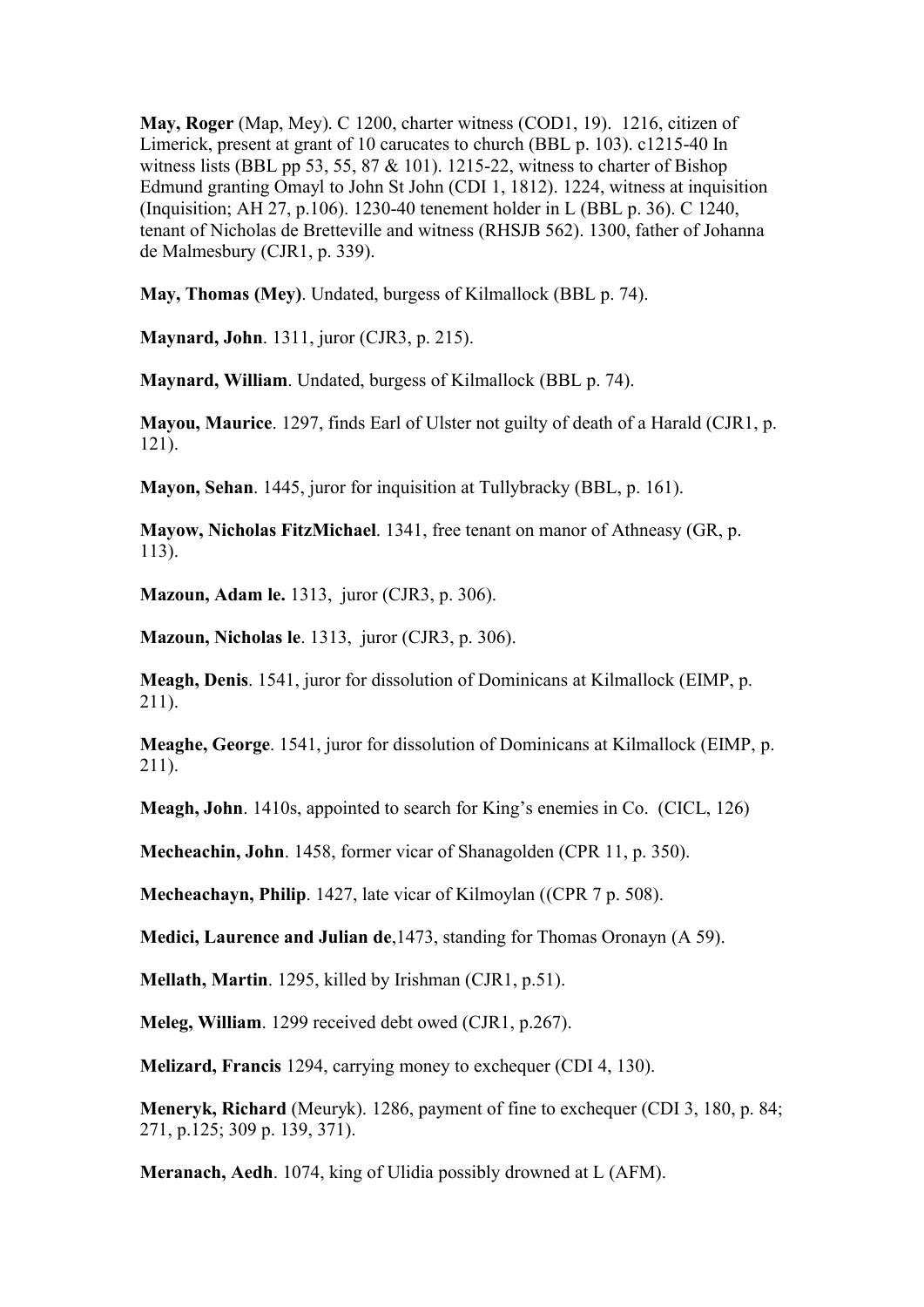**\*Mercer, Matilda la**. 1297, plaintiff in disseisin case, L city, m. Wm de S. Edward (CJR 1, p. 161).

**le Mercer, Nicholas**. 1286, pays issues of pools of L to exchequer (CDI 3, 215, p. 96). 1286, paying into exchequer for Wm Uncle (CDI 3, 251).

**Merchant, Walter**. 1292, fine to exchequer (CDI 1078, p.477).

**Merchant, Willian le** (Mercator). 1295, stands pledge (CJR1, p. 3). 1295, claims for slander, a hibernicus (CJR1 p. 18).

**Mereduc, Simon**. 1275, juror at inquisition into charter of L (CDI 2, 1181).

**Mereduk, John**. 1297, accused of disseisin (CJR1 p.131).

**Merlawyn, William**. 1297, mainpernor of John Hobbe (CJR1 p.128).

**Meuryk, Walter**. 1355 one of the electors of Thomas Daundon as sheriff (CICL, 74).

**Messager, Richard le**. 1290, essoigner of Agnes de Valence court case re. Manors of Adare etc. (CDI 3, 800).

**Mesintun, Stephen de**. C1200, charter witness (RHSJB 560).

**Michel, Geoffrey**. 1288, heir of, tenant of Any manor in extent (CDI 3, 459).

**Michel, Henry**. 1311, juror (CJR3, p. 204). 1321, juror for inquisition into Any (IEMI, No. 214).

**Michell, Henry.** 1377, appointed to hear cases in Co. Limerick (CICL, 24).

**Midanochi, Donald**, 1501 held vicarage of Kilmoylan (A 120).

**Milis, Geoffrey**. 1300, stands pledge (CJR1, p. 349).

**Miller, Adam** (Molindarii). C 1240, former tenant of Nicholas de Bretteville (RHSJB 562).

**Miller, David** (Molindario). C 1240, tenant of Nicholas de Bretteville (RHSJB 562).

**Miller, Philip** (Molendarii). Undated, burgess of Kilmallock (BBL p. 79)

**Miller, Richard**. 1311, absent juror (CJR3, p. 204). 1311, juror, stands pledge(CJR3, p. 205).

**Milliario, Andreas**. 1236, Italian merchant (BBL pp 131 bis & 134 bis).

**Milliarus, Romanus**. 1236 Italian merchant (BBL p. 134).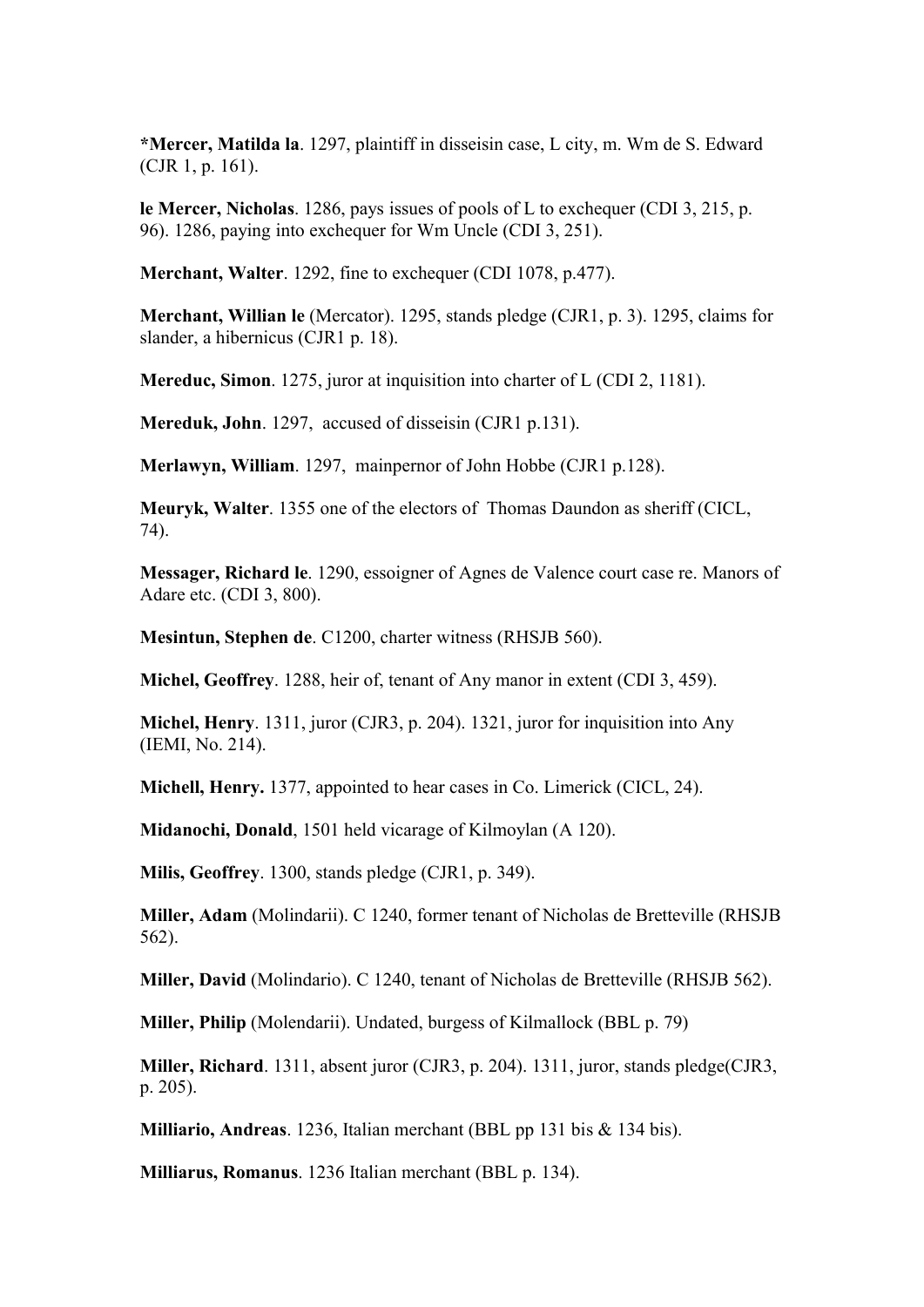**Milward, John**. 1339, tenant of Any (RK, p. 118).

**Miniter, Conan W**. 1222-50 witness list (BBL p. 52).

**Miniter, G.** 1230-40, witness list (BBL p 101).

**Miniter, Henry le**. 1225-50, guarantees not to disturb bishops land near Tomdeely (BBL p. 41). 1250-70 in witness list (BBL p. 42).

**Mineter, Patrick** (Myneter). 1296 in dispute in Caheravally (W1, 55).

**Miniter, Symone**. C1220 witness list (BBL pp54 & 86).

**Miniter, Siward** (Minetor). 1216 named as a citizen of L (BBL p. 103).

**Miniter, William**. C 1230? Witness list (BBL p. 43).

**Minor, Archibald le** (Minur). C 1240, tenant of Nicholas de Bretteville (RHSJB 562).

**Minor, Robert, le**. C 1240, tenant of Nicholas de Bretteville (RHSJB 562).

**Minor, Simon, le** (le Minur). C 1240, in witness list (RHSJB 562). 1260, citizen of L., grant to by Lord Edward (later Edward I) of Coonagh (CDI 2, 664).

**Minor, William le**. C 1240, in witness list (RHSJB 562).

**Mire, Hugh le**. 1300, convicted of trespass (CJR1, p. 344).

**Mitchell, John** (Mychele) 1437, witness list (NLI Ms. 41,673/3).

**Mivrey, John de, alias Ohonan** (Miwr). 1504 detaining can and preb of Tullabracky (CPR 18, 250).

**Mivrey, William de, alias Hohounyn**. 1500, detaining Tullabracky (CPR 17a, 486).

**Mody, Hugh**. 1355 one of the electors of Thomas Daundon as sheriff (CICL, 74).

**Mody, Brother Simon**. 1376, named in will of Martin Arthur as witness to oath (AM pp3-5). Bequest in will (AM p. 7).

**Mody, Thomas**. 1338, juror for inquisition taken at Cashel for Caherconlish (IEMI, no. 275). 1355 one of the electors of Thomas Daundon as sheriff (CICL, 74).

**Mol, William**. 1242, juror for inquisition of Castle Wilkin, manor of de Burgh (Dryburgh p. 57).

**Molur, William**. Undated, witness list re Kilmallock (BBL, p. 81).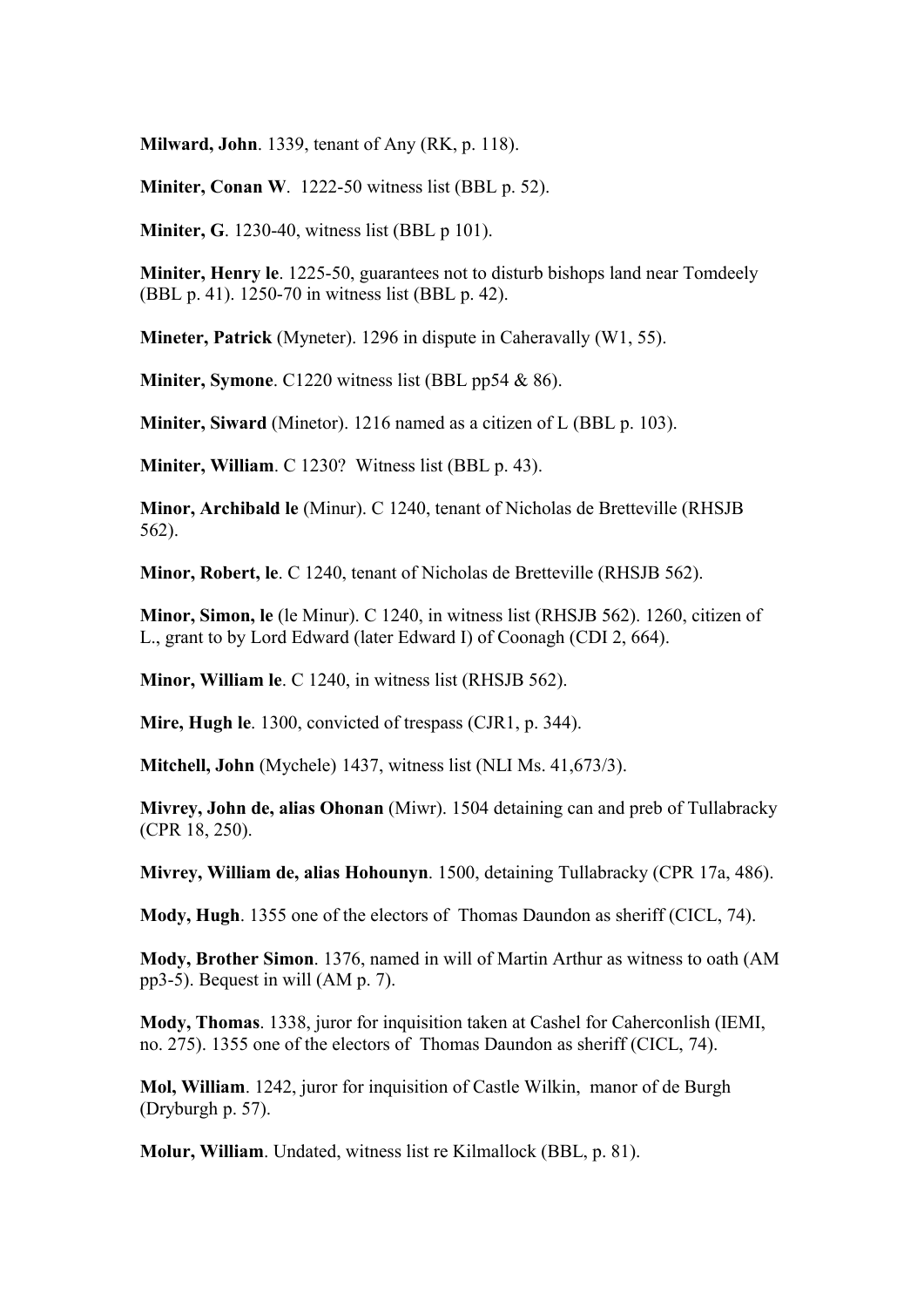**\*?Momal, Saryn**. 1311, juror (CJR3, p. 206).

**Monasternacallowduff, prioress of**. 1307, case of a horse on loan from (CJR2, p. 453).

**Moncel, Lord Robert**. 1270-80, witness list (BBL p. 39 & 104).

**Mones, William de** (Moenes). 1307, clerk, receives damages (CJR2, pp 449, 450, 452 bis).

**Monte, William de**. 1308, Italian merchant taking case (CJR3, p. 95, 96, 98, 99).

**Montibus, David de**. 1295, mention in case (CJR1 p. 38).

**Mor, Nicholas FitzDavid**. 1307 hanged for Robbery and death (CJR2, p. 516).

**Mora, Henry de**. 1295, complaint against (CJR1, p. 49).

**Mora, Hugh de**. 1300, in brawl (CJR1, p. 343).

**Mora, John de.** 1288, heir of, tenant of Any manor in extent (CDI 3, 459).

**Mora, John de, of Wirgedy** (Uregare). 1304, juror re case about lands in Co. L (RBK No. 105).

**Mora, Richard de**. 1300-01 witness to age of Gilbert de Clare (CIPM4, No. 54). 1302-03, for service (RDKPRI (Pipe) 38 p. 76).

**Mora, Symon de**. 1311, juror (CJR3, p. 206). 1295, accused of taking cloth (CJR1 p. 39).

**Mora, William de**. Pre 1207, witness (BBL p. 111).

**Mora, William de**. 1288, tenant of Any manor in extent (CDI 3, 459). 1321, of Jakestown, tenant at Any (IEMI, No. 214).

**Mordyn, John.** 1300, witness to extent of Caherconlish (RBO, p154).

**More, David**. 1300, absent juror (CJR1, p. 341).

**More, Brother John**. 1363. Preceptor of Knockainy and commissioner of peace. (Frame, AH 35, p. 19).

**More, John**. 1404, pledge for Thomas FitzJohn (CICL, 68).

**More, Nicholas de**. 1300, witness to extent of Caherconlish (RBO, p154).

**More, Roger de la**. 1300, mention in disseisin case (CJR1, p. 341).

**More, Roger**. 1361, juror at inquisition into Rathkeale (IEMI, No. 331).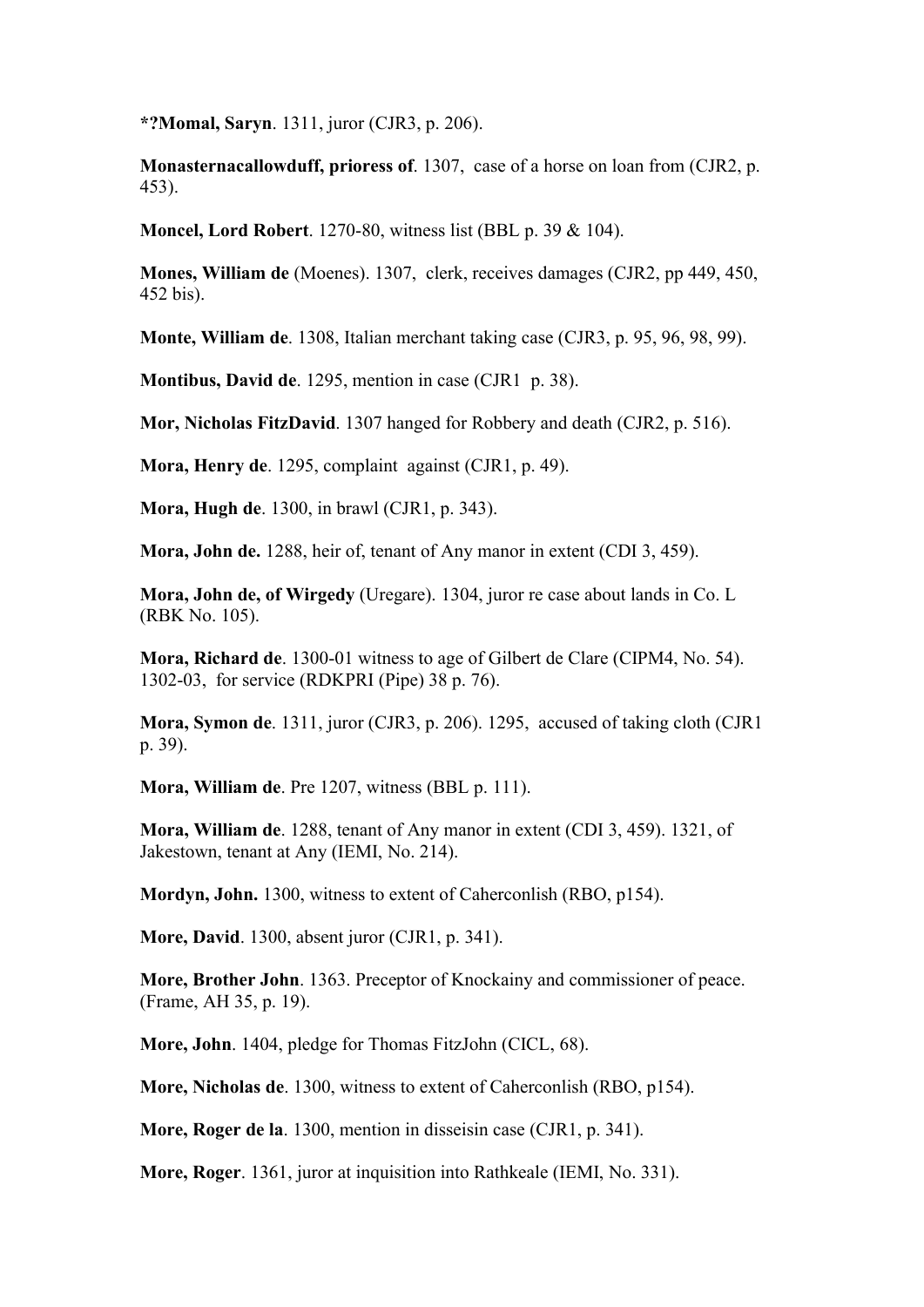**Moriagh, John.** 1420-21, collector for L. (PC, pp 178-9).

**Morice, John**. 1331, escheator of Ireland in Limerick for extent of manors of Croom, Corcomohide, Carrickittle, Grene & Esgrene and Adare & Castlerobert (RBK, No. 127, 128, 132, 133 & 135).

**Morthi, Nicholas**. 1486, canon of L, mandate to (CPR 14, p. 28).

**Mortimer, Hugh de**. C1209, witness to charter re Carrickittle (GR, p. 163).

**\*Morton, Geoffrey & Matilda**. 1306, executors of Robert de Bree (CJR2, p. 315).

**Mortun, William de.** 1291, witness list (BBL p. 70).

**Motyng, Abraham**. 1297, jury of 24 (CJR1, p. 98). 1307, fails to appear in disseisin case (CJR2, p.430, 432).

**Motyng, Geoffrey** (Moting). 1321, juror for extent of Mahoonagh (IEMI, No. 196).

**Motyng, Henry** (Motynger). 1257, in case v bishop re church of Nantinan. (BBL p. 18). 1282 part of panel and juror for inquisition into Limerick lands of John FitzThomas (CDI 2, 1912, pp 427 & 428). 1261, witness to inquisition on Shanid and Newcastle (AH Vol. 6, p. 295).

**Motyng, Henry** (Moting). 1307, defendant in withdrawn case re Golafreston (CJR2 p. 456). 1321, tenant named in inquisition into Askeaton (IEMI, No. 210).

**\*Motyng, Peter & Mabilla**. 1307, plaintiff in disseisin case, re Keppaghlyn (CJR2, p.430, 432). 1311, juror (CJR3, p. 214).

**Motyng, Thomas**. 1375, representative of Askeaton cantred (PC, p. 61).

**Motyng, William**. C1225-60, witness (BBL pp 35 & 83).

**Motyng, William**. 1307, fails to appear in disseisin case (CJR2, p.430, 432).

**Motyn, William**. 1421, juror for inquisition at death of E of Desmond (COD 3, 45).

**Mouner, Alexander le**. 1300, respondent in disseisin case; of L (CJR1, p. 338 bis).

**Mouner, John**. 1317, in suit re Ardagh (W1, 162). 1300, respondent in disseisin case; of L (CJR1, p. 338).

**Mouner, Robert le**. 1300, had received mill in Derrygalvan (CJR1, p. 339).

**Mouner, William le**. 1300, witness to brawl (CJR1, p. 343).

**Mouryk, Richard**. 1328-29, accounts for escape of prisoner (RDKPRI (Pipe) 43 p. 16).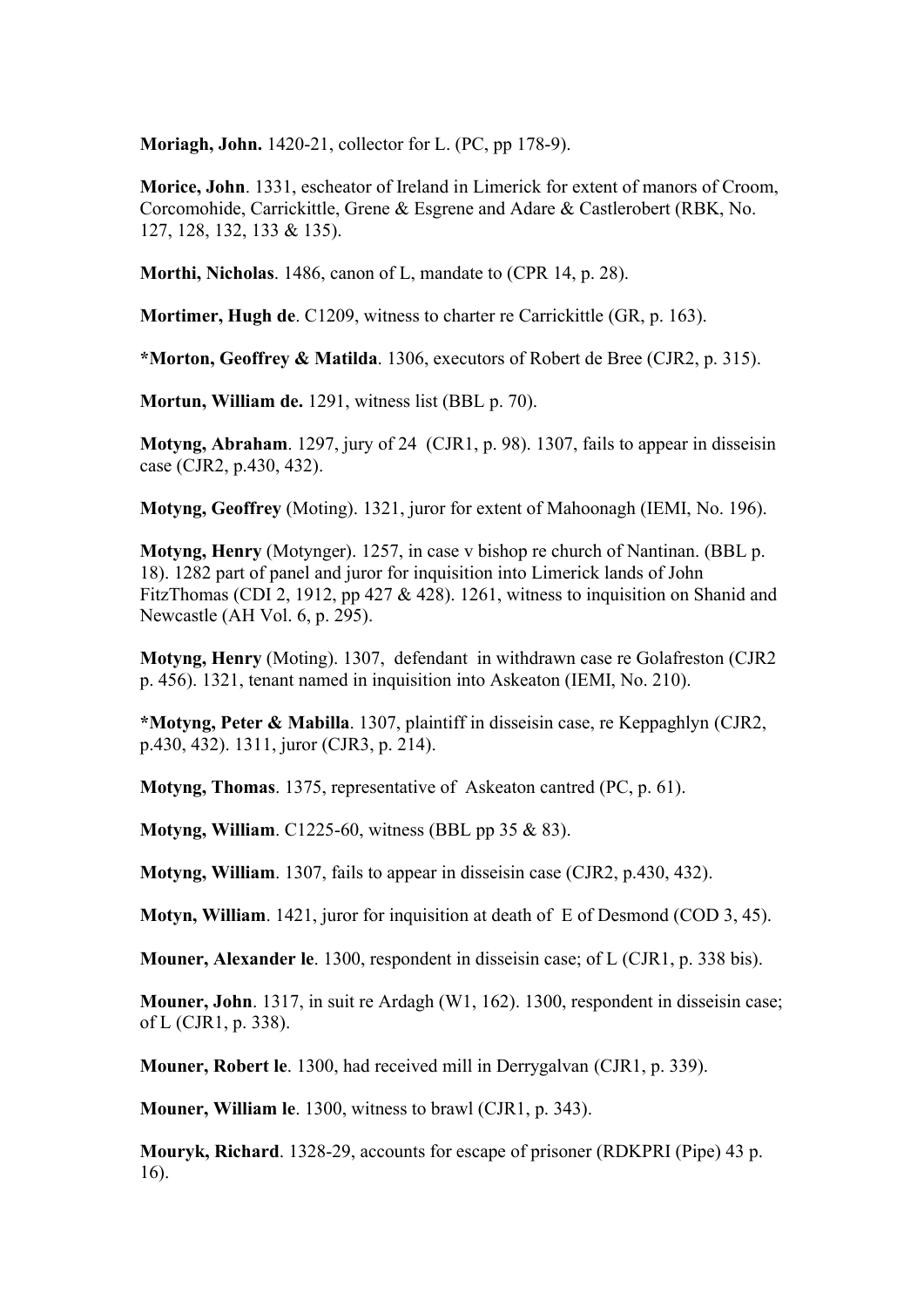**Moyagh, John**. 1338, juror for inquisition taken at Cashel for Caherconlish (IEMI, no. 275).

**Moyan, John**. 1337, tenant in Shanagolden\Loughill (BBL p. 159).

**Moyan, Richard**. 1337, tenant in Shanagolden\Loughill (BBL p. 159).

**Moyawe, Richard**. 1337, tenant in Clonshire (BBL, p. 157).

**Moyllach, James**. 1282, of Ballysiward, part of panel for inquisition into Limerick lands of John FitzThomas (CDI 2, 1912, p. 427).

**Moyne, John**. 1320-23, charter re Cahernarry (W1, 54).

**Moyne, Richard**. 1320-23, charter re Cahernarry (W1, 54).

**Moyn, Thomas**. 1415 appointed to inquire into seditions etc in Co. L (CICL, 125).

**Mucegros, John de**. 1260-73, sheriff of Limerick (RDKPRI (Pipe) 35, pp 40, 41 & 47; 36 p. 25). 1279-80 owing money to exchequer (RDKPRI (Pipe) 36, p. 51).

**Multon, Thomas**. 1398, given custody of weirs and Laxweir, with Thomas Dounsel (PR 1396-99, p. 459).

**Multon, Thomas de**. 1287-90, escheats account (RDKPRI (Pipe) 37, p. 36, 41). 1307 mentioned in disseisin case (CJR2 p. 435). 1321, tenant at Any (IEMI, No. 217).

**Multon, John de**, see Egremont.

**Mura, John de** (alias Oheoganayn). 1494, age 8-10 gets canonry and prebend of Tullabracky (CPR16, 931; A 113).

**\*Muriela,** 1306, daughter of Gunnora de Lexton; m. to Thomas Lengleis and Wm de Prendergast (CJR2, p. 286).

**Murchi, Nicholas** (Murti). 1482, canon of L, mandate to (CPR 13, p. 759). 1486 priest of L to get chancellorship of Cashel (CPR 15, 230).

**\*Muryagh, Joan**. 1426, wife of Thomas Arthur (AM p.17).

**Mutheyl, James** (Mothyl). 1458, detaining canonry and preb. of Tullabracky (CPR 11, 354). 1469 has detained Tullabracky for 14 years (CPR 12, p. 340). 1470 detaining T  $(A 55)$ . 1472 detaining T, now 18 years (CPR 13 p. 349).

**Muryagh, John og**. 1426, receives bequest in Thomas Arthur's will. (AM p.17).

**Myagh, Anselm** (Myaugh). 1320 case re Tankardstown (W1, 238). 1306, juror for inquisition on Knytheston (CJR2, p. 286). 1307, accused in disseisin case (CJR2, p.431). 1307 assaulted brother Walter (CJR2 p. 436).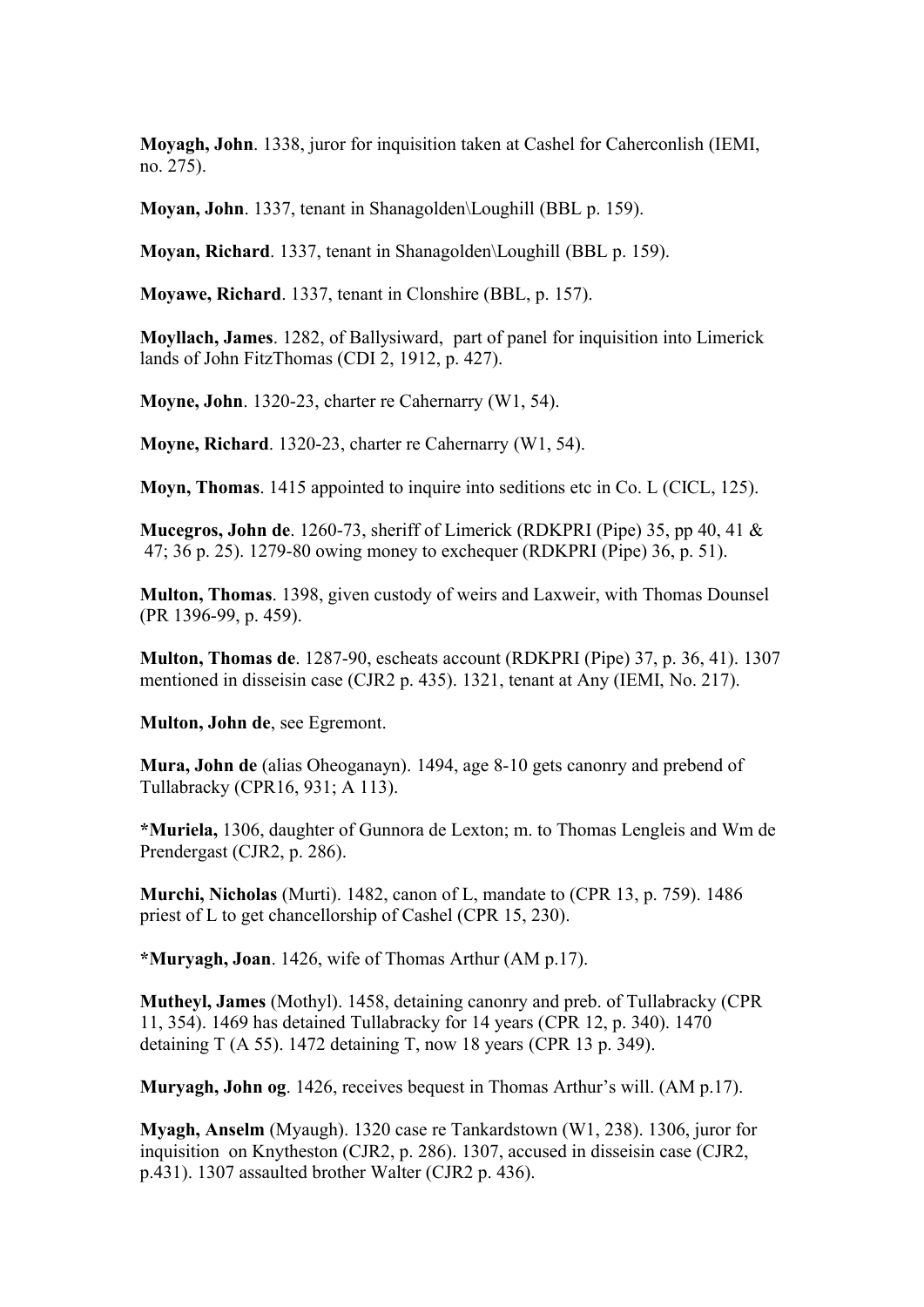**Myagh, Henry**. 1297, plaintiff v abbot of Owney (CJR 1, p. 132).

**Myagh, Richard**. 1307, mention in disseisin case (CJR2, p.432).

**Myagh, Roger**. 1313, fined for receiving felon (CJR3, p. 306).

**Myagh, Simon** (Miehagh) 1405, mentioned in will of Richard Bultingford, possibly Cork man (Wills, 121).

**Myagh, Thomas**. 1307 pledge in assault case (CJR2 p. 436). 1320 case re Tankardstown (W1, 238).

**Myagh, Walter** (Miagh). 1299, an impartial hand (CJR1, p. 297). 1307 assaulted by brother (CJR2 p. 436). 1300, case v. serjeant (CJR1, p. 342).

**Myagh, William** (Miagh). 1487, clerk of L, first fruits of Kilmallock (A 98)

**Myagh, William FitzRichard**. 1307, accused in disseisin case (CJR2, p.432).

**Myagh, William, de Rossagh** (Miagh). 1375, representative of Fontimkill cantred (PC, p. 61).

**Myath, Andrew** (Miath). 1286-89, payment for visne released, to exchequer (CDI 3, 180, p. 84; 271 pp 123 & 125; 309; 275, p. 224).

**Myer, Brother Maurice**. 1426, reader of Franciscans, receives bequest in Thomas Arthur's will. (AM p.17).

**\*Mylys, Mariota**. 1376, left bequest in will of Martin Arthur (AM p. 7).

**Myne, Tyrdolagh**. 1314, makes fine (CJR3 p. 313).

**Myneter, David Do**n. 1311, juror (CJR3, p. 214).

**Myneter, Patrick le**. 1295, stands pledge (CJR1, p. 58). 1295, serjeant of King to keep watch on Shanagolden church (CJR1, p. 72).

**Myneter, Peter** (le Mynetier). 1307, absent recognitor in disseisin case (CJR2, p.429). 1307, absent juror (CJR2, p. 453). 1311, juror (CJR3, p. 214).

**Mynour, John FitzGilbert**. 1361, juror at inquisition into Rathkeale (IEMI, No. 331).

**Mynour, Nicholas**. 1361, juror at inquisition into Rathkeale (IEMI, No. 331).

**Mynour, William le**. 1313, absent juror (CJR3, p. 306).

**Mynour, William le.** 1313, provost of Adare. (CJR3, p. 310).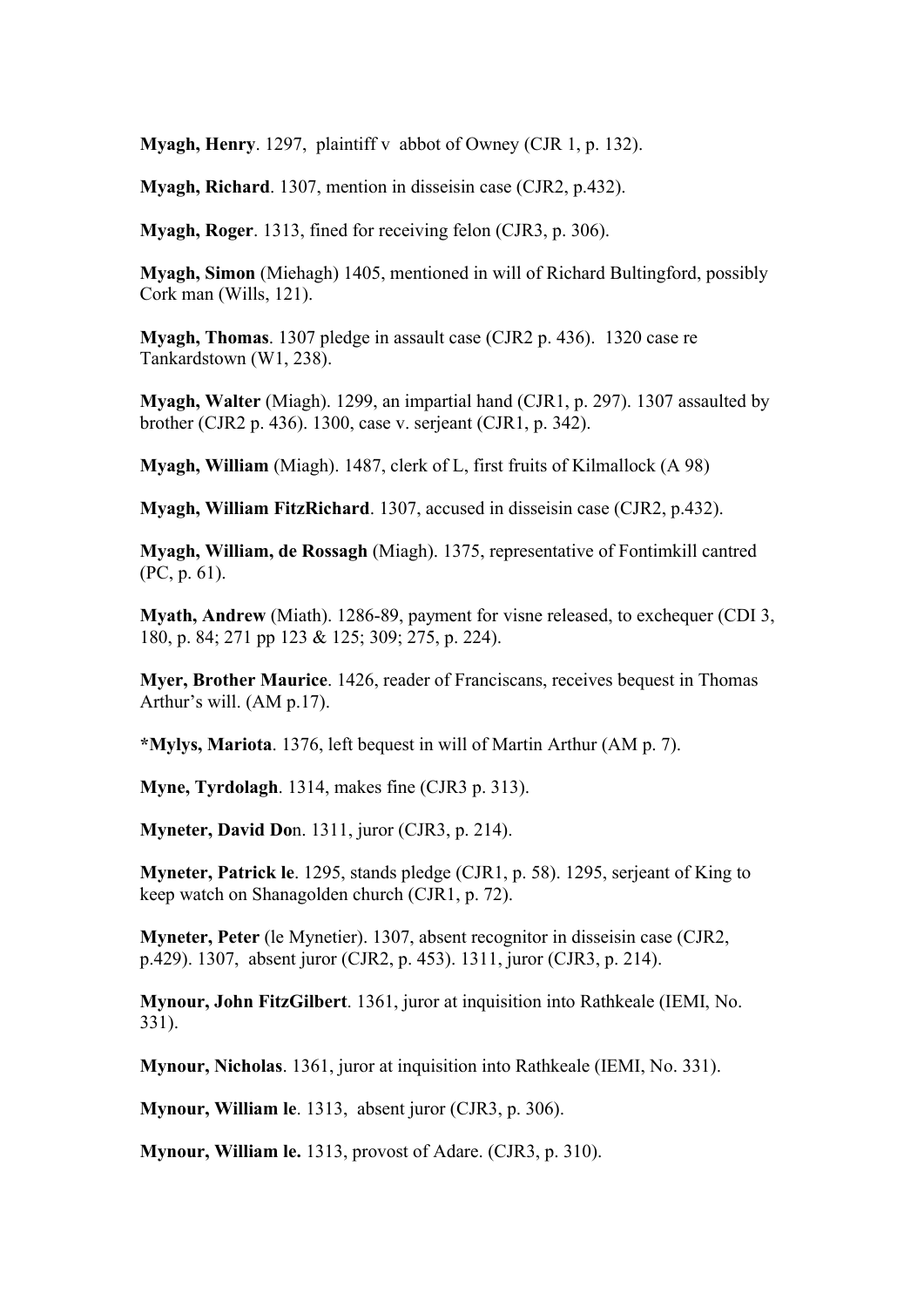**Mynour', William**. 1331, juror for extent of manor of Adare and Castleroberts (RBK, No. 135).

## N

**N**. 1222-50, chancellor, in witness lists (BBL pp 69 & 142).

**N**. 1222-50, clerk, in witness list (BBL p. 53 & 101). See also Nicholas?

**\*Naas, William & Eva** (m. 1st Philip de Braose) **de.** 1199, receives burgage, and knight's fees in Co. Limerick (CDI 1, 94; GR p. 163). C1209, granted Carrickittle and Kyldruman by William de Brewys (Braose) (GR, p. 163). C1225 grants Carrickittle to son Maurice (GR, p. 163). 1219-20, pay fine for manor of Grean (Calendar State papers, Carew Howth, p.414; CDI 1, 962).

**De Naas, Maurice**. 1225, granted Carrickittle (GR, p163).

**Naghtone, John**. 1420-21 collector of subsidy for L (PC, p. 135)., John.

**Nagle, Patrick** (Nagyll) 1426 1426, owes money to Thomas Arthur according to TA's will (AM p. 15).

**Nagle, William** (Rangil, Rogill Nagill), 1513 & 14, canon, mandate to (CPR 20, 142, 229, 237, 263 & 264). 1513 see note to CPR 20, 144.

**Nahs, Robert de**. 1307, absent juror (CJR2, p. 453).

**Nangle, Alan de** (Nongle). 1299 tenant, gavellor, of Maynwyr (Monagay?) (CDI 4, 551).

**Nangle, Edmund** (Nangall). 1401, bequest in Thomas Balbein's will (AM).

**Nangle, John** (Nangel). 1405, mentioned in will of Richard Bultingford (Wills, 122). 1445, mention in will of Geoffrey Galwey (Wills 123).

**Nangle, Patrick** (Nangyll). 1425, named as owing goods to John Arthur in JA's will (AM p.11).

**Nangle, Robert**. 1435 citizen of L, to inquire into treaon etc. (CICL, 89). No date, bailiff, writ to, excommunicate (CICL, 39)

**Nangle, Thomas de**. 1307, attorney (CJR2, p. 386).

**Nangle, William** (Nangill). 1482, reaffirming right to canonry and preb of Kilpeacon (CPR 13, p. 794).

**Nas, Stephen**. 1295, attorney? (CJR1, p. 75).

**Nasshe, Adam de**. 1307, withdraws case re Golafreston (CJR2 p. 456).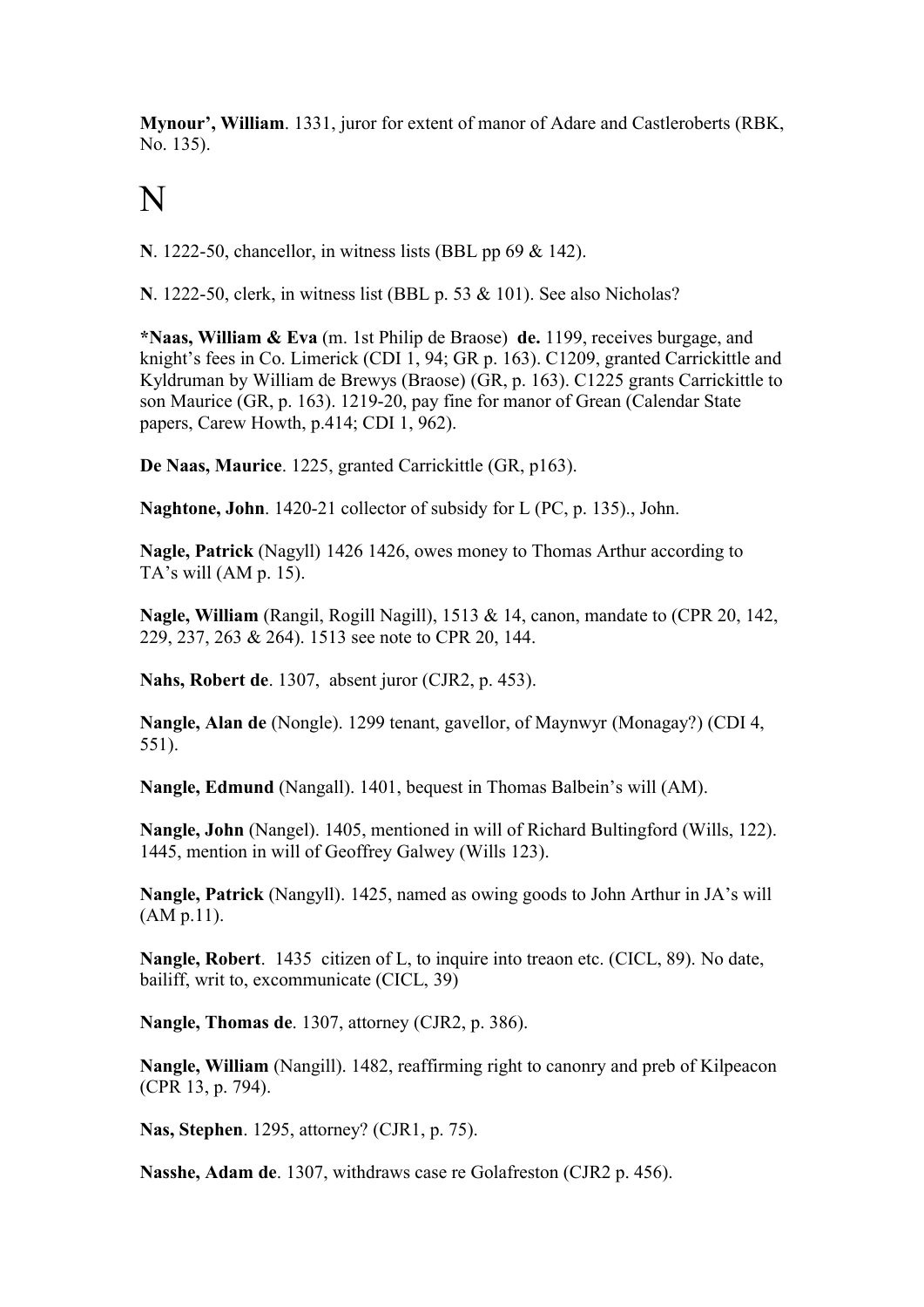**Nasche, John de**. 1313, juror (CJR3, p. 306).

**Nasche, John**. 1421, juror for inquisition at death of E of Desmond (COD 3, 45).

**Nasse, John**. Undated; rental of St Mary's house (SA,120).

**Nasshe, Philip de**. 1337, tenant in Shanagolden\Loughill (BBL p. 159).

**Nasshe, Thomas de**. 1313, juror (CJR3, p. 309).

**Nasse, John de**. 1295, complaint v sheriff (CJR1, p. 40). 1295, mention in complaint v Roger de Lees, (CJR1, p.51). 1306, attorney in trespass case (CJR2, p. 307).

**Nasse John FitzWilliam de**. 1295, mention in case (CJR1, p. 50).

**Nasse, Robert de**. 1305, juror (CJR2, p. 134).

**Nasse, William de**. 1295, complaint v sheriff (CJR1, p. 50). 1295, mention in complaint v Roger de Lees, (CJR1, pp 51-52). 1295, stands pledge (CJR1, p. 58).

**Nasse, William FitzWilliam de**.1295, indicted (CJR1, p. 50). 1295, pardon to (CJR1, p. 58).

**\*Naungle, Agnes de**. 1313, murder victim. (CJR3, p. 267).

**Naungle, Alan de**. 1321, tenant of Corcomohide (IEMI, No. 201).

**Naungle, David**. 1375 felonies in Co. L (CICL, 200).

**Naungle, Peter de**. 1307, case re a horse (CJR2, p. 358).

**Naungle, Richard.** 1391, pardoned for sedition (CICL, 17)

**Nayshe, Richard**. 1348, juror for inquisition into Mahoonagh (IEMI, no. 292).

**Neel, David**. 1340, charter witness re Kilmallock (Gentleman's Magazine 1862, p. 560).

**Neel, Gerald** (Neal). 1307, recognitor (CJR2, p.429).

**Neel, Hugh.** 1340, charter witness re Kilmallock (Gentleman's Magazine 1862, p. 560).

**Neel, John**. 1295, debts of (CJR1, p. 49).

**Neel, Robert**. 1328-29, stands surety (RDKPRI (Pipe) 43 p. 16).

**\*Netterville, Lucas and Agnes de**. 1324 claim dower on Kilteely (W1, 340).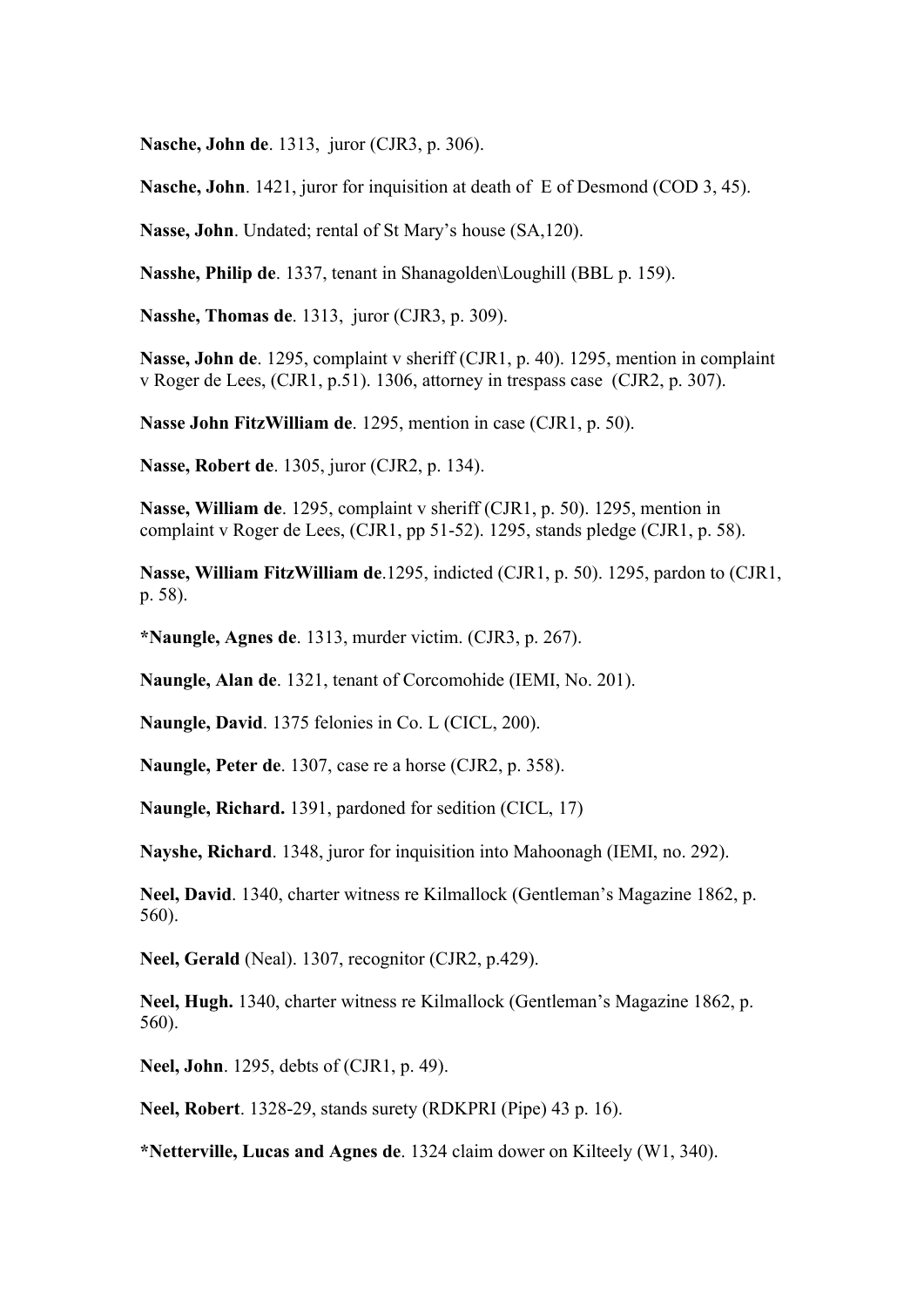**Nettrevill, Nicholas**. 1300, opposes grant of wreck to sheriff Devenish (CJR1, p. 340).

**Newtown, Roger de** (Nova Villa). 1242, juror for inquisition of Esclon manor of de Burgh (Dryburgh p. 56).

**Neyl, John** (Nel). Undated, burgess of Kilmallock (BBL p. 74, 75). Undated, witness list (BBL, p. 79, 81, 82).

**Neyl, Master Robert**. Undated, burgess of Kilmallock (BBL p. 74, 77, 78).

**Neyr, Laurence le**. 1300, witness to extent of Caherconlish (RBO, p154).

**Neyrun, Thomas**. C1240-60 canon of L, in witness list (BBL pp 87 & 88). 1243, master acting as agent of bishop (BBL p.97). 1258, quitclaim of the farm of Clun, as formerly held by (BBL p. 101).

**Nicholas**. Undated, chancellor of L., in witness list (RAST, p. 241).

**Nicholas**. Temp. bishop Edmund, chancellor (H.C. Maxwell Lyte ed. Descriptive Catalogue of Ancient Deeds, Vol 4. (1902) A10161).

**Niger** see Black

**Noe, Maurice de la**. Mid 15th., merchant of St Brieuc victualling L. (O'Brien pp 44 & 47).

**Noly, William jnr**. 1341, cottager in Athneasy (GR, p. 113).

**Nongyll, Robert**. 1430, citizen of L. appointed to enquire into church (CICL, 32).

**Nordryn, James** (Nordrue). 1313, juror (CJR3, pp 305, 307).

**Nordryn, John**. 1313, juror (CJR3, p. 307).

**Norex, Maurice** 1446, standing for Malachi O Comfy re Ballingarry (A, 37)

**Norfolk, Robert, FitzWilliam de**. 1222-70, homage to bishop for land in Mungret (BBL pp 86, 88 & 89).

**Norrach, Geoffrey FitzWilliam le**. 1295, stands pledge (CJR1 p. 17).

**Norragh, J. de**. 1283, suit re Caherelly (W2, 50).

**Norreys, John**. 1346, juror on inquisition into advowson of Aherlow (GR, p. 117).

**Norreys, Reginald le**. 1295, not guilty of burglary(CJR1, p. 3).

**Norreys, Thomas**. 1315, takes cattle from Luddenbeg in war v Bruce (W1, 326).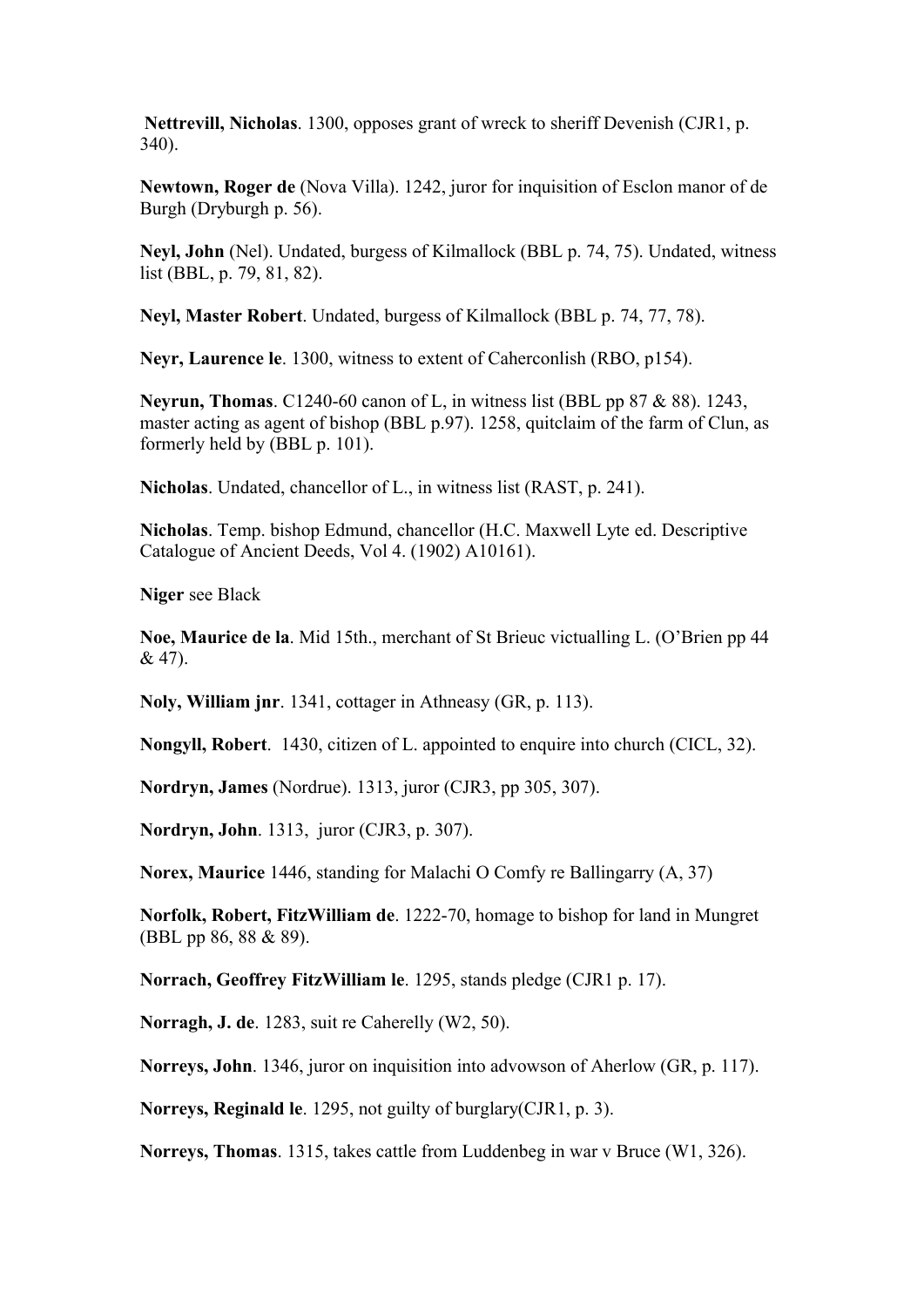**Northerne, Adam**, of Mungret. 1297, respondent (CJR1 p.128).

**Northerne, David FitzJohn** (Northirne) of Balysiward. 1297, plaintiff, minor, son of John, brother of John (CJR1 p.128).

**Northerne, John**. 1297, will of; uncle of Roger FitzThomas, father of john and David (CJR1 p.128).

**Northerne, John FitzJohn** (Northirne) of Balysiward. 1297, plaintiff, minor, son of John, brother of David (CJR1 p.128).

**Northeryn, Robert.** 1314, stands pledge (CJR3 p. 313).

**Northewich, Ralph de** (de Norwich). Mid 13<sup>th</sup>, quitclaims his claims in Mungret to bishop, uncle of same name (BBL p. 42). 1215-22, witness to charter of Bishop Edmund granting Omayl to John St John (CDI 1, 1812).

**Northyn, Richard**. 1390-1400, mention in life of John Martin Arthur ((AMs 248/335 dorso).

**Northue, Thomas de**. 1295, pledge (CJR1, p. 48).

**Northyn, Walter**. 1414, deceased minister of Trinitarians Adare (CPR 6, p. 397).

**Notour, John le**. 1300, FitzJohn, disseisin case re Kilpeacon (CJR1, p. 341).

**Nova Villa, Roger de**. 1240, juror at inquisition into Esclon (IEMI No. 1).

**Notte, Henry**. 1420-21 collector of subsidy for L (PC, p. 135).

**Nottingham, Alexander de** (Notyngham). 1253-57, itinerant justice at L, (BBL pp 12, 14, 17, 18 bis, 21, 23, & 24).

**\*Nurse, Sarah**. 1291, escaped prisoner (CDI 3, 1020 p. 457).

**Nynche, Philip de**. 1310, juror for extent of manor of Athlacca (RBK, No. 136). 1313, to answer for chattels (CJR3, p. 305). 1300, disseisin case re Balygillegan (CJR1, p. 341).

## O'

**Oachaerna , Denis**. 1400 to be deprived of canonry and preb. of Ardcanny (CPR 5, p. 315 bis, also p 468).

**Oballan, Philip**. 1313, hanged for robbery (CJR3, p. 267).

**Obarcell, David**. 1302-03, owes money (RDKPRI (Pipe) 38 p. 75).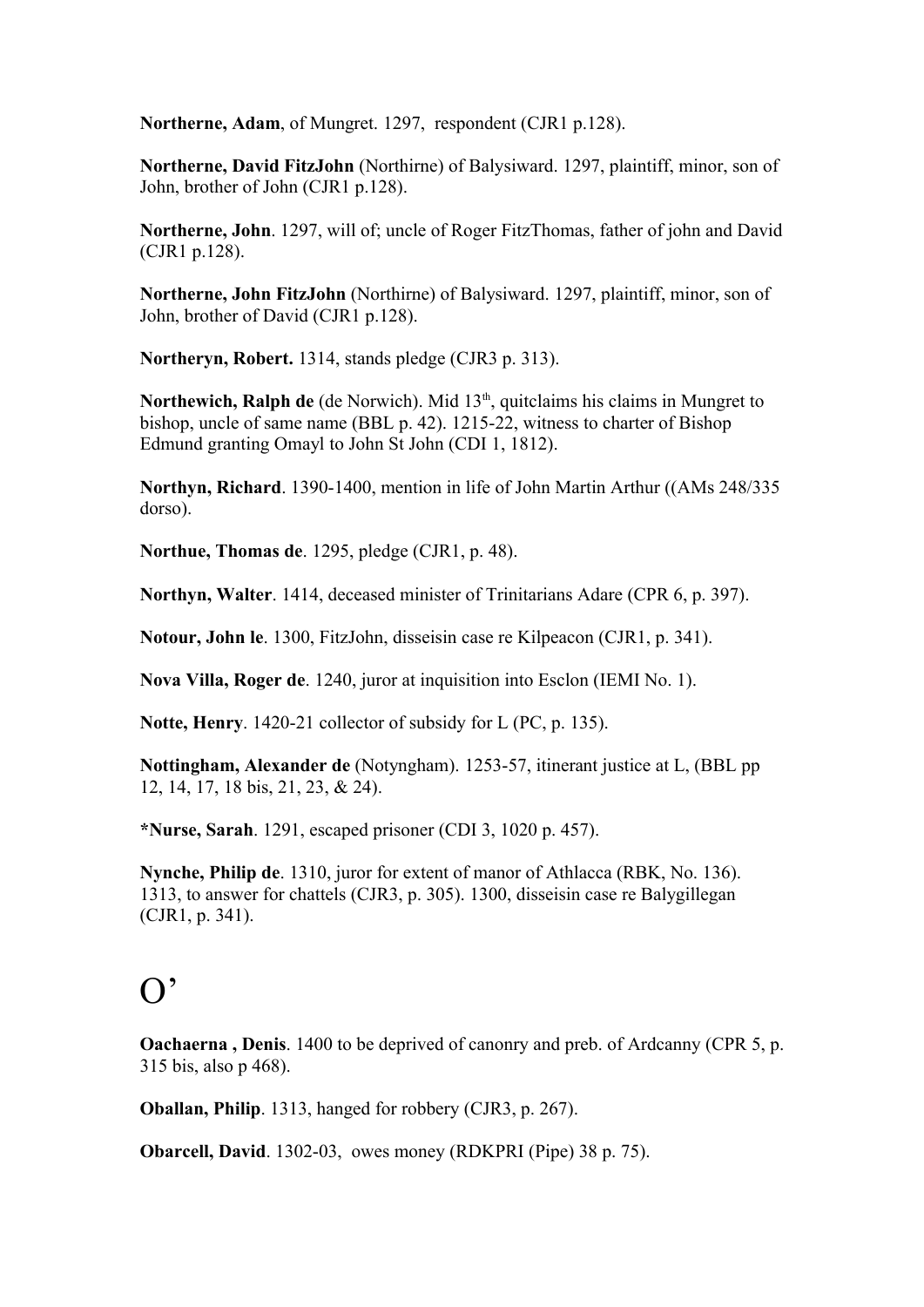**Obarey, Dermit**. 1475 detaining rectory of Derrygalvin(CPR 13, p. 30).

**Obarre, Denis.** 1431 bull re Kilmurry (A 25).1444, canon of L, mandate to (CPR 9, p. 507).

**O Barryth, Cornelius**. 1426, receives bequest in Thomas Arthur's will. (AM p.17).

**O bathan, William FitzJohn** of. 1295, mention in complaint v Roger de Lees, (CJR1, p.51).

**Obeggane, Thomas**. 1447, juror for inquisition at Tullybracky (BBL, p. 161).

**Obochane, For**. 1447, juror for inquisition at Tullybracky (BBL, p. 161).

**Obochane, Goy**. 1445, juror for inquisition at Tullybracky (BBL, p. 161).

**Obregayn, Alan**. 1460, vicar of Killagholehane (CPR 12 p. 83).

**Obrenan, John**. 1311, servant of David Appilgard (CJR3, p. 208).

**Obrenan, William**. 1341, free tenant in Lickadoon (GR, p. 114).

**Obrenayn, David**. 1474, canon of L, mandate to (CPR 13, p. 30).

**O Bridan, John**. 1313, acquitted of robbery(CJR3, p. 269).

**O'Brien, Anyn** (Obryn). 1311, robbed of a horse (CJR3, p. 204).

**O'Brien, Bernard** (Ybryayn). 1464, receives canonry and preb. of St Munchin's (CPR 12, 398; A 47). 1466 falsely claiming St Munchin's (CPR12, p. 483).1469, named as former holder of prebend of St Munchin's (CPR 12, p. 690).

**O'Brien, Bren Roch** (Obbren; roth). 1275 mention of war against (CDI 2, 1181). 1279-80 owing money to exchequer (RDKPRI (Pipe) 36, p. 51).

**O'Brien, Brian**. 1331 and many felons have laid waste manor of Grene and Esgrene (RBK, No 133). 1332, mentioned as outlaw (PC, p. 11).

**O'Brien, Conor**. 1253, complaining of actions of King's representatives in Thomond and at county court of L (CDI 2, 272). 1260-61owing money to exchequer (RDKPRI (Pipe) 35, p. 41).

**O'Brien, Connechor**. 1295, against king's peace (CJR1, p. 4).

**O'Brien, Conwor.** (Obren). 1306, Agnes de Valence takes case against re theft in Esgren (CJR 2, pp 246, 281, 318).

**\*O'Brien, Denis (Obyeyn)** & **MicMahana, Una** (d. of Thady). 1447, permission to marry within related degrees (CPR 10, p. 361).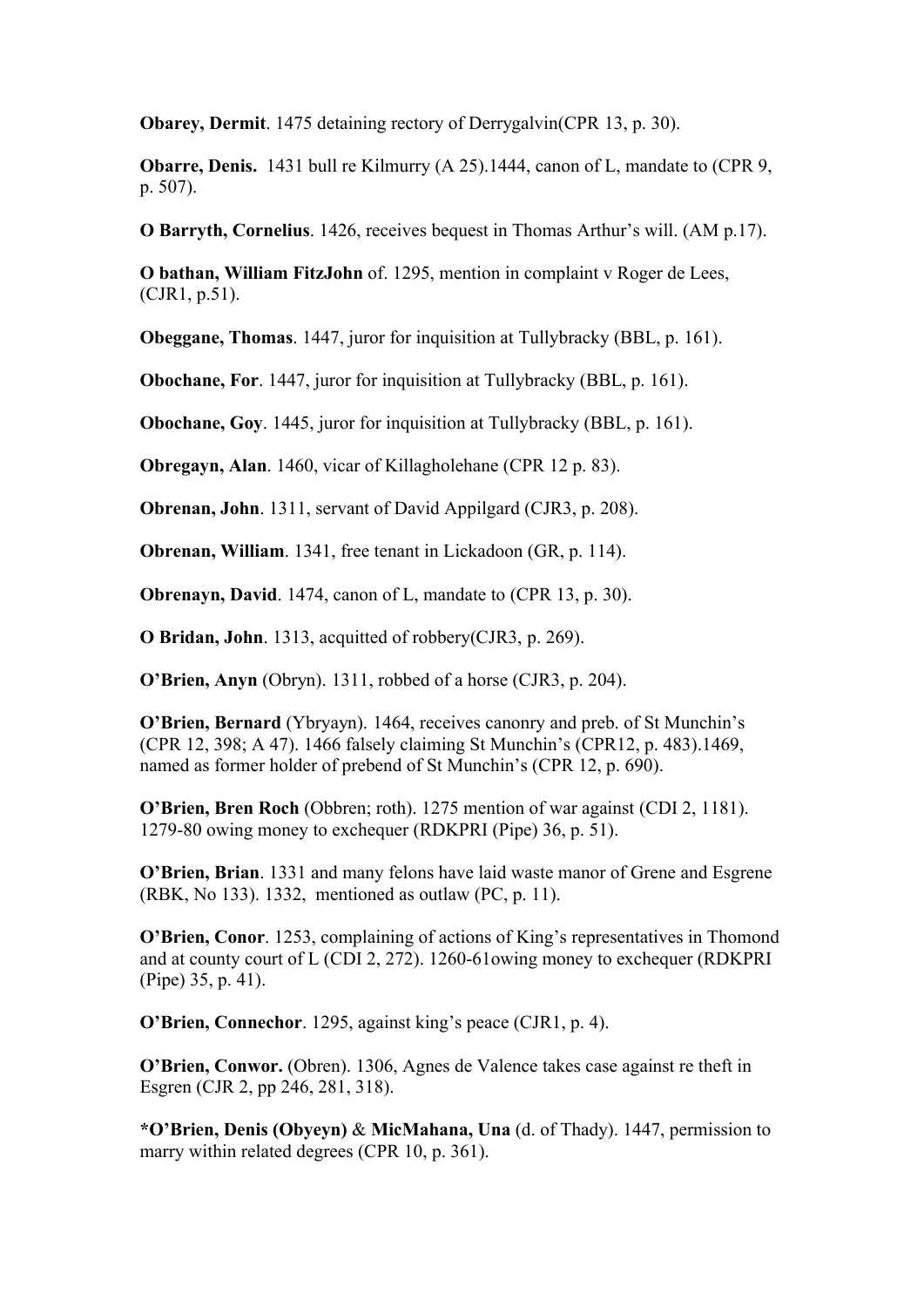**O'Brien, Dermit** (Obreyn). 1476 first fruits for canonry and preb of St Munchin's and treasurership (A 75, 76 & 78). 1477, missing bull re treasurership (CPR 13, p. 899). 1482, detaining treasurership of L (CPR 13, p. 113). 1497, gets canonry and preb , together with vicarage of St Munchins (CPR 16, 735).

**O'Brien, Donal**. King of Limerick. 1180-85, charters to Kilcooley and Holy Cross (COD 1, 4 & 5). Documents relating to donation of patronage of Corcomohide church to Cathedral (BBL pp 102, 105 & 107). 1176 drove English from L (AFM). C1175, prince of L. (Expug, p. 149).

**O'Brien, Donat**. 1428, priest of L detaining in Killaloe (CPR 8, p. 5).1428 not promoted at Rathronan (A 16)

**O'Brien, Donat**. 1496, cleric of L to have canonry of Galbally in Emly (CPR16, 738).

**O'Brien, Doneghuch** (Obren). 1308, chief of Thomond in dispute with city. (CJR3, p. 2)

**O'Brien, Donough, Ara**. 1502, died, lord from Adare to L. (AFM; W1, 70).

**O'Brien, Douenald** (Obren). 1295, against king's peace (CJR1, p. 4). 1295, said to have stolen from vicar of Corcomohide (CJR1, p. 48).

**\*O Brien, Fynola** (Inybren). 1426, owes money to Thomas Arthur according to TA's will (AM p. 15).

**O'Brien, Moriartath, MacTeyg** (Obren). 1306, Agnes de Valence takes case against re theft in Esgren (CJR 2, pp 246, 281, 318).

**O Brien, Maurice** (Obryn). 1399, a clerk of L. to be archdeacon of Glendalough (CPR 5, p. 204).

**O'Brien , Maurice** (Maurus Obeyn alias Omukom). 1469, to be removed from vicarage of Kilkeedy (CPR 12, p. 707).

**O'Brien Moel** (Obreen). 1382, captain of Thomond usurped by Obreen Shramagh (CICL, 150)

**O'Brien, Murtogh** (Ua Briain, Muircheartach) 1101, destroy the Grianan and brings stones to L (AFM).

**O'Brien, Patrick** (o Breyn). 1376, owed money according to will of Martin Arthur (AM p. 5).

**\*O'Brien, Raghnhylda**. 1328-29, d. Of Douenald, fine for false witness (RDKPRI (Pipe) 43 p. 16). 1295, pardoned (CJR1, p. 11).

**O'Brien, Shramagh** ( Obreen, Murgh). 1382, takes over from Obreen Moel (CICL, 150)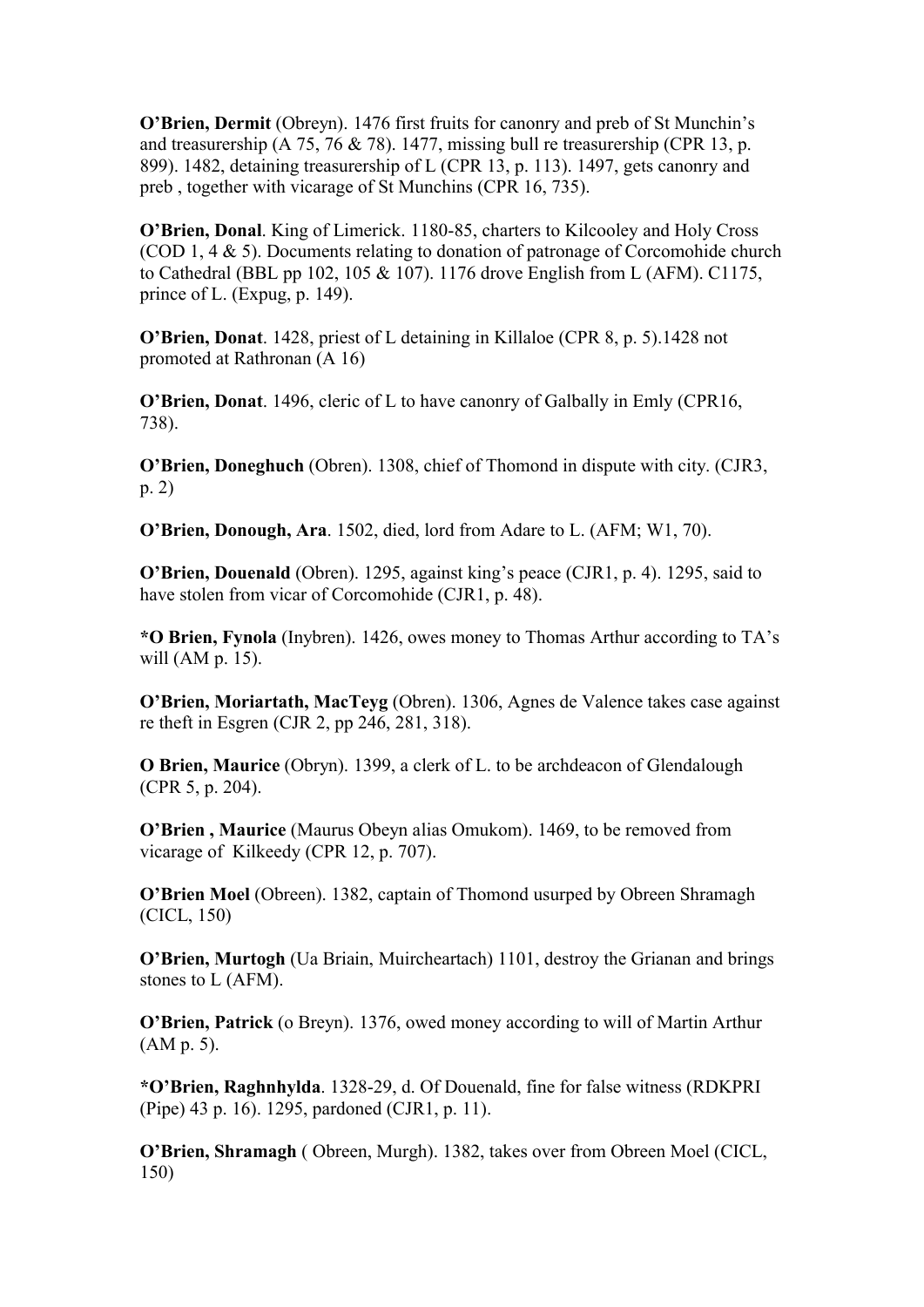**O'Brien, Tatheg** (Obren, Thathog). 1287 deprived Agnes de Valence of Esgren (W1, 337). 1306, Agnes de Valence takes case against re theft in Esgren (CJR 2, pp 246, 281, 318).

**O'Brien, Tetricus** . 1487, cleric of L, age 14 approx. gets treasurership of L and vicarage of Killely (CPR 15, 227: A 99).

**O'Brien, Thaddeus**. 1505, gets canonry and chapel (CPR 19, 1372). !505 first fruits of Kilpeacon and vicarages of Crecora, Kythonyzyn [cahernarry/caheravally?] and Fedamore (A 132)

**O Brien, Thady** ( Obryen). 1426, owes money to Thomas Arthur according to TA's will (AM p. 15).

**O'Brien, Thady**. 1487, challenges for prebend of St Munchins (CPR 14, p. 200).

**O'Brien, Theodoric**. 1488, canon of L, which church his ancestors founded, getting archdeaconry and rectory of Croom (CPR 15, 237 & 1463; A 102).

**O'Brien, Turlough** (Toirdhealbhach Ua Briain), 1157 banished from L by Dermot McMurogh (AFM).

**O'Brien, Turlough** (Terdelwach Obren). 1285-7, takes Charconlish (Caherconlish) (W2, 61). 1295, against king's peace (CJR1, p. 4).

**O'Brogan, Malrony**. 1300, tenant Caherconlish (RBO, p. 156).

**Obroggy, Thomas Okeallaygh**. 1405, vicar of Kilcornan, vicar in Killaloe dioc., to get preb and canonry of Donaghmore (CPR 6, pp 23,37 & 43).

**O'Cahill, Dermit** (Okahill). 1458, falsely stated vicarage of Clonelty void (CPR 11, p. 353)

**O'Cahill, John** (Ychatyl). 1452, deceased former vicar of Corcomohide (CPR 10, p. 576). 1458, deceased former vicar of Corcomohide (CPR 11, p. 351).

**Ocamayn, Dermot**. 1480, first fruits for canonry, but died while at Rome(A 84, 85 & 86).

**Ocamayn, Maurice**. 1458, priest of L, became vicar of Clonelty. (CPR 11, p. 353).

**O canan, Donkuth**. 1295, mention in complaint v Roger de Lees, (CJR1, p.51).

**Ocanuirej, Theodoric**. 1514, deceased rector of Athlacca (CPR 1514, 229).

**O Carbre, Walter**. 1313, notorious thief (CJR3, p. 269).

**Ocarhyyil, Thaddeus**. 1445, bishop's seneschal taking inquisition at Tullybrack (BBL p. 161).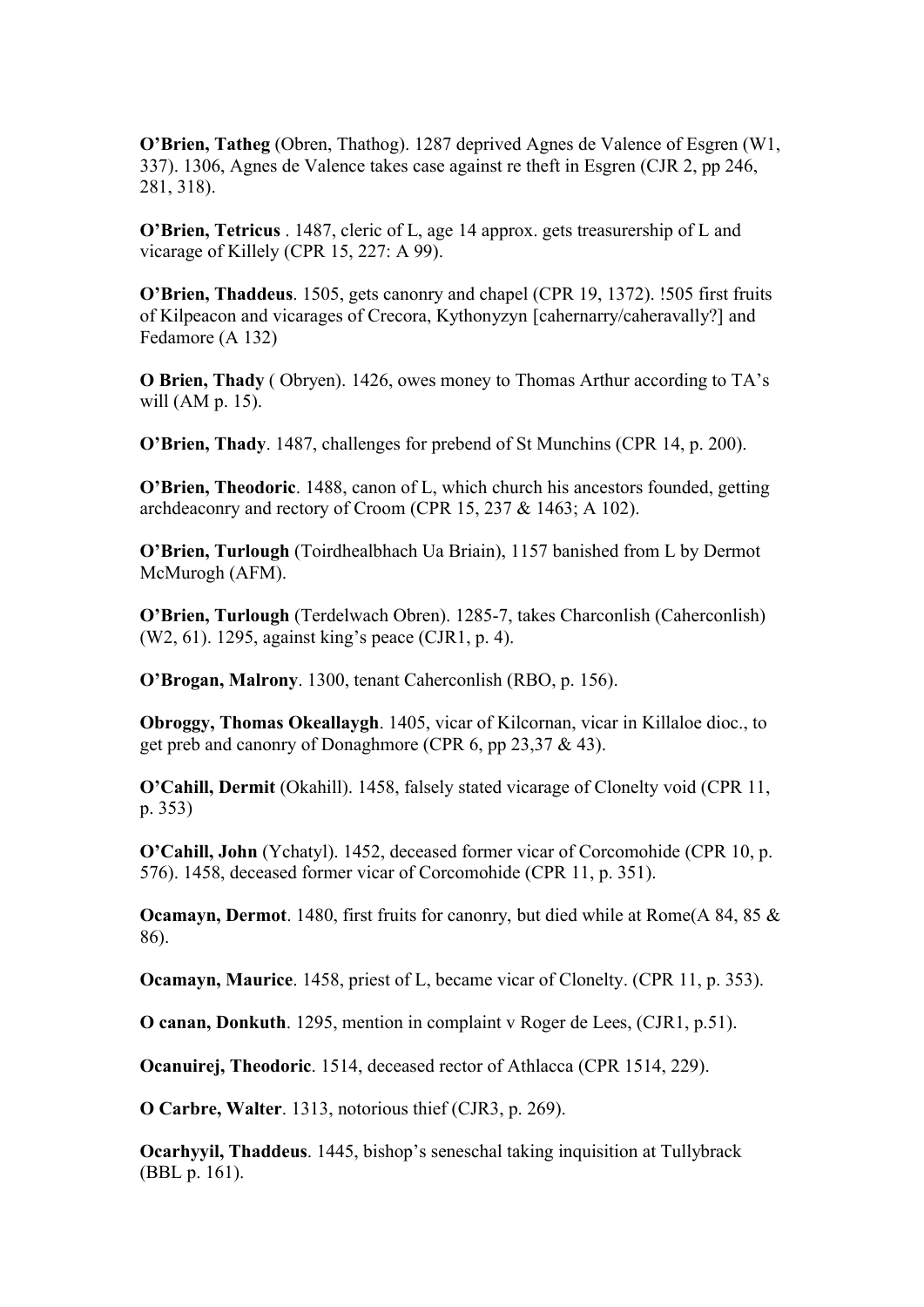**O'Carmody, Donat** (Ycharmidi; anglicised also as O'Kennedy). 1486 gets a vicarage and canonry for life (CPR 15, 1188). 1497, mandate to re Trinitarians (CPR 17b, 59). 1499, canon of was a judge in case re Trinitarians at Adare (CPR 17a, 221).

**O Carran, David**. 1426, debt owing to in Thomas Arthurs will (AM p. 15).

**Ocarran, Thady**. 1420, clerk of L; benefice reserved to (CPR 7, p. 168).

**O'Carryd, Thomas**, 1418, name on O'Dea Mitre

**Ocarthany**. 1337, betaghs in manor of Mungret (BBL p. 155).

**Ocassi, Patrick**. 1295, stands pledge (CJR1 p. 19).

**Ocassis.** 1287 betaghs on manor of Mahoonagh (CDI 3, 459).

**Ocassy**. 1307, faithful Irishman slain by On Omadethan (CJR2, p. 516).

**Ocathsochiis**. 1287 betaghs on manor of Mahoonagh (CDI 3, 459).

**Ocathill, Philip** (Otathill). 1458, made vicar of Askeaton (CPR 11, p. 386)

**Occanyff, John**. 1462, vicar of Emlygrennan, gets canonry and preb. in Cashel (CPR 12, p. 165).

**Occullan, Maurice**. 1500. canon of L, mandate to (CPR 17a, 401).

**Ochachery, Denis**. 1500, canon of L, first fruits for Rathkelae priory.(A 117)

**Ochachyearna, Dennis**. 1396,canon of L, mandate to. (CPR 4, p. 530).

**Ochowhelayn, Denis**. 1398, unlawfully holding Ballytankard vicarage (CPR 5, p. 107)

**O Cleryn, Donnogo**. 1376, servant of Martin Arthur receives 40d in his will (AM p. 5).

**Ocogan**. 1337, betaghs of manor of Mungret (BBL p. 155).

**Ocoggran, Maurice**, 1401, holding rectory of Derrygalvin, to get canonry in Lismore.(CPR 5, p.343).

**Ocoghlan, Denis**. 1401, provision of vicarage of Ballytankard. (CPR 5, 450).

**Ocoghlan, Nicholas**. 1311, stands pledge (CJR3, p. 214).

**Ocoillan, Peter**. 1391, pardoned for sedition (CICL, 17)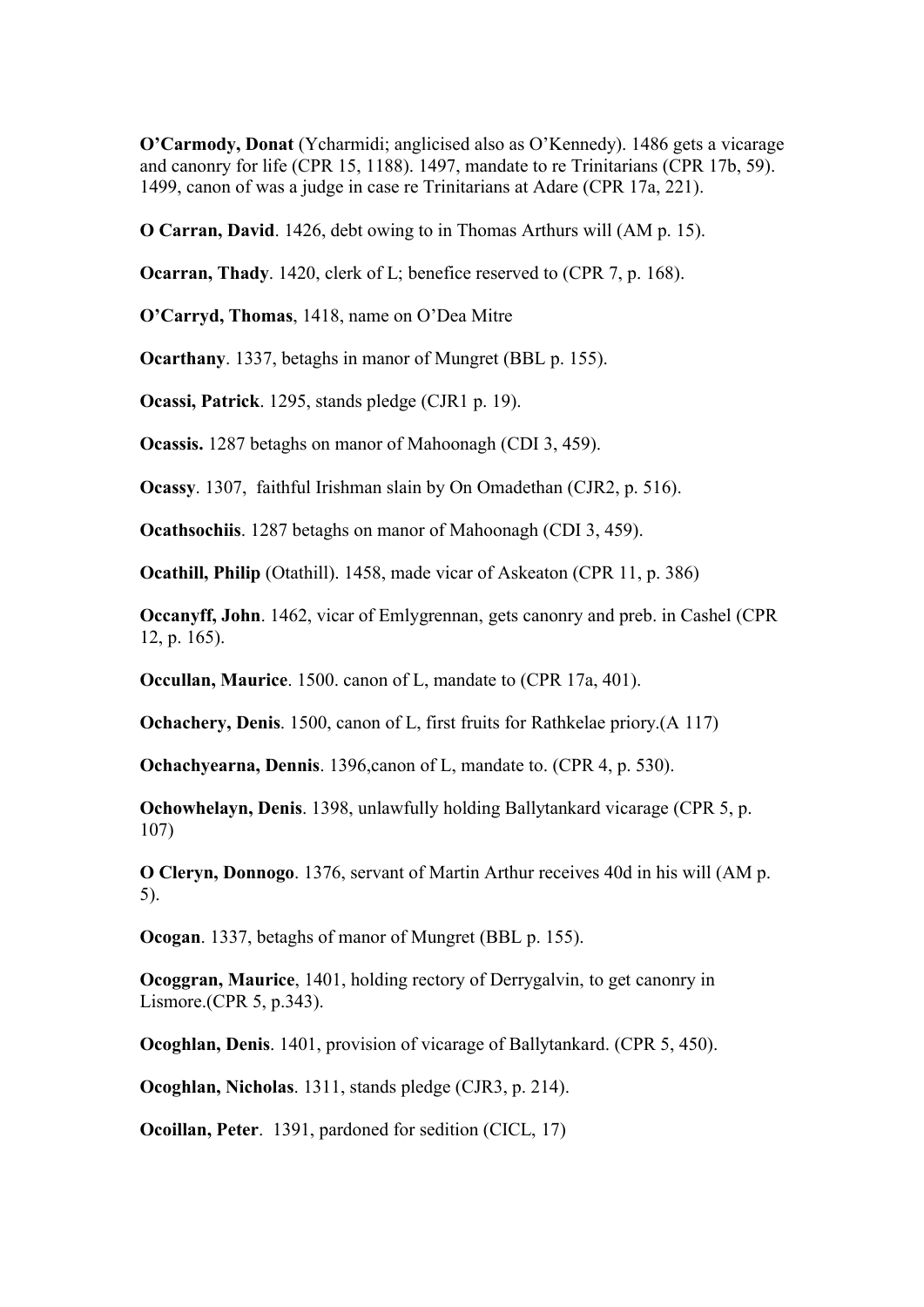**Ocolla, William**. 1328-29, fugitive from church of Athlacca (RDKPRI (Pipe) 43 p. 16).

**Oconchiy, Donatus**. 1427-8, vicar in Ardfert dio., to receive rectory of Rathronan (CPR 7, p. 483; A 17).

**Oconchuyr, Bernard**. 1430, clerk of Ardfet to receive rectory of Croom (CPR 8, p. 199). 1431, first fruits of Croom (A 24)

**Ocondoub, Malachy**(Ycondwyb). 1449, canon of Lismore to get canonry and prebend of St. Munchin's (CPR 10, 436). 1450 deceased vicar of Garry and prebend of St Munchins (CPR 10, p. 458); ditto (CPR 11, p. 458). 1452, deceased vicar of Garre Ballingarry (CPR 10, p. 573).

**Ocone, Comdin**. 1295, pardoned (CJR1, p. 11).

**Ocone, Gyllese**. 1222-50, former holder of Kilcornan from bishop (BBL p 141).

**Oconify, Malachy**. 1445, exchange of Croom vicarage for that of Ballingarry with Gilbert Olean, and to get a canonry of Lismore (CPR 9, p. 534; A37).

**Ocongalych, Maurice**. 1421, vicar of Kildimo to get unspecified benefice (CPR 7, p. 167). 1427, asking for award of St Munchins prebend and canonry to be validated (CPR7, pp 518 & 541; A 13). 1427, standing for Denis Ohorigan (A 14).1428, mandates to (CPR 8, pp 2  $\&$  5). 1432 detaining canonry and preb in Killaloe (CPR 8, p. 450). 1454, swap of canonries with Wm. Russell (CPR 10, pp 695 & 697). 1447, mandate to (CPR 10, p. 280). 1449 resignation of St Munchins (CPR 10, 436).

**Oconnayly, Maurice** 1455, accused canon of L and preb of Dysertengus (CPR 11, p. 247).

**O'Connell Maurice** (Yconalle). 1441 deceased canon of Kyllidy (CPR 9 p. 169).

**O'Conni, Finegole Ymene**. 1251 tenant of Tobernea (CDI 1, 3203).

**Oconnuyl, Thady**. 1400, vicar of Killamalhyhry, to get canonry and preb of Ardcanny (CPR 5, 315). 1413, to be confirmed in post (CPR 6, p. 370).

**Oconoc, Schiteruk**. 1295, pardoned (CJR1, p. 11).

**Occonyrych, Magonius**. 1468, priest of L, detaining benefice in Emly (CPR 12, p. 666)

**O'Conor, Dermot**. 1299 tenant, gavellor, of Maynwyr (Monagay?) (CDI 4, 551).

**O Conor Rory** (Ruaidhri Ua Conchobhair) 1088, burned L. (AFM).

**O'Conor, William** (Oconyr). 1421 first fruits of Athneasy (A 5 & 6).1434, deceased treasurer of L (CPR 8, p. 498).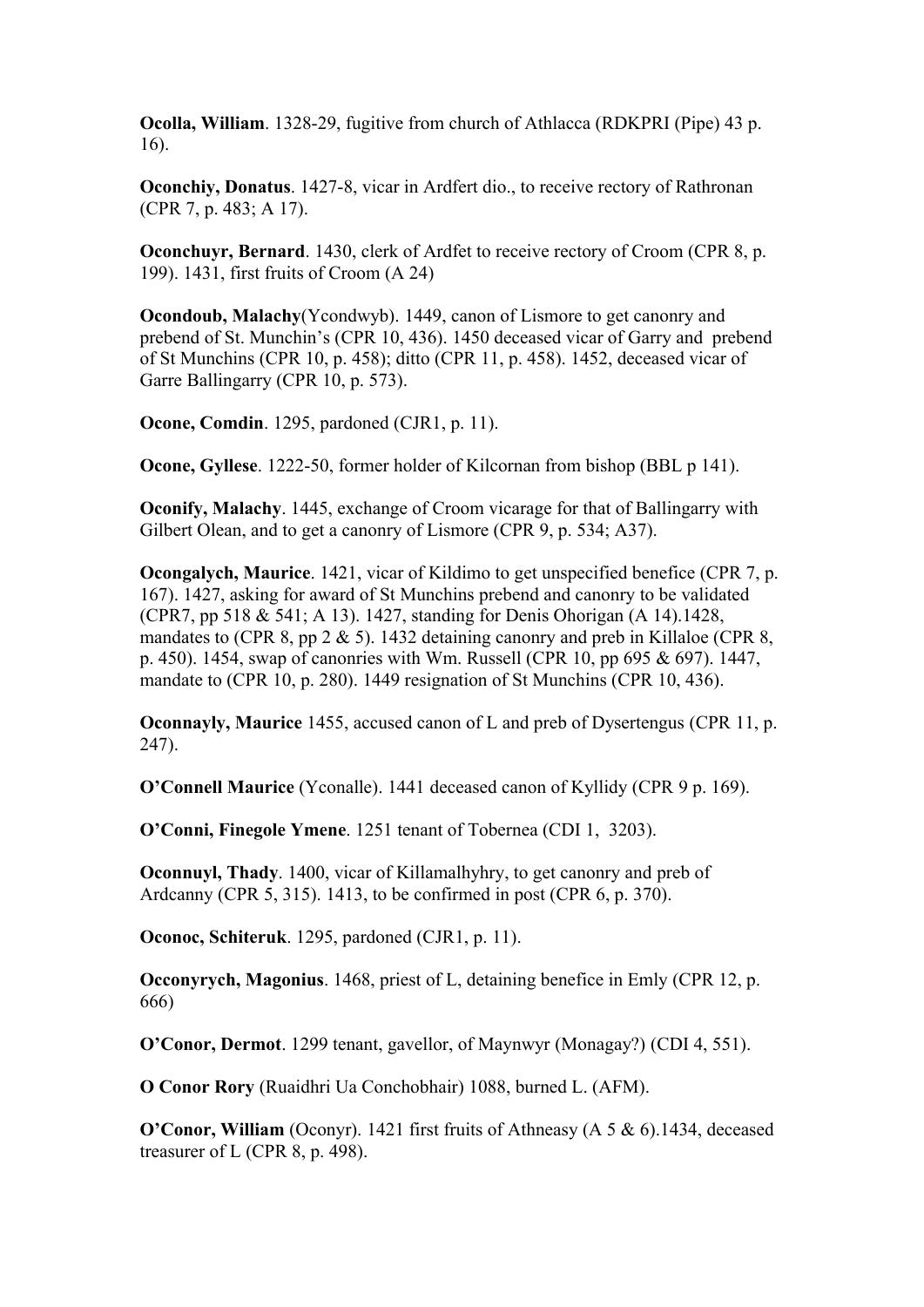**Oconran, Dermot** (Yconran). 1480 deceased canon of Killeedy (A 85).

**O Conry, Patrick**. 1314, makes fine (CJR3 p. 313).

**Oconstyn, Thomas**. 1341, free tenant in Lickadoon (GR, p. 114).

**O Conyne, Donald**. 1425, named as owing goods to John Arthur in JA's will (AM p.11).

**Oconuyrk.** 1337, betaghs of manor of Mungret (BBL p. 155).

**Oconyng, M**. Pre 1207, canon of L getting his prebend (BBL p.116)

**Ocormachayne, David**. 1455, lately made canon of L and Killaloe (CPR 11, p. 219) Killaloe events (CPR 11, pp 347 & 356)

**O Cormacaine, Brother Maurice**. 1376, left bequest in will of Martin Arthur (AM p. 7).

**Ocrauain, Donald.** 1481, detaining vicarage of St Munchins (CPR 13, p. 739)

**Ocroyng, John**. 1337 tenant of manor of Mungret (BBL p. 156).

**Ocrynan**, 1337 betaghs on manor of Mungret 1337 (BBL p. 155).

**Ocrynan, Henry**. 1307 hanged for robbery(CJR2, p. 516).

**Ocrynan, Nicholas**. 1337 tenant of manor of Mungret (BBL p. 156).

**Ocrynan, Thomas**. 1337 tenant of manor of Mungret (BBL p. 156).

**Ocrynan, William**. 1337 tenant of manor of Mungret (BBL p. 156).

**O Crythan, John**. 1313, thief (CJR3, p. 269).

**Ocumiyn, Laurence**, 1455, accused vicar of Killeely (CPR 11, p. 220).

**O Daly, Gillecrist**. 1314, makes fine (CJR3 p. 313).

**Odathi, Lovekyn**. 1266-67 owes money for liberty (RDKPRI (Pipe) 35, p. 47).

**O'Dea, Bishop Cornelius** see Limerick.

**O'Dea, Cornelius**. 1427, vicar of of Kilmoylan, standing first fruits for Gilbert Yleayn (A 11). 1428 bull for as vicar of Kilmoylan (A 18).

**O'Dea, Cornelius**. C1483, husband of margaret FitzGibbon (W1, 70).

**O'Dea, Cornelius** (Ydeayd). 1460 seeks to have the rectorial tithes belonging to Keynsham within parishes of Ballingarry and Askeaton (CPR12, p. 101).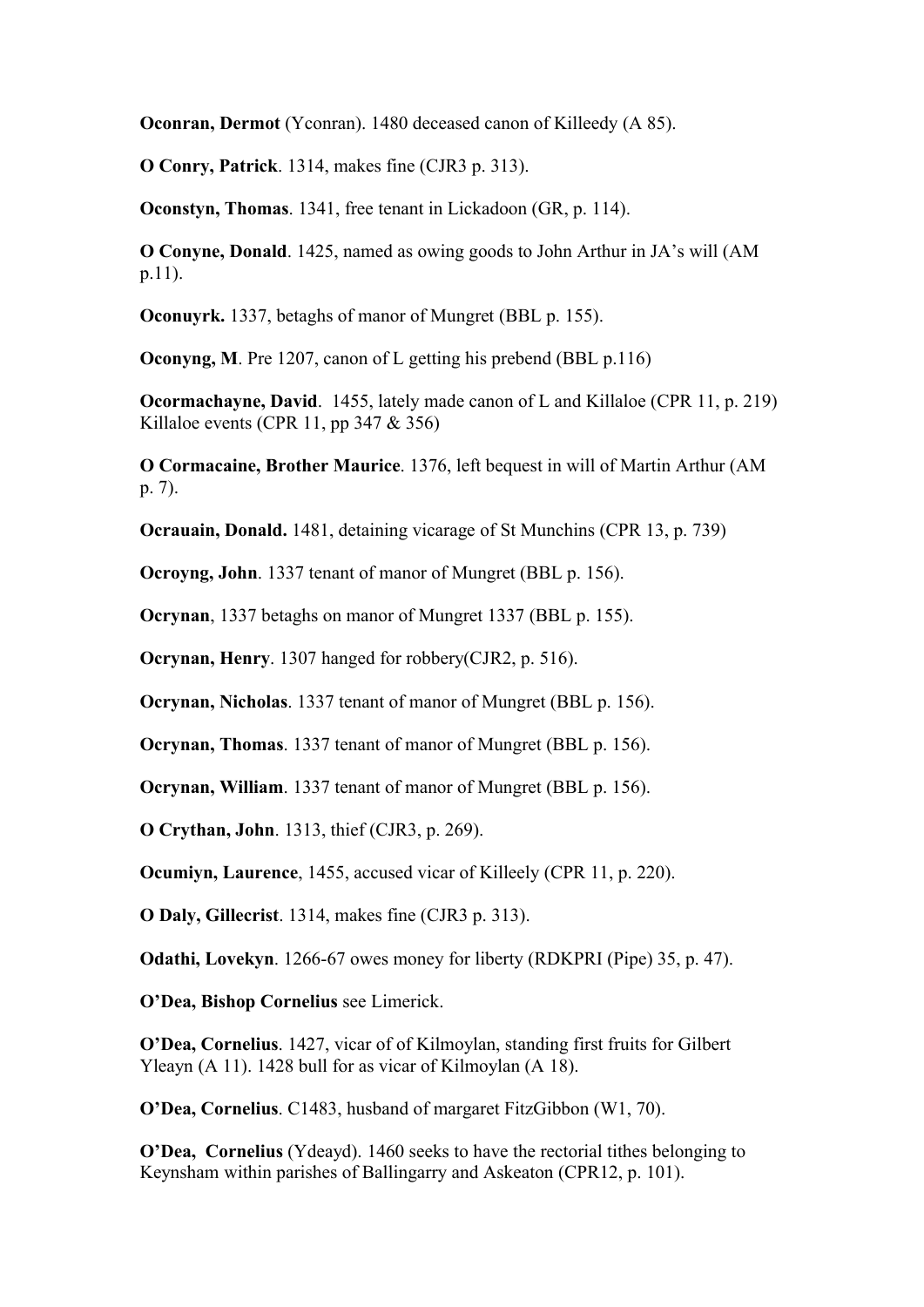**O'Dea, Denis (**Odeaigh Oday; Dionisius, Donald**)**. 1415, precentor, given permission to spend 5yrs at Osford & Cambridge (CICL, 128). 1421, precentor of L & elect of Ossory (CPR 7. pp 160, 175, 190). 1421, first fruits of precentorship (A 2). 1424, as bishop (CPR 7, pp 357 & 434). 1427, sucessor elected on death of Denis (CPR 7, p. 493). 1439, mentioned as ex chancellor CPR 9, pp. 54-5). 1451, named as a deceased former chancellor (CPR 10, p. 522).

**O'Dea, Dermot** (Oday). 1306, deforced Walter Maunsell in Oconnell (CJR2, p. 208).

**O'Dea, Donal**. Late 15<sup>th</sup>, paid for part of Franciscans in Adare (W1, 70).

**O'Dea, Loghlin**. 1306, deforced Walter Maunsell in Oconnell (CJR2, p. 208).

**O'Dea, Robert.** (Oday). 1306, deforced Walter Maunsell in Oconnell (CJR2, p. 208).

**O'Dea, Rory**. Late 15<sup>th</sup>, paid for part of Franciscans in Adare (W1, 70).

**O'Dea, Rory Keth** (Oday). 1306, deforced Walter Maunsell in Oconnell (CJR2, p. 208).

**O'Dea, Rory Oglassagh** (Oday). 1306, deforced Walter Maunsell in Oconnell (CJR2, p. 208).

\***O'Dea, Sabina**. Late 15<sup>th</sup>, paid for part of Franciscans in Adare (W1, 70).

**O'Dea, Thomas don** (Oday). 1306, deforced Walter Maunsell in Oconnell (CJR2, p. 208).

**O'Dea, Thomas fyn** (Oday). 1306, deforced Walter Maunsell in Oconnell (CJR2, p. 208).

**O Deghe, Dermot**. 1425, owed money in will of John Arthur (AM p.11).

**Odicag, Maurice** (Ydicag). 1458, former vicar of Shanagolden (CPR 11, p. 350).

**Odoncha, Thomas**. 1414, priest of L assigned vicarage of Kilmallock (CPR 6, p. 435).

**Odonedy, Thomas**. 1311, makes fine for receiving thieves (CJR3, p. 214).

**Odonegan, Robert**. 1311, charged with burglary (CJR3, p. 206).

**O Dongan, Dionisius als Dermicius**. 1387, letters of presentation to vicarage of St Mary Korkennith (CICL, 181). 1389, chaplain has letters of presentation to the vicarage of the church of Corkmoyhed, diocese of Limerick (CICL, 139)

**Odonekyr, Thomas Mor**. 1314, makes fine (CJR3 p. 313).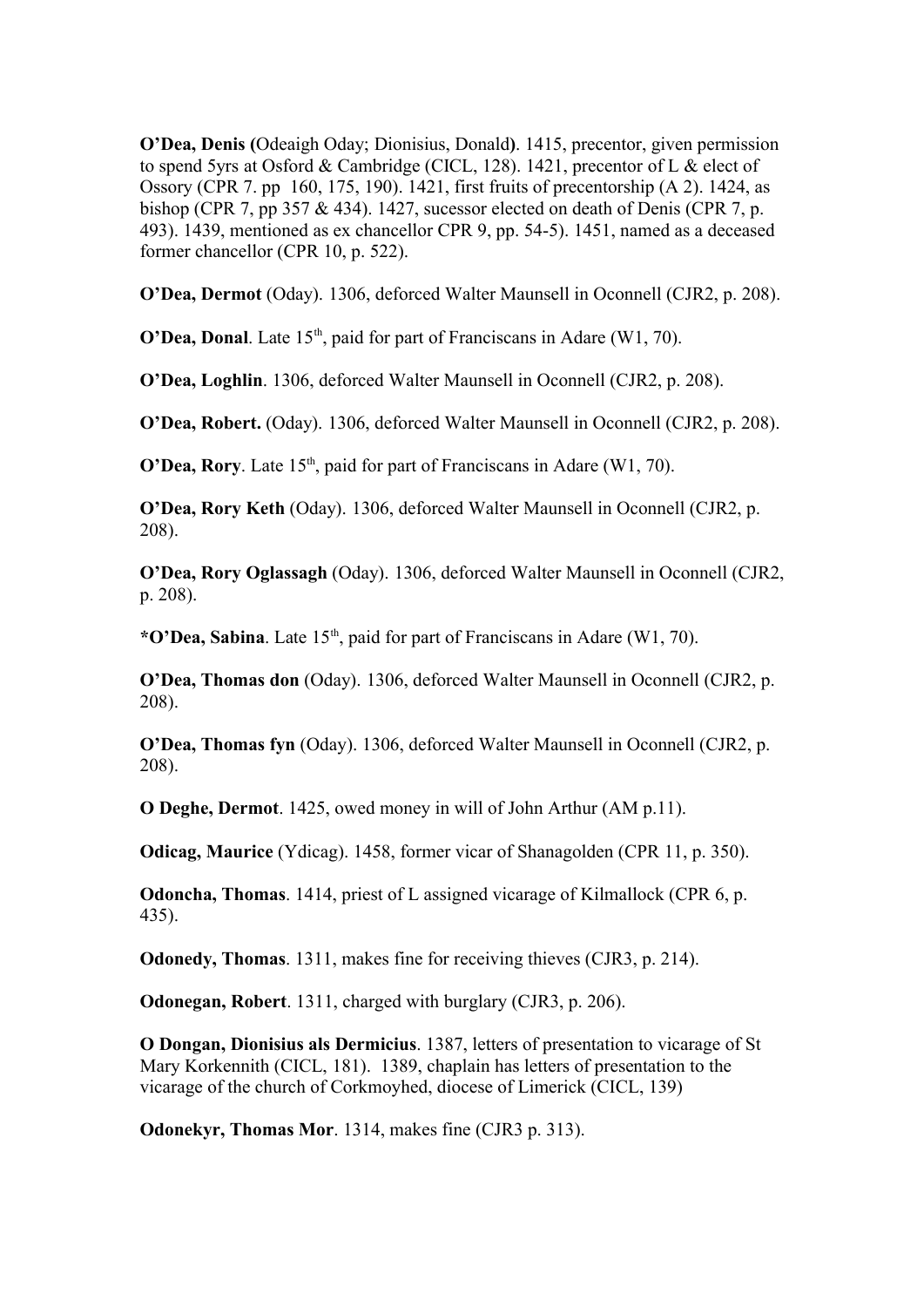**O'Donnell, Morrice** (Adonnel). Check date; Master of the Leonard of L. (H. Bush, Bristol Town Duties (1828) between pp 5-42)

**Odonnell, William** (Odonayl). 1515 detainer of Effin vicarage (CPR 20, 335).

**Odonnewort, Patrick**. 1321, juror for extent of Mahoonagh (IEMI, No. 196).

**Odonok, Robert**. 1311, fined for receiving thieves (CJR3, p. 214).

**Odonortha, Maurice** (Ydonurt). 1471 rector of Mahoonagh, gets Monagay; first fruits for Monagay (CPR 12, 376; A, 56). 1471 standing for archdeacon's first fruits (A 58). 1482 accused rector of Mahoonagh and rector of Rathcahill alias Monagay (CPR13, pp 123 & 809).

**Odoughe, John**. 1394, priest of Cashel , holding Clonelche investigated (CPR 4, p. 472).

**Odouyr, Condyn roth**. 1306, Agnes de Valence takes case against re theft in Esgren (CJR 2, pp 246, 281, 315).

**ODowayn, John**. 1337 tenant of manor of Mungret (BBL p. 156).

**Odowgan, Dionisius**. 1389, chaplain, vicar of Corcomohide (CICL, 139).

**O'Dowgan, Thomas**. 1346, juror on inquisition into advowson of Aherlow (GR, p. 117).

**Odulyn, Richard**. 1328-29, fugitive from church of Athlacca (RDKPRI (Pipe) 43 p. 16). 1332-33, re goods of John Kent of Effin (RDKPRI (Pipe) 43 p. 49).

**Odunagayn, William**. 1500 detaining vicarage of Kilbradan (CPR 17a, 820). 1501 deprived of Kilbradan (A 120)

**O Dusaine, William**. 1376, owed money according to will of Martin Arthur (AM p. 5).

**O Douir, Aulef duf**. 1306, Agnes de Valence takes case against re theft in Esgren (CJR 2, pp 246, 281, 315).

**Odouwyr, William**. 1313, acknowledges debt to abbot of Owney (CJR3, p. 267).

**O'Dowd, Dionisius**. 1388, vicar of Corcomohide (W1, 227).

**Odowyr, Dermot**. 1333, seeks peace for transgressions (PC, p. 17).

**Odowyr, Malaghlyn**. 1313, sues for King's peace (CJR3, p. 267).

**O dreynan, Con**. 1295, mention in complaint v Roger de Lees, (CJR1, p.51).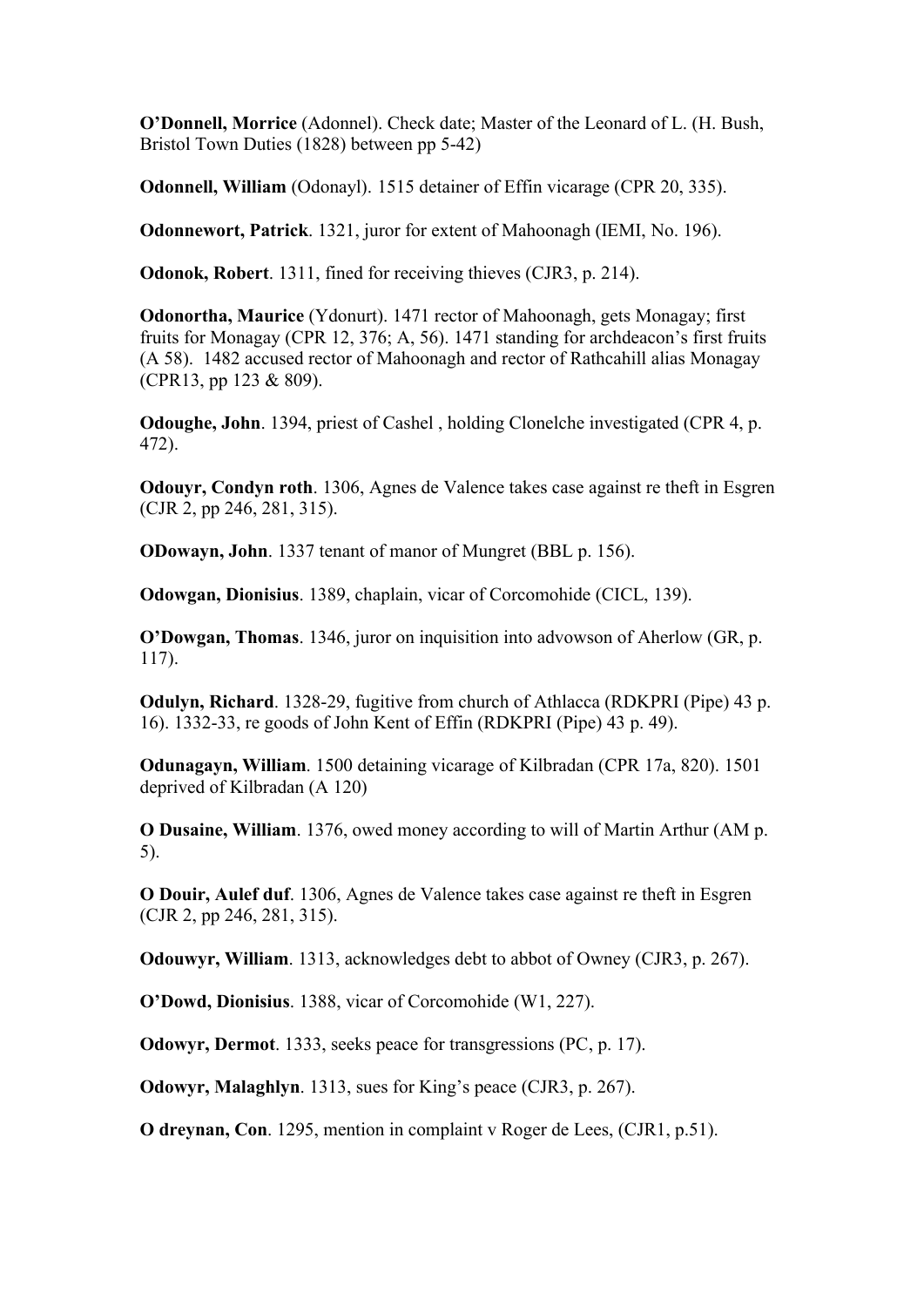**O'Duffy, Laurence**. 1405, servant, mentioned in will of Richard Bultingford (Wills, 121).

**Oduyr, David**. 1428, canon of L, mandate to (CPR 8, p. 75).

**Oduyr, William**. 1406, clerk of Cashel, to receive canonry and preb of Tullybrackey void by consecration of Richard of Cashel. (CPR 6, p. 84).

**O Dwyl, Thomas**. 1376, named in will of Martin Arthur as owing him money (AM p. 5).

**Odygi, Cornelius**. 1427, priest of Killaloe, assigned vicarage of Kilmoylan in L (CPR 7 p. 508).

**Oechbuayg, Nic**holas. 1396, unlawful occupier of Kilscannell (CPR 4, p. 530).

**Ofaelan, Offelan** etc; see O'Phelan

**O'Fahy, William** (Offahi, Offay, Offachi). 1468, priest of L. (CPR 12, p. 626). 1469, canonry and preb of Donaghmore (CPR 12, p. 681). 1469 & 1470, canon of L., mandate to (CPR12, pp 352 & 759). 1470 stands for Richard Purcell (A, 54). 1478, death of mentioned (CPR 13, p. 670).

**Ofardeny, Merkud**. 1295, pardoned (CJR1, p. 11).

**O'Farrel, William** (Iharalla). 1490 making claim on St Munchin's (CPR 15, 557).

**Ofechan, Murihurt**. 1295, pardoned (CJR1, p. 11).

**Ofechan, Thomas**. 1295, pardoned (CJR1, p. 11).

**Ofergula, Geruallus**. 1402, priest of Killaloe, to get vicarage of Kilbradan (CPR 5, p.468).

**Ofieli, Thomas**. 1402, deceased vicar of Ardcanny (CPR 5 , p. 468).

**Offaeyn, Thomas**. 1503, detaining Ballycahane vicarage (CPR 17a, 942)

**Offarablayt, William**. 1504, canon of L, mandate to (CPR 18, 382).

**Offeralye, Denis**. 1471, detaining Monagay (CPR 12, p. 376; A 56).

**Offlahyf, Thady** (Offlahud, Tateum Offlacchym, Oflayterah), 1471 clerk (A 60) 1476 ditto (A 75) 1479, vicar of Kilscannel, first fruits for Rathkeale prior (A 82). 1492, claims to be prior of monastery OSA, detaining Kilscannell (CPR 15, 886). 1500 detaining vicarage of Kilscannell (CPR 17a, 485). 1502 had resigned Rathkeale priory (A 122)

**Offlait, Philip**. 1459, making accusations agains Thomas Macega (CPR 11, p. 385).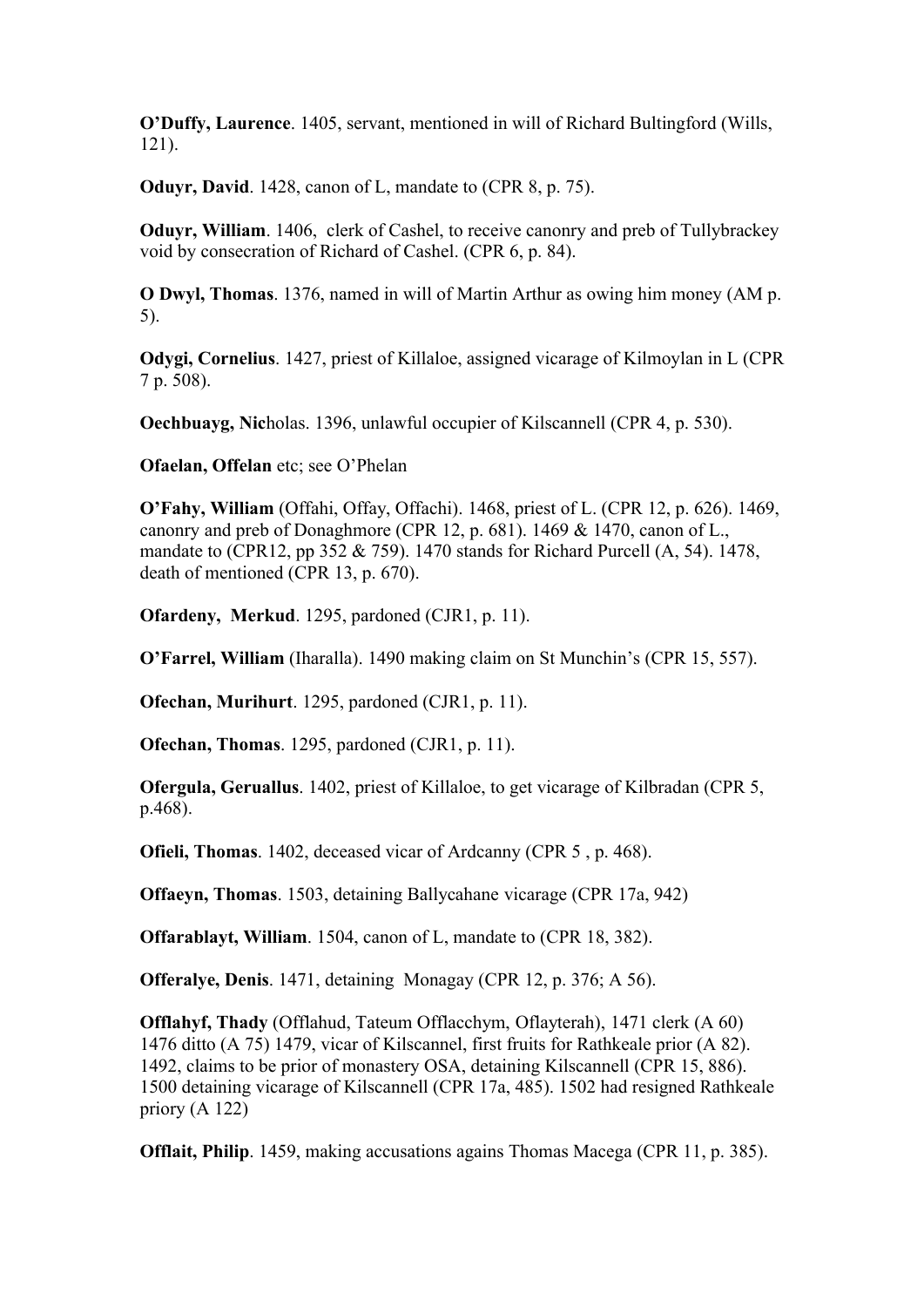**Offlayn, Maurice**. 1500 canon of L, mandate to (CPR 17a, 383).

**Offlayn, Thomas** (Offlayff). 1513, gets priory of Rahtkeale (CPR 20, 142; A 139). 1514, detaining priory of Rathkeale (CPR 20, 336).

**Offyn, Philip**. 1341, betagh, with following, on manor of Athneasy (GR, p. 113).

**Oflahyn, David.** 1503, first fruits, Rathkeale Priory (A 124).

**Oflinagayn, William** 1480, accused vicar of Robertstown (CPR 13, p. 86-87; A 88).

**O Flyn, William**. 1313, victim of theft (CJR3, p. 306).

**Og, William, of Adamstoun**. 1313, juror (CJR3, p. 267).

**Ogalchu, Thomas**, 1474, priest of L, swapped preb of Tullabracky for rector of Dromin (CPR 13, p. 411).

**Ogallan, Oyn**. 1426, Dominican brother, receives bequest in Thomas Arthur's will. (AM p.17).

**Ogallycon, Thomas** (Ogalchon). 1474, first fruits for rectory of St Trinity Dromin (A 67). 1475, priest of L detaining Dromin (CPR13, p. 460).

**Oge, William**. 1376, named in will of Martin Arthur as owing him money (AM p. 5).

**Ogealuayn, Patrick**. 1337 tenant of manor of Mungret (BBL p. 156).

**O Geran, Cornelius**. 1426, debt owing to in Thomas Arthurs will (AM p. 15).

**Ogeueny, Thomas**. 1295, felon (CJR1, p. 3).

**Ogeueny, Padyn**. 1300, respondent in trespass case, fails to appear (CJR1, p. 344).

**Ogibun, Richard**. 1474, clerk of L given rectory of Ballingaddy (CPR 13, p. 399).

**Ogillaschannan, William** (Ogyllahanayn, Wilianinus), 1458, canon, with portion of Scattery, which he resigned for vicarage of Shanagolden (CPR 11, p. 350). 1474, deprived of Shanagolden (A 64).1475, vicar of united parish churches of Shanagolden and Kilmoylan, accusations made against (CPR 13, p. 482).

**O Glasnagal, Henry**. 1311, hanged for murder (CJR3, p. 214).

**Ogloern, Thomas**. 1335 tenament holder in Any (RK, p. 76). 1339 becomes hayward of Any (RK, p. 111).

**\*Ogolan, Alice**. 1341, betagh, with following, on manor of Athneasy (GR, p. 113).

**Ogyllahnayn, William** (Ygyllahnayn). 1480, named as former deceased vicar of Shanagolden (CPR 13, p. 86-87).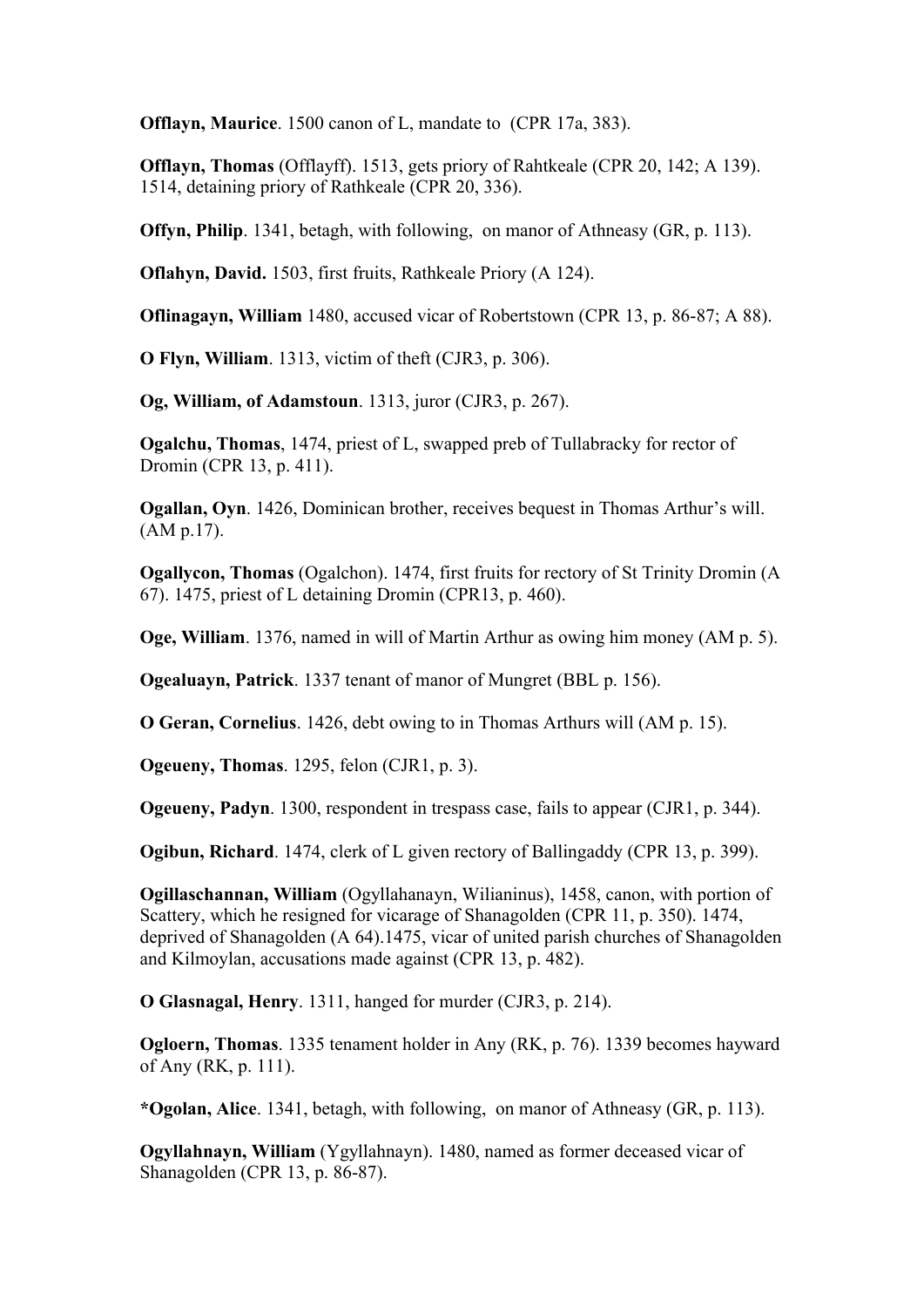**Ograda, John**, 1320 provision of canonry to despite holding other benefices. (CPR 2, p. 216).

**O'Grada, Thomas**. 1389, lost prebend of Killeedy because married (CPR 3, p. 346).

**O'Grada, Thomas** (Ygrada). 1418, vicar of Kilcornan receiving rectory of Croom (CPR 7, p. 75 & 76). 1430, resignation of Croom (CPR 8, p. 413).

**O'Grady, Nicholas**. 1485, abbot of Tuamgraney, freeman of L. died (AFM).

**O'Grady, Ruadri**. C1180-85, witness to charter of Donal More O'Brien (BBL p. 32).

**Ogrifa, John**. 1473, making accusations against vicar of Donaghmore (CPR 13, p. 360). 1474 presbyter of Killaloe standing for Dermit Yhynraththy (A 62). 1474, priest of Killaloe, gets vicarage of Cahernarry (CPR 13, p. 362). 1484, vicar of Cahernarry, gets vicarage of Fedamore ( CPR 14, 324; A 93). 1489, resigns canonry and preb of Tullabracky (CPR 15, 396). 1494, canon of L, mandate to (253, 254, 351, 352, 357 & 930). 1494, given canonry (CPR 17b, 123).

**Ogriffa, Gillepatrick**. 1445, juror for inquisition at Tullybracky (BBL, p. 161).

**Ogriffa, Matthew**. 1458, canon of L, preb. of St Munchins and vicarage of Garry (CPR 11, pp 72-73 and 74-5); also benefices in Killaloe (CPR 12, p. 16). 1458, mandates to (CPR 11, pp 350, 351 & 353). 1458 becomes dean of Cashel (CPR 11, p. 346).1459, secured false letters to deprive dean of Cashel (CPR 11, p. 399). 1462, has resigned archdeaconry of L on becoming bishop of Killaloe (CPR 11, p. 482; A 43). 1463 mandate as elect of Killaloe (CPR 11, p. 480); and elect of K (CPR 11, p. 496). 1463 resigned St Munchins on election (CPR 12, p. 396). Other refs in CPR 12 relating to Killaloe.

**Ogiy, Cornelius** (Ygiy). 1480, named as deceased vicar of Shanagolden (CPR 13, p. 86-87).

**O'Gubuin, John**. 1427, rector in Derry to be canon of L and Ossory (CPR 7, p. 547). 1427 mandate to (CPR 8, pp 24 & 49).

**Ohachigerna, Denis.** 1402, canon of L, patron of John Chanluayn (CPR 5, p. 468). 1414, deceased former holder of Ardcanny (CPR 6, p. 360).

**O Haeule, David**. 1306, hibernicus of Agnes de Valence killed at Esgren (CJR 2, pp 246, 281).

**O Haeule, Gilbert**. 1306, hibernicus of Agnes de Valence killed at Esgren (CJR 2, pp 246, 281).

**O Haeule, John**. 1306, hibernicus of Agnes de Valence killed at Esgren (CJR 2, pp 246, 281).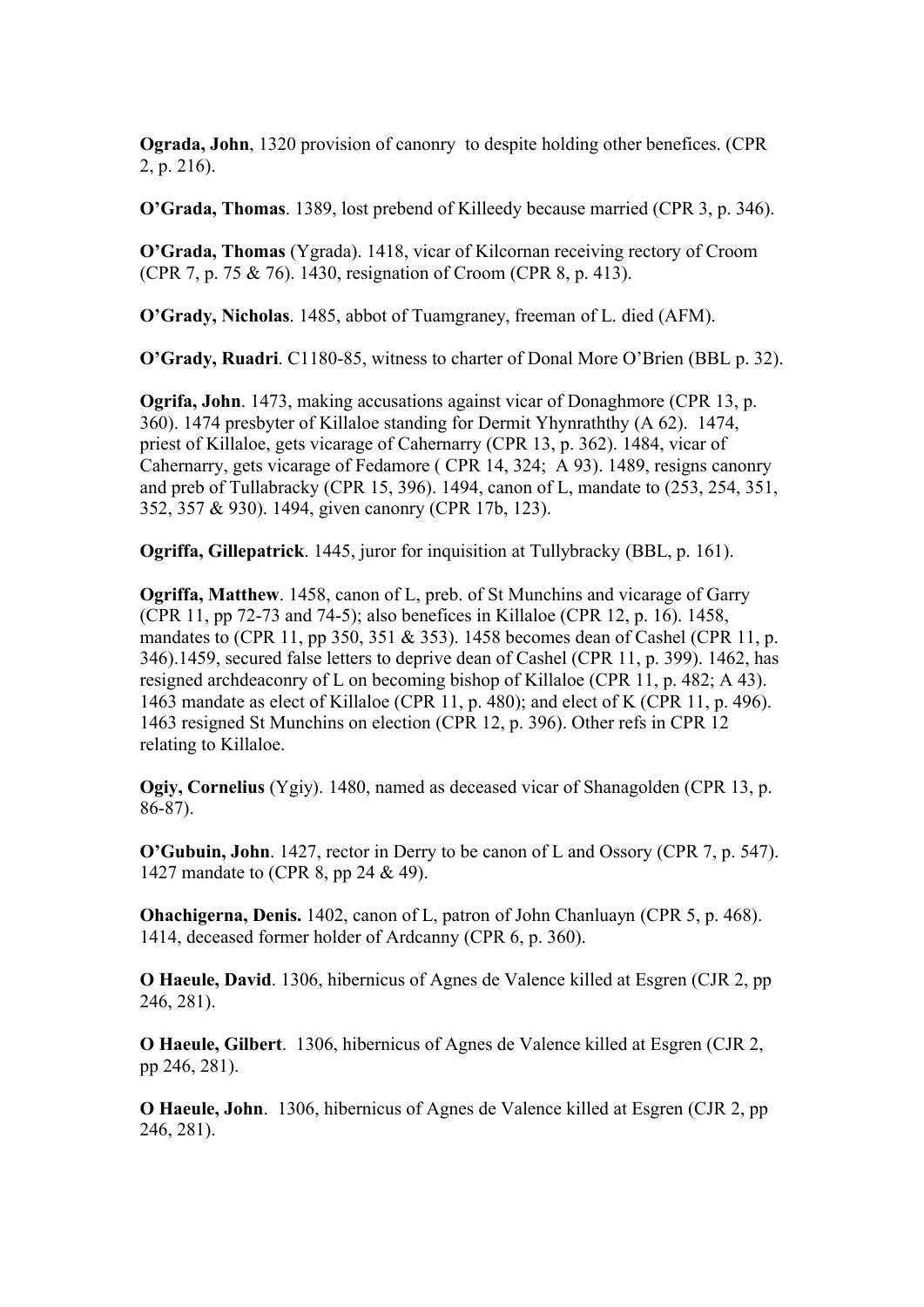**O Haeule, Peter**. 1306, hibernicus of Agnes de Valence killed at Esgren (CJR 2, pp 246, 281).

**Ohalphyn, Gyllaseanayn**. 1396, priest of L. to get Kilscannell church (CPR 4, p. 530).

**Ohaly, Dermicius**. 1506, miller, pardon to (CICL, 16).

**O Halynan. Henry FitzHugh**. 1313, acquitted of receiving a felon. (CJR3, p. 306).

**O Halynan. Hugh**. 1313, acquitted of receiving a felon. (CJR3, p. 306).

**OHanekyn, John**. 1341, cottager in Athneasy (GR, p. 113).

**Ohanly, Philip**. 1427 & 8 late canon and prebendary of St Munchin's (A 13CPR 7, p. 518) 1444 ditto (CPR 9, p. 507).

**O Hanrechaine, Teig Roe** (Thady Ruoch). 1376, named in will of Martin Arthur as owing him goods (AM p. 5). 1380, owes good to Gelian Beaufort according to her will (AM p.7).

**Ohanwan, Philip**. 1295, pardoned (CJR1, p. 4).

**Ohartyll, Henry**. 1410, given permission to use Englsih law (CICL, 23).

**Ohayre, Ohech**. 1266-67 owes money for liberty (RDKPRI (Pipe) 35, p. 47).

**Ohedian, Richard** 1406, canon of L elected as bishop of Cashel, resigning benefices (CPR 6, pp 83-5); receives pallium (CPR 6, pp 105  $\&$  106). See also CPR 6, pp 445  $\&$ 514). As bishop of Cashel (CPR 7, pp 94, 105, 116, 189 & 482).

**Ohee, Thadeus**. 1445, juror for inquisition at Tullybracky (BBL, p. 161).

**O Helaharyn, Thomas**. 1380, owes good to Gelian Beaufort according to her will (AM p.7).

**Ohedirscoll, Roger**, 1311, see Roger de Caunteton (CJR3, p. 203).

**Ohermode, Donat**. 1496, canon of L mandate to (CPR 16, 738).

**O'Hickey Dermit** (Ohiki). 1447, accuses vicar of Adare (CPR 10, p. 280).

**O'Hickey, Dermit fitzMaurice** (Yhiki), 1447 vicar of Adare accused by namesake (CPR 10, p. 280).

**Ohiflan**. 1313, thief (CJR3, p. 269).

**Ohigirty, Crathyn**. 1328-29, escaped prisoner (RDKPRI (Pipe) 43 p. 16).

**Ohilyle.** 1337, betaghs on the manor of Mungret (BBL p. 155).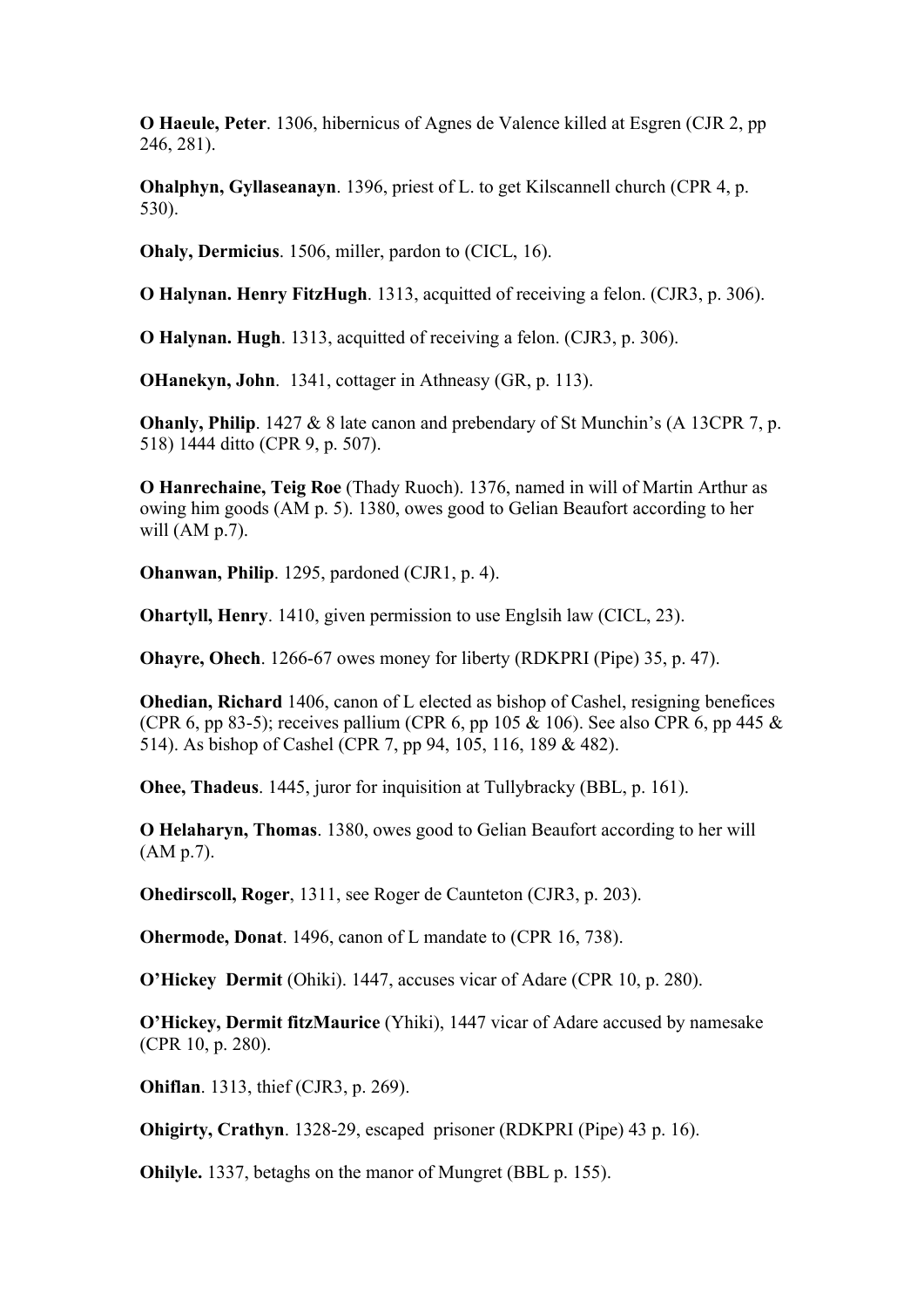**Ohimmert, John** (Yhimmert). 1413, deceased holder of canonry and prebend of Ardcanny (CPR 6, p. 423).

**O Hogan, Donald** (Hogayn), 1402, priest of L unduly detaining Kilbradan (CPR 5, p. 502 & 503).

**O Hogan, Loghlyn**. 1426, debt owing to in Thomas Arthurs will (AM p. 15).

**Oholdrik, Philip**. 1313, acquitted of arson (CJR3, p. 268).

**\*Oholecan, Orlyn**. 1313, mother of Reginald (CJR3, p. 307).

**\*Oholecan, Ranyld**. 1313, sister of Reginald (CJR3, p. 307).

**Oholecan, Reginald**. 1313, thief and killer (CJR3, p. 307).

**Oholecan, Thomas** (O Hoillechan, Oholethan). 1313, acquitted of receiving felon (CJR3, p. 307).

**Oholethan, Hugh**. 1292, fine to exchequer (CDI 3, 1078 p.479).

**Oholghan, William**. 1420-21, vicar of Tankardstown, collector of subsidy for L (PC, p. 135).

**Ohologhan, Adam**. 1311, cattle stolen from (CJR3, p. 204).

**Ohologhan, Maurice**. 1311, hanged for robbery (CJR3, p. 204).

**Ohorogayn, Denis** (Choragayn). 1427 first fruits for Tullabracky (A14).1458, deceased holder of Tullabracky (CPR 11, p. 354).

**O Horogho, David**. 1425, named as owing mone to John Arthur in JA's will (AM p.11).

**O Horwuth, Roger**. 1313, makes fine for killing and other trespasses (CJR3, p. 270).

**Ohrulachan, Maurice**, 1432, deceased vicar of Valistrostan/Ballythorstein (CPR 8, p. 415).

**Ohuollachayn, Maurice** 1404, vicar of Kyllyd in L, provided with canonries in L and Cloyne (CPR 5, p. 614).

**Ohyffernan, Adam**. 1504 to get canonry and preb of Tullybracky (CPR 18, 250).

**Ohykyt, Farwil**. 1306, Agnes de Valence takes case against re theft in Esgren (CJR 2, pp 246, 281, 318).

**Ohikyt, Lothelyn dufolath**. 1306, Agnes de Valence takes case against re theft in Esgren (CJR 2, pp 246, 281, 318).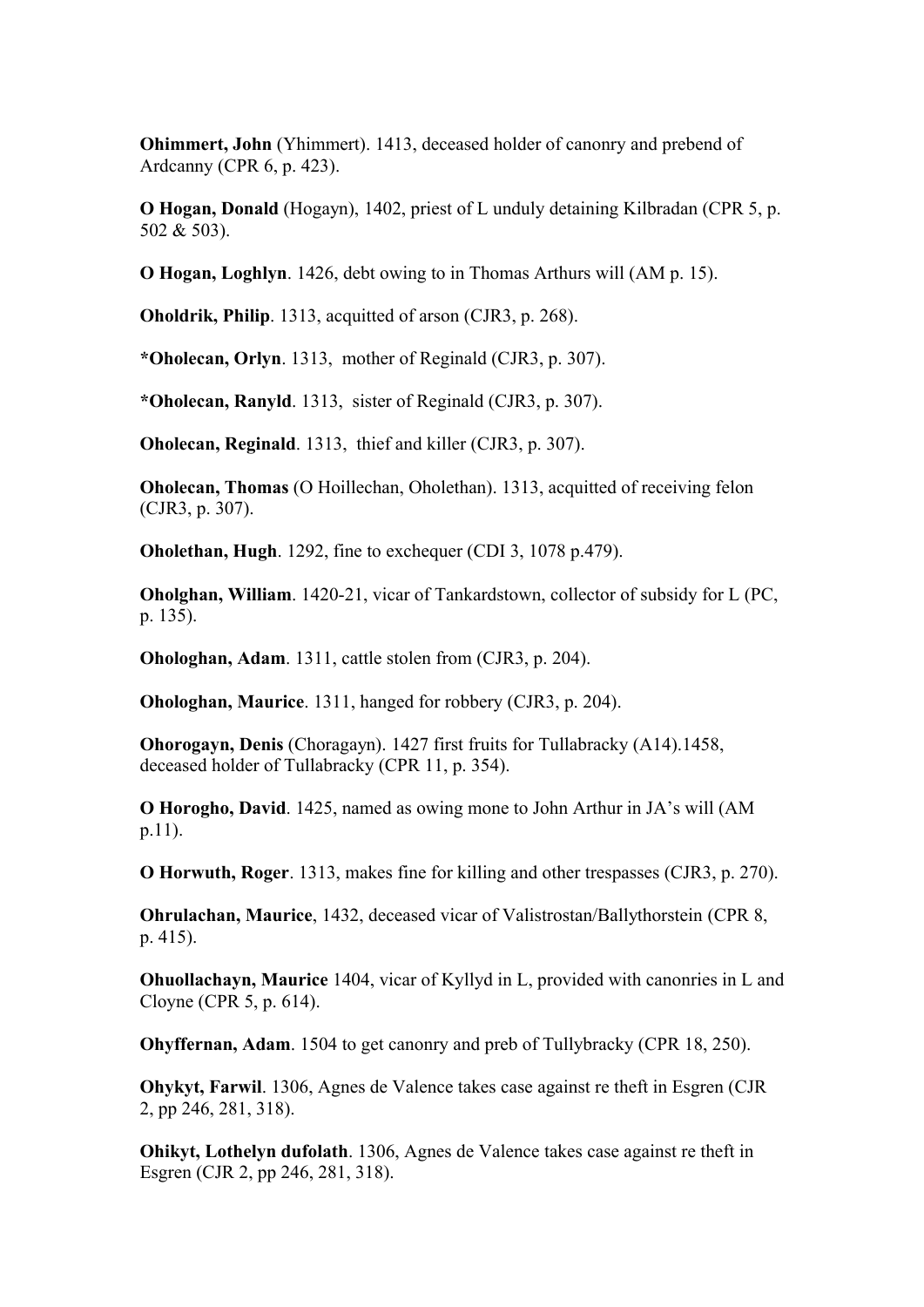**Ohikyt, Mahyn**. 1306, Agnes de Valence takes case against re theft in Esgren (CJR 2, pp 246, 281, 318).

**Ohikyt, Molyn boy**. 1306, Agnes de Valence takes case against re theft in Esgren (CJR 2, pp 246, 281, 318).

**Ohymuyr, Alan** (Awly; Alanus Hoymur). 1432 vicar of Baletrostan (Ballythorstein, Dunnaman) standing for Cornelius Ohmur (A 27). 1432, vicar of Valistrostan, to get Kylkyde (CPR 8, p. 415). 1443, accused of dilapidating goods of Kilkeedy etc. (CPR 9, p. 403).

**Ohynrachty, Dermot** (Yhynrachty). 1473, vicarage of St Mary Magdalene Kilmurry (CPR 13, p. 355).1474, first fruits of St Mary Magdalene alias Kylmohrog. (A 62). 1494, priest of L, detaining Kilmurry (CPR 16, 359).

**Ohynwyr, Cornelius** (Ihynwyr). 1455, Deceased precentor of L (CPR 11, p. 10). 1461, mentioned as former precentor (CPR 12, p. 117).

**Ohywr, Cornelius** (Ohymur). 1432, canon of L to receive rectory of Croom, already holds canon and preb of Kyllide in L and other in Cloyne (CPR 8, p. 413; A 27). 1435, mandate to, re St Mary's house in L (CPR 8, p. 566). 1434, canonry and preb in Killaloe.1435, mandate to (CPR 8, p. 563). 1432, to get canon and preb in Killaloe (CPR8, p. 450). 1441, removed from rectory of Croom (CPR 9, p. 199). 1441, accusations against (CPR 9, p. 169). 1441 had been removed from canonry and preb of Kilkeedy (A 34). 1445, rehabilitation for not being ordained; and making accusations against others including man who received Croom (CPR 9, p.522 bis). 1443, has kept a concubine (CPR 9, p. 359).

**Oimar, Alan** (Yimar). 1449, former vicar of Kilkeedy (CPR 10, p. 446).

**Okaan, Luke**. 1313, accomplice to theft (CJR3, p. 307).

**Okachan, Laurence**. 1341, cottager/betagh in Lickadoon (GR, p. 114).

**Okayl, Philip**. 1488, detaining vicarage of Ballingarry (CPR 14, p. 231).

**O'Kelethir, Comyn**. 1306, Agnes de Valence takes case against re theft in Esgren (CJR 2, pp 246, 281, 318).

**Okellyther, Donnold**. 1306, Agnes de Valence takes case against re theft in Esgren (CJR 2, pp 246, 281, 318).

**Okelethyr, Tressath**. 1306, Agnes de Valence takes case against re theft in Esgren (CJR 2, pp 246, 281, 318).

**O'Kelliher, Patrick** (Okyalare**)**. 1425, clerk of Cloyne, given vicarage of St Mary's Corcomohide (CPR 7, p. 396). 1425, first fruits of same (A 7).

**O'Kelly, Alan** (Okaellagy). 1337, tenant in Shanagolden\Loughill (BBL p. 159).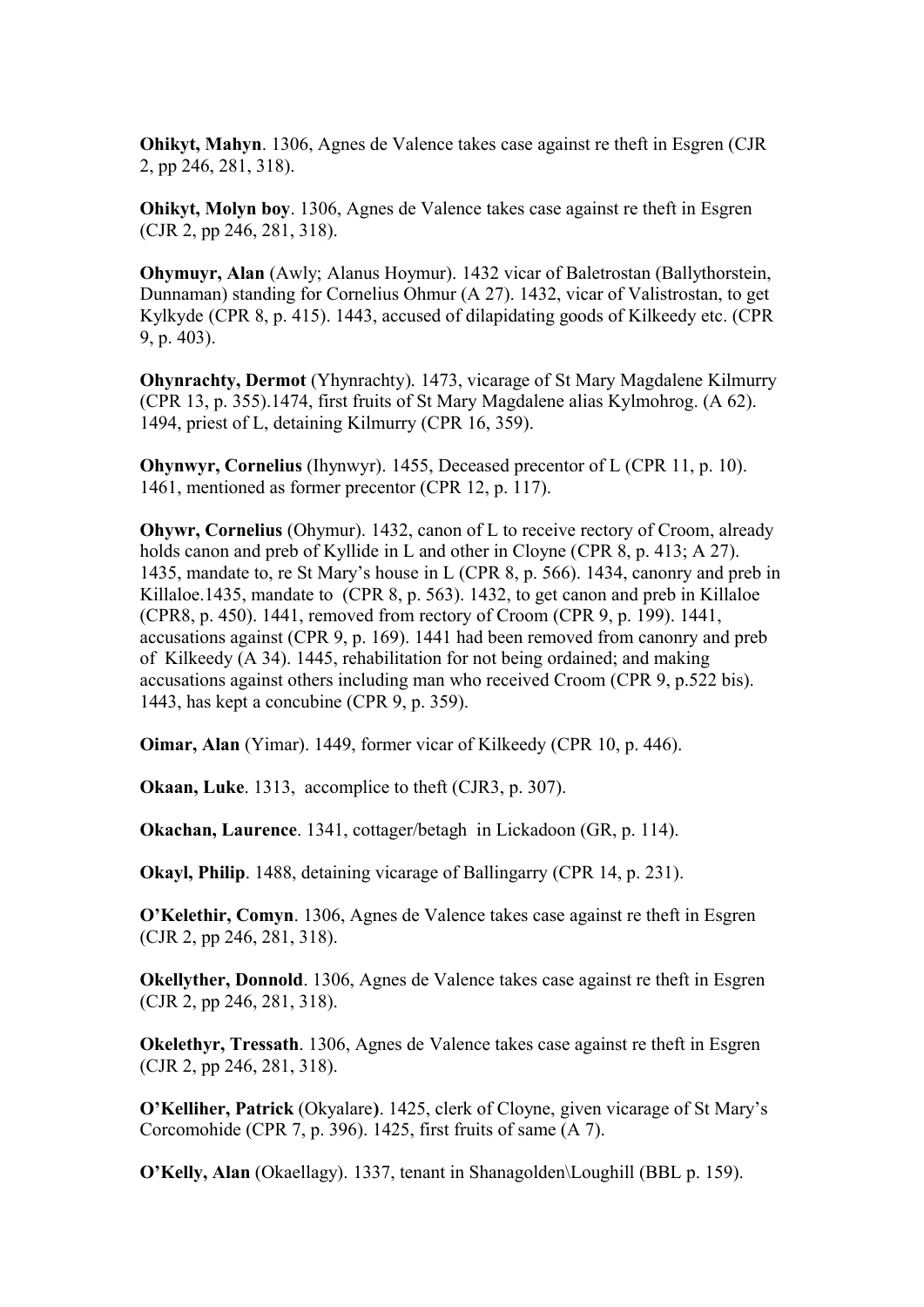**O'Kelly, Dermot**. 1505, detaining church of Scattery (CPR 18, 481).

**O'Kelly, Donald**. 1483, canon of Rathkeale, squabbling over Clontusert in Clonfert (CPR 13 p. 154). 1489, canon of Clontuskert OSA; first fruits for Rathkeale priory (A 105).

**O'Kelly, Donat**. 1483, canon of Rathkeale, squabbling over Clontusert in Clonfert (CPR 13 p. 154). 1489, resigned prior of Rathkeale (A 105)

**O Kelly, Donough** (Kally), 1426, debt owing to son of, in Thomas Arthur's will (AM p. 15).

**O'Kelly, Laurence** (Okaellaygy),. 1425, priest of Killaloe to get vicarage of Shanagolden (CPR 7, pp 401-2). 1426 first fruits for Shanagolden (A 8). See also O'Broggy? 1446 deprived of Shanagolden (A 38).

**O'Kelly, Rory** (Okalli). 1471, priest of L, vicar of Killeely (CPR 13, p. 307). 1474 first fruits of Killeely (A 66).

**O'Kelly, Thaddeus** (Okeyaela). 1503, clerk of Ardfert, first fruits for Alto Angelorum, scattery (A 126).

**O Kelly, Thomas** (O Kally). 1426, owes money to Thomas Arthur according to TA's will (AM p. 15).

**O'Kelly, Thomas** (Okaellaygy) 1426, priest of Killaloe, detaining vicarage of Shanagolden (CPR7, p. 402).

**O'Kennedy, MacLaghlin** (Molaghlyn). 1302, paying fine to exchequer (CDI 5, 58, p. 27). 1328-29 owes for trespass (RDKPRI (Pipe) 43 p. 15).

**O'Kennedy, David** (Okeynnedy). 1295, pardoned (CJR1, p. 11).

**O'Kennedy, Douenild**. 1295, pardoned (CJR1, p. 11).

**O'Kennedy, Douenild Macdecam**. 1295, pardoned (CJR1, p. 11).

**O'Kennedy, Maurice** (Okeinnedy). 1295, pardoned (CJR1, p. 11).

**O'Kennedy, Philip**. 1295, received by Math. Le Poer (CJR1, p. 68).

**O'Kennedy, Royry** (Okynnedy). 1295, pardoned; N.B. two in same entry (CJR1, p. 11).

**O'Kennedy, Thomas**. 1295, mention in complaint v Roger de Lees, (CJR1, p.51).

**O'Keran, John**. 1295, mention in complaint v Roger de Lees (CJR1, pp 51-52).

**Okerny, Henry**. 1307 hanged (CJR2, p. 516).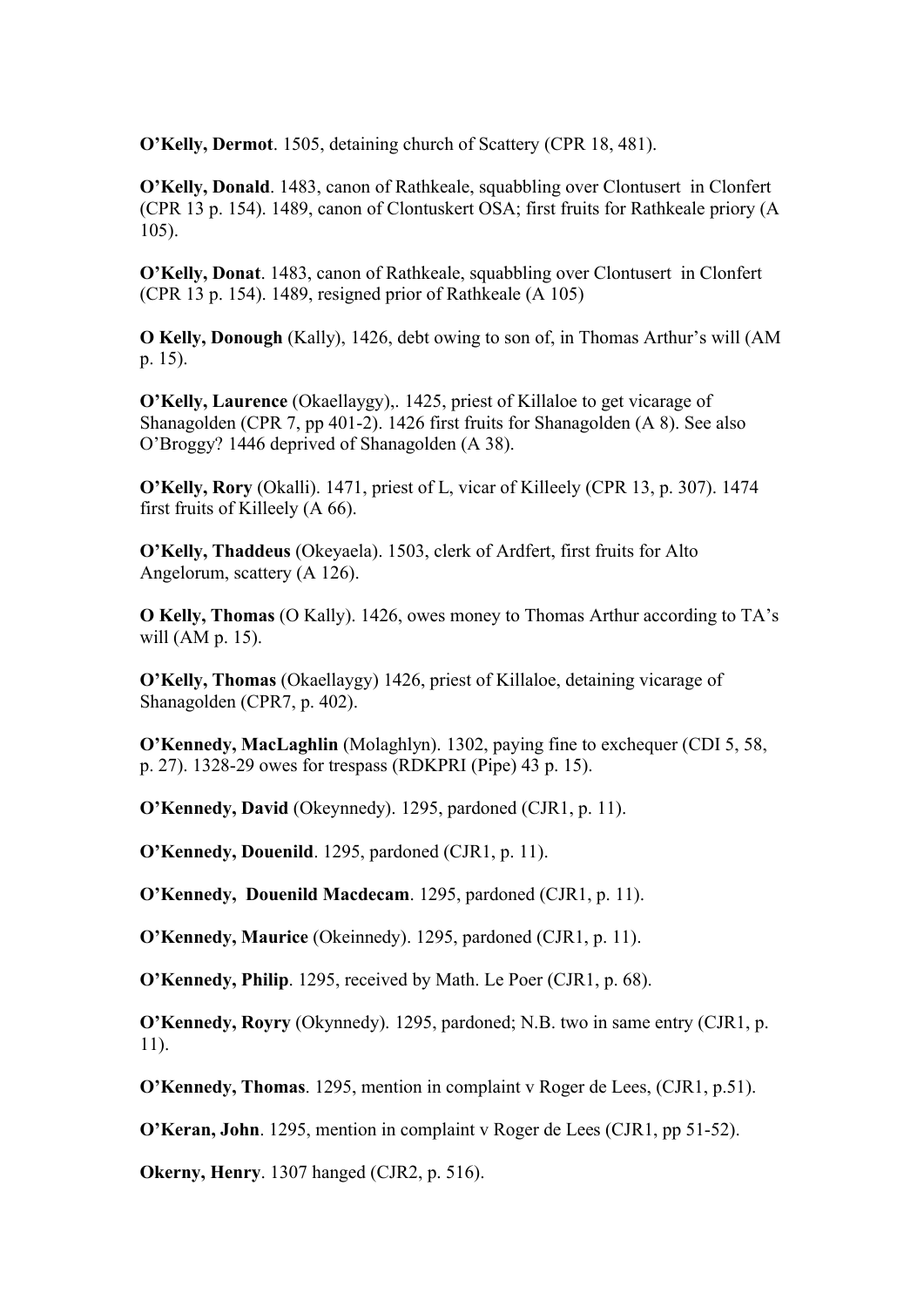**OKerny, Philip**. 1337, tenant of manor of Mungret (BBL p. 156).

**Oketfagh, David**, 1311, accused of robbery; claims benefit of clergy (CJR3, p. 205).

**Oketh, William.** 1476, former prior at Rathkeale (A 72).

**\*Oketyf, Alice**. 1313, hanged for spying for felons (CJR3, p. 303).

**Okethyf, Dovenald**. 1313, thief (CJR3, p. 303).

**OKewo, Thomas**, 1445, juror for inquisition at Tullybracky (BBL, p. 161).

**Okeyt, Gillacius**. 1450 canon of Lismore, receives canonry and preb. in Lismore and same of St Munchin's in L and vicarage of Garry (CPR 10, p. 458). 1452, falsely claiming vicarage of Garre (CPR 10, pp 573 & 574). 1454, as dean of Lismore in dispute over Garry (CPR 10, p. 717).1457 dispute continues (CPR 11, p. 327).

**Okeyth, Thomas**. 1513 detainer of Rathkeale priory (CPR 20, 142).

**Okilte**. 1313, victim of theft, hibernicus of Sir John Harold (CJR3, p. 309).

**Okollenan, Comdynus**. 1306 party to abduction (CJR2, p. 506).

**Okrillid, Laurence**. 1458 detaining vicarage of Shanagolden (CPR 11, p. 350).

**Olachel, Aulef**. 1266-67 owes money for liberty (RDKPRI (Pipe) 35, p. 47).

**O'Laghtnan, Maurice**. 1307, parson of the Island in Kerry, dispute re money (CJR2, p. 452).

**Olathyn Thady** (Ylathym; David Hylahifh),. 1503, former prior of Rathkeale (CPR 17a, 944). 1512, former prior (CPR 19, 707).

**Olean, Gilbert** (Yleayn, Olegan, Olayn). 1420, vicar of Croagh, canon and preb. (CPR 7 pp 171  $&$  508). 1427, first fruits for vicarage Croagh (A 11). 1430 first fruits for canon and preb of Croagh (A 23). 1430, mandate to (CPR 8. 199). 1432, canon of L, mandate to (CPR 8, pp 5 & 415). 1445 swap of vicarages of Croom and Garry (CPR 9, p. 534).

**Oleayn, James**. 1427-8, priest of Killaloe, gets vicarage of Askeaton (CPR 7 p. 509; A 19).

**Olechaunys**. 1287 betaghs on manor of Mahoonagh (CDI 3, 459).

**Oleskecan, Nicholas**. 1300, respondent in disseisin case (CJR1, p. 338).

**Olewrthe, John**. 1311, hanged for murder (CJR3, p. 214).

**O Liddy, Gillecrist**. 1314, makes fine (CJR3 p. 313).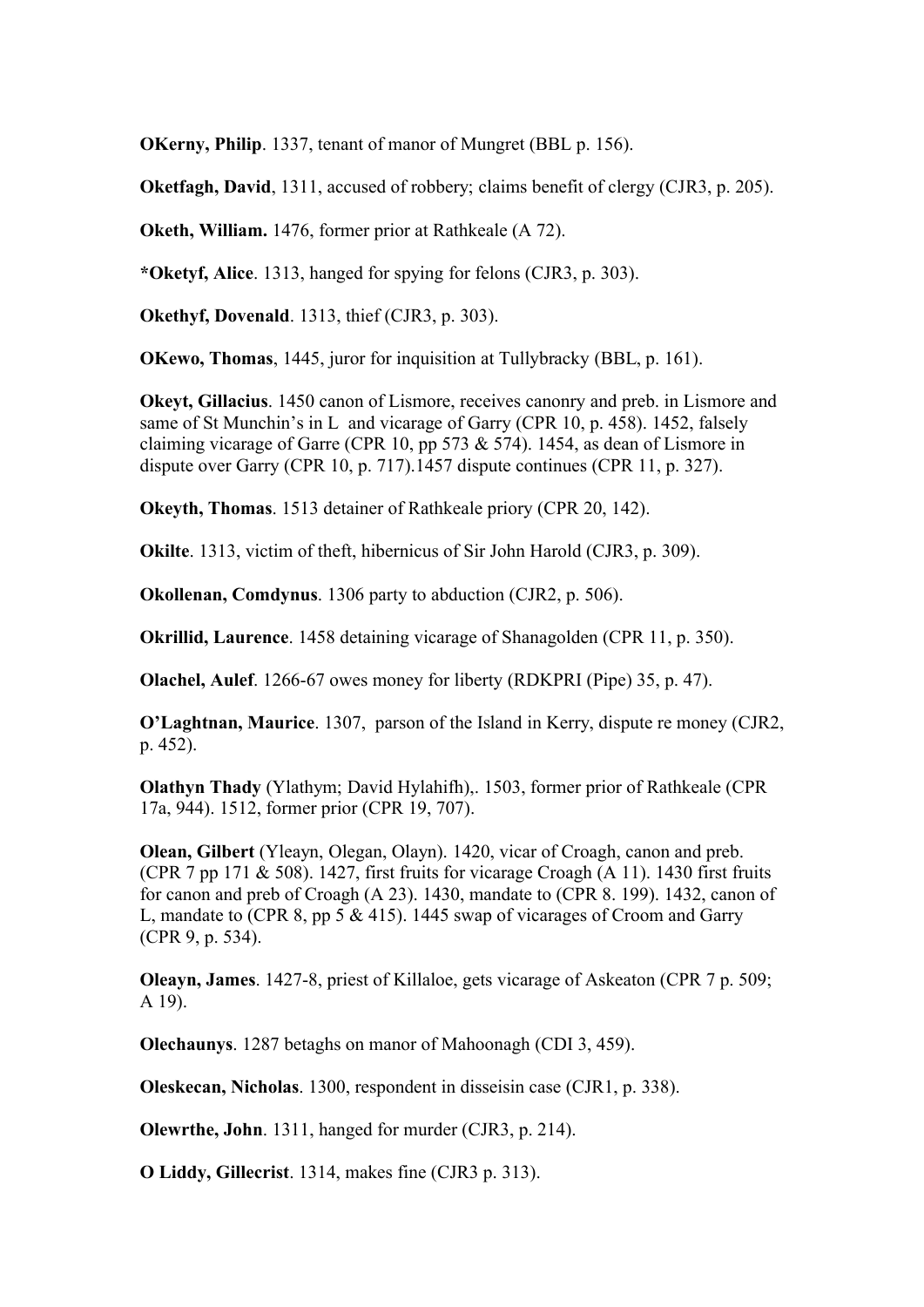**O LiddyMalaghlyn**. 1314, makes fine (CJR3 p. 313).

**Ollowbaidh, Donatus** (Yllowbaidh). 1469, named as deceased ex vicar of Fedamore (CPR 12, p. 691).

**Olompny, John**. 1311, hanged for theft. (CJR3, p. 215).

**Olongayn, John** (de Ylongayn). 1506, priest of L, vicar of Kilbreedy Major, getting vicarage of Darragh, particles of Dunyris and Dungadmoyn and vicarage of Ardpatrick (CPR 18, 535: A 135). 1514, gets vicarages of Cloncrew, Corcomohide and Ardpatrick, vicarage of Darragh and rectory of Kilflynn and chapels called particles of land in Dwnyrys and Dulgadmac and of Chapel Martell and Snychayly as a prebend to his canonry(CPR 20, 333).

**Olonnergan, Doncuan**. Pre 1207, canon of L, receiving prebend (BBL p.116 bis).

**Olonregan, John**. 1313, hanged for assisting killing (CJR3, p. 267).

**Olonrogayn, Charles**. 1427, priest of Killaloe detaining vicarage of Kilcornan alias Clanragga, with the annexed chapel of Munychrm (CPR 7, p. 491).

**O'Lougan, Konewore**. 1251 tenant of Tobernea (CDI 1, 3203).

**O'Lynch, Cornelius**. 1488, has detained vicarage of St Nicholas (CPR 14, p. 227).

**O'Lynch, Alan** (Oloinsigh). Brian Hodkinson, "A 15<sup>th</sup> century Precentor of Limerick", *North Munster Antiquarian Journal* Vol 35, 1993-94 pp 72-75. 1427, possible holder of Dangyn in Ardfert (CPR 8, p. 48). 1429 first fruits for St Catherine Oconnell (A 21).1432 first fruits for precentorship (A 29). 1432, investigation re nunnery of st Catherine Oconyll, turn it to rectory for him, also canon and prebend in Killaloe and precentor (CPR 8, pp 400 & 402). 1445, accusations against (CPR 9, p. 522).1445, making claim on canonry and prebend in Scattery (CPR 9, pp 532 & 534).1451, executes papal letters (CPR 10, p. 549). 1451, charges against him (CPR 10, 519). 1454, mention of resignation of precentorship (CPR 10, p. 685). 1461, mentioned as former precentor (CPR 12, p. 117).

**O'Lynch, Cornelius (Oloinsigh)**. 1428 gets Rathronan (CPR 8, p. 5; A 16). 1429, stands for Alan Oloinsigh for St Katherine O'Connell (AH 21) and in 1432 (A 29). 1432 get Daingean in Ardfert (CPR 8, p. 417) 1432, gets canonry and preb. of Dysertengus (CPR 8, 450; A 28). 1441, to receive canonry in Ardfert (CPR 9, p 171). 1441, clerk of Killaloe to get a benefice in Ardfert in gift of L. dioc. and rectory of Croom, mention of Rathronan (CPR 9, p. 199; A 33). 1445, accusations against (CPR 9, p. 522). 1455, deprivation of precentorship mentioned (CPR 11, p. 10).

**Olynch, Maurice**. 1506. butcher, pardon to (CICL, 16).

**Omadagan, Magonus**. 1483, deprived of Mungret parish (A 89).

**Omadethan, On**. 1307 hanged for theft (CJR2, p. 516).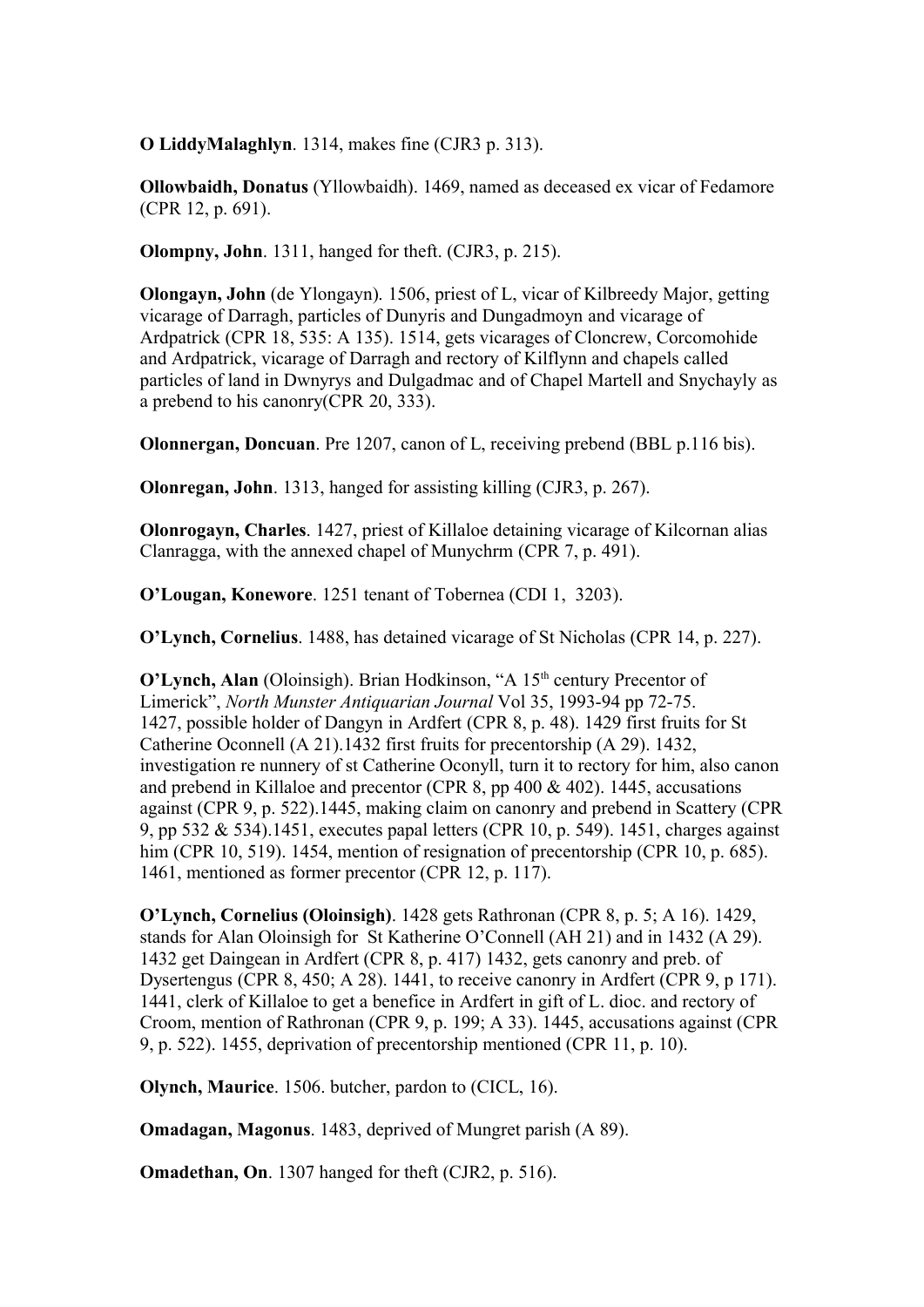**Omagna, Donald**. 1474, clerk of Killaloe, gets vicarage of Shanagolden (A 64).

**O Malley, D**. (Omalli). Pre 1207, canon of L, receiving prebend (BBL p.116).

**O Malley, John** (Omayli). 1380, receives bequest in will of Gillian Beaufort (AM p. 9).

**Omallo, Henry**. 1341, cottager in Athneasy (GR, p. 113).

**Omakinra, Dermot** . 1504, mentioned as former dean of L (CPR 18, 478).

**Oman, Donald**. 1475, made accusations against vicar of united parish churches of Shanagolden and Kilmoylan (CPR 13, p. 482).

**Omananayn, Dermit** (Ymanyayn). 1467, priest of Emly, seeking fruits of rectory of Fedamore (CPR 12, p. 3210). 1469, Priest of Emly to get vicarage of Fedamore CPR 12, p. 690).

**Omolayan, Dermot**. 1306, Agnes de Valence takes case against re theft in Esgren (CJR 2, pp 246, 281, 315).

**\*Omolrothan, wife of**. 1260-61owing money to exchequer (RDKPRI (Pipe) 35, p. 41).

**O Mayr, Edmund**. 1426, chaplain, receives bequest in Thomas Arthur's will. (AM p.17). 1444, deceased vicar of St Munchin's (CPR 9, p. 507).

**O'Meehan, Cornelius** (Omychan). 1497, canon of L, mandate to (CPR 16, 755).

**Omelinum, M**. Pre 1207, cantor of L. (BBL 116).

**Omergyn, Thomas**. 1475, detaining rectory of Athlacca (CPR13, p. 460). 1479 clerk of L, clerking for Maurice Ofaelan (A 81).1488, canon, mandate to (CPR 14, p. 309). 1494, 1495 & 1496, canon of L, mandate to (CPR 16, 365, 432 & 625) 1496, dispute tried before (CPR 16, 620) 1496, canon , mandate to (CPR 17b, 55).

**\*O Meskille, Issuk ni**. 1313, hanged for burglary of church at Garthe (CJR3, p. 268).

**Omolcassel**. 1337 betaghs on manor of Mungret (BBL p. 155).

**Omolcorkris**. 1287 betaghs on manor of Mahoonagh (CDI 3, 459).

**Omolocorkyr, Gerald**. 1375, clerk collector for diocese of L. (CICL, 269).

**O Molhaine, James**. 1376, named in will of Martin Arthur as owing him goods (AM p. 5).

**O'Molierayn, Gerard** (Ymolierayn). 1503 former prior of Rathkeale (CPR 17a, 944).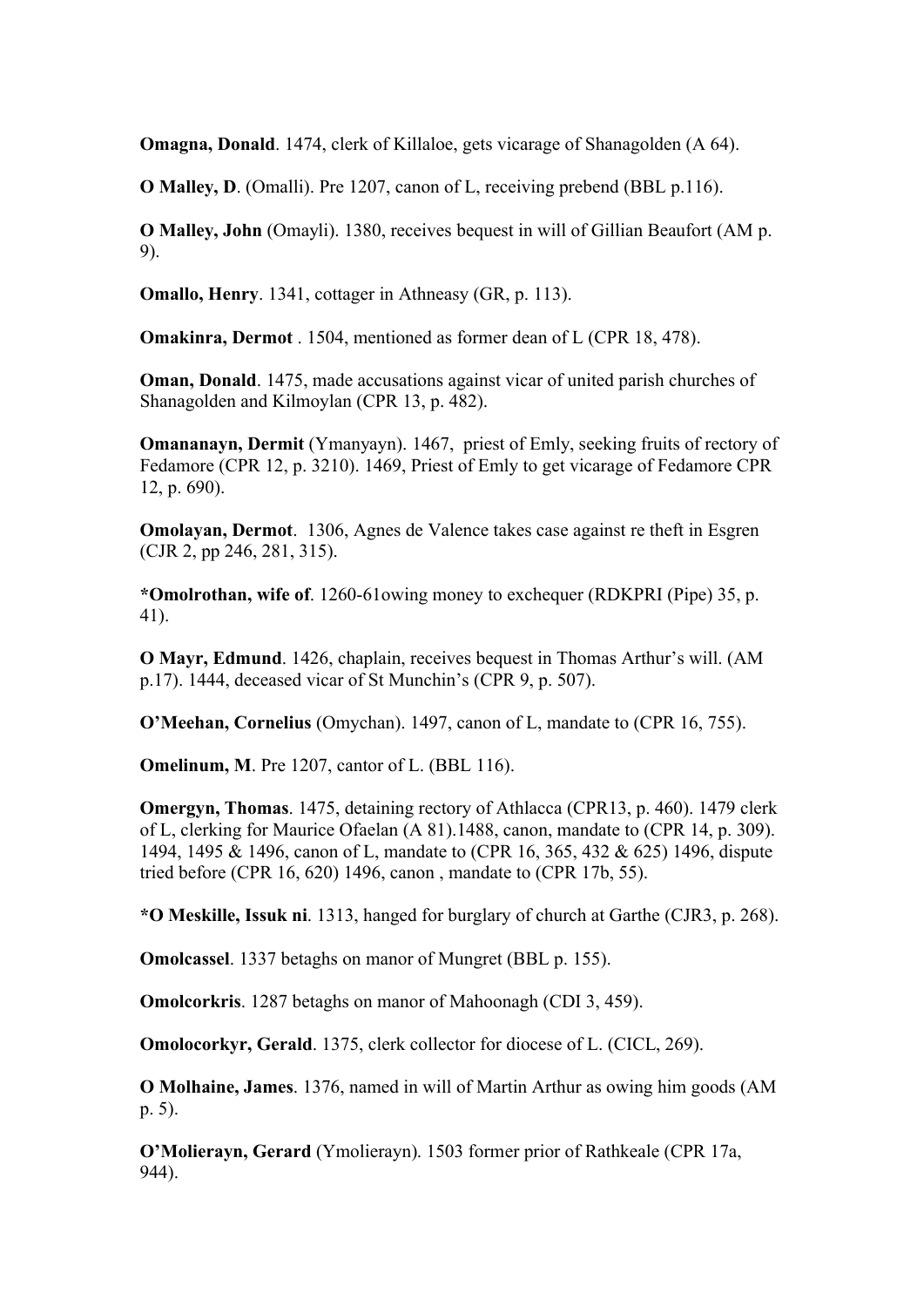**Omonegayn, Odo**.1496, to be vicar of Clonelty (CPR 17b, 55).

**\*O Monethan, Margery**. 1313, acquitted of theft and arson (CJR3, p. 268).

**Omoray, James** (Ymoray) 1494, to have a vicarage (CPR 16, 973).

**O'Moriarty, William**. 1299 tenant, gavellor, of Maynwyr (Monagay?) (CDI 4, 551).

**Omoryo, Cornelius**. 1447, juror for inquisition at Tullybracky (BBL, p. 161).

**Omoryo, Thomas**. 1447, juror for inquisition at Tullybracky (BBL, p. 161).

**Omoylkenne, Dovenald**. 1313, fined for theft (CJR3, p. 304).

**O'Mulcorkery, Gerald** (Omolcharcharchra, Omolkarcar). 1391 held Clonleche for 3 years unlawfully (CPR 4, p. 472). 1392, canon of L, mandate to summon William Brys who unlawfully detains chancellorship of L (CPR 4, p. 429). 1375 collector for subsidy from diocese of L (PC, 65).

**O'Mulcorkery, Gerald** (Omulcorza, Omulchorchary). 1463, becomes archdeacon (CPR 11, p. 482, A 43, 44 & 45). 1471 & 1482, accusations against archdeacon (CPR 13, pp 140 & 285).

**O'Mulcorkery, Gerald** (Omwlchorchari)**.** 1471, deprived of archdeaconry (A 58).

**O'Mulcorkery, Gerald** (Omolcorkara). 1483, priest of L, first fruits of archdeaconry (A 90)

**O'Mulcorkery, Gerald** (Omolcaoarkiry)**.** 1513, age c 22 to get chancellorship of L (CPR 20, 152; A 140)

**O'Mulcorkery, Maurice fitzNicholas** (Omulcorcrey). 1492, gets chancellorship (CPR 14, 299). 1500, chancellor of L, gets vicarage of Kilscannell (CPR 17a, 485; A 118).

**O'Mulcorkery, Maurice Macthomays Ryevy** (Ymulcorkay). 1474, detainer of parish church of Adare (CPR 13, p. 36).

**O'Mulcorkery, Maurice** (Omulcorkara). 1474, resigns rectory of Croom to become a layman (CPR 13, p. 392).

**O'Mulcorkery, Maurice** (O Molcore). 1511, to get canonry (CPR 19, 2108) 1514, to be prior of Rathkeale, and get vicarages of Croagh and Kilscannell. 1514 ditto (CPR 20, 336).

**O'Mulcorkery, Philip** (Omolcaoarkiry). 1513, detainer of chancellorship of L (CPR 20, 152). 1514, canon of L, mandate to (CPR 20, 340).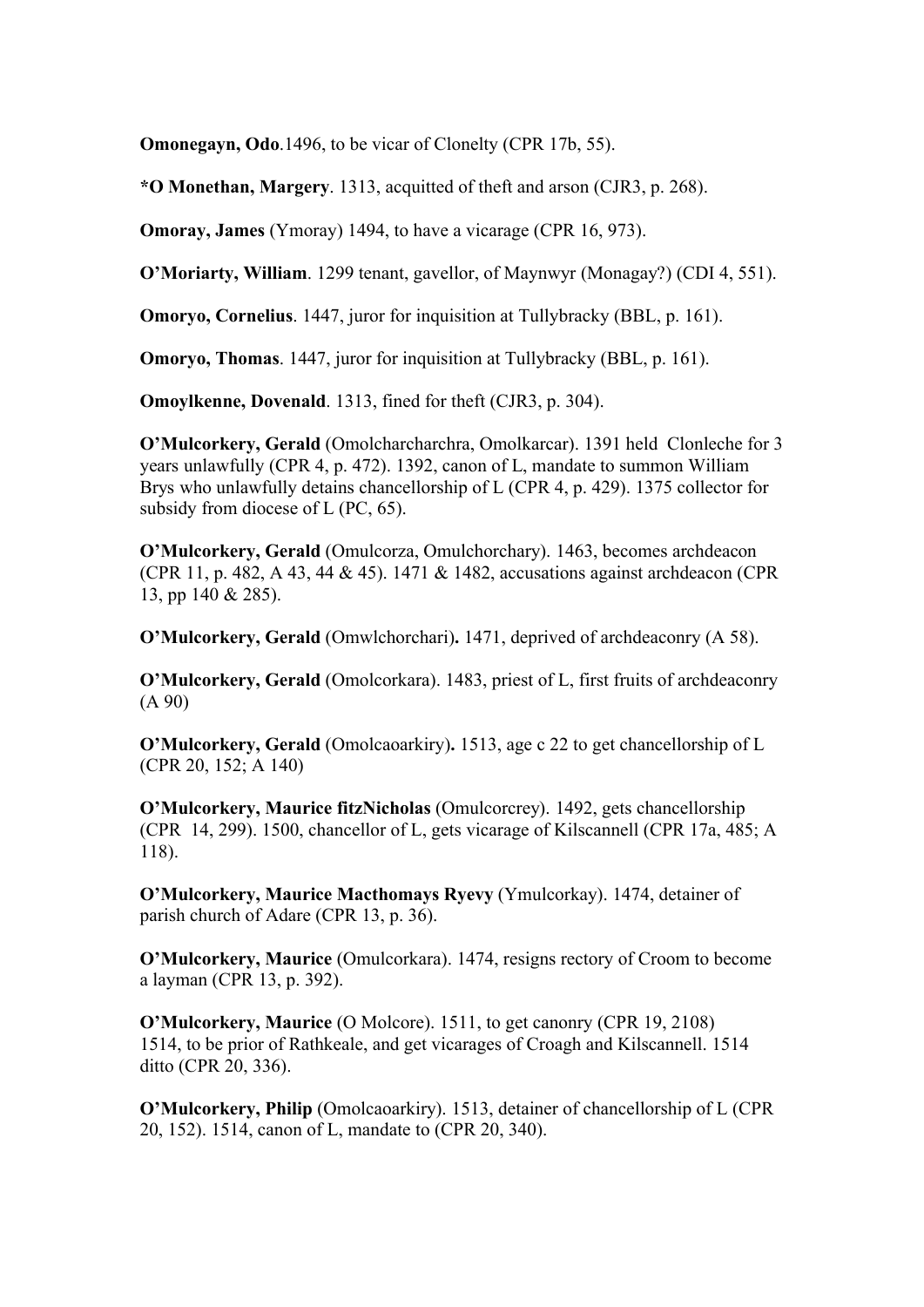**O'Mulcorkery, Thomas fitzDean** (O Molcorkyr). 1376, named in will of Martin Arthur as owing him goods (AM p. 5).

**O'Mulcorkery, Thomas** (Omolcorkara). 1394 canon of L., mandate to (CPR 4, p. 472).

**O'Mulcorkery, Thomas** (Omulcorca). 1458, former vicar of Clonelty (CPR 11, p. 353).

**O'Mulcorkery, William** (Ymuolcorkia). 1451, named as a deceased former chancellor (CPR 10, p. 522).

**O'Mulcorkery, William** (Ymulcoyre, Omulcoyre, Omulcorery). 1492, former chancellor of L (CPR 14, p. 299). 1492, to receive vicarages of Ballingarry and Kilscannell (CPR 15, 886).

**O'Mulcorkery, William fitxThomas (Ymalcorka)**. 1411, deceased former vicar of Ballingarry (CPR 6, p.232).

**O Mulgurym, Odo** (Mulgurym). 1471, first fruits for vicarage of Corcomohide (A 57)

**Omullony, Cornelius** (Omuldona). 1475, vicar of Stradbally to get canonry and preb of Donaghmore (CPR 13, p. 420). 1478, priest of L detaining Kilmurry (CPR 13, p. 619). 1478, elect of Kilmacduagh to get canonry of L (CPR 13 p. 72) 1478 former prebendary of Donaghmore (CPR 13, p. 670).

**Omullony, William** (Omuloeni). 1492, first fruits for vicarages of Ballingarry and Kilscannell. (A 108).

**O'Mullyyn, Donald**. 1412, vicar of Castleconnell (W1, 301).

**Omulmykyl, Thomas**. 1464, canonry and preb of Ardcanny (CPR 12, p. 397)

**Omulorrony, Maurice Nic** (Imulorrony). 1492, first fruits for chancellorship (A 110)

**O Mulrylly, Thomas**. 1426, debt owing to in Thomas Arthur's will (AM p. 15).

**Omuorhyle, Patrick** (Ymuorhyle). 1451 resigned chancellorship (CPR 10, p. 522).

**O Murghut, Robert**. 1314, makes fine (CJR3 p. 313).

**O'Murghy, Nicholas**. 1405, mentioned in will of Richard Bultingford (Wills, 121).

**Omurrohech, John**. 1458, vicar of Mahoonagh to receive rural portions of Dongadamond and Donyrish (CPR 11, p. 350).

**O Murthy, Robert**. 1313, stands pledge (CJR3, p. 310).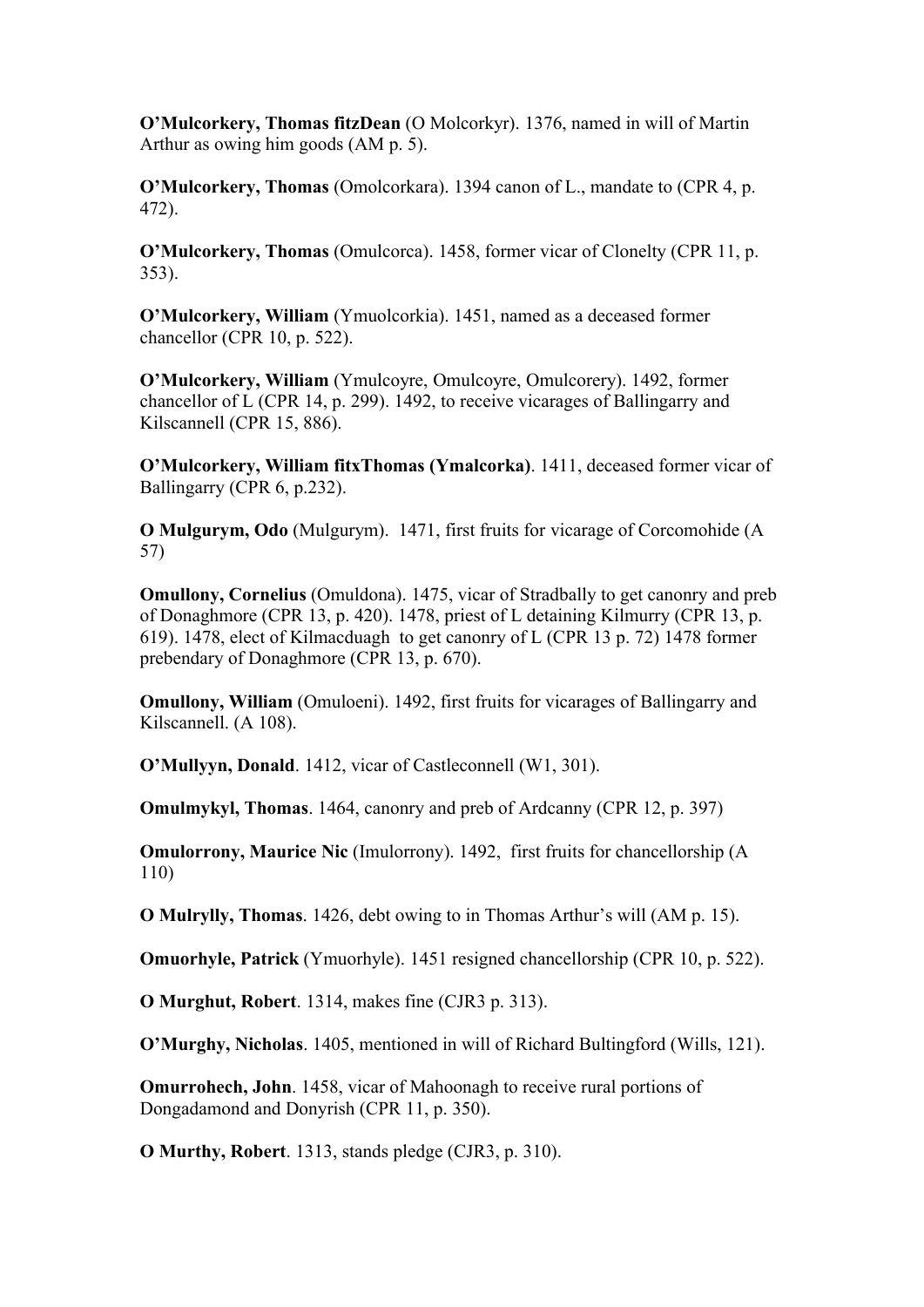**Omuryhy, John**. 1474, vicarage of Cahernarry vacant because he has taken Monagay (CPR 13, p. 362).

**O Mynok, William**. 1313, acquitted of theft (CJR3, p. 311).

**O Nelan, Dovenald**. 1313, victim of crime (CJR3, p. 309).

**Onolan, Henry**. 1295, pardon (CJR1, p. 71).

**Onolan, Patrick**. 1295, pardon (CJR1, p. 71).

**O'Noonan, Donald** (Ohynunayn). 1460, clerk of Cloyne, making accusations re vicar of Killagholehane (CPR 12, p. 83). 1502, detainer of vicarage of Killagholehane (CPR 17a, 824).

**O'Noonan, Richard** (Ohunwnan, Yhunwuan), 1502, cleric of L, to get vicarages of Kileedy and Killagholehane (CPR 17a, 824; A 121).

**O'Phelan, Cormac** (Offilayn) 1514 detainer of vicarage of Darragh (CPR 20, 333).

**O'Phelan, Cornelius**. 1299 tenant, gavellor, of Maynwyr (Monagay?) (CDI 4, 551).

**O'Phelan, Denis** (Ofelan, alias Donald; Ybelcon). 1451, clerk of Cloyne, claiming chancellorship of L (CPR 10, pp 521-2). 1475, accusation against him as chancellor (CPR 13, pp 45 & 454). 1492, former chancellor (CPR 14, p. 299) 1492 chancellorshipvacant by his death (CPR 15, 887).

**O'Phelan, Eugene (Offelan)**. 1398, clerk of diocese of L to be given benefice in Cloyne and Lismore (CPR 5, p. 110). 1406, dean of Cloyne to get canonries of L and Cloyne (CPR 6, p. 91).1410, elect of Kilmacduagh (CPR 6, p. 198). 1413 deprived by Richard of Cashel of deanery of Cloyne (CPR 6, p. 445).

**O'Phelan, Eugene** (Ofaelan). 1469, get canonry and prebend of Tullabracky (CPR 12, p. 340). 1469, clerk of Cloyne, to be prior of St Mary's House (CPR 12, p. 333). 1469, as prior, seeks the parish of Rathronan (CPR 12, p. 759). 1471, accusations against re St Mary's House (CPR 13, p. 318) 1475, accusations agains as prior (CPR 13, pp 44 & 529). 1479 squabble with bishop over St Mary's Ho. (CPR 13, p. 256).1470, first fruits for St. Mary's House (A 52) 1470, first fruits for Rathronan and canonry and preb of Tullabracky (A 53  $\&$  55) 1483 to be minister of Trinitarians in Adare (CPR 13, pp 162-3; A 91). 1489, dead by (CPR 14, pp 254 & 259). 1499, mentioned in recounting of case re Trinitarians at Adare (CPR 17a, 221).

**O'Phelan, John** (Offaelayn). 1474 scholar of Limerick, standing for William Offaelan (A 60). 1476 for Dermot O'Brien (A 75 & 76). 1478 first fruits of Kilmallock (A 79). 1479, standing for Maurice Ofaelan and Tagh Oflatif. (A 81 & 82)

**O'Phelan, Maurice** (Offaelan,Yffaelan, Foclan, Yfihiclin, Flellayn). 1479, first fruits fro rectory of Mahoonagh and Monagay (A 81). 1482, clerk of Cloyne making accusations against rector of Mahoonagh (CPR13, p. 123) 1482. union of Monagay and Mahoonagh made for his lifetime, dissolved (CPR 13, p. 809). 1483, canon of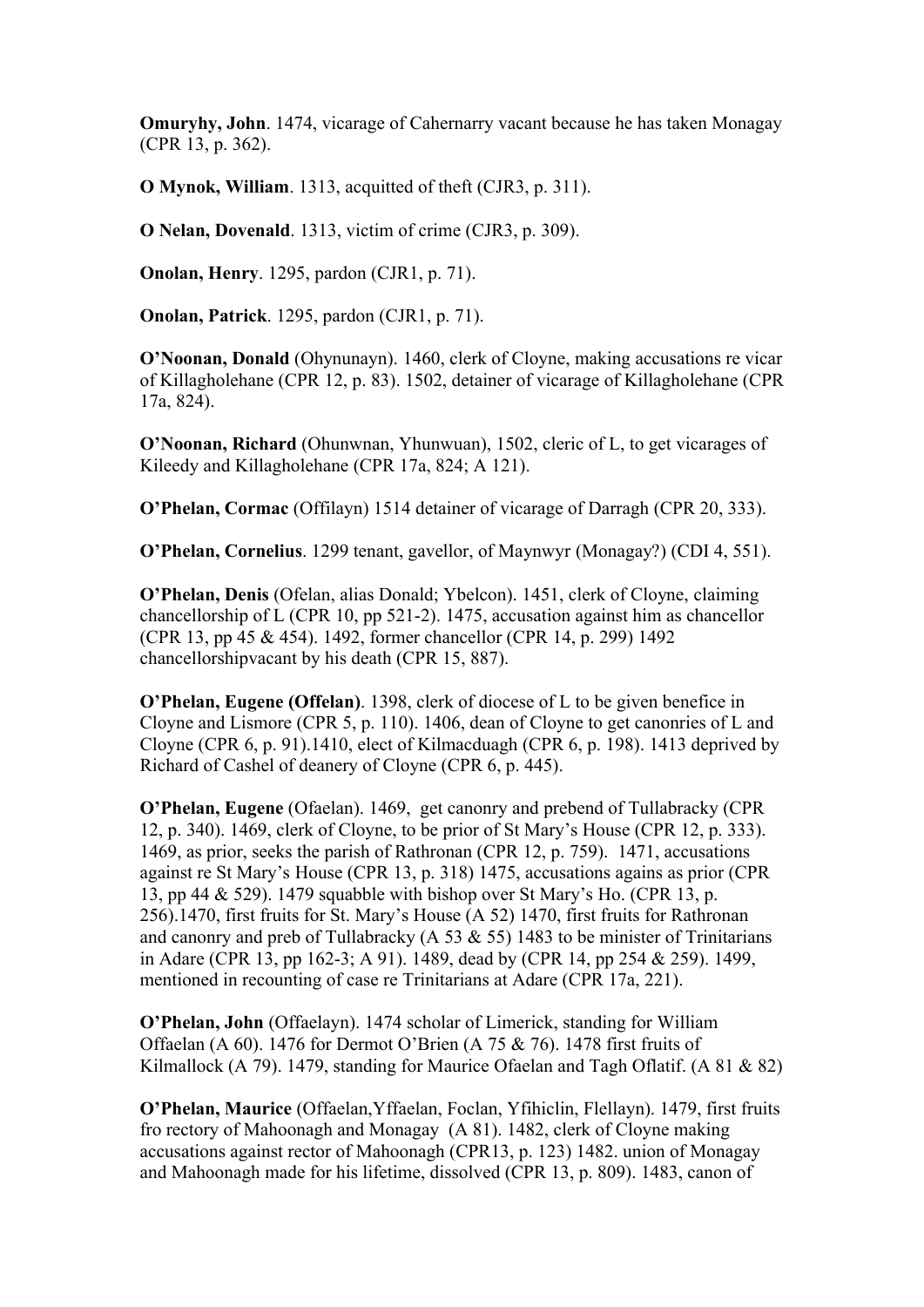Rathkeale priory mandated (CPR 13, p. 154). 1488, canon, mandate to (CPR 14, p. 309). 1495 & 96, canon of L , mandate to (CPR 16, 424, 550 625, 695 & 738). 1496, gets vicarage of Corcomohide (CPR 16, 620). 1496, canon of, mandate to (CPR 17b, 55).1500, canon of L, mandate to (CPR 17a, 485 & 486; 17b, 88). 1500 had once detained Rathkeale priory (CPR 17a, 944). 1502, detainer of vicarage of Killedy (CPR 17a, 824). 1503 first fruits for Rathkeale priory (A 122). 1505, given vicarage of Bruree (CPR 18, 487). 1505, detainer of Killeedy (CPR 18, 480). 1514, vicar of Tankardstown and Sts Peter & Paul, Kilmallock, looking for vicarage of Athlacca (CPR 20, 229). 1514 detainer of Kilamllock and Tankardstown (CPR 20, 335) 1514, canon of L, mandated (CPR 20, 237).

**O'Phelan, William** (Offaelan**,** Ofraehayn). 1473, missing bull for treasurership of L (CPR 13 p. 877). 1474, vicar of Waltham Cantab first fruits of treasurer (A60). 1476 had resigned treasurership (A 76 & 78).

**Oquenyn, Cornelius**. 1478, priest of Killaloe, acting for Raymond de Burgo and Dermit O'Brien (A 77 & 78).

**Orallys, Michael**. 1411, justice (CICL, 118).

**Orawchayn, Dermit**. 1469, priest of L, detaining vicarage of Fedamore (CPR 12, p. 691).

**\*Orawcan, Jeliana**. 1341, cottager in Athneasy (GR, p. 113).

**Orawocan, Crathyn**. 1295, received by Math. Le Poer (CJR1, p. 68).

**O'Rearmede, Gilbert**. 1432, detaining vicarage of Valistrostan (CPR 8, p. 415).

**O regan, Donatus**. 1295, mention in complaint v Roger de Lees (CJR1, pp 51-52).

**Oregan, David**. 1321, juror for extent of Mahoonagh (IEMI, No. 196).

**O'Regan, Thomas**. 1263, quitclaims lands to church (BBL p. 55).

**Orgnyn, Richard**. 1473, vicar of Donaghmore, accusations against (CPR 13, p. 360).

**O'Riordan, John (O**reuerdan), 1432, Croom rectory void because of his marriage (CPR 8, p. 413; A 27).

**O'Riordan, Thomas** (Orywyrdayn). 1418, canon and prebendary of Effin, holding Rathronan church, becomes archdeacon of Emly (CPR 7, p. 91). 1427 Rathronan formerly held by (CPR 7, p. 483)

**Oronan, Philip** (Yronan). 1475, clerk of L, making accusations re rectories of Uregare, Tankardstown and one in Cloyne (CPR 13, p. 452). 1475, canon of L, mandate to (CPR 13, pp 439, 440 & 453). 1475, gets Dromin and Athlacca rectories which are made into a prebend for him (CPR13, p. 460; A 69).1475 stands for Bishop Thomas for St Marys House and Thomnas Oronayn for deanery (A 70 & 71). 1476,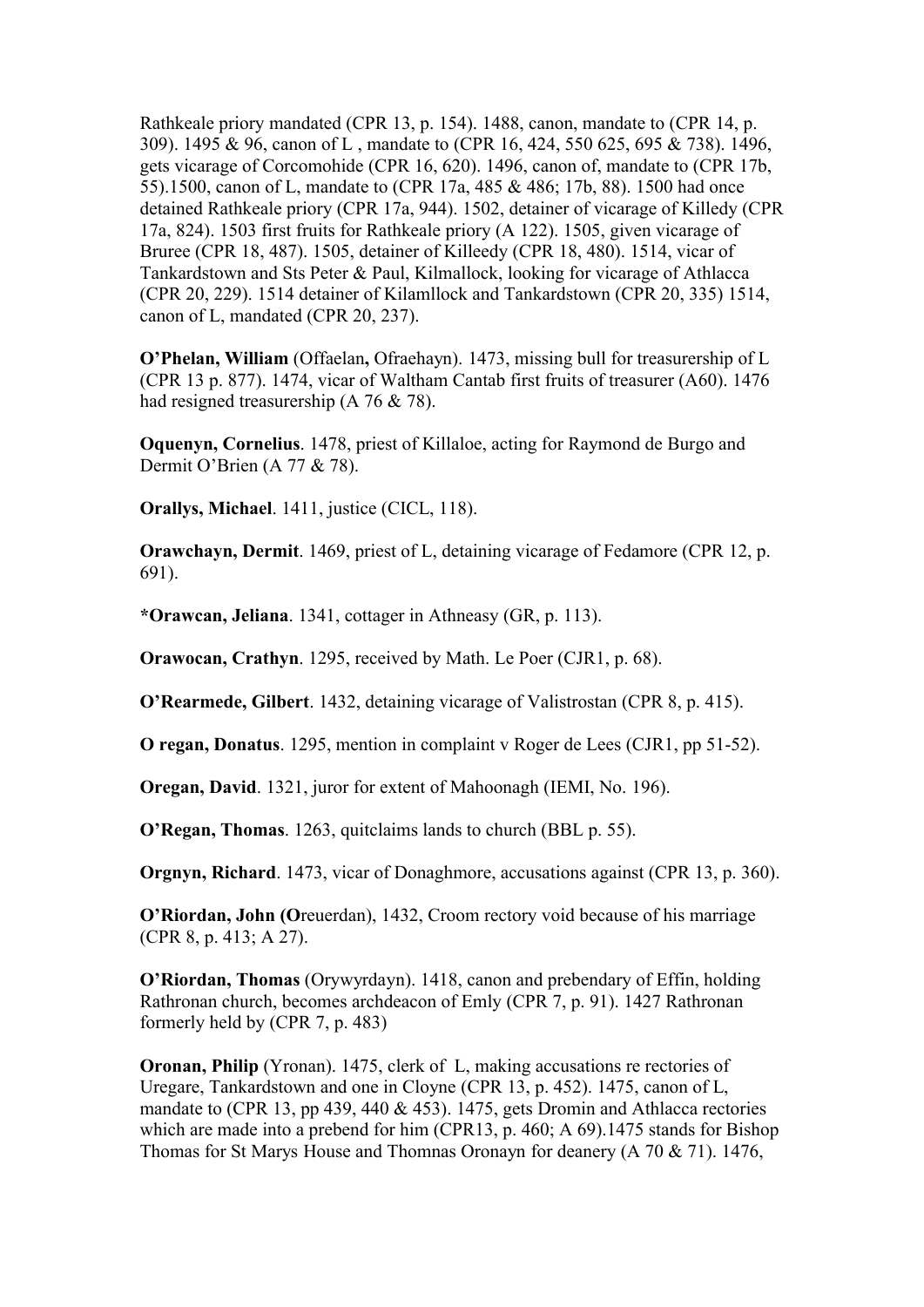standing for David fitzJohn de Geraldinis, Richard Purcell and Thomas de Gerladinis (A 72, 73 & 74).

**Oronayn, Donald**. 1475, vicar of Cloncrew, to receive canonry and preb of Tullybracky (CPR 13 p. 349).

**Oronayn, James**. 1494, clerk of Emlyfirst fruits for Corcomohide and Cloncrew; also canonry and preb of Tullubracky (A 111 & 112)1503, detaining vicarage of Ballycahane (CPR 17a, 942). 1503 first fruits for vicarage of Killeedy (A 125). 1505, canon of L, to get vicarage of Killedy (CPR 18, 480) 1505 mandate to (CPR 18, 481, 482, 483 & 485).1508, canon and preb and vicar of Killeedy, to get rectory of Mahoonagh (CPR 19, 113). 1509, canon of L and nuncio for Archbish. Maurice elect of Cashel (CPR 19, 160). 1510, canon, mandate to (CPR 19, 353). 1514, Cloncrew vicarage possibly vacant by his death (CPR 20, 333)

**Oronayn, Richard**. 1452, making accusations against vicar of Corcomohide (CPR 10, p. 576). 1472, clerk of L receives canonry in Cloyne (CPR 13, p. 350).

**Oronen, Thaddeus**. 1510, canon of L, mandate to (CPR 19, 353).

**Oronayn, Thomas**. 1451, canon of Lismore, gets canonry there and the canonry and preb. of Dysertengus CPR 10, p. 554).1454 former holder of canonry and preb of Dysertengus (CPR10, p. 697). 1451 charges against precentor of L (CPR 10, 519). 1449, resignation of vicarage of Kilkeedy (CPR 10, p. 446).1455, swaps precentorship for rectory of Baleingadig (CPR 11, p. 10). 1473, gets treasurership of Lismore and deanery of L (CPR 13, p. 349; A 59). 1473 missing bull for deanery (CPR 13, p. 877).1474 intruded into deanery (A63).1475, priest of L, dean of L (CPR 13, p. 44) 1475 first fruits for deanery and Ballingaddy (A 71). 1474-75 dispute over deanery and rectory of Ballingaddy (CPR 13, pp 397  $\&$  451). 1475, as treasurer of Lismore (CPR 13, p. 420).1479, still squabbling over deanery (CPR 13, p. 659). 1475, detaining Ballingaddy rectory (CPR13, p. 400). 1496, mention of having detained deanery (CPR 16, 625).

**Oronain, William**. 1458, detaining vicarage of Corcomohide (CPR 11, p. 351). 1471 deprived of vicarage (A 57) 1482 still holding Corcomohide, also Particles(CPR13, p. 123). 1496 detaining Corcomohide (CPR 16, 620)

**Orone, Malachy**, (Yrone) 1454, former holder of St Munchins (CPR 10, p. 696).

**Ororyg, Matthew**. 1313, acquitted of theft (CJR3, p. 307).

**O Rourke, Donnchadh** (Ua Ruairc). 1085, his head carried to L (AFM).

**Orywrdan, Thomas**. 1421 first fruits of vicarage of Corcomohide (A1)

**Orybardam, John**. 1418, Deprived of rectory of Croom (CPR 7, p. 75).

**Osclaterit, Giles** (Egidius). 1300, respondent in disseisin case (CJR1, p. 338).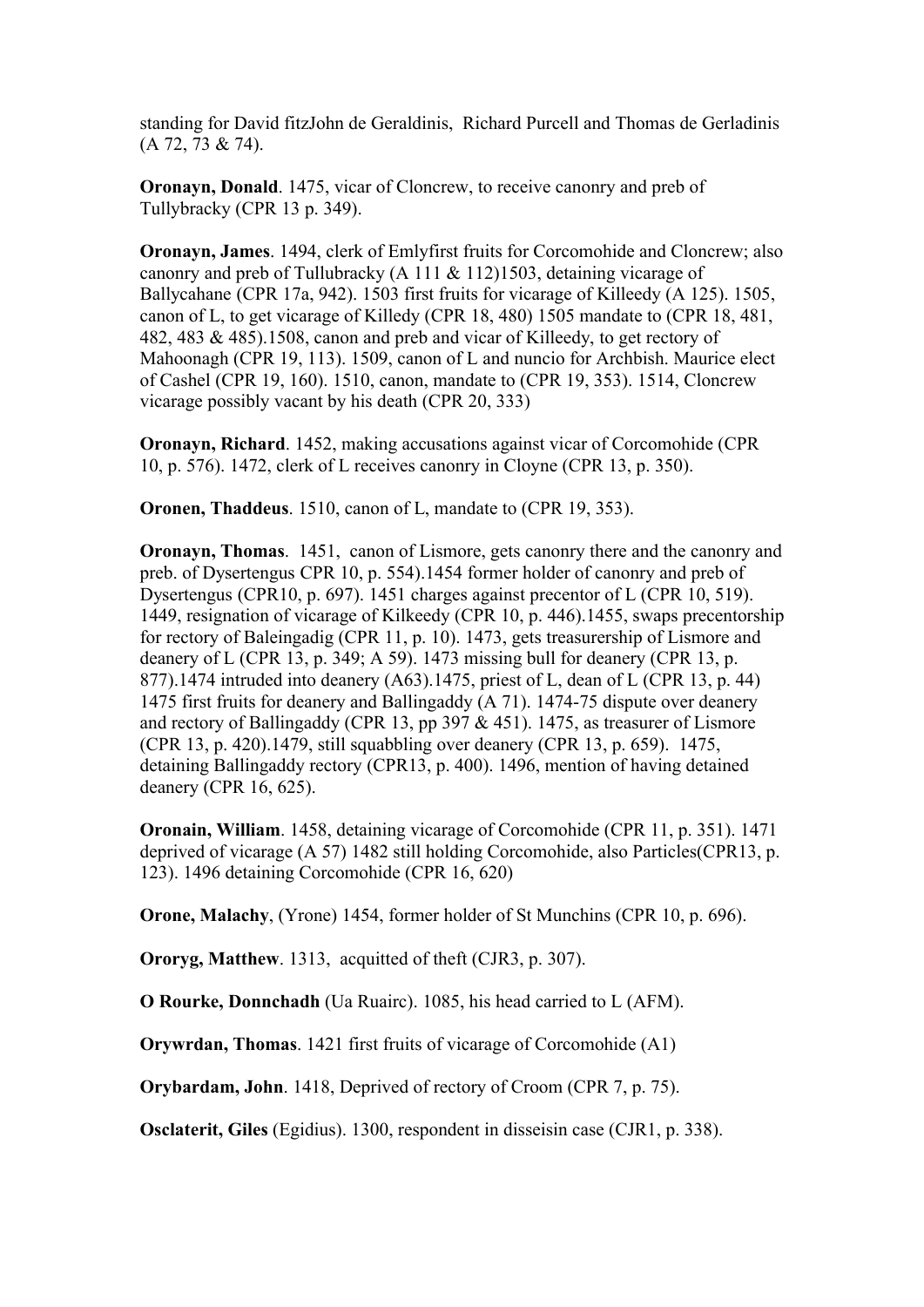**Oselan, Maurice** (Yschalayn). 1507, first fruits of vicarage of Loughill, and another in Ardfert (A 136). 1509, detaining rectory of Mahoonagh (CPR 19, 113).

**O'Shanahan, Thomas** (Oshanaghane). 1410, granted English law (CICL, 4).

**O'Shanahan, Thomas**, (Oseancan alias Scolan; alias Jehdanagan). 1447, becomes dean of L (CPR 10, pp. 369  $&$  381). 1449, gets vicarage of Donaghmore (CPR 10, p. 433). 1449, mandated to act in respect of St. Munchin's (CPR 10, 436). 1458 dispensation re deanery and vicarage of Donaghmore (CPR 11, p. 178). 1458 becomes canon and prebendary of Ardfert (CPR 11, p. 356). 1458 becomes archdeacon of Lismore (CPR 11, p. 346). 1463, canon of Waterford (CPR 11, p. 500). 1470 dean of L, removed from prebend in Cork (CPR 12 p. 821). 1474, has resigned deanery (CPR 13, p. 397; A 62). 1474, missing bull for pension (CPR 13, p. 880) 1475, had resigned deanery by (CPR 13, p. 44). 1488 mention of death (CPR 14, 228).

**O'Shanahan, Donald** (Yschanachayn). 1473, missing bull for vicarage (CPR 13, p 876).

**Oshayneghi, Christy**. 1321, juror for extent of Mahoonagh (IEMI, No. 196).

**Oshyth, Stephen**. 1306, deforced William Maunsell in Corcomohide (CJR2, p. 208).

**Oskevyn, Philip**. 1311, makes fine for receiving thieves (CJR3, p. 214).

**Osonek, Laurence**. 1308 former holder of land in Camysbeg (CJR3, p. 4).

**Ospelan, Connechor**. 1295, pardon (CJR1, p. 4).

**Ossclara, Philip**. 1444, has resigned Killeely (CPR 9, p. 495).

**Ostelle, Henry**. 1341, tenant in Lickadoon (GR, p. 114).

**Osthedirthan, Ralph**. 1311, acquitted of robbery (CJR3, p. 206).

**O'Sueheruy, John** (Sueherny, Osnerheruy). 1306, Agnes de Valence takes case against re theft in Esgren (CJR 2, pp 246, 281, 318).

**O'Sullivan, Cornelius**. 1492, died; paid for part of Franciscans in Adare (W1, 70).

**Osyda, Thomas alias Makyda**. 1429, clerk of Arfdert, to receive benefice in L (CPR 8, p. 117-8)

**Osyda, Gyllatius**. 1473, vicar of Kilmurry (CPR 13, p. 355).

**Otret, Thomas**. 1512, detainer of Rahtkeale Priory (CPR 19, 707).

**Othe, Tathogh**. 1331, tenant of manor of Adare and Castleroberts (RBK, No. 135).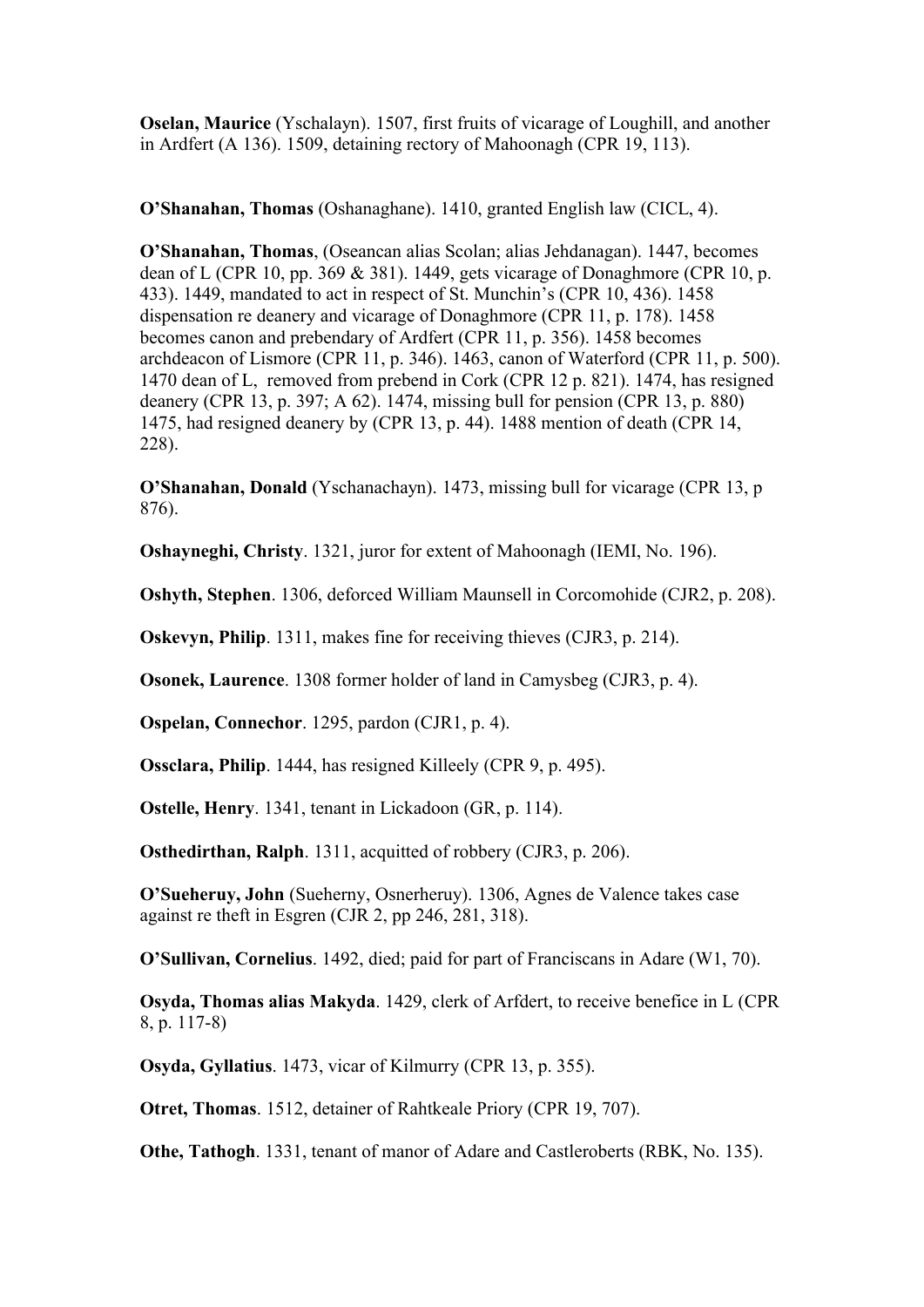**Otigernaid, Thady** (Otyarnay). 1428-9, priest of Killaloe receives vicarage of Glenogra; also holds canonry and preb. of Dysertengus (CPR8, pp 2 & 71; A 15 & 22).

**Ottahill, Thomas**. 1365, held parish of Mahoonagh (Davis, p. 157)

**O'Turdilly, Thomas**. 1327 suite re dower in Ballinamona (W1, 346).

**Ouhymiounan, William de**. 1341, king's surgeon, granted weirs of L for life for curing the king's son Lionel (FR 5, p. 237; PR 1340-43, p. 85).

## $\Omega$

**Odyngseles, William de.** 1295, former justiciar (CJR1, p. 48, 51).

**Okebourn, Peter de**. 1342-60, fee as constable of castle (IEP 2, pp. 403, 412, 416, 419, 425, 434, 447, 453, 459, 463, 467, 479, 491, 497 & 504).

**Okeburn, Roger de.** 1300, had received rents of mill in Derrygalvan (CJR1, p. 339).

**Onderwode, Stephen.** 1295, standing pledge (CJR1, p. 71).

**Or, Gerald of** . 1308, complaint v William Wolf for extortion ((CJR3, p. 1 -2).

**Orfeure, Thomas le.** 1307, owed money (CJR2, pp 448, 449).

**Orger, Peter FitzPeter**. 1295, pardon to for killing (CJR1, p. 57).

**Ormond, James earl of**. 1370, holds messuages in Corcomohide (COD 2, 162 & PR 44 Edward III Part III, p. 5).

**Ormond, Sir James**. 1494, grant of constableship in tail mail (CPR 1485-94, p. 464; COD 3, p. 281).

**Orum, Gerard de.** 1304, grants Estremoy and Owney to Richard de Burgh, which held of Odo de Grandison (CDI 5, 327). 1306, land of (CJR2, p. 206). 1306, lands in Oconnell to Geoffrey de Orum (CJR2, p. 211).

**Ory, Galfrid de**. 1220-40, gives homage for lands in city of L (BBL p. 86).

**Osborne, Sir James** (Hosborne). 1514, witness to charter of the E of Kildare (CS, p. 245).

**Osgod, Roger**. 1313, juror (CJR3, p. 268).

**Osmound, John**. 1306-07, disseisin case (CJR2, pp 315, 388, 431).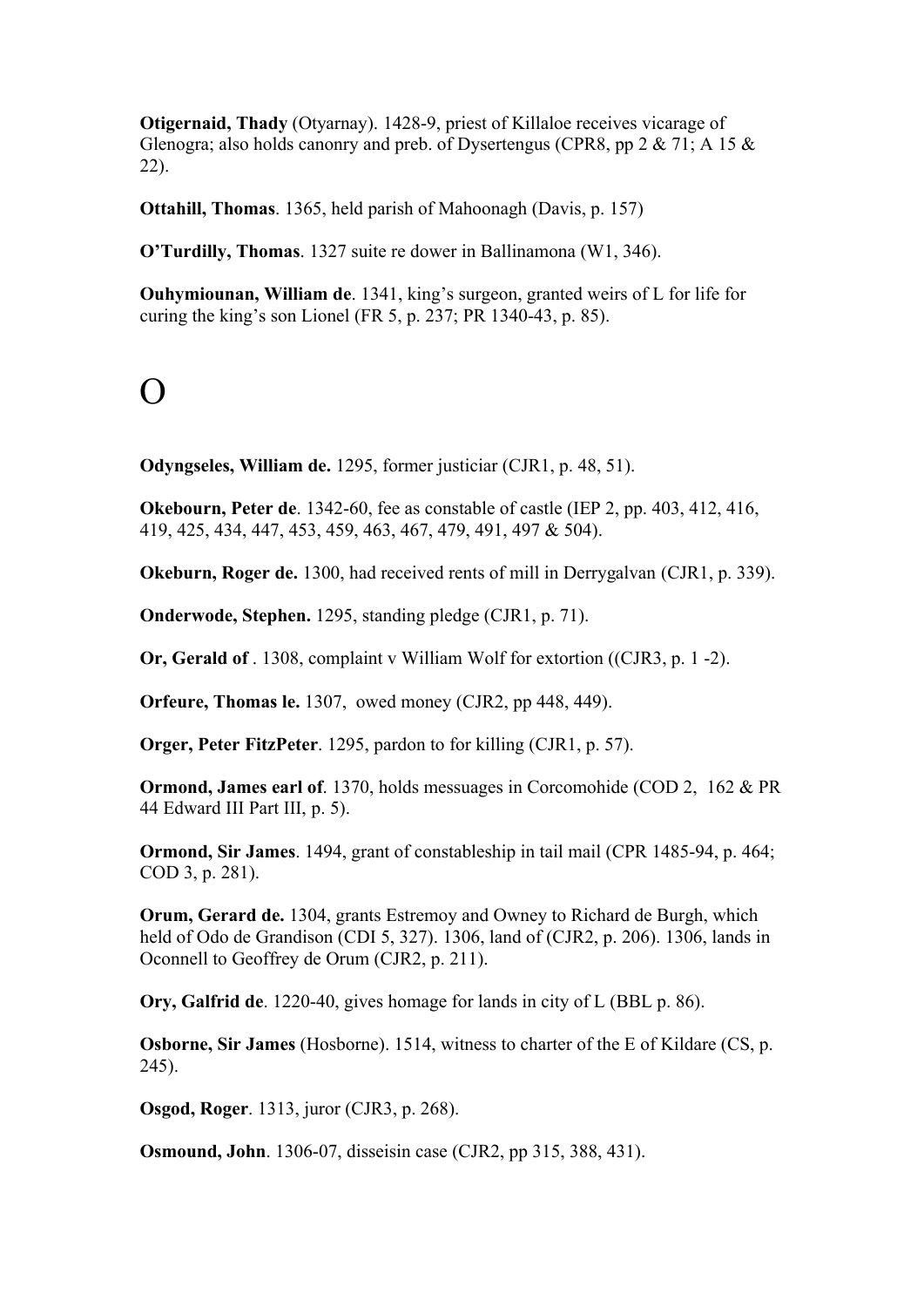**Ossory, John de**. 1242, juror for inquisition of Esclon manor of de Burgh (Dryburgh p. 56).

**Ossory, Simon**. 1313, juror (CJR3, p. 307).

**Ossory, William, bishop of.** 1319-20, granted Tullerboy (W2, 180).

**Otwy, Alexander**. 1313, absent juror (CJR3, p. 308). 1313, stands pledge (CJR3, p. 309).

**Otewy, Walter**. 1291, fine to exchequer (CDI 3, 1020 p. 457).

**Otteway, James**. 1375, representative of Fontimkill cantred (PC, p. 61).

**Ove, Adam.** 1328-29, stands surety (RDKPRI (Pipe) 43 p. 16).

**Ove, John**. 1313, juror (CJR3, pp 267, 268).

**Ove, Thomas**. 1307, accused in disseisin case re Lystawlyn (CJR2 p. 456). 1313, juror (CJR3, p. 268).

**Overy, John**. 1381, made assessor for L. city for funding of archers (CICL, 167)

**Overay, Richard**. 1361, juror at inquisition into Rathkeale (IEMI, No. 331).

**Overey, Walter**. 1313, juror (CJR3, p. 312).

**Overy, William**. 1313, juror (CJR3, p. 308).

**Oward, Roger**. 1341, burgess of Aherlow (GR, p. 112).

**Oweyn, Adam**. 1447 named as deceased dean of L. (CPR 10, pp. 369 & 381). 1361, requesting deanery void by death of Henry With at Rome (P2P, f. 154). 1363 litigating at Rome re deanery (P2P, f. 107d).

**Oweyn, David**. 1313, juror (CJR3, pp 269, 304).

**Oweyn, John**. 1300, opposes grant of wreck to sheriff Devenish (CJR1, p. 340). 1313, absent juror (CJR3, p. 304).

**Owyn, John**. 1372, tenant of Tobernea manor (RBK, No. 151).

**Oweyn, Nicholas**. 1307 absent juror; of the Boly (CJR2, p. 516).1313, juror (CJR3, pp 268, 269).

**Owney, Henry dean of**. 1311, intervenes for bishop of Emly to claim benefit of clergy (CJR3, p. 205).

**Owney, Nicholas abbot of.** 1297, respondent (CJR 1, p. 132).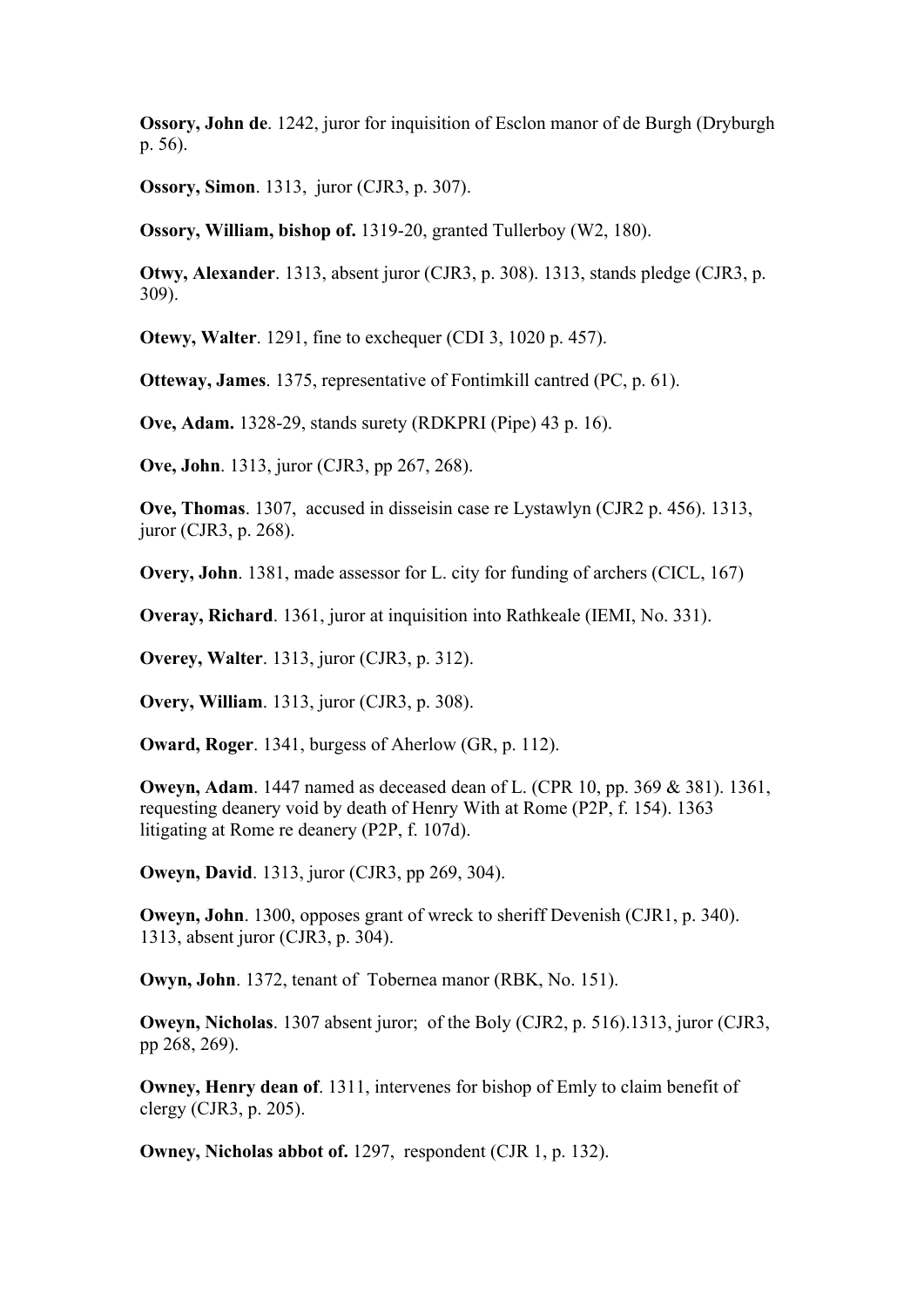**Oyselur, Andrew le**. 1295, pledge (CJR1, p. 76). 1295, to appear (CJR1, p. 76).

**Oyselur, John FitzHenry**. 1295, to appear (CJR1, p. 76).

**Oyselur, Maurice le, jnr**. 1295, to appear (CJR1, p. 76).

**Oyselur, Maurice le, snr**. 1295, to appear (CJR1, p. 76). 1295, pledge (CJR1, p. 76).

**Oyselur, Thomas le**. 1295, chaplain, rendering land (CJR1 p. 19).

## P

**P.** Pre 1207, dean receiving prebend (BBL p 116), 1217-30 dean dean of choir, in witness lists (BBL pp 56 & 68). 1215-22, witness to charter of Bishop Edmund granting Omayl to John St John (CDI 1, 1812).

**P., master**. 1222-50, chancellor of L (BBL p. 48).

**Padyn, Henry**. 1341, cottager on manor of Aherlow (GR, p. 112).

**Page, David**. 1297, makes attachment disseisin case (CJR 1, p. 161).

**Page, ….**. 1307, pledge, in mercy (CJR2, p. 451).

**Page, Thomas**. 1313, answers for pledge (CJR3, p. 267).

**Palmer, Donald le**. Undated, of Limerick in Dublin Roll of Names (Gilbert, Historical and Municipal Documents, p. 31).

**Palmer, Henry le** (Paumer). 1291, fine to exchequer (CDI 3, 1020 p. 457). 1307, held land in Carricklys, b. of Philip (CJR2, p. 451).

**Palmer, John**. 1313, juror (CJR3, p. 306).

**Palmer, Philip le**. 1307, chaplain of Carriclys (Caherconlish?); plaintiff, b. of henry (CJR2, p. 451).

**Palmer, Roger.** 1295, stands pledge (CJR1, p. 76).

**Palmer, Thomas FizHenry le**. 1311, accused of conspiracy to murder (CJR3, p. 207).

**Palmer, John le**. 1311, juror (CJR3, p. 206). 1313, juror (CJR3, p. 309).

**Palmer, Nicholas le**. 1313, filled at Corhelwy (CJR3, p. 312).

**Palmer, Peter le**. 1313, felon (CJR3, p. 312).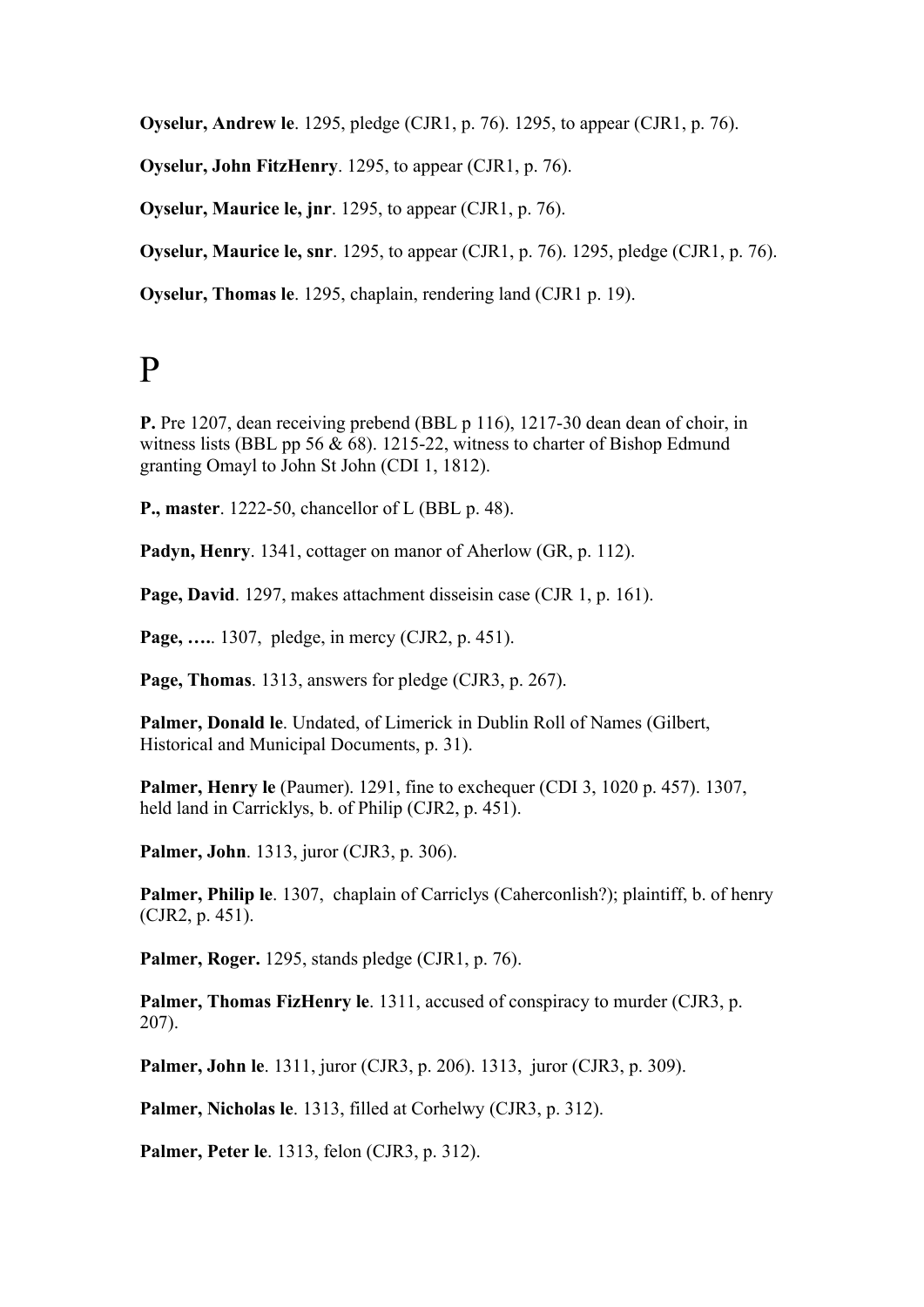**Palmer, Roger le**. 1313, juror (CJR3, p. 306).

**Palmer, Thomas le**. 1313, acquitted of abetting (CJR3, p. 312).

**Palmer, William le**. 1313, juror (CJR3, pp 268, 269).

**Palmifer, Adam fitzRobert**. Undated, quitclaims land in Kilscannell to church (BBL pp 58-9).

**Paneter, Alan le** (Panet). 1298-9, witness list (BBL p. 107). 1282 part of panel for inquisition into Limerick lands of John FitzThomas (CDI 2, 1912, p. 427). 1299 juror for inquisition into lands of Richard FitzJohn (CDI 4, 638). 1307 absent juror? (CJR2, p. 515).

**Paneter, John le**. 1307 juror (CJR2, p. 516).

**Panichi, Bendinus**. 1284, one of group of merchants of Lucca, Italy, granted manor of Any against debt (CDI 2, 2313).

**Panter, John**. 1331, juror for extent of manor of Adare and Castleroberts (RBK, No. 135).

**Panter, Richard**. 1331, tenant of manor of Adare and Castleroberts (RBK, No. 135).

**Pany, Walter**. 1311, juror (CJR3, p. 204).

**Panynton, Robert de** (Pavyntoun, Pavyntoun). 1311, juror (CJR3, pp 203bis, 205). 1313, stands pledge (CJR3, p. 310). 1313, juror (CJR3, p. 311).

**Parmenter, Roger**. 1224, witness at inquisition (Inquisition; AH 27, p.106). C 1240, former tenant of Nicholas de Bretteville (RHSJB 562).

**Parmeter, William le**. C 1230-40, property owner in city (BBL p. 36).

**Parvo, Robert**, pre 1207, in witness list (BBL p. 98). Undated, charter of William De Bugo gives Robert Parvo 5 knights fees which he holds of John de Grey (AH 27, p. 122).

**Pastyn, John** (Postyn). 1363 gets vicarage of Kildimo (W1, 100). 1363, priest of Killaloe, gets vicarage on death of David Deyncourt/Dancourt at Rome (P2P, f. 119d).

**Patrik, Thomas**. 1307 pledge in assault case (CJR2 p. 436).

**Patrikchurch, John**. 1307, receives damages (CJR2, pp 449, 450, 452). 1308, sheriff ordered to pay him (CJR3, p. 58).

**Paul**. Pre 1207, chaplain receiving portion of church (BBL 116).

**Paumer, Roger le**. 1307 juror (CJR2, p. 516).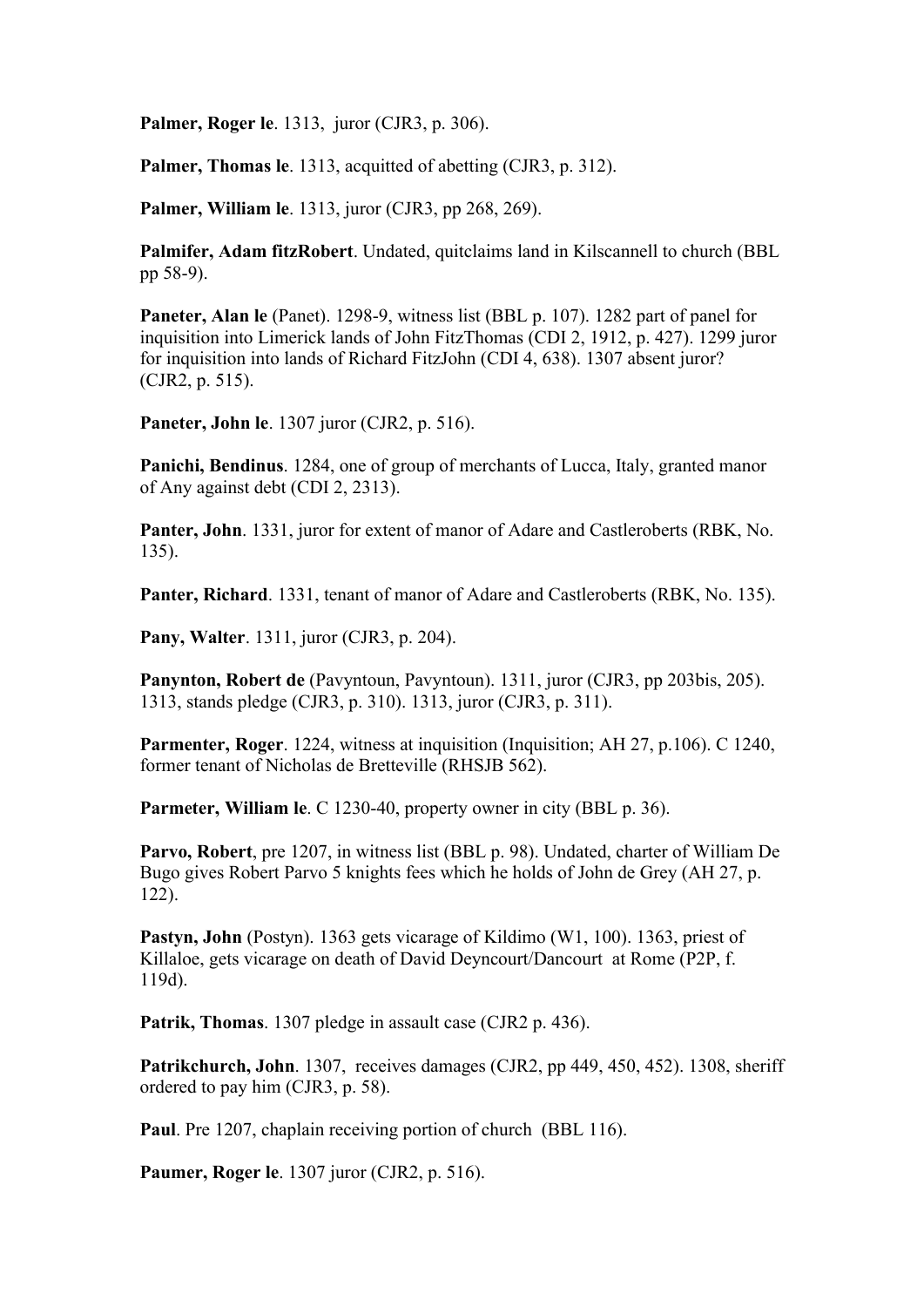Paumer, Walter. 1307, trespass case, plaintiff (CJR2, p. 451).

**Paunton, Robert de** (Pauynton). 1295, stands pledge (CJR1 p. 19).1302, paying to exchequer the issue of the pools of L (CDI 5, 58, p. 26). 1307, juror (CJR2, p. 517).

**Pavor, Roger** (Pavour). 1311, juror (CJR3, p. 204).

**Pawor, Walter**. 1311, juror (CJR3, p. 205).

**Payell, Thomas**. 1404, gets protection at Colmanswell (W1, 241).

**Payn, Adam**. 1313, stands pledge (CJR3, p. 310). 1321, juror in inquisition of lands of Thomas FitzRicharde de Clare in city of L (IEMI, No. 195).

**Payn, Adam**. 1372, tenant of Tobernea manor (RBK, No. 151).

**Payn, Alfred**. 1311, juror (CJR3, p. 204).

**Payn, Gerald**. 1311, stands pledge (CJR3, p. 222).

**Payn, Gerald**. 1372, tenant of Tobernea manor (RBK, No. 151).

**Payn, Gryffin**. 1328-29, stands surety (RDKPRI (Pipe) 43 p. 16).

**Payn, Paganus FitzRobert**. 1307, accused in disseisin case re Balyboudan (CJR2 p. 457).

**Payn, Richard**. 1341, burgess of Aherlow (GR, p. 112).

**Pecche, Werreis**. C 1260, witness list (BBL p. 84).

**Pedelowe, Richard de.** 1343 grant of weirs and sluices of L, with John de la Ryvere, for good service, on death of William the Surgeon - see Ouhmiounan (FR 5, p. 331).

**Pelliparo, Reginald**. Undated, tenant in Kilmallock (BBL, p.82).

**Pellipari, William**. Undated, burgess of Kilmallock (BBL p. 74).

**Pembroke, John de** (Pembrog). 1200-40 , 2itness list (BBL p. 86).

**Penlyn, Philip**. 1292, fine to exchequer (CDI 3, 1078 p.479).

**Penry, Henry** 1291, executed felon (CDI 3, 965, p. 434).

**Penrys, John de**. 1272-78 quitclaims Loghill to church (BBL pp 45-127). Undated, named as seneschal of the bishop in witness list (BBL p. 42). 1250-72, witness list (BBL p. 46). 1286, makes payment into exchequer for Wm. Uncle (CDI 3, 215, p. 99). 1293 mentioned in grant of Athlacca and Uregare to John FitzThomas and in witness list (RBK, No 33).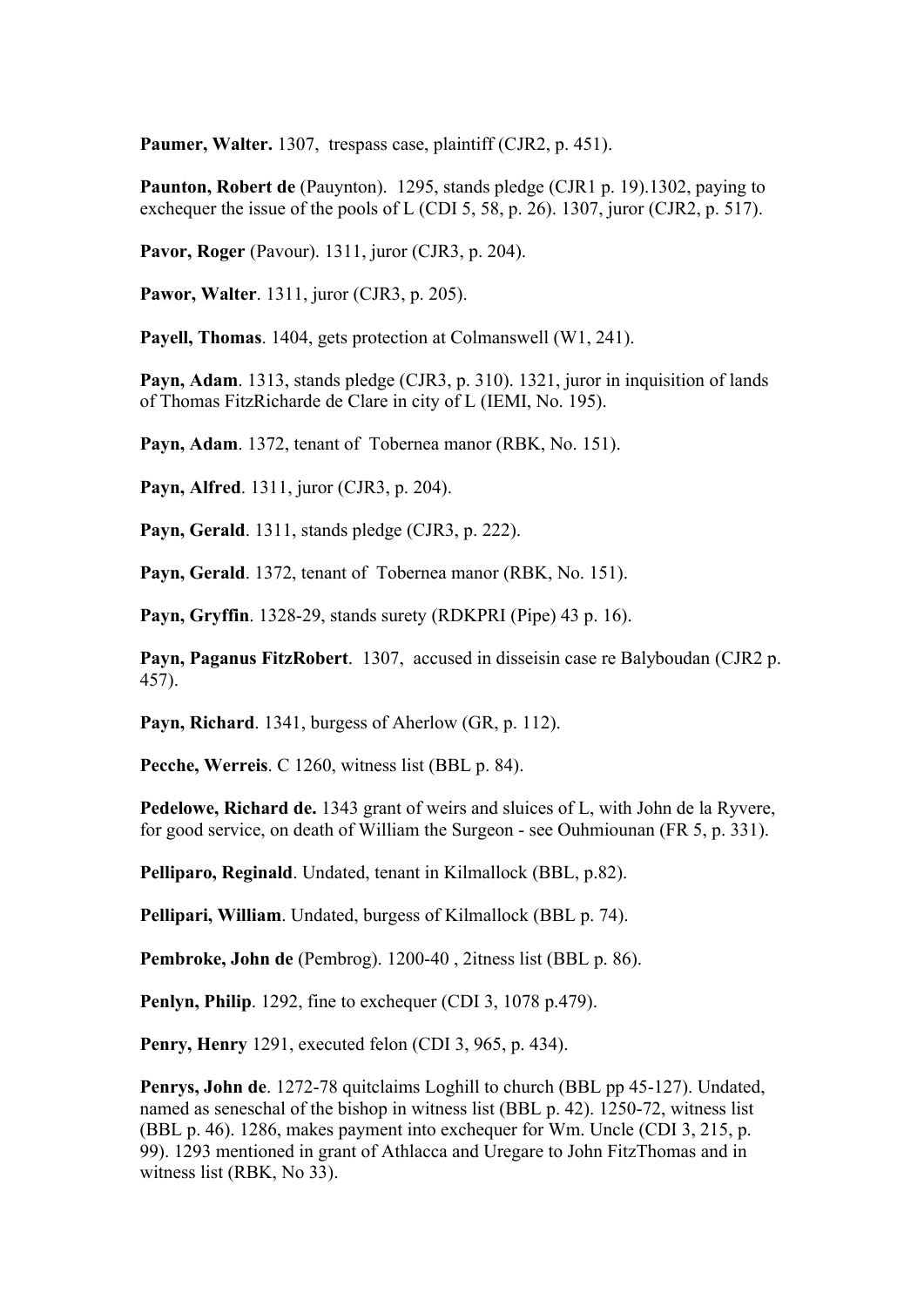**Penrys, John FitzJohn de**. 1307, accused in disseisin case (CJR2, p.431).1308, owing money to Italian merchants (CJR3, p. 100).

**Penrys, Philip de**. 1308, owing money to Italian merchants (CJR3, p. 100).

**Penrys, Richard de**. 1308, owing money to Italian merchants (CJR3, p. 100).

**Penris, Robert de**. 1306, defendant in case involving abduction (CJR2, p. 289).

**Penrys, Walter de**. C1277-80, witness list (BBL p. 106). 1293 in witness list (RBK, No 33).

**Penrys, William**. 1331, tenant mentioned in extent of Croom (RBK, no. 127).

**Peny, William**. 1306, attorney in trespass case (CJR2, p. 307).

**Percevall, Lord Thomas**. 1318, witness to grant to Blanch Kildare (RBK, No. 138).

**Perepount, John de (**Perpoynt). 1297, plaintiff, re place called Bolg (CJR1 pp 129, 160). 1313, juror (CJR3, pp 309, 310).

Perers, Sir Edward. 1408, appointment at justice (CICL, 192 & 28).

**Perot, John**. 1313, juror (CJR3, p. 306).

**Peter, vicar of Limerick**. 1311, appears in court to claim benefit of clergy Adam clerk (CJR3 p. 208).

Peter. 1319, prior of Trinitarians Adare (W1, 68)

**Petit, Adam le**. 1254, impleads William Barret at L (CDI 2, 292).

**Petit, Roger**. 1341, burgess of Aherlow (GR, p. 112).

**Petro Ponte, John de**. 1306, trespass case against (CJR2, p. 289).

**Petraponte, Nicholas de**. 1302-03, for grace (RDKPRI (Pipe) 38 p. 75).

**Petraponte, Robert**. 1302-03, owe service (RDKPRI (Pipe) 38 p. 76). 1332-33, for service (RDKPRI (Pipe) 43 p. 49).

**Peyntour, William** (Payntour). 1311, juror (CJR3, pp 203, 214). 1313, juror (CJR3, pp 303, 311). 1313, stands pledge (CJR3, p. 310).

**Peytenin, Thomas**. C1230-40, tenement holder in L (BBL p. 37).

**Philip**. 1381, vicar of Droum collector for bishop's £10 (CICL, 175)

**Philippi, James**. 1482, canon of L, mandate to (CPR13, p. 123)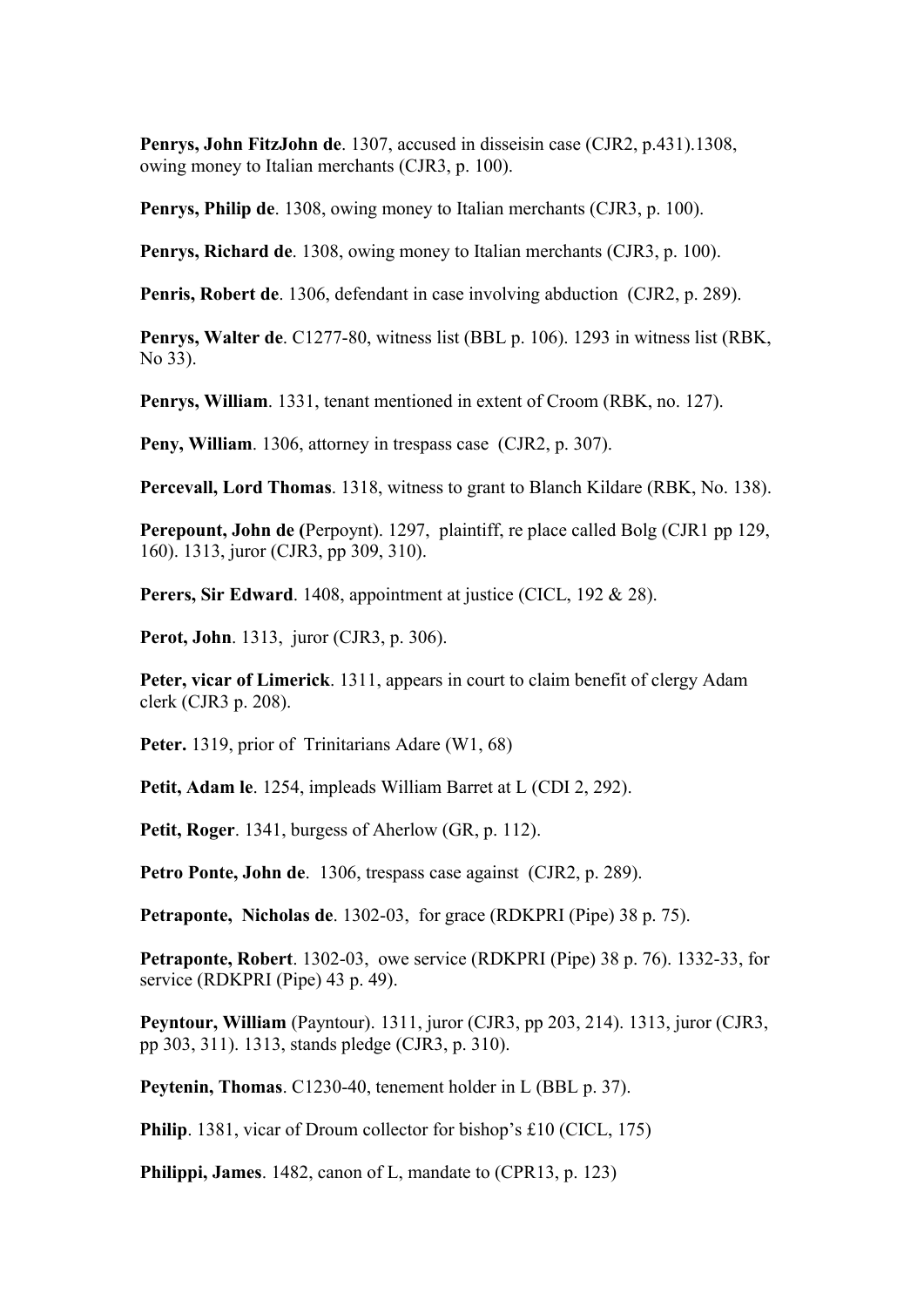**Pichard, Peter** (Picheard). Undated, burgess of Kilmallock (BBL p. 76).

**Pichard, Radulph**. Undated, burgess of Kilmallock (BBL p. 76).

**Pickard, Peter**. 1306, burgess of Kilmallock, claims trespass (CJR2, p. 289). 1311, juror (CJR3, p. 215).

**Picot, Simon**. 1306, Agnes de Valence takes case against re theft in Esgren (CJR 2, pp 246, 281, 318).

**Pidde, John**, 1421, priest of Norwich given precentorship of L (CPR7 p. 160).

Pieg, John. 1448, priest of L, detaining treasurership (CPR 10, p. 379).

**Pierepoint, Nicholas de**. 1291, paying to exchequer chattels of Henry Penrys (CDI 3, 965, p. 434). 1288, tenant of Any manor in extent (CDI 3, 459).

**Pilston, John**. 1392 & 1399, former chancellor of L. lost it on marriage (CPR4, p. 429; CPR 5 p. 187).

**Pincerna** see Butler

**Playford, Richard de**. 1321, juror for inquisition into Askeaton (IEMI, No. 210).

**Podio, Ronald de.** 1284, one of group of merchants of Lucca, Italy, granted manor of Any against debt (CDI 2, 2313).

**Poer, Sir Arnald le**. 1325-26 owes(RDKPRI (Pipe) 42 p. 73).

**\*Poer, Lord Eustache & Johanna, le**. C1277-80, witness list (BBL p. 106). 1297, mainprises Earl of Ulster (CJR1, p. 120). 1302, debt of (CJR1, p. 389, 446). 1302, letters patent of Johanna (CJR1, p. 446). 1312, enfeoffed by John Cogan, enfeoffs Robet Baggot of Uregare (RBK No 107).

**\*Poer, Helewys**. 1297, sheriff to levy from (CJR 1, p. 147).

Poer, John, le. Mid 13<sup>th</sup>, witness list (BBL p. 113).

**Poer, John le**. 1318-19, baron of Dounyll, holds Askeaton and Any until heirs of Thomas de Clare of age (RDKPRI (Pipe) 42 p. 20).

**Poer, John FitzPeter le**. 1307, complaint of (CJR2, p. 449).

**Poer, John FitzWilliam le**, of Co. Waterford. 1295, stands pledge (CJR1, p. 69).

**Poer, Matthew le**. 1285-89, payment of fine to exchequer (CDI 3, 149 p. 56; 271 p. 122; 287; 341 p. 152; 371 p. 168; 434 p. 187; 475 p. 222). 1295, fined for receiving fugitives (CJR1, p. 68).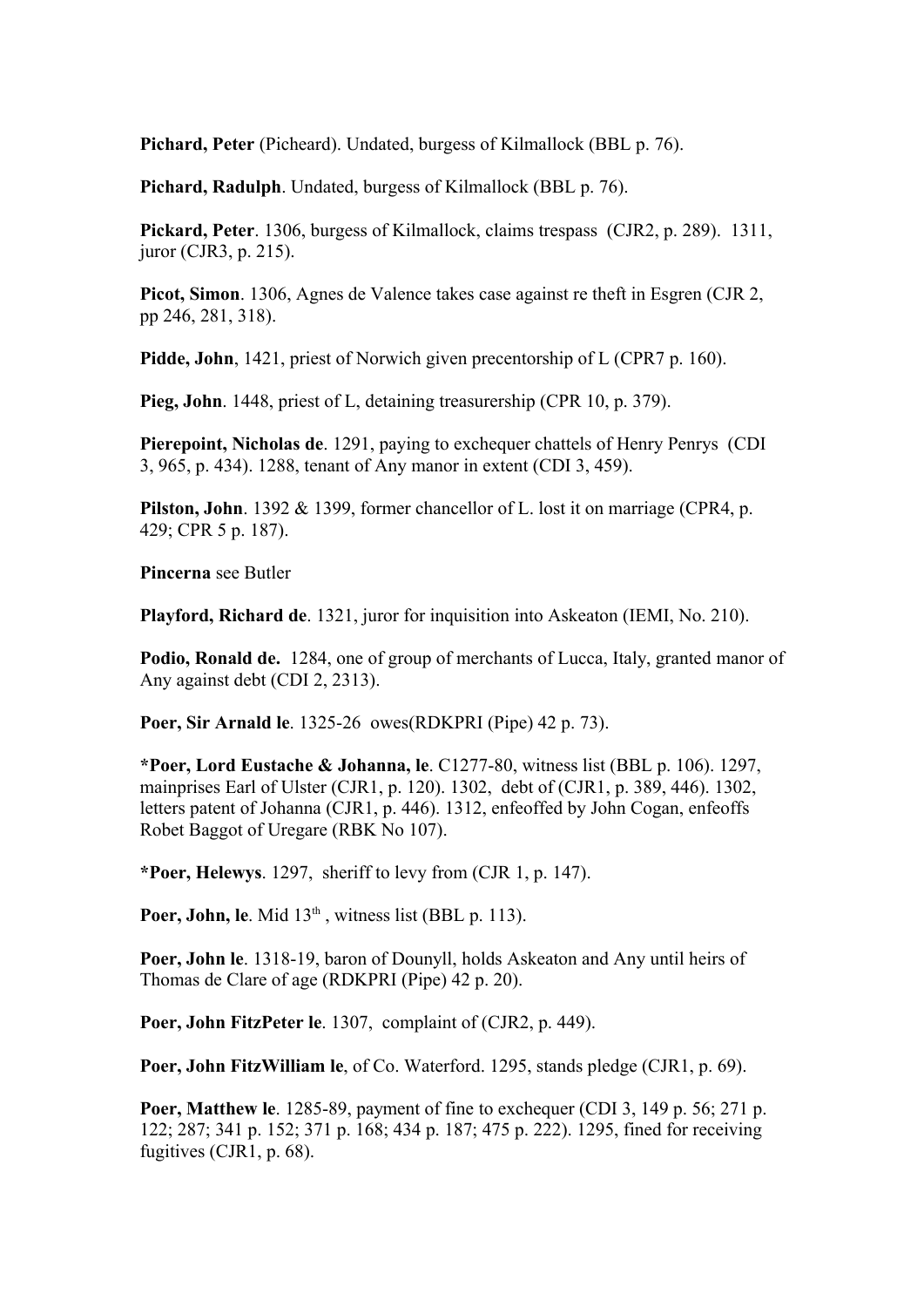**Poer, Milo le**. 1295, received by Math. Le Poer (CJR1, p. 68).

**Poer, Radolf le**. 1269, £10 for Any (CCR 1268-72, p. 242).

**Poer, Richard**. 1302, attorney (CJR1, p. 446).

**Poer, Robert**. 1427, first fruits for precentorship of L (A 9). 1429, priest of L, major dignity reserved to (CPR 8, 150). 1431, to be archdeacon of Lismore already dean of L. (CPR 8, p. 354). 1432, precentorship vacant by his resignation (A 26) Becomes bishop of Lismore (CPR index).

**Poer, Walter FitzMathew le**. 1295, stands pledge (CJR1, p. 69).

**Poer, William**. 1295, stands pledge (CJR1 p. 27).

**Pollard, John**. 1405, mentioned in will of Richard Bultingford, possibly a Corkonian (Wills, 121).

**Pollard, Laurence**. 1307 juror (CJR2, p. 516). 1313, juror (CJR3, pp 267, 268).

**Pollard, William**. 1313, juror (CJR3, pp 268, 308). 1300, plaintiff in disseisin case, Goseston (CJR1, p. 339).

**Ponchardon, John de** (Puncharton). 1293 in witness list (RBK, No 33). 1287-93, witness to grant by Julia de Cogan (RBK, No. 30).

**Ponte, John de**. 1295, case before (CJR1 p. 19, 160, 161, 341).

**\*Pontearch, Mahaut de**. C1225, wife of William of Naas, mother of David and Maurice (GR, p. 163).

**Pontefract, Gaillard de** (Ponfreyt, Puntfreit, Gaylard). 1299-1302, paying farm of city to exchequer (CDI 4, 587, p. 280; 613; 637; 825; CDI 5, 58 p. 26). 1302-03, fine for trespass (RDKPRI (Pipe) 38 p. 76). 1297, plaintiff (CJR1, p. 110). 1307, pledge (CJR2, p. 518). 1303 custos of the port of L (CJR1, p. 460).

**Pontefract, Philip** (Pountfret). 1339, tenant of any (RK, pp 118, 121).

**Ponte, Conan H de**. 1222-50, witness list BBL p. 46).

**Ponte, Herbert de.** 1224, witness at inquisition (Inquisition; AH 27, p.106).

**Ponte, John de** 1297, hearing case (CJR1, pp 97, 150). 1305, justice (CJR2, p. 80). 1307, held assize at Any (CJR2, p. 388). 1307, hearing at L (CJR2, p.431).

**Pope, David**. 1327, former serjeant of Any (RK, p. 17).

**Pope, John**. 1339, tenant of Any (RK, pp 119, 120).

**Pope, Richard le** (Pape). 1335 tenament holder in Any (RK, p. 76).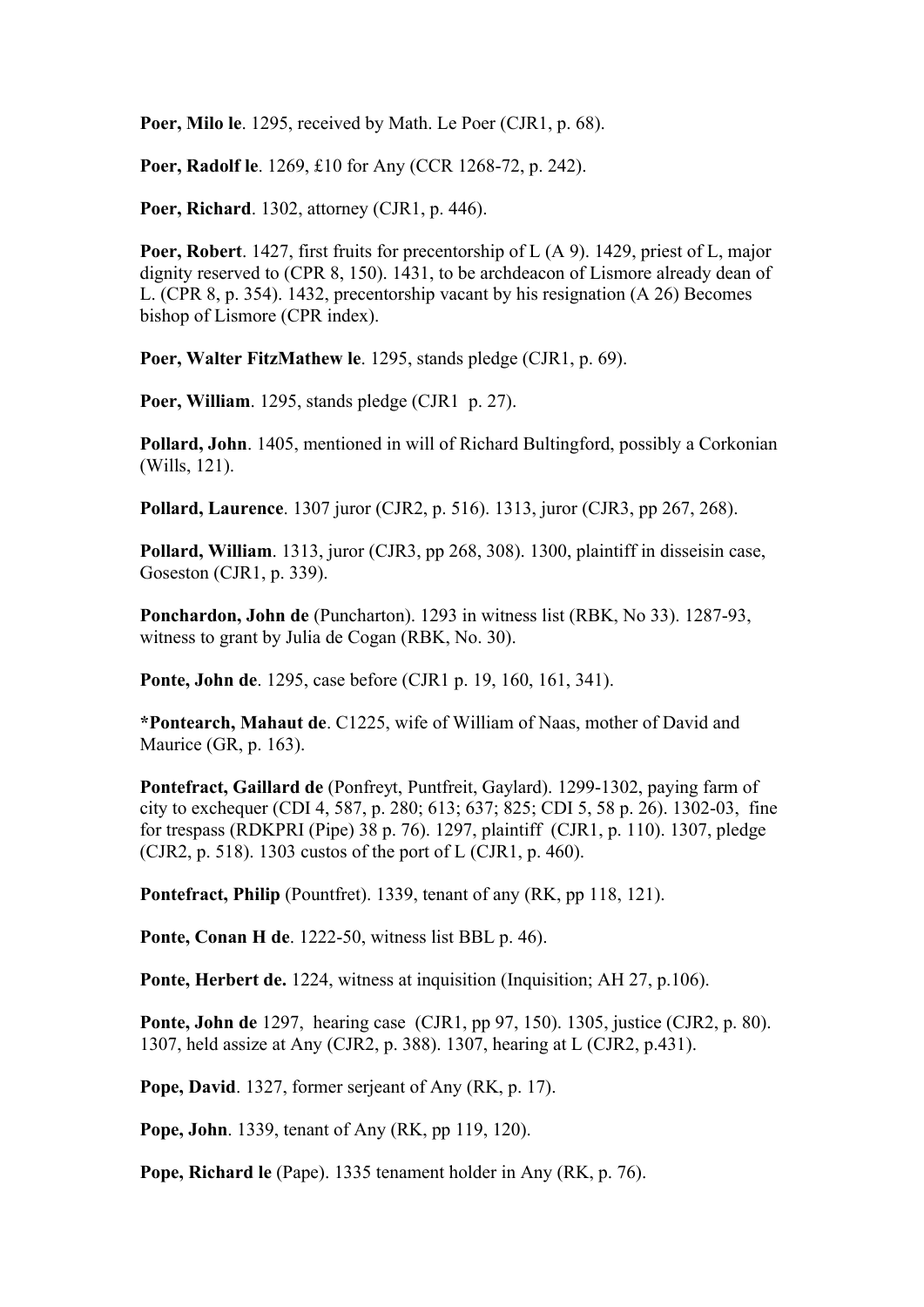**Porter, Maurice**. 1282, part of panel and juror for inquisition into Limerick lands of John FitzThomas (CDI 2, 1912, pp 427 & 428).

**Porter, Walter le**. 1306, plaintiff and defendant in trespass case (CJR2, pp 307, 309).

**Porter, William le**. 1295, attorney? re advowson of Garth (CJR1, p. 75). 1297, respondent, in mercy (CJR 1, p. 132).

**Porter, Maurice**. 1282, part of panel and juror for inquisition into Limerick lands of John FitzThomas (CDI 2, 1912, pp 427 & 428).

**Porter, William le**. 1295, attorney? re advowson of Garth (CJR1, p. 75).

**Portesbury, Adam de.** 1299, free tenant of Newcastlewest (CDI 4, 551).

**Porto, Maurice le**. 1250-72, witness list (BBL p. 42).

**Portreve, Llywelyn** le. 1321, juror for extent of Corcomohide (IEMI, No. 200).

**\*Possewyke, Hugo & Ismaen de**. 1254, resolution of court case v bishop Robert (BBL p. 21).

**Powys, William**. 1311, juror (CJR3, p. 204). 1313, juror (CJR3, p. 268).

**Poynz, John FitzDavid**. 1307, accused in disseisin case (CJR2, p.429).

**Poyns, Richard**. 1355 one of the electors of Thomas Daundon as sheriff (CICL, 74).

**Praepositum, William**. 1261, witness to inquisition on Shanid and Newcastle (AH Vol. 6, p. 295).

**Prat, Richard.** 1230-40, witness list (BBL p. 51). 1266-67 renders account for city (RDKPRI (Pipe) 35, p. 47).

**Prat, Richard**. 1295, stands pledge (CJR1 p. 19).

**Prendergast, David de**. 1250, witness list (BBL p. 112).

**Prendergast, Gerald fitzMaurice de**. 1286, fine to exchequer (CDI 3, 271, p.125).

**Prendergast, Gerard.** 1251 holds Corkohye from David de Barry (CDI 1, 3203).1251 Holds Tobernea from Richard de Burgh (IEMI No. 10).

**Prendergast, Henry**. 1251, fee in Desbeg/ Tobernea (CDI 1, 3203).

**Prendergast, John**. 1381, witness to grant of Derrygalvan to E of Kildare. (RBK. No. 149).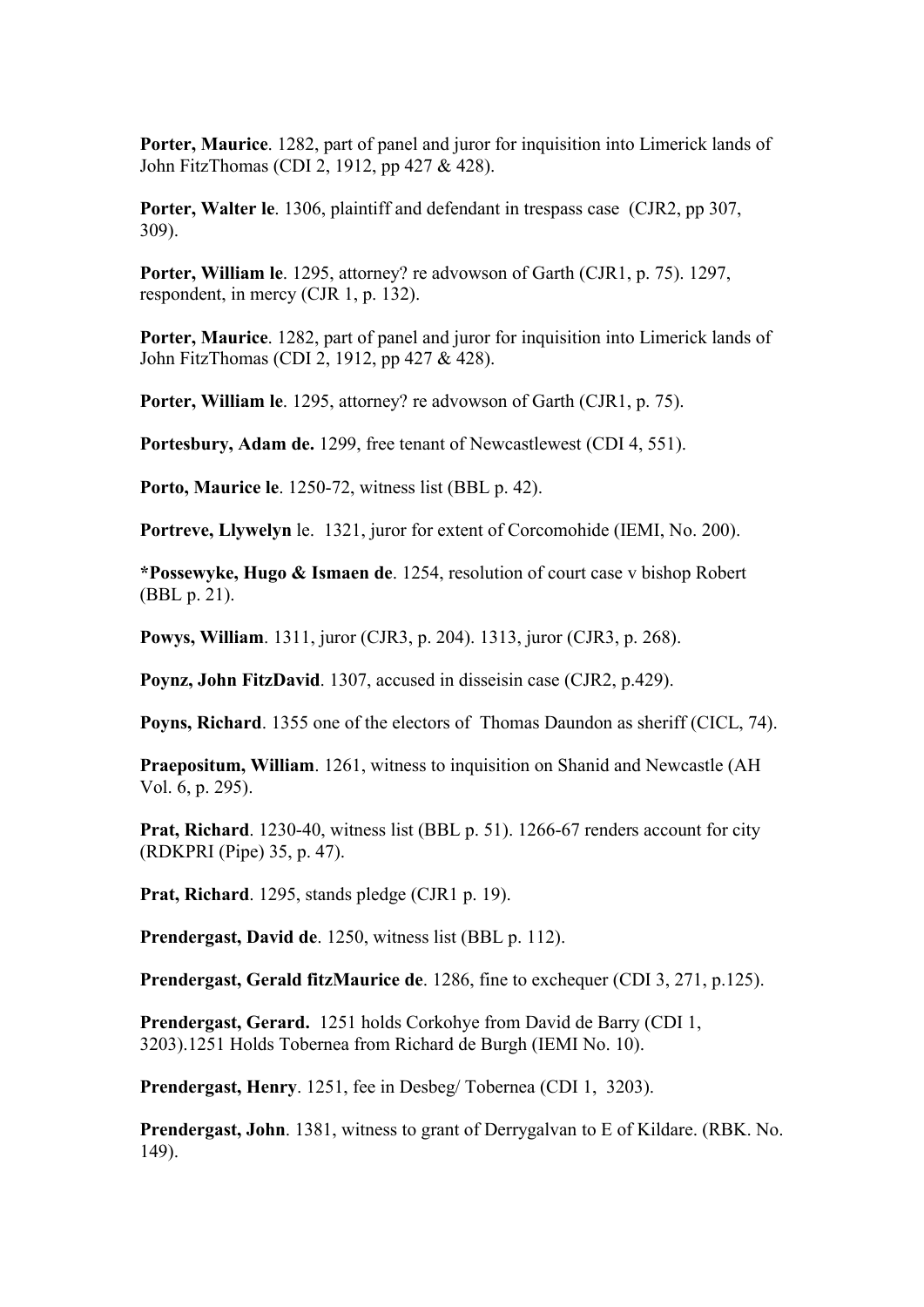**Prendergast, John FitzGerald**. 1381, made assessor in Fontymkill for funding of archers (CICL, 167)

**Prendergast, Jordan**. 1329 enfeoffed T. Russell in Kilbreedy Minor (W1, 244).

**Prendergast, Maurice**. 1222-50, in witness lists (BBL pp 25, 32, & 33).

**Prendergast, Maurice de**. 1325, claiming presentation to Iveruss (W1, 111).

**Prendergast, Milo de**. 1357, states he was in Newcastle at time of birth of Maurice FitzMaurice, he now of age (IEMI, No. 324).

**Prendergast, Philip de**. 1297 dispute re Hackmys (W1,242). 1295, mainpernor for Roger de Lees (CJR1, pp 51-52).

**Prendergast, William de** (Prendegast). 1277-78, does exchange of theodum in Oconnil with Geoffrey de Marisco in exchange for theodum in Owney Beg (CDI2, 1422). 1295, mainpernor for Roger de Lees (CJR1, pp 51-52). 1300, stands pledge (CJR1, p. 341). 1300, fined for assault (CJR1, p. 343). 1305, party in false claim case with town of Effin(CJR2, p. 129). 1306, m to Muriela d. of Gunnora de Lexton (CJR2, p. 286).

**Prendergast, William de**. 1328-29, rector of Effin accounts for goods of John Kent felon (RDKPRI (Pipe) 43 p. 16). 1332-33, re goods of John Kent of Effin (RDKPRI (Pipe) 43 p. 49).

**Prendeville, Andrew de**. 1313, juror (CJR3, p. 306).

**Prendilgath, Gerald FitzHenry**. Undated, burgess of Kilmallock (BBL p. 75, 76).

**Prene, William de**. "William of Prene and the Royal Works in Ireland"; R. Stalley, *Journal of the British Archaeological Association*, Vol 131, 1978 pp 30-49. 1292, master of king's works imprisoned, faulty work on the bridge of L (CDI 3, 1151).

**Priour, Richard**. 1307, pledge, in mercy (CJR2, p. 451).

**Proud, Robert le**. 1321, juror for extent of Corcomohide (IEMI, No. 200).

**Proud, Walter le**. 1307 juror (CJR2, p. 516).

**Proud, William**. 1321, juror for extent of Corcomohide (IEMI, No. 200).

**Prout, Ade le**. Undated, burgess of Kilmallock (BBL p. 79).

**Prout, Henry**. 1313, juror (CJR3, pp 268, 311).

**Prout, Hugh**. 1307, absent recognitor in disseisin case (CJR2, p.431).

**Prout, John**. 1306, attorney in trespass case (CJR2, p. 307).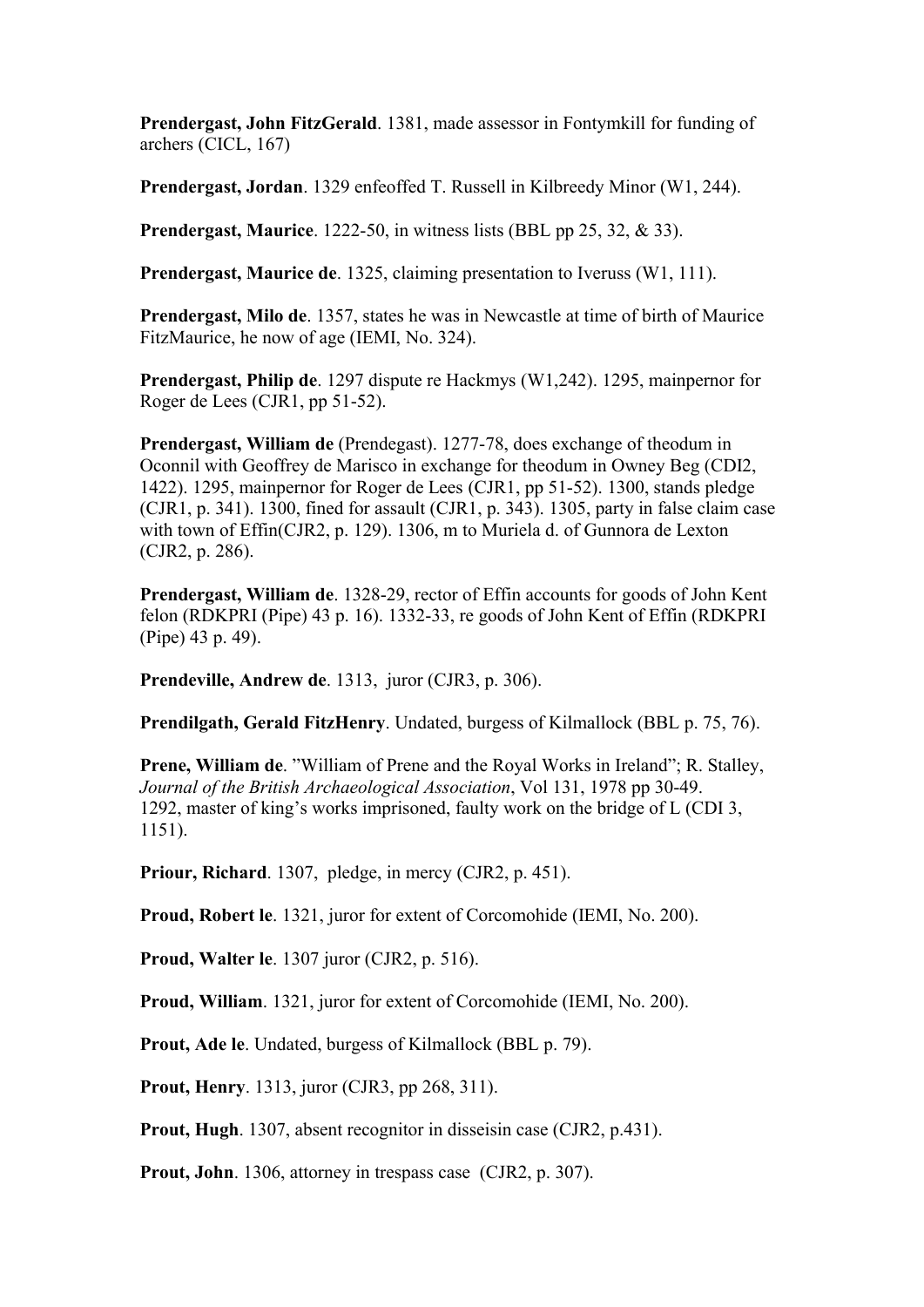**Proutfot, Gilbert**. 1295, fails to prosecute (CJR1 p. 40).1328-29, stands surety (RDKPRI (Pipe) 43 p. 16).

**Prude, Hugh le**. 1313, juror (CJR3, p. 269).

**Prutfot, Adam.** 1242, juror for inquisition of Esclon manor of de Burgh (Dryburgh p. 56).

**\*Punt del Arche, Matilda del.** 1233 former holder of Gren (CDI, 1, 2045).

**\*Purcell, Eleanor**. 1307 grant to Rathkeale priory from manor of Mayen (W1, 118).

**Purcell, Geoffrey**. 1295, to be delivered to court (CJR1 p. 18).

**Purcell, Hugh.** 1307, son of Eleanor sued for grant (W1, 118).

**Purcell, Sir Hugh** (Porcel). 1275, constable of castle (IEP 1, p. 5; sheriff, CDI 2, 1038, p. 180). 1288 plaintiff in land case with bishop (BBL pp 21 & 22). Undated, in witness list (BBL p. 59). 1275, juror at inquisition into charter of L (CDI 2, 1181). 1296-1297, grant of free warren in lands of Maycro, Clynneche and Balycathelan (also le Garth Co. Tipp) (CDI 4, 377; CChR 2, p. 467). 1299, held same lands (W2, 160). 1275-76 accounts for county (RDKPRI (Pipe) 36, p. 39-40). 1299 to be levied, land at Moycro (CJR1, p.246, 291). 1307 accused of disseisin (CJR2 p. 433).

**Purcell, Hugh**. 1375, representative of Askeaton cantred (PC, p. 61).

**Purcel, Hugh FitzHugh**. 1308, case of mort d'ancestor (CJR3, p. 3).

**Purcell, James**. 1492, dispensed for illegitimacy (CPR 15, 1434).

**Purcel, John & Alienora**. 1257, plaintiff in case re land (BBL p.14). 1222-50, John in witness list (BBL p. 40).

**Purcell, John**. 1318, claims dower on Cloonanna (W1, 96).

**Purcell, John**. 1446, standing for John Kerrernok and treasurer (A 40) 1449, canon of; mandate to (CPR 10, pp 435  $\&$  446). 1447, accuses rector of Rathronan (CPR 10, p. 292). 1458, canonry and preb. of Ardcanny void by his death (CPR 12, p. 22) 1464 ditto (CPR 12, p. 396).

**Purcel, John.** 1480, priest of L, detaining vicarage of Robertstown (CPR 13, p. 86- 87).

**Purcell, Jordan**. 1346, Commissioner of peace, Askeaton cantred (Frame, AH 35, p. 19). 1357, states he was present at baptism of Maurice FitzMaurice, now of age (IEMI, No. 324).

**Purcell, Jordan**, 1427 resignation of Croagh to bishop on becoming chancellor (CPR 7 p. 509; A 11 & 23). 1429, chancellor of L, elect of Cork and Cloyne (CPR 8, 109)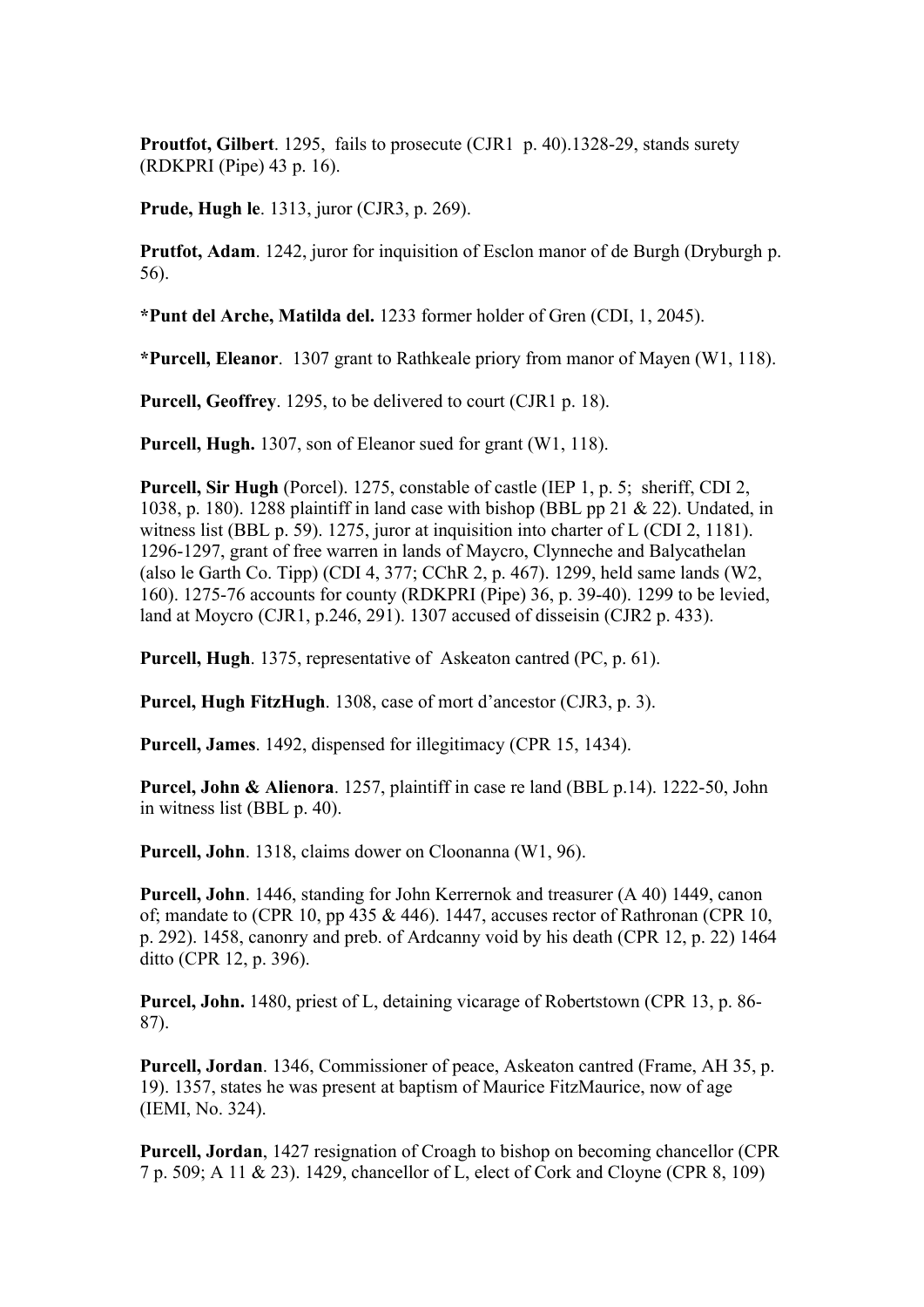Non L refs (CPR 8, pp 141 & 380). 1438 had resigned as chancellor (A 30). 1439 mention of resignation of chancellorship (CPR 9, pp 53,54 & 138).

**Purcell, Jordan** (Porcell, John Perell). 1492, clerk of Cork, challenging for chancellorship of L (CPR 14, p. 299) 1492, cleric of Cork age 20 gets chancelorship (CPR 15, 887; A109).

**Purcell, Richard**. 1448 clerk of L. holding canonry and prebend of Ardcanny and another in Cloyne gets deanery of Lismore (CPR 8, p. 380). 1454, gets precentorship of L (CPR 10, p. 685). 1455, making accusations against Gerald de St James re Chapel Russell (CPR 11, p. 254). 1455 exempification made to (CPR 11, p. 234). 1457, carrying money for parties to dispute (CPR 11, p. 327). 1455, mandate to as canon of Cloyne (CPR 11, p. 2). 1458 accusations made against in Cloyne (CPR 11, p. 351). 1461, dispute over precentorship (CPR 12, 116-7). 1470 first fruits of precentorship (A, 54). 1475, clerk of L accusing minister of Trinitarians in Adare (CPR 13, p. 43). 1476 first fruits of Adare (A 73).

**Purcell, Robert**. 1424 witnessing charter at Askeaton (Gentleman's Magazine 1862, p. 561).

**Purcel, Robert**. 1320-21, in list of knights fees in de Clare inquisition, Corcomohide (CIPM6, No. 275).

**Purcel, Robert**. 1295, mainpernor for Roger de Lees (CJR1 pp 39, 41).1309-10 held Rathronan (RDKPRI (Pipe) 39 p. 41). 1295, corn tithe sold to (CJR1, p. 61).

**Purcel, Robert**. 1313-14 ward, accounts of Rathronan (RDKPRI (Pipe) 39 p. 49). 1328-29, rent of Rathronan (RDKPRI (Pipe) 43 p. 15). 1321, tenant named in inquisition into Askeaton (IEMI, No. 210).

**Purcel, Robert FitzHugh**. 1308, case of mort d'ancestor (CJR3, p. 3).

**Purcel, Robert FitzRobert**. 1299, free tenant of manor of Shanid (CDI 4, 551).

**Purcell, Thomas FitzHugh**. 1308, case of mort d'ancestor (CJR3, p. 3).

**Purcell, Thomas**. 1331, tenant of manor of Adare and Castleroberts (RBK, No. 135). 1320-21, in list of knights fees in de Clare inquisition; Croagh (CIPM6, No. 275). 1321, tenant named in inquisition into Askeaton (IEMI, No. 213).

**Purcell, Thomas**. 1307 accused of disseisin of prior of Rathkeale (CJR2 p. 433). 1318, prior of Rathkeale (W1, 118).

**Pyll, Thomas** (Pylle). 1387, mainprises custody of weirs to John Banbury (CICL, 54). 1391, pardoned for sedition (CICL, 17)

# **Q**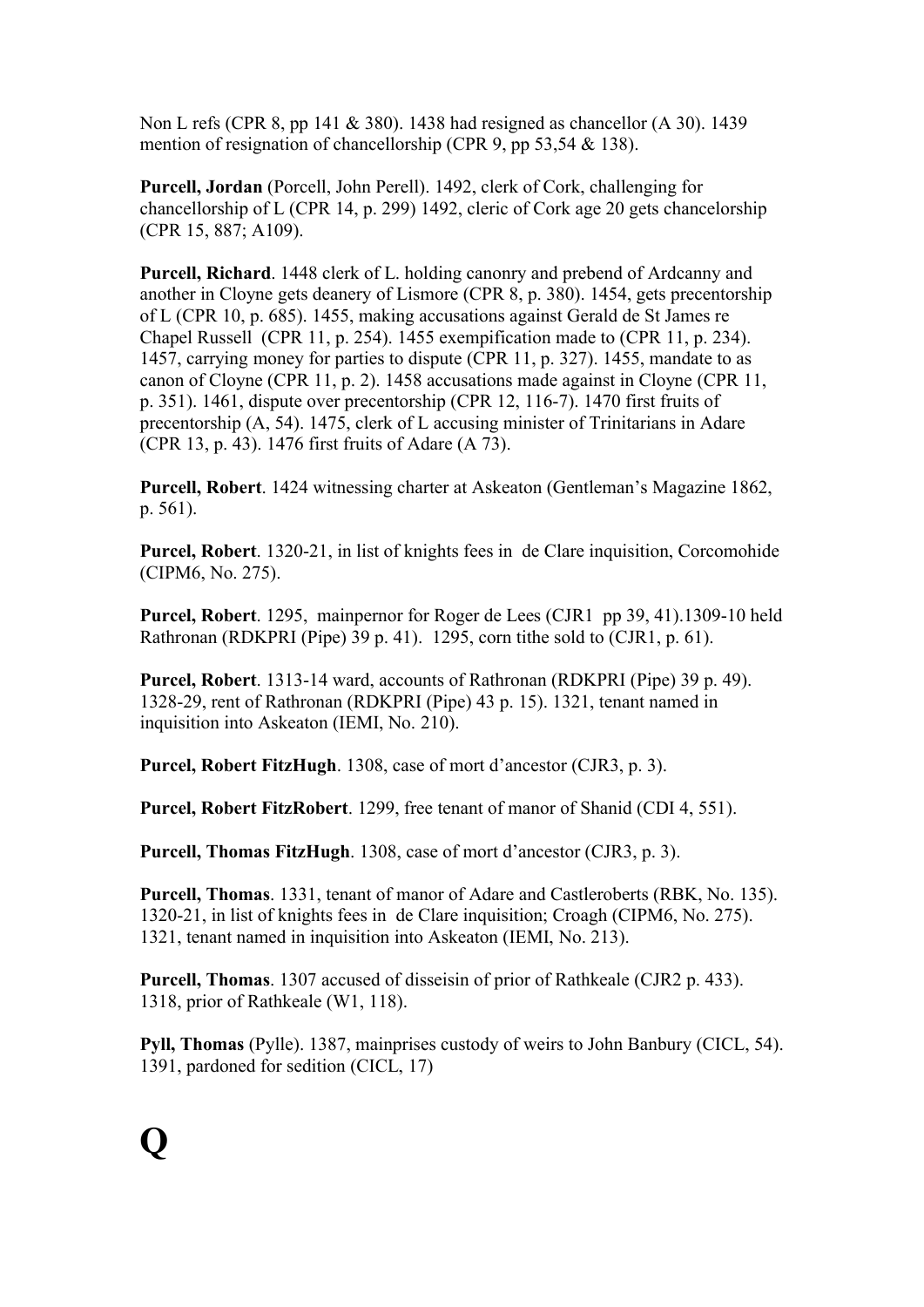**Qere, William de**. C1209, witness to charter re Carrickittle (GR, p. 163).

# R

**R**. 1222-50, canon and clerk, in witness list (BBL p. 50). 1222-50 clerk, in witness list (BBL pp 53, 69, & 101)

**R**. 1222-50, treasurer of L. ( BBL p. 87).

**Raby, Reginald**. 1287 juror for inquisition into manor of Mahoonagh (IEMI 64 but not CDI 3, 459).

**\*Radulph, son of Andrew and Gladonsa**. 1290, court case involving bishop (BBL p. 15).

**Raeleyge, William de**. 1302-03, owe service (RDKPRI (Pipe) 38 p. 76). 1307, disseisin case (CJR2, p. 388). 1332-33, heirs of for service (RDKPRI (Pipe) 43 p. 49).

**Raleie, Roger de** (de Radhlee, de Ral' ). 1216, witness list (BBL p. 104). 1215-22, witness to charter of Bishop Edmund granting Omayl to John St John (CDI 1, 1812). 1224, witness at inquisition (Inquisition; AH 27, p.106).

**Raleye, Richard FitzRichard**. 1307, disseisin case (CJR2, p.388).

**Ralleye, Richard FitzWilliam de** (Raleie). 1308, case of novel disseisin (CJR3,. 28, 315, 388). 1318, held Cahercorney (W1, 343). 1307, plaintiff in disseisin case (CJR2, p.428). 1320-21, minor; in de Clare inquisition holding knights fee from Any (CIPM6, No. 275). 1321, tenant at Any (IEMI, No. 217).

**Raley, Roger**. 1287 juror for inquisition into manor of Mahoonagh (CDI 3, 459 but not IEMI N0. 64).

**Raley, Walter de**. 1287 juror for inquisition into manor of Mahoonagh (IEMI 64 but not CDI 3, 459).

**Ramag., John**. 1313, theft victim (CJR3, p. 268).

**Randulph, Richard**, 1287, payment of fine (CDI 3, 341 p. 152).

**\*Rath, Cristiana**. 1313 mother of John Bigetoun, procures false testimony (CJR3, p. 309)

**Rathgoul, Walter** (Rathcoul). 1311, juror (CJR3, pp 204, 206, 214). 1313, juror (CJR3, pp 267, 309). 1299, juror for inquisition nto Newcastlewest (CDI 4, 551). 1295, mainpernor (CJR1, p. 76 bis).

Rathgoul, William (Rathcoul). 1299, juror for inquisition into Newcastlewest & Shanid(CDI 4, 551).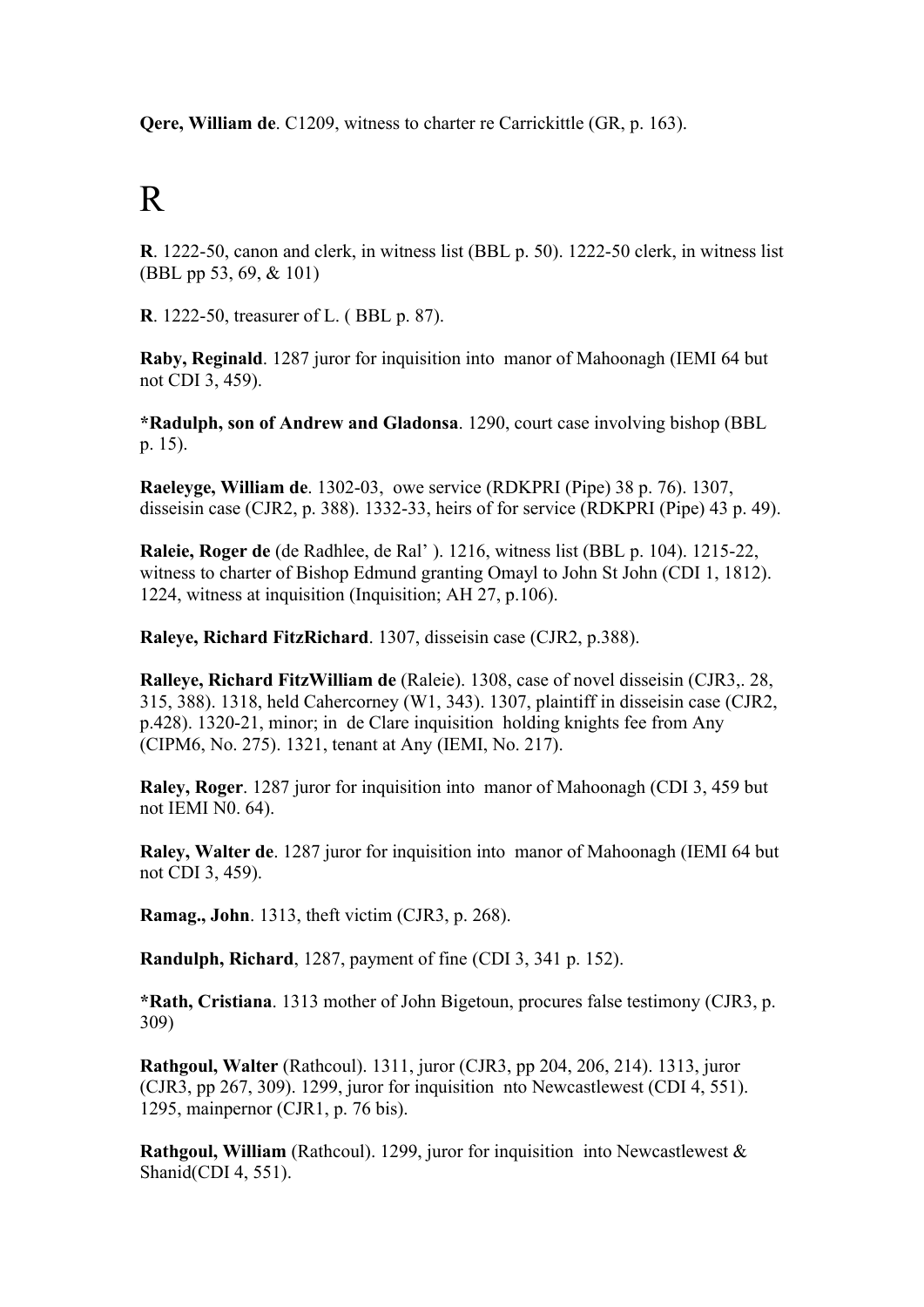**Rathkeale, prior of**. 1307 accuser in disseisin case (CJR2 p. 433).

**Rathley, Richard FitzWilliam de**. 1307, defendant in case (CJR2, p. 332).

**Rathrenath, Gilbert de**. 1252, court case with bishop, (BBL p. 20).

**Rathyn, Peter**. 1299 juror for inquisition into lands of Richard FitzJohn (CDI 4, 638).

**Raulyn, Nicholas**. 1341, burgess of Aherlow (GR, p. 112).

**Raymond (Remund)**. 1291, dean of L (CDI 3, 967). 1293 in witness list (RBK, No 33). 1295, late dean (CJR1 p. 38). 1295, mention (CJR1, p. 48).

**Red, John**. 1426, debt owing to in Thomas Arthur's will (AM p. 15).

**Rede, Adam le.** 1307, recognitor (CJR2, p.429).

**Rede, David le jnr**. 1307, unclear case re Any (CJR2, p. 438).

**Rede, David le**. 1331, juror for extent of manors of Carrickittle and Grene and Esgrene (RBK, No 132 & 133). 1310, juror for extent of manor of Athlacca (RBK, No. 136). 1311, juror (CJR3, p. 206). 1313, acquitted of robbery (CJR3, p. 269). 1313, juror (CJR3, p. 304).

**Rede, Elyas le**. 1311, juror (CJR3, p. 204). 1313, juror (CJR3, pp 268, 269).

**Rede, James le** (Jacobo). 1340, charter witness re Kilmallock (Gentleman's Magazine 1862, p. 560).

**Rede, John le**. 1307, recognitor (CJR2, p.429). 1313, acquitted of robbery (CJR3, pp 268, 269).

**Rede, John**. 1391, bachelor of canon law, holds canonry and prebend of Donaghmore to get canonry in Waterford (CPR 4, 402). 1396, canon of L, to be archdeacon of Cork (CPR 4, p. 542). 1398 despoiled of canonry and preb. of Donaghmore (CPR 5, p. 170) 1399 re non L matters (CPR 5, p. 182) 1401, ditto, (CPR 5 p. 411 and p 457).

**Rede, John le.** 1340, charter witness re Kilmallock (Gentleman's Magazine 1862, p. 560). 1307, former provost of Kilmallock (CJR2, p. 438).

**\*Rede, Leticia**. 1403, lands in Kilmallock and elsewher in co. into hands of Robert Dullard (CICL, 289, 64).

**Rede, Nicholas le**. 1341, free tenant on manor of Athneasy (GR, p. 113).

**Rede, Nicholas le**. 1340, charter witness re Kilmallock (Gentleman's Magazine 1862, p. 560).

**Rede, Philip le**. 1313, juror (CJR3, p. 304).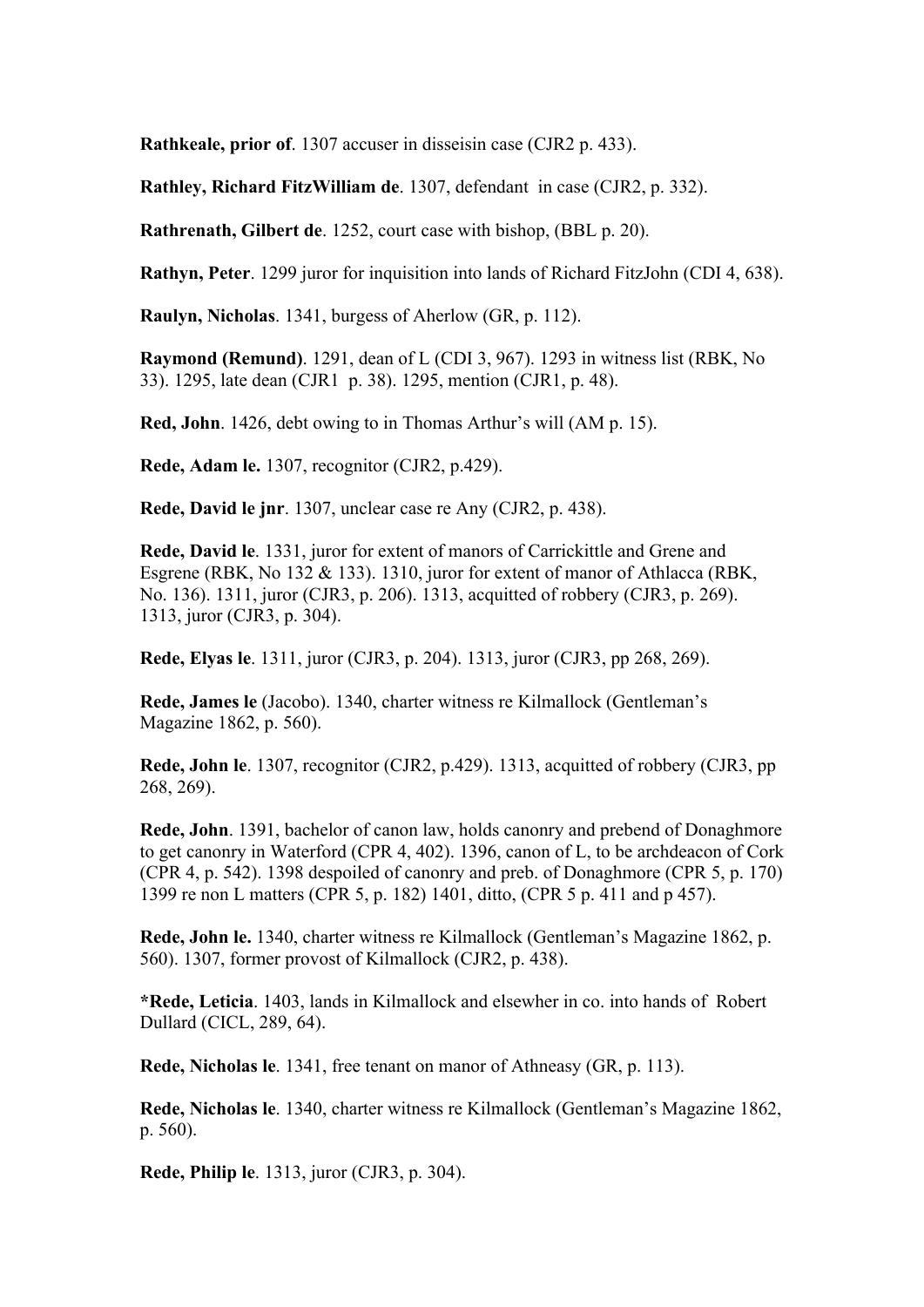**Rede, Richard** (of Corbaly). 1331, tenant on manor of Grene and Esgrene (RBK, No. 133).

**Rede, Richard**. 1408, appointment at justice (CICL, 192).

**Rede, Stephen le**. 1307, accused in disseisin case (CJR2, p.433). 1311, juror (CJR3, p. 204). 1313, juror (CJR3, p. 268).

**Rede, Thomas le**. 1313, juror (CJR3, p. 269).

**Rede, Thomas le**. 1331, juror for extent of manors of Carrickittle and Grene and Esgrene (RBK, No 132 & 133).

**Rede, William**. 1427 commission of mainprise (CICL, 8).

**Redles, Simon**. 1291, fine to exchequer (CDI 3, 842).

**Redles, Stephen**. 1291, fine to exchequer (CDI 3, 842).

**Redymer, William**. 1426, vicar of Dominicans, receives bequest in Thomas Arthur's will. (AM p.17).

**Reginald.** 1318, vicar of Bruree (W1, 239).

**Reinold, Philip**. Undated; rental of St Mary's house (SA,120).

**Remoll, John**. 1391, pardoned for sedition (CICL, 17)

**Rembold, John de** (Rembaud, Rymbold). 1300, witness to extent of Caherconlish (RBO, p154). 1313, juror (CJR3, pp 267, 312).

**Rembold, Richard de**. 1300, witness to extent of Caherconlish (RBO, p154).

**Rembold, Robert** (Regbold, Reynbold, Reymbaud, Rymbaud, Rembaud). 1295, stands pledge (CJR1 p. 19).1311, juror (CJR3, p. 214 bis). 1311, coroner of Limerick City (CJR3, p. 215). 1313, juror (CJR3, pp 303, 311). 1313, stands pledge (CJR3, p. 310). 1321, juror in inquisition of lands of Thomas FitzRicharde de Clare in city of L (IEMI, No. 195).

**Renagh, Philip**. 1306, crops given to (CJR 2, p. 223).

**Renagh, Robert**. 1341, cottager on manor of Aherlow (GR, p. 112).

**Repenteny, Peter de**. 1252, itinerant justice (BBL pp 13, 19 bis & 22).

**Revagh, Adam**. 1307, recognitor (CJR2, p.429). 1313, juror (CJR3, p. 269).

**Revagh, Walter**. 1339 land and teneaments in Any (RK, p. 110-1).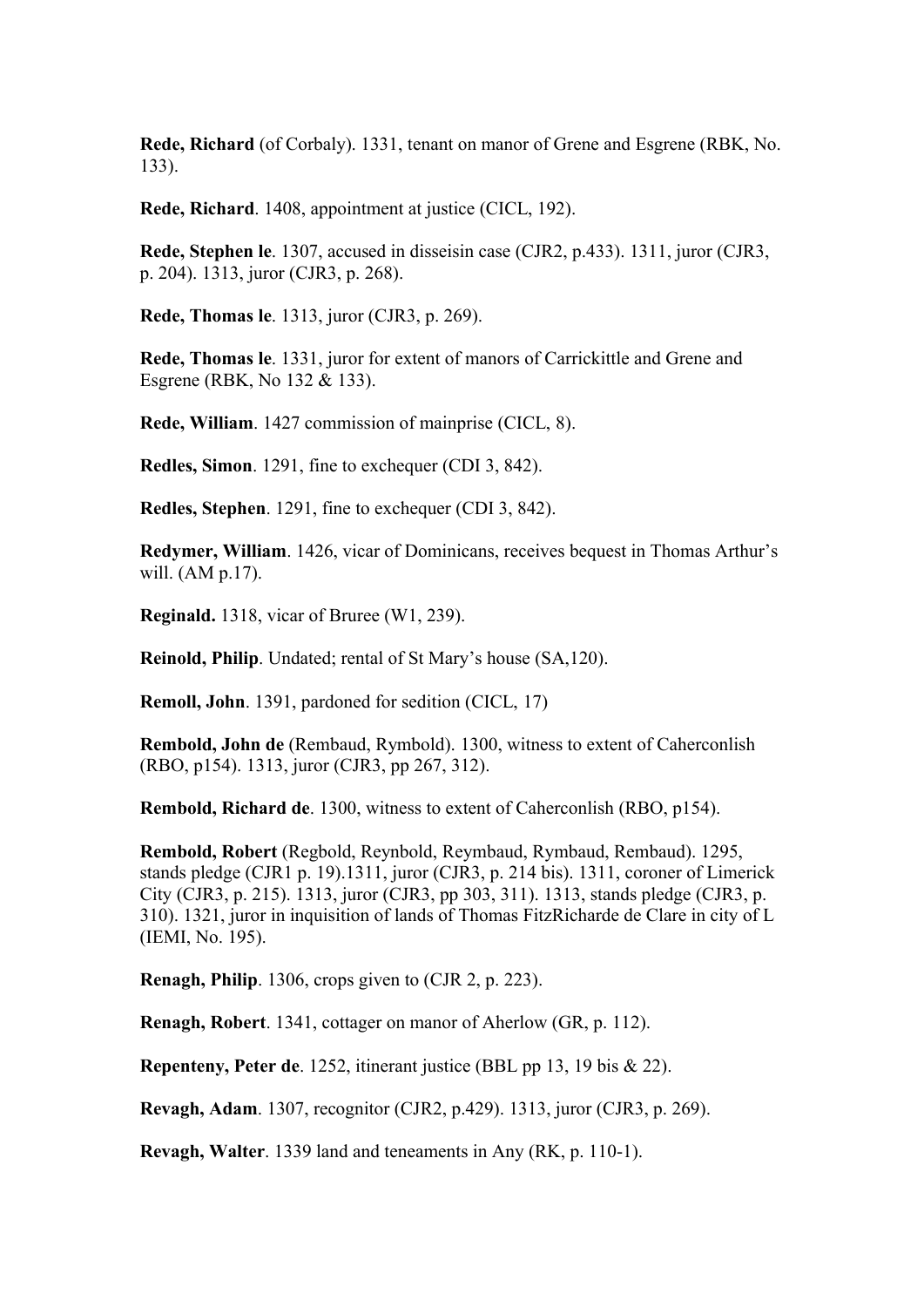**Revagh, William**. 1305, juror (CJR2, p. 134).

**Reve, John le**. 1304, juror re case about lands in Co. L (RBK No. 105). 1331 juror at extent of manor of Croom (RBK, No. 127). 1339 former tenant of Any, tenament (RK, pp, 108, 113). 1306, juror for inquisition on Knytheston (CJR2, p. 286).

**Reynolds, Richard**. 1415 appointed to inquire into seditions etc in Co. L (CICL, 116).

**Rhys, John fitzThomas**. 1346, Commissioner of peace, Owney cantred (Frame, AH 35, p. 19).

**Richard, Master**. 1240-58, phsician, in witness list (BBL pp 54 & 58).

**Rice, David** (Ryse). 1541, juror at dissolution of monasteries in L and Any (EIMP, pp 116 209). 1541, juror for extent of Earl of Kildare's Manors in L (CS, p. 177).

**Rice, Robert**. 1272-83, check for exact date, merchant of L, re seizure of mills (Statute Rolls of the Parliaments of Ireland 12-22 Edward IV, Morrissey 1939, p. 379).

**Riche, Adam le**. 1306 mention in abduction case (CJR2, p. 506).

**\*Riche, James & Isabella**. 1307, plaintiff in in disseisin case, re Inchyrorik (CJR2, p.430, 432).

**Ricolf, Nicholas** (Ricol). 1307, juror (CJR2, p. 517). 1311, juror (CJR3, pp 203 bis, 205). 1313, juror (CJR3, pp 303, 311 bis). 1313, stands pledge (CJR3, p. 310).

**\*Ricoll, Ellen**. Undated; rental of St Mary's house (SA,119).

**Riger, Thomas**. 1425, named as owing goods to John Arthur in JA's will (AM p.11).

**Rivall, Peter de**. 1232 custody of castle and city. (CDI 1, 1969, 1971, 1976; CCR 1, p. 167; PR 1225-32, p. 495).

**Robyn, William**. 1372, cottager of Tobernea manor (RBK, No. 151).

**Roche, Bemund**. 1437, clerk, witness list (NLI Ms. 41,673/3).

**Roche, David fitzTankard**. 1346, supervisor of keepers of peace (Frame, AH 35, p.19).

**Roche, David**. 1499, mayor, inspects will of Thomas Balbein (AM).

**Roche, Sir Eustace** (de Rupe). 1275, juror at inquisition into charter of L (CDI 2, 1181).

**Roche, George de la**. 1313-14 accounts (RDKPRI (Pipe) 39 p. 49).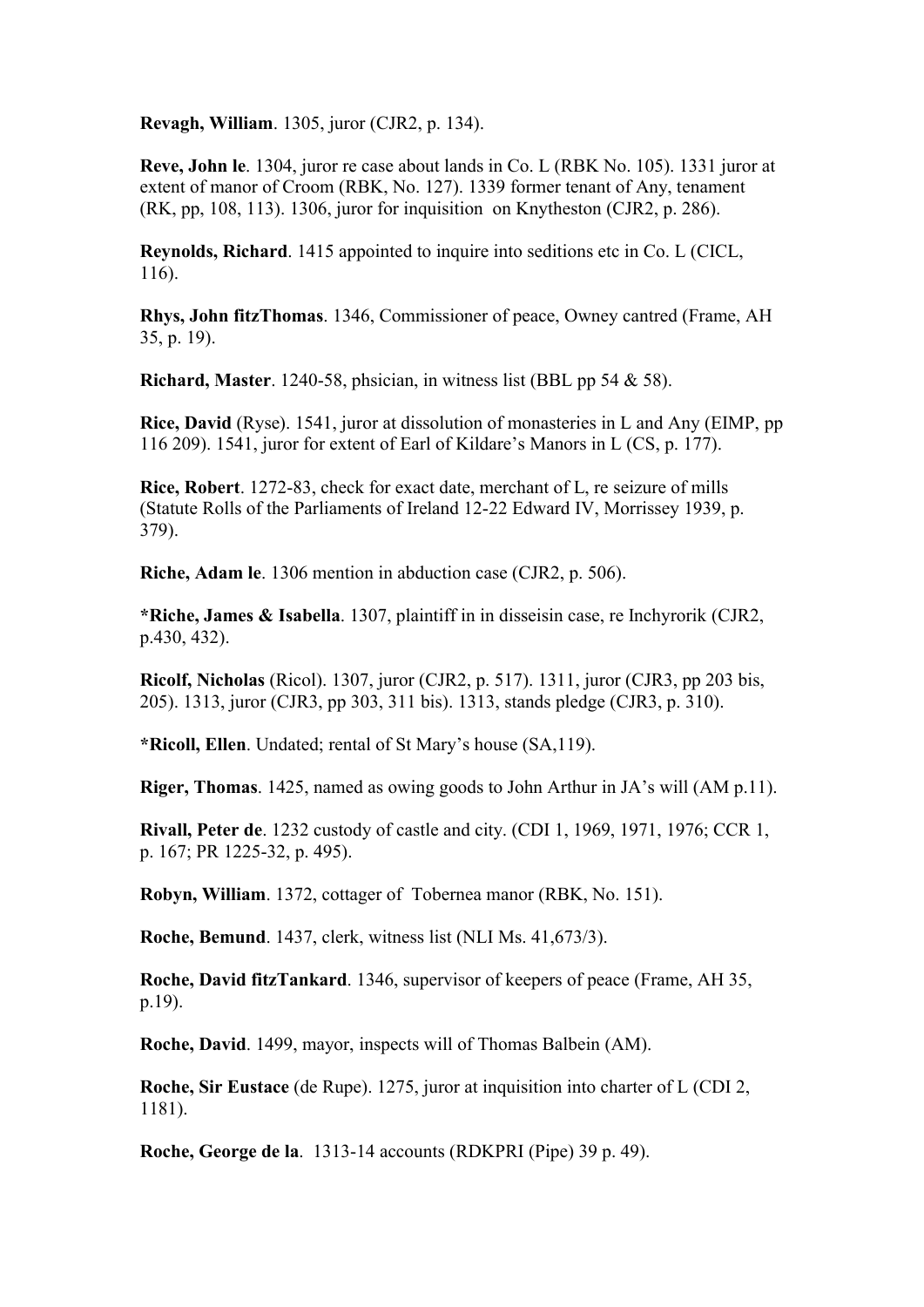**Roche, Gerald**. 1346, Commissioner of peace, Fontymkill cantred (Frame, AH 35, p. 19).

**Roche, Gerald**. 1506, detainer of Dunyris and Dungadmoyn (CPR 18, 535). ditto(CPR 20, 333).

**Roche, Henry & Ellen de**. 1283 land held from by John FitzThomas (CDI 2, 1912).

**Roche, Henry de la.** 1295 fine to exchequer (CDI 4, 226 p. 96).

**\*?Roche, Hilary de la**. 1313, house owned by where goods taken (CJR3, p. 312).

**Roche, James.**1530-1, merchant, sued by George Sexton (1486-55, (NLI Ms. 41,673/4).

**Roche, John de la**. 1307, of Fedamore; case re debt (CJR2, p. 450). 1313, juror (CJR3, p. 307). 1313, juror (CJR3, pp 309, 310). No date, of Fedamore (CICL, 160)

**Roche, John, FitzJohn**. 1355 one of the electors of Thomas Daundon as sheriff (CICL, 74).

**Roche, John FitzLuke de**. 1282 juror at inquisition into lands of John FitzThomas (CDI 2 , 1912, p. 428).

**Roche, John.** 1346, Commissioner of peace, Esclon cantred (Frame, AH 35, p. 19).

**\*Roche, Katherine**. 1405, wife, named in will of Richard Bultingford (Wills, 121).

**Roche, Robert de la**. 1306, deforces Walter Maunsell (CJR2, p. 208). 1306, cannot be found (CJR2, p. 211).

**Roche, Robert**. 1376, named in will of Martin Arthur as owing him money (AM p. 5).

**Roche, Stephen**. 1427, on king;s service in Co. L (CICL, 65).

**Roche, Thomas.** 1499, bailiff, inspects will of Thomas Balbein (AM).

**Roche, Walter**. 1286, fine paid to exchequer by (CDI 3, 271, p.126).

**Roche, Walter de la**. 1291, chaplain, agent of bishop ejecting Dominicans from property in Kilmallock (CDI 3, 967).

**Roche, Sir William**. 1283 land held from by John FitzThomas (CDI 2, 1912).

**Rochelle, Sir Richard de la.** 1275, inquisition into charter, mentions him as justiciar and witness to offer of £20 for burning of city (CDI 2, 1181).

**Rochester, Sir Richard de**. 1255, arrears of castle to (CDI 2, 472).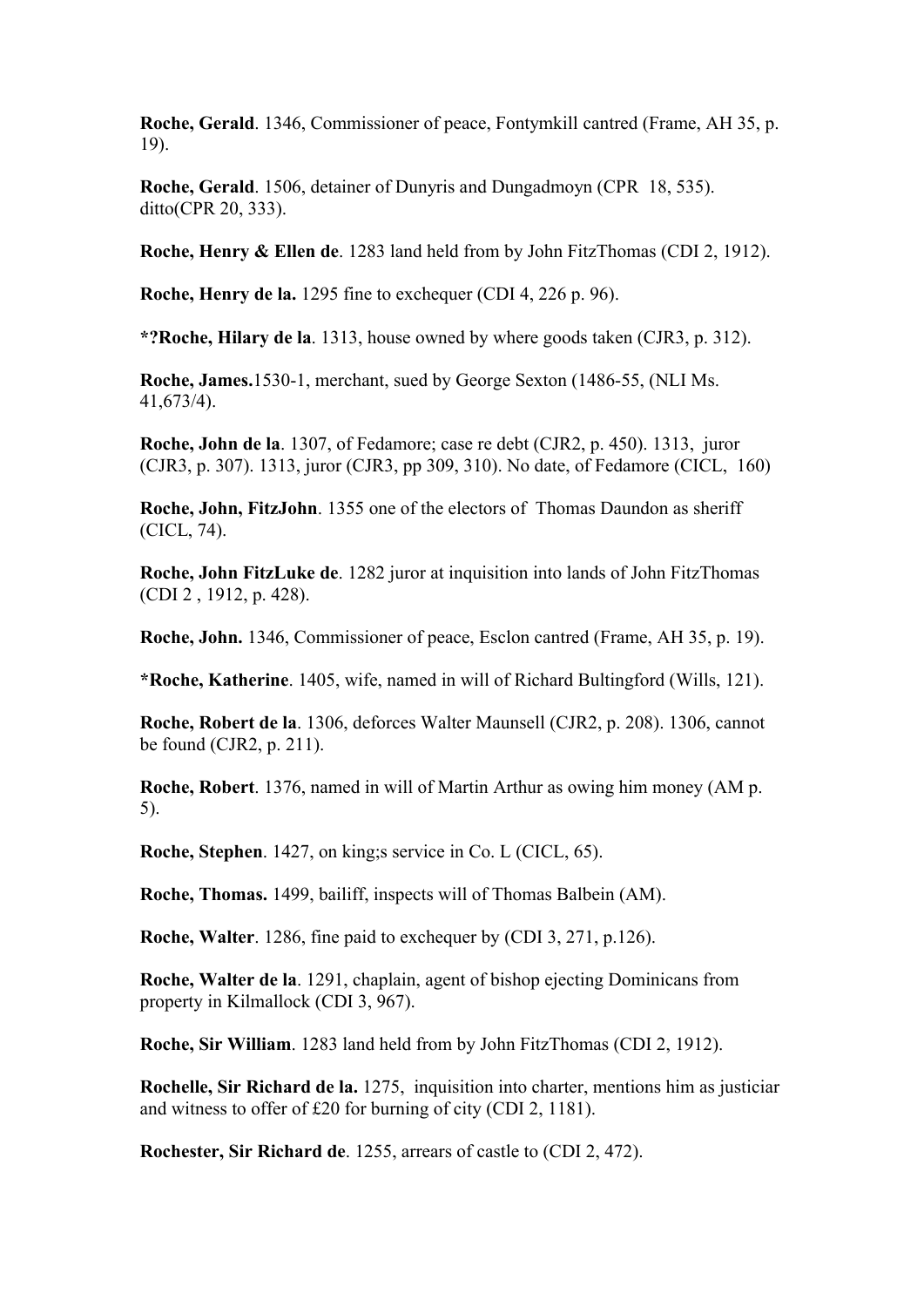**Rocheuyd, Henry**. 1341, burgess of Aherlow (GR, p. 112).

**Rocheuyd, John**. 1341, burgess of Aherlow (GR, p. 112).

**Rochford, Edward** (Rychford). 1541, juror for extent of Earl of Kildare's Manors in L (CS, p. 177).

**Rochfort, Maurice de** (Rochefort**)**. 1287 paying into exchequer on behalf of M.FitzM (CDI 3, 341 p. 152). 1299, paying into exchequer (CDI 4, 613, p. 296). 1321, tenant of Corcomohide (IEMI, No. 201). 1300, makes claim on lands of de Goes (CJR1, p. 340). 1317, May keep manor of Ballingaddy (CICL, 134)

**Rochford, George** (Rocheford). 1541, tenant of St Peter's Cell at dissolution (EIMP, p. 209).

**Rochefort, Gerald fitzMaurice**. 1317, re Ballingaddy manor (CICL, 134)

**Rochford, Gerald**. 1381, grant of Derrygalvan to E of Kildare. (RBK. No. 149).

**Rocheford, Gerald fitzThomas**. 1395, case re tenements in Tobernea and Brounestoun (CICL, 53).

**Rocheford, John**. 1381, deceased knight holding Tobernea, Effin etc (CICL, 92)

**\*Rochford, Sir John & Joan**. 1388, in quitclaimof John Fox of Derrygalvan etc. to E of Kildare (RBK, No. 157). 1372, re Tobernea manor (RBK, No. 151).

**\*Rocheford, Margaret**. 1381, daughter of John, whose minority purchased from Steven Valle Bishop of Meath, by Sir Robert Ashton (CICL, 92). 1382 wife of E of Desmond (CICL, 5)

**Rode, Hugh de**. 1299, mainprises (CJR1, p. 294).1311, juror (CJR3, p. 214). 1313, juror (CJR3, p. 306).

**Roger**. C1230-40, sub treasurer of L (BBL p. 37).

**Roger**, 1251-75, clerk, witness list, (BBL, p. 60).

**Roger**. 1250-72, precentor, in witness list (BBL p. 120).

**Role, William**. 1346, Commissioner of peace, Grean and Any cantred (Frame, AH 35, p. 19).

**Roley, Godfrey de.** 1288, tenant of Any manor in extent (CDI 3, 459).

**Rolley, Richard**. 1409, commission of mainrpise re manor of Any (CICL, 28).1409, commisson by mainprise, re Athneasy (CICL, 39). 1424, holding manor and advowson of Athneasy (W1, 269)

**Roleye, P…**1313, robbery victim (CJR3, p. 304).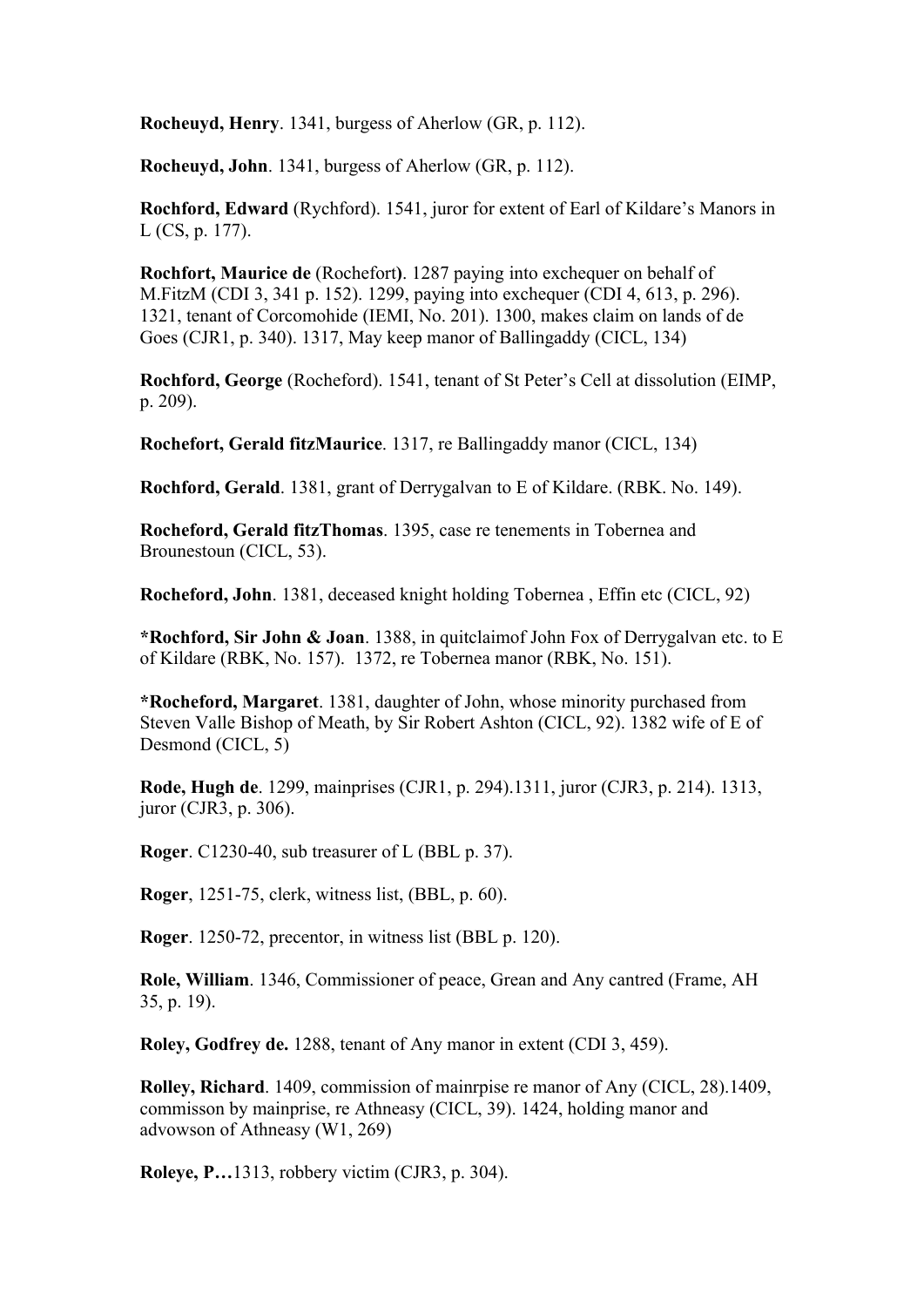**Roleye, Richard FitzWilliam de**. 1306, disseisin case (CJR2, p. 315).

**Roley, William**. 1355 one of the electors of Thomas Daundon as sheriff (CICL, 74).

**Ronagh, Adam**. 1308 coroner of Co. Limerick (CICL, 59).

**Rorre, Thomas**. 1514, detainer of vicarage of Croagh (CPR 20, 336).

**Ros, John de.** 1307, vicar of St Marys, to receive money won in court of Any (CJR2, p. 387).

**Ros, William de**, Master of Any. 1308, mentioned in case at Tipperary (CJR3, pp 31 & 36).

**Rossathy, Andrew** (Rossagh). 1311, juror (CJR3, p. 204 bis).

**Rosathy, John** (Rossathy). 1307, attorney in disseisin case (CJR2, p.428). 1320-21, in de Clare inquisition holding knights fee from Any (CIPM6, No. 275). 1321, tenant at Any (IEMI, No. 214).

**Rossathy, Robert**. 1346, Commissioner of peace, Grean and Any cantred (Frame, AH 35, p. 19).

**Rote, John** (Route). 1371, rector of Croom granted two houses in city (NLI Ms. 41,673/1). 1376 parson of Croom (W1, 90).

**\*Roth, Eddous and Nicholas**. 1311 kidnapped and her husband (CJR3 p. 207). 1295, felon, Nicholas (CJR1, p. 3).

**Roth, John** of Clonshire. 1295, to appear (CJR1, p. 76).

**Roth, John**, of Kilfetheny. 1302, lands given to to sell (CJR1, p. 446).

**\*Roth, Petronilla**. 1297, d. of Philip enfeoffed (CJR1, p. 161).

**Roth, Philip**. 1297, enfeoffed (CJR1, p. 161).

**Roth, Richard,** of Rathnegor. 1307, absent juror (CJR2, p. 453).

**Roth, Thomas**. 1311, makes fine for receiving thieves (CJR3, p. 214).

**Roth, Walter de**. 1295, mainpernor (CJR1, p. 76). 1297, enfeoffed (CJR1, p. 161).

**Rothelan, William**. 1299, free tenant of manor of Shanid (CDI 4, 551).

**Rotyngtoun, William de**. 1346, attorney of Sir Thomas Lucy; inquisition taken before (GR, p. 116).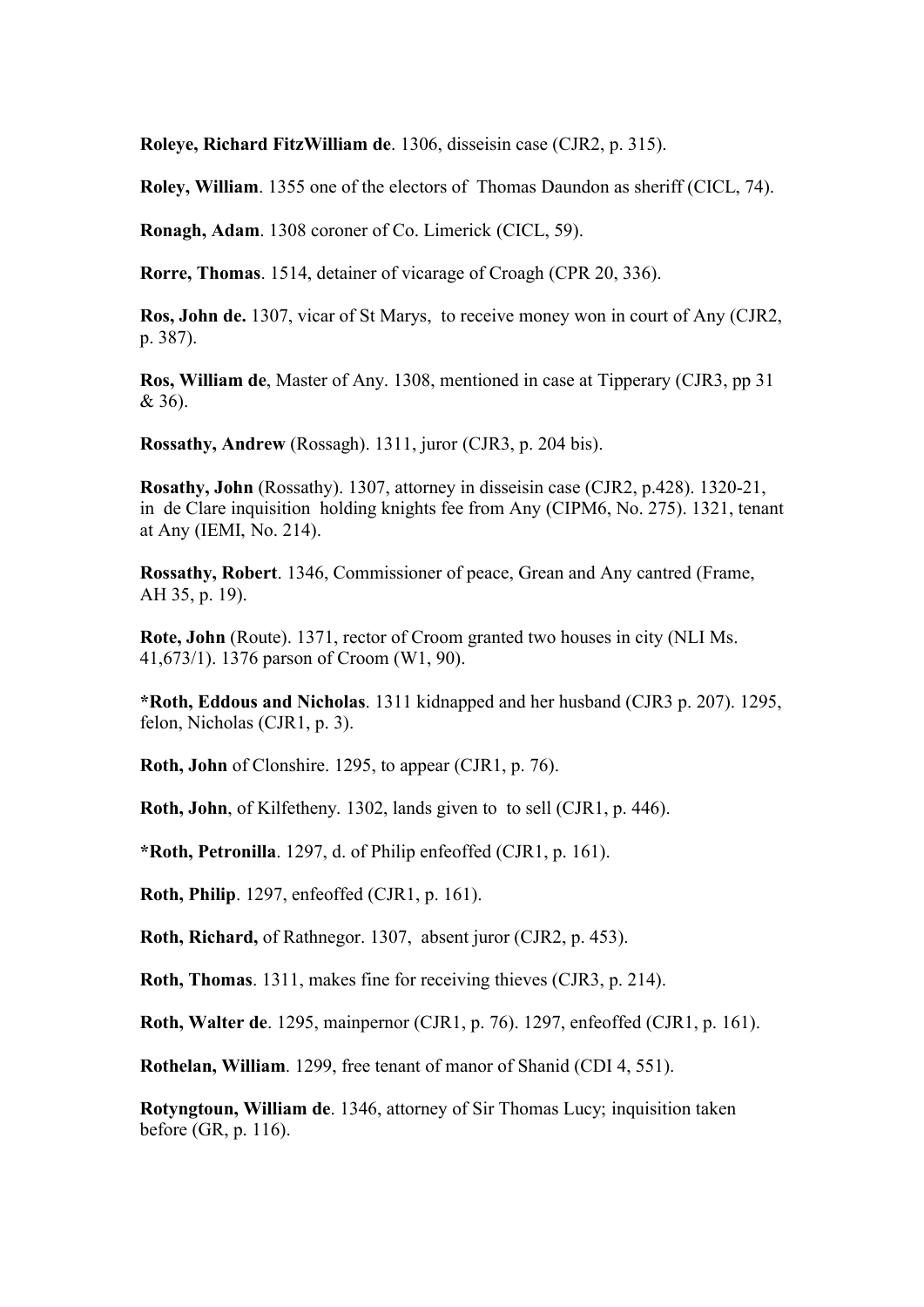**Rowte, John** (Route). 1376, master, representative of the bishop (CICL, 4). 1387, parson of Croom (CICL, 192). 1394, holding Dromond church illegally (CPR 4, p. 473).

**Roys, Henry**. 1541, tenant of Kildare estate of Tobernea (CS, p.180).

**Ruddle, Miler** ( Medeleray Rodill, Rodol), provision of a parish (CPR 15, 1188). 1492, vicar of Kilcornan, dispute re rectory of same (CPR 16, 25).

**Ruffus, Alan**. Undated, burgess of Kilmallock (BBL p. 74). 1307, of Kilmallock, charter witness (CJR2, p. 447).

**Ruffus, G**. 1224, official of L, mentioned in inquisition (AH 27, p. 106).

**Ruffus, John**, 1307, of Kilmallock, charter witness (CJR2, p. 447).

**Ruffus, Roger**. Undated, tenant in Kilmallock (BBL, p. 81).

**Ruffus, William** (Russo). Undated, burgess of Kilmallock (BBL p. 78, 80, 81). Undated, witness list (BBL, p. 79, 82). Undated, charter of (BBL, p. 154).

**Rupe, Alexander de**. 1306, of Aherlow, absent juror (CJR 2, p. 236).1319, fought Henry Hammond. (W1, 87).

**Rupe, David de**. C1270-80, witness lists (BBL pp 106 & 138).

**Rupe, David FitzAlexander de**. 1307, lord of Fermoy, pledge in case re Newcastle (CJR2, p.395).

**Rupe, David FizHenry**. 1302-03, stands security (RDKPRI (Pipe) 38 p. 75).

**Rupe, Geoffrey de**. 1302-03, owes service (RDKPRI (Pipe) 38 p. 76).

**Rupe, George de.** 1295, pledge (CJR1, p. 4).1311, landholder and tenant of Osbert Brun (CJR3, p. 215). 1313, lambs stolen (CJR3, p. 269). 1301-2, paying in fine (Dryburgh p. 73). 1302-03, fine accounts (RDKPRI (Pipe) 38 p. 75).

**Rupe, Gerald de.** 1255, holding Glenhonhelan from W. De burgo (CCR 1254-6, p. 189).

**Rupe, Gerald de**. 1337, tenant of manor of Mungret (BBL p. 156). 1332-33, for service (RDKPRI (Pipe) 43 p. 49).

**Rupe, Godeberto de**. C 1200, charter witness (COD1, 19). 1215, constable of castle (BBL p. 104). 1224, witness at inquisition (Inquisition; AH 27, p.106). 1245, had formerly occupied church land (BBL p. 127).

**\*Rupe, Griffin & Alice de**. 1324-27, widow in suit re Ballingarry and Laraghlawe (W1, 365, 366).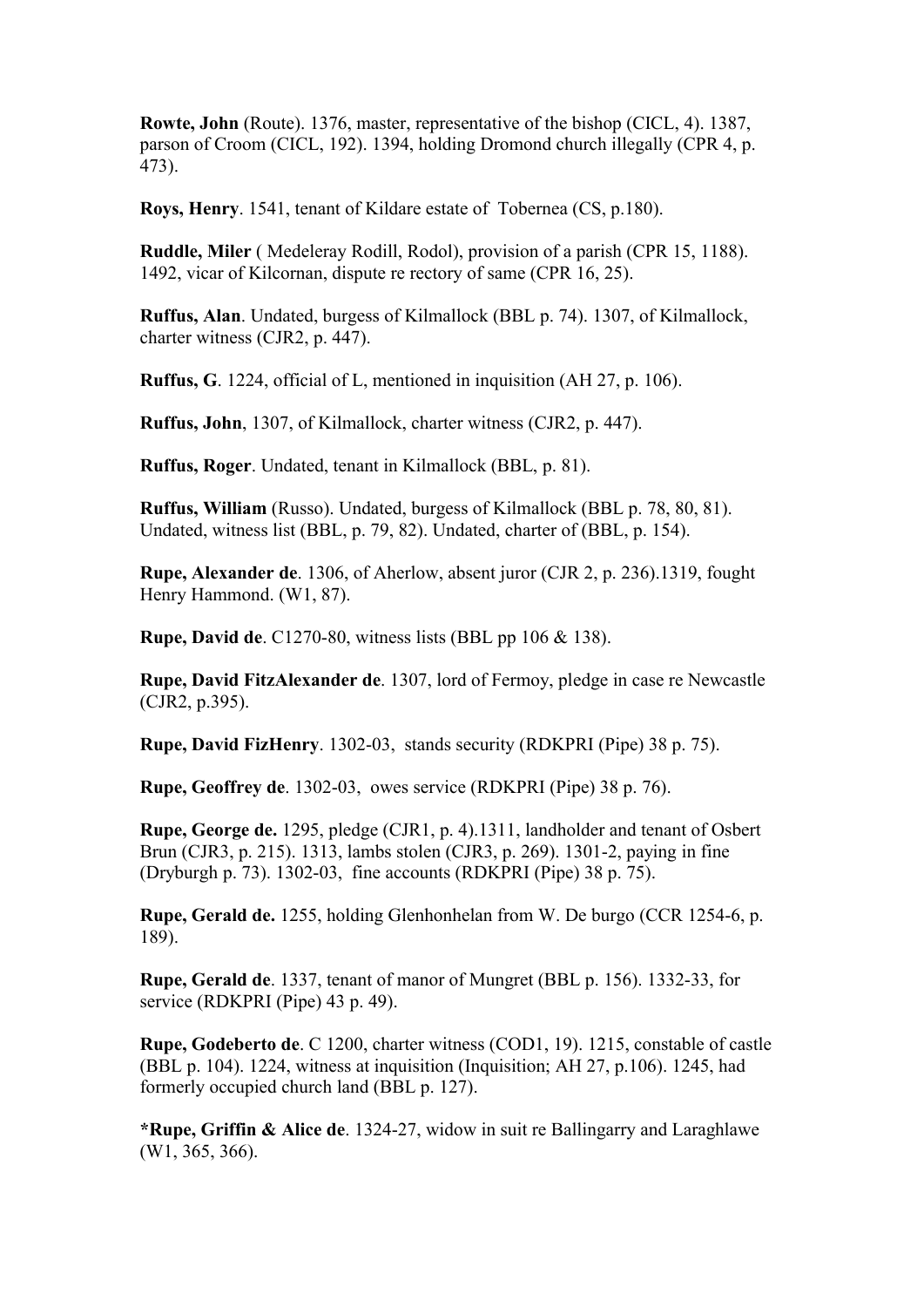**Rupe, Griffin FitzReymund de**. 1307 pledge in mercy (CJR2 p. 458). 1310 renting land (CJR3, p. 161).

**Rupe, Henry de**. 1302-03, fine accounts (RDKPRI (Pipe) 38 p. 75).

**Rupe, Henry FitzGriffin de**. 1301-2, paying fine (Dryburgh p. 73). 1302-03, for service (RDKPRI (Pipe) 38 p. 76).

**\*Rupe, Johanna de**. 1307, accused in disseisin case re Balyboudan (CJR2 p. 457).

**Rupe, John de, of Corran**. 1310, paying rent to Maurice de Caunteton (CJR3, p. 161).

**Rupe, John FitzAlexander**. 1306, lands levied (CJR 2, p. 223).

**Rupe, John de**. 1311, juror (CJR3, p. 215).

**Rupe, John de of Anagh**. 1313, juror (CJR3, p. 267).

**Rupe John de, of Fedemere**. 1311, juror (CJR3, p. 215). 1313, absent juror (CJR3, p. 309).

**Rupe, John FitzGerald de**. 1295, fine for killing Henry Strich, Walter his brother (CJR1, p. 4).

**Rupe, Maurice FitzReymund de**. 1306 killed (CJR2, p. 506).

**\*Rupe, Philip FitzJohn & Anastasia de**. 1307, accusers in disseisin case re Faunteston by Bowenebrigge (CJR2 p. 456).

**Rupe, Philip de**. 1314, stands pledge (CJR3 p. 313).

**Rupe, Richard FitzReymund de**. 1307 pledge in mercy (CJR2 p. 458).

**Rupe, Richard de**. 1313, juror (CJR3, p. 304).1314, stands pledge (CJR3 p. 313).

**Rupe, Thomas de**. 1348, juror for inquisition into Mahoonagh (IEMI, no. 292).

**Rupe, Walter FitzGerald de**. 1295, wounded by Henry Strich; brother of John (CJR1, p. 4).

**Rupe, Walter de**. 1311, clerk, to collect chattels of hanged man (CJR3, p. 214). 1313, cellar owner in Limerick to which cattle driven (CJR3, p. 311).

**Rupe, William FitzPhilip de**. 1311 stands pledge (CJR3 p. 207). 1306, pledge (CJR 2, p. 223).

**Rupe, William de**. 1308 owed money by Philip Ulf (CJR3, p. 37). 1328-29, bailiff of city rendering account (RDKPRI (Pipe) 43 p. 24). 1307, arranges pardon (CJR2, p. 450).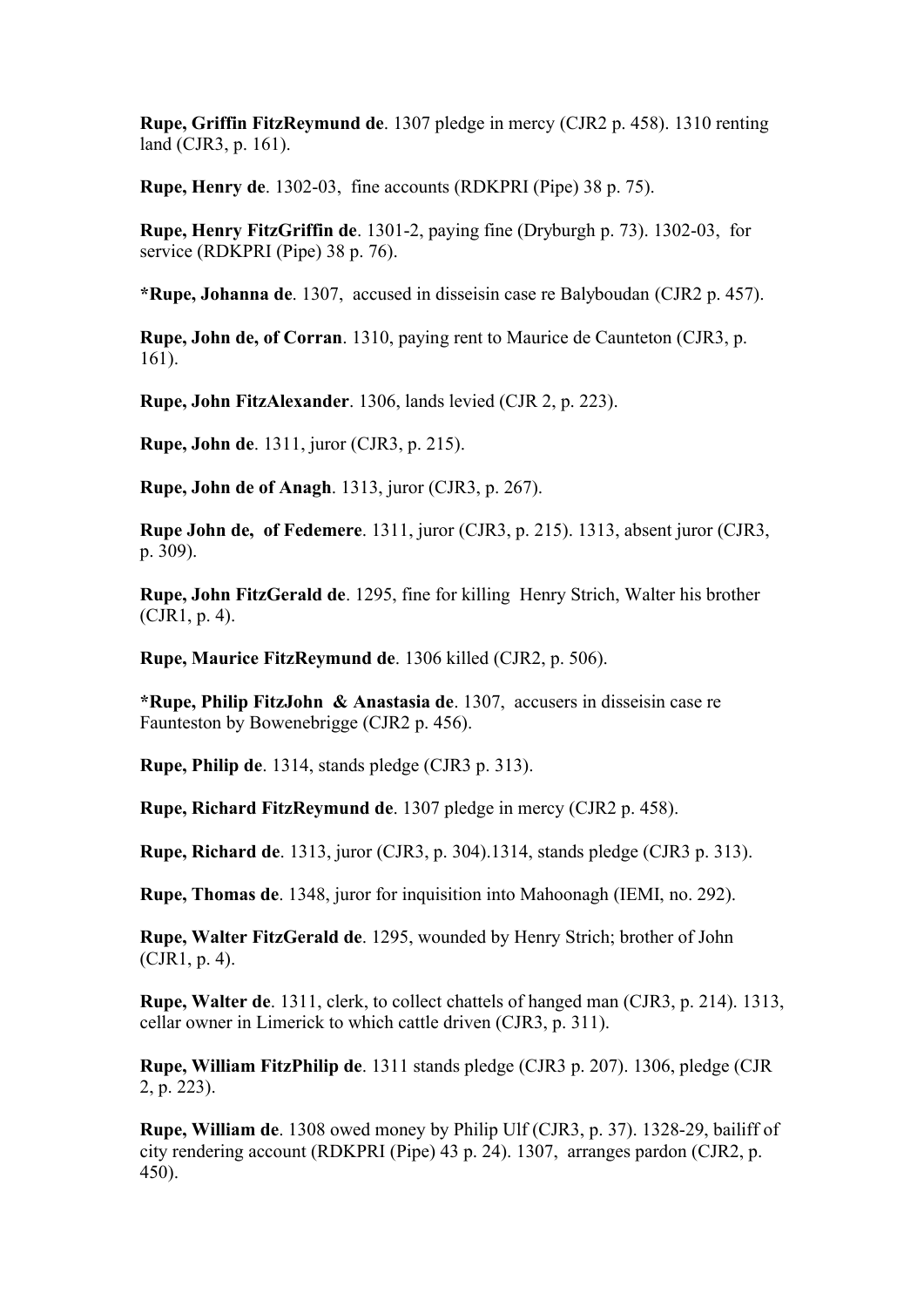**Rupe, William FitzPhilip de**. 1310 stands pledge (CJR3, p. 161).

**Rupefort, Maurice de**. 1287-88, documents relating to Effin church (BBL pp 118& 129). 1295, mainpernor for roger de Lees (CJR1, pp 51-52). 1299, mainprises (CJR1, p. 294). 1300, mentioned in mort d'ancestor case (CJR1, p. 341). 1306, pledge (CJR2, p. 286). 1307, attached to appear re money (CJR2, p. 452).

**Rupefort, Maurice de**. 1328-29, stands pledge (RDKPRI (Pipe) 43 p. 15). 1328-29, owes for goods (RDKPRI (Pipe) 43 p. 16). 1332-33, fine for non attendance at parliament (RDKPRI (Pipe) 43 p. 49).

**Rupefort, Gerald FitzMaurice**. 1332 re Any (PC, p. 11)

**Russell, Adam**. C1230-40, in witness list (BBL p. 36).

**Russell. Alvered**. 1305, juror (CJR2, p. 134). 1307 juror (CJR2, p. 516).

**Russell, David**. 1331, juror for extent of manor of Corcomohide (RBK, no. 128).

**Russell, Gilbert Fitzwalter**. 1424 witnessing charter at Askeaton (Gentleman's Magazine 1862, p. 561).

**Russell, Henry**. 1272, canon, named in statement of liberties of church (BBL p 60).

**Russell, Henry…..** 1311, thief (CJR3, p. 208). 1313, robbery victim. (CJR3, p. 266).

**Russell, Henry Cerst**. 1307 accused of breaking and entry; b. of Thomas (CJR2, p. 515).

**Russell, Henry Bothir**. 1311, thief (CJR3, p. 208).

**Russell, Henry, Sharugh**. 1311, thief (CJR3, p. 214).

**\*Russell, Janet**. 1442, d. of Philip, mentioned in his will (Wills 122).

**Russell, John fitzStephen**. 1291, fine to exchequer (CDI 3, 1020 p. 457; 1078 p. 473).

**Russell, John**. 1299, de Carryg, juror for inquisition into lands of Richard FitzJohn (CDI 4, 638).

**Russell, John**. 1299, de Lynsemock, juror for inquisition into lands of Richard FitzJohn (CDI 4, 638). 1320, grandfather of Thomas, in case re Tankardstown (W1, 238).

**Russell, Philip**. 1427 deceased vicar of Kilcornan alias Clanragga, with the annexed chapel of Munychrm (CPR 7, p. 491; A 12).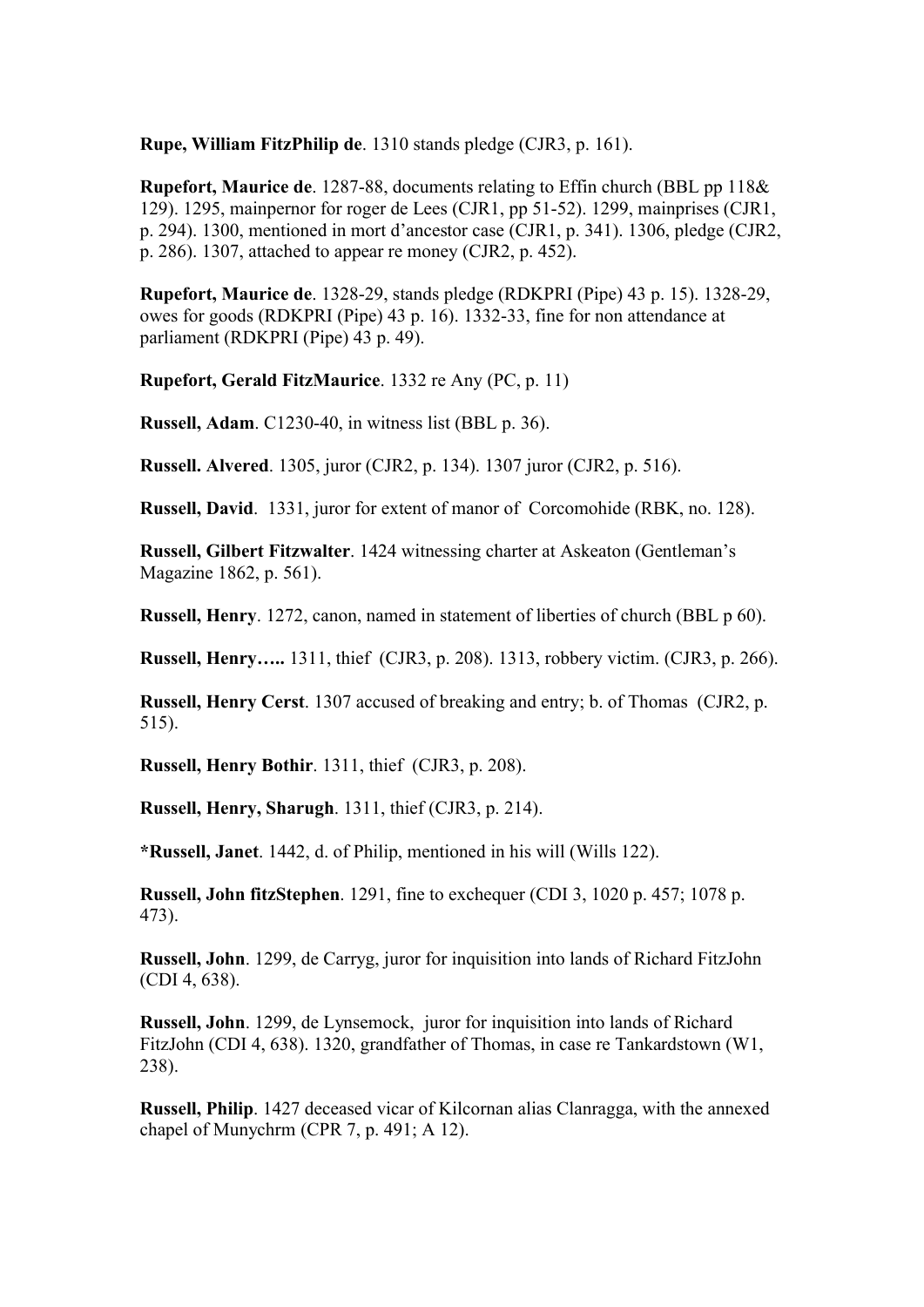**Russell, Philip**. 1414, commission to Tomas Comyn, Richard Whyte and Philip Russel to audit accounts of various officials and cause profits to be put to the repair of the walls (PR 1413-16, p. 180).1433, petition of , mayor and citizens to King allow him, a sufficient citizen, to take profits of L. for to use on repairs to city wall (NAK) E28/54/34; see Dryburgh p. 199; PR 1429-36, p. 261). 1435, bailiff, to investigate treason etc (CICL, 90). 1439-42, lately one of bailiffs of L. (IEP 2, p. 580). 1424, Philip FitzMilo, witnessing charter at Askeaton (Gentleman's Magazine 1862, p. 561). 1442. will of proved in Dublin (Wills 122).

**\*Russell, Agnes and Richard**. 1321, Agnes has case re dower in Adare (W1, 65).

**Russell, Robert Britnagh**. 1311, thief (CJR3, p. 208, 214 bis). 1313, felon. (CJR3, pp 306, 307, 309).

**Russell, Robert FitzGeoffrey**. 1424 witnessing charter at Askeaton (Gentleman's Magazine 1862, p. 561).

**Russell, Robert FitzPhilip**. 1295, to find pledge (CJR1, p. 71).

**Russell, Roger**. 1293, fine to exchequer (CDI 4, 4 p. 2)

**Russell, Stephen** 1292, failed to appear and his pledge fined (CDI 3, 1148, p.514). 1309, detained in L. prison (CICL, 67)

**Russell, Stephen FitzJohn**. 1295, to find pledge (CJR1, p. 71). 1295, to appear before justice (CJR1, p. 76).

**Russell, Tancard**. 1329 land in Kilbreedy Minor divided (W1, 244)

**Russell, Theobald**. 1424 witnessing charter at Akeaton (Gentleman's Magazine 1862, p. 561).

**Russell, Thomas**. 1291, fine to exchequer (CDI 3, 1020 p. 457). 1295, mention in complaint v Roger de Lees (CJR1, pp 51-52).

**Russell, Thomas**. 1307 accused of breaking and entry; b. of Henry Cerst (CJR2, p. 515).

**Russell, Thomas**, of Sauen/ Sany. 1306, juror for inquisition on Knytheston (CJR2, p. 286). 1307, late recognitor in disseisin case (CJR2, p.431).

**Russell, Thomas**. 1313, stands pledge (CJR3, p. 306). 1320 case re Tankardstown (W1, 238).

**Russell, Thomas FitzJohn**. 1311 fined for burglary (CJR3 p. 207).

**Russell, Thomas Rath**. 1311, thief (CJR3, p. 208, 214).

**Russell, Thomas oge**. 1424 witnessing charter at Askeaton (Gentleman's Magazine 1862, p. 561).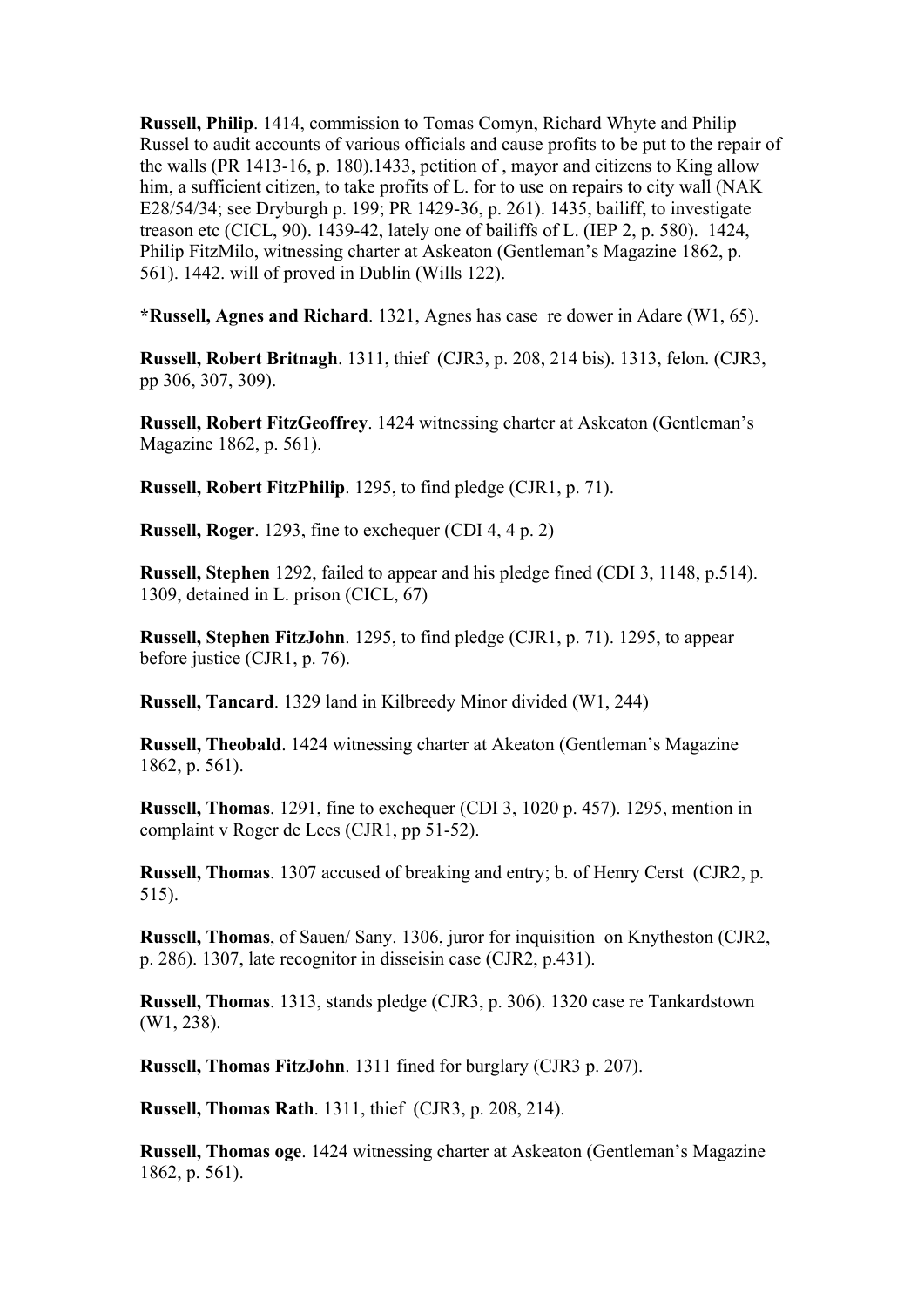**Russell, Thomas**, 1427, deceased canon of Croagh (CPR 7, p. 509; A 11).

**Russell, Thomas**. 1483, clerk of L, first fruits of Mungret and canonry and preb of Ardcanny (A 89).

**Russell, Walter** (le Gros). 1275, juror at inquisition into charter of L (CDI 2, 1181). 1282 part of panel for inquisition into Limerick lands of John FitzThomas (CDI 2, 1912, p. 427). 1295, mainpernor for Roger de Lees (CJR1, pp 51-52).

**Russell, Walter**, of Bruree. 1306, juror for inquisition on Knytheston (CJR2, p. 286).

**Russell, Walter**. 1339, tenant of Any (RK, p. 119).

**Russell, William FitzHenry FitzReginald**. 1311, thief (CJR3, pp 208, 214).

**Russell, William**. 1237, case of mort d'ancestor, re Fedamore (CDI 1, 2383).

**Russell, William**. 1313, stands pledge (CJR3, p. 306).

**Russell, William** (Rustel). 1413, takes canonry and prebend of Ardcanny after resigning another (CPR 6, p. 423) 1414, canon of L (CPR 6, p. 476). 1414 papal mandate to (CPR 6, p. 479). 1447 reference to decease (CPR 10, p. 293). 1464 Ardcanny long vacant because of his death (CPR 12 p. 397).

**Russell, William** (alias Crewagh). 1454, rector of rural lands of Dowyn Yrys and Dowyn Gadymon, ensuring he has valid claim to canonry and prebend of St Munchins (CPR 10, p. 695). 1454, checking validity of swap (CPR 10, 697).

**Russell, William** (Rochell, Rostiel).. 1490, canon of L, judge in dispute over St Munchin's (CPR 15, 557). 1496, canon, mandate to (CPR 16, 695 & 738)

**Rusticii, Bernardo**. 1236, citizen and merchant of Florence who had dealings with bishop (BBL pp131 bis & 134 bis).

**Rutheuyd, Master William**. 1297, respondent in disseisin case (CJR1, p. 164).

**Rycolf, Hugh**. 1230-40, one of bailiffs of L (BBL pp 37 & 51).

**Rydale, Adam de.** 1291, fine to exchequer (CDI 3, 965, p. 434; 1078 p. 473).

**\*Rydale, Alice**. 1313, guilty of robbery (CJR3, p. 267).

**Rydale, James de** (Rudale) 1313, juror (CJR3, p. 307). 1295, complaint v sheriff (CJR1, p. 50). 1295, mention in complaint v Roger de Lees (CJR1, pp 51-52). 1307, accused in disseisin case (CJR2, p. 458).

**Rys.** 1337, tenant on manor of Mungret (BBL p. 154).

**Rys, J.** C. 1240, charter witness(COD 1, 95).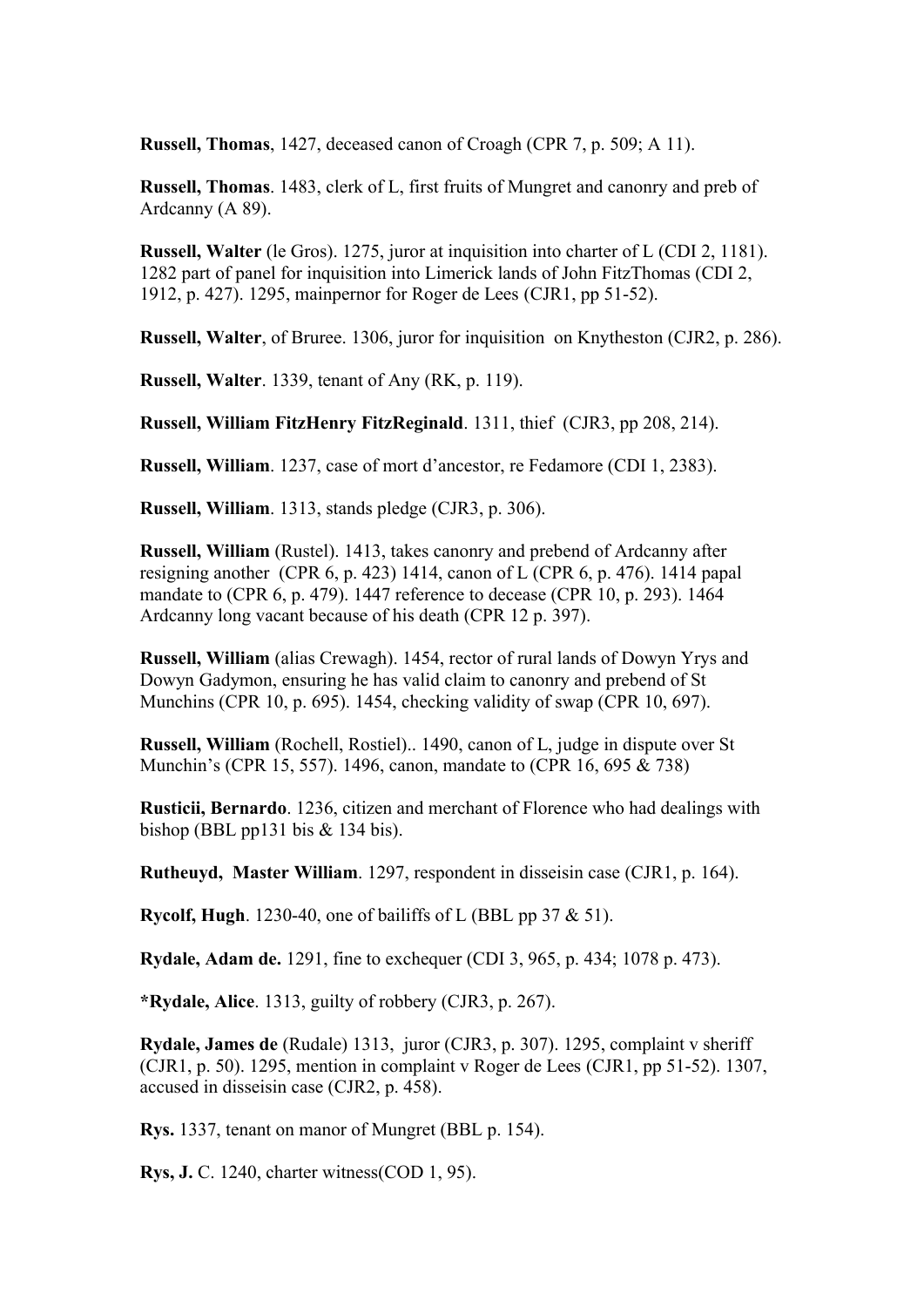**Rys, Nicholas**. 1313, clerk, robbery victim (CJR3, p. 269).

**\*Rys, Sibille**. 1230-40, tenement holder in L. (BBL p. 37).

**Rys, Thomas de.** 1338, free tenant in inquisition into Caherconlish (IEMI, no. 275).

**Ryvere, John de la.** 1343 grant of weirs and sluices of L, with Richard de Pedelowe, for good service, on death of William the Surgeon - see Ouhmiounan (FR 5, p. 331)

### St.

**\*St Albino, Alice**. 1300, plaintiff in trespass case (CJR1, p. 344).

**\*St Albino, Matilda de.** 1305, recovery of arrears (CJR2, p.14). 1305, debt owed to (CJR2, p.74).

**St. Amando, Almaric de**. 1358, justiciar and witness (BBL p. 144).

**\*St. Bosco, Thomas & Anastasia**. 1300, suit re land at Ballymurphy (W2, 137).

**St. Clare, John de** (Seynt Cler). 1380, had granted messuages etc in Fedamore to Thomas de Astely (COD 2, 244).

**S. Clare, Thomas de**. (Seynclere). 1295, stands pledge (CJR1, p. 3). 1295, plaintiff in case (CJR1 p. 17). 1295, stands pledge (CJR1 p. 18). 1311, juror (CJR3, pp 203 bis, 205, 214). 1380, father of Jon, re grant in Fedamore (COD 2, 244).

**St Dawes, Miles of**. (Meyler FitzHenry?). 1175-77 left in garrison of l with 50 knights and squires and 300 bowmen (CCMH p. 75)

**St Edmund, Robert de**. C 1270-80, charter re tenement of Mers in Mungret (BBL p. 39). 1277-8, granted a county and pools of L by king; acting as King's Sergeant in Ireland for 16 years (CDI 2, 1414-1418; CDI 3, 89; FR 1, pp. 91 & 215) 1275-92, messenger for city of L to Bishop of Bath (CDI 2, 2367). 1277-8 extent of fisheries (CIPM 1, p. 155, No. 34). 1280-81, accounts for fisheries (RDKPRI (Pipe) 36, p. 57). 1328-29, owes for weirs (RDKPRI (Pipe) 43 p. 24).

**\*St Edward, William, & Matilda la Mercer**. 1297, plaintiff in disseisin case (CJR 1, p. 161).

**St James, Gerald de**. 1427, canon of L. to receive canonry and prebend in L and Killaloe, while holds Chapel Russell (CPR 7, p.540).1455,accusations made against him as rector of the free chapel Russell alias de Paleis CPR 11, p. 254).

**St James, Reginald de** (St. Jacob). C1230-50, seneschal of L. (BBL pp 53 & 101). 1250-72, charter of Caherass to Bishop Robert (BBL pp 54). Mid  $13<sup>th</sup>$ , witness lists (BBL pp 36, 37, 40, 42, & 454).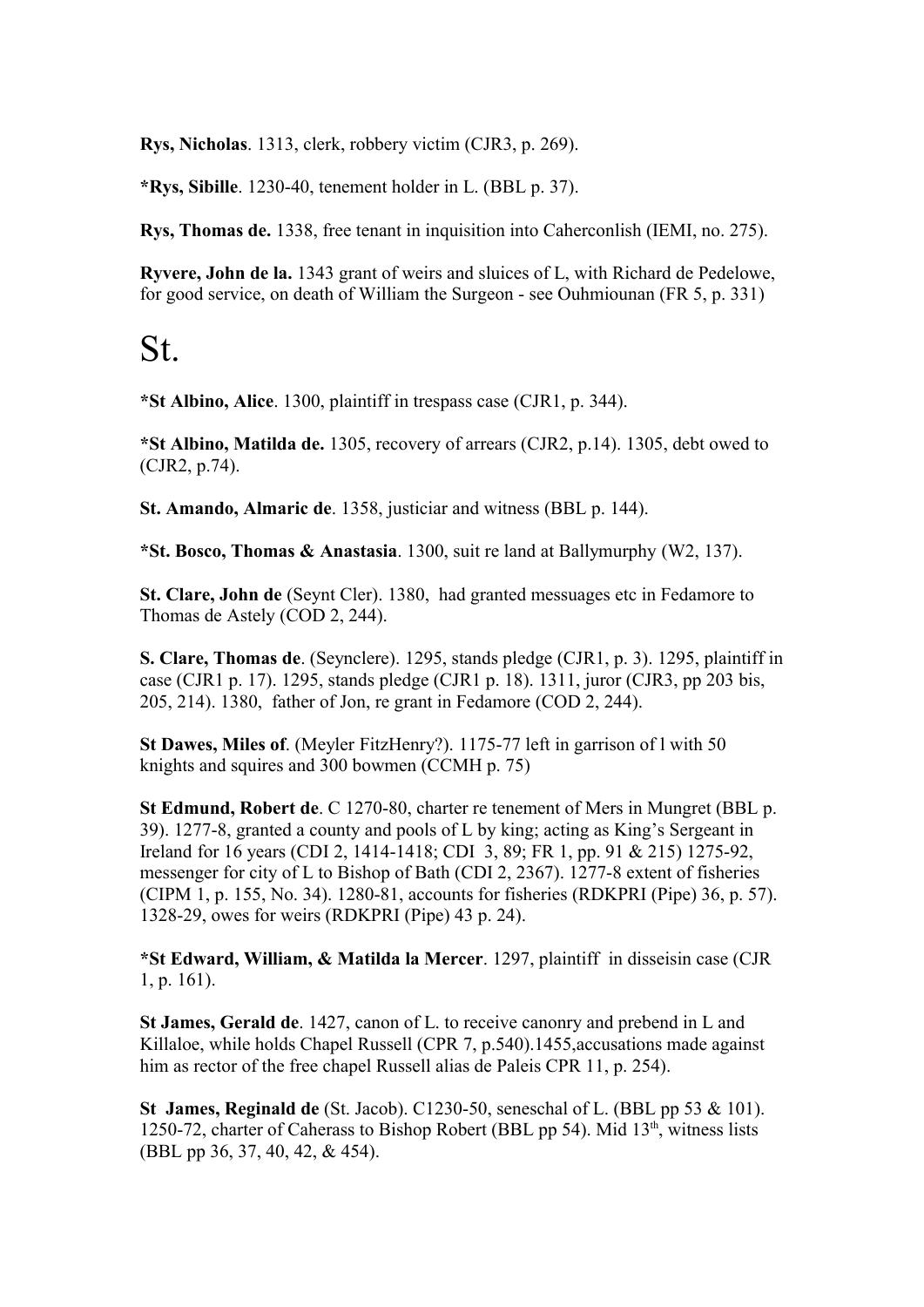**St James, Lord Roger de** (Jacob). 1272-77, witness list (BBL p. 100).

**St James, Thomas de.** 1292, fine to exchequer (CDI 3, 1078, p. 475). 1307, pledge (CJR2, p. 517).

**St James, Thomas de**. 1394, canon of L to get Athlacca church if it has been illegally detained (CPR 4, 471).

**St James, Thomas de** (Sancto Jacobo). 1394 becomes canon (CPR4, p. 476). 1413, archdeacon of L, received canonry and a prebend , also canonry and prebend in Cloyne (CPR 6, p. 399). 1429, archdeacon of L., dispossessed of (CPR8, p. 103)

**St John, Geoffrey de** (Galfridus). 1252-54, itinerant justice at (BBL pp 12, 17, 19 bis, 22, 23 & 24). 1223, grant of treasurership of L and prebend attached to , on resignation of John de St John (CDI 1, 1100). 1250-72, treasurer of L (BBL p. 162).

**St John, John de**. 1217-22, witness list (BBL p 122). C 1215-22 granted Omayl by bishop Edmund (CDI 1, 1812). 1223, former treasurer of L . (CDI 1, 1100).

**St John, Thomas de**. 1297, jury of 24 (CJR1, p. 98). 1300-07, constable of castle (IEP 1, pp. 182, 186, 190, 193, 200 & 590; CJR 2, p. 189, 343 & 405 and CJR 3, p. 17; also CDI 5, 486, 487, 572, 639, 671 & 691). 1302 to hold pools of L for good service in Scotland (CDI 5, 15). 1306, order to pay him as constable of castle (CICL, 1, 2, 43), 1307 ditto (CICL, 27, 36)

**St Leger, Anthony.** 1541, part of court hearing extent of Kildare lands in Co. L (CS, p. 177).

**St Michael, David de**. 1311 stands pledge (CJR3 p. 207).

**St Michael, Edmund de.** 1297, jury of 24 (CJR1, p. 98). 1297, respondent in disseisin case (CJR1, p. 164). 1302-03, stands security (RDKPRI (Pipe) 38 p. 75).

**St. Michael, Lord Gerald de**. 1318, witness to grant to Blanch Kildare (RBK, No. 138).

**St Michael, Raymond**. 1288, tenant of Any manor in extent (CDI 3, 459). 1287, tenant of Any (IEMI, No. 61).

**St. Michael, Robert.** 1302-03, for service (RDKPRI (Pipe) 38 p. 76).

**St Patrick, Henry de.** 1223-50, burgess of Kilmallock (BBL, p. 25).

**St. Patrick, John de**. 1306, clerk, assignee of Fulk de Fraxineto (CJR 2, p. 223).

### **S**

**Sabyn, Richard jnr**. 1375, representative of Any cantred (PC, p. 61).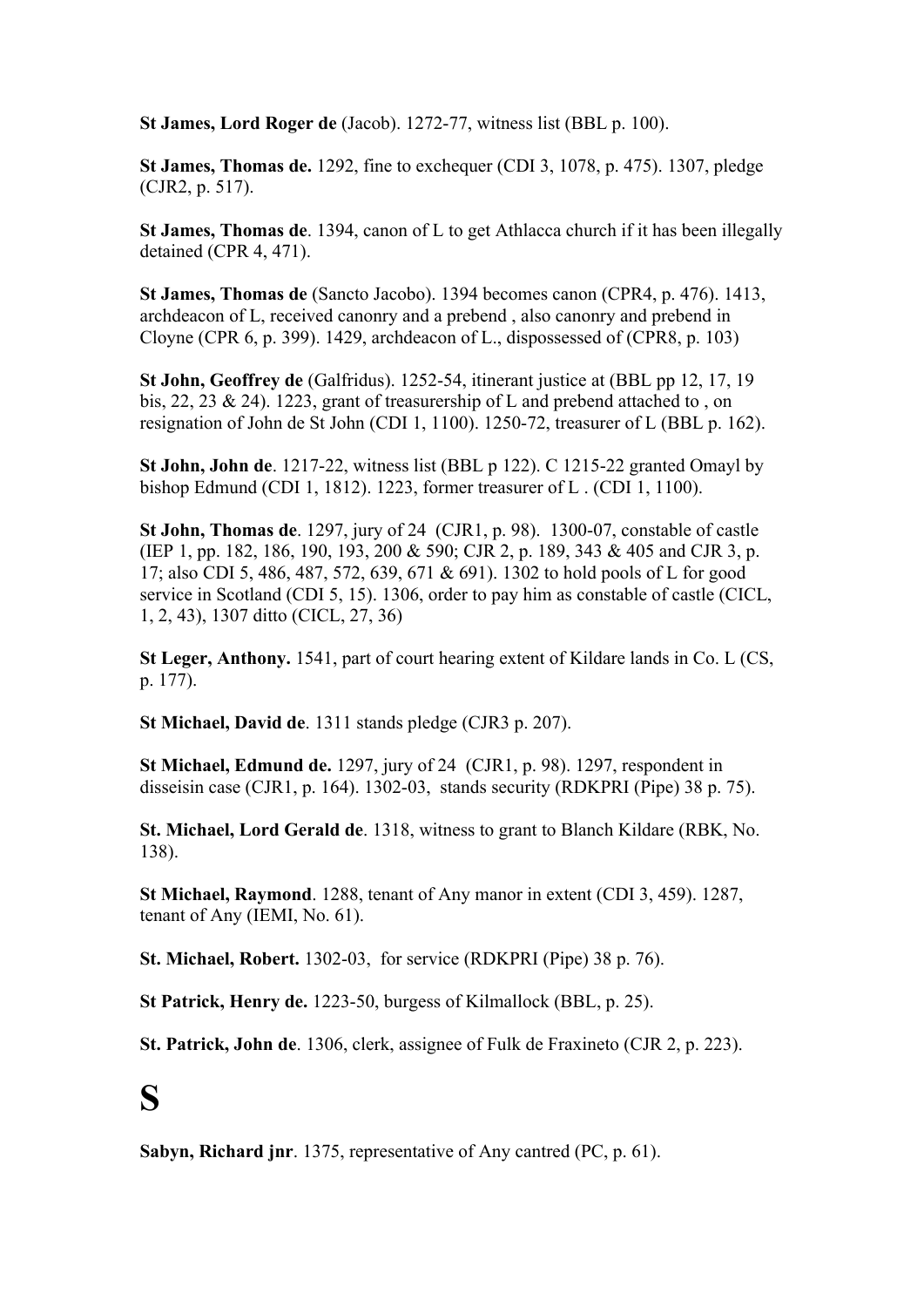**Saleys, Thomas, alias Cristour**. 1411, made vicar of Ballingarry (CPR 6, p.232).

**Sampford, Drogo** (Saumford). 1299, to be imprisoned (CJR1, pp 230. 233, 251, 294).

**Sampford, Nicholas de** (Saumford, Scaunford, Sanford, Saunford). 1295, receives land in Balyladan (CJR1 p. 19). 1295, mentioned in case (CJR1, p. 48). 1295, complaints v Adam de Goules and Walter de Bristoll (CJR1, p. 48). 1295, stands pledge (CJR1, pp 58, 76). 1299, witness list (BBL p. 107). 1299, to be imprisoned; has lands at Balymadyn, Balymalin and Milestonboroun by Kilcolman; a chaplain (CJR1, pp 230. 233, 251, 294). 1305, party in debt case (CJR2, pp 71, 100, 142, 166). 1306, pledge (CJR 2, p. 259).

**Sampson, Brendan**. 1381, made assessor in Kilmallock and Any for funding of archers (CICL, 167)

**Sampson, David**. 1288, juror for extent of Any manor (CDI 3, 459).

**Sampsoun, Richard FitzDavid**. 1311, accused of death but claims benefit of clergy (CJR3, p. 205).

**Sandr. Geoffrey**. 1311, absentjuror (CJR3, p. 206).

**Sanfog, Thomas**. 1313, acquitted of robbery (CJR3, p. 267)

**Sanford, John de**. C1270-77, escheator of Ireland, in witness list (BBL p. 105). 1284, Archbishop of Dubblin granted Howardstown (W1, 281).

**Sandford, Philip**. Undated, in witness list (BBL p. 101).

**\*Sanger, Clarice la**. 1311, afer stolen from (CJR3, p. 204).

**Saratenus, Petro**. 1249-78 witness to money paid at Rome (BBL p. 128).

**Sarnefeld, Adam de**. Undated, granting land of Kilfehete, beyond the bridge of Limerick (RAST, p. 396).

**Sarnefeld, Hugh de**. Undated, granting land of Kilfehete, beyond the bridge of Limerick (RAST, p. 396).

**Sarresfeld, Bodin de**. 1295, land of in Balyladan (CJR1 p. 19).

**Sarysfeld, Walter de**. 1295, mention in complaint v Roger de Lees, (CJR1, p.51).

**Sarysfield, Thomas**. 1307 mention in disseisin case (CJR2 p. 434).

**Saudre, Geoffrey**. 1313, juror (CJR3, p. 269).

**Saundre, Adam FitzJohn**. 1307, attached for debt (CJR2, p. 451).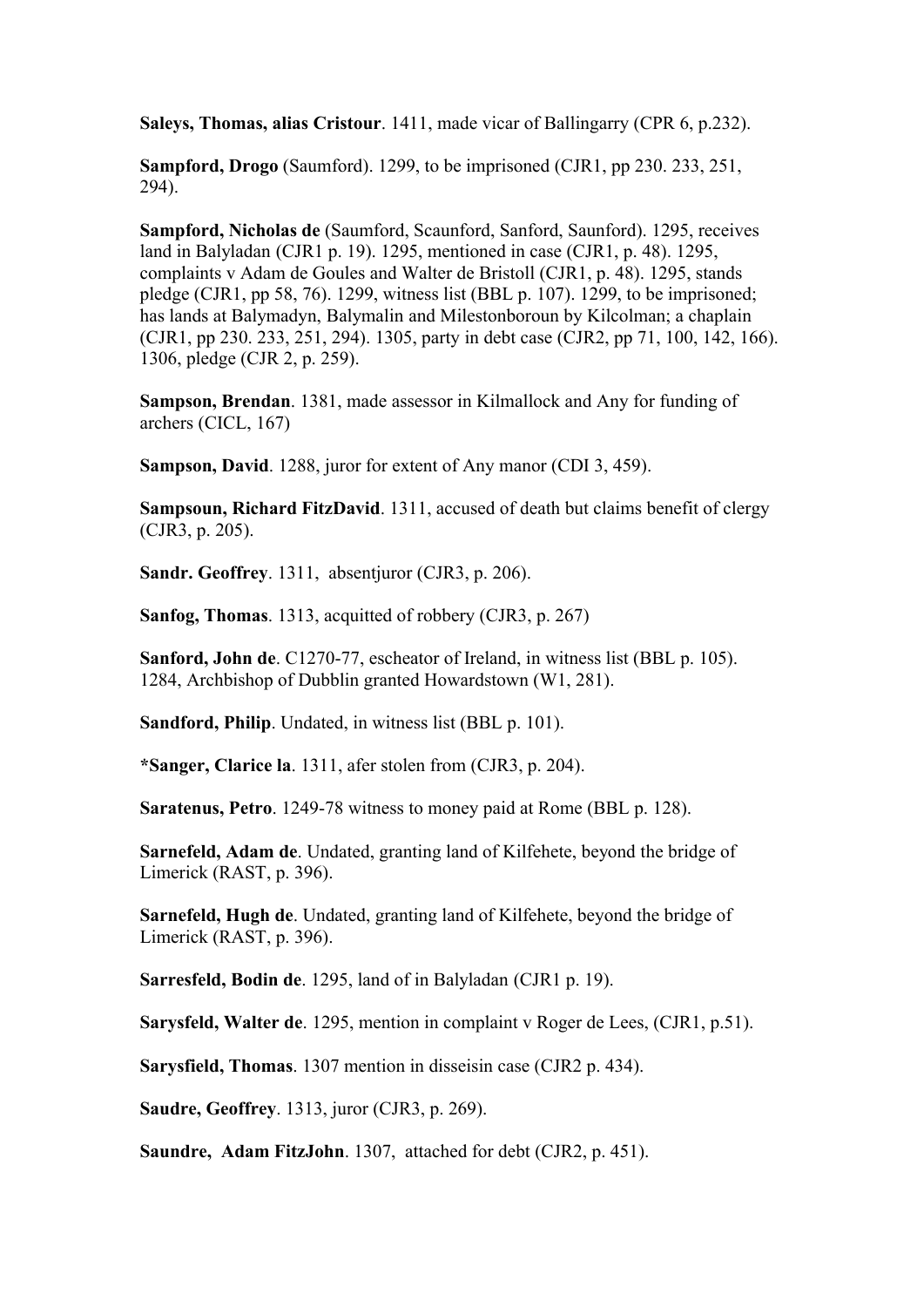**Saundoner, Thomas**. 1261, witness to inquisition on Shanid and Newcastle (AH Vol. 6, p. 295).

**Saunford, Drogo de**. 1297, respondent, for trespass (CJR1, p. 110).

**Saunford, Nicholas de**. 1305, pledged (CJR2, p.14). 1307, mentioned in dispute (CJR2, p. 437).

**Savage, William**. 1311, robbery charge (CJR3, p. 214).

**\*Sawe, wife of Kylmoheyn**. 1376, named in will of Martin Arthur as owing him money (AM p. 5).

**Saxe, Adam**. 1307, unclear case at Any (CJR2, p. 438).

**Sax, Nicholas**. 1321, juror for extent of Corcomohide (IEMI, No. 200).

**Say, Walter de**. 1297, mainprises John de Burgh snr & jnr (CJR1, p. 120).

**Scales, Hugh de.** 1295 does not appear for case(CJR1 pp 16, 71). 1295, complaint against (CJR1 p. 38). 1295, fled (CJR1, p. 71). 1297, disseised in Scalestoun; mill in KIlmallock (CJR1 p.131).

**Scales, Nicholas de**. 1300, owed 5 marks (CJR1, p. 344).1311, juror (CJR3, pp 207, 208).

**Scales, Philip** (Scalys). 1295, complaint against (CJR1 p. 38). 1307, absent recognitor in disseisin case (CJR2, p.431).

**Scalloun, Henry**. 1350, juror for inquisition at Aherlow (IEMI, no. 295)

**Schestebyry, John**. 1313, victim of theft (CJR3, p. 306).

**Schortred, John**. 1313, juror (CJR3, p. 305).

**Schynnagh, Ralph** (Schynnoch). 1313, juror (CJR3, p. 268). 1295, accused of retaining horse (CJR1 p. 39).

**Schyrmeshor, John le** (Schermesor, Scirmesor, Skyrmesur). 1295, sheriffs clerk (CJR1, p. 1  $\&$  2). 1295, mainpernor for Roger de Lees (CJR1 p. 39). 1295, attorney for sheriff (CJR1, p. 48). 1295, mainpernor for Roger de Lees (CJR1, pp 51-52).

**Sclabach, John**. 1295, former serjeant who allowed prisoner to escape from Kilcolman; claims benefit of clergy and loses chattels (CJR1, p. 1).

**Scica, Berard de**. 1249-78, papal judge receiving Thomas Woodfors at Rome (BBL p. 128)

**Scissoris, Henry.** C 1240, householder in L. (RHSJB 562).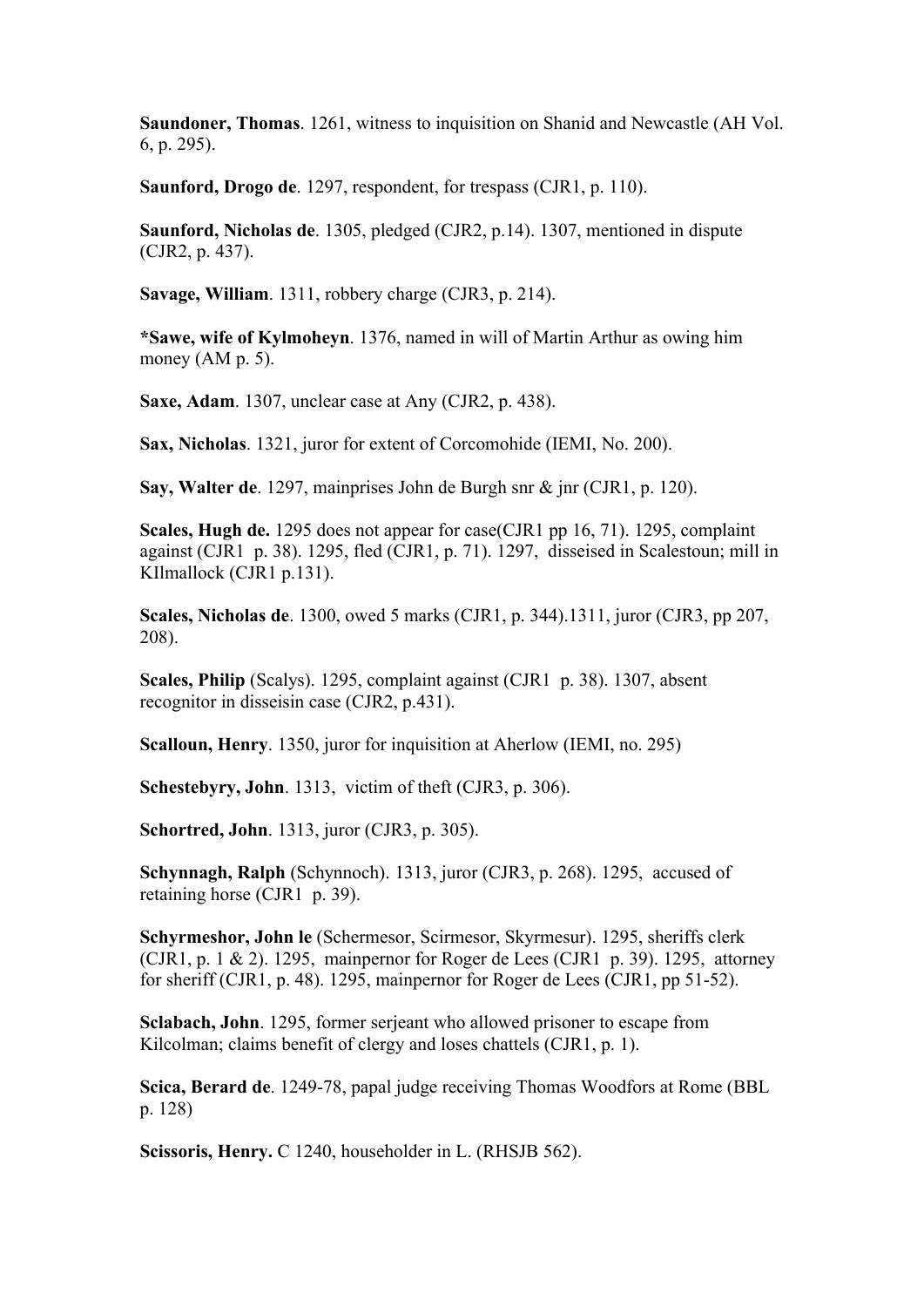**Scoler, Lord John**. 1337, tenant at Mungret (BBL p. 156).

**Scolay, John**. 1535, named in document as holding lease on a garden (NLI Ms. 41,673/4).

**Scot, John**. 1307 hanged for robbery (CJR2, p. 516).

**Scurlag, Henry**. 1313, juror (CJR3, pp 268, 269).

**Scurlagh, Maurice**. 1300, witness to brawl (CJR1, p. 343).

**Scurlag, Nicholas**. Mid 13<sup>th</sup>, witness list (BBL p. 40).

**Scurlag, Thomas**. 1282 juror at inquisition into lands of John FitzThomas (CDI 2 , 1912, p. 428).

**Scurlag, Walter**. Mid 13<sup>th</sup>, witness list (BBL p. 40).

**Scurlock, John** (Scorloli). 1434, priest of York detaining treasurership of L (CPR 8, pp 498 & 619). 1446 first fruits for treasurership. (A 40). 1448, mention of death of (CPR 10, p. 379). 1451, accused of dilapidating goods of treasurer (CPR 10, p. 522).

**Scyrmissor, Reginald**. 1275, juror at inquisition into charter of L (CDI 2, 1181).

**Seghill?, Geoffrey**. Undated; rental of St Mary's house (SA,120).

**\*Seler, Leticie**. Undated, burgess of Kilmallock (BBL p. 73).

**\*Selman, Matilda**. 1341, burgess of Aherlow (GR, p. 112).

**Selman, William**. 1341, burgess of Aherlow (GR, p. 112).

**Selyman, Germeyn FitzJohn of Glenogra**. 1313, claims benefit of clergy for killing (CJR3, p. 303).

**Selyman, John**. 1298, juror for extent of Glenogra (CDI 4, 551).

**Senan, Nicholas**. 1541, tenant of Kildare estate of Tobernea (CS, p.183).

**Ser', John**. 1372, cottager of Tobernea manor (RBK, No. 151).

**Serjeant, Adam the**. 1295, stands pledge (CJR1 p. 19). 1307, accused in disseisin case in city (CJR2 p. 458).

**Sergant, Robert.** 1199, receives 4 burgages, and knight's fee in Co. Limerick (CDI 1, 97).

**Serjeant, Geoffrey**. 1300, serjeant of the Grene(CJR1, p. 342).

**Serjaunt, Hugh le**. 1339, tenant of Any (RK, p. 120).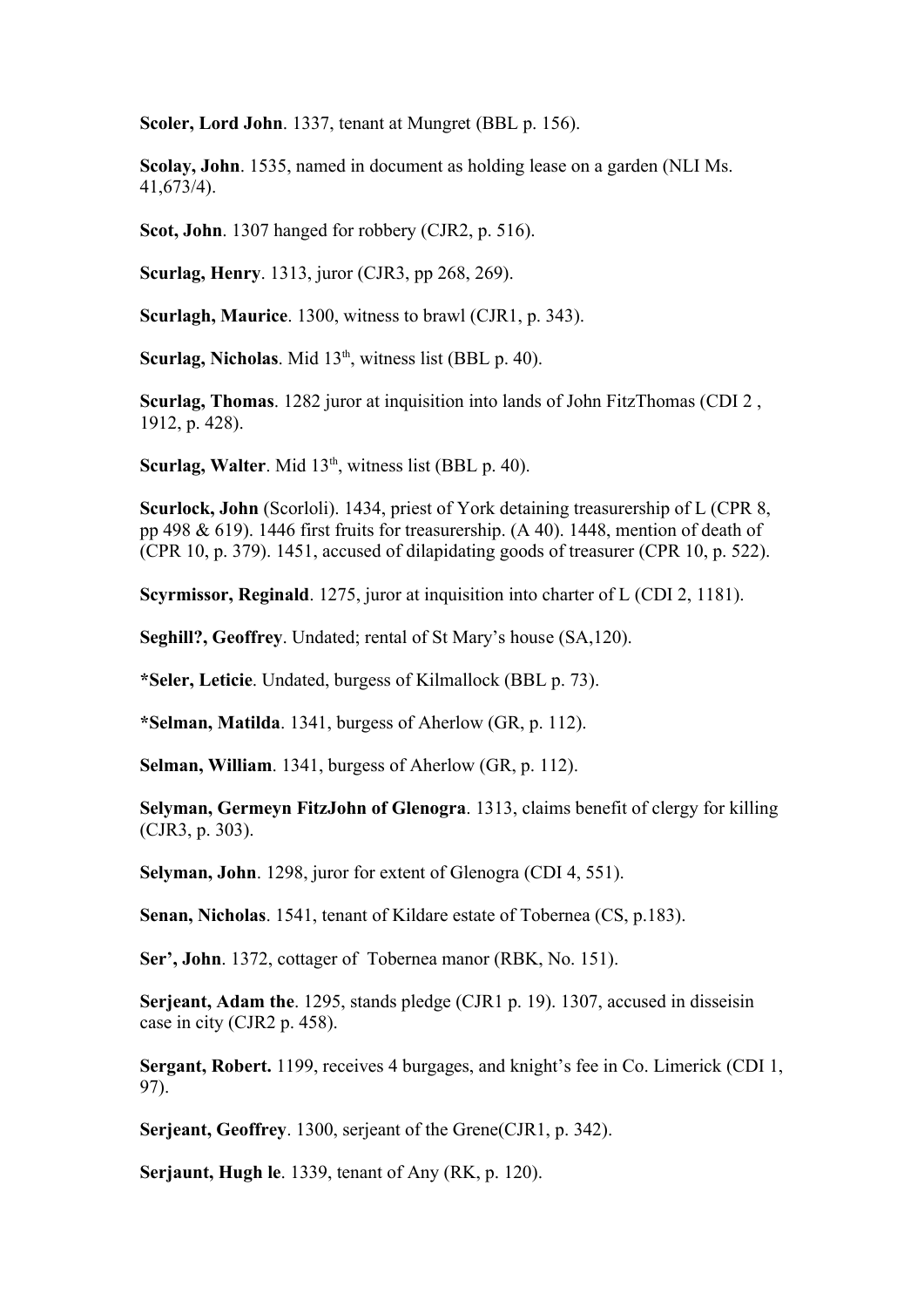**\*Serjaunt, Julia** .1339, tenant of Any; daughter of Hugh (RK, p. 120).

**Serjeant, Nicholas le**. 1307, accused in disseisin case in city (CJR2 p. 458).

**Serjaunt, Robert FitzHugh le**. 1339, tenant of Any (RK, p. 120).

**Serle, Geoffrey**. 1307, accused of adultery (CJR2, p. 450-51).

**Serle, John**. 1286 -89, of Esclon, fine to exchequer (CDI 3, 271, p.125; 309 p. 139; 475, p. 224).

**Seromani, John**. 1237, Roman citizen, witness to payment from bishop Hubert (BBL. p. 133).

**Serston, Hugo**. Undated, burgess of Kilmallock (BBL p. 73).

**Serston, John**. Undated, burgess of Kilmallock (BBL p. 73).

**Servefrud, Hugh de**. 1200-01 witness to charter re church lands (BBL p. 27).

**Sewhil, Ade**. Undated, burgess of Kilmallock (BBL p. 74).

**Sexton family.** (NLI Ms. 41,673/4, Ms. 41,673/10)

#### **Sexton, Edmund.**

Brian Hodkinson, "Edmund Sexton, the First Irish Mayor of Limerick" in *Remembering Limerick* (ed. D. Lee), Limerick 1997, pp 107-111. Clodagh Tait,. "A trusty and well beloved servant " : The career and disinterment of Edmund Sexton of Limerick d. 1554", *Archivium Hibernicum*, 2000. 1543 in receipt of stone house from George Sexton (NA999/776). 1530-1,Attorney for cousin George (NLI Ms. 41,673/4). 1548-9 petition to Privy Council re Corbally, will of (NLI Ms. 41,673/4). 1541, juror at dissolution of monasteries (EIMP, p. 209).

**Sexton, George**. 1543, quitclaim of stone house, with consent of son Simon, to Edmund Sexton (NA999/776). 1530-1, memorandum to appoint cousin Edmund as attorney to sue James Roche, merchant, (NLI Ms. 41,673/4). 1541, juror at dissolution of monasteries in L and Any (EIMP, pp 116, 209). 1541, holding dissolved monasteries at farm (EIMP, p. 209-11). 1541, juror for extent of Earl of Kildare's Manors in L (CS, p. 177).

**Sexton, Henry**. 1543, former owner of house quitclaimed to Edmund Sexton (NA999/776).

**Sexton, Maurice/Mortagh**. 1501 indenture re house from Prior of St Mary's (SA, 115).

**Sexton, Simon.** 1543, named as son of George (NA999/776).

**Sexton, Simon**. 1543, named as grandfather of George (NA999/776).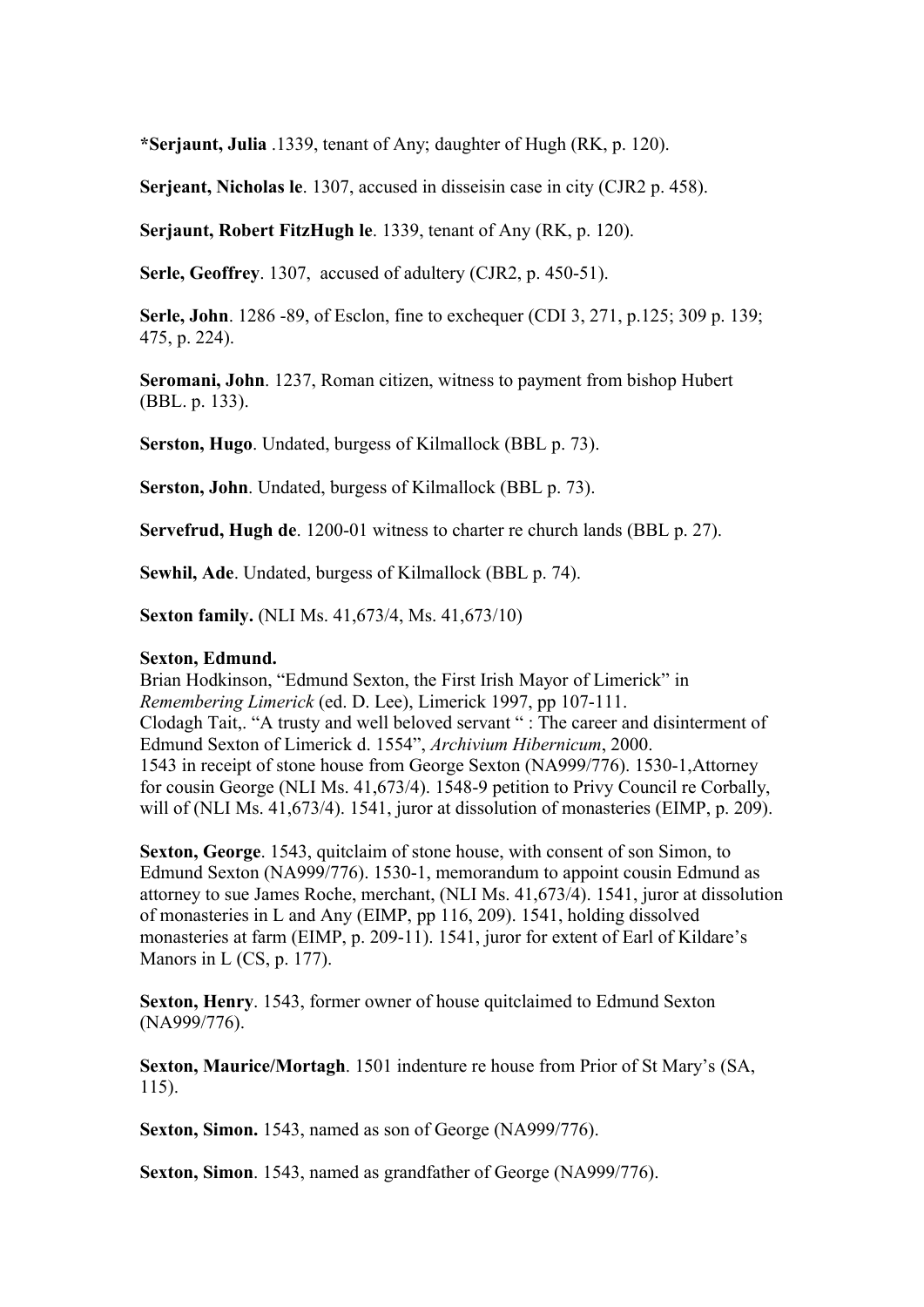**Sexton, Simon (Sastuane)**. 1437, remainder of lease to (NLI Ms. 41,673/3).

**Seyr, Robert**. 1313, juror (CJR3, p. 268).

**Seyss, Walter**. 1313, stands pledge (CJR3, p. 308).

**Shardelawe, Master Robert de**. 1252, justice of the bench (BBL pp 13, 19 bis & 22). 1253, justice in eyre at, (CDI 2, 292).

**Shortgrove, Philip** (Schortgrow, Schortgrave, Schorgrove). 1311, juror (CJR3, pp 203, 205, 214). 1313, juror (CJR3, p. 303). 1313, stands pledge (CJR3, p. 310). 1321, juror in inquisition of lands of Thomas FitzRicharde de Clare in city of L (IEMI, No. 195).

**Shynnog, Ralph**. 1306, juror for inquisition on Knytheston (CJR2, p. 286).

**Shyrmessour, John le**. 1313, stands pledge (CJR3, p. 310).

**Sigyn, Andrew** (Sygyn, Siggyn). 1304, juror re case about lands in Co. L (RBK No. 105).1310, juror for extent of manor of Athlacca (RBK, No. 136). 1295, stands pledge (CJR1 p. 18). 1311, juror (CJR3, p. 206). 1297, finds Earl of Ulster not guilty of death of a Harald (CJR1, p. 121).

**Sigyn, Robert** (Sygyn).1295, stands pledge (CJR1 p. 27). 1331 juror at extent of manor of Croom (RBK, No. 127). 1295, mainpernor for Roger de Lees (CJR1, pp 51- 52).

**Silly, John.** 1297, finds Earl of Ulster not guilty of death of a Harald (CJR1, p. 121).

**Silvester, John, of Kilmallock**. 1313, victim of theft (CJR3, pp 309, 310).

**Simon**. 1272-1301, former rector of Crecora (BBL p 108).

**Simon, Sir**. 1328-29, vicar of Croom (RDKPRI (Pipe) 43 p. 16).

**Simond, Richard**. 1297, money owed to (CJR1, p. 163).

**Siward**. 1290, holding 2 burgages at L. given to St Mary's Fermoy; refers to earlier in century (CDI 3, 587; CChR 2, p. 341).

**Skelton, William** (Skeltoun). 1327-34, constable of castle (PR 1327-30, pp. 28 & 361; also IEP 2 pp 329, 333, 341, 345, 350, 356, 363, 368, 370, 613 & 616). 1332-33, constable fined for escape of prisoner (RDKPRI (Pipe) 43 p. 49).

**Skilling, Matthew FitzLuke**. 1306, absent juror (CJR 2, p. 236).

**Skinner, Laurence**. 1291-2 fine to exchequer (CDI 3, 918; 1020 p. 456; 1078, p. 477; 1148, p.513).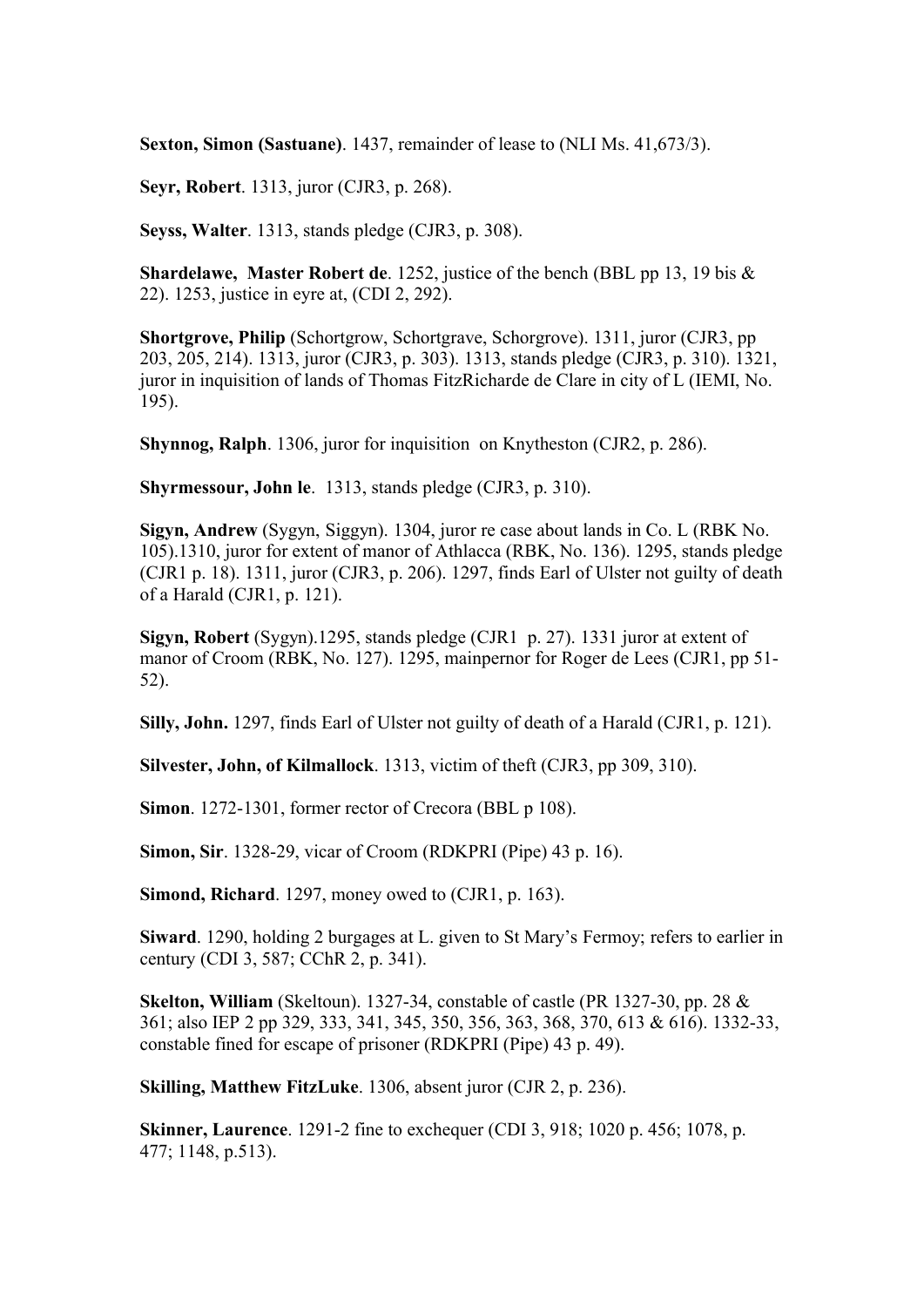**Skyllyng, Matthew**. C1260, witness list (BBL p 84).

**Skyrmissour, Walter**. 1338, juror for inquisition taken at Cashel for Caherconlish (IEMI, no. 275).

**Slabach, William FitzRobert**. 1295, pardoned (CJR1, p. 58).

**Slane, Henry de**. 1275-6, escheat/wardship Kyldere (RDKPRI (Pipe) 36, p. 31).

**Slane, Philip**. 1298, juror for extent of Glenogra and tenant (CDI 4, 551).

**Slatere, Thomas**. 1295, cleric guilty of robbing churchof Cnocbrec, handed over to church chattels taken (CJR1, p. 3).

**\*Slegh, John & Margaret**. 1396, pardon to Margaret. John former collector of customs at ports including L. (CICL, 11)

**Smalprut, Richard**. 1288, juror for extent of Any manor (CDI 3, 459).

**Smyth, Alan**. 1340, chaplain giving land in Kilmallock (Gentleman's Magazine 1862, p. 560).

**Smeth', John** (Smethe). 1288, fine for visne released (CDI 3, 371 p. 166; 434 p. 187).

**Smythe, John**. 1299, juror for inquisition nto Newcastlewest (CDI 4, 551).

**Smith, John the**. 1341, free tenant in Lickadoon (GR, p. 114).

**Smych, Oliver**. 1306, deforces Walter Maunsell on Oconnell (CJR2, p. 208).

**Smyche, Patrick FitzThomas**. 1309-10 held rathcayl (RDKPRI (Pipe) 39 p. 41).

**Smyche, Thomas**. 1336 Tenant on manor of Mungret (BBL. p. 154).

**Smyche, Thomas**. 1309-10 held Rathcayl (RDKPRI (Pipe) 39 p. 41).

**Smyth, John**. 1306, absent juror (CJR 2, p. 236).

**Sniterby, Pagan de**. 1280, suit re Clonelty (W1, 210).

**Soasth, John FitzPhilip de** (see Foast). 1424 witnessing charter at Askeaton (Gentleman's Magazine 1862, p. 561).

**Sole, John**. 1376, a monk, left bequest in will of Martin Arthur (AM p. 7).

**Solers, Galard de (**Gaylard, Gallard de Solariis). C 1230-40, witness list (BBL pp 37 & 51). 1285-91, pays farm of Limerick to exchequer, chattels of felons of the city (CDI 3, 149 p. 59; 309 p. 141; 341 p. 156; 842; 918). 1275-76 accounts for city (RDKPRI (Pipe) 36, p. 39). 1282-83, ditto, (RDKPRI (Pipe) 36, p. 70).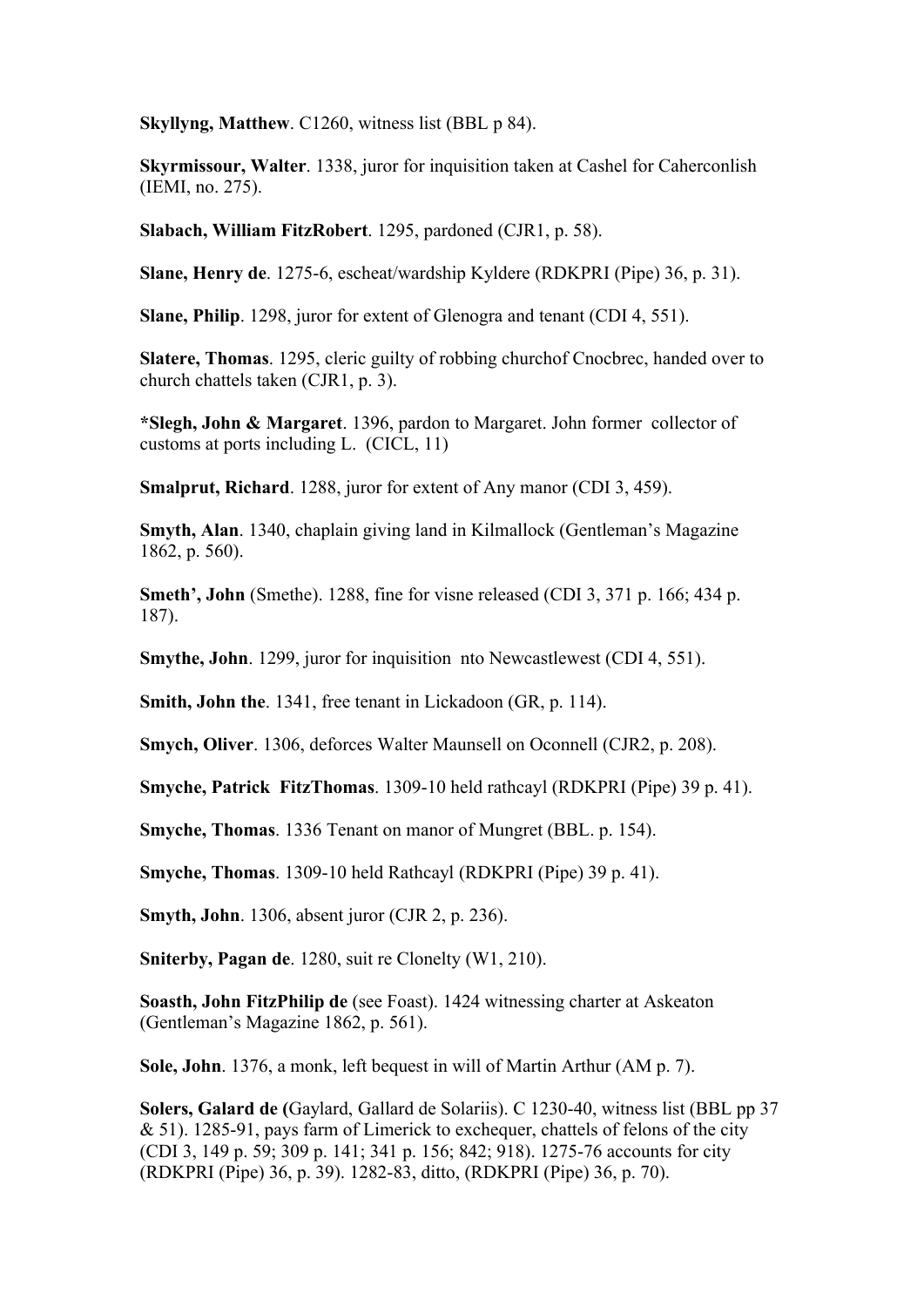**Somerford, Jacob**. Undated, burgess of Kilmallock (BBL p. 74).

**Somerford, Peter.** 1223-50, burgess of Kilmallock (BBL, p. 25).

**Somerford, Robert**. Undated, burgess of Kilmallock (BBL p. 74).

**Somerford, Seliman**. Undated, burgess of Kilmallock (BBL p. 74).

**Somerton, Edward**. 1441, serjeant to go to Co. L. (CICL, 25). 1442, ditto (CICL, 24).

**Somervile, John de**. 1288, tenant of Any manor in extent (CDI 3, 459).

**Somervill, Richard de** (Sumervil). 1300-01 witness to age of Gilbert de Clare (CIPM4, No. 54). 1311, juror (CJR3, pp 204, 215). 1321, juror for inquisition into Any (IEMI, No. 214).

**Somerville, Robert**. 1341 free tenant of manor of Aherlow (GR, p. 111).

**Somervile, Walter de** (Somerwile). 1287, free tenant on manor of Mahoonagh (IEMI 64; CDI 3, 459).

**Somery, Henry le**. Undated, burgess of Kilmallock (BBL p. 75).

**Somery, Henry de**. 1295, case re a horse (CJR1 p. 17).

**Someter, William**. 1311, juror (CJR3, pp 203 bis, 205).

**Spade, John**. 1306, attorney in trespass case (CJR2, p. 307).

**Spafford, John**. 1391, pardoned for sedition (CICL, 17). 1391, citizen of L., appointed deputy constable of castle (CICL, 19)

**Spafford, John**. 1420-21, rep. for L. (PC, pp 136, 152).

**Sparcke, John**. 1426, debt owing to in Thomas Arthurs will (AM p. 15).

**Spelly, Elias**, (check date) Bristol Merchant loaded 12 lasts of hides at Limerick (O'Brien p. 38).

**Spicer, Thomas**. 1400, supervisor of repairs of walls and bridges (PR 1399-1401, p. 318).

**Spicer? Thomas**. Undated; rental of St Mary's house (SA,120).

**Spisour, Thomas** (Spysour). 1391, repairing walls of L (CICL, 15). 1391, pardoned for sedition (CICL, 17). 1391, controller (CICL, 18).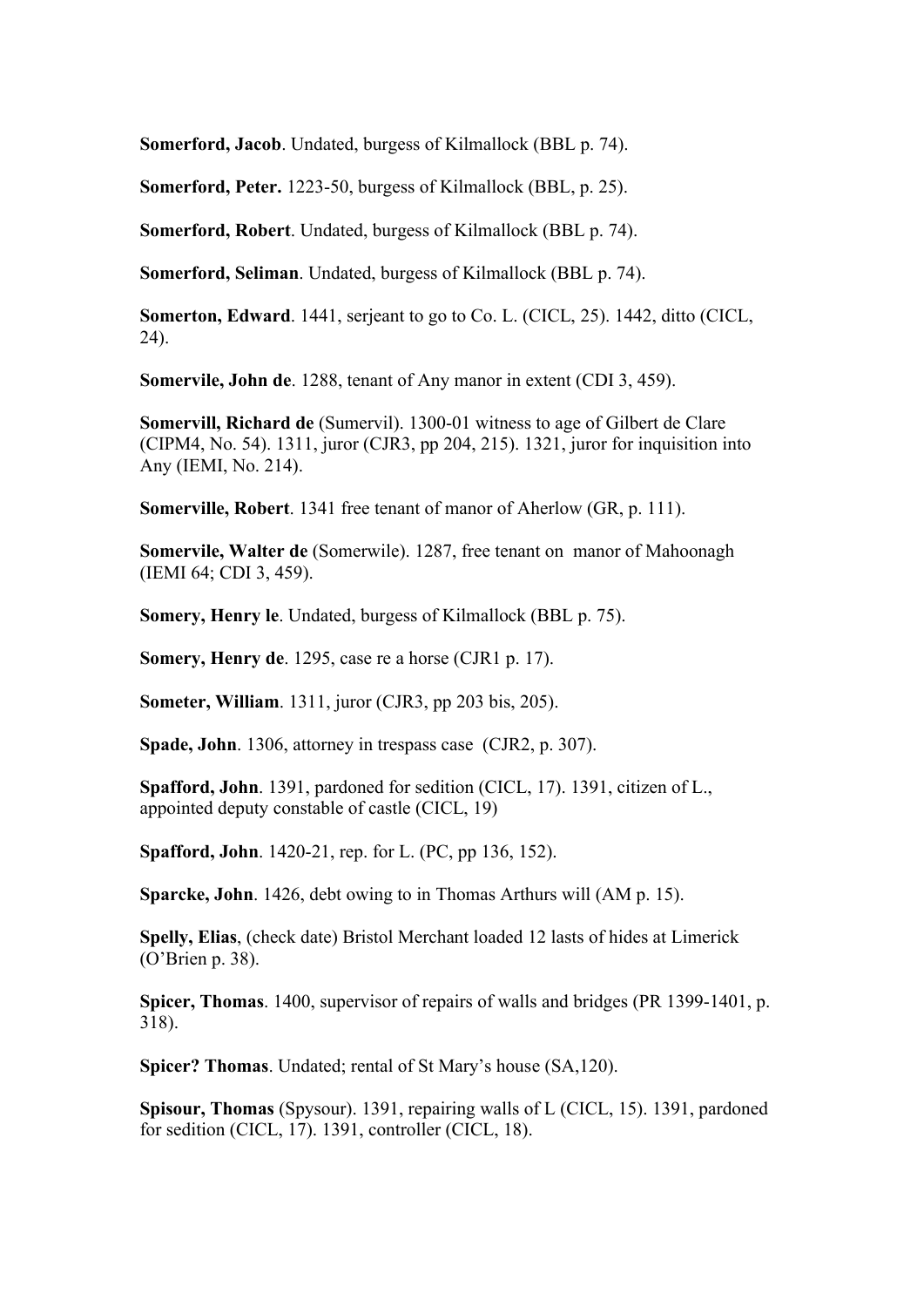**\*Spofford, John & Mariot**. 1437, lease of tenements to (NLI Ms. 41,673/3). 1405, mentioned in will of Richard Bultingford, see also Mariota Dewinys (Wills, 122). 1420, alias John Gall, his goods to be seized (CICL, 3).

**Squot, Adam**. 1341, burgess of Aherlow (GR, p. 112).

**Stabeler, Meyler**. Undated, witness list (BBL p. 43).

**Stabiller, William**. 1341, burgess of Aherlow (GR, p. 112).

**Stack, Jacob**. 1318 robbed church of Kilfrush (W1, 354).

**Stack, John**. 1441 first fruits of Effin; John Walsh dean of Cork standing for him (A 31).1441 first fruits of archdeaconate of L (A 32).1441, canon of L, to get canonry in Tuam, holds prebend of Effin and rectory in Lismore (CPR 9, p. 170-71). 1441, grant of Dungarvan (CPR 9, pp 182 & 194). 1445 resignation of Tuam (CPR 9 p. 508). 1447 has received canonry and preb of L (CPR 10, pp. 369 & 381). 1449, gets canonry of Cloyne plus prebend, already holds Effin, also archdeacon of L. (CPR 10, p. 453). 1450 canonry and preb of Croagh. 1451, canon of Cloyne (CPR 10, p. 554). 1458, dean of Ardfert to be archdeacon of L., has canonry and preb. of Croagh (CPR 11, p. 75). 1458, Cloyne benefice vacant by his promotion (CPR 11, p. 550). 1458, elect of Ardfert (CPR 12, p. 16) NB other refs in CPR12

**Stack, Maurice**. 1446, canon of L with benefices in Ardfert (CPR 9, 550). 1450, canonry in L vacant by his promotion to be bishop of Ardfert (CPR 10, p. 457).1451, deceased by (CPR 10, p. 518).

**Stackpool family**. 1486-55, (NLI Ms. 41,673/4).

**\*Stackpoole, Elena (Stackpoll).** 1541, tenant of St Peter's Cell at dissolution (EIMP, p. 209).

**\*Stacpoole, Gerald & Anastasia**. 1295 held Iveruss (W1, 111; W2, 141).

**Stacpoole, John**. 1499, mayor, inspects will of Thomas Balbein (AM).

**Stacpoole, Maurice** (Stackboll). 1477, letters patent issued to, to arrest citizens of Galway for debt owed (NLI Ms. 41,673/4).

**Stacpoole, Maurice**. 1386-1486 A document dated to the period 1386-1486 records that John Comyn and Morys Stakepoll, merchants of Limerick took a case against the Mayor of Bristol and others about the arrest of the ship Mary of Lymrik, or the Mary of Calys, bought by the complainants from Bras Bayon merchant (NAK, C 1/76/97).

**Stacpoole, Nicholas**. 1533, named as tenement holder in will of Nicholas FitzJohn Arthur (AMs 236/303).

**Stackpoole, Nicholas**, 1541, juror at dissolution of Any (EIMP, p. 116).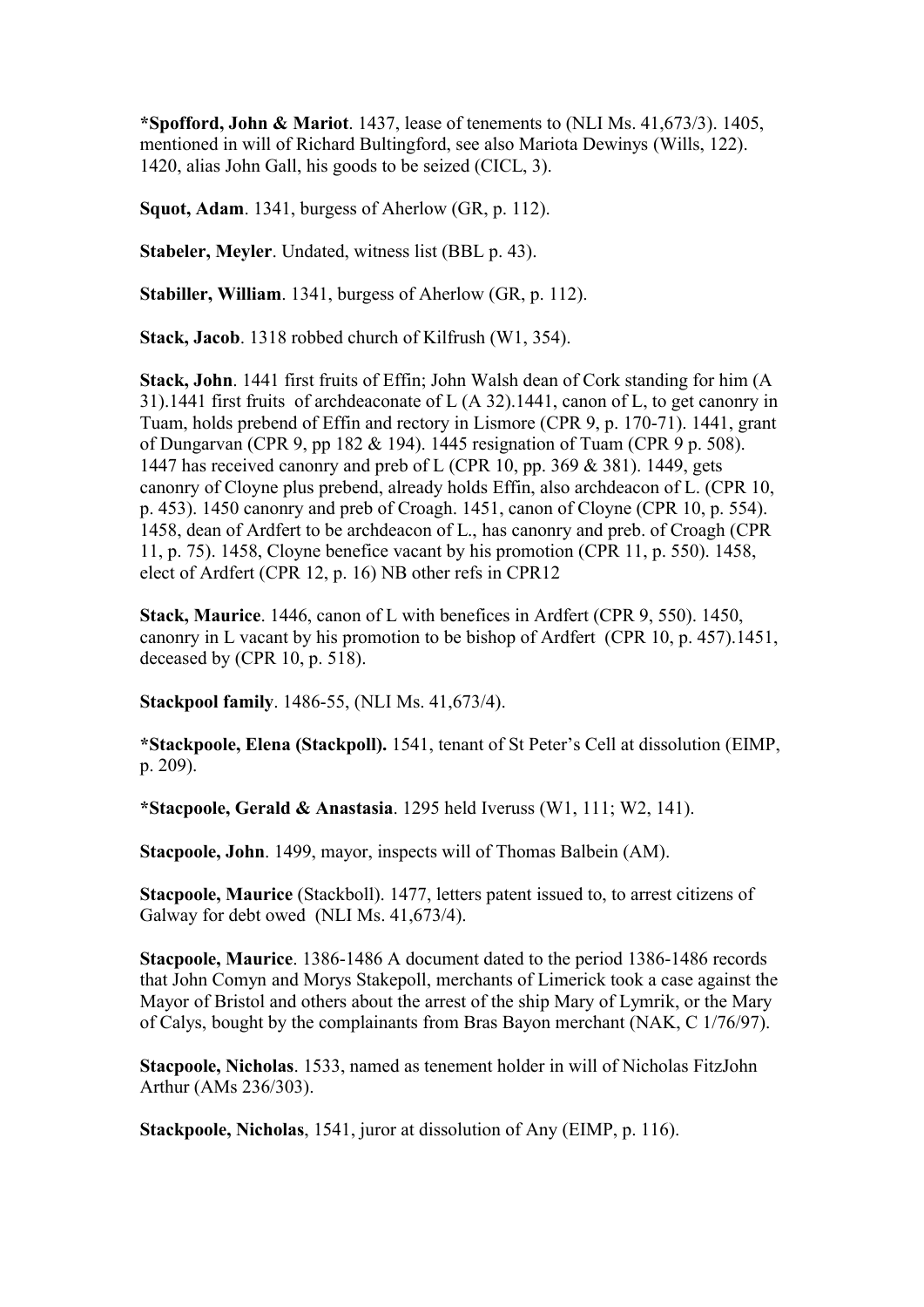**Stacpoole, Philip** (Stacholl). 1426, receives bequest in Thomas Arthur's will. (AM p.17).

**Stacpoole, Philip** (Staliapoll, Scacobel, Scakbol). 1485 clerk of L to receive canonry and preb of Donaghmore (CPR 13, p. 758). 1496/7, detaining canonry and preb of Donaghmore with Edmund de Burgh (CPR 16, 563 & 736).

**Stackpool, Richard**. 1282 juror at inquisition into lands of John FitzThomas (CDI 2 , 1912, p. 428).

**\*Stacpoole, Richard & Lucy**. 1295 received Iveruss (W1, 111; W2, 141).

**Stacpoole, Richard** (Stackboll). 1426, receives bequest in Thomas Arthur's will. (AM p.17).

**Stacpoole, Richard** ; see bishop of L.

**Stacpoole, Robert** (Stakepole). 1290, suit re dowe on Kiltenan (W1, 206).

**Stackpoole, Simon**. 1282 juror at inquisition into lands of John FitzThomas (CDI 2 , 1912, p. 428).

**Stackpool, William** (Staquepoul) 1506, merchant sending hides to Harfleur (AOB, p. 37).

**Stafford, Maurice**. 1421, appointed justice for Co. (CICL, 122 & 114). 1425 appointed justice in Co. L. (CICL, 114). 1427, payment for previous (CICL, 66). 1427, appointed justice (CICL, 32).

**Staloun, John**. 1303 robbed athneasy church (W1, 269).

**Staloun, Laurence**. 1341, burgess of Aherlow (GR, p. 112).

**Stanes, Alexander de**. 1237, witness to payment by bishop Hubert, in London (BBL 134).

**Stanforde, W**. C1220, Dominican brother, in witness list (BBL p. 52).

**Staunton, Gerard de**. 1282 juror at inquisition into lands of John FitzThomas (CDI 2, 1912, p. 428).

**Staunton, John**. 1339 appointed smith at Any (RK, p. 108).

**Stedde, Adam** (Stede). 1341, burgess of Aherlow (GR, p. 112).

**Stedde, Henry**. 1346, juror on inquisition into advowson of Aherlow (GR, p. 117).

**Stedde, Thomas**. 1341, burgess of Aherlow (GR, p. 112).

**Stedde, William**. 1341, burgess of Aherlow (GR, p. 112).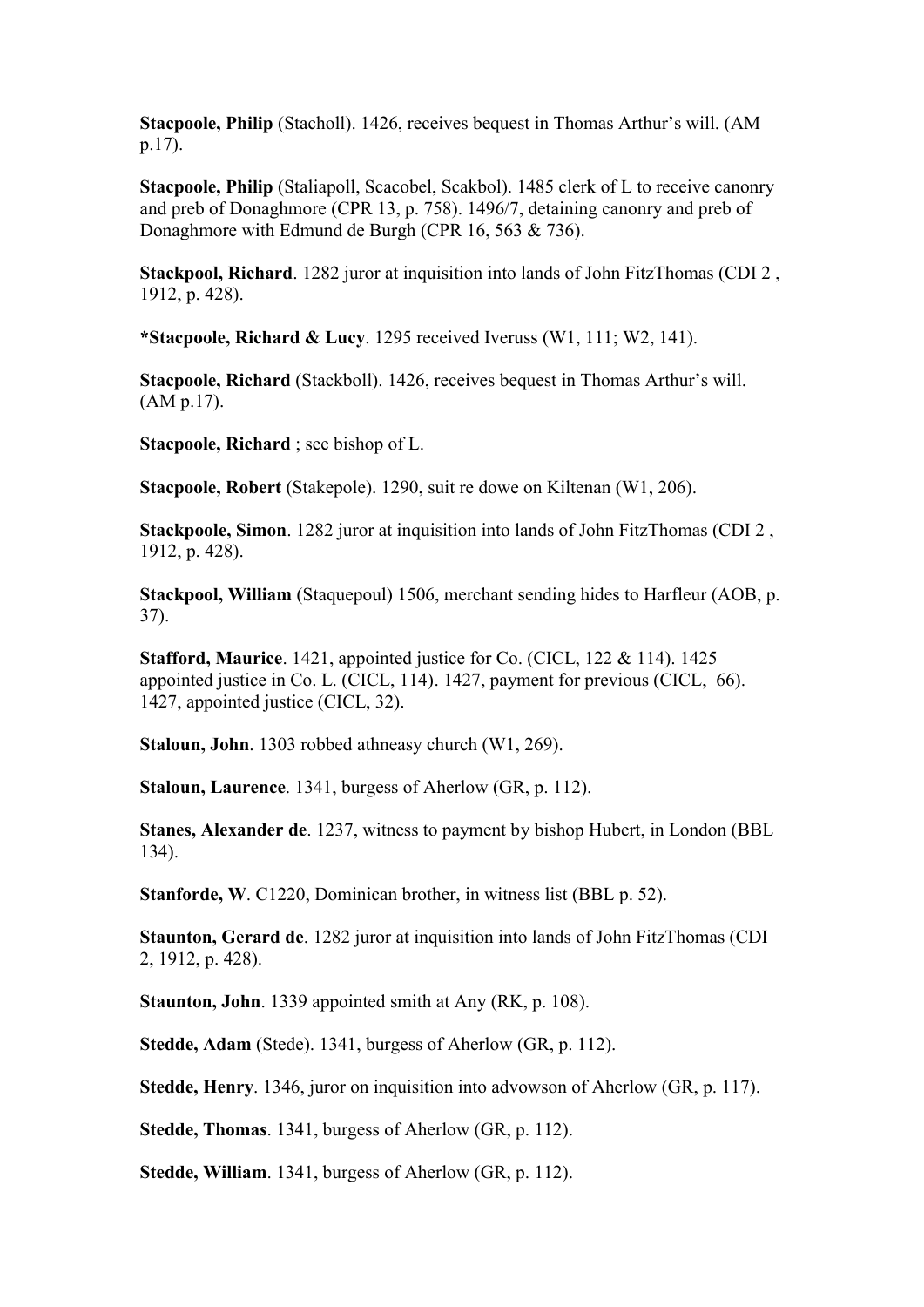**Stephen**, bailiff of Any. 1300, respondent in trespass case (CJR1, p. 344).

**Stel, Reginald**. C1257, called bishop to court. (BBL p. 16).

**Stel, Robert**. 1331, tenant mentioned in extent of Croom (RBK, no. 127).

**Stichare, Robert.** 1339 former tenant of Any, tenament (RK, p. 113).

**Stickard, Adam**. 1330, tenant of Any. (RK, p. 108).

**Stiel, John FitzRobert** (Steel). 1307, case re tenement in L; Robert Le Espicier his turor (CJR2, p. 448). 1307, plaintiff in case (CJR2, p. 449).

**Stiel, Robert.** 1307, case re tenement in L (CJR2, p. 448).

**Stoke, Andrew**. 1282 juror at inquisition into lands of John FitzThomas (CDI 2 , 1912, p. 428).

**\*Stokebrugge, Gilbert and Matilda**. 1309-10 lands in county, M. d. of David de la Chapelle (RDKPRI (Pipe) 39 p. 41).

**Stokes, Nicholas**. 1311, killed (CJR3, p. 215).

**Stokys, Thomas** (Stoke). Undated, burgess of Kilmallock (BBL p. 74, 80). Undated charter re Kilmallock (BBL, p. 81).

**Stewyn, John.** 1426, debt owing to in Thomas Arthurs will (AM p. 15).

**Stinkeley, Robert de**. C 1291, witness list (BBL p. 70).

**Ston, William**. 1313, juror (CJR3, p. 311).

**Ston, William, jnr**. 1313, juror (CJR3, p. 311).

**Stondon, Richard**. 1474, making accusations re rectory of Croom (CPR 13, p. 392).

**Stoppil, Nicholas**. Undated, burgess of Kilmallock (BBL p. 73).Undated, sovereign of Kilmallock, witness list (BBL, p. 79 & 81 bis)

**Stragman, Hugh**. 1242, juror for inquisition of Castleconnell, manor of de Burgh (Dryburgh p. 56).

**Strangum, Philip**. 1242, juror for inquisition of Castle Wilkin, manor of de Burgh (Dryburgh p. 57).

**\*Stritch, Christina** (Strux). 1426, debt owing to in Thomas Arthurs will (AM p. 15). In same appears again as ward of TA but named Christian.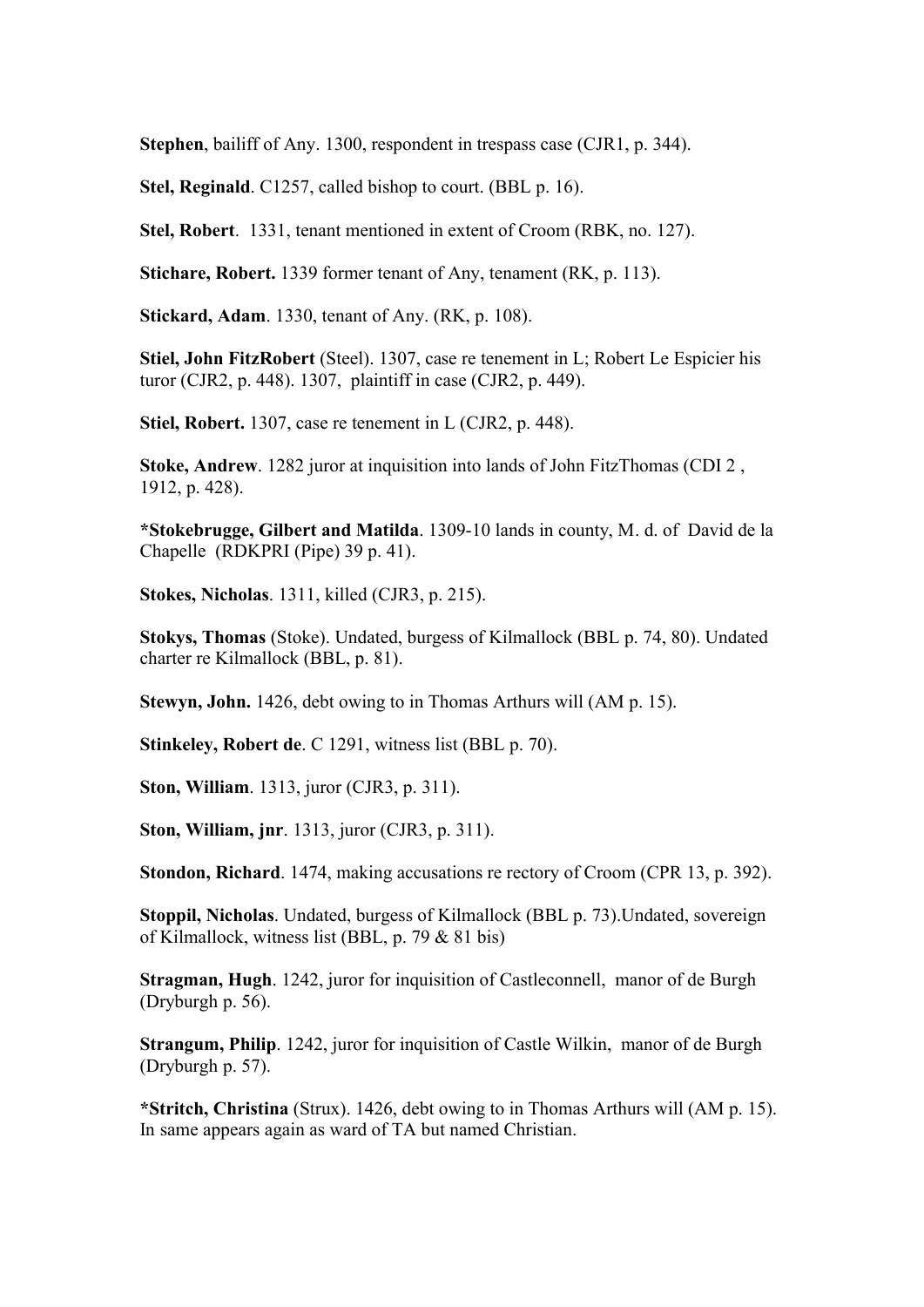**Strich, Christopher** (Streche). 1541, juror for extent of Earl of Kildare's Manors in L (CS, p. 177).

**Stritch, Adam** (Streche, Striche). 1300, witness to brawl (CJR1, p. 343). 1321, juror for inquisition into Any (IEMI, No. 214).

**Stritch, Henry** (Strich)**.** 1295, killed by a de Rupe (CJR1, p. 4).

**Striche, Henry** (Streche). 1328-29, serjeant, fined for not doing duty (RDKPRI (Pipe) 43 p. 15). 1300, witness to brawl (CJR1, p. 343).

**Strich, John**. 1297, in mercy (CJR1 p.129).1313, juror (CJR3, p. 304).

**Stritch, John** (Stryche). 16<sup>th</sup> C, brother, warden of Franciscan leasing to Stephen Creagh (NLI Ms. 41,673/4).

**Stritch, John** (Stryche). 1380, owes good to Gelian Beaufort according to her will (AM p.7).

**Stritch, Nicholas fitzWilliam** (Stretch). 1401, bequest in Thomas Balbein's will (AM).

**Strich, Richard**. 1313, absent juror (CJR3, p. 304).

**Stritch, Thomas** (Streche). 1300, witness to brawl (CJR1, p. 343).

**Stritch, Thomas** (Streks). 1401, owed money in will of Thomas Balbein (AM).

**Strolan, Stephen**. 1299, juror for inquisition into manor of Shanid (CDI 4, 551).

**Sturdi, Thomas**. 1289, felon whose chattels paid to exchequer (CDI 3, 475, p. 224).

Styrche, Nicholas. 1435, citizen of L, to inquire into treason etc (CICL, 89).

**Suel, John**. 1297, attorney (CJR1, p. 110).

**Sully, John** (Suylly). 1305, acknowledges debt (CJR2, p.12). 1307, accused in disseisin case (CJR2, p.431). 1307, coroner (CJR2, p. 437). 1307, coroner (CJR2, p. 518).

**Sullye, Walter de**. 1261, witness to inquisition on Shanid and Newcastle (AH Vol. 6, p. 295).

**Supple, Maurice** (Swperyall). 1499, deprived of canonry and preb of Killeedy (A 116).

**de Sucton, Serlon**. Pre 1207, witness list (BBL p. 111).

**Sutor, Hugh**. 1339, tenant of Any (RK, p. 119).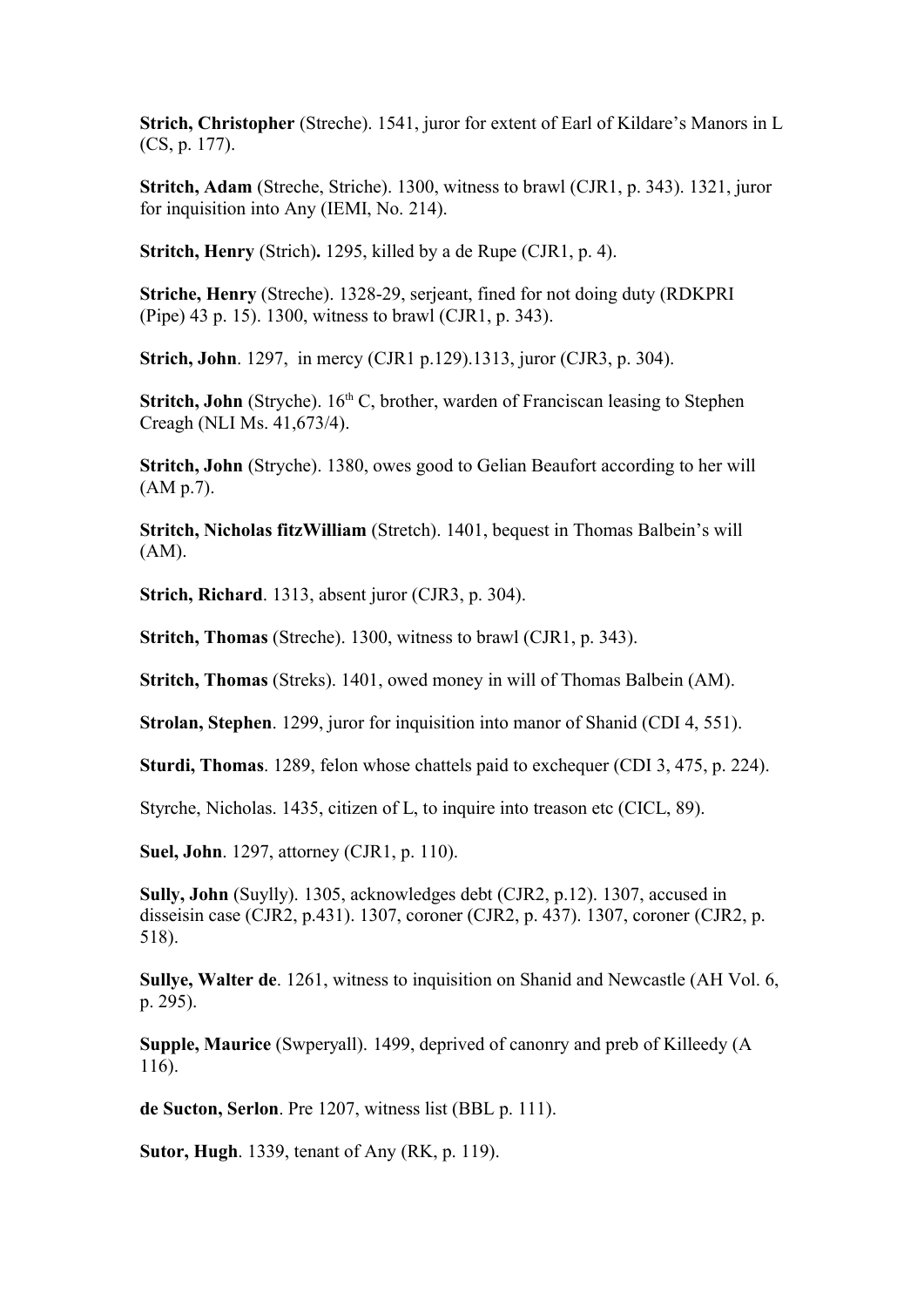**Sutton, Gerald**. 1398, provision of canonry to, already precentor of Ferns (CPR 5, 101).

**Sutton, John de.** 1300, opposes grant of wreck to sheriff Devenish (CJR1, p. 340).

**Sutton, John**. 1425 appointed justice in Co. L. (CICL, 114). 1427, appointed justice (CICL, 32).

**Sutton, Nicholas**. See Ellen Cadde. 1411, held grant of profits of Laxweir (CICL, 138).

**Sutton, Robert**. 1411, justice (CICL, 118).

**Suerterberege, Robert de**. 1230s, witness list (BBL p. 142).

**Swayn,** …..1307 absent juror (CJR2, p. 516).

**Sweyn, John**. 1300 interest in Donaghmore church (W1, 30).

**Sweyn, Robert**. Undated, landholder in inquisition into Donaghmore and Kilpeacon BBL p. 11). 1249-78, witness list (BBL p. 85).

**Sweyn, Robert**. 1311, accused of destroying rabbits (CJR3, p. 203).

**Sweyn, Walter**. Undated, landholder in inquisition into Donaghmore and Kilpeacon BBL p. 11).

**Swyneford, William de**. 1334-36, fee as constable of castle (IEP 2, p. 377, 383 & 620).

**Symcho, Lord Peter**. 1272-1301, witness list (BBL p. 42).

**Symcok, Ralph (**Synnok). 1311, juror (CJR3, pp 205, 207).

**Symon, Robert**. 1331, tenant of manor of Adare and Castleroberts (RBK, No. 135).

**Symond, Radulph**. 1331 juror at extent of manor of Croom (RBK, No. 127).

**Synnagh, Thomas**. 1313, chaplain of Emly (CJR3, p. 304).

**Syward**. 1200-01, provost of L, in witness list of inquisition into church lands. Pre 1207, provost, in witness list (BBL p. 98). Moneyer; on coins of John

**Syward, Reginald** (Seward). Undated; rental of St Mary's house (SA,120).

**\*Syward, Richard & Nesta**. 1318, claim dower on Kilbreedy Major (W2, 265).

**Syward, Walter**. C1220-40, in witness lists ( BBL pp 43, 46, 52, & 86).

**Syward, Walter**. 1311, of Sywardsrath, robbery victim (CJR3, p. 214).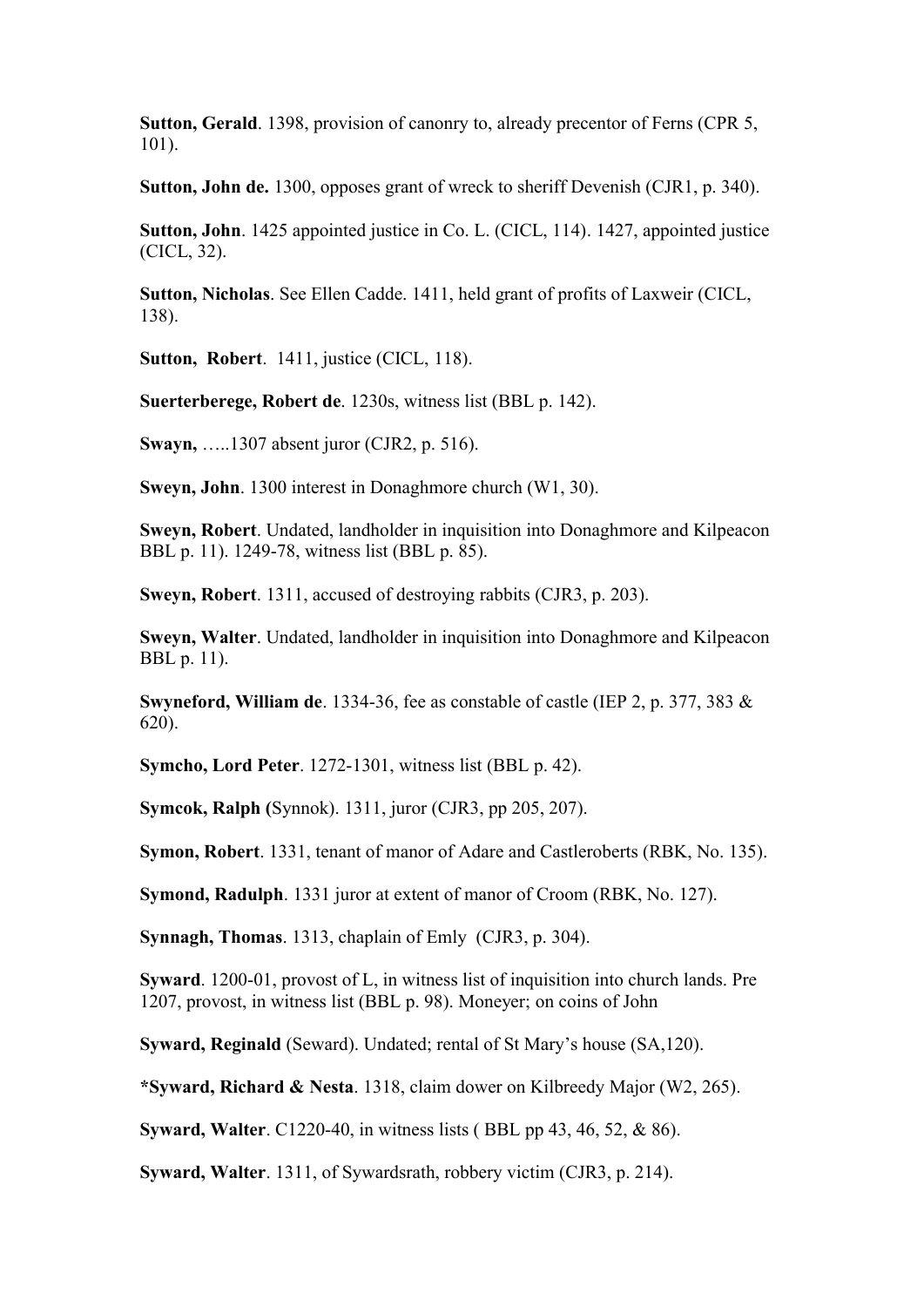**Syward, William**. 1308, attorney of the master of Any (CJR, pp 31 & 36)

**Syward, R**. 1222-50, in witness list (BBL pp 53 & 101)

### T

**T**. 1222-50, chaplain, in witness lists (BBL pp41 & 69).

**T, master**. C 1240, dean of L. in witness list (RHSJB 562). 1222-50, witness list (BBL pp 50 & 69). 1222-50, treasurer of L, in witness list (BBL p. 142).

**Taberner, William**. 1223-50, burgess of Kilmallock (BBL, p. 25).

**Tailor, Compdin le**. 1299, tenant of Newcastlewest (CDI 4, 551).

**Tailiur, Radulph le**. 1216, witness list (BBL p. 104).

**Taillour, Adam**. 1421-2, rector of Balygady (PC, p. 131)

**Taillour, David.** 1339, tenant of Any (RK, p. 119).

**Taillour, Thomas.** 1339, tenant of Any (RK, p. 121).

**Taillour, Thomas le**. 1313, acquitted of theft (CJR3, p. 311).

**Taillour, Thomas**. 1384, kings collector in L. and other counties (CICL, 21)

**Talebot, Michael**. 1297, mainprises Earl of Ulster (CJR1, p. 120).

**Taloun, Laurence**. 1307, caught in hue(CJR2, p. 518).

**Tanel, William**. C 1260, witness list (BBL p. 83).

**Tangeley, John de**. 1281, delivering debts from L (CDI 2, 1814).

**Tancard, Adam**. 1261, witness to inquisition on Shanid and Newcastle (AH Vol. 6, p. 295).

**Tancard, David**. 1306, accessory in case involving abduction (CJR2, p. 289).

**Tancard, David FitzRichard**. 1307, recognitor (CJR2, p.429).

**Tancard, Gerald FitzNicholas**. 1307, accuser in disseisin case; re Balytancard/Tancardeston (CJR2, p.431).

**Tancard, Henry**. 1307 juror (CJR2, p. 516).1311, juror (CJR3, p. 205). 1313, juror (CJR3, p. 268).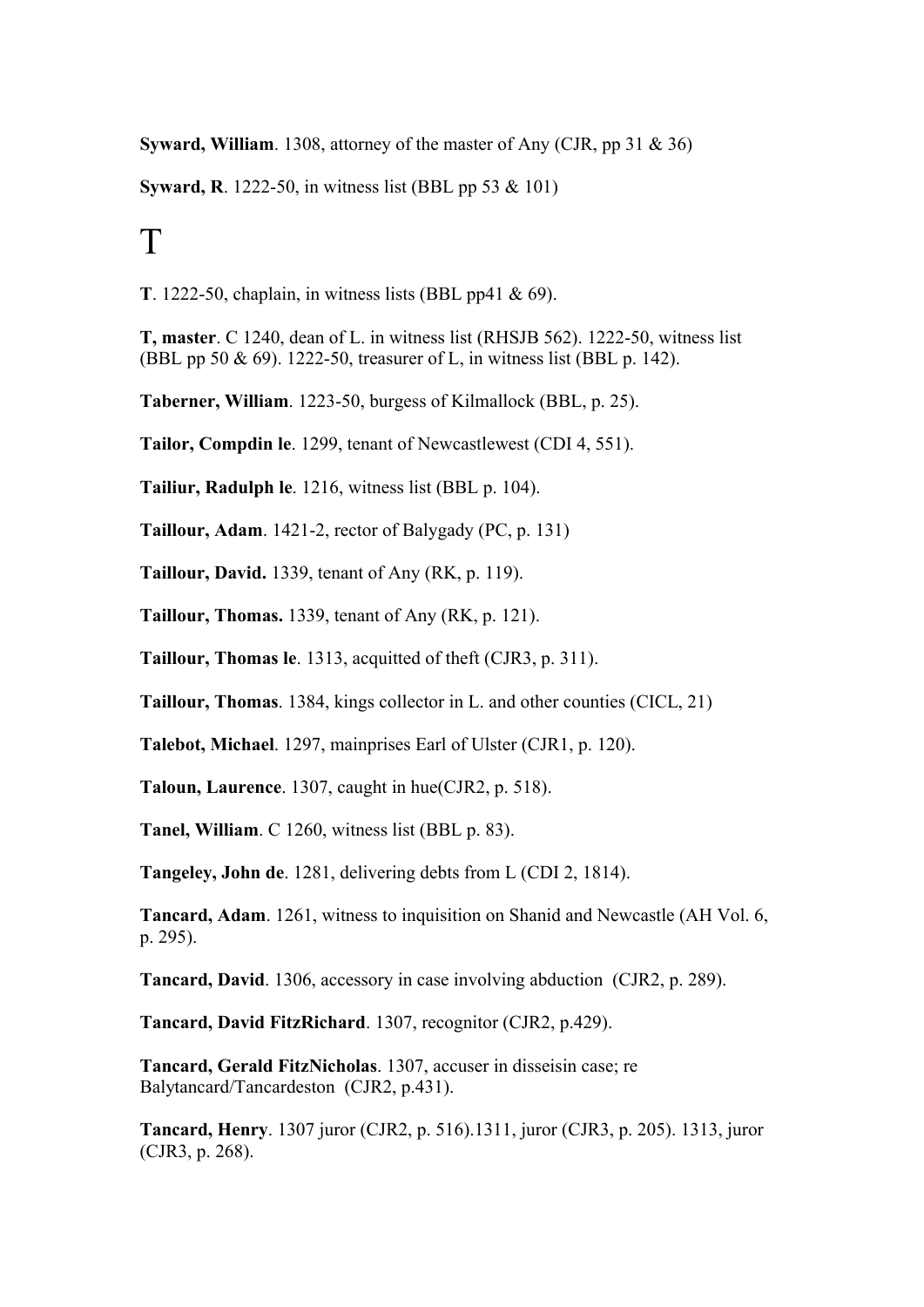**Tankard, John**. 1319, deceased, held Balyngroyk, tenant of Richard de Clare (FR2, p. 404).

**Tankard, John**. 1351, charter witness (COD 2, 3). 1338, juror for inquisition taken at Cashel for Caherconlish (IEMI, no. 275).

**Tancard, Richard**. 1307, absent recognitor in disseisin case (CJR2, p.431).

**Tancard, Thomas FitzAdam**. 1295, brings case (CJR1, p. 40).

**Tancard, Thomas**. 1311, juror (CJR3, p. 205). 1313, juror (CJR3, p. 268).

**Tankard, Thomas**. 1426, parish chaplain, receives bequest in Thomas Arthur's will. (AM p.17).

**Tancard, Walter**. 1313, juror (CJR3, p. 311).

**Tangley, John de**. 1281, paying debts owed from Councty. (CDI 2, 1814).

**Tanner, Henry le**. Undated, burgess of Kilmallock (BBL p. 75).

**Tanner, Jordan** (tannator). 1223-50, burgess of Kilmallock (BBL, p. 25). 1251-75, witness list, (BBL, p. 60).

**Tass, Nicholas**. 1283-4, justice of the bench (BBL pp 11, 12 & 14).

**Tavepun, Philip**. C1220, in witness list. (BBL p. 53).

**Taverner, Nicholas le**. 1311, juror (CJR3, p. 214).

**Taverner, Thomas the**. 1295 citizen of Cork, plaintiff in trespass case (CJR1 p. 16). 1295, complaint v Hugh de Scales (CJR1 p. 38). 1295, case of (CJR1, p. 71).

**Taylor, Adam**. 1420-21, redtor of Ballygaddy, procurator of subsidy for L (PC, p. 131).

**Taylor, Thomas**. 1295, paid Robert Maunsell for serjeancy of Yoleger (CJR1 p. 18).

**Taylour, Thomas**. 1371, has tenement in city (NLI Ms. 41,673/1). 1437 former property of (NLI Ms. 41,673/3).

**Tebaut, John**. 1251 tenant of Tobernea (CDI 1, 3203).

**Teller, Maurice le** (Tesler). Undated, burgess of Kilmallock (BBL p. 74).

**Teyr, John**. 1398 reservation of canonry and preb. of Kilmunchyn alias Kilconam (CPR5 p. 181). Non L. matters (CPR 5, pp. 296, 302, 366, 367, 507 & 603).

**Thame, Robert** (Tame). 1384 justice in Co. (CICL, 87). 1387 to receive money out of fisheries and customs (CICL, 253).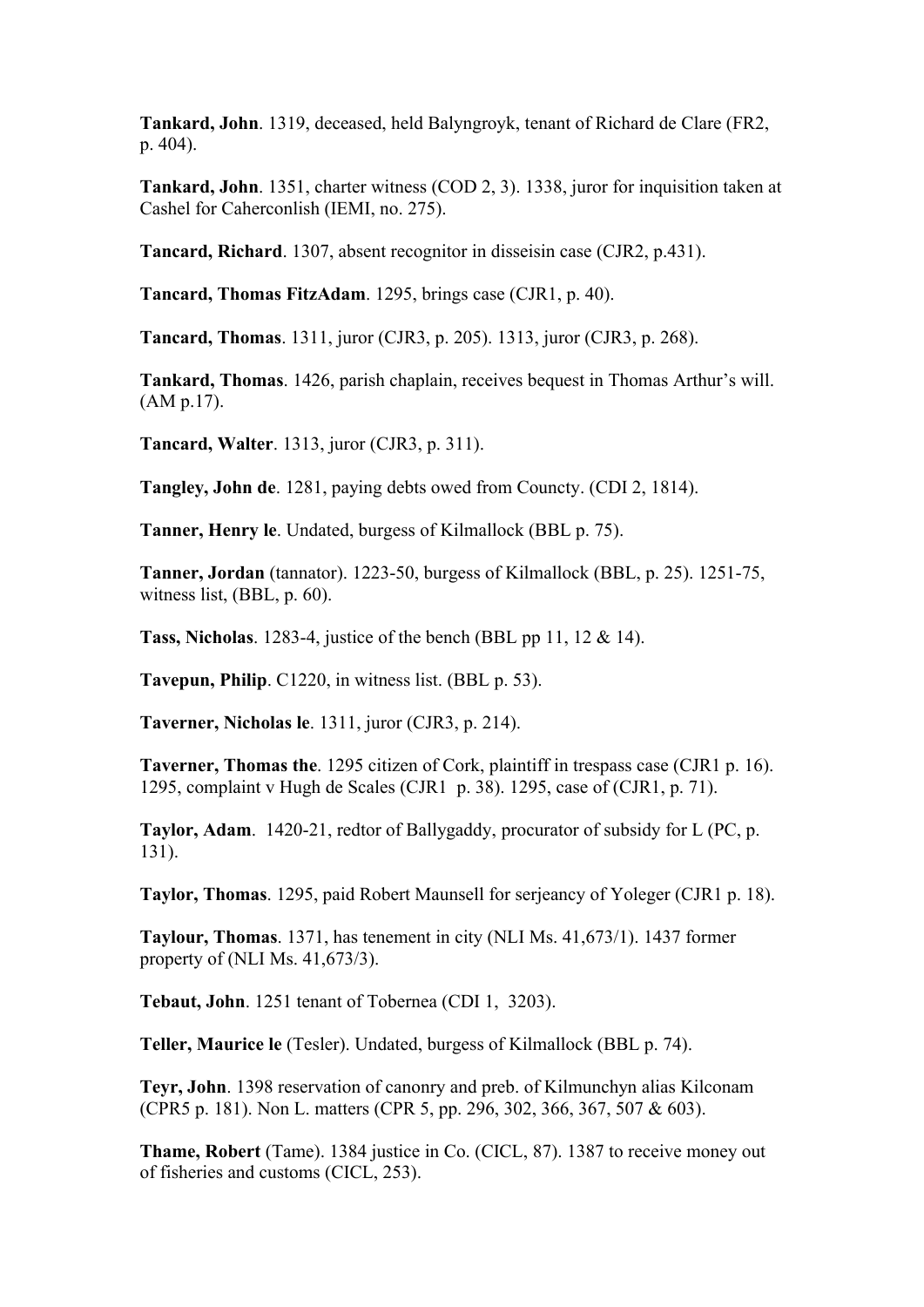**Thebaut, John**. 1300, stands pledge (CJR1, p. 341). 1300, case v. Walter de Capella (CJR1, p. 342).

**Thebaud, Laurence**. 1282 juror at inquisition into lands of John FitzThomas (CDI 2 , 1912, p. 428).

**Thoberrd, Gerald**, 1396, canon of L, mandate to (CPR 4 p. 530).

**Thomas.** 1272-3, precentor of L, named in list of chapter (BBL p. 61). 1293 in witness list (RBK, No 33).

**Thomas, master**. 1293, chancellor of L passing money to Gesta de Assisi (BBL p. 99).

**Thomas**. 1318, prior of Rathkeale (W1, 63).

**Thomas the chaplain**. 1279-80 constable of castle. (RDKPRI Vol 36 p 51).

**Thomas, preceptor of Clonawyl**. 1295, to appear (CJR1, p. 76).

**Thomas, Clerk of Balyherran**. 1313, claims benefit of clergy for killing (CJR3, p. 304).

**Thome, lord John**. 1222-50, witness list (BBL p 41).

**Thomond, John**. 1299 free tenant of Killeedy (CDI 4, 551).

**\*Thursteyn, Basilia**. 1323, lands of Croom her portion (W1, 90; W2, 173).

**Tickhill, Humphrey** (Tikeull). 1199, receives burgage, and knight's fees in Co. Limerick and Clare (CDI 1, 99).

**Tinctorem, John**. 1331, juror for extent of manors of Carrickittle and Grene and Esgrene (RBK, No 132 & 133).

**Tintagel, John de** (Tyntagel). 1305, party in disseisin case (CJR2, p. 80).

**Tintagel, John FitzJohn** (Tyntagel). 1305, party in disseisin case (CJR2, p. 80).

**Tisson, Philip de.** 1222-50, in witness list (BBL p. 46). 1224, witness at inquisition (Inquisition; AH 27, p.106).

**Tisw, Hugo de**. C1260, in witness list (BBL p112).

**Toky, John called John Banbury**. 1378, keeping of the groces (sic) for 10 yrs @ 20 marks, but more if found to be worth more (FR 9, p.73). 1381, ship forced into Bristol where cargo of hides detained (CCR 1381-85, p. 47). 1387, citizen, grant of weir and fishery of L for 1 year (CICL, 112). 1387, custody of weirs to John Banbury (CICL, 54, 124)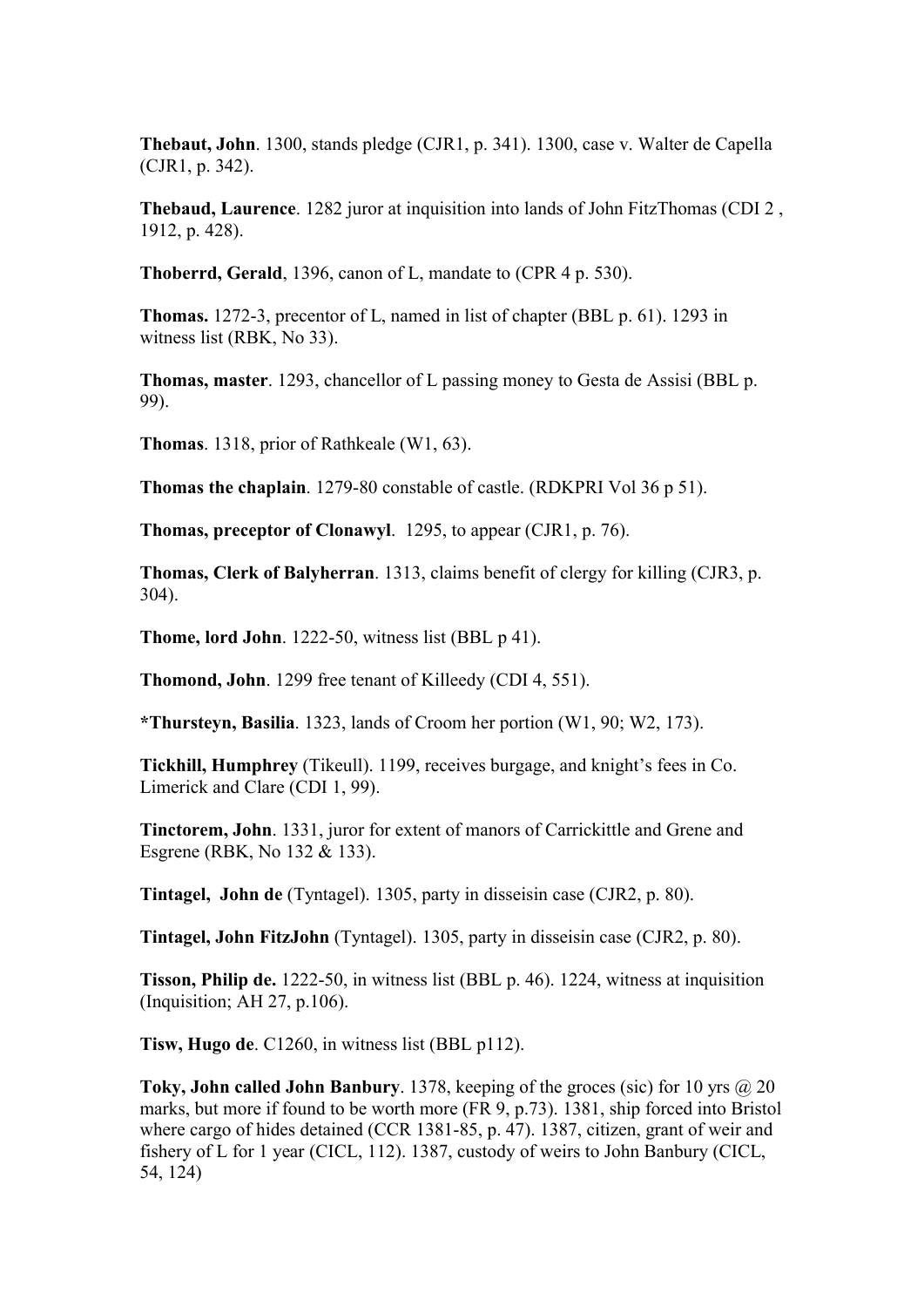**Tolsbrech, Robert de**. 1215-22, paying rent to bishop Edmund (H.C. Maxwell Lyte ed. *Descriptive Catalogue of Ancient Deeds*, Vol 4. (1902) A10161).

**Tomkin, Brother**. 1337, tenant in Shanagolden\Loughill (BBL p. 159).

**Toost, William**. 1299, free tenant of Newcastlewest (CDI 4, 551).

**Top, Richard**. 1311, acquitted of murder (CJR3, p. 203). 1311, accuser jailed (CJR3, p. 206).

**Torgaez, Thomas**. 1425, priest, detainer of vicarage of Corcomohide (CPR7, p. 396).

**Torgir, Peter** (Torger). 1302, lands given to to sell (CJR1, p. 446). 1306 makes fine (CJR2, p. 505). 1311, juror (CJR3, p. 205). 1313, juror (CJR3, p. 268).

**Torman, Roger**. 1339, tenant of Any (RK, p. 107).

**Torriger, William**. 1452, vicar of Garre, defending his position there (CPR 10, pp 573 & 574). 1454, dispute over Garry (CPR 10, p. 717). 1457 dispute continued (CPR 11, p. 327).

**Totomoy, Henry**. Undated, burgess of Kilmallock (BBL p. 74).

**Totomoy, John**. Undated, tenant in Kilmallock (BBL, p. 81).

**Touker, Gregory le.** 1307, accused in disseisin case (CJR2, p.431).

**Tracy, Hugh**. 1391, Commission, by mainprise of Hugh Tracy and Nicholas White of co. Limerick, to John Yong of that county of custody of the lands that belonged to John Mauncell kt in Chaumpeneyestoun, co. Limerick (CICL, 22)

**Traherne, David de**. 1242, juror for inquisition of Castle Wilkin, manor of de Burgh (Dryburgh p. 57).

**Traherne, Henry**. 1307, pledge, in mercy (CJR2, p. 451). 1307 juror (CJR2, p. 516).

**Trawent, Hugh**. 1295, killed by Gerald Herward (CJR1, p. 3).

**Treuedyn, Thomas**. 1306, juror for inquisition on Knytheston (CJR2, p. 286).

**Trim, Robert de**. C1220, in witness list (BBL pp 53 & 101).

**Trim, Robert de** (Trym). 1292 for an assize of novel disseisin (CDI 3, 1148, p.514). 1311, juror (CJR3, p. 203). 1313, robbery victim (CJR3, p. 270). 1313, stands pledge (CJR3, p. 310). 1318-19 rendering accounts of fisheries of L (RDKPRI (Pipe) 42 p. 28). 1308-15, accounting for goods of Templars (G. MacNiocaill. Documents relating to the suppression of the Templars in Ireland, *Analecta Hibernica,* 24, 1967, pp. 183- 226, pp. 221,223, 225 and 226). 1295, guilty of breaking dove houses (CJR1 p. 19).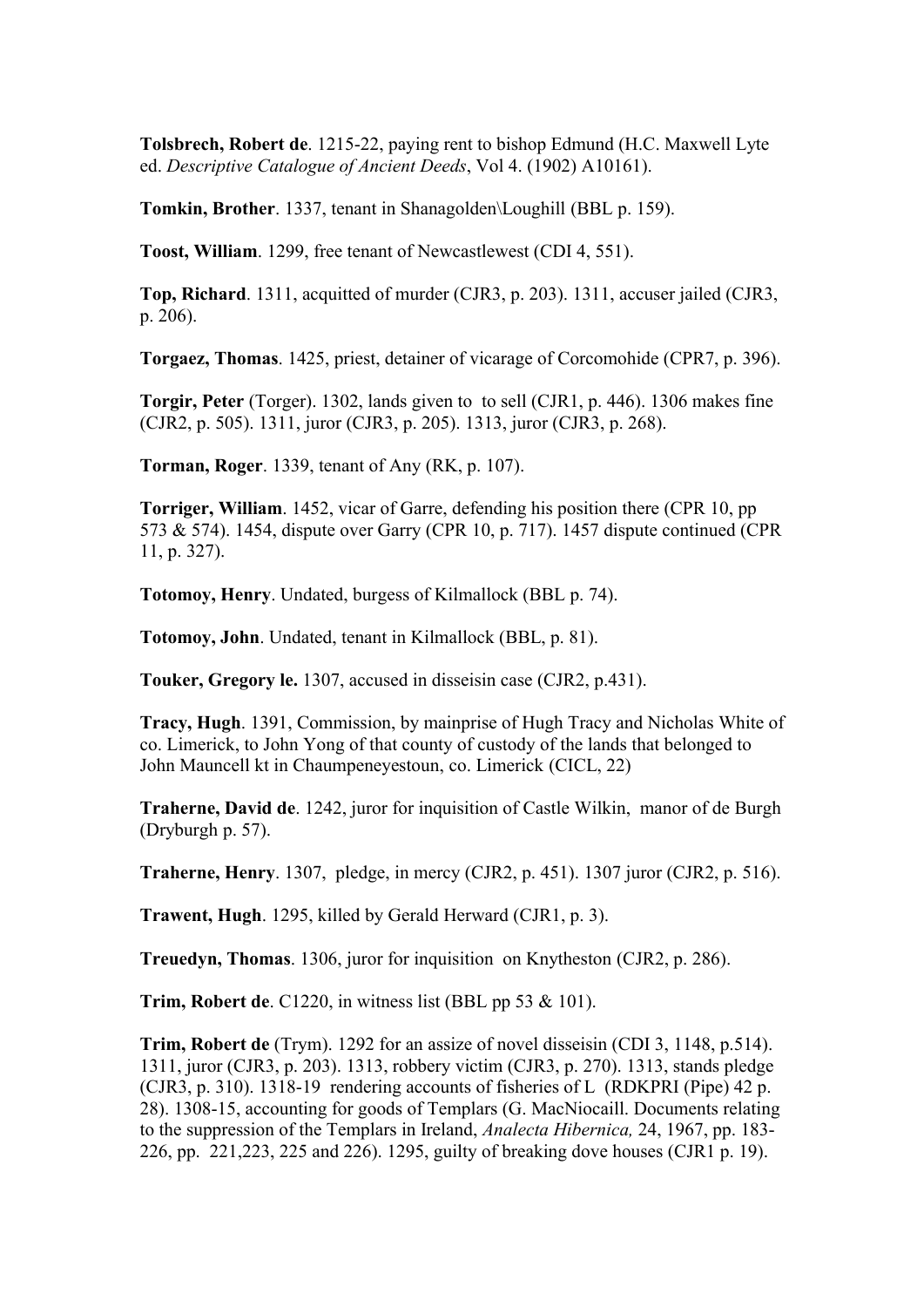1307, removed Fyel from St Laurences (CJR2, p. 448). 1307, involved in case where his goods taken by king (CJR2, p. 516-7).

**\*Troy, Genette**. 1401, widow, bequest in Thomas Balbein's will (AM).

**Troy, Henry de** (Troye). 1311, juror (CJR3, p. 203 bis, 214). 1311, beer stolen from (CJR3, p. 205). 1313, juror (CJR3, p. 303). 1313, stands pledge (CJR3, p. 310). 1321, juror in inquisition of lands of Thomas FitzRicharde de Clare in city of L (IEMI, No. 195). 1326-7, pay for repairing castle walls (IEP 2 p. 320). 1307, accused in disseisin case in city (CJR2 p. 458).

**Troy, John**. 1391, charter witness (NLI Ms. 41,673/2).

**Troy, John de**. 1378, late prebendary of effin and Ballygaddy (W1, 245). 1400, deceased vicar of Bellygady. (CPR 5, p. 445).

**Troy, Maurice**. 1313, stands pledge (CJR3, p. 311).

**Troy, Nicholas**. 1346, Commissioner of peace, Owney cantred (Frame, AH 35, p. 19).

**Troy, Richard de** (Troie). 1242, juror for inquisition of Castleconnell, manor of de Burgh (Dryburgh p. 56).

**Troy, Richard**. 1401, owed money in will of Thomas Balbein (AM). 1405, mentioned in will of Richard Bultingford, holding tenement of Alhall (Wills, 121). c 1415, witness to indenture (SA, 115).

**Troy, Roger de.** 1307, accused in disseisin case (CJR2, p.433).

**Troy, Simon de** (Troya). 1200-01, witness to inquisition into church lands. (BBL pp 27).

**Troy Theobald de** (Troya). 1200-01, witness to inquisition into church lands. (BBL pp 27). Pre 1207, Theobert and Tubert in witness lists (BBL p. 98 & 111).

**Troy, Theobald de** (Troye). 1291-2, fine, with his Irishmen, to exchequer (CDI 3, 884, p. 400; 965, p. 433; 1148, p.502). 1307, accused in debt case (CJR2, p. 453). 1311, his fishermen robbed of salmon (CJR3, p. 215). 1313, stands pledge (CJR3, p. 311).

**Troy, Walter**. 1313, stands pledge (CJR3, p. 311).

**Trusselove, John**, of Mungret. 1297, plaintiff (CJR1 p.128).

**Tryvers, John**. 1391, pardoned for sedition (CICL, 17)

**Tubernile, Maurice**. C 1260, in witness list (BBL p. 84).

**Turbeuyle, Ralph de**. 1295, mainpernor (CJR1, p. 76).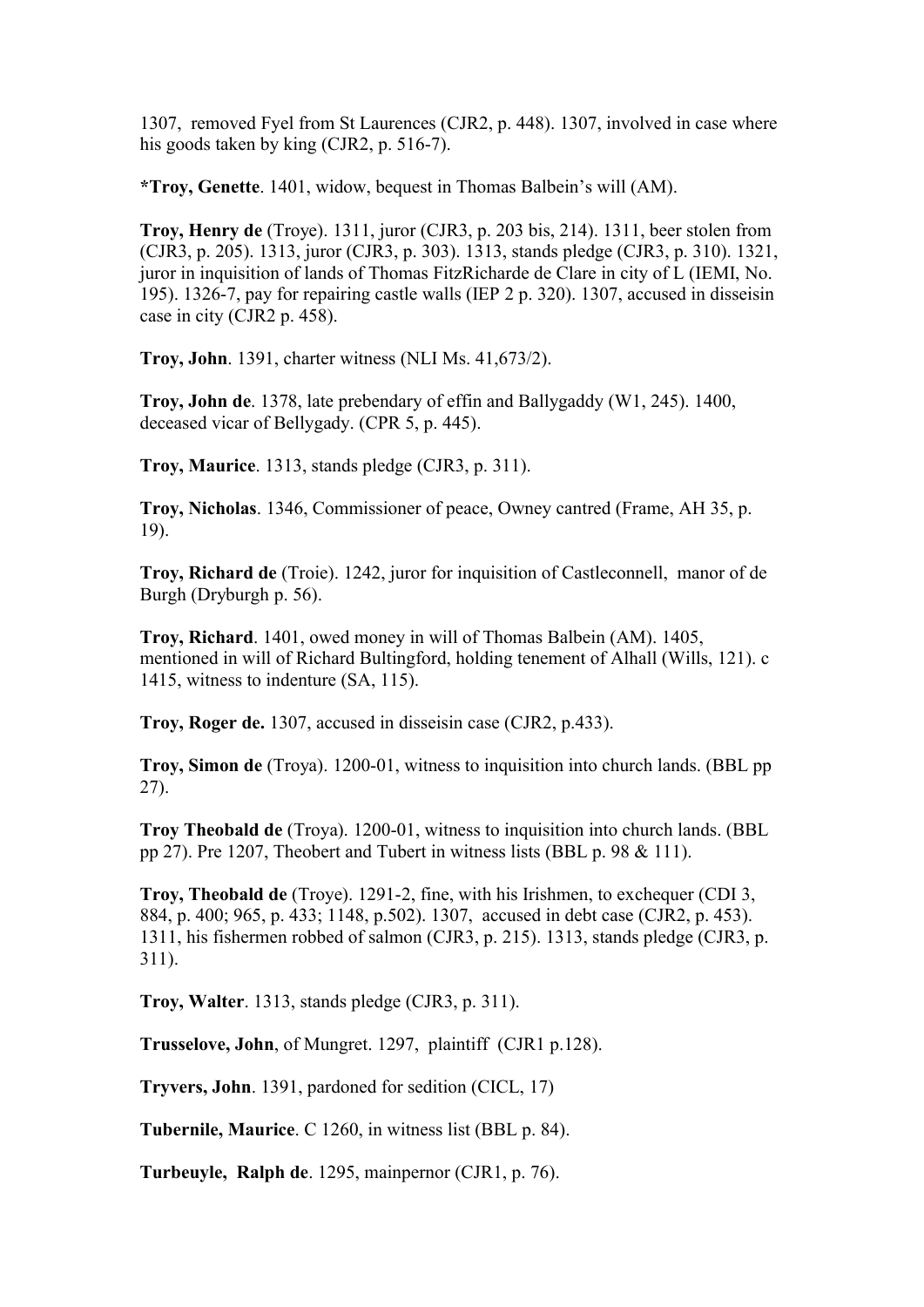**Turbot, Nicholas**. 1313, answering for chattels (CJR3, p. 308).

**Turnell, William**. 1289, payment to exchequer for having a mine ((CDI 3, 475, p. 224). 1292-93 & 1302-03, accounts for mines in Limerick and Kerry (RDKPRI (Pipe) 37, p. 51, 38 p. 75).

**\*Tymbirlag, John & Helwys**. 1297 plaintiffs in disseisin cases (CJR1, p. 164).

**Typtot, Robert de**. 1370, holds messuages in Corcomohide (COD 2, 162 & PR 44 Edward III Part III, p. 5).

**Tyrrel, master**. 1225-50, vicar of Adare, in witness list (BBL p. 58).

**Tyrell, Geoffrey**. 1283 land held from by John FitzThomas (CDI 2, 1912).

**Tyrell, Hugh**. 1307 mentioned in disseisin case, Rathmackamndan and Balyultagh; land granted to(CJR2 pp 454-5, 458).

**Tyrell, John** (Tirrell). 1287-93, witness to grant by Julia de Cogan (RBK, No. 30).

**Tyrell, Hugh**. 1228-55, lord of Castleknock son of Richard Tyrell grants land in Oconagh to Archbishop of Dublin (AAR, p. 81 & 85).

**Tyrel, John**. 1313, guilty of felonious slaying (CJR3, p. 310).

**Tyrel, Richard** (Tirel). C 1176, grants Adam de Hereford 20 fees in Connello (COD 1, 3).

### $\overline{U}$

**Ufford, R de**. 1278, justiciar in Ireland as witness, (BBL p. 140).

**Ulf, John**. 1346, Commissioner of peace, Grean and Any cantred (Frame, AH 35, p. 19). 1321, dower on Kilteely claimed from (W1, 340). 1355 one of the electors of Thomas Daundon as sheriff (CICL, 74).

**Ulf, Nicholas**. 1307, case v bishop of Emly (CJR2, p. 386).

**Ulf, Nicholas**. 1334, sheriff, (RC8/18, p. 269).1346, supervisor of keepers of peace (Frame, AH 35, p.19). 1355 Ed fitzJohn Butler pardoned for trespass but not for death of keeper of peace Ulf (CICL, 44).

**Ulf, P**. 1301 paying into exchequer (CDI 4, 825 p. 377).

**Ulf, Sir Philip**. 1307, tenant in Carrickittle (GR p. 164). 1308, fined (CJR3, p. 37, 66). 1311, stands pledge (CJR3, p. 208). 1295, sheriffs clerk (CJR1, p. 1). 1297, acknowledges debt (CJR1, p. 92). 1297, sheriff to levy from (CJR1, p. 127). 1300,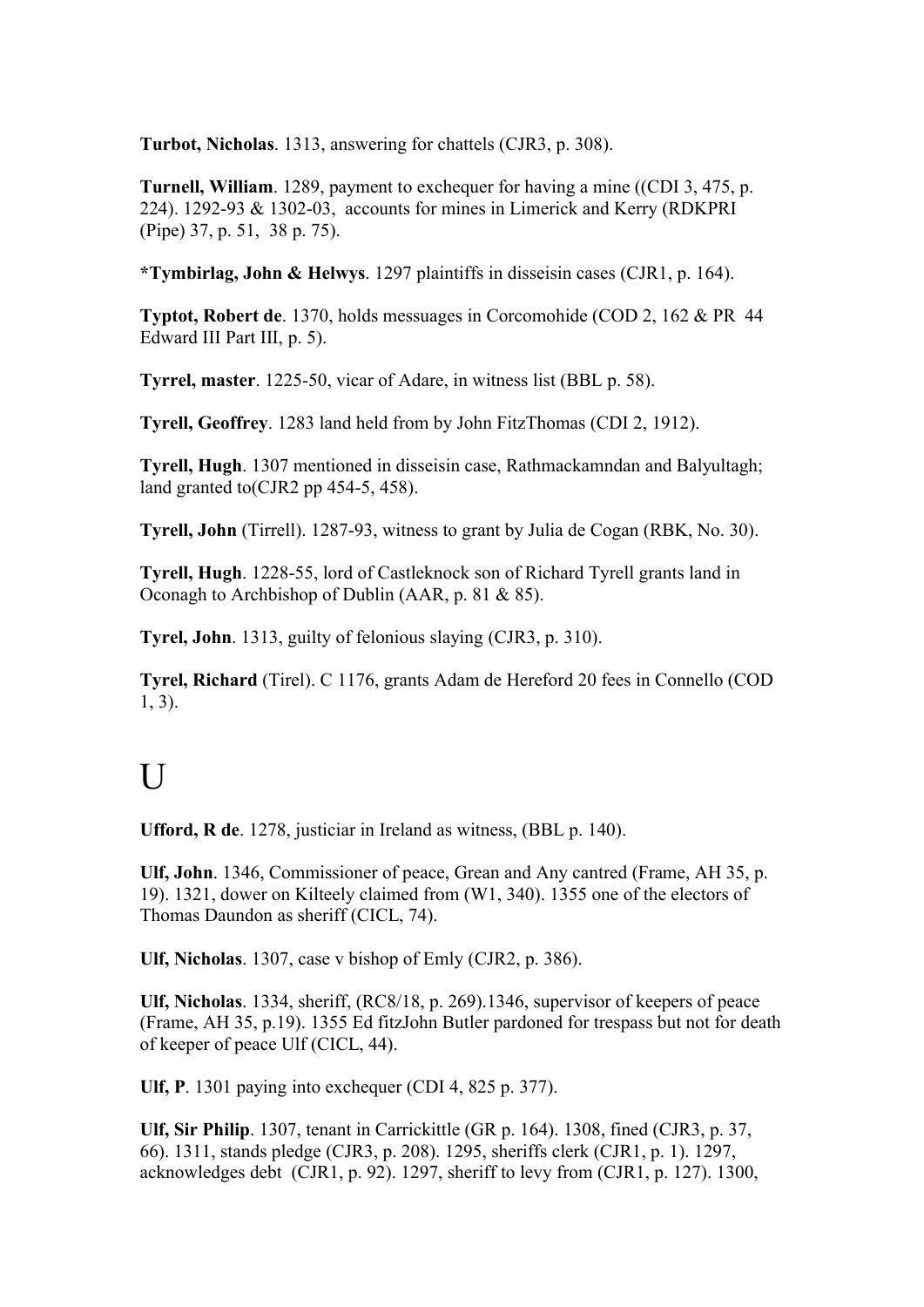acknowledges debt (CJR1, p. 340). 1300, stands pledge (CJR1, p. 342). 1300, plaintiff in trespass case (CJR1, p. 356). 1305, owes debt (CJR2, p. 89). 1306, lands of levied (CJR 2, p. 223, 247). 1306, pledge(CJR2, p. 309). 1306-07, disseisin case (CJR2, pp 315, 388, 431). 1306, lands levied for Agnes de Valence (CJR2, p. 315). 1307, attorney (CJR2, p. 332). 1307, to be distrained (CJR2, p. 339). 1307, defendant in disseisin case (CJR2, p.428). 1307, in mercy (CJR2, p. 450). 1307 doesn't turn up for case (CJR2, p. 451). 1307, defendant in debt case (CJR2, p. 453). 1307, accused in disseisin case, Lysmolo (CJR2 p. 456). 1314-15, holding Cloghyrwolisan from Peter Daundon, (CIPM5, No 518).

**Ulf, Philip**. 1313, juror (CJR3, p. 312). 1295, flees attachment (CJR1, p. 40).

**Ulf, Philip**. 1355 one of the electors of Thomas Daundon as sheriff (CICL, 74).

**Ulf, Richard** (Olf). 1287, paying to exchequer on behalf of John de Int. (CDI 3, 341, p. 150). 1297, renting land in Carrickittle (GR, p. 164). 1311, juror (CJR3, pp 205, 206, 207). 1313, juror (CJR3, pp 268, 306). 1306, of Kilfytheny, absent juror (CJR 2, p. 236). 1306, received lands from Philip (CJR 2, p. 247). 1306-07, disseisin case (CJR2, pp 315, 388, 431). 1307, case v bishop of Emly (CJR2, p. 386). 1307, accused in disseisin case, Lysmolo (CJR2 p. 456). 1306 makes fine (CJR2, p. 505).

**Ulf, Richard**. 1328-29, felon, escapes from Croom (RDKPRI (Pipe) 43 p. 16).

**Ulf, Thomas**. 1375, representative of Ardagh cantred (PC, p. 62).

**Ulf, Walter**. C1360, prior of st mary's House (SA, 104).

**Ultach, Ellug**. 1337, tenant in Shanagolden\Loughill (BBL p. 159).

**Ultach, Master Thomas**. 1337, tenant in Shanagolden (BBL p. 160).

**Ultach, Walter**. 1337, tenant in Shanagolden (BBL p. 159).

**Ultagh, Maurice**. 1348, juror for inquisition into Mahoonagh (IEMI, no. 292).

**Uncle, Stephen**. 1286-87, stands pledge for William Uncle. (RDKPRI (Pipe) 37, p. 30-31).

**Uncle, Walter**. 1282-83 sheriff accounting for county (RDKPRI (Pipe) 36, p. 70). 1286-87, stands pledge for William Uncle. (RDKPRI (Pipe) 37, p. 30-31).

**Uncle, William**. 1285-93, payments to exchequer (CDI 3, 149 pp 51, 52; 215 pp 96 & 99; 251 bis, 271 p. 126; 287; 330; 475, p. 224; 501; CDI 4, 4 p. 2). Sheriff of Co. Tipp (CDI 3, p. 261). 1286-87, various names stand pledge for William Uncle, also aacounts for county (RDKPRI (Pipe) 37, p. 30-31). 1305, pledge (CJR2, p.7). 1306, pledge (CJR2, p. 207).

**Underwode, Stephen**. Undated, charter witness, (BBL p. 101).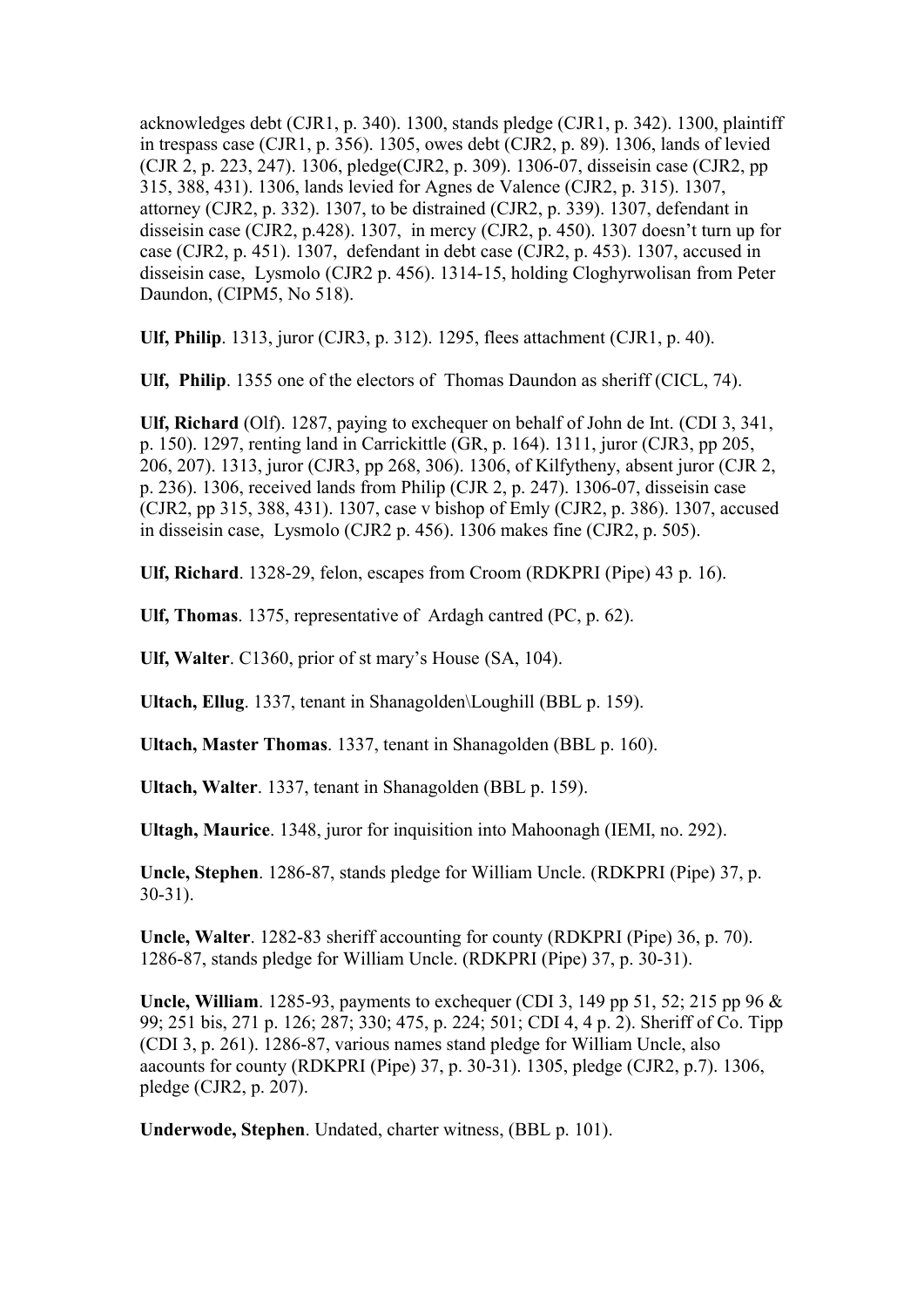**Underwode, Thomas**. 1287, juror on inquisition into Mahoonagh (CDI 3, 459). 1291-2, fine to exchequer (CDI 3, 965, p. 433; 1078 p.479).

**Uske, Stephen**. 1304, juror re case about lands in Co. L (RBK No. 105).

## V

**\*Valence, Agnes de**. (m. to Maurice FitzGerald) Undated temp Ed. I, (CDI 3, 525). 1297, mentioned in agreement re lands in county (RBK, No. 45). 1310, extent of her manor of Athlacca, m. to Maurice Fitzgerald (RBK, No. 136). Agnes appears throughout CJR use index for refs. Tempus Henry III, enfeoffed Adare et al. (Calendar State Papers Ireland, Carew, Howth, p. 364). 1293 passing refrence to, in grant of Athlacca and Uregare to John FitzThomas (RBK, No 33). 1285, holds Adare etc (CDI 3, 56). 1290, court case re. Manors of Adare etc. (CDI 3, 800).1302-27 case v Cristina de mareys re Athlacca (Ancient Petitions AH 34, p. 8). 1298, interests in Glenogra (CDI 4, 551). 1287, deprived of Esgrene (W1, 337). 1295, mention (CJR1, p. 2). 1295, mention in complaint v Roger de Lees, (CJR1, p.51). 1300, debt owed to (CJR1, p. 338 bis). 1305, rent assigned to (CJR2, p.7). 1305, lands entered by Thomas FitzGerald; Croom, Athlacca, Adare, Castlerobert, Uregare (CJR2, p. 76). 1305, debt owed to (CJR2, p. 89). 1306, case v de Clares (CJR2, p. 190). 1306, debts to (CJR2, p. 206). 1306, case re Agnes de Valence continued (CJR2, pp 212, 223, 318). 1306, trespass case v (CJR 2, pp 231, 239). 1306, complaint against John FitzThomas (CJR 2, p. 236). 1306, case v Philip Ulf (CJR 2, pp. 247, 318). 1306 p.281. 1306, in mercy (CJR2 p. 282). 1307, mention of her seneschal (CJR2, p. 449). 1307 accused in disseisin case (CJR2 p. 457).

**Vales, John le**. 1341, holding land in de Multon's manor (GR, p. 115).

**Vales, Robert le**. 1341, burgess of Aherlow (GR, p. 112).

**Valeys, Henry le**. 1341 free tenant of manor of Aherlow (GR, p. 112).

**Valle, Adam de.** 1348, juror for inquisition into Mahoonagh (IEMI, no. 292). 1361, sheriff & escheator (RC8/28, p. 3)

**Valle, Gibbon de**. 1337, tenant in Shanagolden\Loughill (BBL p. 159).

**Valle, John de jnr**. 1309-10 held Kylschenaleth (RDKPRI (Pipe) 39 p. 40). 1318-19 death of, Kylscanaleth into kings hands (RDKPRI (Pipe) 42 p. 14). 1295, robberies of (CJR1, p. 69). 1307, mention in in disseisin case (CJR2, p.429). 1307 mention in disseisin case (CJR2 p. 434).

**Valle, John de** (Wale). 1421, juror for inquisition at death of E of Desmond (COD 3, 45).

**Valle, Jordan le**. 1321, juror for extent of Corcomohide (IEMI, No. 200).

**Valle, Maurice de**. 1307, attorney in mort d'ancestor case (CJR2, p.428).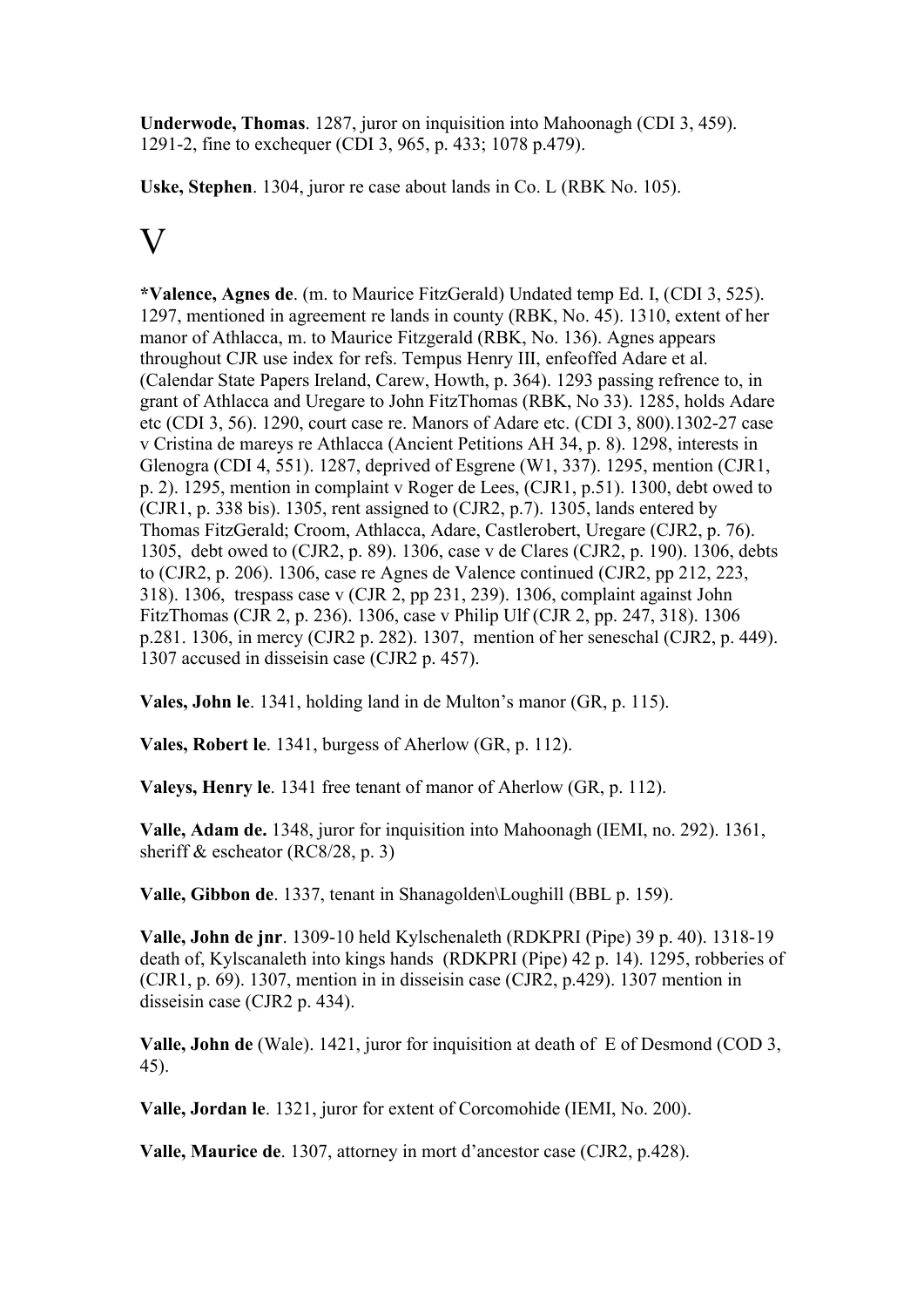**Valle, Michael de**. 1307, attorney in mort d'ancestor case (CJR2, p.428). 1307, accuser in disseisin case, re Williamgraungereston (CJR2, p.429).

**Valle, Nicholas**. 1297, plaintiff (CJR1, p. 91).

**Valle, Nicholas** (Wale). 1488, to get vicarage of Ballingarry (CPR 14, p. 231; A 104).

**Valle, Odo de**. 1313, stands pledge (CJR3, p. 305).1299, juror for inquisition nto Newcastlewest & Shanid (CDI 4, 551). 1295, stands pledge (CJR1, pp 58, 76). 1306, pledge (CJR2, p. 286). 1307, acknowledges debt (CJR2, p. 453). 1307 juror in Kerry case (CJR2, p. 516). 1307, Sir, to help take fugitives (CJR2, p. 518).

**Valle, Odo de**. 1357, states he was in Newcastle at time of birth of Maurice FitzMaurice, now of age (IEMI, No. 324).

**Valle, Philip de**. 1295, son of Raymond, complaint v sheriff (CJR1, p. 48).1299, free tenant of Newcastlewest (CDI 4, 551). 1295, stands pledge (CJR1, pp 58. 76). 1307, complaint against (CJR2, p. 436).

**Valle, Ryemund de**. 1295, Philip his son (CJR1, p. 48).1299, free tenant of manor of Shanid (CDI 4, 551).

**Valle, Richard de**. 1363, priest of Cork gives 60 florins for treasurership of L void by death of Robert Godyn (P2P, f. 380).

**Valle, Richard d**e. C. 1400 archdeacon, (AMs, 248/339 dorso and 249/40). 1429, deceased archdeacon of L (CPR 8, p. 103).

**\*Valle, Robert & Nesta de** (Val). 1297, plaintiff in disseisin case re Karryn Oooghtrach/ Caryndufthyr (CJR 1, p. 161). 1299, free tenant of manor of Shanid (CDI 4, 551).

**Valle, Robert** (Wale). 1421, juror for inquisition at death of E of Desmond (COD 3, 45).

**Valle, Robert de** (de Dall). 1458, assigned vicarage of Corcomohide (CPR 11, p. 351). 1458, canonry and preb. of Tullybracky (CPR 11, p. 354).

**Valle, Thomas**. 1488, canon of L, mandate to (CPR 14, p. 231).

**Valle, Thomas de**. 1313, victim of theft (CJR3, p. 309). 1307 mention in disseisin case (CJR2 p. 434).

**Valle, Thomas de**. 1337, tenant on the manor of Mungret (BBL p. 156). 1348, juror for inquisition into Mahoonagh (IEMI, no. 292).

**Valle, Thomas de**, Undated  $13<sup>th</sup>$ , in witness lists (BBL pp 40  $\&$  59).

**Valle, Walter de.** 1321, juror for extent of Corcomohide (IEMI, No. 200).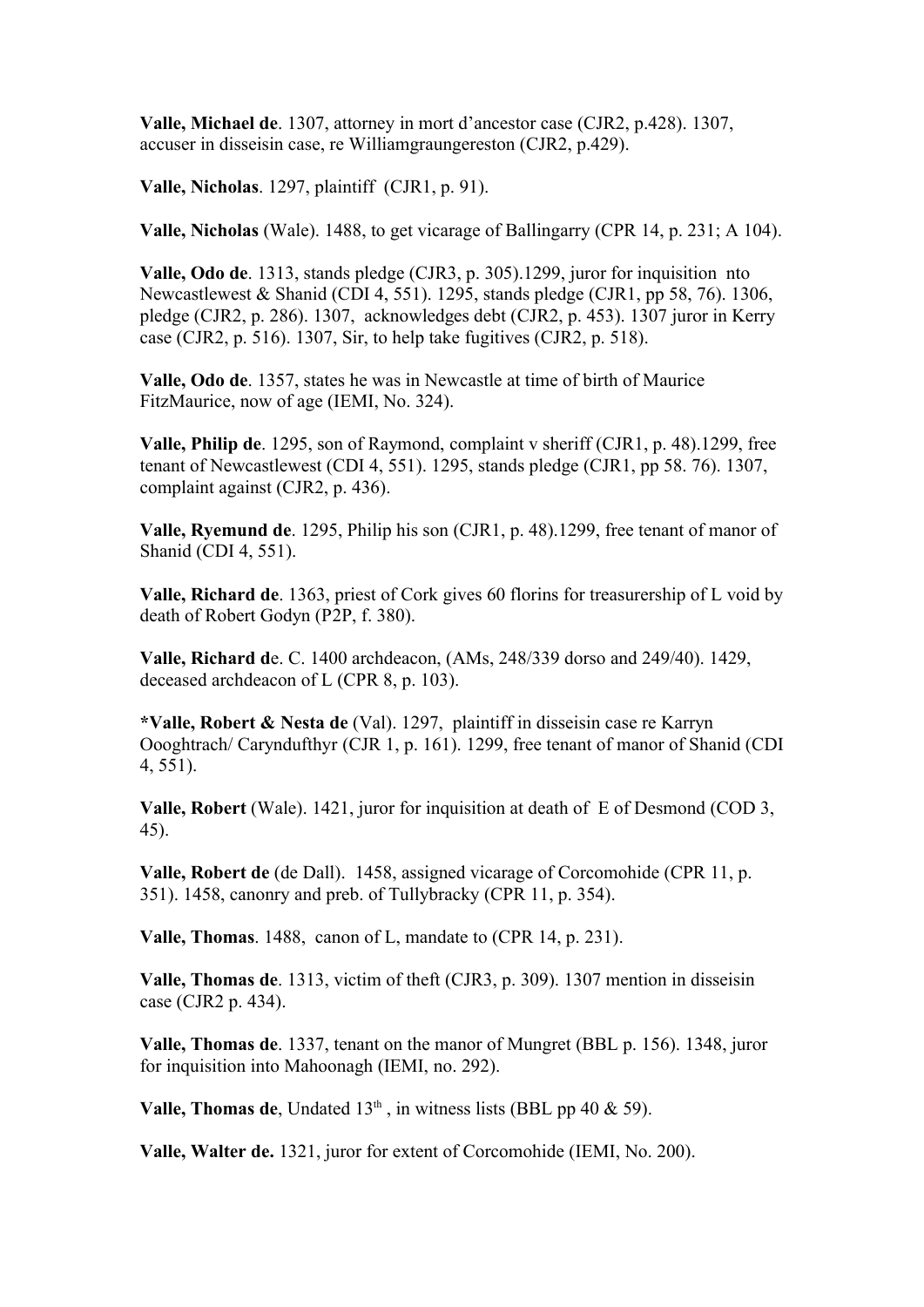**Valle, William de**. 1295, brother of John, robberies of (CJR1, p. 68).

**Valleg, Thomas**. 1302, lands given to to sell (CJR1, p. 446).

**Valoynes, Hamo de** (Valonum). 1224, mentioned in inquisition (AH 27, p. 106).

**Valoynes, Gunnora de**. 1290-91 payment of her debt to exchequer (CDI 3, 780 p. 359; 965, p. 438). 1295-97, ditto (CDI 4, 226 p. 96; 289 p. 132; 329 p. 152; 408; CDI 5, 359).

**Valoynes, Hamo de**. 1291 payment to exchequer for debts of Gunnora de V. (CDI 3, 965, p. 438).1296-97 ditto (CDI 4, 289, p. 132; 329 p. 152; 408). 1298, service (CDI 4, 509) 1302, payments (CDI 5, 283, 359). C1200 enfeaoffs Archbishop of Dublin at Howardstown (W2, 185) . 1286-88, accounts for county and self (RDKPRI (Pipe) 37, pp. 29, 30). 1332-33, for service (RDKPRI (Pipe) 43 p. 49).

**Vatir, Adam**. 1341, burgess of Aherlow (GR, p. 112).

**Vele, Alice**. 1380, married to John, executor of mother in law's will (AM p. 9). 1425, executor of husbands will, three sons Thomas, William and Richard (AM p. 11). 1426, debt owing to, in her son Thomas Arthur's will (AM p. 15).

 **Venur, Adam le.** 1307, accused in disseisin case (CJR2, p.431).

**Venur, Richard le**. 1307, accused in disseisin case (CJR2, p.431).

**Venur, Thomas le**. 1307, accused in disseisin case (CJR2, p.431).

**Verdun, John & Margery de**. 1250, noney received for Castle Blathach (Farranshone?) (CLR 3 p. 291).

**\*Verdun, John and Alienor**. 1278, seeking action re manors in County (CDI 2, 1461). 1278, Eleanor's case re dower in Adare, Grene, Athlacca and Gremoch (CCR 1272-79, p. 500). Tempus Henry III, enfeoffed Maurice Fitzgerald in Adare et al. (Calendar State Papers Ireland, Carew, Howth, p. 364). 1299, inspeximus of charter of 1266 from John de Verdun to Maurice Fitzgerald and Agnes de Valence (CDI 4, 672). 1290, court case re. Manors of Adare etc. (CDI 3, 800).

**Verdon, John de**. 1310, mention in extent of Athlacca (RBK, No. 136).

**Vernoyle, Thomas de**. 1299, juror for inquisition into manor of Shanid (CDI 4, 551).

**Vincent, Roger**, of Adare. 1295, mention in complaint v Roger de Lees, (CJR1, p.51).

**Vymbold, John**. 1341, free tenant in Lickadoon (GR, p. 114).

**\*Vytte, Ysmay la**. 1341, free tenant on manor of Athneasy (GR, p. 113).

**\*Vittecot, Katerine**. 1341, cottager in Athneasy (GR, p. 113).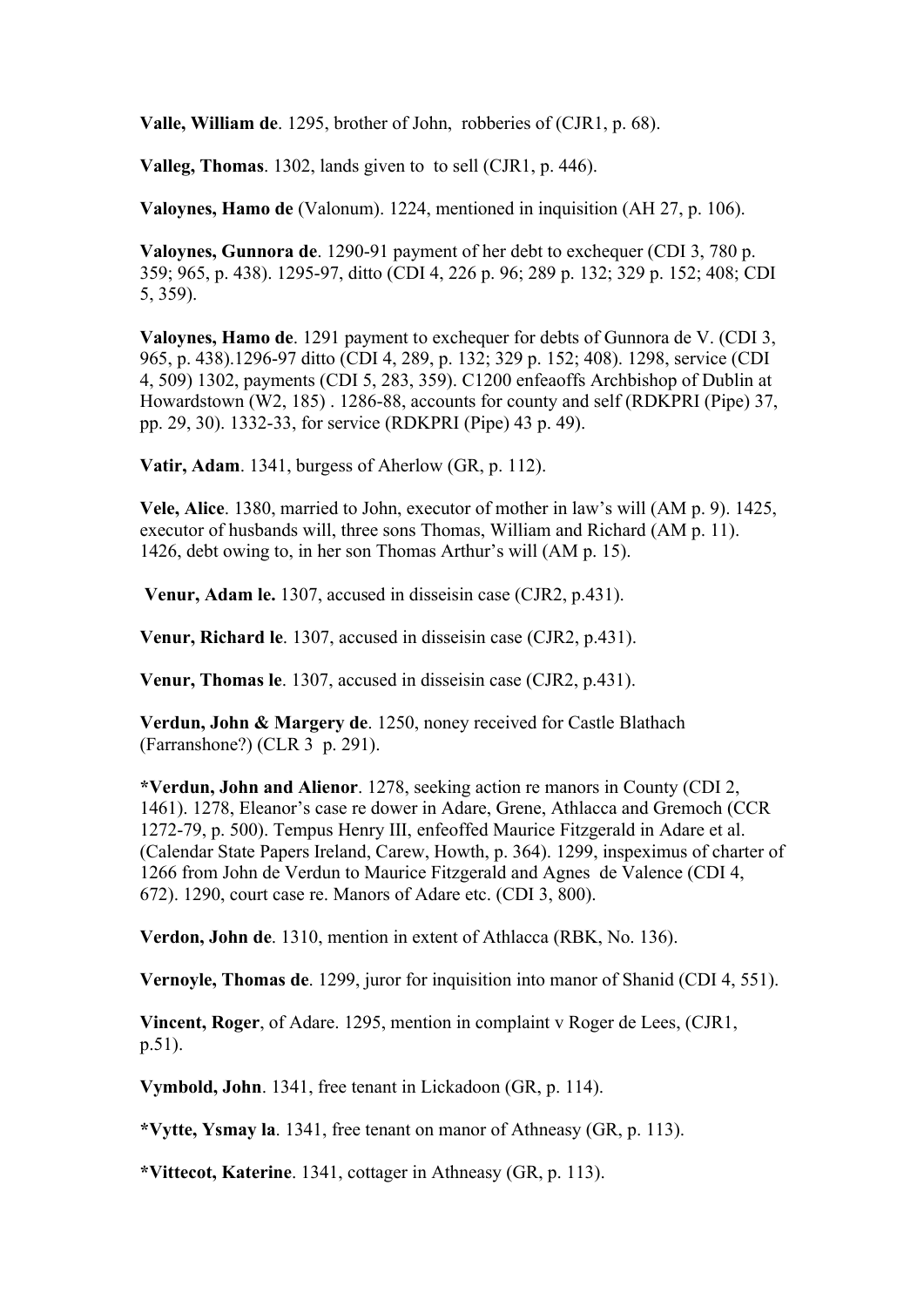**Vyttot, William FitzMaurice**. 1341, free tenant on manor of Athneasy (GR, p. 113).

**Vyvoys, W**. (Biboys?) 1222-50, witness list (BBL p. 46).

## W

**W. master**. C1230-70, precentor under bishops Hubert and Robert, in witness lists (BBL pp 87 & 88).

**W**. 1222-50, chaplain, canon of L, in witness list (BBL p. 49).

**W**. 1222-50, dean of L, in witness lists (BBL pp 41 & 52).

**W**. 1222-50, dean of Rathkeale, in witness list (BBL p. 41).

**W.R**. Master. 1222-50, canon of L in witness list (BBL p. 50).

**W.T., Master**. 1222-50, chaplain, in witness list (BBL p. 49).

**Wace**. Moneyer on coins of John.

**Walcote, William de**. 1278, attorney of Eleanor de Verdun (CCR 1272-79, p. 500).

**Walden, Hugh de** (Waldene). 1346, presentation to Emlygrennan revoked (W1, 264, CICL, 195).

**Wale, Stephen** see Limerick bishops.

**Wale, Thomas**. 1496, canon of L mandate to (CPR 16, 550).

**\*Waleis, Henry & Anastasia de.** 1290-1302, sheriff of L paying to exchequer (CDI 3, 780; 884 p. 399; 1020 p. 457; 1078 pp 474 & 479; 1148, p.502; CDI 4, 4 p. 3; 21 p. 12; 139, 264 p.115; 408 p. 190; 587;705; CDI 5, 58; Dryburgh, p. 92). 1296 constable of Dublin castle (CDI 4, 328). 1301, Anastasia his wife (CDI 4, 825, p. 375). 1292-93, accounts for county (RDKPRI (Pipe) 37, p. 51). 1302-03, pledge (RDKPRI (Pipe) 38 p. 75). 1295, former sheriff (CJR1, p. 41). 1295, former sheriff, complaint against (CJR1, p. 50). 1295, case against not pursued (CJR1, p. 51). 1295, mainpernor for Roger de Lees (CJR1, pp 51-52).

**Waleis, John**. 1301-02 paying into exchequer (Dryburgh p. 92). 1321, juror for inquisition into Askeaton (IEMI, No. 210).

**Waleis, Stephen**. 1321, tenant named in inquisition into Askeaton (IEMI, No. 210).

**Walens, John**. 1355 one of the electors of Thomas Daundon as sheriff (CICL, 74).

**Walens', Thomas**. 1331, juror for extent of manor of Adare and Castleroberts (RBK, No. 135).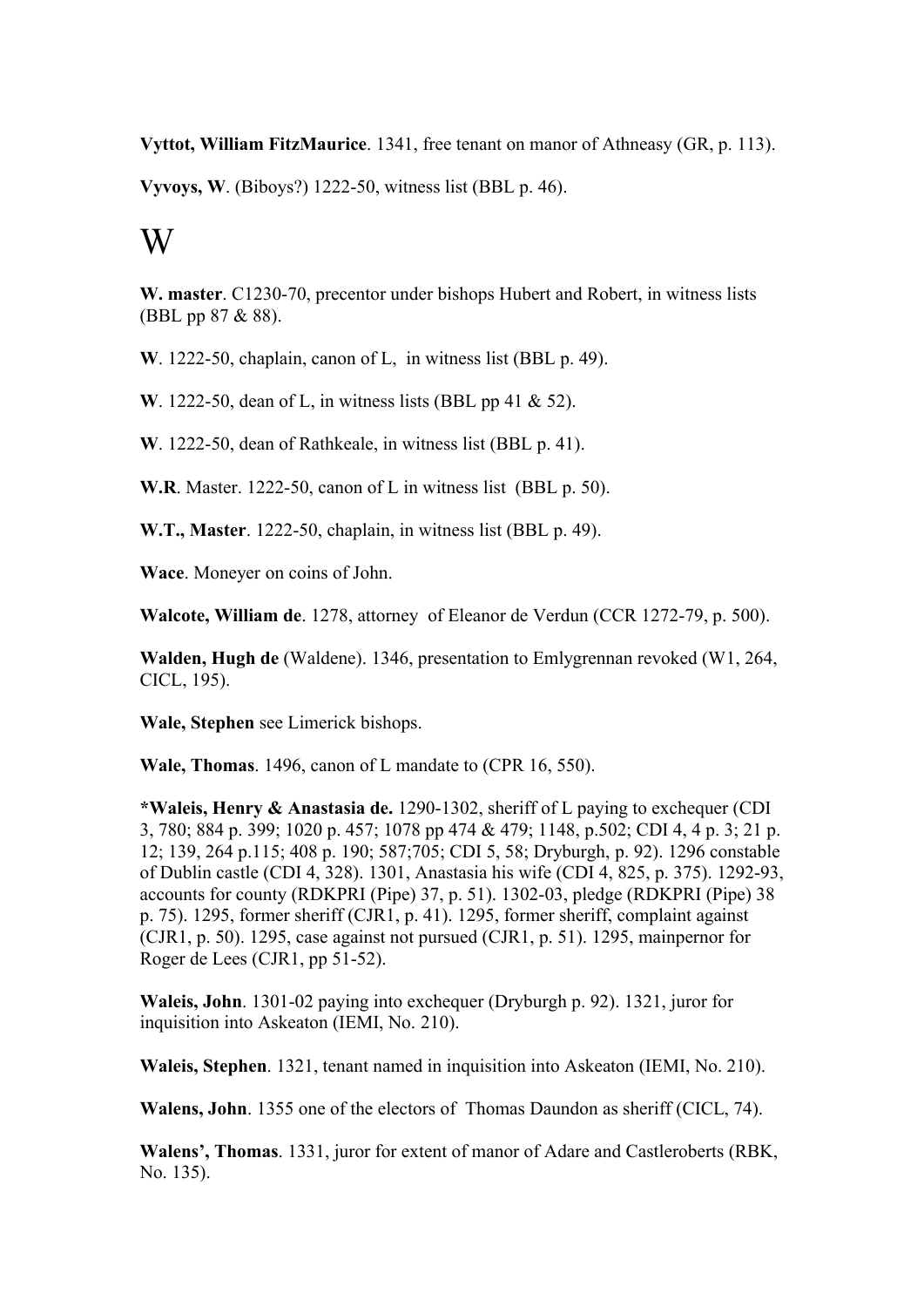**\*Waleyche, Margaret la**. 1300, respondent in disseisin case (CJR1, p. 341).

**Waleys, Gilbert**. 1295, mainpernor for Roger de Lees (CJR1, pp 51-52).

**Waleys, Howel le**. 1313, juror (CJR3, p. 306).

**Waleys, John le**. 1297, mainpernor of John Hobbe (CJR1 p.128). 1307, accused in disseisin case (CJR2, p.432). 1307, burgess of Kilmallock, acknowledges debt (CJR2, p.433).

**Waleys, Maurice le**. 1313, killed (CJR3, p. 270).

**Waleys, Nicholas le**. 1311, juror (CJR3, p. 215). 1313, juror? Wal…(CJR3, p. 267).

**Waleys, Philip le**. 1313, juror (CJR3, p. 267).

**\*Waleys, Philip & Juliana**. 1297, money owed to (CJR1, p. 163).

**Waleys, Philip le**. 1292, pays to exchequer for a writ (CDI 3, 1148, p.513).

**Waleys, Reginald de**. 1297, respondent in trespass case (CJR1, p. 92).

**Waleys, Richard le**. 1297 mention in disseisin case (CJR 1, p. 160). 1300, respondent in disseisin cases; serjeant of king (CJR1, p. 341 bis). 1306, to buy sergeancy (CJR2, p. 286). 1306, case v Walter Fox (CJR2, p. 286).

**Waleys, Richard**. 1338, juror for inquisition taken at Cashel for Caherconlish (IEMI, no. 275).

**Waleys, Robert le**. 1311, stands pledge (CJR3, p. 204). 1313, juror (CJR3, pp 267, 268).

**Waleys, Robert FitzRobert**. 1313, hanged (CJR3, p. 306).

**Waleys, Roger le**. 1286 Richard Meneryk pays fine for killing him (CDI 3, 271, p.125).

**Waleys, Thomas le**. 1313, absent juror (CJR3, p. 306).

**Waleys, William**. 1297, mainpernor of John Hobbe (CJR1 p.128). 1314, stands pledge (CJR3 p. 313).

**Waleys, Yenan Roth**. 1313, makes fine for theft (CJR3, p. 307).

**Walensis, Henry**. Undated, burgess of Kilmallock (BBL p. 74).

**Walensis, Rys (senior)**. 1230-40, former tenement holder in Limerick (BBL p. 50).

**Waleys, Maurice le**. 1314, makes fine (CJR3 p. 313).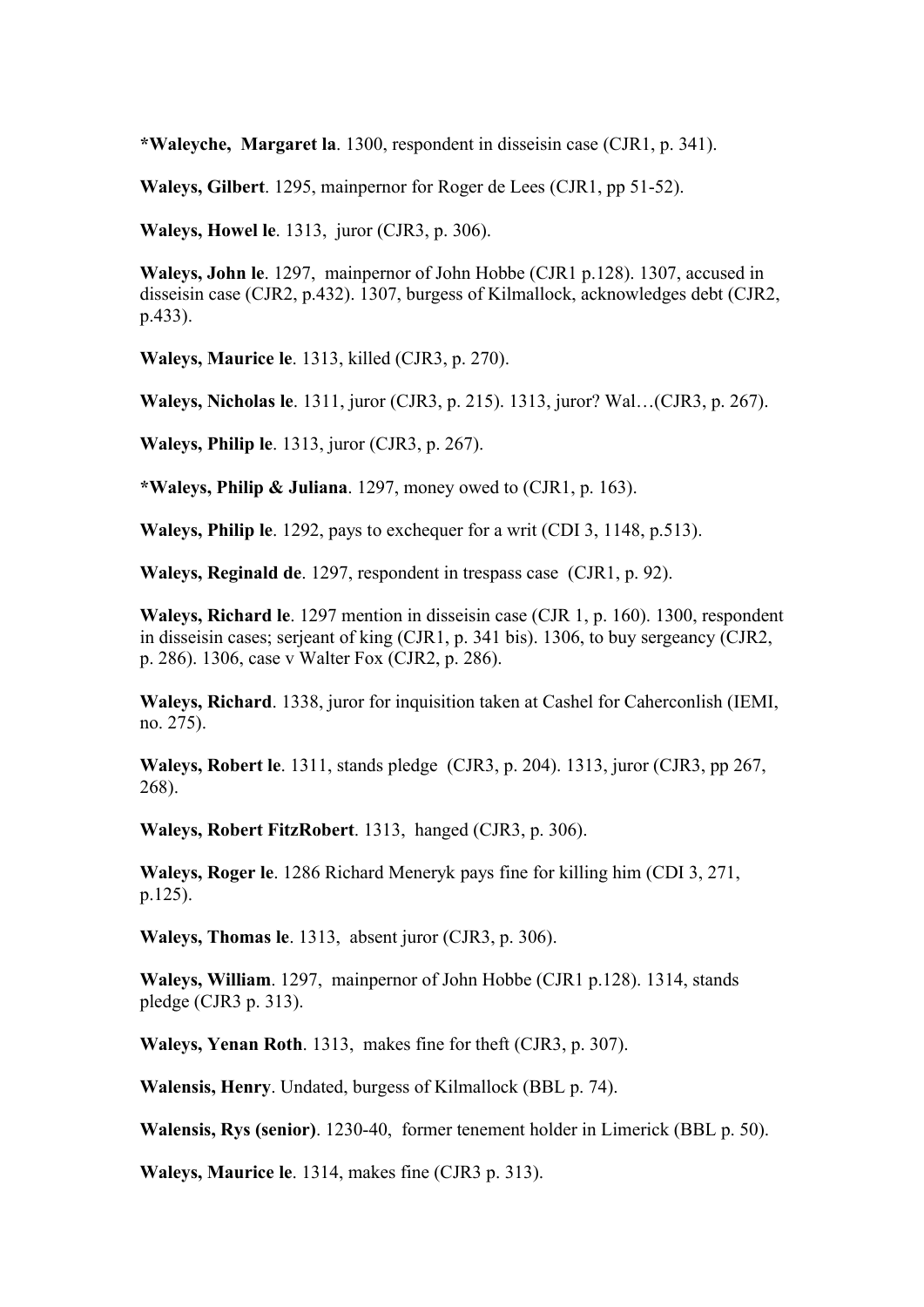**Wall, Griffin**. 1346, Commissioner of peace, Ardagh cantred (Frame, AH 35, p. 19).

**Wall, Nicholas**. 1492, detaining vicarage of Ballingarry (CPR 15, 886).

**Wall, Odo fitzThomas**. 1346, Commissioner of peace, Ardagh cantred (Frame, AH 35, p. 19).

**Wall, Thomas**. 1346, Commissioner of peace, Esclon cantred (Frame, AH 35, p. 19).

Wall, W de. Undated 13<sup>th</sup>, witness list (BBL p. 122).

**Walle, John de**. 1240, juror at inquisition into Esclon (IEMI No. 1).

**Walle, Walter de**. 1427, named as former late vicar of Kildimo (CPR7, p. 518).

**Wallense, Philip**. C 1240, tenant of Nicholas de Bretteville (RHSJB 562).

**Walles, John de.** 1242, juror for inquisition of Esclon manor of de Burgh (Dryburgh p. 56).

**Walleys, Peter le.** 1295, pledge (CJR1, p. 76).

**Wallys, Simon**. 1283-1321, court cases re Newtown in Esclon (W 2, 120)

**Walrond, Thomas** (Walerond). 1313, juror (CJR3, pp 309, 310).

**Wals, Henry**. 1426, tenement holder (AM p. 15).

**Wals, Thomas**. Undated; rental of St Mary's house (SA,119).

**\*Walsh, Annet**. 1405, mentioned in will of Richard Bultingford (Wills, 121).

**Walshe, Howel le**. 1321, juror for extent of Mahoonagh (IEMI, No. 196).

**\*Walsh, Mabine**. 1372, cottager of Tobernea manor (RBK, No. 151).

**Walsh, Maurice** (alias Bretnach). Vicar of Corcomohide defending position (CPR 10, p. 576).

**Walsh, Nicholas**. 1405, mentioned in will of Richard Bultingford (Wills, 122). 1445, mention in will of Geoffrey Galwey; his son (Wills 123).

**Walshe, Thomas**. 1541, part of court hearing extent of Kildare lands in Co. L (CS, p. 177).

**Wandrer, Robert**. Undated, burgess of Kilmallock (BBL p. 74).

**Wansell, Walter**. 1254-55, sheriff of L rendering account (Calendar State Papers Ireland, Carew, Howth, p. 431).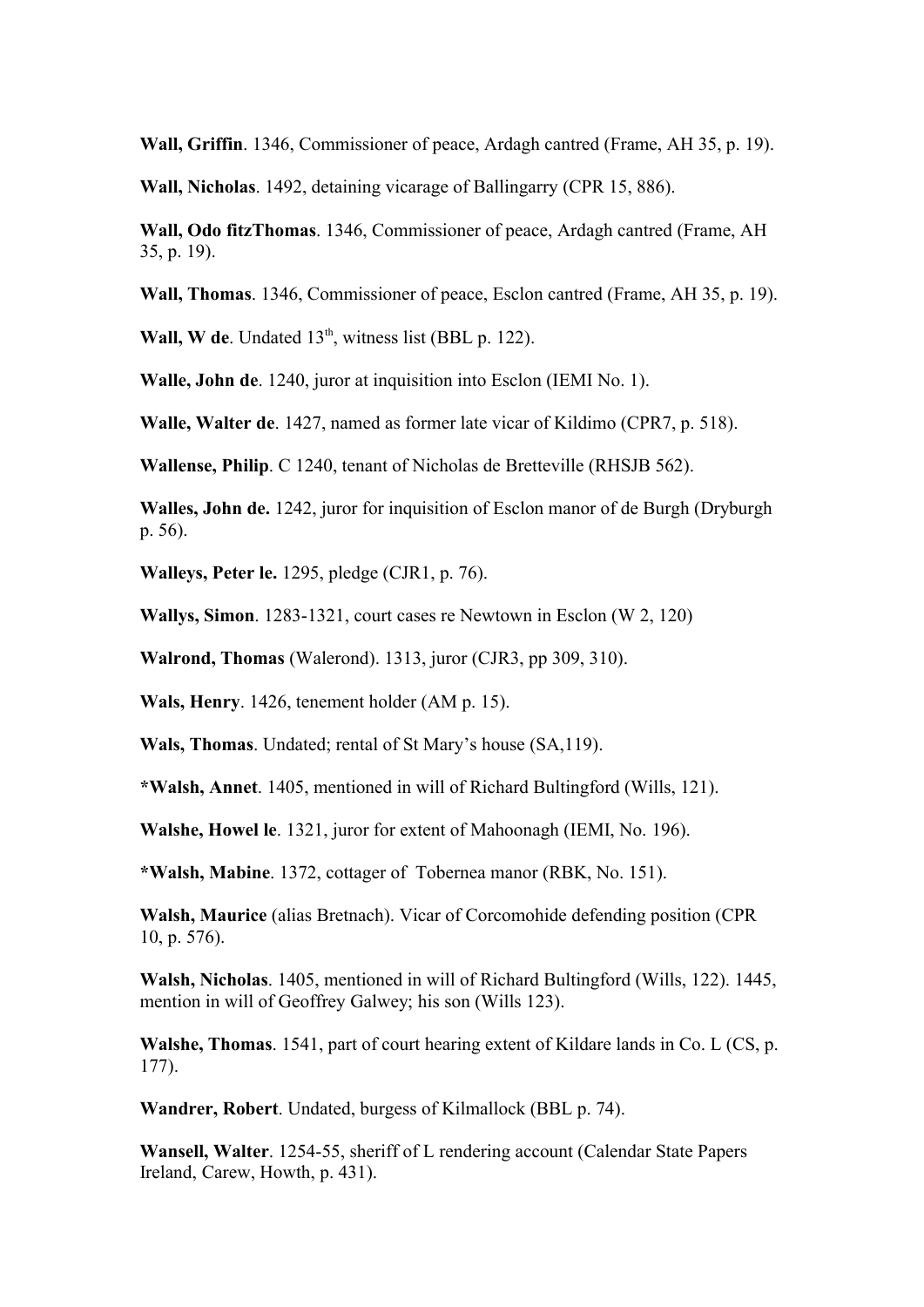**Waram, William**. 1251-75, witness list, (BBL, p. 60).

**Ward, Thomas**. 1372, cottager of Tobernea manor (RBK, No. 151).

**Warden, Nicholas**. 1426, Franiscan, receives bequest in Thomas Arthur's will. (AM p.17).

**Ware, John le, snr.** (War). 1307, recognitor, fails to appear (CJR2, pp 429, 431). 1311, juror (CJR3, p. 205). 1313, juror (CJR3, p. 311).

**Ware, Richard le.** 1307, mention in disseisin case (CJR2, p.431).

**Warr, Nicholas**. 1350, juror for inquisition at Aherlow (IEMI, no. 295)

**Warre, John FitzGilbert le**. 1306, land dispute over Cannyston (CJR2, p. 288).

**Warre, John FitzJohn**. 1306, land dispute over Cannyston (CJR2, p. 288).

**Waryng, David**. 1306, to serve notice on Gilbert de Clare at Any. (CJR2, p. 190). 1311, juror (CJR3, p. 204).

**Waring, Thomas**. 1425, named as owing goods to John Arthur in JA's will (AM p.11).

**Warram, Simon**. 1341, burgess of Aherlow (GR, p. 112).

**Waryn, Richard**. 1409, dean of L, permission to remain in England (CICL, 30)

**Waryn, Richard**. 1429, resigned dignity to bishop of L (CPR 8, p. 150).

**Waryng, Richard.** 1489, canon of L, mandate to (CPR 14, p. 259). 1501, deceased rector of St Laurence (CPR 17a, 815)

**Waryng, Robert**. 1430, citizen of L. appointed to enquire into church (CICL, 32).

**Waspayl, H**. c1260, donation of benefices to to Keynsham Abbey, son of Roger (BBL p. 83).

**\*Waspayl, Lord Roger & Margaret**. C 1260. Parents of H., charters giving to church (BBL pp 83, 84 & 112). 1251, grant of free warren at Rathkeale (CDI 1, 3164 & 2, 55). 1280 settlement betwee him and John Matravers re manor of Rathkeale and land in Kilcolman and Loughill (CDI2, 1778).

**Watere, Simon de** (de l'aqua). 1275, juror at inquisition into charter of L (CDI 2, 1181).

**Waterschyp, Thomas** (Watersip) 1295, stands pledge (CJR1 p. 19). 1295, plaintiff in trespass case (CJR1, p. 75).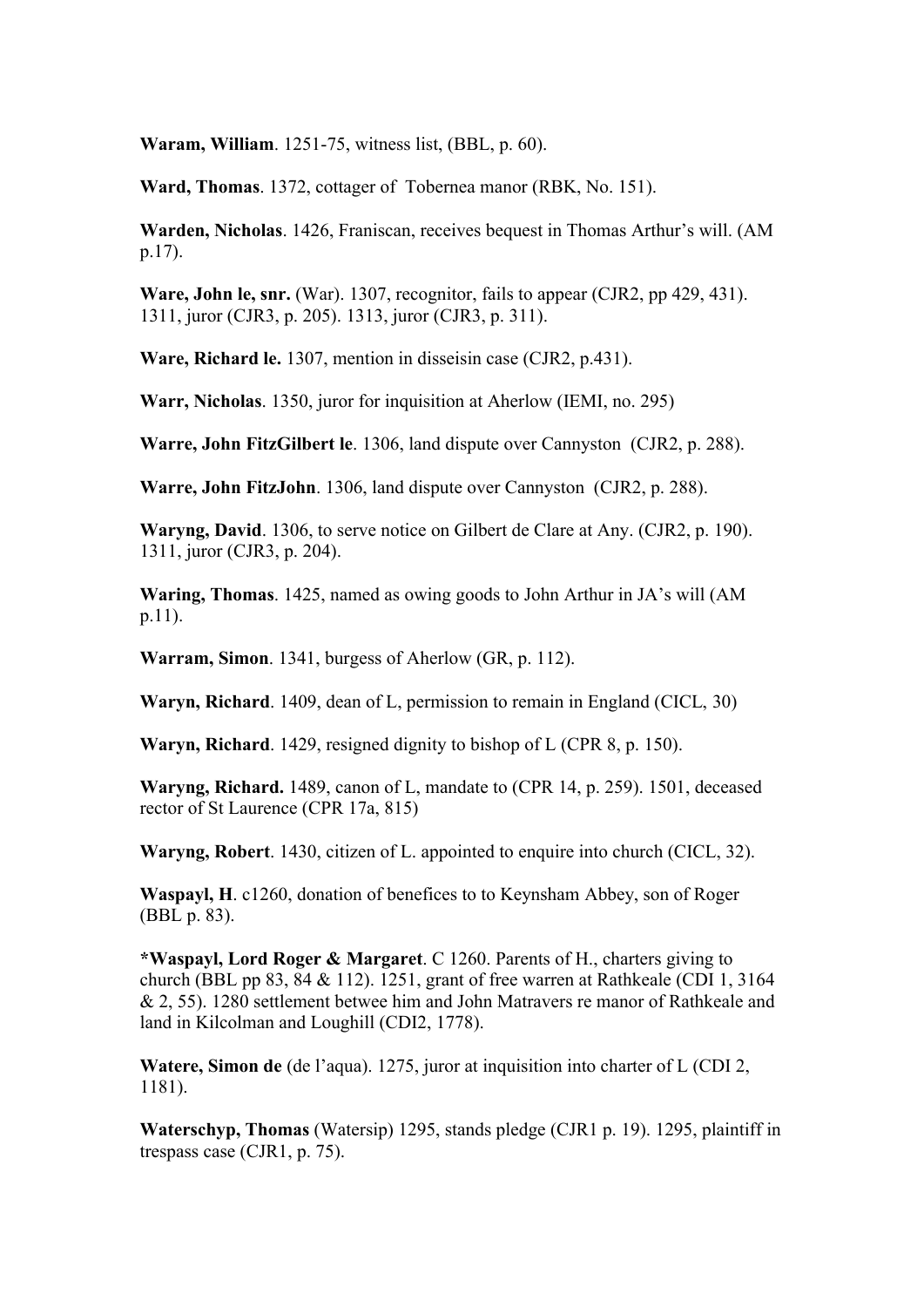**Waterville, William de**. 1291, paying in money to exchequer for James Keating (CDI 3, 842, p. 384).

**Watre, Robert le**. 1311, juror (CJR3, p. 206).

**Wattere, Stephen de**. 1307, pledge (CJR2, p. 449).

**Wayne, Odo**. 1337, betagh, tenant on Manor of Mungret (BBL p. 155).

**Waysleich, Walter**. 1504, canon of L, mandate to (CPR 18, 382).

**Waython, Adam**. 1313, juror (CJR3, p. 307).

**Waythan, Richard**. 1313, juror (CJR3, p. 308).

**Weae, John de** (alias de Ypa). 1454, named as deceased canon and preb. of Dysertengus (CPR 10, p. 697).

**Wedeburn, Henry**. 1288, tenant of Any manor in extent (CDI 3, 459).

**Wees, William de**. C1270-77, giving rights in church of Crecora to chapter of L (BBL 137). 1275, juror at inquisition into charter of L (CDI 2, 1181).

**Welbeley, William**. 1313, stands pledge (CJR3, p. 311).

**\*Well, Robert & Maud de**. 1322, Maud aunt and heir of Thomas de Clare to get castle of Corcomohide, Askeaton, Any (FR 3, p. 123).

**Welles, John de.** 1295, flees attachment (CJR1, p. 40).

**\*Welles, Robert & Matilda de**. 1332-33, re lands, Margaret sister of Matilda (RDKPRI (Pipe) 43 p. 49; see also IEMI No. 196).

**Wellesly, Waleran de** (Wileslegh). 1234-56, justice, (BBL pp15,17, 21, 23 & 24). 1222-50, in witness list (BBL p. 35).

**Welleyppe, Stephen**. 1311, house of, at the Kappagh, broken into (CJR3, p. 208).

**Wellysley, Lord John de**. 1318, witness to grant to Blanch Kildare (RBK, No. 138).

**Welsh, Nicholas**. 1299 juror at extent of Maynwyr (Monagay?) and Killeedy (CDI 4, 551).

**Welshman, David le**. 1175, nephew of Raymond le Gros at taking of L (Expug, p. 151).

**Welshman, David**. 1287, juror on inquisition into Mahoonagh (CDI 3, 459).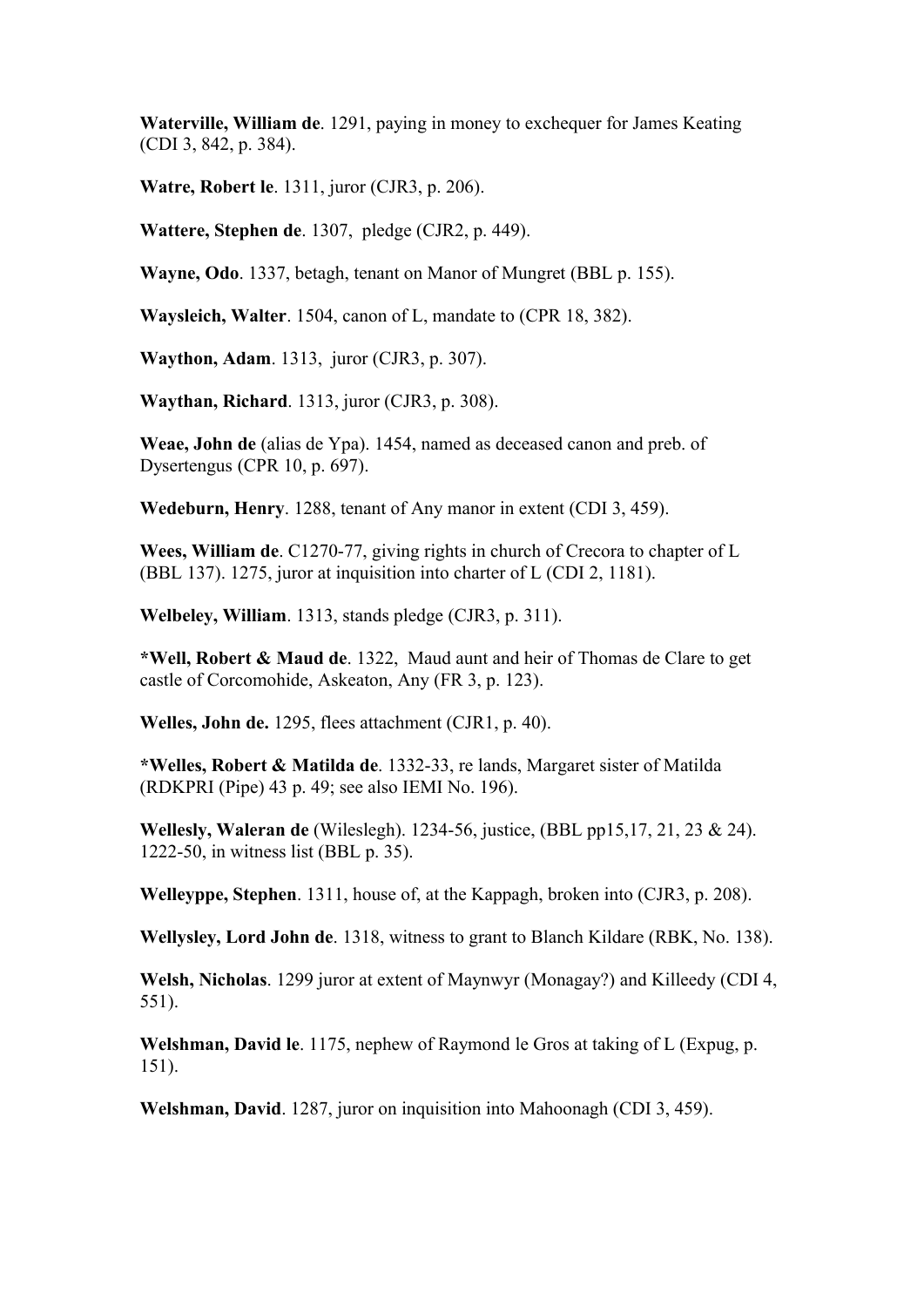**Welshman, John le**. 1307, burgess of Kilmallock, grants from abbot of May in tenements of lough Gur, Clouthduff and town of La Faunt (Lenfaunt?) (CJR2, p. 447- 8).

**Welshman, John the** (Valysman). 1341, tenant of Aherlow (GR, p. 112). 1346, juror on inquisition into advowson of Aherlow (GR, p. 116).

**Welshman, Rys the**. 1266-67 rendeers accounts for city (RDKPRI (Pipe) 35, p. 47).

**Welshman, William the**. 1341, tenant of Aherlow (GR, p. 112).

**Wenlenal, William de**.1185, charter witness (BBL p. 103).

**Went, Adam de**. 1242, juror for inquisition of Castleconnell, manor of de Burgh (Dryburgh p. 56).

**Went, Ralph de**. 1242, juror for inquisition of Castleconnell, manor of de Burgh (Dryburgh p. 56).

**Weryng, Neel**. 1313, killed feloniously (CJR3, p. 269).

**Weryng, Richard**. 1404, dean of L, pardoned (CICL, 110).

**Wes, William**. 1272-77, canon of L, in witness list (BBL p.100).

**Weston, Philip**. 1299 juror at extent of Maynwyr (Monagay?) and Killeedy (CDI 4, 551).

**Weston, William de**. 1341, chaplain, burgess of Aherlow (GR, p. 112).

**Weston, William de**. 1290, justice sitting at L. (BBL p. 15). 1322-25, fee as constable of castle (IEP 1, pp. 294, 297, 301 & 306).

**Wethir, John**. 1295, mainpernor for Roger de Lees (CJR1, pp 51-52). 1295, pledge (CJR1, p. 76).

**Wethirherd, John** (Witherherd). 1330-9 tenament holder in Any (RK, pp 36, 76 119).

**Weydan, Adam**. 1313, juror (CJR3, p. 307).

**Weyland, William de**. 1257, itinerant justice (BBL p. 18).

**Weynillo, John**. 1308, case of novel disseisin (CJR3, p. 28).

**Weytham, Richard.** 1297, constable of castle (CJR 1295-1303, p. 117).

**Weythan, Richard**. 1311, juror (CJR3, p. 206). 1297, constable of castle (CJR1, p. 117).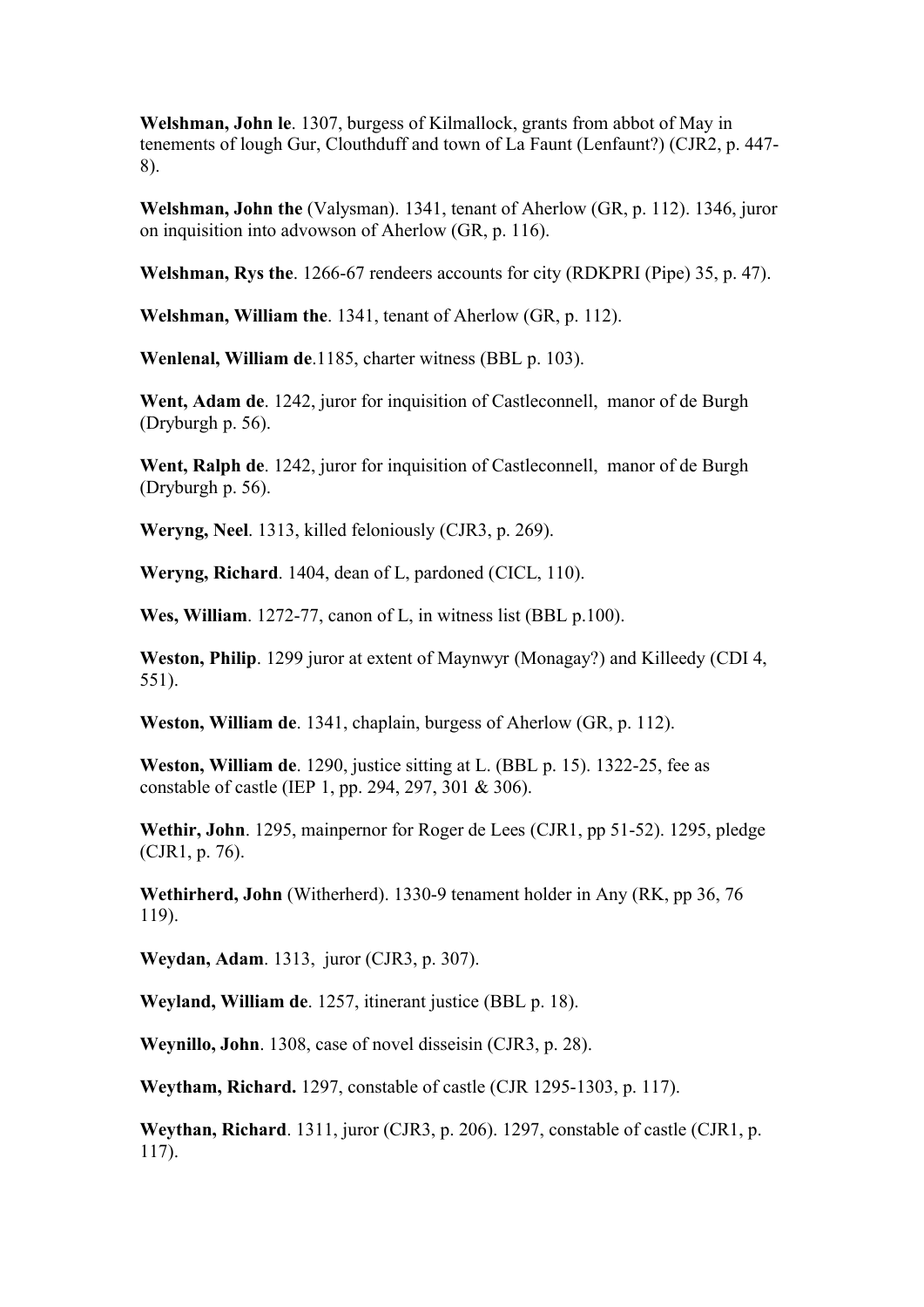**White, Adam le** (Wyte), of Sengill. 1311, absent juror (CJR3, p. 203). 1311, juror (CJR3, pp 204, 206). 1313, juror (CJR3, p. 267). 1313, juror (CJR3, pp 306, 307). 1313, stands pledge (CJR3, p. 307). 1299, juror for inquisition into manor of Shanid (CDI 4, 551). 1307 juror (CJR2, p. 516).

**White, David le**. 1310, juror for extent of manor of Athlacca (RBK, No. 136). 1311, juror (CJR3, pp 205, 206). 1311, stands pledge (CJR3, p. 215).

**White, David the** of Grellach. 1297, fails to appear in disseisin case (CJR 1, p. 161).

**White, David**. 1375 made purveyor (CICL, 283).

**White, David, of Gibbiston**. 1376, named in will of Martin Arthur as owing him goods (AM p. 5).

**White, David.** 1541, tenant of St Peter's Cell at dissolution (EIMP, p. 209). 1541, juror for extent of Earl of Kildare's Manors in L (CS, p. 177).

**White, Dominic**. 1533, named as tenement holder in will of Nicholas FitzJohn Arthur (AMs 236/303).

**White, Gilbert le**. 1321, juror for extent of Mahoonagh (IEMI, No. 196).

**White, Henry the**, of Tullachbrek. 1297, fails to appear in disseisin case (CJR 1, p. 161).

**White, Henry le**. 1313, victim of theft (CJR3, p. 305). 1298, juror for extent of Glenogra (CDI 4, 551).

**White, Henry le**. 1357, states he was present at baptism of Maurice FitzMaurice, now of age (IEMI, No. 324).

**White, Henry fitzJohn le**. 1348, juror for inquisition into Mahoonagh (IEMI, no. 292).

**White, Henry**. 1421, juror for inquisition at death of E of Desmond (COD 3, 45).

**White, James le**. 1313, juror (CJR3, p. 307).

**White, James**. 1391, charter witness (NLI Ms. 41,673/2). 1391, pardoned for sedition (CICL, 17)

**White, James**. 1541, juror for extent of Earl of Kildare's Manors in L (CS, p. 177).

**White, John le**. 1311, rabbit warren owner (CJR3, p. 203). 1311, juror (CJR3, p. 204). 1321, juror for extent of Mahoonagh (IEMI, No. 196).

**White, John de Kilbader**. 1299, juror for inquisition into manor of Shanid (CDI 4, 551).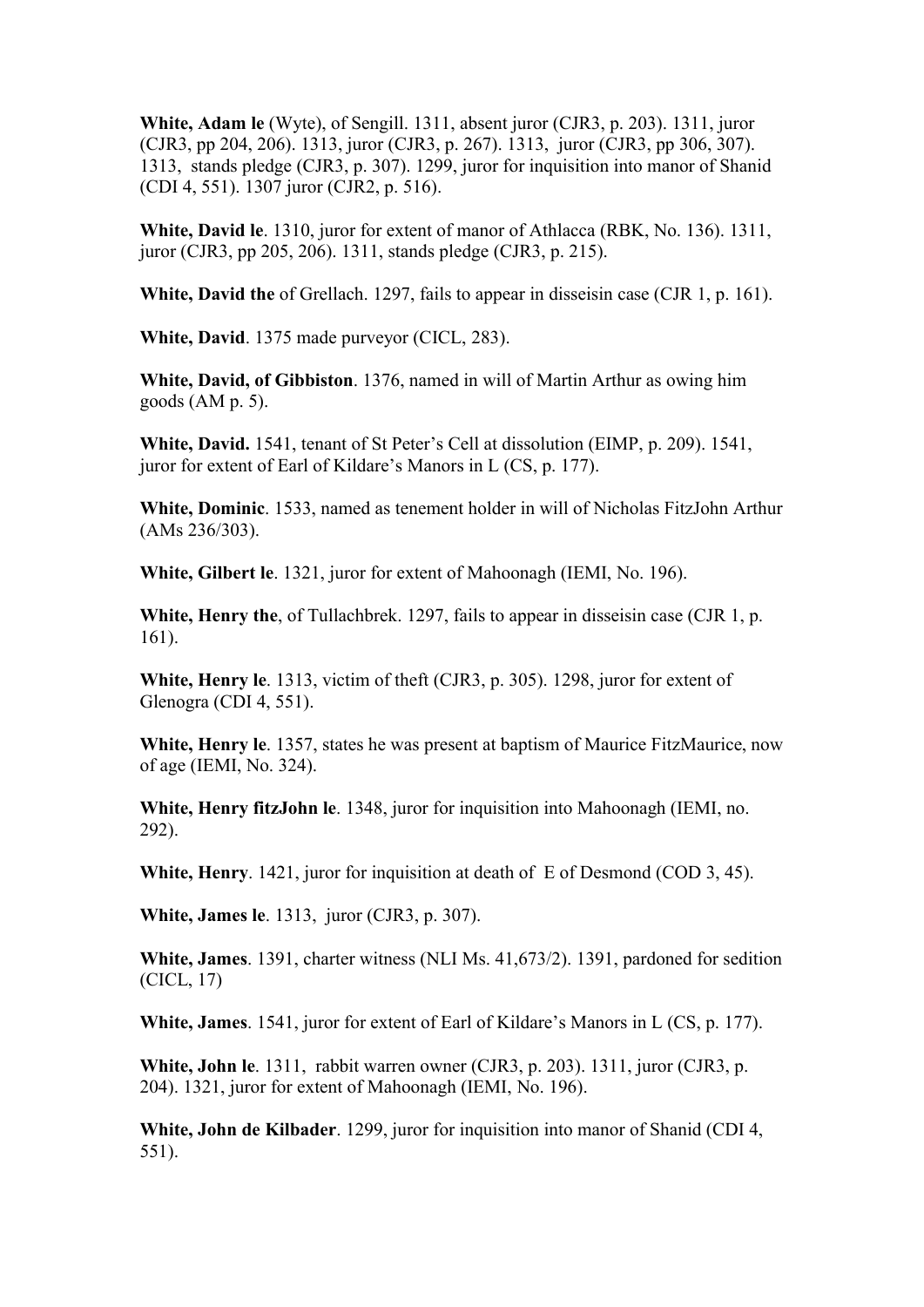**White, John le, of Ardagh**.1313, juror (CJR3, pp 267, 309). 1295, mention in complaint v Roger de Lees, (CJR1, p.51).

**White, John le of Cnocbreen**. 1297, jury of 24 (CJR1, p. 98).

**White, John of Cnocbren**. 1355 one of the electors of Thomas Daundon as sheriff (CICL, 74).

**White, John FitzJohn le**. 1313, juror (CJR3, p. 311). 1297, of L. respondent re Milltoun (CJR1, p. 163).

**White, John FitzWalter le**. 1311, rabbit warren owner (CJR3, p. 203). 1311, juror (CJR3, pp 203, 214). 1313, juror (CJR3, p. 311).

**White, John**. 1337, burgess and tenant of manor of Mungret.(BBL p. 154).

**White, John le**. 1297, citizen of L, complains his ship taken to Galway not Dartmouth (CJR1, p. 92). 1330, citizen of L. to repair the castle wall (PR 1327-30, p. 545).

**White, John of Knockbren**. 1346, Commissioner of peace, Owney cantred (Frame, AH 35, p. 19).

**White, John**, 1391, mayor of L. pardoned for sedition with other citizens of L. (NA999/275/6). 1391, Charter witness as mayor (NLI Ms. 41,673/2). 1378, made justice in L and other counties (CICL, 2). 1381, made assessor for L. city for funding of archers (CICL, 167). 1382, collector of great custom at L (CICL, 165). 1391, mayor (CICL, 15, 17, 18)

**White, John of Ballysyde**. 1391, charter witness (NLI Ms. 41,673/2).

**White, John**. 1398, to receive vicarage of Ballytankard (CPR 5, 107)

**White, John** (Whyte) 1506, notary, court clerk of L. (COD3, 322).

**White, Sir John**. 1376, chaplain, left bequest in will of Martin Arthur (AM p. 7). 1380, to supervise bequest from Gillian Beaufort to Friars Preachers (AM p. 9).

\***White, Margaret**. 1445, mention in will of Geoffrey Galwey; his wife?(Wills 124).

**White, Nicholas le**. 1298, juror for extent of Glenogra (CDI 4, 551). 1299 juror at extent of Maynwyr (Monagay?) and Killeedy (CDI 4, 551).

**White, Nicholas**. 1357, chaplain of Newcastle, states he baptised of Maurice FitzMaurice, he now of age (IEMI, No. 324).

**White, Nicholas**. 1391, Commission, by mainprise of Hugh Tracy and Nicholas White of co. Limerick, to John Yong of that county of custody of the lands that belonged to John Mauncell kt in Chaumpeneyestoun, co. Limerick (CICL, 22).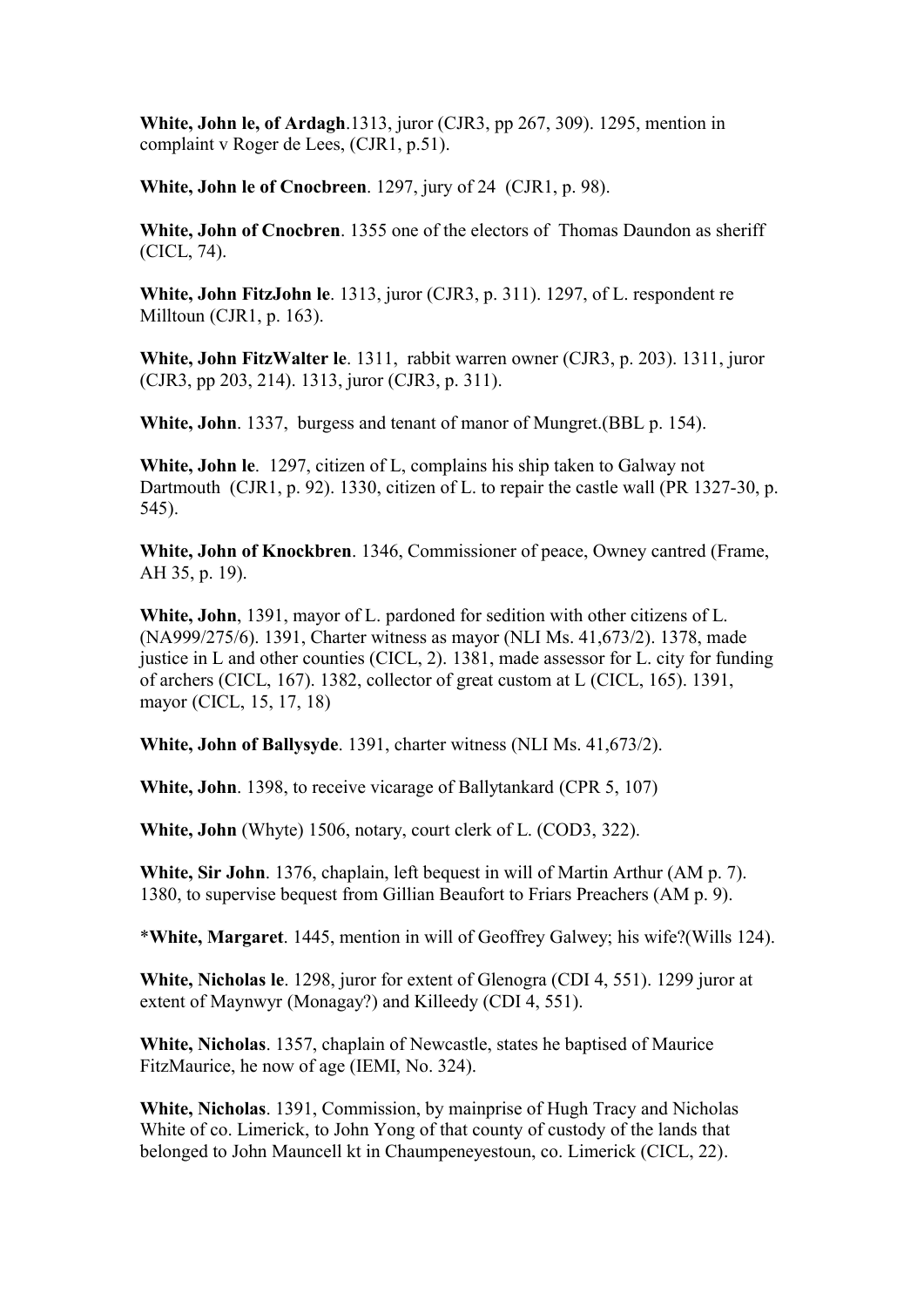**White, Nicholas**. 1408, of Clonmel, appointment at justice (CICL, 28). 1411, justice (CICL, 118).

**White, Nicholas** (Wyt), 1448, former holder of Ardcanny (CPR 10, p. 381). 1458, named as deceased former holder of Dongadamond and Donyrish (CPR 11, p. 350)

**White, Patrick**. 1532, letters of administration of will of P. White of Limerick, in Canterbury Prerogative Court (NA999/447).

**White, Peter le**. 1311, robbery victim(CJR3, p. 215).

**White, Philip le**. 1307, accused in disseisin case re Lystawlyn (CJR2 p. 456).

**White, Ralph le**. 1311, juror (CJR3, p. 204). 1313, juror (CJR3, p. 308).

**White, Richard le** (Wyte). 1242, juror for inquisition of Castle Wilkin, manor of de Burgh (Dryburgh p. 57).

**White, Richard le**. 1300, coroner of L (CJR1, p. 340). 1313, juror (CJR3, p. 308). 1300, witness to brawl (CJR1, p. 343).

**White, Richard le,** of Kilmallock. 1306, plaintiff in case involving abduction (CJR2, p. 289).

**White, Richard** (Whyte). 1414, commission to Tomas Comyn, Richard Whyte and Philip Russel to audit accounts of various officials and cause profits to be put to the repair of the walls (PR 1413-16, p. 180). 1433, dead by; others to continueas fortifications still need repairs (PR 1429-36, p. 261).

**White, Robert** (Albus). 1216, citizen of Limerick (BBL p. 103).

**White, Robert le**. 1308, case of mort d'ancestor (CJR3, p. 3).

**White, Robert le (Whyte) of Adare**. 1313, caught murderer (CJR3, p. 310). 1334- 35, property in Adare (RDKPRI (Pipe) 44 p. 49).

**White, Roger**. 1275, juror at inquisition into charter of L (CDI 2, 1181).

**White, Roger le**. 1300, attorney (CJR1, p. 313).

**White, Roger**. 1391, pardoned for sedition (CICL, 17)

**White, Theobald**. 1397, idiot, holding lands in among other places Limerick, brother John White of Clonmel to hold lands. (CICL, 12). 1403 (CICL, 104).

**White, Thomas le**. 1313, juror (CJR3, p. 303). 1321, juror in inquisition of lands of Thomas FitzRicharde de Clare in city of L (IEMI, No. 195).

**White, Thomas le, of Cnokan** (Wyte). 1313, juror (CJR3, p. 268).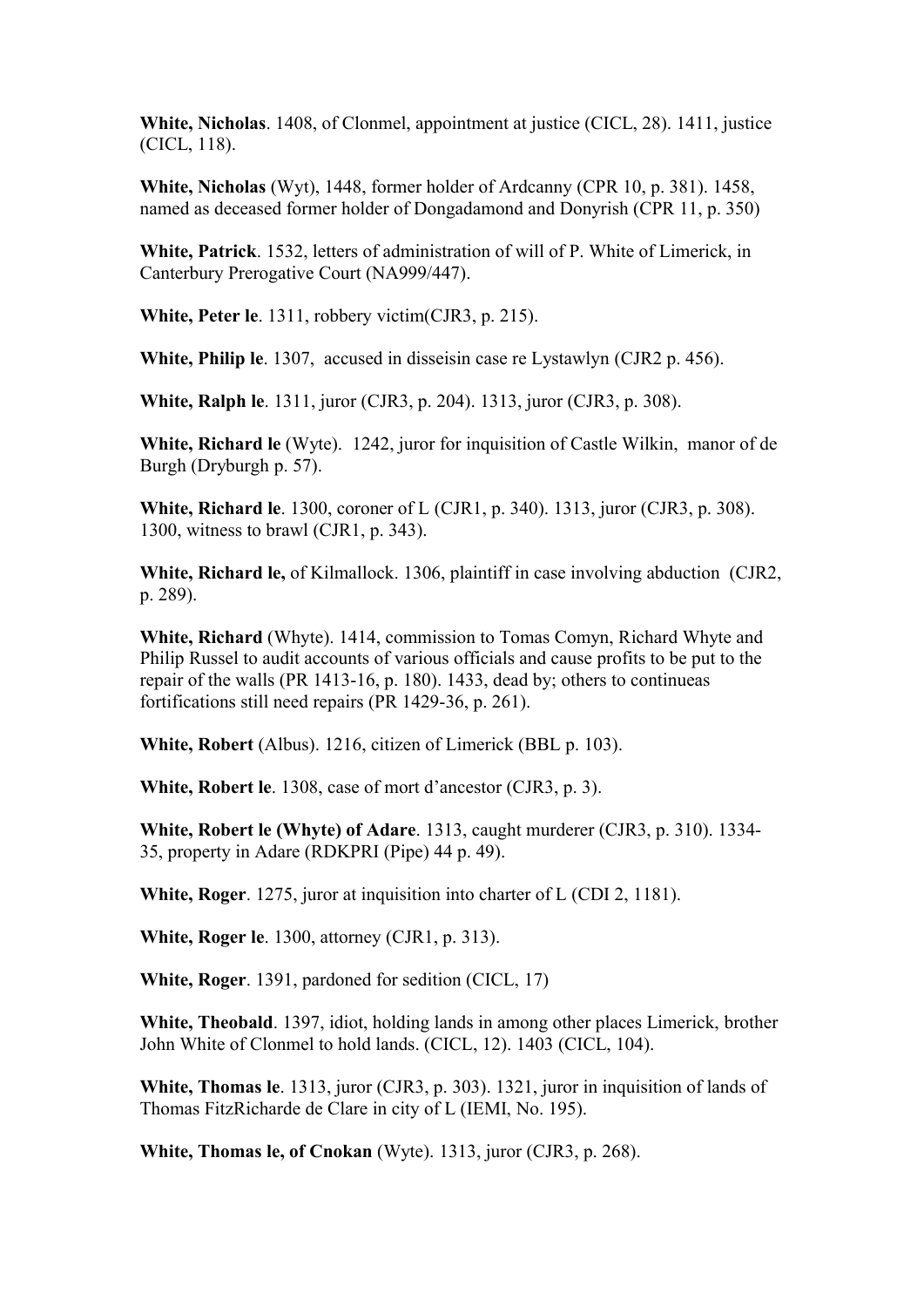**White, Thomas fitzJohn the**. 1346, Commissioner of peace, Adare and Croom cantred (Frame, AH 35, p. 19).

**White, Thomas fitzRobert of Adare**. 1346, Commissioner of peace, Adare and Croom cantred (Frame, AH 35, p. 19).

**White, Thomas le**. 1308, case of mort d'ancestor (CJR3, p. 3).

**White, Thomas**. 1391, charter witness (NLI Ms. 41,673/2).1391, pardoned for sedition (CICL, 17)

**White, Thomas** (Chyt, Fuoyt). 1488, canon of L, mandate to (CPR 14, pp 227 & 254?). 1490, gets canonry and preb of Dysert (CPR 15, 459). 1490, canon of L, letter to (CPR 15, 557 & 953). 1496 mentioned retelling of events at St Mary's House (CPR 16, 695). 1497, canon of L, mandate to (CPR16, 749 & 755).

**White, Walter le**. 1313, stands pledge (CJR3, p. 304). 1332-33, owes for chattels (RDKPRI (Pipe) 43 p. 49).

**White, Walter** (Whyte). 1541, juror at dissolution of monasteries in L and Any (EIMP, pp 116, 209). 1541, juror for extent of Earl of Kildare's Manors in L (CS, p. 177).

**White, William** (Albo). Undated, burgess of Kilmallock (BBL p. 74).

**White, William**. (Albus) 1287 juror for inquisition into Reens (CDI 3, 459; IEMI 64).

**White, William le**. 1306, pledge, in mercy (CJR2, p. 289).1311, absent juror (CJR3, p. 207). 1313, juror (CJR3, p. 304). 1307, trespass case (CJR2, p. 450).

**White, William of Glyn**. 1307, recognitor (CJR2, p.429). 1313, juror (CJR3, pp 309, 310).

**White, William le, of Kilmallock**. 1313, robbery victim (CJR3, p. 267).

**White, William le, of Tullabracky**. 1302 receives corn seized for the King (W2, 184). 1302, lands given to to sell (CJR1, p. 446).

**White, William**. 1313, house burnt (CJR3, p. 268).

**White, William** (Whit). 1348, juror for inquisition into Mahoonagh (IEMI, no. 292).

**White, William de Rach**. 1375, representative of Fontimkill cantred (PC, p. 61).

**White, Sir William**. 1437, chaplain grant of lease to John and Mariot Spofford (NLI Ms. 41,673/3).

**White, Brother William**. 1380, receives bequest in will of Gillian Beaufort (AM p. 9).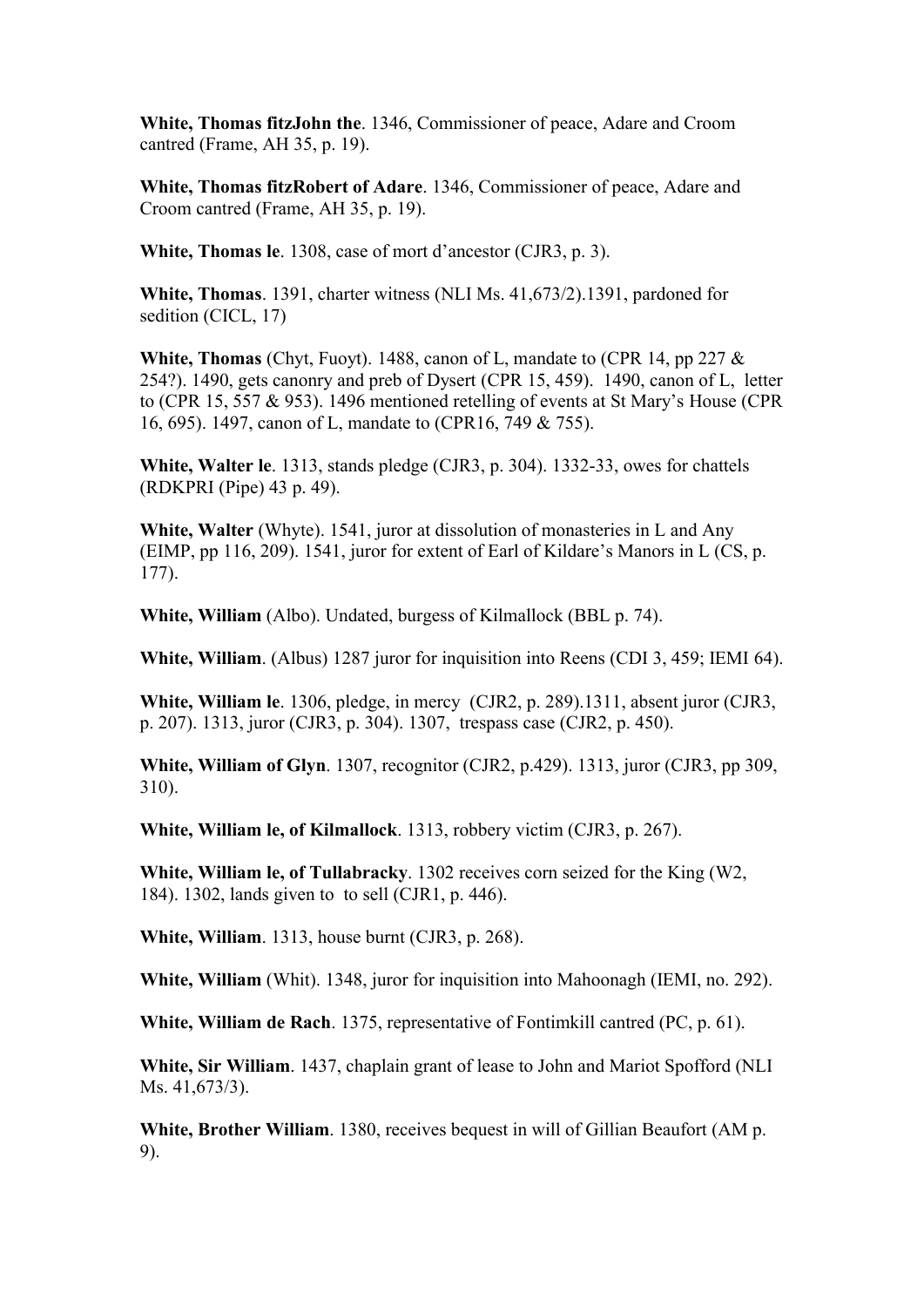**White, William**. 1445, mention in will of Geoffrey Galwey (Wills 122).

**White, William (**Wythe, fuuyt, Wite). 1486, becomes precentor on elevation of R. Stackpoole to bishopric (CPR 14, p. 135; A 97). 1489 deprived of precentorship (CPR 15, 384; A 107). 1492, canon of L, mandate to (CPR 15, 862). 1496, mentioned in retelling re St Mary's House (CPR 16, 695). 1497 detainer of canonry and prebend of Tullabracky (CPR 16, 931). 1502, mandated (CPR 17b, 109).

**White, Wymond le**. 1300, witness to brawl (CJR1, p. 343).

**Whitefot, Symon**. 1311, to answer for confiscation of chattels (CJR3, p. 204).

**\*Whiteley, Mabilla and Gilbert**. 1311, rape victim (CJR3, p. 208).

**Whiteley, Geoffrey** (Wyteleye). 1313, juror (CJR3, p. 304).

**Whiteley, Gilbert de** (Whyteleye). 1307, pledge (CJR2, p. 518).

**Whiteley, Henry le** (Whyeteleye). 1313, stands pledge (CJR3, p. 304).

**Whiteside, John**. 1375, vicar of Brywys, Emly dioc. (PC, p. 65).

**Whitey, Walter**. 1427, appointed justice (CICL, 32).

**Whytecote, Adam**. 1300, plaintiff in trespass case (CJR1, p. 344).

**Wigmore, Nicholas de** (Wygemor). 1311, juror (CJR3, pp 205, 214).

**Wigorn, Philip de**. 1185, witness list (BBL p. 103). 1277-78, named in inquisition as having died siezed of Fernan in Eskercevene (Owney Beg given in index) (CDI2, 1422). 1194-1204, grants Kenry to gerald FitzMaurice (RBK, 7).

**Wigorn, Philp de**. 1277-78, nephew of namesake, inherited Fernan and enfeoffed Geoffrey de Marisco there (CDI2, 1422).

**Wigorn, William de**. 1216, witness list (BBL p. 104). 1215, fine to Crown for manor of Gren (CDI 1, 615

**Wilde (Wylde), Walter le.** 1223-50, burgess of Kilmallock (BBL, p. 25).

**Wilde, Richard**. 1251 tenant of Tobernea (CDI 1, 3203).

**Wilde, William le**. 1275, juror at inquisition into charter of L (CDI 2, 1181). 1310, juror for extent of manor of Athlacca (RBK, No. 136).

**William** (Willem). Moneyer, on coins of John.

**William**, Undated, canon who drew up the document (BBL p. 43).

**William**. Pre 1207, chaplain and charter witness. (BBL p. 98).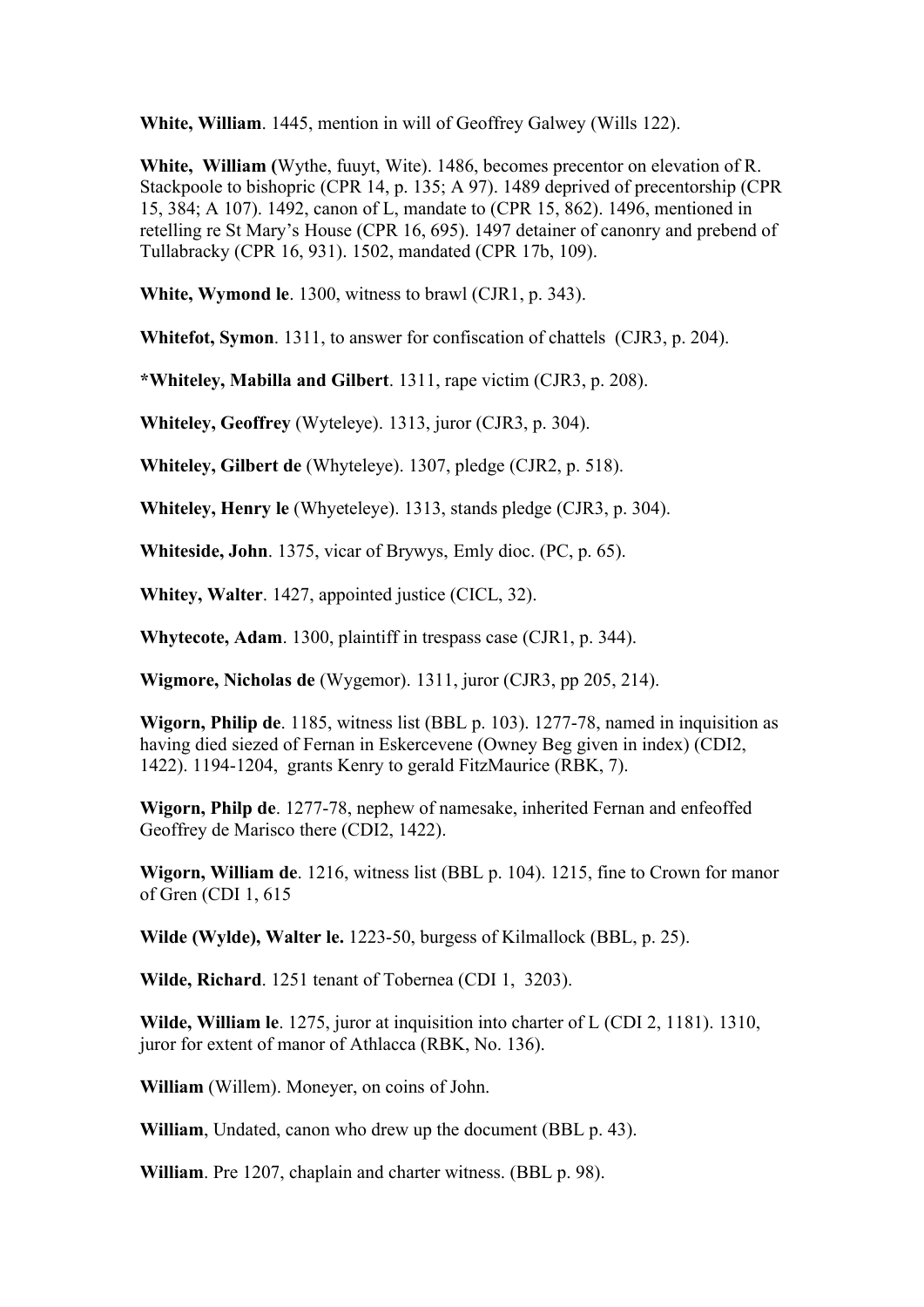**William**. 1243, vicar of Kilmuhoroc (BBL p. 93).

**William, bishop of Emly**. 1311, claiming benefit of clergy for one of his (CJR3, p. 205).

**William, clerk of Rathgel**. 1313, juror (CJR3, p. 306).

**Winchester, Gerald de**. 1311, absent juror (CJR3, p. 205).

**Winchester, John**. 1375, representative of Any cantred (PC, p. 61).

**Winchester, William de** (Wyncestre). 1326-27, fee as constable of castle (IEP 2, pp 320 & 324).

**Winchester, William** (Wyncestre). 1311, juror (CJR3, p. 215).

**Windsor, David** (Wyndesor). Undated, burgess of Kilmallock (BBL p. 74).

**Windsor, William of**. 1374 to take into kings hands the fisheries and constableship (FR 8, p. 263). 1370-71 making agreement with a Macnamara to leave L alone (Calendar State Papers Ireland, Carew, Howth, p. 481).

**\*Wirgain, Sarah**. 1376, left bequest in will of Martin Arthur (AM p. 7).

**Withe, Adam le**. 1295, mention in complaint v Roger de Lees, (CJR1, p.51).

**With, Henry**. 1361, deanery void by his death at Rome(P2P, f. 154).

**Wodeford, Thomas**. 1391, pardoned for sedition (CICL, 17)

**Wodelef, John** (Wodelok). 1300, acknowledges debt (CJR1, p. 338). 1300, opposes grant of wreck to sheriff Devenish (CJR1, p. 340).

**Woderoue, Nicholas**. 1313, juror (CJR3, p. 307).

**Wogan, Adam** (Woggan). 1338, juror for inquisition taken at Cashel for Caherconlish (IEMI, no. 275).

**Wogan, John**, justiciar. 1308-14, throughout CJR 3. 1308, ordered to deliver castle to William son of Philip (FR 2, p. 25). 1299, justiciar (CJR1, p. 230).

**Wole, Alexander**. 1275, juror at inquisition into charter of L (CDI 2, 1181).

**Wolf, Patrick** (Wolff). 1421, juror for inquisition at death of E of Desmond (COD 3, 45).

**Wolf, Thomas**. 1307, dispute over mercy (CJR2, p. 452). 1311, victim of robbery (CJR3, p. 206).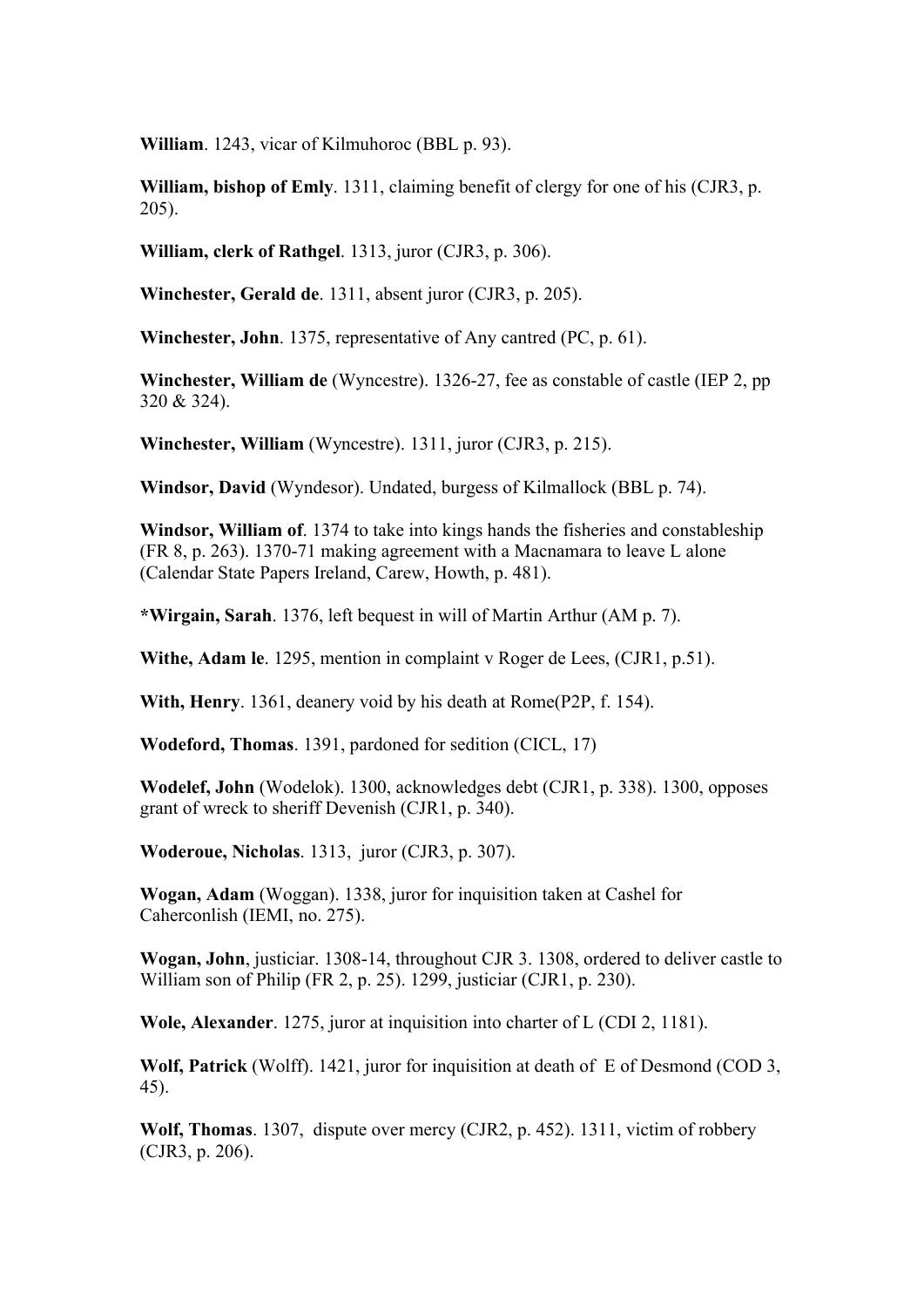**Wolf, William** of Or,1308 accused by Gerald of Or of extortion from Killeedy (CJR3, p. 1-2).

**Wolfag, William**. 1341, free tenant on manor of Athneasy (GR, p. 113).

**Woodford, John** (Wodeforde). 1275, juror at inquisition into charter of L (CDI 2, 1181).

**Woodford, John** (Wodeford). 1313, juror (CJR3, pp 303, 311bis). 1313, stands pledge (CJR3, p. 310). 1321, juror in inquisition of lands of Thomas FitzRicharde de Clare in city of L (IEMI, No. 195).

**Woodford, Nicholas de** (Wodeford). 1272, canon of L (BBL p. 62).

**Woodford, Richard de** (Wodeford). 1286, paying into exchequer for Wm Uncle (CDI 3, 251). 1287, paying in rent of King's Island (CDI 3, 309, p. 141). 1291-2 fine to exchequer (CDI 3, 918; 1020 p. 456; 1078, p. 477; 1148, p.514). 1291, claiming Caheravally (W1, 55). 1295, takes afers (CJR1 p. 17). 1295, accused of slander (CJR1 p. 18). 1295, loses case of distraint(CJR1 p. 19). 1295, his dovehouse broken into (CJR1 p. 19). 1295, faulty prepared bill (CJR1, p. 51). 1295, plaintiff in trespass case (CJR1, p. 75). 1307, keeping bad company (CJR2, p. 517).

**Woodford, Richard FitzJohn de**. 1305, juror (CJR2, p. 134).

**Woodford, Thomas de**. **Dean of L. 1249-78**. 1249-72, witness lists (BBL pp 42, 45, 54, 55, 87, 88, 120 & 162). 1250-72, grant by dean and chapter (BBL p.88). 1272 liberties of church, in list of chapter (BBL p 61). Re 100 marks, (BBL p. 72), given prebend (BBL p. 82), prebend augmented (BBL p. 83), leads chapter in statute of church (BBL p. 117), donation of land in city to (BBL. p121), gives holding in L to church and chapter (BBL p. 124), 1230s, magister T de W travelling with cash to Italian bankers on behalf of bishop (BBL pp 128, 132, 134, 135 & 136). 1250, licence from King to elect bishop (CDI 1 3087).

**Woodford, Walter** (Wodeford). Undated, landholder in Kilpeacon-Donaghmore, named in inquisition (BBL p. 11). 1275, juror at inquisition into charter of L (CDI 2, 1181).

**Woodford, William** (Wodeford). 1297, juror (CJR1, p. 98). 1311, juror (CJR3, pp 205, 215). 1313, juror (CJR3, pp 304, 307). 1313, stands pledge (CJR3, p. 311).

**Woodward, Robert**. 1311, robbery victim (CJR3, p. 215).

**Worgan, Adam. 1300**, witness to extent of Caherconlish (RBO, p154).

**Worgan, John**. 1311 juror (CJR3 p. 207). 1313, juror (CJR3, p. 268).

**Worgan, Philip**. 1307, defendant (CJR2, p. 451).

**Worgan, Roger**. 1313, absent juror (CJR3, p. 267). 1313, juror (CJR3, p. 308).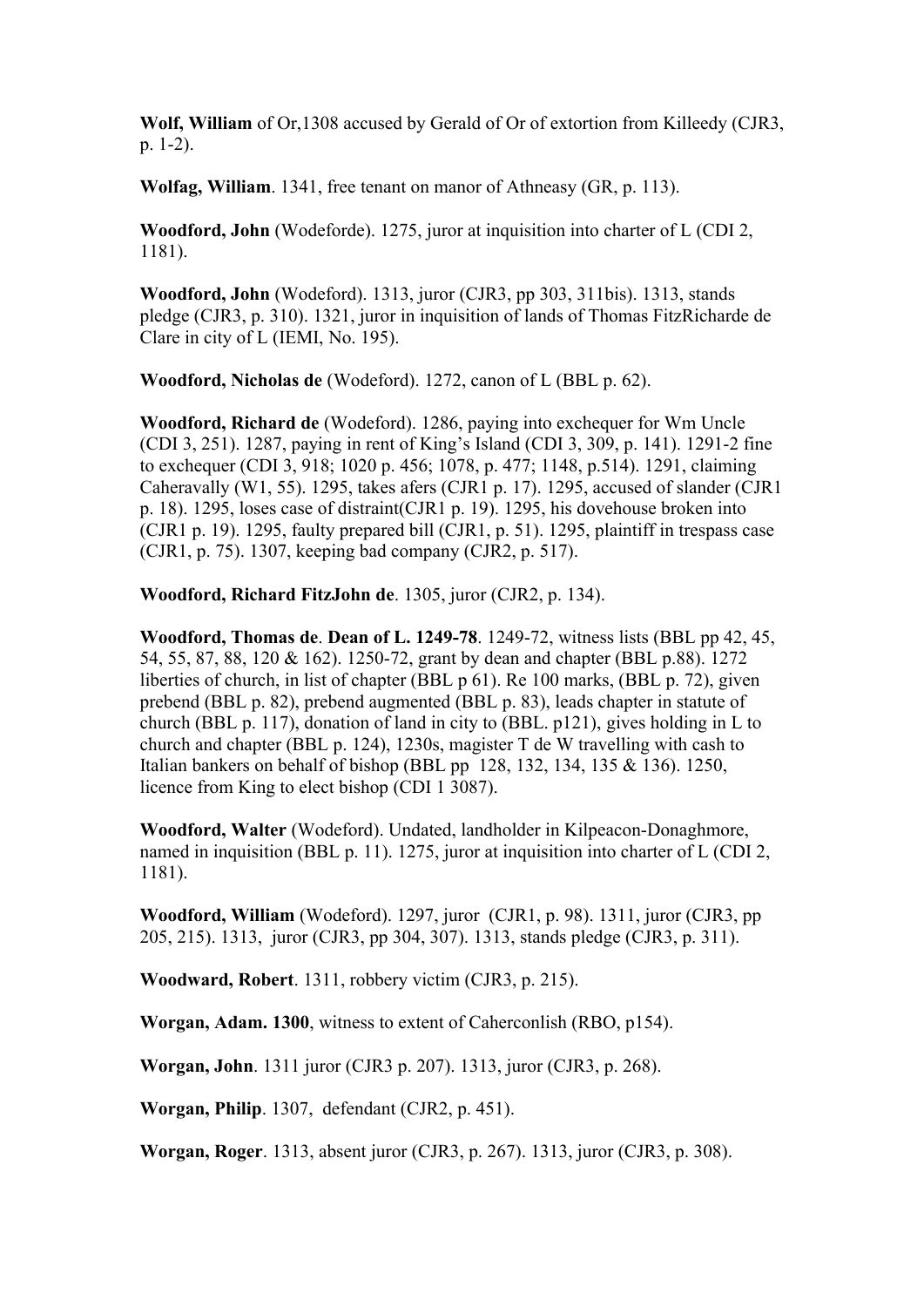**Worgan, William**. 1313, juror (CJR3, p. 308).

**Worthyng, John**. 1313, absent juror (CJR3, p. 269).

**Worton, Richard de** (Wotton). 1335, holding land of Any (RK, p. 79). 1339, tenant of Any (RK, p. 118, 120).

**Woucle, Geoffrey de**. 1261, witness to inquisition on Shanid and Newcastle (AH Vol. 6, p. 295).

**Wrasse, John**. 1350, juror for inquisition at Aherlow (IEMI, no. 295)

**Wreyns, Thomas le**. Undated, burgess of Kilmallock (BBL p. 77).

**Wyce, Osbert le**. 1299, juror for inquisition into Newcastlewest (CDI 4, 551).

**\*Wydhyr, Matilda & John**. 1341, betagh on manor of Athneasy (GR, p. 113).

**Wydy, Adam**. 1311, juror (CJR3, p. 204). 1313, juror (CJR3, p. 268).

**Wydye, Thomas**. 1313, juror (CJR3, p. 311).

**Wylde, John**. 1328-29, stands surety (RDKPRI (Pipe) 43 p. 16).

**Wylde, Richard le**. 1295, pledge, in mercy (CJR1 p. 40).

**Wylde, William le**. 1311, accused of theft (CJR3, p. 204). 1313, juror (CJR3, pp 267, 268, 311).

**Wynbaud, Gregory** (Winnebolt). 1313, stands pledge (CJR3, p. 311). 1321, juror in inquisition of lands of Thomas FitzRicharde de Clare in city of L (IEMI, No. 195).

**Wynebaud, John**. 1331-32 to inspect the walls of L. (IEP2 p.346). 1307, removed Fyel from St Laurences (CJR2, p. 448).

**Wynebaud, John** (Winabol). Undated; rental of St Mary's house (SA,120).

**Wynbond, John**. 1313, stands pledge (CJR3, p. 310).

**Wynebold, John.** 1297, respondent in disseisin case (CJR 1, p. 161). 1307 late mayor of L; accused in disseisin case in city (CJR2 p. 458).

**Wynbond, John FitzThomas.** 1313, stands pledge (CJR3, p. 310).

**Wynebaud, Simon**. 1331-32 to inspect the walls of L. (IEP2 p.346).

**Wynchedon, John**. 1404, justice (CICL, 91). 1410s, appointed to search for King's enemies in Co. (CICL, 126). 1407, to be justice (CICL, 96).

**Wynkery, John**. 1338, free tenant in inquisition into Caherconlish (IEMI, no. 275).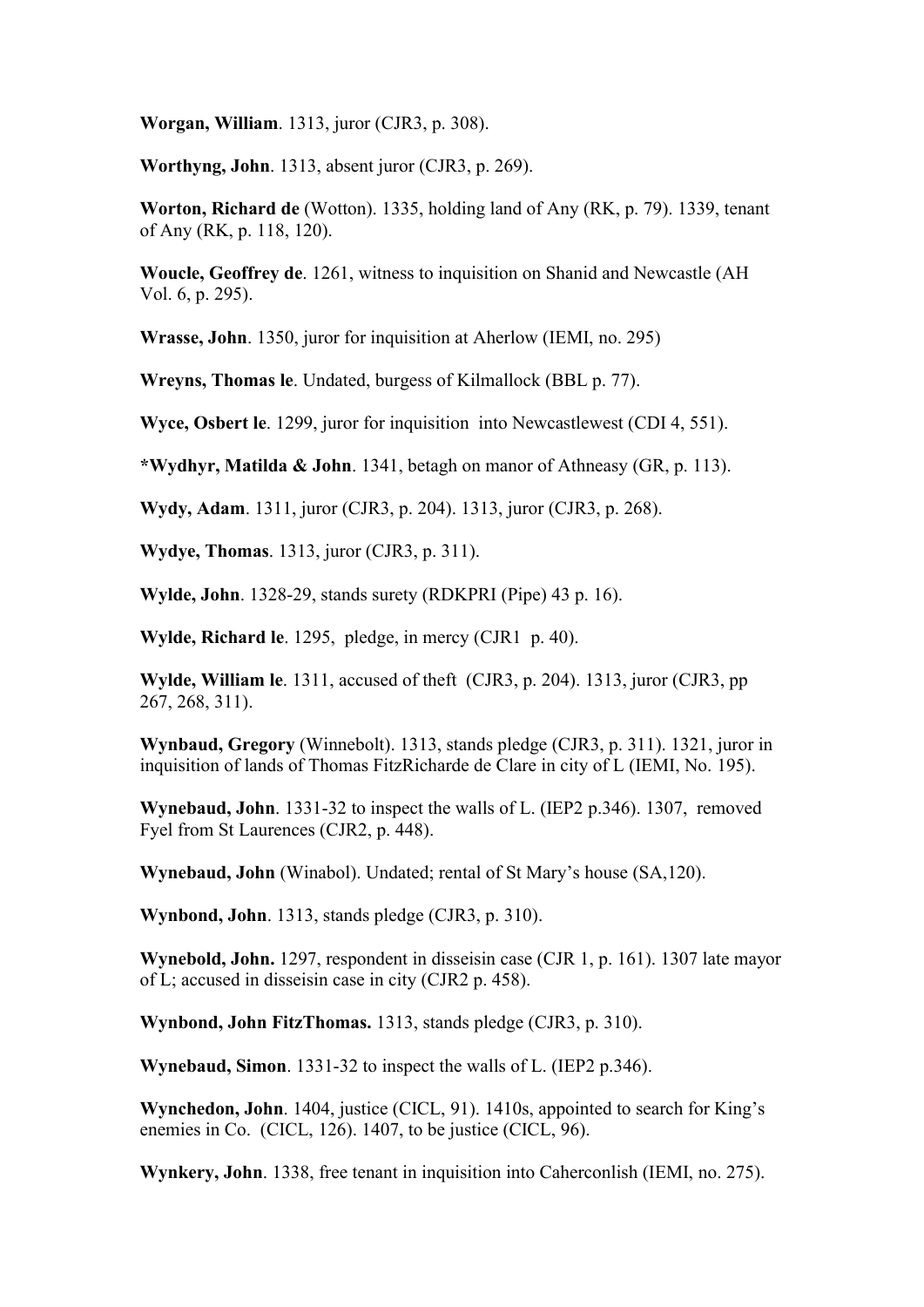**Wypeyns. Peter de**. 1290 inspeximus of grant to, of Estremoy and Owney (CDI 3, 705).

**Wyse, Sir William**. 1523-51, Constable of castle (Lenihan p 52).

**Wytcot, Alexander**. 1313, stands pledge (CJR3, p. 305).

**Wytcot, John**. 1313, stands pledge (CJR3, p. 305 bis).

**Wyte, Roger**. 1338, juror for inquisition taken at Cashel for Caherconlish (IEMI, no. 275).

**Wyte, Thomas le**. 1338, juror for inquisition taken at Cashel for Caherconlish (IEMI, no. 275).

**Wytecote, Alexander**. 1313, juror (CJR3, p. 269). 1313, stands pledge (CJR3, p. 305).

**Wythe, John**. Undated; rental of St Mary's house (SA,119).

**Wyther, Bartholomew** (Wythir). 1311 juror (CJR3 p. 208). 1313, juror (CJR3, p. 268).

**Wythir, Henry**. 1307 charged with stealing hives; d. Nesta (CJR2, p. 516).

**\*Wythir, Nesta**. 1307 d. of Henry, charged with him for stealing hives (CJR2, p. 516).

**Wythye, Thomas**. 1311, juror (CJR3, p. 203). 1313, stands pledge (CJR3, p. 311).

**Wytteley, Gilbert de.** 1304, juror re case about lands in Co. L (RBK No. 105).

## Y

**Yago, Thomas**. 1311, juror (CJR3, p. 206). 1313, absent juror (CJR3, p. 308).

**Yeoman, John** (Yoman). 1346, juror on inquisition into advowson of Aherlow (GR, p. 116).

**Yeoman, Peter** (Yman). 1341 free tenant of manor of Aherlow (GR, p. 112 & 114).

**Yne, William**. Undated, burgess of Kilmallock (BBL p. 73).

**Yongman, Peter**. 1314, stands pledge (CJR3 p. 313).

**Young, David** (Juvenis), 1272-77, witness list (BBL p. 31).

**Young, Lord Elie** (Iuvenis). Mid 13<sup>th</sup>; named as father of John Iuvenis (BBL p. 73).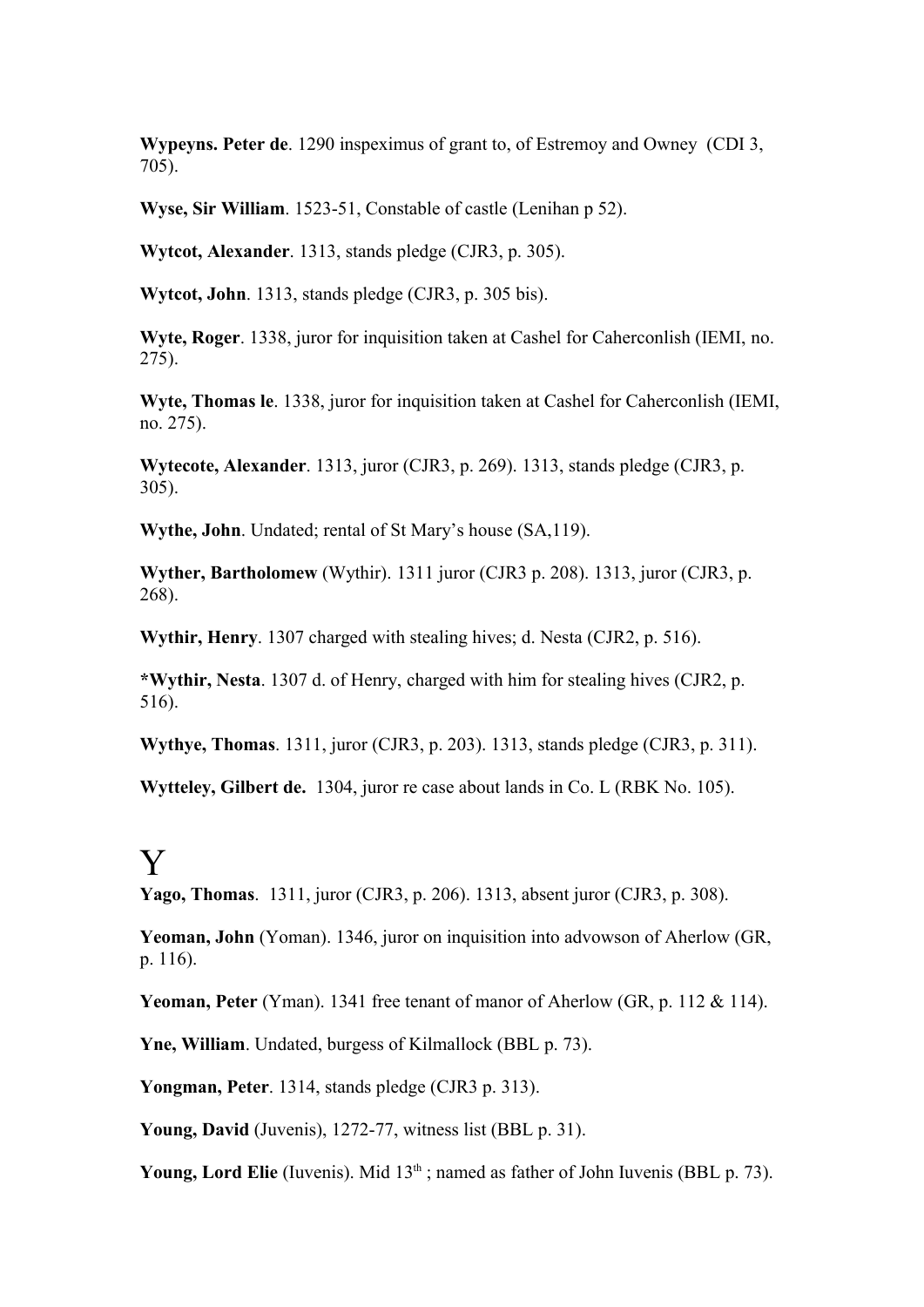**Young, Geoffrey FitzMaurice, of London**. 1313, accused of being in company with a felon, but benefit of clergy (CJR3, p. 307).

**Young, Gilbert** (Juvenem). 1261, witness to inquisition on Shanid and Newcastle (AH Vol. 6, p. 295).

**Young, John (Iuvenis).** 1223-50, burgess of Kilmallock; giving returns from properties in Kilmallock to church (BBL, pp 25 & 73).

**Young, John** (Yong). 1386, former chief serjeant of Co. (CICL, 247). 1389, pardoned (CICL, 155). 1391, Commission, by mainprise of Hugh Tracy and Nicholas White of co. Limerick, to John Yong of that county of custody of the lands that belonged to John Mauncell kt in Chaumpeneyestoun, co. Limerick (CICL, 22)

**Young, John fitzAdam** (Iuvenis; son of). 1376, named in will of Martin Arthur as owing money (AM p. 5).

**Young, John** (Juvenem). 1331, juror for extent of manor of Corcomohide (RBK, no. 128).

**Young, Laurence (**Juvenis). 1311, juror (CJR3, p. 214).

**Young, Richard** (Juvenem). 1331, juror for extent of manor of Adare and Castleroberts (RBK, No. 135).

**Young, Richard**. (Yongge). 1361, juror at inquisition into Rathkeale (IEMI, No. 331).

**Young, Robert** (Yongge). 1361, juror at inquisition into Rathkeale (IEMI, No. 331).

**Young, Robert**. 1296, paying farm of city (CDI 4, 329 p. 154).

**Young, Roger**. 1291, chaplain, agent of bishop ejecting Dominicans from property in Kilmallock (CDI 3, 967).

**Young, Thomas** (Juvenem). 1331, juror for extent of manor of Corcomohide (RBK, no. 128).

**Young, Thomas** (Yong). 1389, pardoned for sedition (CICL, 155).

**Young, Thomas**. 1533, named as tenement holder in will of Nicholas FitzJohn Arthur (AMs 236/303).

**Young, Walter** (Yong). 1426, owes money to Thomas Arthur according to TA's will (AM p. 15).

**Yowill, William de**. 1313, victim of theft (CJR3, p. 309).

**Ypholistoun, Richard de**. 1337, tenant in Clonshire (BBL, p. 157).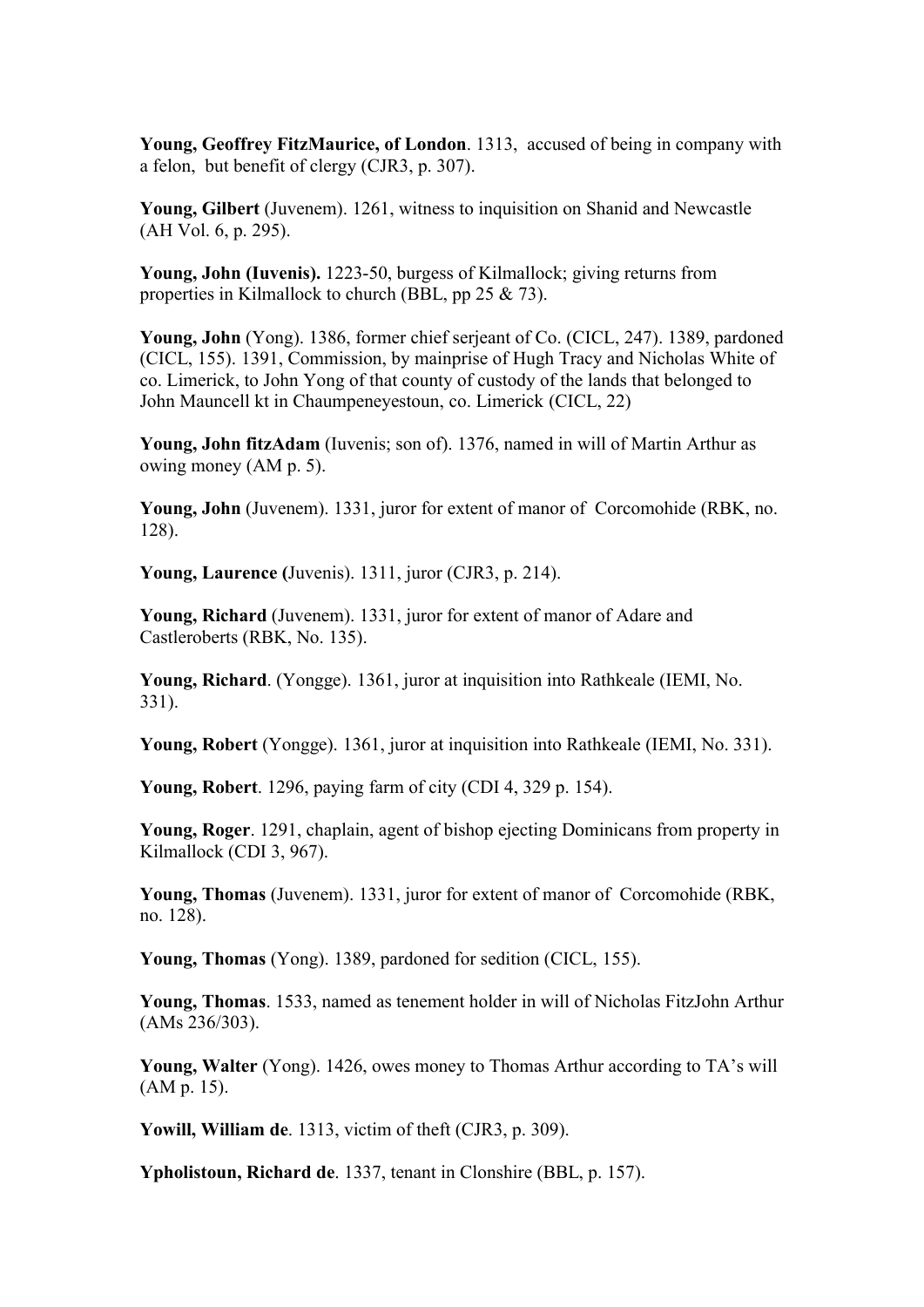**\* le Yreys, Ceth & Cecilia.** 1252. Party to dispute with bishop of L (BBL p. 19).

**Yve, James**. 1328-29, accounts for escape of prisoner (RDKPRI (Pipe) 43 p. 16).

**Yvor', Thomas**. 1331, juror for extent of manor of Corcomohide (RBK, no. 128).

## **Record of Changes since first uploaded.**

04/12/09; addition of RDKPRI(Pipe) and CJR1;

02/01/10; addition of CJR2

16/01/10; correction of some refs (CPR to CJR) and all variants of Breathnach brought together under that name).

17/02/10; note § added to list of sources; Wills added. Monuments in St. Mary's added

15/04/10 added CPCR and CCMH, Davis and O'Brien, CChR, some more FR and CCR, CIPM 1-9,11 &12.

24/04/10 added P2P and AOB plus a few single references fully referenced at the entry which I found on British History Online.

07/05/10 Added AMs (needs thorough reading to glean extra names) and SA (ditto) 16/06/10 Minor editing, some missing RBK refs noted (Not listed under Limerick in index) and added

02/10/10. In going through IEMI, which contains much material in e.g. CDI CIPM and Dryburgh, I added what was not in other places and noted that I had omitted Moyavench (Mahoonagh) & Reens from CDI 3 459 so added it.

21/04/11 While working on Black Book re Kilmallock noticed john and elias young omitted and so added them.

05/05/11 Added CLR ref.

22/01/2012 Added CICL

15/12/2013 Added more from CICL. The initial entries were from the trial run of the site and not complete. Also names from the Memoranda Rolls , RC8, provided by Aine Foley.

## **Bibliography.**

Bliss, *Petitions to the Pope*; taken from British History Online.

Davis, Virginia. 'Irish clergy in late medieval England', *Irish Historical Studies,* Vol XXXII, No 126, 2000. pp145-60.

Dryburgh, P & Smith, B. *Handbook and Select Calendar of Sources for Medieval Ireland in the National Archives of the United Kingdom*. 2005, Dublin.

Dryburgh, P. & Smith, B. *Inquisitions and extents of Medieval Ireland*. List and Index Society Vol. 320, 2007.